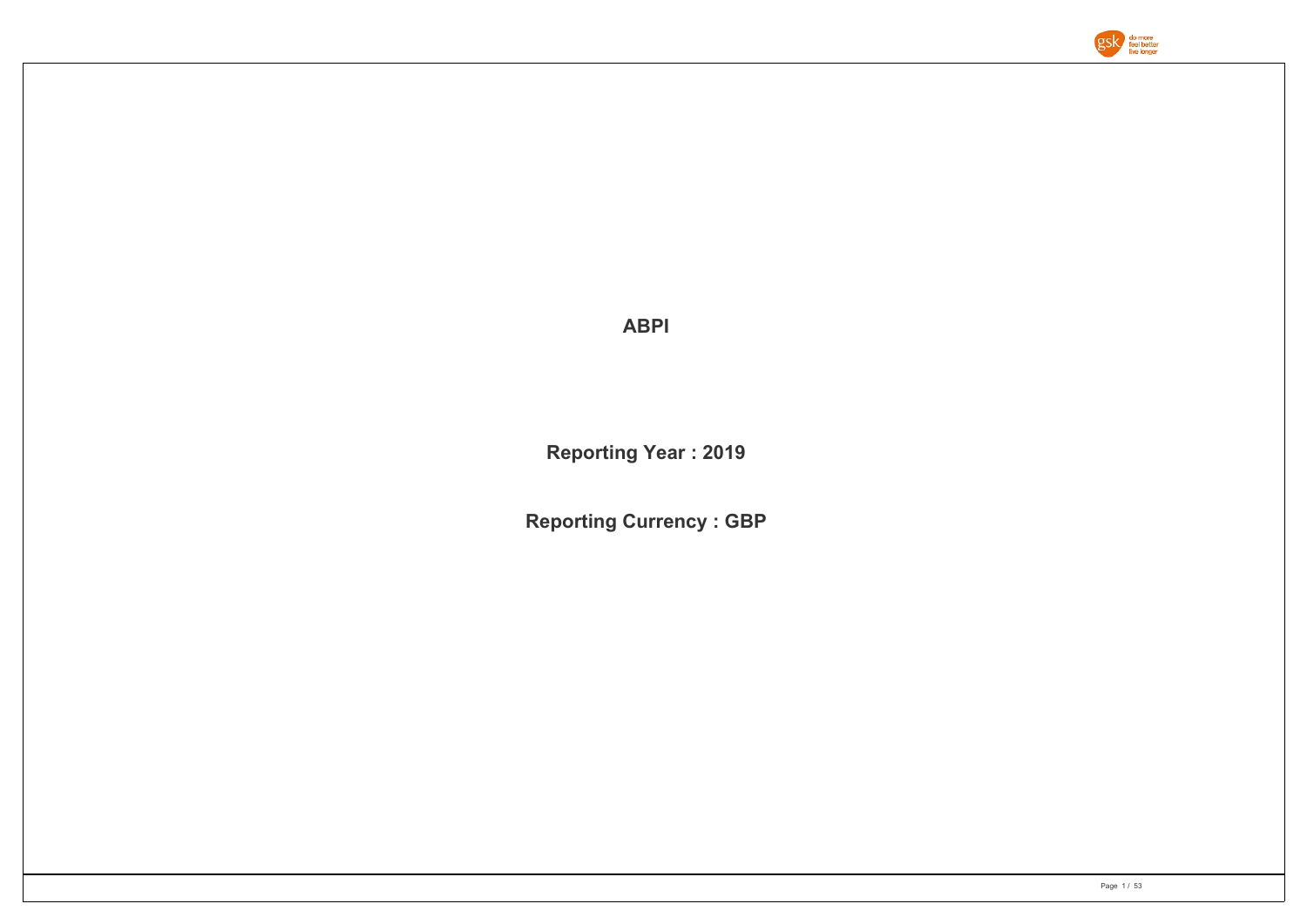

|                        |                                     |                              | <b>EFPIA REPORT</b>                                                                                                                                                                                                            |                       |                                 |                                                                                                                            |                                        | Date of Publication : 02/07/2021 |             |                                                                                                                                                                   |              |
|------------------------|-------------------------------------|------------------------------|--------------------------------------------------------------------------------------------------------------------------------------------------------------------------------------------------------------------------------|-----------------------|---------------------------------|----------------------------------------------------------------------------------------------------------------------------|----------------------------------------|----------------------------------|-------------|-------------------------------------------------------------------------------------------------------------------------------------------------------------------|--------------|
| <b>Full Name</b>       | <b>HCPs: City of</b>                | <b>Country of</b>            | <b>Principal Practice</b>                                                                                                                                                                                                      | <b>Unique Country</b> | <b>Donations and</b>            |                                                                                                                            | <b>Contribution to costs of Events</b> |                                  |             | Fee for service and consultancy                                                                                                                                   | <b>Total</b> |
| н<br>$\mathbf{c}$<br>P | <b>Principal</b><br><b>Practice</b> | Principal<br><b>Practice</b> | Address                                                                                                                                                                                                                        | Identifier            | <b>Grants to</b><br><b>HCOs</b> | Sponsorship<br>agreements<br><b>HCOs / third</b><br>parties<br>appointed by<br><b>HCOs to</b><br>manage an<br><b>Event</b> | <b>Registration</b>                    | Travel &<br><b>Accommodation</b> | <b>Fees</b> | <b>Related</b><br>expenses<br>agreed in the fee<br>for service or<br>consultancy<br>contract.<br>including travel<br>accommodation<br>relevant to the<br>contract |              |
|                        |                                     |                              | INDIVIDUAL NAMED DISCLOSURE - one line per HCP (i.e. all transfers of value during a year for an individual HCP will be summed up: itemization should be available for the individual Recipient or public authorities' consult |                       |                                 |                                                                                                                            |                                        |                                  |             |                                                                                                                                                                   |              |
| Abby Grimwood          | LANCASTER                           | GB                           | Lancaster Medics Practice, Ashton Road                                                                                                                                                                                         | N/A                   | N/A                             | N/A                                                                                                                        | 0.00                                   | 0.00                             | 0.00        | 92.00                                                                                                                                                             | 92.00        |
| Abdul Qureshi          | <b>DAGENHAM</b>                     | GB                           | 92 Hadegmans Road                                                                                                                                                                                                              | N/A                   | N/A                             | N/A                                                                                                                        | 0.00                                   | 0.00                             | 0.00        | 149.00                                                                                                                                                            | 149.00       |
| Ada Allen              | LEEDS                               | GB                           | Arthington MC, 5 Moor Road                                                                                                                                                                                                     | N/A                   | N/A                             | N/A                                                                                                                        | 0.00                                   | 0.00                             | 0.00        | 89.00                                                                                                                                                             | 89.00        |
| Adel Mansur            | <b>BIRMINGHAM</b>                   | GB                           | 45 Bordesley Green East, Bordesley Green,<br>Birmingham                                                                                                                                                                        | BINLEYS ID-625084     | N/A                             | N/A                                                                                                                        | 0.00                                   | 0.00                             | 0.00        | 551.56                                                                                                                                                            | 551.56       |
| Ahmed El-Damanawi      | LEEDS                               | GB                           | Interface Clin Services, Schofield House, Gate<br><b>Wav Drive</b>                                                                                                                                                             | N/A                   | N/A                             | N/A                                                                                                                        | 0.00                                   | 0.00                             | 15,421.14   | 0.00                                                                                                                                                              | 15,421.14    |
| Aimee Ingram           | SOUTHMINSTER                        | GB                           | William Fisher Medical Centre, 19 High St,<br>Southminster                                                                                                                                                                     | N/A                   | N/A                             | N/A                                                                                                                        | 0.00                                   | 0.00                             | 0.00        | 79.00                                                                                                                                                             | 79.00        |
| Aisling Braniff        | <b>BELFAST</b>                      | GB                           | Salisbury Medical Centre, 474 Antrim Rd                                                                                                                                                                                        | N/A                   | N/A                             | N/A                                                                                                                        | 0.00                                   | 0.00                             | 0.00        | 326.30                                                                                                                                                            | 326.30       |
| Alexandra Glenwright   | <b>STILLINGTON</b>                  | GB                           | The Surgery, North Back Lane                                                                                                                                                                                                   | N/A                   | N/A                             | N/A                                                                                                                        | 0.00                                   | 0.00                             | 0.00        | 89.00                                                                                                                                                             | 89.00        |
| Alice Shields          | <b>BELFAST</b>                      | GB                           | Belfast City Hospital, Lisburn road                                                                                                                                                                                            | N/A                   | N/A                             | N/A                                                                                                                        | 0.00                                   | 0.00                             | 0.00        | 155.00                                                                                                                                                            | 155.00       |
| Alison Barbour         | <b>SURREY</b>                       | GB                           | Croydon University Hospital, 530 London Road,<br>Thornton Heath                                                                                                                                                                | N/A                   | N/A                             | N/A                                                                                                                        | 0.00                                   | 0.00                             | 3,690.00    | 0.00                                                                                                                                                              | 3,690.00     |
| Alison Brown           | PORTSMOUTH                          | GB                           | Derby Road Surgery, Derby Road                                                                                                                                                                                                 | N/A                   | N/A                             | N/A                                                                                                                        | 0.00                                   | 0.00                             | 0.00        | 100.00                                                                                                                                                            | 100.00       |
| Alison Hardesty        | LISBANE                             | GB                           | Lisbane Medical Centre, 24 Lisbarnet Road                                                                                                                                                                                      | N/A                   | N/A                             | N/A                                                                                                                        | 0.00                                   | 0.00                             | 0.00        | 155.00                                                                                                                                                            | 155.00       |
| Alison Meacham         | WALSALL                             | $\mathbb{G}\mathbb{B}$       | Stroud Practice, Churchill Rd                                                                                                                                                                                                  | N/A                   | N/A                             | N/A                                                                                                                        | 0.00                                   | 0.00                             | 0.00        | 115.00                                                                                                                                                            | 115.00       |
| Alison Prince          | <b>BROTTON</b>                      | $\mathbb{G}\mathbb{B}$       | Brotton Surgery, ECPCH, Alford Rd                                                                                                                                                                                              | N/A                   | N/A                             | N/A                                                                                                                        | 0.00                                   | 0.00                             | 0.00        | 89.00                                                                                                                                                             | 89.00        |
| Alison Wearing         | <b>BIRMINGHAM</b>                   | GB                           | 103 Midlands Medical Partnership, Birmingham                                                                                                                                                                                   | N/A                   | N/A                             | N/A                                                                                                                        | 0.00                                   | 0.00                             | 200.00      | 115.00                                                                                                                                                            | 315.00       |
| Alyn H Morice          | COTTINGHAM                          | GB                           | University of Hull, Castle Hill Hosp, HU16 5JQ                                                                                                                                                                                 | N/A                   | N/A                             | N/A                                                                                                                        | 0.00                                   | 0.00                             | 460.00      | 0.00                                                                                                                                                              | 460.00       |
| Amanda MacArthur       | <b>ALNESS</b>                       | GB                           | Alness and Invergordon Medical, Alness                                                                                                                                                                                         | N/A                   | N/A                             | N/A                                                                                                                        | 0.00                                   | 0.00                             | 0.00        | 317.85                                                                                                                                                            | 317.85       |
| Amanda Marcroft        | WAKEFIELD                           | GB                           | HMP Wakefield, Love Lane                                                                                                                                                                                                       | N/A                   | N/A                             | N/A                                                                                                                        | 0.00                                   | 0.00                             | 0.00        | 89.00                                                                                                                                                             | 89.00        |
| Amanda O'Regan         | <b>BARNSLEY</b>                     | $\mathbb{G}\mathbb{B}$       | Burleigh Medical Centre, Burleigh Street                                                                                                                                                                                       | N/A                   | N/A                             | N/A                                                                                                                        | 0.00                                   | 0.00                             | 0.00        | 89.00                                                                                                                                                             | 89.00        |
| Amanda Smalley         | <b>READING</b>                      | GB                           | Royal Berkshire Hospital, London Road, Reading                                                                                                                                                                                 | N/A                   | N/A                             | N/A                                                                                                                        | 0.00                                   | 0.00                             | 260.00      | 0.00                                                                                                                                                              | 260.00       |
| Amanda Taylor          | <b>BRADFORD</b>                     | GB                           | Idle Medical Centre, 440 Highfield Rd                                                                                                                                                                                          | N/A                   | N/A                             | N/A                                                                                                                        | 0.00                                   | 0.00                             | 0.00        | 99.00                                                                                                                                                             | 99.00        |
| Amanda Vigus           | <b>BIRMINGHAM</b>                   | GB                           | Birmingham Heartlands Hospital, Bordesley<br>Green E                                                                                                                                                                           | N/A                   | N/A                             | N/A                                                                                                                        | 0.00                                   | 0.00                             | 0.00        | 115.00                                                                                                                                                            | 115.00       |
| Amarendra Vasireddy    | ROMFORD                             | GB                           | Queen's Hospital, Rom Valley Way                                                                                                                                                                                               | N/A                   | N/A                             | N/A                                                                                                                        | 0.00                                   | 0.00                             | 0.00        | 162.60                                                                                                                                                            | 162.60       |
| Amina Rahman           | <b>MILTON KEYNES</b>                | GB                           | Red House Surgery, 241 Queensway                                                                                                                                                                                               | N/A                   | N/A                             | N/A                                                                                                                        | 0.00                                   | 0.00                             | 0.00        | 79.00                                                                                                                                                             | 79.00        |
| Andrea Santomier       | LONDON                              | $\mathbb{G}\mathbb{B}$       | Custom House Surgery, 16 Freemasons Road                                                                                                                                                                                       | N/A                   | N/A                             | N/A                                                                                                                        | 0.00                                   | 0.00                             | 0.00        | 149.00                                                                                                                                                            | 149.00       |
| Andrew Merriman        | LEEDS                               | GB                           | Stockdale House                                                                                                                                                                                                                | N/A                   | N/A                             | N/A                                                                                                                        | 0.00                                   | 0.00                             | 0.00        | 89.00                                                                                                                                                             | 89.00        |
| Angela Allan           | <b>HIGHLEY</b>                      | GB                           | Highley Medical Centre, Bridgnorth Road                                                                                                                                                                                        | N/A                   | N/A                             | N/A                                                                                                                        | 0.00                                   | 0.00                             | 0.00        | 115.00                                                                                                                                                            | 115.00       |
| Angela James           | <b>HATTON</b>                       | GB                           | Cruden Medical Group, Main Street, Hatton                                                                                                                                                                                      | N/A                   | N/A                             | N/A                                                                                                                        | 0.00                                   | 0.00                             | 0.00        | 114.12                                                                                                                                                            | 114.12       |
| Angelene Martin        | LARNE                               | GB                           | Victoria Surgery, Old Glenarm Road, Larne                                                                                                                                                                                      | N/A                   | N/A                             | N/A                                                                                                                        | 0.00                                   | 0.00                             | 0.00        | 326.30                                                                                                                                                            | 326.30       |
| Anita Critchlow        | SHEFFIELD                           | GB                           | Sheffield Children's NHS Hospital Trust, Western<br>Bank                                                                                                                                                                       | N/A                   | N/A                             | N/A                                                                                                                        | 0.00                                   | 0.00                             | 0.00        | 115.00                                                                                                                                                            | 115.00       |
| Anita Millard          | SHOREHAM-BY-SEA                     | $\mathbb{G}\mathbb{B}$       | Northbourne Medical Centre, 193a Upper<br>Shoreham Rd                                                                                                                                                                          | N/A                   | N/A                             | N/A                                                                                                                        | 0.00                                   | 0.00                             | 0.00        | 149.00                                                                                                                                                            | 149.00       |
| Anna Hill              | SHIPLEY                             | GB                           | Shipley Medical Practice, Alexandra Road                                                                                                                                                                                       | N/A                   | N/A                             | N/A                                                                                                                        | 0.00                                   | 0.00                             | 0.00        | 89.00                                                                                                                                                             | 89.00        |
| Anna MCLAUGHLIN        | NEWCASTLE                           | GB                           | 49 Central Promenade, Newcastle, Co Down                                                                                                                                                                                       | N/A                   | N/A                             | N/A                                                                                                                        | 0.00                                   | 0.00                             | 1,680.49    | 374.29                                                                                                                                                            | 2,054.78     |
| Anna Pawlowicz         | <b>KINGS LYNN</b>                   | GB                           | The Queen Elizabeth Hospital, Gayton Road                                                                                                                                                                                      | N/A                   | N/A                             | N/A                                                                                                                        | 0.00                                   | 0.00                             | 0.00        | 300.00                                                                                                                                                            | 300.00       |
| Anne Bernicchi         | <b>GUILDFORD</b>                    | GB                           | 92 Wodeland Ave, Guildford                                                                                                                                                                                                     | N/A                   | N/A                             | N/A                                                                                                                        | 0.00                                   | 0.00                             | 0.00        | 149.00                                                                                                                                                            | 149.00       |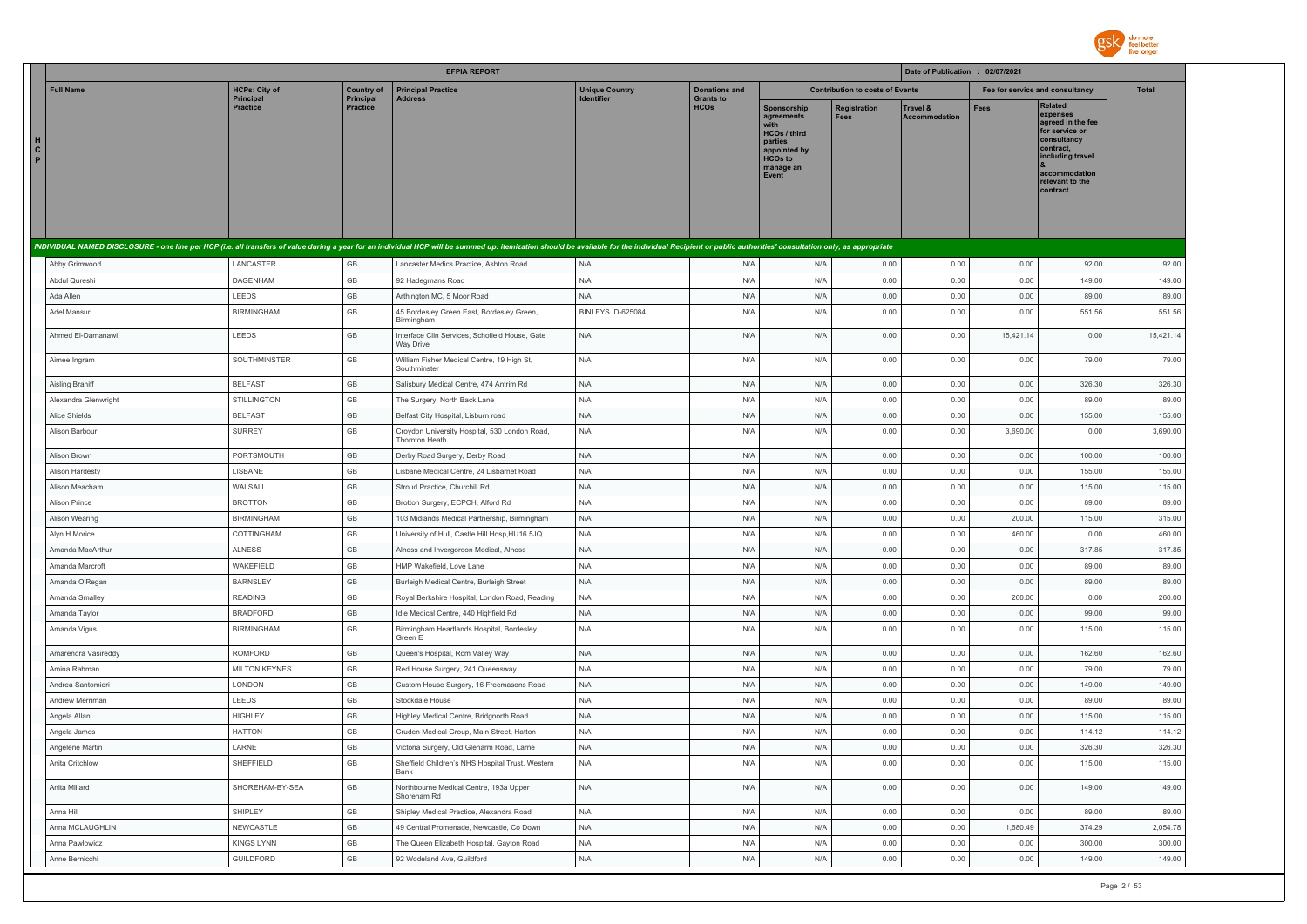

|                                                                                                                                                                                                                                |                                     |                              | <b>EFPIA REPORT</b>                                                               |                       |                                 |                                                                                                                                   |                                        | Date of Publication : 02/07/2021 |              |                                                                                                                                                                   |                  |
|--------------------------------------------------------------------------------------------------------------------------------------------------------------------------------------------------------------------------------|-------------------------------------|------------------------------|-----------------------------------------------------------------------------------|-----------------------|---------------------------------|-----------------------------------------------------------------------------------------------------------------------------------|----------------------------------------|----------------------------------|--------------|-------------------------------------------------------------------------------------------------------------------------------------------------------------------|------------------|
| <b>Full Name</b>                                                                                                                                                                                                               | <b>HCPs: City of</b>                | <b>Country of</b>            | <b>Principal Practice</b>                                                         | <b>Unique Country</b> | <b>Donations and</b>            |                                                                                                                                   | <b>Contribution to costs of Events</b> |                                  |              | Fee for service and consultancy                                                                                                                                   | <b>Total</b>     |
| C<br>P                                                                                                                                                                                                                         | <b>Principal</b><br><b>Practice</b> | Principal<br><b>Practice</b> | <b>Address</b>                                                                    | <b>Identifier</b>     | <b>Grants to</b><br><b>HCOs</b> | <b>Sponsorship</b><br>agreements<br><b>HCOs / third</b><br>parties<br>appointed by<br><b>HCOs to</b><br>manage an<br><b>Event</b> | Registration<br><b>Fees</b>            | Travel &<br><b>Accommodation</b> | <b>Fees</b>  | <b>Related</b><br>expenses<br>agreed in the fee<br>for service or<br>consultancy<br>contract.<br>including travel<br>accommodation<br>relevant to the<br>contract |                  |
| INDIVIDUAL NAMED DISCLOSURE - one line per HCP (i.e. all transfers of value during a year for an individual HCP will be summed up: itemization should be available for the individual Recipient or public authorities' consult |                                     |                              |                                                                                   |                       |                                 |                                                                                                                                   |                                        |                                  |              |                                                                                                                                                                   |                  |
| Anne Findlay                                                                                                                                                                                                                   | <b>BIRMINGHAM</b>                   | GB                           | City Hospital, Dudley Road, Birmingham                                            | N/A                   | N/A                             | N/A                                                                                                                               | 0.00                                   | 0.00                             | 0.00         | 100.00                                                                                                                                                            | 100.00           |
| Anne Sweeney                                                                                                                                                                                                                   | <b>ENNISKILLEN</b>                  | GB                           | Devenish Medical Centre, Erne Rd                                                  | N/A                   | N/A                             | N/A                                                                                                                               | 0.00                                   | 0.00                             | 0.00         | 428.71                                                                                                                                                            | 428.71           |
| Ann-Marie Bignell                                                                                                                                                                                                              | SOUTHAMPTON                         | GB                           | Testvale Surgery, 12, Salisbury Road,                                             | N/A                   | N/A                             | N/A                                                                                                                               | 0.00                                   | 0.00                             | 0.00         | 100.00                                                                                                                                                            | 100.00           |
| ANN McMURRAY                                                                                                                                                                                                                   | EDINBURGH                           | $\mathbb{G}\mathbb{B}$       | Royal Hospital for Sick Children, 9 Sciennes Road                                 | N/A                   | N/A                             | N/A                                                                                                                               | 0.00                                   | 0.00                             | 0.00         | 223.49                                                                                                                                                            | 223.49           |
| Ann Perrett                                                                                                                                                                                                                    | PAIGNTON                            | $\mathbb{G}\mathbb{B}$       | Corner Place Surgery, 46A Dartmouth Rd                                            | N/A                   | N/A                             | N/A                                                                                                                               | 0.00                                   | 0.00                             | 0.00         | 100.00                                                                                                                                                            | 100.00           |
| Ann Quinn Quinn                                                                                                                                                                                                                | <b>BELFAST</b>                      | $\mathbb{G}\mathbb{B}$       | Knockbreda Wellbeing Centre, 110 Saintfield<br>Road                               | N/A                   | N/A                             | N/A                                                                                                                               | 0.00                                   | 0.00                             | 0.00         | 326.30                                                                                                                                                            | 326.30           |
| Anoko Claris Hunter                                                                                                                                                                                                            | <b>BIRMINGHAM</b>                   | $\mathbb{G}\mathbb{B}$       | 71 Sumburgh Croft                                                                 | N/A                   | N/A                             | N/A                                                                                                                               | 0.00                                   | 0.00                             | 0.00         | 115.00                                                                                                                                                            | 115.00           |
| Anusha Patel                                                                                                                                                                                                                   | <b>KETTERING</b>                    | $\mathbb{G}\mathbb{B}$       | Kettering General Hospital, Rothwell Road                                         | N/A                   | N/A                             | N/A                                                                                                                               | 0.00                                   | 0.00                             | 0.00         | 100.00                                                                                                                                                            | 100.00           |
| Aramide Mogaji                                                                                                                                                                                                                 | LONDON                              | GB                           | 36A Hurst Road, Walthamstow                                                       | N/A                   | N/A                             | N/A                                                                                                                               | 0.00                                   | 0.00                             | 0.00         | 149.00                                                                                                                                                            | 149.00           |
| Ari Manuel                                                                                                                                                                                                                     | LIVERPOOL                           | GB                           | Aintree University Hospital, Liverpool                                            | N/A                   | N/A                             | N/A                                                                                                                               | 0.00                                   | 0.00                             | 3,281.25     | 266.60                                                                                                                                                            | 3,547.85         |
| Ashok Gorasia                                                                                                                                                                                                                  | <b>FELTHAM</b>                      | GB                           | St Davids Practice, Feltham Health Centre, High<br>S1                             | N/A                   | N/A                             | N/A                                                                                                                               | 0.00                                   | 0.00                             | 0.00         | 149.00                                                                                                                                                            | 149.00           |
| Asif Karim                                                                                                                                                                                                                     | <b>TIPTON</b>                       | GB                           | Asda Great Bridge Supercentre Brickhouse Lane<br>Tipton                           | N/A                   | N/A                             | N/A                                                                                                                               | 0.00                                   | 0.00                             | 280.00       | 115.00                                                                                                                                                            | 395.00           |
| Asim Ali                                                                                                                                                                                                                       | LONDON                              | GB                           | Guys Hospital, Great Maze Pond, London                                            | N/A                   | N/A                             | N/A                                                                                                                               | 0.00                                   | 0.00                             | 0.00         | 310.80                                                                                                                                                            | 310.80           |
| Aysha Butt                                                                                                                                                                                                                     | <b>PURLEY</b>                       | GB                           | Woodcote Medical Practice, 32 Foxley Lane                                         | N/A                   | N/A                             | N/A                                                                                                                               | 0.00                                   | 0.00                             | 0.00         | 149.00                                                                                                                                                            | 149.00           |
| Azhr Hassan                                                                                                                                                                                                                    | <b>ST ALBANS</b>                    | GB                           | 1 Hawkes Drive, St Albans                                                         | N/A                   | N/A                             | N/A                                                                                                                               | 0.00                                   | 0.00                             | 0.00         | 79.00                                                                                                                                                             | 79.00            |
| Barbara Maxwell                                                                                                                                                                                                                | <b>BELFAST</b>                      | GB                           | Royal Belfast Hospital for Sick Children, Falls<br>Road                           | N/A                   | N/A                             | N/A                                                                                                                               | 0.00                                   | 0.00                             | 0.00         | 176.09                                                                                                                                                            | 176.09           |
| Belle Lam                                                                                                                                                                                                                      | LONDON                              | GB                           | Trinity Medical Centre, 278-280 Balham High Rd                                    | N/A                   | N/A                             | N/A                                                                                                                               | 0.00                                   | 0.00                             | 0.00         | 149.00                                                                                                                                                            | 149.00           |
| Ben Carey                                                                                                                                                                                                                      | LEEDS                               | GB                           | Interface Clin Services, Schofield House, Gate<br>Way Drive                       | N/A                   | N/A                             | N/A                                                                                                                               | 0.00                                   | 0.00                             | 2,289.30     | 0.00                                                                                                                                                              | 2,289.30         |
| Ben Thorne                                                                                                                                                                                                                     | RAINHAM                             | $\mathbb{G}\mathbb{B}$       | NELFT - Ceme Centre, 1 Marsh Way                                                  | N/A                   | N/A                             | N/A                                                                                                                               | 0.00                                   | 0.00                             | 0.00         | 79.00                                                                                                                                                             | 79.00            |
| Berfin Saitoglu                                                                                                                                                                                                                | LONDON                              | GB                           | <b>Medicus Health Partners</b>                                                    | N/A                   | N/A                             | N/A                                                                                                                               | 0.00                                   | 0.00                             | 0.00         | 149.00                                                                                                                                                            | 149.00           |
| Bernadette Ahsan                                                                                                                                                                                                               | CASTLEFORD                          | GB                           | Riverside Medical Centre, Savile Rd                                               | N/A                   | N/A                             | N/A                                                                                                                               | 0.00                                   | 0.00                             | 0.00         | 89.00                                                                                                                                                             | 89.00            |
| Bernadette Almond                                                                                                                                                                                                              | <b>KIPPAX</b>                       | GB                           | Kippax Health Centre, Gibson Lane                                                 | N/A                   | N/A                             | N/A                                                                                                                               | 0.00                                   | 0.00                             | 0.00         | 89.00                                                                                                                                                             | 89.00            |
| <b>Bernadette Campbell</b><br><b>Bernadine Ruddy</b>                                                                                                                                                                           | <b>NEWRY</b><br>CRAIGAVON           | GB<br>GB                     | 7A Convent Hill, Bessbrook<br>Craigavon Area Hospital, 68 Lurgan Rd,<br>Portadown | N/A<br>N/A            | N/A<br>N/A                      | N/A<br>N/A                                                                                                                        | 0.00<br>0.00                           | 0.00<br>0.00                     | 0.00<br>0.00 | 428.71<br>155.00                                                                                                                                                  | 428.71<br>155.00 |
| <b>Beverley Fretwell</b>                                                                                                                                                                                                       | BURTON-ON-TRENT                     | GB                           | Anglesey House, Anglesey Road                                                     | N/A                   | N/A                             | N/A                                                                                                                               | 0.00                                   | 0.00                             | 0.00         | 115.00                                                                                                                                                            | 115.00           |
| Beverley Stacchini                                                                                                                                                                                                             | CREWE                               | GB                           | Hungerford Medical Centre, School Cres                                            | N/A                   | N/A                             | N/A                                                                                                                               | 0.00                                   | 0.00                             | 0.00         | 92.00                                                                                                                                                             | 92.00            |
| Beverly Ayanda                                                                                                                                                                                                                 | LONDON                              | GB                           | King Edward Medical Centre, 1 King Edward's Rd                                    | N/A                   | N/A                             | N/A                                                                                                                               | 0.00                                   | 0.00                             | 0.00         | 149.00                                                                                                                                                            | 149.00           |
| Bharathi Selvakannan                                                                                                                                                                                                           | <b>HARLOW</b>                       | GB                           | The Princess Alexandra Hospital, Hamstel Road                                     | N/A                   | N/A                             | N/A                                                                                                                               | 0.00                                   | 0.00                             | 0.00         | 300.16                                                                                                                                                            | 300.16           |
| Bhavini Khilosia                                                                                                                                                                                                               | LEEDS                               | GB                           | Interface Clin Services, Schofield House, Gate<br>Way Drive                       | N/A                   | N/A                             | N/A                                                                                                                               | 0.00                                   | 0.00                             | 3,698.02     | 0.00                                                                                                                                                              | 3,698.02         |
| Bianca Gomez                                                                                                                                                                                                                   | <b>BIRMINGHAM</b>                   | $\mathbb{G}\mathbb{B}$       | 192 Reservoir Road, Erdington                                                     | N/A                   | N/A                             | N/A                                                                                                                               | 0.00                                   | 0.00                             | 0.00         | 115.00                                                                                                                                                            | 115.00           |
| Bijoy Sinha                                                                                                                                                                                                                    | <b>BOSTON</b>                       | $\mathbb{G}\mathbb{B}$       | The Medical Centre, Old Leake                                                     | N/A                   | N/A                             | N/A                                                                                                                               | 0.00                                   | 0.00                             | 0.00         | 79.00                                                                                                                                                             | 79.00            |
| Bindu Karthikeyan                                                                                                                                                                                                              | <b>HARLOW</b>                       | GB                           | Hamsteel Road                                                                     | N/A                   | N/A                             | N/A                                                                                                                               | 0.00                                   | 0.00                             | 0.00         | 269.00                                                                                                                                                            | 269.00           |
| Binny Manoj                                                                                                                                                                                                                    | <b>HAYES</b>                        | $\mathbb{G}\mathbb{B}$       | Hayes Medical Centre, 157 Old Station Road                                        | N/A                   | N/A                             | N/A                                                                                                                               | 0.00                                   | 0.00                             | 0.00         | 149.00                                                                                                                                                            | 149.00           |
| <b>Briege Dobbin</b>                                                                                                                                                                                                           | <b>BELFAST</b>                      | GB                           | Dr Chakravarty & Ptnrs, Ballyowen Health Centre,<br>Belfast                       | N/A                   | N/A                             | N/A                                                                                                                               | 0.00                                   | 0.00                             | 0.00         | 171.30                                                                                                                                                            | 171.30           |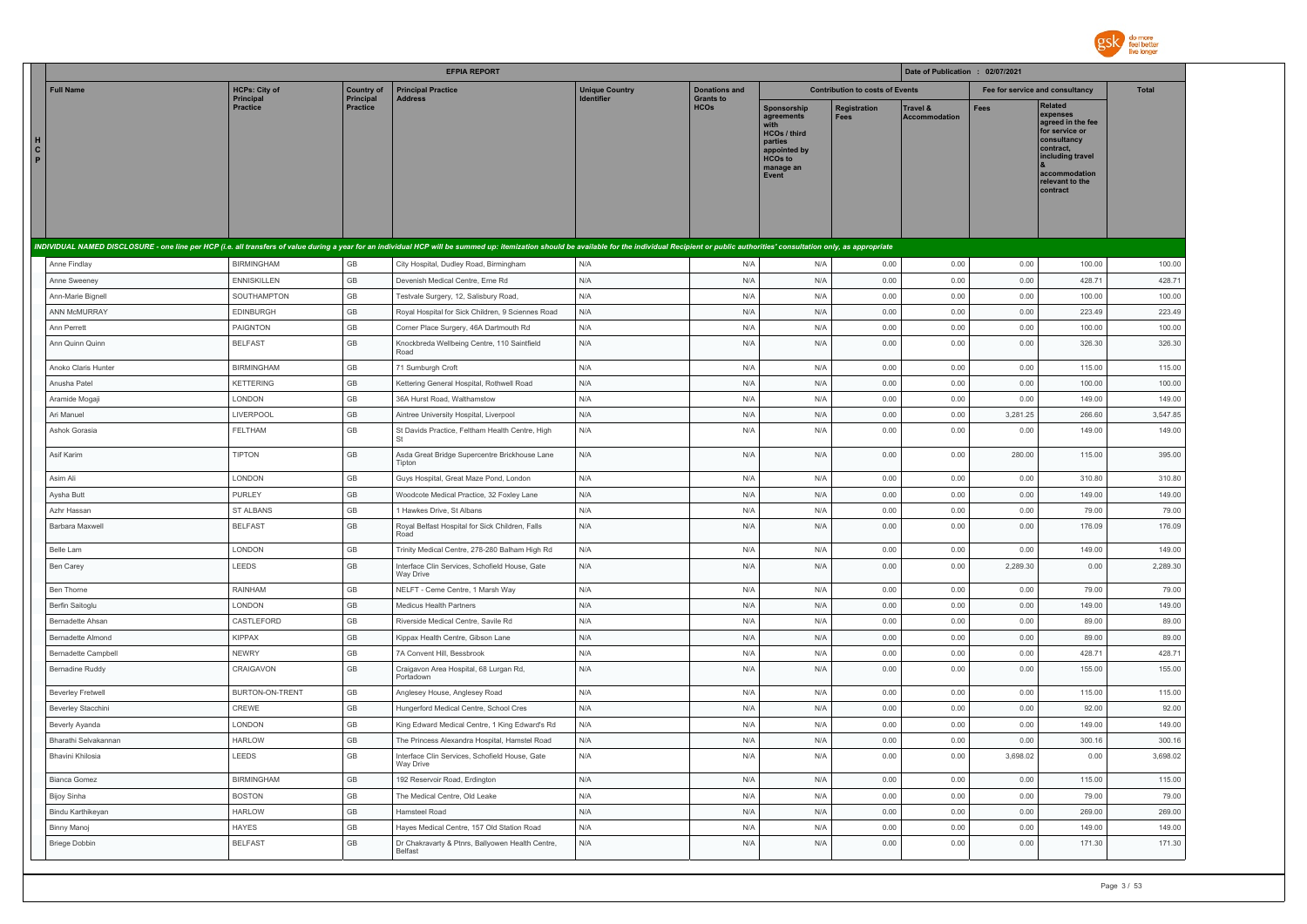

|                                                                                                                                                                                                                                |                                     |                                     | <b>EFPIA REPORT</b>                                              |                       |                                 |                                                                                                                                  |                                        | Date of Publication : 02/07/2021 |                                 |                                                                                                                                                            |          |
|--------------------------------------------------------------------------------------------------------------------------------------------------------------------------------------------------------------------------------|-------------------------------------|-------------------------------------|------------------------------------------------------------------|-----------------------|---------------------------------|----------------------------------------------------------------------------------------------------------------------------------|----------------------------------------|----------------------------------|---------------------------------|------------------------------------------------------------------------------------------------------------------------------------------------------------|----------|
| <b>Full Name</b>                                                                                                                                                                                                               | <b>HCPs: City of</b>                | <b>Country of</b>                   | <b>Principal Practice</b>                                        | <b>Unique Country</b> | <b>Donations and</b>            |                                                                                                                                  | <b>Contribution to costs of Events</b> |                                  | Fee for service and consultancy |                                                                                                                                                            | Total    |
| н<br>C<br>P                                                                                                                                                                                                                    | <b>Principal</b><br><b>Practice</b> | <b>Principal</b><br><b>Practice</b> | <b>Address</b>                                                   | <b>Identifier</b>     | <b>Grants to</b><br><b>HCOs</b> | Sponsorship<br>agreements<br>with<br><b>HCOs / third</b><br>parties<br>appointed by<br>HCO <sub>s</sub> to<br>manage an<br>Event | <b>Registration</b><br><b>Fees</b>     | Travel &<br><b>Accommodation</b> | <b>Fees</b>                     | Related<br>expenses<br>agreed in the fee<br>for service or<br>consultancy<br>contract,<br>including travel<br>accommodation<br>relevant to the<br>contract |          |
|                                                                                                                                                                                                                                |                                     |                                     |                                                                  |                       |                                 |                                                                                                                                  |                                        |                                  |                                 |                                                                                                                                                            |          |
| INDIVIDUAL NAMED DISCLOSURE - one line per HCP (i.e. all transfers of value during a year for an individual HCP will be summed up: itemization should be available for the individual Recipient or public authorities' consult |                                     |                                     |                                                                  |                       |                                 |                                                                                                                                  |                                        |                                  |                                 |                                                                                                                                                            |          |
| <b>Bryony Boyce</b>                                                                                                                                                                                                            | PAIGNTON                            | GB                                  | Corner Place Surgery, 46a Dartmouth Road                         | N/A                   | N/A                             | N/A                                                                                                                              | 0.00                                   | 0.00                             | 0.00                            | 100.00                                                                                                                                                     | 100.00   |
| Bryony Holland                                                                                                                                                                                                                 | SHEFFIELD                           | GB                                  | Sheffield Children's Hospital, 47 Wilkinson Street               | N/A                   | N/A                             | N/A                                                                                                                              | 0.00                                   | 0.00                             | 0.00                            | 190.40                                                                                                                                                     | 190.40   |
| <b>Bryony Miller</b>                                                                                                                                                                                                           | NOTTINGHAM                          | GB                                  | Nottingham University Hospitals NHST, Hucknall<br>Rd, Nottingham | N/A                   | N/A                             | N/A                                                                                                                              | 0.00                                   | 0.00                             | 200.00                          | 0.00                                                                                                                                                       | 200.00   |
| Carlene Brown-Stephens                                                                                                                                                                                                         | <b>BIRMINGHAM</b>                   | GB                                  | Eaton Wood Medical Centre, 1128 Tyburn Road                      | N/A                   | N/A                             | N/A                                                                                                                              | 0.00                                   | 0.00                             | 0.00                            | 115.00                                                                                                                                                     | 115.00   |
| Carlos Gonzalez                                                                                                                                                                                                                | <b>SUFFOLK</b>                      | GB                                  | University Of Suffolk, Waterfront Bldg, 19<br>Neptune, Suffolk   | N/A                   | N/A                             | N/A                                                                                                                              | 0.00                                   | 0.00                             | 2,100.55                        | 366.89                                                                                                                                                     | 2,467.44 |
| Carol Flinders                                                                                                                                                                                                                 | SWINDON                             | GB                                  | Lawn Medical Centre, Gulidford Ave                               | N/A                   | N/A                             | N/A                                                                                                                              | 0.00                                   | 0.00                             | 0.00                            | 100.00                                                                                                                                                     | 100.00   |
| Caroline Dovle                                                                                                                                                                                                                 | WALLINGFORD                         | GB                                  | Wallingford Medical Practice, Reading Rd                         | N/A                   | N/A                             | N/A                                                                                                                              | 0.00                                   | 0.00                             | 0.00                            | 100.00                                                                                                                                                     | 100.00   |
| Caroline Owen                                                                                                                                                                                                                  | CAMBRIDGE                           | GB                                  | Addenbrooke's Hospital, Hills Road, Cambridge                    | N/A                   | N/A                             | N/A                                                                                                                              | 0.00                                   | 0.00                             | 550.00                          | 0.00                                                                                                                                                       | 550.00   |
| Caroline Smeeton                                                                                                                                                                                                               | <b>READING</b>                      | GB                                  | Coley Clinic, Reading                                            | N/A                   | N/A                             | N/A                                                                                                                              | 0.00                                   | 0.00                             | 440.00                          | 0.00                                                                                                                                                       | 440.00   |
| Carol Pittam                                                                                                                                                                                                                   | <b>MILTON KEYNES</b>                | GB                                  | Watling Vale Medical Centre, Burchard Crescent                   | N/A                   | N/A                             | N/A                                                                                                                              | 0.00                                   | 0.00                             | 0.00                            | 79.00                                                                                                                                                      | 79.00    |
| Carolyn Karim                                                                                                                                                                                                                  | <b>HOUNSLOW</b>                     | GB                                  | Heston Practice, Cranford Ln                                     | N/A                   | N/A                             | N/A                                                                                                                              | 0.00                                   | 0.00                             | 0.00                            | 149.00                                                                                                                                                     | 149.00   |
| Carrie Webster                                                                                                                                                                                                                 | <b>HAVANT</b>                       | GB                                  | Homewell Practice, Civic Centre Road                             | N/A                   | N/A                             | N/A                                                                                                                              | 0.00                                   | 0.00                             | 0.00                            | 100.00                                                                                                                                                     | 100.00   |
| Catherina Cunningham                                                                                                                                                                                                           | KILKEEL                             | GB                                  | Dr Chambers & Jadczak, Kilkeel Primary Care<br>Centre            | N/A                   | N/A                             | N/A                                                                                                                              | 0.00                                   | 0.00                             | 0.00                            | 428.71                                                                                                                                                     | 428.71   |
| Catherine Ann Holden                                                                                                                                                                                                           | MACCLESFIELD                        | GB                                  | Park Lane Surgery, Waters Green MC,<br>Sunderland St             | N/A                   | N/A                             | N/A                                                                                                                              | 0.00                                   | 0.00                             | 0.00                            | 92.00                                                                                                                                                      | 92.00    |
| Catherine Balfour                                                                                                                                                                                                              | <b>FIFE</b>                         | GB                                  | 24 Leslie Mains, Glenrothes, Fife                                | N/A                   | N/A                             | N/A                                                                                                                              | 0.00                                   | 0.00                             | 500.00                          | 0.00                                                                                                                                                       | 500.00   |
| Catherine Crawford                                                                                                                                                                                                             | <b>BELFAST</b>                      | GB                                  | 83 Shankill Road                                                 | N/A                   | N/A                             | N/A                                                                                                                              | 0.00                                   | 0.00                             | 0.00                            | 326.30                                                                                                                                                     | 326.30   |
| Catherine Firmstone                                                                                                                                                                                                            | WALSALL                             | GB                                  | Walsall Healthcare NHS Trust, Pleck Road                         | N/A                   | N/A                             | N/A                                                                                                                              | 0.00                                   | 0.00                             | 0.00                            | 115.00                                                                                                                                                     | 115.00   |
| Catherine Kelly                                                                                                                                                                                                                | PORTADOWN                           | GB                                  | Craigavon Area Hospital, 68 Lurgan Rd,<br>Portadown              | N/A                   | N/A                             | N/A                                                                                                                              | 0.00                                   | 0.00                             | 330.00                          | 0.00                                                                                                                                                       | 330.00   |
| Catherine Kev                                                                                                                                                                                                                  | CALDICOT                            | GB                                  | Grayhill Surgery, Woodstock Way, Caldicot                        | N/A                   | N/A                             | N/A                                                                                                                              | 0.00                                   | 0.00                             | 0.00                            | 206.55                                                                                                                                                     | 206.55   |
| Catherine Wallace                                                                                                                                                                                                              | CROYDON                             | GB                                  | BWH 2nd Floor Zone G, 8 Mint Walk                                | N/A                   | N/A                             | N/A                                                                                                                              | 0.00                                   | 0.00                             | 0.00                            | 149.00                                                                                                                                                     | 149.00   |
| Cathy Lee                                                                                                                                                                                                                      | BEXHILL-ON-SEA                      | GB                                  | Sidley Medical Practice, 44 Turkey Road, Bexhill-<br>on-Sea      | N/A                   | N/A                             | N/A                                                                                                                              | 0.00                                   | 0.00                             | 0.00                            | 228.05                                                                                                                                                     | 228.05   |
| Cesilia Tungaraza                                                                                                                                                                                                              | <b>SMETHWICK</b>                    | GB                                  | Capehill Medical Center, Raglan Road                             | N/A                   | N/A                             | N/A                                                                                                                              | 0.00                                   | 0.00                             | 0.00                            | 115.00                                                                                                                                                     | 115.00   |
| Chander Khemani                                                                                                                                                                                                                | MARGATE                             | GB                                  | Bethesda Palm Bay Margate, Palm Bay Ave                          | N/A                   | N/A                             | N/A                                                                                                                              | 0.00                                   | 0.00                             | 0.00                            | 149.00                                                                                                                                                     | 149.00   |
| Chantelle Kerin                                                                                                                                                                                                                | <b>BRADFORD</b>                     | GB                                  | Ashcroft Surgery, Newlands Way                                   | N/A                   | N/A                             | N/A                                                                                                                              | 0.00                                   | 0.00                             | 0.00                            | 89.00                                                                                                                                                      | 89.00    |
| Charlotte Bennett                                                                                                                                                                                                              | DERBY                               | GB                                  | The Royal Derby Hospital, Uttoxeter Road                         | N/A                   | N/A                             | N/A                                                                                                                              | 0.00                                   | 0.00                             | 0.00                            | 115.00                                                                                                                                                     | 115.00   |
| Charlotte O'Reilly                                                                                                                                                                                                             | SCUNTHORPE                          | GB                                  | BOC Healthcare, Warren Road                                      | N/A                   | N/A                             | N/A                                                                                                                              | 0.00                                   | 0.00                             | 0.00                            | 115.00                                                                                                                                                     | 115.00   |
| Chelliah Paramasivan                                                                                                                                                                                                           | CAMBRIDGE                           | GB                                  | Cambridge University Hospital NHST, Cambridge                    | N/A                   | N/A                             | N/A                                                                                                                              | 0.00                                   | 0.00                             | 605.00                          | 197.80                                                                                                                                                     | 802.80   |
| Cheng Wong                                                                                                                                                                                                                     | PORTSMOUTH                          | GB                                  | University Surgery, St Michael's Rd                              | N/A                   | N/A                             | N/A                                                                                                                              | 0.00                                   | 0.00                             | 0.00                            | 100.00                                                                                                                                                     | 100.00   |
| Cheryl Hill                                                                                                                                                                                                                    | WISHAW                              | GB                                  | Houldsworth Centre, Kenilworth Ave                               | N/A                   | N/A                             | N/A                                                                                                                              | 0.00                                   | 0.00                             | 0.00                            | 169.00                                                                                                                                                     | 169.00   |
| Ching On                                                                                                                                                                                                                       | LONDON                              | GB                                  | Newton Medical Centre, 14-18 Newton Rd                           | N/A                   | N/A                             | N/A                                                                                                                              | 0.00                                   | 0.00                             | 0.00                            | 149.00                                                                                                                                                     | 149.00   |
| Chinyere Oparandu                                                                                                                                                                                                              | LEEDS                               | GB                                  | 123 Cemetery Road, Leeds                                         | N/A                   | N/A                             | N/A                                                                                                                              | 0.00                                   | 0.00                             | 0.00                            | 89.00                                                                                                                                                      | 89.00    |
| Chisom Gloria Okechukwu                                                                                                                                                                                                        | MITCHAM                             | GB                                  | Ravensbury Park Medical Centre, Off Ravensbury<br>Ln             | N/A                   | N/A                             | N/A                                                                                                                              | 0.00                                   | 0.00                             | 0.00                            | 149.00                                                                                                                                                     | 149.00   |
| Chloe Hawkes                                                                                                                                                                                                                   | SHEFFIELD                           | GB                                  | Manor and Park Group Practice, 190 Duke St                       | N/A                   | N/A                             | N/A                                                                                                                              | 0.00                                   | 0.00                             | 0.00                            | 89.00                                                                                                                                                      | 89.00    |
| Chloe Smith                                                                                                                                                                                                                    | SHEFFIELD                           | GB                                  | The Healthcare Surgery, 63 Palgrave Road                         | N/A                   | N/A                             | N/A                                                                                                                              | 0.00                                   | 0.00                             | 0.00                            | 89.00                                                                                                                                                      | 89.00    |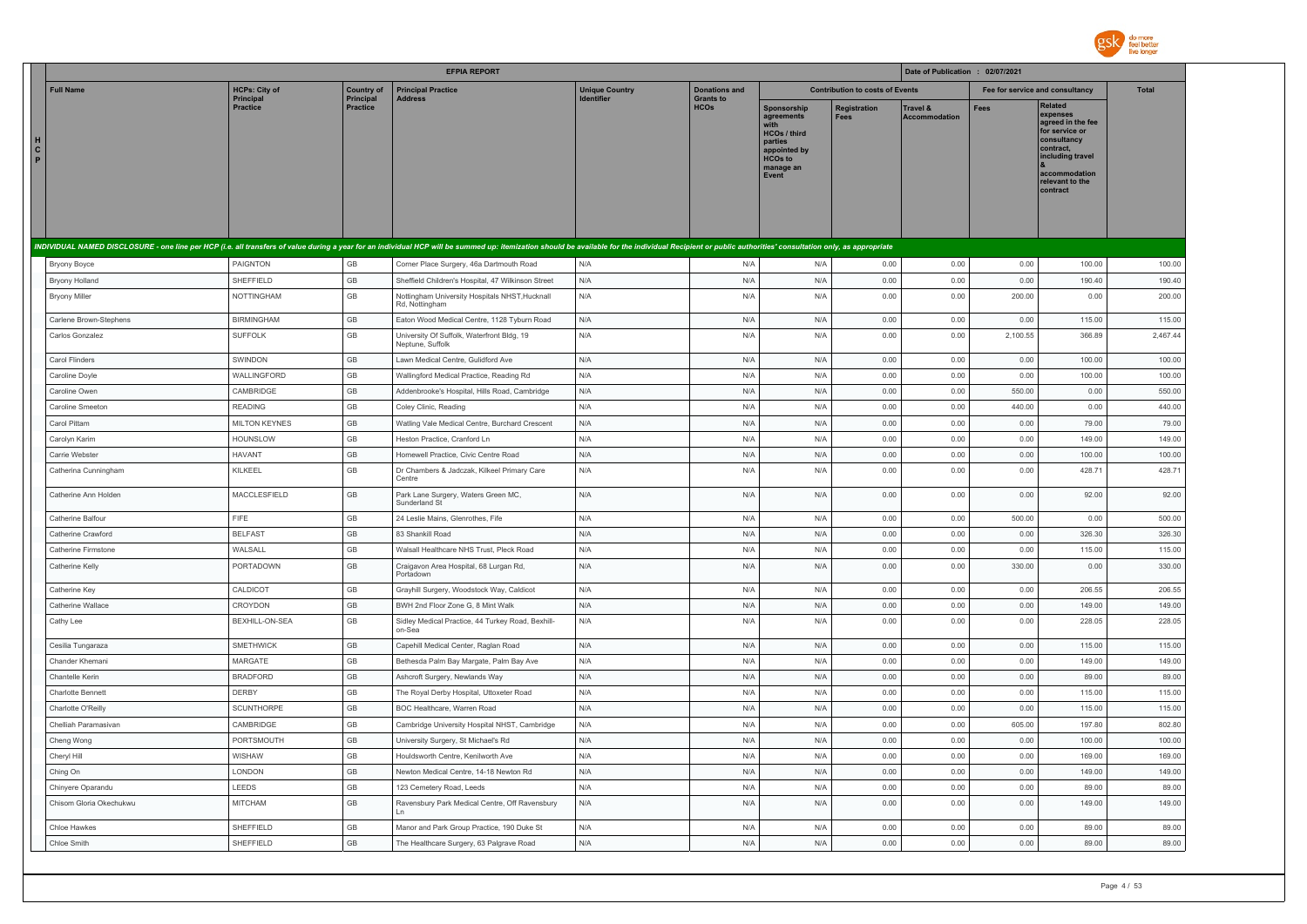

|                                                                                                                                                                                                                                |                                     |                              | <b>EFPIA REPORT</b>                                                                                        |                       |                                 |                                                                                                                          |                                        | Date of Publication : 02/07/2021 |                |                                                                                                                                                                   |                  |
|--------------------------------------------------------------------------------------------------------------------------------------------------------------------------------------------------------------------------------|-------------------------------------|------------------------------|------------------------------------------------------------------------------------------------------------|-----------------------|---------------------------------|--------------------------------------------------------------------------------------------------------------------------|----------------------------------------|----------------------------------|----------------|-------------------------------------------------------------------------------------------------------------------------------------------------------------------|------------------|
| <b>Full Name</b>                                                                                                                                                                                                               | <b>HCPs: City of</b>                | <b>Country of</b>            | <b>Principal Practice</b>                                                                                  | <b>Unique Country</b> | <b>Donations and</b>            |                                                                                                                          | <b>Contribution to costs of Events</b> |                                  |                | Fee for service and consultancy                                                                                                                                   | <b>Total</b>     |
| н<br>$\mathbf{c}$<br>P                                                                                                                                                                                                         | <b>Principal</b><br><b>Practice</b> | Principal<br><b>Practice</b> | Address                                                                                                    | Identifier            | <b>Grants to</b><br><b>HCOs</b> | Sponsorship<br>agreements<br><b>HCOs / third</b><br>parties<br>appointed by<br>HCO <sub>s</sub> to<br>manage an<br>Event | <b>Registration</b>                    | Travel &<br><b>Accommodation</b> | <b>Fees</b>    | <b>Related</b><br>expenses<br>agreed in the fee<br>for service or<br>consultancy<br>contract.<br>including travel<br>accommodation<br>relevant to the<br>contract |                  |
| INDIVIDUAL NAMED DISCLOSURE - one line per HCP (i.e. all transfers of value during a year for an individual HCP will be summed up: itemization should be available for the individual Recipient or public authorities' consult |                                     |                              |                                                                                                            |                       |                                 |                                                                                                                          |                                        |                                  |                |                                                                                                                                                                   |                  |
| Chloe Whilding                                                                                                                                                                                                                 | NORWICH                             | GB                           | Norfolk & Norwich University Hospital, Colney<br>Lane, Norwich                                             | N/A                   | N/A                             | N/A                                                                                                                      | 0.00                                   | 0.00                             | 1,067.50       | 370.85                                                                                                                                                            | 1,438.35         |
| Chon Lam                                                                                                                                                                                                                       | LONDON                              | <b>GB</b>                    | St Georges Hospital, Blackshaw Road, Tooting,<br>I ondon                                                   | N/A                   | N/A                             | N/A                                                                                                                      | 0.00                                   | 0.00                             | 0.00           | 214.80                                                                                                                                                            | 214.80           |
| Chrissanthy Baverstock                                                                                                                                                                                                         | ENFIELD                             | GB                           | Lincoln Road Medical Practice, Lincoln Rd                                                                  | N/A                   | N/A                             | N/A                                                                                                                      | 0.00                                   | 0.00                             | 0.00           | 149.00                                                                                                                                                            | 149.00           |
| Chrissie Norris                                                                                                                                                                                                                | SELBY                               | GB                           | Posterngate Surgery, Portholme Rd                                                                          | N/A                   | N/A                             | N/A                                                                                                                      | 0.00                                   | 0.00                             | 0.00           | 89.00                                                                                                                                                             | 89.00            |
| Chrissie Wilson                                                                                                                                                                                                                | <b>HELMSLEY</b>                     | GB                           | Helmsley Medical Centre, Carlton Road                                                                      | N/A                   | N/A                             | N/A                                                                                                                      | 0.00                                   | 0.00                             | 0.00           | 99.00                                                                                                                                                             | 99.00            |
| Christiana Okpalugo                                                                                                                                                                                                            | WYTHENSHAWE                         | GB                           | Manchester University NHS Foundation Trust,<br>Southmoor Rd                                                | N/A                   | N/A                             | N/A                                                                                                                      | 0.00                                   | 0.00                             | 0.00           | 156.10                                                                                                                                                            | 156.10           |
| Christine Brown                                                                                                                                                                                                                | PETERHEAD                           | GB                           | HMP Grampian, South Road                                                                                   | N/A                   | N/A                             | N/A                                                                                                                      | 0.00                                   | 0.00                             | 0.00           | 94.00                                                                                                                                                             | 94.00            |
| Chris Wheeler                                                                                                                                                                                                                  | <b>EAST COWES</b>                   | $\mathbb{G}\mathbb{B}$       | East Cowes Medical Centre, Church Path                                                                     | N/A                   | N/A                             | N/A                                                                                                                      | 0.00                                   | 0.00                             | 0.00           | 100.00                                                                                                                                                            | 100.00           |
| Claire Adams                                                                                                                                                                                                                   | <b>DARLINGTON</b>                   | GB                           | Denmark Street Surgery, Denmark Street,<br>Darlington                                                      | BINLEYS ID-513699     | N/A                             | N/A                                                                                                                      | 0.00                                   | 0.00                             | 5.390.60       | 406.86                                                                                                                                                            | 5,797.46         |
| Claire Fisher                                                                                                                                                                                                                  | LONDON                              | GB                           | 18 Mansell Street                                                                                          | N/A                   | N/A                             | N/A                                                                                                                      | 0.00                                   | 0.00                             | 0.00           | 149.00                                                                                                                                                            | 149.00           |
| Claire Lowry                                                                                                                                                                                                                   | <b>BELFAST</b>                      | GB                           | Ormeau Road Health Centre, 120 Ormeau Road                                                                 | N/A                   | N/A                             | N/A                                                                                                                      | 0.00                                   | 0.00                             | 0.00           | 155.00                                                                                                                                                            | 155.00           |
| Claire Panter                                                                                                                                                                                                                  | WYTHENSHAWE                         | GB                           | Wythenshawe Hospital, Southmoor Rd                                                                         | N/A                   | N/A                             | N/A                                                                                                                      | 0.00                                   | 0.00                             | 0.00           | 92.00                                                                                                                                                             | 92.00            |
| Clair Thompson                                                                                                                                                                                                                 | SHEFFIELD                           | $\mathbb{G}\mathbb{B}$       | Foxhill Medical Centre, 160 Foxhill Cres                                                                   | N/A                   | N/A                             | N/A                                                                                                                      | 0.00                                   | 0.00                             | 0.00           | 99.00                                                                                                                                                             | 99.00            |
| Clare Connolly                                                                                                                                                                                                                 | OXFORD                              | $\mathbb{G}\mathbb{B}$       | John Radcliffe Hospital, Headington, Oxford                                                                | N/A                   | N/A                             | N/A                                                                                                                      | 0.00                                   | 0.00                             | 200.00         | 0.00                                                                                                                                                              | 200.00           |
| Clare Kearney                                                                                                                                                                                                                  | LIVERPOOL                           | GB                           | Liverpool Heart & Chest Hospital, Thomas Dr                                                                | N/A                   | N/A                             | N/A                                                                                                                      | 0.00                                   | 0.00                             | 0.00           | 92.00                                                                                                                                                             | 92.00            |
| Colette Boyden                                                                                                                                                                                                                 | SHEFFIELD                           | GB                           | 3 Skye Edge Ave                                                                                            | N/A                   | N/A                             | N/A                                                                                                                      | 0.00                                   | 0.00                             | 0.00           | 89.00                                                                                                                                                             | 89.00            |
| <b>Colette Patrick</b>                                                                                                                                                                                                         | LOCHWINNOCH                         | GB                           | Mistylaw Medical Practice, Lochwinnoch                                                                     | N/A                   | N/A                             | N/A                                                                                                                      | 0.00                                   | 0.00                             | 0.00           | 214.80                                                                                                                                                            | 214.80           |
| Colin Patterson                                                                                                                                                                                                                | <b>ANTRIM</b>                       | GB                           | Antrim Area Hospital, Antrim                                                                               | N/A                   | N/A                             | N/A                                                                                                                      | 0.00                                   | 39.60                            | 1,830.00       | 0.00                                                                                                                                                              | 1,869.60         |
| Consultant Isabel Okpaluba                                                                                                                                                                                                     | LEEDS                               | GB                           | Leeds Centre for Sexual Health, Great George<br>Street, Leeds                                              | GBBP1002283           | N/A                             | N/A                                                                                                                      | 0.00                                   | 0.00                             | 0.00           | 214.80                                                                                                                                                            | 214.80           |
| Consultant Paola Cicconi                                                                                                                                                                                                       | OXFORD                              | $\mathbb{G}\mathbb{B}$       | 50 Kennett Road, Oxdord                                                                                    | N/A                   | N/A                             | N/A                                                                                                                      | 0.00                                   | 0.00                             | 0.00           | 214.80                                                                                                                                                            | 214.80           |
| Craig Stanley                                                                                                                                                                                                                  | WAKEFIELD                           | GB                           | Trust Head Quarters, Aberford Road, Wakefield                                                              | N/A                   | N/A                             | N/A                                                                                                                      | 0.00                                   | 0.00                             | 0.00           | 115.00                                                                                                                                                            | 115.00           |
| Crichton Ramsay                                                                                                                                                                                                                | <b>EDINBURGH</b>                    | GB                           | Western General Hospital, Crewe Road South                                                                 | N/A                   | N/A                             | N/A                                                                                                                      | 0.00                                   | 0.00                             | 0.00           | 89.00                                                                                                                                                             | 89.00            |
| Dan Ornadel                                                                                                                                                                                                                    | <b>HARROW</b><br>LONDONDERRY        | GB<br>GB                     | Northwick Park Hospital, Watford Road, Harrow                                                              | N/A<br>N/A            | N/A                             | N/A<br>N/A                                                                                                               | 0.00<br>0.00                           | 0.00<br>0.00                     | 450.00<br>0.00 | 0.00<br>171.30                                                                                                                                                    | 450.00<br>171.30 |
| David Lenagh<br>David Moohan                                                                                                                                                                                                   | LEEDS                               | GB                           | Bridge Street Family Practice, 30 Bridge St<br>Interface Clin Services, Schofield House, Gate<br>Way Drive | N/A                   | N/A<br>N/A                      | N/A                                                                                                                      | 0.00                                   | 0.00                             | 11,046.37      | 0.00                                                                                                                                                              | 11,046.37        |
| David Moore                                                                                                                                                                                                                    | <b>BELFAST</b>                      | $\mathbb{G}\mathbb{B}$       | The Mater Hospital, Belfast                                                                                | N/A                   | N/A                             | N/A                                                                                                                      | 0.00                                   | 0.00                             | 1,800.00       | 1,090.86                                                                                                                                                          | 2,890.86         |
| Dawn Archman                                                                                                                                                                                                                   | MIDDLESBROUGH                       | GB                           | Eston Surgery, Low Grange Health Centre                                                                    | N/A                   | N/A                             | N/A                                                                                                                      | 0.00                                   | 0.00                             | 0.00           | 89.00                                                                                                                                                             | 89.00            |
| Dawn King                                                                                                                                                                                                                      | PORTADOWN                           | GB                           | Southern Health & Social Care Trust, 68 Lurgan<br>Rd. Portadown                                            | N/A                   | N/A                             | N/A                                                                                                                      | 0.00                                   | 0.00                             | 0.00           | 140.86                                                                                                                                                            | 140.86           |
| Debasis Roychoudhury                                                                                                                                                                                                           | LONDON                              | GB                           | Green Gate Medical Centre, 497 Barking Road                                                                | N/A                   | N/A                             | N/A                                                                                                                      | 0.00                                   | 0.00                             | 0.00           | 149.00                                                                                                                                                            | 149.00           |
| Debbie Langley                                                                                                                                                                                                                 | RAMSGATE                            | GB                           | Newington Clinic, Newington Road                                                                           | N/A                   | N/A                             | N/A                                                                                                                      | 0.00                                   | 0.00                             | 0.00           | 241.82                                                                                                                                                            | 241.82           |
| Debbie McDonald                                                                                                                                                                                                                | PAISLEY                             | GB                           | St James St Surgery, 19 St James Street, Paisley                                                           | N/A                   | N/A                             | N/A                                                                                                                      | 0.00                                   | 0.00                             | 0.00           | 42.64                                                                                                                                                             | 42.64            |
| Deborah Morgan                                                                                                                                                                                                                 | <b>RUGBY</b>                        | $\mathbb{G}\mathbb{B}$       | Central Surgery, Corporation Street, Rugby                                                                 | N/A                   | N/A                             | N/A                                                                                                                      | 0.00                                   | 0.00                             | 0.00           | 79.00                                                                                                                                                             | 79.00            |
| Deborah Singleton                                                                                                                                                                                                              | <b>KENDAL</b>                       | GB                           | Weavers Court                                                                                              | N/A                   | N/A                             | N/A                                                                                                                      | 0.00                                   | 0.00                             | 0.00           | 92.00                                                                                                                                                             | 92.00            |
| Deborah Woodward                                                                                                                                                                                                               | <b>TAMWORTH</b>                     | GB                           | Riverside Surgery, 41-42 Balfour                                                                           | N/A                   | N/A                             | N/A                                                                                                                      | 0.00                                   | 0.00                             | 0.00           | 115.00                                                                                                                                                            | 115.00           |
| Debra Forster                                                                                                                                                                                                                  | NOTTINGHAM                          | GB                           | Derby Road, Nottingham                                                                                     | N/A                   | N/A                             | N/A                                                                                                                      | 0.00                                   | 0.00                             | 1.560.60       | 157.56                                                                                                                                                            | 1,718.16         |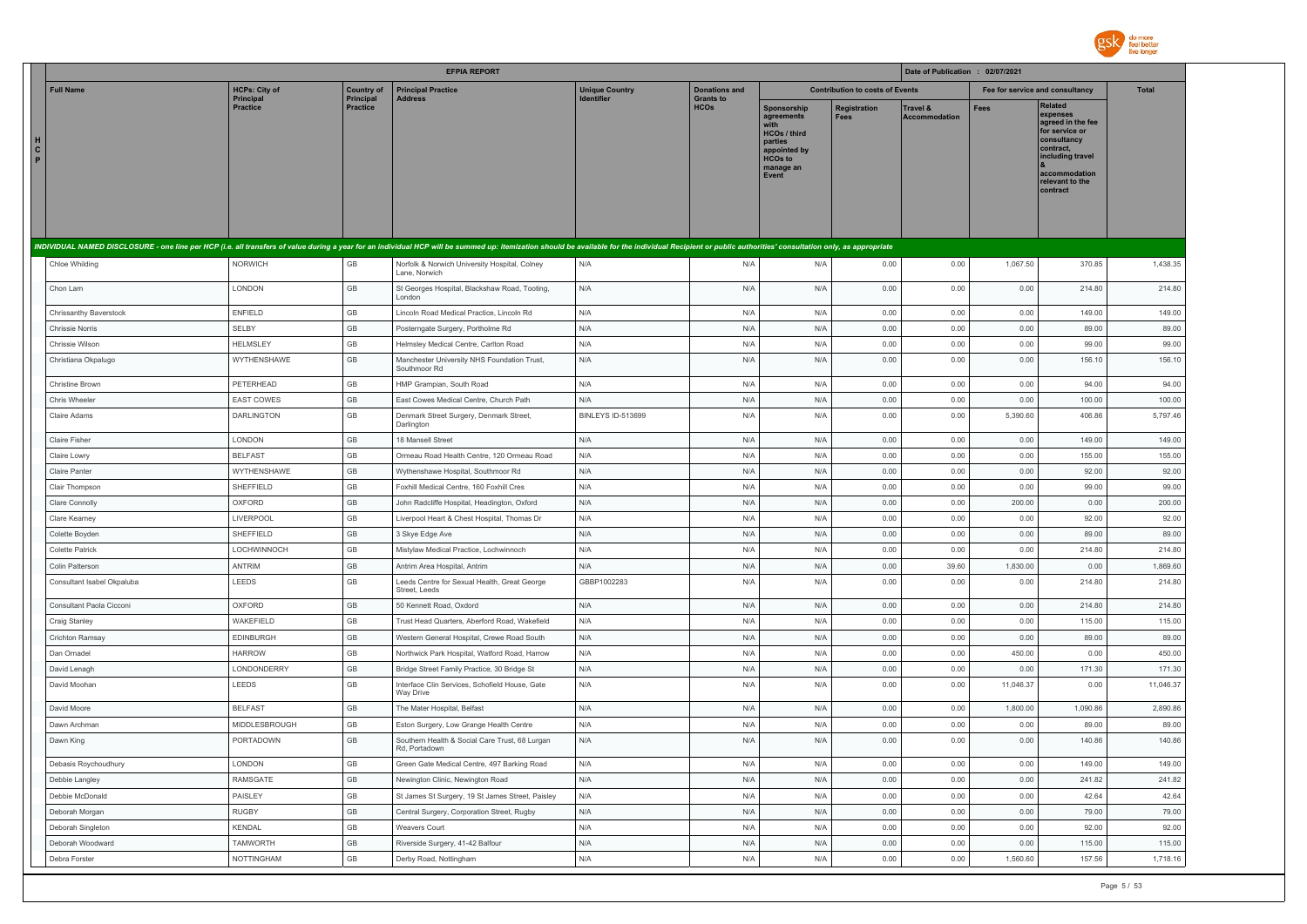

|                                                                                                                                                                                                                                |                                          |                                       | <b>EFPIA REPORT</b>                                                |                           |                                          |                                                                                                                            |                                        | Date of Publication : 02/07/2021            |                                 |                                                                                                                                                                   |              |
|--------------------------------------------------------------------------------------------------------------------------------------------------------------------------------------------------------------------------------|------------------------------------------|---------------------------------------|--------------------------------------------------------------------|---------------------------|------------------------------------------|----------------------------------------------------------------------------------------------------------------------------|----------------------------------------|---------------------------------------------|---------------------------------|-------------------------------------------------------------------------------------------------------------------------------------------------------------------|--------------|
| <b>Full Name</b>                                                                                                                                                                                                               | <b>HCPs: City of</b><br><b>Principal</b> | <b>Country of</b><br><b>Principal</b> | <b>Principal Practice</b><br><b>Address</b>                        | <b>Unique Country</b>     | <b>Donations and</b><br><b>Grants to</b> |                                                                                                                            | <b>Contribution to costs of Events</b> |                                             | Fee for service and consultancy |                                                                                                                                                                   | <b>Total</b> |
| $\mathbf{c}$<br>P.                                                                                                                                                                                                             | <b>Practice</b>                          | <b>Practice</b>                       |                                                                    | Identifier                | <b>HCOs</b>                              | Sponsorship<br>agreements<br><b>HCOs / third</b><br>parties<br>appointed by<br><b>HCOs to</b><br>manage an<br><b>Event</b> | Registration<br><b>Fees</b>            | <b>Travel &amp;</b><br><b>Accommodation</b> | <b>Fees</b>                     | <b>Related</b><br>expenses<br>agreed in the fee<br>for service or<br>consultancy<br>contract.<br>including travel<br>accommodation<br>relevant to the<br>contract |              |
| INDIVIDUAL NAMED DISCLOSURE - one line per HCP (i.e. all transfers of value during a year for an individual HCP will be summed up: itemization should be available for the individual Recipient or public authorities' consult |                                          |                                       |                                                                    |                           |                                          |                                                                                                                            |                                        |                                             |                                 |                                                                                                                                                                   |              |
| Deirdre Butler                                                                                                                                                                                                                 | LEEDS                                    | GB                                    | Interface Clin Services, Schofield House, Gate<br><b>Way Drive</b> | N/A                       | N/A                                      | N/A                                                                                                                        | 0.00                                   | 0.00                                        | 686.79                          | 0.00                                                                                                                                                              | 686.79       |
| Denise Brown                                                                                                                                                                                                                   | EDINBURGH                                | $\mathbb{G}\mathbb{B}$                | Royal Infrimary of Edinburgh, Little France<br>Crescent            | N/A                       | N/A                                      | N/A                                                                                                                        | 0.00                                   | 0.00                                        | 0.00                            | 250.69                                                                                                                                                            | 250.69       |
| Denise Weston                                                                                                                                                                                                                  | LEEDS                                    | $\mathbb{G}\mathbb{B}$                | Whitfield Practice, Hunslet HC, 24 Church St                       | N/A                       | N/A                                      | N/A                                                                                                                        | 0.00                                   | 0.00                                        | 0.00                            | 89.00                                                                                                                                                             | 89.00        |
| Dermot Dalton                                                                                                                                                                                                                  | <b>DEVON</b>                             | $\mathbb{G}\mathbb{B}$                | North Devon District Hospital, Devon                               | N/A                       | N/A                                      | N/A                                                                                                                        | 0.00                                   | 0.00                                        | 1,443.30                        | 157.56                                                                                                                                                            | 1,600.86     |
| Dev Chadha                                                                                                                                                                                                                     | LEEDS                                    | GB                                    | Interface Clin Services, Schofield House, Gate<br>Way Drive        | N/A                       | N/A                                      | N/A                                                                                                                        | 0.00                                   | 0.00                                        | 2,767.24                        | 0.00                                                                                                                                                              | 2,767.24     |
| Diane Fyffe                                                                                                                                                                                                                    | <b>MUSSELBURGH</b>                       | GB                                    | Riverside Medical Practice, MPCC, Inveresk Rd                      | N/A                       | N/A                                      | N/A                                                                                                                        | 0.00                                   | 0.00                                        | 0.00                            | 155.00                                                                                                                                                            | 155.00       |
| <b>DIANNE GREEN</b>                                                                                                                                                                                                            | PRESCOT                                  | GB                                    | St. Helens & Knowsley Hospital Trust, Warrington<br>Rd, Prescot    | N/A                       | N/A                                      | N/A                                                                                                                        | 0.00                                   | 0.00                                        | 0.00                            | 92.00                                                                                                                                                             | 92.00        |
| DILER AHMED                                                                                                                                                                                                                    | <b>BIRMINGHAM</b>                        | GB                                    | Cornhill Surgery, 65 New Rd, Rubery                                | N/A                       | N/A                                      | N/A                                                                                                                        | 0.00                                   | 0.00                                        | 0.00                            | 115.00                                                                                                                                                            | 115.00       |
| Dimple Varu                                                                                                                                                                                                                    | LEEDS                                    | GB                                    | Interface Clin Services, Schofield House, Gate<br><b>Way Drive</b> | N/A                       | N/A                                      | N/A                                                                                                                        | 0.00                                   | 0.00                                        | 6,412.55                        | 0.00                                                                                                                                                              | 6,412.55     |
| Ditta Hopkinson-Keizer                                                                                                                                                                                                         | <b>RETFORD</b>                           | GB                                    | Riverside Health Centre, Riverside Walk                            | N/A                       | N/A                                      | N/A                                                                                                                        | 0.00                                   | 0.00                                        | 0.00                            | 89.00                                                                                                                                                             | 89.00        |
| Donna Chapman                                                                                                                                                                                                                  | <b>HARTLEPOOL</b>                        | GB                                    | McKenzie House Medical Practice, 17 Kendal Rd                      | N/A                       | N/A                                      | N/A                                                                                                                        | 0.00                                   | 0.00                                        | 0.00                            | 89.00                                                                                                                                                             | 89.00        |
| Dorothy Wood                                                                                                                                                                                                                   | HARTLEPOOL                               | GB                                    | McKenzie House Practice, 17 Kendal Rd                              | N/A                       | N/A                                      | N/A                                                                                                                        | 0.00                                   | 0.00                                        | 0.00                            | 99.00                                                                                                                                                             | 99.00        |
| Dr ABRAHAM OOMMEN                                                                                                                                                                                                              | <b>MILTON KEYNES</b>                     | GB                                    | Milton Keynes Hospital, Milton Keynes                              | N/A                       | N/A                                      | N/A                                                                                                                        | 0.00                                   | 0.00                                        | 320.00                          | 0.00                                                                                                                                                              | 320.00       |
| Dr. Adrian Draper                                                                                                                                                                                                              | LONDON                                   | GB                                    | St. Georges Hospital, Blackshaw Road, Tooting,<br>London           | N/A                       | N/A                                      | N/A                                                                                                                        | 0.00                                   | 0.00                                        | 450.00                          | 0.00                                                                                                                                                              | 450.00       |
| Dr. Ajit Thomas                                                                                                                                                                                                                | STOKE-ON-TRENT                           | GB                                    | Royal Stoke Uni Hospital, Newcastle Road,<br>Stoke-on-Trent        | <b>BINLEYS ID-1161861</b> | N/A                                      | N/A                                                                                                                        | 0.00                                   | 0.00                                        | 540.00                          | 22.00                                                                                                                                                             | 562.00       |
| Dr. Alan Winston                                                                                                                                                                                                               | LONDON                                   | GB                                    | St. Mary's Hospital, Praed Street, London                          | BINLEYS ID-556235         | N/A                                      | N/A                                                                                                                        | 0.00                                   | 0.00                                        | 6,030.00                        | 7,395.19                                                                                                                                                          | 13,425.19    |
| Dr Alejandro Arenas-Pinto                                                                                                                                                                                                      | LONDON                                   | GB                                    | UCL Institute for Global Health, Mortimer Market<br>Centre         | N/A                       | N/A                                      | N/A                                                                                                                        | 0.00                                   | 0.00                                        | 0.00                            | 2,515.26                                                                                                                                                          | 2,515.26     |
| Dr Ali Fawzi                                                                                                                                                                                                                   | CHERTSEY                                 | GB                                    | St Peters Hospital, Guildford Road, Lyne,<br>Chertsey              | N/A                       | N/A                                      | N/A                                                                                                                        | 0.00                                   | 0.00                                        | 3,510.00                        | 14.03                                                                                                                                                             | 3,524.03     |
| Dr. Alistair Church                                                                                                                                                                                                            | STRATHCLYDE                              | GB                                    | Gartnavel General Hospital, 1053 Great Western<br>Road, Glasgow    | BINLEYS ID-550370         | N/A                                      | N/A                                                                                                                        | 0.00                                   | 0.00                                        | 300.00                          | 0.00                                                                                                                                                              | 300.00       |
| Dr Amanda Harry                                                                                                                                                                                                                | PLYMOUTH                                 | GB                                    | West Hoe Surgery, 2 Cliff Road, Plymouth                           | N/A                       | N/A                                      | N/A                                                                                                                        | 0.00                                   | 0.00                                        | 1,200.00                        | 0.00                                                                                                                                                              | 1,200.00     |
| Dr Amgad Habib                                                                                                                                                                                                                 | WELLESBOURNE                             | GB                                    | 12 Gloster Gardens, Wellesbourne                                   | N/A                       | N/A                                      | N/A                                                                                                                        | 0.00                                   | 0.00                                        | 1,330.00                        | 0.00                                                                                                                                                              | 1,330.00     |
| Dr Amir Jehangir                                                                                                                                                                                                               | LONDON                                   | GB                                    | Whipps Cross University, Whipps Cross Road,<br>Leytonstone         | N/A                       | N/A                                      | N/A                                                                                                                        | 0.00                                   | 0.00                                        | 7,030.00                        | 262.80                                                                                                                                                            | 7,292.80     |
| Dr Amrithraj Bhatta                                                                                                                                                                                                            | <b>BLACKPOOL</b>                         | $\mathbb{G}\mathbb{B}$                | Blackpool Victoria Hospital, Blackpool                             | N/A                       | N/A                                      | N/A                                                                                                                        | 0.00                                   | 0.00                                        | 1,260.00                        | 689.81                                                                                                                                                            | 1,949.81     |
| Dr Amy Dewar                                                                                                                                                                                                                   | LONDON                                   | GB                                    | Guy's and St Thomas Great Maze Pond, London                        | N/A                       | N/A                                      | N/A                                                                                                                        | 0.00                                   | 0.00                                        | 330.00                          | 0.00                                                                                                                                                              | 330.00       |
| Dr Andrew De Burgh Thomas                                                                                                                                                                                                      | CHELTENHAM                               | GB                                    | Cheltenham General Hospital, Sandford Road                         | BINLEYS ID-585506         | N/A                                      | N/A                                                                                                                        | 0.00                                   | 0.00                                        | 2,280.00                        | 137.16                                                                                                                                                            | 2,417.16     |
| Dr Andrew Macnair                                                                                                                                                                                                              | NEWCASTLE UPON TYNE                      | GB                                    | 5 Backworth Lane, Backworth, Newcastle upon<br>Tyne                | N/A                       | N/A                                      | N/A                                                                                                                        | 0.00                                   | 0.00                                        | 1,900.00                        | 237.32                                                                                                                                                            | 2,137.32     |
| Dr. Andrew Menzies-Gow                                                                                                                                                                                                         | LONDON                                   | GB                                    | Royal Brompton Hospital, Sydney Street,<br>Chelsea, London         | BINLEYS ID-658183         | N/A                                      | N/A                                                                                                                        | 0.00                                   | 0.00                                        | 3,240.00                        | 0.00                                                                                                                                                              | 3,240.00     |
| Dr. Andrew Powell                                                                                                                                                                                                              | SOUTHAMPTON                              | GB                                    | Totton Health Centre, Testwood Lane, Totton,<br>Southampton        | <b>BINLEYS ID-983285</b>  | N/A                                      | N/A                                                                                                                        | 0.00                                   | 0.00                                        | 1,360.00                        | 0.00                                                                                                                                                              | 1,360.00     |
| Dr. Andrew Smith                                                                                                                                                                                                               | WISHAW                                   | GB                                    | Wishaw General Hospital, 50 Netherton<br>Street, Wishaw            | BINLEYS ID-842011         | N/A                                      | N/A                                                                                                                        | 0.00                                   | 13.50                                       | 810.00                          | 0.00                                                                                                                                                              | 823.50       |
| Dr. Andrew Stanton                                                                                                                                                                                                             | SWINDON                                  | GB                                    | Marlborough Road, Great Western Hospital,<br>Swindon               | BINLEYS ID-805723         | N/A                                      | N/A                                                                                                                        | 0.00                                   | 0.00                                        | 1,690.00                        | 330.58                                                                                                                                                            | 2,020.58     |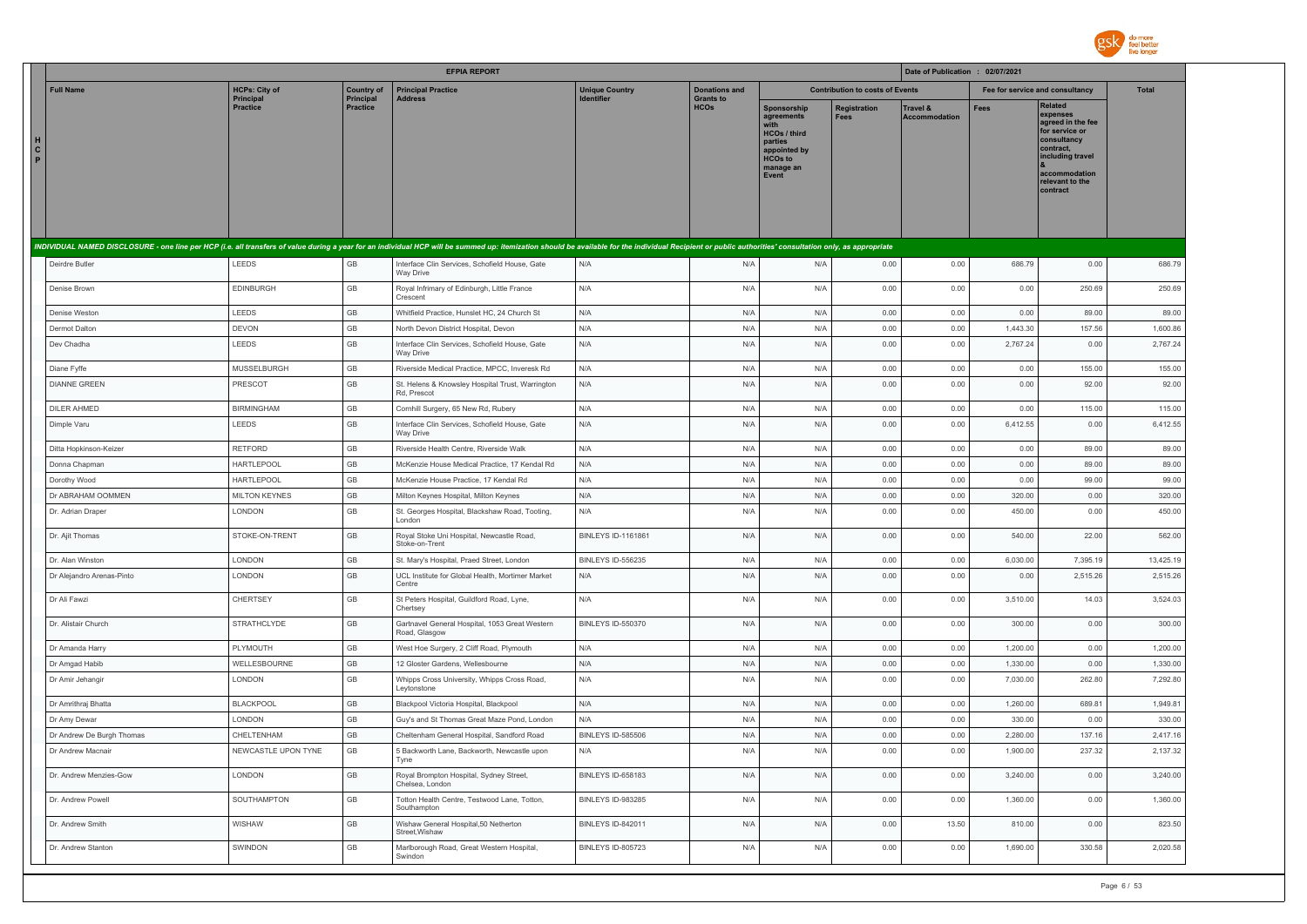

|                                                                                                                                                                                                                                |                                     |                              | <b>EFPIA REPORT</b>                                                |                                            |                                 |                                                                                                                             |                                        | Date of Publication : 02/07/2021 |             |                                                                                                                                                                   |              |
|--------------------------------------------------------------------------------------------------------------------------------------------------------------------------------------------------------------------------------|-------------------------------------|------------------------------|--------------------------------------------------------------------|--------------------------------------------|---------------------------------|-----------------------------------------------------------------------------------------------------------------------------|----------------------------------------|----------------------------------|-------------|-------------------------------------------------------------------------------------------------------------------------------------------------------------------|--------------|
| <b>Full Name</b>                                                                                                                                                                                                               | <b>HCPs: City of</b>                | <b>Country of</b>            | <b>Principal Practice</b>                                          | <b>Unique Country</b><br><b>Identifier</b> | <b>Donations and</b>            |                                                                                                                             | <b>Contribution to costs of Events</b> |                                  |             | Fee for service and consultancy                                                                                                                                   | <b>Total</b> |
| H<br>$\mathbf{c}$<br>P                                                                                                                                                                                                         | <b>Principal</b><br><b>Practice</b> | Principal<br><b>Practice</b> | <b>Address</b>                                                     |                                            | <b>Grants to</b><br><b>HCOs</b> | Sponsorship<br>agreements<br>with<br><b>HCOs / third</b><br>parties<br>appointed by<br><b>HCOs to</b><br>manage an<br>Event | <b>Registration</b><br><b>Fees</b>     | Travel &<br><b>Accommodation</b> | <b>Fees</b> | <b>Related</b><br>expenses<br>agreed in the fee<br>for service or<br>consultancy<br>contract,<br>including travel<br>accommodation<br>relevant to the<br>contract |              |
| INDIVIDUAL NAMED DISCLOSURE - one line per HCP (i.e. all transfers of value during a year for an individual HCP will be summed up: itemization should be available for the individual Recipient or public authorities' consult |                                     |                              |                                                                    |                                            |                                 |                                                                                                                             |                                        |                                  |             |                                                                                                                                                                   |              |
| Dr Andrew Ustianowski                                                                                                                                                                                                          | <b>MANCHESTER</b>                   | GB                           | North Manchester General Hospital, Delauneys<br>Road, Crumspall    | <b>BINLEYS ID-851251</b>                   | N/A                             | N/A                                                                                                                         | 225.50                                 | 0.00                             | 6,183.33    | 778.00                                                                                                                                                            | 7,186.83     |
| Dr Anilkumar Pillai                                                                                                                                                                                                            | <b>BIRMINGHAM</b>                   | GB                           | Heartlands Hospital, Birmingham                                    | N/A                                        | N/A                             | N/A                                                                                                                         | 0.00                                   | 0.00                             | 225.00      | 249.62                                                                                                                                                            | 474.62       |
| Dr Anita Smyth                                                                                                                                                                                                                 | <b>BELFAST</b>                      | GB                           | The Ulster Hospital, Belfast                                       | N/A                                        | N/A                             | N/A                                                                                                                         | 0.00                                   | 0.00                             | 0.00        | 423.85                                                                                                                                                            | 423.85       |
| Dr Anthony Dysart                                                                                                                                                                                                              | <b>BOLTON</b>                       | GB                           | Waters Meeting Health Centre, Waters Meeting<br>Road, Bolton       | N/A                                        | N/A                             | N/A                                                                                                                         | 0.00                                   | 0.00                             | 360.00      | 0.00                                                                                                                                                              | 360.00       |
| Dr Anton Pozniak                                                                                                                                                                                                               | LONDON                              | GB                           | Chelsea and Westminster Hospital, 369 Fulham<br>Road, London       | BINLEYS ID-510023                          | N/A                             | N/A                                                                                                                         | 0.00                                   | 0.00                             | 3,780.00    | 6,540.54                                                                                                                                                          | 10,320.54    |
| Dr Athiveer Prabu                                                                                                                                                                                                              | <b>BIRMINGHAM</b>                   | GB                           | City Hospital, Dudley Road, Birmingham                             | N/A                                        | N/A                             | N/A                                                                                                                         | 0.00                                   | 0.00                             | 0.00        | 386.30                                                                                                                                                            | 386.30       |
| Dr Atul Gupta                                                                                                                                                                                                                  | LONDON                              | GB                           | Dpt of Peadiatric Respiratory, London                              | N/A                                        | N/A                             | N/A                                                                                                                         | 0.00                                   | 0.00                             | 6,971.00    | 199.58                                                                                                                                                            | 7,170.58     |
| Dr Ben Green                                                                                                                                                                                                                   | COSHAM                              | GB                           | Queen Alexandra Hospital, Southwick Hill Road,<br>Cosham           | BINLEYS ID-450934                          | N/A                             | N/A                                                                                                                         | 0.00                                   | 0.00                             | 2,707.30    | 0.00                                                                                                                                                              | 2,707.30     |
| Dr Biswajit Chakrabarti                                                                                                                                                                                                        | LIVERPOOL                           | GB                           | University Hospital Aintree, Lower Lane, Liverpool                 | N/A                                        | N/A                             | N/A                                                                                                                         | 0.00                                   | 0.00                             | 4,732.50    | 0.00                                                                                                                                                              | 4,732.50     |
| Dr Bret Palmer                                                                                                                                                                                                                 | <b>READING</b>                      | GB                           | Royal Berkshire Hospital, Florey Unit, Craven Rd                   | N/A                                        | N/A                             | N/A                                                                                                                         | 0.00                                   | 0.00                             | 0.00        | 265.75                                                                                                                                                            | 265.75       |
| Dr. Brett Pereira                                                                                                                                                                                                              | CANTERBURY                          | GB                           | Chest Clinic, Kent & Canterbury Hospital,<br><b>Ethelbert Road</b> | BINLEYS ID-729162                          | N/A                             | N/A                                                                                                                         | 0.00                                   | 0.00                             | 1,260.00    | 0.00                                                                                                                                                              | 1,260.00     |
| Dr Celia Jackson                                                                                                                                                                                                               | GLASGOW                             | GB                           | 1053 Great Western Rd, Glasgow                                     | N/A                                        | N/A                             | N/A                                                                                                                         | 0.00                                   | 0.00                             | 0.00        | 594.61                                                                                                                                                            | 594.61       |
| Dr. Charles Mazhude                                                                                                                                                                                                            | LONDON                              | GB                           | The Alexis Clinic, London                                          | N/A                                        | N/A                             | N/A                                                                                                                         | 0.00                                   | 0.00                             | 0.00        | 214.80                                                                                                                                                            | 214.80       |
| Dr Chloe Orkin                                                                                                                                                                                                                 | WHITECHAPEL                         | GB                           | Royal London Hospital, Whitechapel Road,<br>London                 | BINLEYS ID-719328                          | N/A                             | N/A                                                                                                                         | 0.00                                   | 0.00                             | 9,350.00    | 2,246.74                                                                                                                                                          | 11,596.74    |
| Dr. Christopher Edwards                                                                                                                                                                                                        | SOUTHAMPTON                         | GB                           | Southampton General Hospital, Southampton                          | N/A                                        | N/A                             | N/A                                                                                                                         | 0.00                                   | 0.00                             | 4,615.00    | 0.00                                                                                                                                                              | 4,615.00     |
| Dr Clare Murray                                                                                                                                                                                                                | <b>MANCHESTER</b>                   | GB                           | Central Manchester University Hospital, Oxford<br>Rd, Manchester   | BINLEYS ID-744682                          | N/A                             | N/A                                                                                                                         | 0.00                                   | 0.00                             | 3,860.00    | 889.79                                                                                                                                                            | 4,749.79     |
| Dr Clare Van Halsema                                                                                                                                                                                                           | <b>MANCHESTER</b>                   | GB                           | North Manchester General Hospital, Delaunays<br>Rd, Manchester     | N/A                                        | N/A                             | N/A                                                                                                                         | 0.00                                   | 0.00                             | 2,836.10    | 410.50                                                                                                                                                            | 3,246.60     |
| Dr Damian McKeon                                                                                                                                                                                                               | <b>BANGOR</b>                       | GB                           | Betsi Cadwaladr Health Board, Ysbyty Gwynedd,<br>Bangor            | BINLEYS ID-590587                          | N/A                             | N/A                                                                                                                         | 0.00                                   | 0.00                             | 3,195.00    | 157.56                                                                                                                                                            | 3,352.56     |
| Dr Daniel Menzies                                                                                                                                                                                                              | RHYL                                | GB                           | Department of Respiratory Medicine, Glan Clwyd,<br>Hospital        | N/A                                        | N/A                             | N/A                                                                                                                         | 0.00                                   | 0.00                             | 4,770.00    | 792.41                                                                                                                                                            | 5,562.41     |
| Dr. Dara O'Donoghue                                                                                                                                                                                                            | <b>BELFAST</b>                      | GB                           | 180 Falls Rd, Belfast                                              | N/A                                        | N/A                             | N/A                                                                                                                         | 0.00                                   | 0.00                             | 3,000.00    | 1,028.93                                                                                                                                                          | 4,028.93     |
| Dr Darren Jackson                                                                                                                                                                                                              | LEICESTER                           | GB                           | Hollycroft Medical Centre, Clifton Way, Hinckley                   | N/A                                        | N/A                             | N/A                                                                                                                         | 0.00                                   | 0.00                             | 440.00      | 0.00                                                                                                                                                              | 440.00       |
| Dr DARYL FREEMAN                                                                                                                                                                                                               | <b>NORWICH</b>                      | GB                           | Stags Leap, Sankence, Aylsham, Norfolk                             | N/A                                        | N/A                             | N/A                                                                                                                         | 0.00                                   | 0.00                             | 4,453.50    | 157.56                                                                                                                                                            | 4,611.06     |
| Dr. David Jackson                                                                                                                                                                                                              | LONDON                              | GB                           | Guy's & St Thomas' NHS Trust, Great Maze Pond                      | N/A                                        | N/A                             | N/A                                                                                                                         | 0.00                                   | 0.00                             | 1,562.50    | 0.00                                                                                                                                                              | 1,562.50     |
| Dr Deborah Marriage                                                                                                                                                                                                            | <b>BRISTOL</b>                      | GB                           | Upper Maudlin Street, Bristol                                      | BINLEYS ID-976044                          | N/A                             | N/A                                                                                                                         | 0.00                                   | 0.00                             | 2,786.50    | 195.36                                                                                                                                                            | 2,981.86     |
| Dr Dermot Ryan                                                                                                                                                                                                                 | LOUGHBOROUGH                        | GB                           | Woodbrook Medical Centre, 28 Bridge Street,<br>Loughborough        | BINLEYS ID-107745                          | N/A                             | N/A                                                                                                                         | 0.00                                   | 0.00                             | 1,440.00    | 188.92                                                                                                                                                            | 1,628.92     |
| Dr Dinesh Bagmane                                                                                                                                                                                                              | <b>MILTON KEYNES</b>                | GB                           | 5 Gambit Avenue, Oakgrove, Milton Keynes                           | N/A                                        | N/A                             | N/A                                                                                                                         | 0.00                                   | 0.00                             | 3,040.00    | 0.00                                                                                                                                                              | 3,040.00     |
| Dr. Dinesh Saralaya                                                                                                                                                                                                            | <b>BRADFORD</b>                     | GB                           | Bradford institute health research, Duckworth<br>lane, Bradford    | BINLEYS ID-561738                          | N/A                             | N/A                                                                                                                         | 0.00                                   | 0.00                             | 430.00      | 0.00                                                                                                                                                              | 430.00       |
| Dr. Dinesh Shrikrishna                                                                                                                                                                                                         | <b>BRISTOL</b>                      | $\mathbb{G}\mathbb{B}$       | Eastwick Farm, Bristol                                             | N/A                                        | N/A                             | N/A                                                                                                                         | 0.00                                   | 157.56                           | 7,497.60    | 451.41                                                                                                                                                            | 8,106.57     |
| Dr Dominick Shaw                                                                                                                                                                                                               | NOTTINGHAM                          | $\mathbb{G}\mathbb{B}$       | Nottingham City Hospital, Hucknall Road,<br>Nottingham             | BINLEYS ID-817884                          | N/A                             | N/A                                                                                                                         | 0.00                                   | 0.00                             | 15,158.50   | 696.15                                                                                                                                                            | 15,854.65    |
| Dr. Doytchin Dimov                                                                                                                                                                                                             | LEEDS                               | $\mathbb{G}\mathbb{B}$       | St James's University Hospital, Beckett Street,<br>Leeds           | BINLEYS ID-553431                          | N/A                             | N/A                                                                                                                         | 0.00                                   | 0.00                             | 5,160.00    | 0.00                                                                                                                                                              | 5,160.00     |
| Dr Duncan Churchill                                                                                                                                                                                                            | <b>BRIGHTON</b>                     | $\mathbb{G}\mathbb{B}$       | Royal Sussex County Hospital, Eastern Road,<br>Brighton            | N/A                                        | N/A                             | N/A                                                                                                                         | 0.00                                   | 0.00                             | 2,047.50    | 69.60                                                                                                                                                             | 2,117.10     |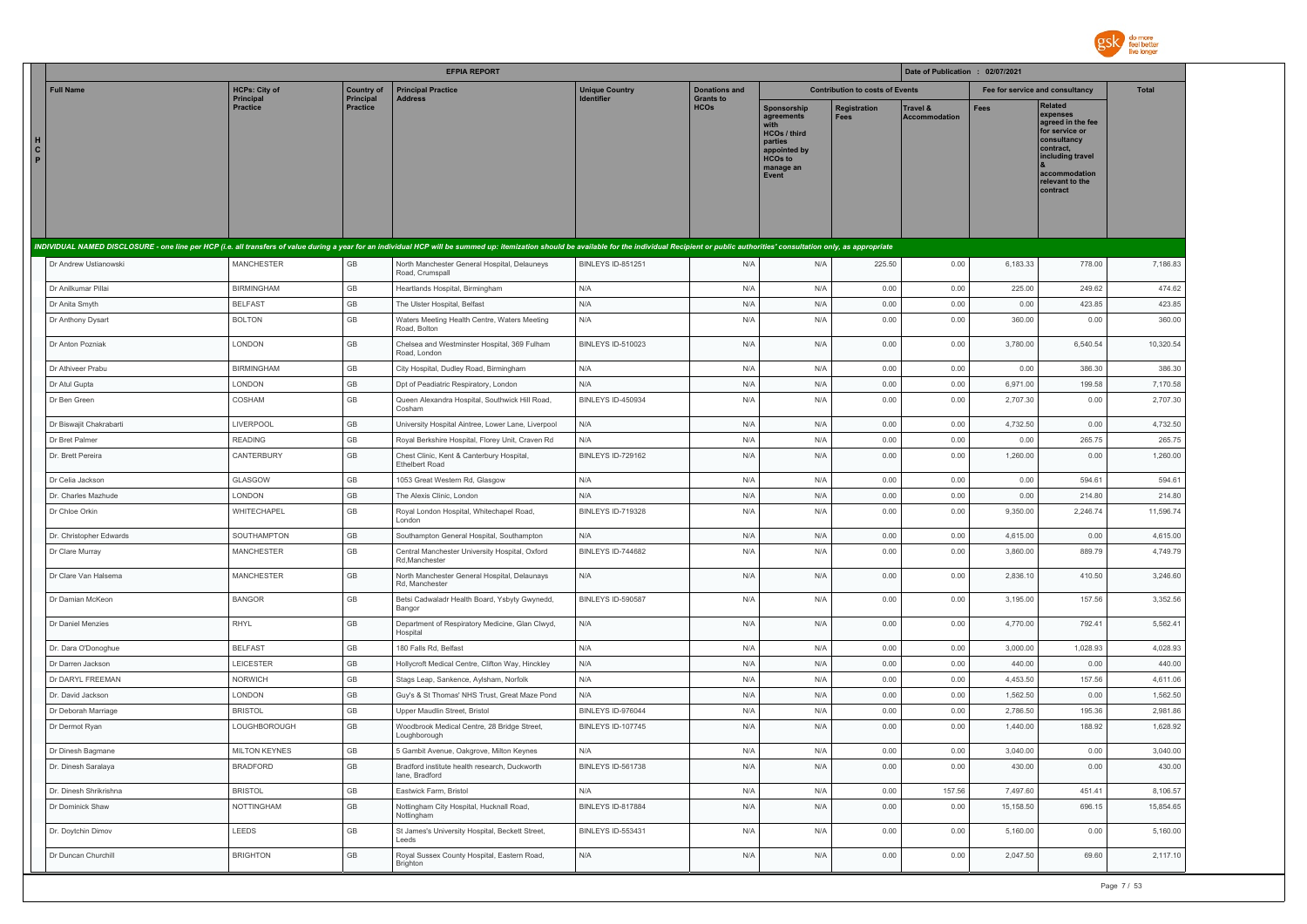

| <b>HCPs: City of</b><br><b>Full Name</b><br><b>Principal Practice</b><br><b>Unique Country</b><br><b>Donations and</b><br><b>Contribution to costs of Events</b><br>Fee for service and consultancy<br><b>Total</b><br><b>Country of</b><br><b>Principal</b><br>Principal<br><b>Address</b><br>Identifier<br><b>Grants to</b><br><b>Related</b><br><b>HCOs</b><br><b>Practice</b><br><b>Practice</b><br>Sponsorship<br><b>Registration</b><br>Travel &<br>Fees<br>expenses<br>Fees<br>agreements<br><b>Accommodation</b><br>agreed in the fee<br>for service or<br><b>HCOs / third</b><br>consultancy<br>parties<br>contract.<br>appointed by<br>including travel<br><b>HCOs to</b><br>manage an<br>accommodation<br>Event<br>relevant to the<br>contract<br>INDIVIDUAL NAMED DISCLOSURE - one line per HCP (i.e. all transfers of value during a year for an individual HCP will be summed up: itemization should be available for the individual Recipient or public authorities' consult<br><b>MILTON KEYNES</b><br>GB<br>0.00<br>0.00<br>1,300.00<br>Dr. Dushyant Mital<br>Department of Blood Borne Viruses, Eaglestone<br>N/A<br>N/A<br>N/A<br>0.00<br>1,300.00<br>$\mathbb{G}\mathbb{B}$<br><b>REDHILL</b><br>BINLEYS ID-661034<br>N/A<br>690.30<br>Dr Fdward Cetti<br>East Surrey Hospital, Canada Avenue, Redhill<br>N/A<br>0.00<br>0.00<br>690.30<br>0.00<br>GB<br>Dr Elizabeth Ginn<br><b>BRIXHAM</b><br>21 Horsepool Street Brixham<br>N/A<br>N/A<br>N/A<br>0.00<br>0.00<br>0.00<br>360.00<br>360.00<br>GB<br>N/A<br>Dr Elsa Garcia Lopez<br>LONDON<br>The Westbourne Grove Medical Centre,<br>N/A<br>N/A<br>0.00<br>0.00<br>360.00<br>0.00<br>360.00<br>Westbourne Grove, London<br>$\mathbb{G}\mathbb{B}$<br>N/A<br>N/A<br>N/A<br>0.00<br>0.00<br>2,115.00<br>0.00<br>2,115.00<br>Dr Emily Clarke<br><b>WIRRAL</b><br>70 Birkenhead Road, Wirral<br>GB<br>Dr Enson Thomas<br><b>BEDFORD</b><br>Bedford Hospital, Kempston Road, Bedford<br>BINLEYS ID-555875<br>N/A<br>N/A<br>0.00<br>157.56<br>2,776.25<br>0.00<br>2,933.81<br>GB<br><b>NEWPORT</b><br>N/A<br>N/A<br>N/A<br>0.00<br>0.00<br>990.00<br>Dr Fiona Clark<br>1 Greenmeadow Drive, Penhow, Newport<br>0.00<br>990.00<br>$\mathbb{G}\mathbb{B}$<br>N/A<br>4,227.87<br>Dr. Fiona Marra<br>GLASGOW<br>32 Lavender Drive, Newton Mearns, Glasgow<br>N/A<br>N/A<br>0.00<br>0.00<br>3,948.50<br>279.37<br>$\mathbb{G}\mathbb{B}$<br><b>MANCHESTER</b><br>N/A<br>N/A<br>1,384.00<br>Dr Fiona Thistlethwaite<br>N/A<br>0.00<br>0.00<br>1,350.00<br>34.00<br>Wilmslow Rd. Manchester<br>GB<br>N/A<br>Dr Francesco Lo Giudice<br>LONDON<br>N/A<br>N/A<br>0.00<br>0.00<br>540.00<br>0.00<br>540.00<br>51. Southdown Avenue. London<br>GB<br>1,620.00<br>Dr. Frank Post<br><b>DENMARK HILL</b><br>Kings College Hospital, Denmark Hill, London<br>BINLEYS ID-740594<br>N/A<br>N/A<br>0.00<br>0.00<br>1,620.00<br>0.00<br><b>MANCHESTER</b><br>GB<br>N/A<br>N/A<br>N/A<br>0.00<br>0.00<br>1,080.00<br>Dr. Gabriel Schembri<br>Manchester University NHS FT, Oxford Road,<br>0.00<br>1,080.00<br>Manchester<br>GB<br>Dr Gourab Choudhury<br><b>EDINBURGH</b><br>Royal Infirmary of Edinburgh, Edinburgh<br>N/A<br>N/A<br>N/A<br>0.00<br>50.40<br>1,940.00<br>0.00<br>1,990.40<br>GB<br>NEWCASTLE-UPON-TYNE<br>BINLEYS ID-594891<br>8,094.43<br>Dr. Graham Burns<br>Royal Victoria Infirmary Hospital, Queen Victoria<br>N/A<br>N/A<br>0.00<br>480.67<br>6,895.00<br>718.76<br>Road<br>GB<br>359.65<br>Dr Gwo Tzer Ho<br><b>EDINBURGH</b><br>47 Little France Crescent, Edinburgh<br>N/A<br>N/A<br>N/A<br>0.00<br>0.00<br>0.00<br>359.65<br>GB<br>N/A<br>GLASGOW<br>N/A<br>N/A<br>0.00<br>0.00<br>800.00<br>0.00<br>800.00<br>Dr Hannah Bayes<br>84 Castle Street, Glasgow<br>GB<br>243.81<br>243.81<br><b>CHICHESTER</b><br>BINLEYS ID-817651<br>N/A<br>N/A<br>0.00<br>0.00<br>0.00<br>Dr. Harpreet Ranu<br>St Richards Hospital, Spitafield Lane, Chichester<br>GB<br>2,337.80<br>Dr. Hassan Burhan<br>LIVERPOOL<br>Royal Liverpool & Broadgreen Uni Hospital NHST,<br>BINLEYS ID-652469<br>N/A<br>N/A<br>0.00<br>0.00<br>2,337.80<br>0.00<br>Prescot St.<br>GB<br>Dr Hazem Youssef<br>ABERDEEN<br>N/A<br>N/A<br>N/A<br>0.00<br>0.00<br>0.00<br>213.78<br>213.78<br>Rheumatology Department, Aberdeen Royal<br>Infirmary, Aberdeen<br>GB<br>Main Hospital Drive, Crewe Road South,<br>N/A<br>N/A<br>N/A<br>0.00<br>0.00<br>Dr Helen Harris<br><b>EDINBURGH</b><br>0.00<br>831.45<br>831.45<br>Edinburgh<br>GB<br>N/A<br>2,079.93<br>Dr Helen Meynell<br><b>DONCASTER</b><br>Doncaster Royal Infirmary, Doncaster<br>N/A<br>N/A<br>0.00<br>0.00<br>1,843.58<br>236.35<br>Dr Hesham Abdalla<br>SUTTON COLDFIELD<br>GB<br>438 Chester Road, Boldmere, Sutton Coldfield<br>N/A<br>N/A<br>N/A<br>0.00<br>0.00<br>2,675.00<br>765.64<br>3,440.64<br>GB<br>Dr Hitasha Rupani<br><b>HAMPSHIRE</b><br>Queen Alexandra Hospital, Southwick Hill Road,<br>N/A<br>N/A<br>N/A<br>0.00<br>0.00<br>4,398.02<br>316.80<br>4,714.82<br>Cosham, Ports<br>GB<br>Dr Hugh Montgomery<br>LONDON<br>University of London, 170 Tottenham Court Road,<br>N/A<br>N/A<br>N/A<br>0.00<br>0.00<br>400.00<br>16.98<br>416.98<br>W1T 7HA<br>GB<br>CHELMSFORD<br>N/A<br>0.00<br>0.00<br>750.00<br>Dr Huw Jenkins<br>Broomfield Hospital, Chelmsford Essex<br>N/A<br>N/A<br>750.00<br>0.00<br>$\mathbb{G}\mathbb{B}$<br>DORSET<br>N/A<br>N/A<br>N/A<br>0.00<br>0.00<br>100.00<br>1,694.10<br>Dr Jain Hill<br>Thoracic Department, Royal Bournemouth<br>1,594.10<br>Hospital, Bournemouth<br>LEEDS<br>GB<br><b>BINI FYS ID-485985</b><br>N/A<br>N/A<br>0.00<br>0.00<br>1,720.00<br>0.00<br>1,720.00<br>Dr Ian Clifton<br>St James's University Hospital, Beckett Street<br>GB<br>LYNDON<br>N/A<br>N/A<br>0.00<br>0.00<br>600.00<br><b>BINI FYS ID-487371</b><br>0.00<br>600.00<br>Dr. Imtiaz Ahmed<br>Sandwell and West Birmingham Hospital, Lyndon,<br>West Bromwich<br>$\mathbb{G}\mathbb{B}$<br>CARDIFF<br>N/A<br>N/A<br>N/A<br>0.00<br>0.00<br>0.00<br>3,060.00<br>Dr. Iolo Doull<br>Dept of Paed Resp, Children's Hosp for Wales,<br>3.060.00<br>Cardiff<br>GB<br>Dr Irfan Hafeez<br><b>BLACKBURN</b><br>N/A<br>N/A<br>N/A<br>0.00<br>0.00<br>810.00<br>0.00<br>810.00<br>Royal Blackburn Hospital, Blackburn<br>GB<br>N/A<br>N/A<br>0.00<br>214.80<br>214.80<br>Dr Itty Samuel<br>LONDON<br>15-22 Caldecot Road, Camberwell, London<br>N/A<br>0.00<br>0.00<br>Dr Jaime Vera<br><b>BRIGHTON</b><br>GB<br>N/A<br>N/A<br>N/A<br>0.00<br>0.00<br>2,400.00<br>0.00<br>2,400.00<br>Elton John Centre, Royal Sussex County Hospital,<br>Abbey Rd |                        |  | <b>EFPIA REPORT</b> |  |  | Date of Publication : 02/07/2021 |  |  |
|---------------------------------------------------------------------------------------------------------------------------------------------------------------------------------------------------------------------------------------------------------------------------------------------------------------------------------------------------------------------------------------------------------------------------------------------------------------------------------------------------------------------------------------------------------------------------------------------------------------------------------------------------------------------------------------------------------------------------------------------------------------------------------------------------------------------------------------------------------------------------------------------------------------------------------------------------------------------------------------------------------------------------------------------------------------------------------------------------------------------------------------------------------------------------------------------------------------------------------------------------------------------------------------------------------------------------------------------------------------------------------------------------------------------------------------------------------------------------------------------------------------------------------------------------------------------------------------------------------------------------------------------------------------------------------------------------------------------------------------------------------------------------------------------------------------------------------------------------------------------------------------------------------------------------------------------------------------------------------------------------------------------------------------------------------------------------------------------------------------------------------------------------------------------------------------------------------------------------------------------------------------------------------------------------------------------------------------------------------------------------------------------------------------------------------------------------------------------------------------------------------------------------------------------------------------------------------------------------------------------------------------------------------------------------------------------------------------------------------------------------------------------------------------------------------------------------------------------------------------------------------------------------------------------------------------------------------------------------------------------------------------------------------------------------------------------------------------------------------------------------------------------------------------------------------------------------------------------------------------------------------------------------------------------------------------------------------------------------------------------------------------------------------------------------------------------------------------------------------------------------------------------------------------------------------------------------------------------------------------------------------------------------------------------------------------------------------------------------------------------------------------------------------------------------------------------------------------------------------------------------------------------------------------------------------------------------------------------------------------------------------------------------------------------------------------------------------------------------------------------------------------------------------------------------------------------------------------------------------------------------------------------------------------------------------------------------------------------------------------------------------------------------------------------------------------------------------------------------------------------------------------------------------------------------------------------------------------------------------------------------------------------------------------------------------------------------------------------------------------------------------------------------------------------------------------------------------------------------------------------------------------------------------------------------------------------------------------------------------------------------------------------------------------------------------------------------------------------------------------------------------------------------------------------------------------------------------------------------------------------------------------------------------------------------------------------------------------------------------------------------------------------------------------------------------------------------------------------------------------------------------------------------------------------------------------------------------------------------------------------------------------------------------------------------------------------------------------------------------------------------------------------------------------------------------------------------------------------------------------------------------------------------------------------------------------------------------------------------------------------------------------------------------------------------------------------------------------------------------------------------------------------------------------------------------------------------------------------------------------------------------------------------------------------------------------------------------------------------------------------------------------------------------------------------------------------------------------------------------------------------------------------------------------------------------------------------|------------------------|--|---------------------|--|--|----------------------------------|--|--|
|                                                                                                                                                                                                                                                                                                                                                                                                                                                                                                                                                                                                                                                                                                                                                                                                                                                                                                                                                                                                                                                                                                                                                                                                                                                                                                                                                                                                                                                                                                                                                                                                                                                                                                                                                                                                                                                                                                                                                                                                                                                                                                                                                                                                                                                                                                                                                                                                                                                                                                                                                                                                                                                                                                                                                                                                                                                                                                                                                                                                                                                                                                                                                                                                                                                                                                                                                                                                                                                                                                                                                                                                                                                                                                                                                                                                                                                                                                                                                                                                                                                                                                                                                                                                                                                                                                                                                                                                                                                                                                                                                                                                                                                                                                                                                                                                                                                                                                                                                                                                                                                                                                                                                                                                                                                                                                                                                                                                                                                                                                                                                                                                                                                                                                                                                                                                                                                                                                                                                                                                                                                                                                                                                                                                                                                                                                                                                                                                                                                                                                                                                                           |                        |  |                     |  |  |                                  |  |  |
|                                                                                                                                                                                                                                                                                                                                                                                                                                                                                                                                                                                                                                                                                                                                                                                                                                                                                                                                                                                                                                                                                                                                                                                                                                                                                                                                                                                                                                                                                                                                                                                                                                                                                                                                                                                                                                                                                                                                                                                                                                                                                                                                                                                                                                                                                                                                                                                                                                                                                                                                                                                                                                                                                                                                                                                                                                                                                                                                                                                                                                                                                                                                                                                                                                                                                                                                                                                                                                                                                                                                                                                                                                                                                                                                                                                                                                                                                                                                                                                                                                                                                                                                                                                                                                                                                                                                                                                                                                                                                                                                                                                                                                                                                                                                                                                                                                                                                                                                                                                                                                                                                                                                                                                                                                                                                                                                                                                                                                                                                                                                                                                                                                                                                                                                                                                                                                                                                                                                                                                                                                                                                                                                                                                                                                                                                                                                                                                                                                                                                                                                                                           | н<br>$\mathbf{C}$<br>P |  |                     |  |  |                                  |  |  |
|                                                                                                                                                                                                                                                                                                                                                                                                                                                                                                                                                                                                                                                                                                                                                                                                                                                                                                                                                                                                                                                                                                                                                                                                                                                                                                                                                                                                                                                                                                                                                                                                                                                                                                                                                                                                                                                                                                                                                                                                                                                                                                                                                                                                                                                                                                                                                                                                                                                                                                                                                                                                                                                                                                                                                                                                                                                                                                                                                                                                                                                                                                                                                                                                                                                                                                                                                                                                                                                                                                                                                                                                                                                                                                                                                                                                                                                                                                                                                                                                                                                                                                                                                                                                                                                                                                                                                                                                                                                                                                                                                                                                                                                                                                                                                                                                                                                                                                                                                                                                                                                                                                                                                                                                                                                                                                                                                                                                                                                                                                                                                                                                                                                                                                                                                                                                                                                                                                                                                                                                                                                                                                                                                                                                                                                                                                                                                                                                                                                                                                                                                                           |                        |  |                     |  |  |                                  |  |  |
|                                                                                                                                                                                                                                                                                                                                                                                                                                                                                                                                                                                                                                                                                                                                                                                                                                                                                                                                                                                                                                                                                                                                                                                                                                                                                                                                                                                                                                                                                                                                                                                                                                                                                                                                                                                                                                                                                                                                                                                                                                                                                                                                                                                                                                                                                                                                                                                                                                                                                                                                                                                                                                                                                                                                                                                                                                                                                                                                                                                                                                                                                                                                                                                                                                                                                                                                                                                                                                                                                                                                                                                                                                                                                                                                                                                                                                                                                                                                                                                                                                                                                                                                                                                                                                                                                                                                                                                                                                                                                                                                                                                                                                                                                                                                                                                                                                                                                                                                                                                                                                                                                                                                                                                                                                                                                                                                                                                                                                                                                                                                                                                                                                                                                                                                                                                                                                                                                                                                                                                                                                                                                                                                                                                                                                                                                                                                                                                                                                                                                                                                                                           |                        |  |                     |  |  |                                  |  |  |
|                                                                                                                                                                                                                                                                                                                                                                                                                                                                                                                                                                                                                                                                                                                                                                                                                                                                                                                                                                                                                                                                                                                                                                                                                                                                                                                                                                                                                                                                                                                                                                                                                                                                                                                                                                                                                                                                                                                                                                                                                                                                                                                                                                                                                                                                                                                                                                                                                                                                                                                                                                                                                                                                                                                                                                                                                                                                                                                                                                                                                                                                                                                                                                                                                                                                                                                                                                                                                                                                                                                                                                                                                                                                                                                                                                                                                                                                                                                                                                                                                                                                                                                                                                                                                                                                                                                                                                                                                                                                                                                                                                                                                                                                                                                                                                                                                                                                                                                                                                                                                                                                                                                                                                                                                                                                                                                                                                                                                                                                                                                                                                                                                                                                                                                                                                                                                                                                                                                                                                                                                                                                                                                                                                                                                                                                                                                                                                                                                                                                                                                                                                           |                        |  |                     |  |  |                                  |  |  |
|                                                                                                                                                                                                                                                                                                                                                                                                                                                                                                                                                                                                                                                                                                                                                                                                                                                                                                                                                                                                                                                                                                                                                                                                                                                                                                                                                                                                                                                                                                                                                                                                                                                                                                                                                                                                                                                                                                                                                                                                                                                                                                                                                                                                                                                                                                                                                                                                                                                                                                                                                                                                                                                                                                                                                                                                                                                                                                                                                                                                                                                                                                                                                                                                                                                                                                                                                                                                                                                                                                                                                                                                                                                                                                                                                                                                                                                                                                                                                                                                                                                                                                                                                                                                                                                                                                                                                                                                                                                                                                                                                                                                                                                                                                                                                                                                                                                                                                                                                                                                                                                                                                                                                                                                                                                                                                                                                                                                                                                                                                                                                                                                                                                                                                                                                                                                                                                                                                                                                                                                                                                                                                                                                                                                                                                                                                                                                                                                                                                                                                                                                                           |                        |  |                     |  |  |                                  |  |  |
|                                                                                                                                                                                                                                                                                                                                                                                                                                                                                                                                                                                                                                                                                                                                                                                                                                                                                                                                                                                                                                                                                                                                                                                                                                                                                                                                                                                                                                                                                                                                                                                                                                                                                                                                                                                                                                                                                                                                                                                                                                                                                                                                                                                                                                                                                                                                                                                                                                                                                                                                                                                                                                                                                                                                                                                                                                                                                                                                                                                                                                                                                                                                                                                                                                                                                                                                                                                                                                                                                                                                                                                                                                                                                                                                                                                                                                                                                                                                                                                                                                                                                                                                                                                                                                                                                                                                                                                                                                                                                                                                                                                                                                                                                                                                                                                                                                                                                                                                                                                                                                                                                                                                                                                                                                                                                                                                                                                                                                                                                                                                                                                                                                                                                                                                                                                                                                                                                                                                                                                                                                                                                                                                                                                                                                                                                                                                                                                                                                                                                                                                                                           |                        |  |                     |  |  |                                  |  |  |
|                                                                                                                                                                                                                                                                                                                                                                                                                                                                                                                                                                                                                                                                                                                                                                                                                                                                                                                                                                                                                                                                                                                                                                                                                                                                                                                                                                                                                                                                                                                                                                                                                                                                                                                                                                                                                                                                                                                                                                                                                                                                                                                                                                                                                                                                                                                                                                                                                                                                                                                                                                                                                                                                                                                                                                                                                                                                                                                                                                                                                                                                                                                                                                                                                                                                                                                                                                                                                                                                                                                                                                                                                                                                                                                                                                                                                                                                                                                                                                                                                                                                                                                                                                                                                                                                                                                                                                                                                                                                                                                                                                                                                                                                                                                                                                                                                                                                                                                                                                                                                                                                                                                                                                                                                                                                                                                                                                                                                                                                                                                                                                                                                                                                                                                                                                                                                                                                                                                                                                                                                                                                                                                                                                                                                                                                                                                                                                                                                                                                                                                                                                           |                        |  |                     |  |  |                                  |  |  |
|                                                                                                                                                                                                                                                                                                                                                                                                                                                                                                                                                                                                                                                                                                                                                                                                                                                                                                                                                                                                                                                                                                                                                                                                                                                                                                                                                                                                                                                                                                                                                                                                                                                                                                                                                                                                                                                                                                                                                                                                                                                                                                                                                                                                                                                                                                                                                                                                                                                                                                                                                                                                                                                                                                                                                                                                                                                                                                                                                                                                                                                                                                                                                                                                                                                                                                                                                                                                                                                                                                                                                                                                                                                                                                                                                                                                                                                                                                                                                                                                                                                                                                                                                                                                                                                                                                                                                                                                                                                                                                                                                                                                                                                                                                                                                                                                                                                                                                                                                                                                                                                                                                                                                                                                                                                                                                                                                                                                                                                                                                                                                                                                                                                                                                                                                                                                                                                                                                                                                                                                                                                                                                                                                                                                                                                                                                                                                                                                                                                                                                                                                                           |                        |  |                     |  |  |                                  |  |  |
|                                                                                                                                                                                                                                                                                                                                                                                                                                                                                                                                                                                                                                                                                                                                                                                                                                                                                                                                                                                                                                                                                                                                                                                                                                                                                                                                                                                                                                                                                                                                                                                                                                                                                                                                                                                                                                                                                                                                                                                                                                                                                                                                                                                                                                                                                                                                                                                                                                                                                                                                                                                                                                                                                                                                                                                                                                                                                                                                                                                                                                                                                                                                                                                                                                                                                                                                                                                                                                                                                                                                                                                                                                                                                                                                                                                                                                                                                                                                                                                                                                                                                                                                                                                                                                                                                                                                                                                                                                                                                                                                                                                                                                                                                                                                                                                                                                                                                                                                                                                                                                                                                                                                                                                                                                                                                                                                                                                                                                                                                                                                                                                                                                                                                                                                                                                                                                                                                                                                                                                                                                                                                                                                                                                                                                                                                                                                                                                                                                                                                                                                                                           |                        |  |                     |  |  |                                  |  |  |
|                                                                                                                                                                                                                                                                                                                                                                                                                                                                                                                                                                                                                                                                                                                                                                                                                                                                                                                                                                                                                                                                                                                                                                                                                                                                                                                                                                                                                                                                                                                                                                                                                                                                                                                                                                                                                                                                                                                                                                                                                                                                                                                                                                                                                                                                                                                                                                                                                                                                                                                                                                                                                                                                                                                                                                                                                                                                                                                                                                                                                                                                                                                                                                                                                                                                                                                                                                                                                                                                                                                                                                                                                                                                                                                                                                                                                                                                                                                                                                                                                                                                                                                                                                                                                                                                                                                                                                                                                                                                                                                                                                                                                                                                                                                                                                                                                                                                                                                                                                                                                                                                                                                                                                                                                                                                                                                                                                                                                                                                                                                                                                                                                                                                                                                                                                                                                                                                                                                                                                                                                                                                                                                                                                                                                                                                                                                                                                                                                                                                                                                                                                           |                        |  |                     |  |  |                                  |  |  |
|                                                                                                                                                                                                                                                                                                                                                                                                                                                                                                                                                                                                                                                                                                                                                                                                                                                                                                                                                                                                                                                                                                                                                                                                                                                                                                                                                                                                                                                                                                                                                                                                                                                                                                                                                                                                                                                                                                                                                                                                                                                                                                                                                                                                                                                                                                                                                                                                                                                                                                                                                                                                                                                                                                                                                                                                                                                                                                                                                                                                                                                                                                                                                                                                                                                                                                                                                                                                                                                                                                                                                                                                                                                                                                                                                                                                                                                                                                                                                                                                                                                                                                                                                                                                                                                                                                                                                                                                                                                                                                                                                                                                                                                                                                                                                                                                                                                                                                                                                                                                                                                                                                                                                                                                                                                                                                                                                                                                                                                                                                                                                                                                                                                                                                                                                                                                                                                                                                                                                                                                                                                                                                                                                                                                                                                                                                                                                                                                                                                                                                                                                                           |                        |  |                     |  |  |                                  |  |  |
|                                                                                                                                                                                                                                                                                                                                                                                                                                                                                                                                                                                                                                                                                                                                                                                                                                                                                                                                                                                                                                                                                                                                                                                                                                                                                                                                                                                                                                                                                                                                                                                                                                                                                                                                                                                                                                                                                                                                                                                                                                                                                                                                                                                                                                                                                                                                                                                                                                                                                                                                                                                                                                                                                                                                                                                                                                                                                                                                                                                                                                                                                                                                                                                                                                                                                                                                                                                                                                                                                                                                                                                                                                                                                                                                                                                                                                                                                                                                                                                                                                                                                                                                                                                                                                                                                                                                                                                                                                                                                                                                                                                                                                                                                                                                                                                                                                                                                                                                                                                                                                                                                                                                                                                                                                                                                                                                                                                                                                                                                                                                                                                                                                                                                                                                                                                                                                                                                                                                                                                                                                                                                                                                                                                                                                                                                                                                                                                                                                                                                                                                                                           |                        |  |                     |  |  |                                  |  |  |
|                                                                                                                                                                                                                                                                                                                                                                                                                                                                                                                                                                                                                                                                                                                                                                                                                                                                                                                                                                                                                                                                                                                                                                                                                                                                                                                                                                                                                                                                                                                                                                                                                                                                                                                                                                                                                                                                                                                                                                                                                                                                                                                                                                                                                                                                                                                                                                                                                                                                                                                                                                                                                                                                                                                                                                                                                                                                                                                                                                                                                                                                                                                                                                                                                                                                                                                                                                                                                                                                                                                                                                                                                                                                                                                                                                                                                                                                                                                                                                                                                                                                                                                                                                                                                                                                                                                                                                                                                                                                                                                                                                                                                                                                                                                                                                                                                                                                                                                                                                                                                                                                                                                                                                                                                                                                                                                                                                                                                                                                                                                                                                                                                                                                                                                                                                                                                                                                                                                                                                                                                                                                                                                                                                                                                                                                                                                                                                                                                                                                                                                                                                           |                        |  |                     |  |  |                                  |  |  |
|                                                                                                                                                                                                                                                                                                                                                                                                                                                                                                                                                                                                                                                                                                                                                                                                                                                                                                                                                                                                                                                                                                                                                                                                                                                                                                                                                                                                                                                                                                                                                                                                                                                                                                                                                                                                                                                                                                                                                                                                                                                                                                                                                                                                                                                                                                                                                                                                                                                                                                                                                                                                                                                                                                                                                                                                                                                                                                                                                                                                                                                                                                                                                                                                                                                                                                                                                                                                                                                                                                                                                                                                                                                                                                                                                                                                                                                                                                                                                                                                                                                                                                                                                                                                                                                                                                                                                                                                                                                                                                                                                                                                                                                                                                                                                                                                                                                                                                                                                                                                                                                                                                                                                                                                                                                                                                                                                                                                                                                                                                                                                                                                                                                                                                                                                                                                                                                                                                                                                                                                                                                                                                                                                                                                                                                                                                                                                                                                                                                                                                                                                                           |                        |  |                     |  |  |                                  |  |  |
|                                                                                                                                                                                                                                                                                                                                                                                                                                                                                                                                                                                                                                                                                                                                                                                                                                                                                                                                                                                                                                                                                                                                                                                                                                                                                                                                                                                                                                                                                                                                                                                                                                                                                                                                                                                                                                                                                                                                                                                                                                                                                                                                                                                                                                                                                                                                                                                                                                                                                                                                                                                                                                                                                                                                                                                                                                                                                                                                                                                                                                                                                                                                                                                                                                                                                                                                                                                                                                                                                                                                                                                                                                                                                                                                                                                                                                                                                                                                                                                                                                                                                                                                                                                                                                                                                                                                                                                                                                                                                                                                                                                                                                                                                                                                                                                                                                                                                                                                                                                                                                                                                                                                                                                                                                                                                                                                                                                                                                                                                                                                                                                                                                                                                                                                                                                                                                                                                                                                                                                                                                                                                                                                                                                                                                                                                                                                                                                                                                                                                                                                                                           |                        |  |                     |  |  |                                  |  |  |
|                                                                                                                                                                                                                                                                                                                                                                                                                                                                                                                                                                                                                                                                                                                                                                                                                                                                                                                                                                                                                                                                                                                                                                                                                                                                                                                                                                                                                                                                                                                                                                                                                                                                                                                                                                                                                                                                                                                                                                                                                                                                                                                                                                                                                                                                                                                                                                                                                                                                                                                                                                                                                                                                                                                                                                                                                                                                                                                                                                                                                                                                                                                                                                                                                                                                                                                                                                                                                                                                                                                                                                                                                                                                                                                                                                                                                                                                                                                                                                                                                                                                                                                                                                                                                                                                                                                                                                                                                                                                                                                                                                                                                                                                                                                                                                                                                                                                                                                                                                                                                                                                                                                                                                                                                                                                                                                                                                                                                                                                                                                                                                                                                                                                                                                                                                                                                                                                                                                                                                                                                                                                                                                                                                                                                                                                                                                                                                                                                                                                                                                                                                           |                        |  |                     |  |  |                                  |  |  |
|                                                                                                                                                                                                                                                                                                                                                                                                                                                                                                                                                                                                                                                                                                                                                                                                                                                                                                                                                                                                                                                                                                                                                                                                                                                                                                                                                                                                                                                                                                                                                                                                                                                                                                                                                                                                                                                                                                                                                                                                                                                                                                                                                                                                                                                                                                                                                                                                                                                                                                                                                                                                                                                                                                                                                                                                                                                                                                                                                                                                                                                                                                                                                                                                                                                                                                                                                                                                                                                                                                                                                                                                                                                                                                                                                                                                                                                                                                                                                                                                                                                                                                                                                                                                                                                                                                                                                                                                                                                                                                                                                                                                                                                                                                                                                                                                                                                                                                                                                                                                                                                                                                                                                                                                                                                                                                                                                                                                                                                                                                                                                                                                                                                                                                                                                                                                                                                                                                                                                                                                                                                                                                                                                                                                                                                                                                                                                                                                                                                                                                                                                                           |                        |  |                     |  |  |                                  |  |  |
|                                                                                                                                                                                                                                                                                                                                                                                                                                                                                                                                                                                                                                                                                                                                                                                                                                                                                                                                                                                                                                                                                                                                                                                                                                                                                                                                                                                                                                                                                                                                                                                                                                                                                                                                                                                                                                                                                                                                                                                                                                                                                                                                                                                                                                                                                                                                                                                                                                                                                                                                                                                                                                                                                                                                                                                                                                                                                                                                                                                                                                                                                                                                                                                                                                                                                                                                                                                                                                                                                                                                                                                                                                                                                                                                                                                                                                                                                                                                                                                                                                                                                                                                                                                                                                                                                                                                                                                                                                                                                                                                                                                                                                                                                                                                                                                                                                                                                                                                                                                                                                                                                                                                                                                                                                                                                                                                                                                                                                                                                                                                                                                                                                                                                                                                                                                                                                                                                                                                                                                                                                                                                                                                                                                                                                                                                                                                                                                                                                                                                                                                                                           |                        |  |                     |  |  |                                  |  |  |
|                                                                                                                                                                                                                                                                                                                                                                                                                                                                                                                                                                                                                                                                                                                                                                                                                                                                                                                                                                                                                                                                                                                                                                                                                                                                                                                                                                                                                                                                                                                                                                                                                                                                                                                                                                                                                                                                                                                                                                                                                                                                                                                                                                                                                                                                                                                                                                                                                                                                                                                                                                                                                                                                                                                                                                                                                                                                                                                                                                                                                                                                                                                                                                                                                                                                                                                                                                                                                                                                                                                                                                                                                                                                                                                                                                                                                                                                                                                                                                                                                                                                                                                                                                                                                                                                                                                                                                                                                                                                                                                                                                                                                                                                                                                                                                                                                                                                                                                                                                                                                                                                                                                                                                                                                                                                                                                                                                                                                                                                                                                                                                                                                                                                                                                                                                                                                                                                                                                                                                                                                                                                                                                                                                                                                                                                                                                                                                                                                                                                                                                                                                           |                        |  |                     |  |  |                                  |  |  |
|                                                                                                                                                                                                                                                                                                                                                                                                                                                                                                                                                                                                                                                                                                                                                                                                                                                                                                                                                                                                                                                                                                                                                                                                                                                                                                                                                                                                                                                                                                                                                                                                                                                                                                                                                                                                                                                                                                                                                                                                                                                                                                                                                                                                                                                                                                                                                                                                                                                                                                                                                                                                                                                                                                                                                                                                                                                                                                                                                                                                                                                                                                                                                                                                                                                                                                                                                                                                                                                                                                                                                                                                                                                                                                                                                                                                                                                                                                                                                                                                                                                                                                                                                                                                                                                                                                                                                                                                                                                                                                                                                                                                                                                                                                                                                                                                                                                                                                                                                                                                                                                                                                                                                                                                                                                                                                                                                                                                                                                                                                                                                                                                                                                                                                                                                                                                                                                                                                                                                                                                                                                                                                                                                                                                                                                                                                                                                                                                                                                                                                                                                                           |                        |  |                     |  |  |                                  |  |  |
|                                                                                                                                                                                                                                                                                                                                                                                                                                                                                                                                                                                                                                                                                                                                                                                                                                                                                                                                                                                                                                                                                                                                                                                                                                                                                                                                                                                                                                                                                                                                                                                                                                                                                                                                                                                                                                                                                                                                                                                                                                                                                                                                                                                                                                                                                                                                                                                                                                                                                                                                                                                                                                                                                                                                                                                                                                                                                                                                                                                                                                                                                                                                                                                                                                                                                                                                                                                                                                                                                                                                                                                                                                                                                                                                                                                                                                                                                                                                                                                                                                                                                                                                                                                                                                                                                                                                                                                                                                                                                                                                                                                                                                                                                                                                                                                                                                                                                                                                                                                                                                                                                                                                                                                                                                                                                                                                                                                                                                                                                                                                                                                                                                                                                                                                                                                                                                                                                                                                                                                                                                                                                                                                                                                                                                                                                                                                                                                                                                                                                                                                                                           |                        |  |                     |  |  |                                  |  |  |
|                                                                                                                                                                                                                                                                                                                                                                                                                                                                                                                                                                                                                                                                                                                                                                                                                                                                                                                                                                                                                                                                                                                                                                                                                                                                                                                                                                                                                                                                                                                                                                                                                                                                                                                                                                                                                                                                                                                                                                                                                                                                                                                                                                                                                                                                                                                                                                                                                                                                                                                                                                                                                                                                                                                                                                                                                                                                                                                                                                                                                                                                                                                                                                                                                                                                                                                                                                                                                                                                                                                                                                                                                                                                                                                                                                                                                                                                                                                                                                                                                                                                                                                                                                                                                                                                                                                                                                                                                                                                                                                                                                                                                                                                                                                                                                                                                                                                                                                                                                                                                                                                                                                                                                                                                                                                                                                                                                                                                                                                                                                                                                                                                                                                                                                                                                                                                                                                                                                                                                                                                                                                                                                                                                                                                                                                                                                                                                                                                                                                                                                                                                           |                        |  |                     |  |  |                                  |  |  |
|                                                                                                                                                                                                                                                                                                                                                                                                                                                                                                                                                                                                                                                                                                                                                                                                                                                                                                                                                                                                                                                                                                                                                                                                                                                                                                                                                                                                                                                                                                                                                                                                                                                                                                                                                                                                                                                                                                                                                                                                                                                                                                                                                                                                                                                                                                                                                                                                                                                                                                                                                                                                                                                                                                                                                                                                                                                                                                                                                                                                                                                                                                                                                                                                                                                                                                                                                                                                                                                                                                                                                                                                                                                                                                                                                                                                                                                                                                                                                                                                                                                                                                                                                                                                                                                                                                                                                                                                                                                                                                                                                                                                                                                                                                                                                                                                                                                                                                                                                                                                                                                                                                                                                                                                                                                                                                                                                                                                                                                                                                                                                                                                                                                                                                                                                                                                                                                                                                                                                                                                                                                                                                                                                                                                                                                                                                                                                                                                                                                                                                                                                                           |                        |  |                     |  |  |                                  |  |  |
|                                                                                                                                                                                                                                                                                                                                                                                                                                                                                                                                                                                                                                                                                                                                                                                                                                                                                                                                                                                                                                                                                                                                                                                                                                                                                                                                                                                                                                                                                                                                                                                                                                                                                                                                                                                                                                                                                                                                                                                                                                                                                                                                                                                                                                                                                                                                                                                                                                                                                                                                                                                                                                                                                                                                                                                                                                                                                                                                                                                                                                                                                                                                                                                                                                                                                                                                                                                                                                                                                                                                                                                                                                                                                                                                                                                                                                                                                                                                                                                                                                                                                                                                                                                                                                                                                                                                                                                                                                                                                                                                                                                                                                                                                                                                                                                                                                                                                                                                                                                                                                                                                                                                                                                                                                                                                                                                                                                                                                                                                                                                                                                                                                                                                                                                                                                                                                                                                                                                                                                                                                                                                                                                                                                                                                                                                                                                                                                                                                                                                                                                                                           |                        |  |                     |  |  |                                  |  |  |
|                                                                                                                                                                                                                                                                                                                                                                                                                                                                                                                                                                                                                                                                                                                                                                                                                                                                                                                                                                                                                                                                                                                                                                                                                                                                                                                                                                                                                                                                                                                                                                                                                                                                                                                                                                                                                                                                                                                                                                                                                                                                                                                                                                                                                                                                                                                                                                                                                                                                                                                                                                                                                                                                                                                                                                                                                                                                                                                                                                                                                                                                                                                                                                                                                                                                                                                                                                                                                                                                                                                                                                                                                                                                                                                                                                                                                                                                                                                                                                                                                                                                                                                                                                                                                                                                                                                                                                                                                                                                                                                                                                                                                                                                                                                                                                                                                                                                                                                                                                                                                                                                                                                                                                                                                                                                                                                                                                                                                                                                                                                                                                                                                                                                                                                                                                                                                                                                                                                                                                                                                                                                                                                                                                                                                                                                                                                                                                                                                                                                                                                                                                           |                        |  |                     |  |  |                                  |  |  |
|                                                                                                                                                                                                                                                                                                                                                                                                                                                                                                                                                                                                                                                                                                                                                                                                                                                                                                                                                                                                                                                                                                                                                                                                                                                                                                                                                                                                                                                                                                                                                                                                                                                                                                                                                                                                                                                                                                                                                                                                                                                                                                                                                                                                                                                                                                                                                                                                                                                                                                                                                                                                                                                                                                                                                                                                                                                                                                                                                                                                                                                                                                                                                                                                                                                                                                                                                                                                                                                                                                                                                                                                                                                                                                                                                                                                                                                                                                                                                                                                                                                                                                                                                                                                                                                                                                                                                                                                                                                                                                                                                                                                                                                                                                                                                                                                                                                                                                                                                                                                                                                                                                                                                                                                                                                                                                                                                                                                                                                                                                                                                                                                                                                                                                                                                                                                                                                                                                                                                                                                                                                                                                                                                                                                                                                                                                                                                                                                                                                                                                                                                                           |                        |  |                     |  |  |                                  |  |  |
|                                                                                                                                                                                                                                                                                                                                                                                                                                                                                                                                                                                                                                                                                                                                                                                                                                                                                                                                                                                                                                                                                                                                                                                                                                                                                                                                                                                                                                                                                                                                                                                                                                                                                                                                                                                                                                                                                                                                                                                                                                                                                                                                                                                                                                                                                                                                                                                                                                                                                                                                                                                                                                                                                                                                                                                                                                                                                                                                                                                                                                                                                                                                                                                                                                                                                                                                                                                                                                                                                                                                                                                                                                                                                                                                                                                                                                                                                                                                                                                                                                                                                                                                                                                                                                                                                                                                                                                                                                                                                                                                                                                                                                                                                                                                                                                                                                                                                                                                                                                                                                                                                                                                                                                                                                                                                                                                                                                                                                                                                                                                                                                                                                                                                                                                                                                                                                                                                                                                                                                                                                                                                                                                                                                                                                                                                                                                                                                                                                                                                                                                                                           |                        |  |                     |  |  |                                  |  |  |
|                                                                                                                                                                                                                                                                                                                                                                                                                                                                                                                                                                                                                                                                                                                                                                                                                                                                                                                                                                                                                                                                                                                                                                                                                                                                                                                                                                                                                                                                                                                                                                                                                                                                                                                                                                                                                                                                                                                                                                                                                                                                                                                                                                                                                                                                                                                                                                                                                                                                                                                                                                                                                                                                                                                                                                                                                                                                                                                                                                                                                                                                                                                                                                                                                                                                                                                                                                                                                                                                                                                                                                                                                                                                                                                                                                                                                                                                                                                                                                                                                                                                                                                                                                                                                                                                                                                                                                                                                                                                                                                                                                                                                                                                                                                                                                                                                                                                                                                                                                                                                                                                                                                                                                                                                                                                                                                                                                                                                                                                                                                                                                                                                                                                                                                                                                                                                                                                                                                                                                                                                                                                                                                                                                                                                                                                                                                                                                                                                                                                                                                                                                           |                        |  |                     |  |  |                                  |  |  |
|                                                                                                                                                                                                                                                                                                                                                                                                                                                                                                                                                                                                                                                                                                                                                                                                                                                                                                                                                                                                                                                                                                                                                                                                                                                                                                                                                                                                                                                                                                                                                                                                                                                                                                                                                                                                                                                                                                                                                                                                                                                                                                                                                                                                                                                                                                                                                                                                                                                                                                                                                                                                                                                                                                                                                                                                                                                                                                                                                                                                                                                                                                                                                                                                                                                                                                                                                                                                                                                                                                                                                                                                                                                                                                                                                                                                                                                                                                                                                                                                                                                                                                                                                                                                                                                                                                                                                                                                                                                                                                                                                                                                                                                                                                                                                                                                                                                                                                                                                                                                                                                                                                                                                                                                                                                                                                                                                                                                                                                                                                                                                                                                                                                                                                                                                                                                                                                                                                                                                                                                                                                                                                                                                                                                                                                                                                                                                                                                                                                                                                                                                                           |                        |  |                     |  |  |                                  |  |  |
|                                                                                                                                                                                                                                                                                                                                                                                                                                                                                                                                                                                                                                                                                                                                                                                                                                                                                                                                                                                                                                                                                                                                                                                                                                                                                                                                                                                                                                                                                                                                                                                                                                                                                                                                                                                                                                                                                                                                                                                                                                                                                                                                                                                                                                                                                                                                                                                                                                                                                                                                                                                                                                                                                                                                                                                                                                                                                                                                                                                                                                                                                                                                                                                                                                                                                                                                                                                                                                                                                                                                                                                                                                                                                                                                                                                                                                                                                                                                                                                                                                                                                                                                                                                                                                                                                                                                                                                                                                                                                                                                                                                                                                                                                                                                                                                                                                                                                                                                                                                                                                                                                                                                                                                                                                                                                                                                                                                                                                                                                                                                                                                                                                                                                                                                                                                                                                                                                                                                                                                                                                                                                                                                                                                                                                                                                                                                                                                                                                                                                                                                                                           |                        |  |                     |  |  |                                  |  |  |
|                                                                                                                                                                                                                                                                                                                                                                                                                                                                                                                                                                                                                                                                                                                                                                                                                                                                                                                                                                                                                                                                                                                                                                                                                                                                                                                                                                                                                                                                                                                                                                                                                                                                                                                                                                                                                                                                                                                                                                                                                                                                                                                                                                                                                                                                                                                                                                                                                                                                                                                                                                                                                                                                                                                                                                                                                                                                                                                                                                                                                                                                                                                                                                                                                                                                                                                                                                                                                                                                                                                                                                                                                                                                                                                                                                                                                                                                                                                                                                                                                                                                                                                                                                                                                                                                                                                                                                                                                                                                                                                                                                                                                                                                                                                                                                                                                                                                                                                                                                                                                                                                                                                                                                                                                                                                                                                                                                                                                                                                                                                                                                                                                                                                                                                                                                                                                                                                                                                                                                                                                                                                                                                                                                                                                                                                                                                                                                                                                                                                                                                                                                           |                        |  |                     |  |  |                                  |  |  |
|                                                                                                                                                                                                                                                                                                                                                                                                                                                                                                                                                                                                                                                                                                                                                                                                                                                                                                                                                                                                                                                                                                                                                                                                                                                                                                                                                                                                                                                                                                                                                                                                                                                                                                                                                                                                                                                                                                                                                                                                                                                                                                                                                                                                                                                                                                                                                                                                                                                                                                                                                                                                                                                                                                                                                                                                                                                                                                                                                                                                                                                                                                                                                                                                                                                                                                                                                                                                                                                                                                                                                                                                                                                                                                                                                                                                                                                                                                                                                                                                                                                                                                                                                                                                                                                                                                                                                                                                                                                                                                                                                                                                                                                                                                                                                                                                                                                                                                                                                                                                                                                                                                                                                                                                                                                                                                                                                                                                                                                                                                                                                                                                                                                                                                                                                                                                                                                                                                                                                                                                                                                                                                                                                                                                                                                                                                                                                                                                                                                                                                                                                                           |                        |  |                     |  |  |                                  |  |  |
|                                                                                                                                                                                                                                                                                                                                                                                                                                                                                                                                                                                                                                                                                                                                                                                                                                                                                                                                                                                                                                                                                                                                                                                                                                                                                                                                                                                                                                                                                                                                                                                                                                                                                                                                                                                                                                                                                                                                                                                                                                                                                                                                                                                                                                                                                                                                                                                                                                                                                                                                                                                                                                                                                                                                                                                                                                                                                                                                                                                                                                                                                                                                                                                                                                                                                                                                                                                                                                                                                                                                                                                                                                                                                                                                                                                                                                                                                                                                                                                                                                                                                                                                                                                                                                                                                                                                                                                                                                                                                                                                                                                                                                                                                                                                                                                                                                                                                                                                                                                                                                                                                                                                                                                                                                                                                                                                                                                                                                                                                                                                                                                                                                                                                                                                                                                                                                                                                                                                                                                                                                                                                                                                                                                                                                                                                                                                                                                                                                                                                                                                                                           |                        |  |                     |  |  |                                  |  |  |
|                                                                                                                                                                                                                                                                                                                                                                                                                                                                                                                                                                                                                                                                                                                                                                                                                                                                                                                                                                                                                                                                                                                                                                                                                                                                                                                                                                                                                                                                                                                                                                                                                                                                                                                                                                                                                                                                                                                                                                                                                                                                                                                                                                                                                                                                                                                                                                                                                                                                                                                                                                                                                                                                                                                                                                                                                                                                                                                                                                                                                                                                                                                                                                                                                                                                                                                                                                                                                                                                                                                                                                                                                                                                                                                                                                                                                                                                                                                                                                                                                                                                                                                                                                                                                                                                                                                                                                                                                                                                                                                                                                                                                                                                                                                                                                                                                                                                                                                                                                                                                                                                                                                                                                                                                                                                                                                                                                                                                                                                                                                                                                                                                                                                                                                                                                                                                                                                                                                                                                                                                                                                                                                                                                                                                                                                                                                                                                                                                                                                                                                                                                           |                        |  |                     |  |  |                                  |  |  |
|                                                                                                                                                                                                                                                                                                                                                                                                                                                                                                                                                                                                                                                                                                                                                                                                                                                                                                                                                                                                                                                                                                                                                                                                                                                                                                                                                                                                                                                                                                                                                                                                                                                                                                                                                                                                                                                                                                                                                                                                                                                                                                                                                                                                                                                                                                                                                                                                                                                                                                                                                                                                                                                                                                                                                                                                                                                                                                                                                                                                                                                                                                                                                                                                                                                                                                                                                                                                                                                                                                                                                                                                                                                                                                                                                                                                                                                                                                                                                                                                                                                                                                                                                                                                                                                                                                                                                                                                                                                                                                                                                                                                                                                                                                                                                                                                                                                                                                                                                                                                                                                                                                                                                                                                                                                                                                                                                                                                                                                                                                                                                                                                                                                                                                                                                                                                                                                                                                                                                                                                                                                                                                                                                                                                                                                                                                                                                                                                                                                                                                                                                                           |                        |  |                     |  |  |                                  |  |  |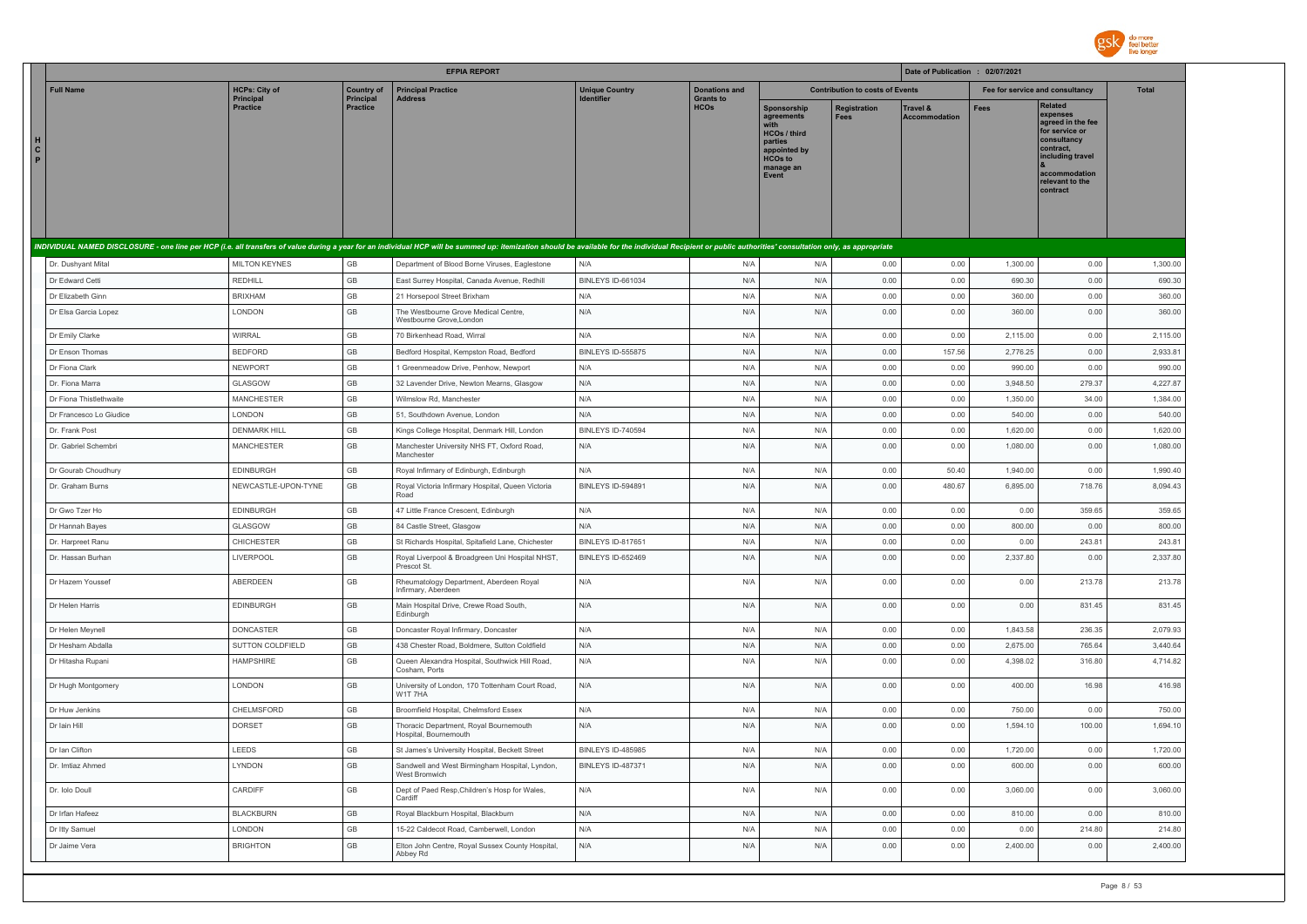

|               |                              |                                          |                                       | <b>EFPIA REPORT</b>                                                                                                                                                                                                            |                                            |                                          |                                                                                                                             |                                        | Date of Publication : 02/07/2021 |             |                                                                                                                                                                   |           |
|---------------|------------------------------|------------------------------------------|---------------------------------------|--------------------------------------------------------------------------------------------------------------------------------------------------------------------------------------------------------------------------------|--------------------------------------------|------------------------------------------|-----------------------------------------------------------------------------------------------------------------------------|----------------------------------------|----------------------------------|-------------|-------------------------------------------------------------------------------------------------------------------------------------------------------------------|-----------|
|               | <b>Full Name</b>             | <b>HCPs: City of</b><br><b>Principal</b> | <b>Country of</b><br><b>Principal</b> | <b>Principal Practice</b><br><b>Address</b>                                                                                                                                                                                    | <b>Unique Country</b><br><b>Identifier</b> | <b>Donations and</b><br><b>Grants to</b> |                                                                                                                             | <b>Contribution to costs of Events</b> |                                  |             | Fee for service and consultancy                                                                                                                                   | Total     |
| н.<br>C<br>P. |                              | <b>Practice</b>                          | <b>Practice</b>                       |                                                                                                                                                                                                                                |                                            | <b>HCOs</b>                              | Sponsorship<br>agreements<br>with<br><b>HCOs / third</b><br>parties<br>appointed by<br><b>HCOs to</b><br>manage an<br>Event | <b>Registration</b><br>Fees            | Travel &<br><b>Accommodation</b> | <b>Fees</b> | <b>Related</b><br>expenses<br>agreed in the fee<br>for service or<br>consultancy<br>contract,<br>including travel<br>accommodation<br>relevant to the<br>contract |           |
|               |                              |                                          |                                       |                                                                                                                                                                                                                                |                                            |                                          |                                                                                                                             |                                        |                                  |             |                                                                                                                                                                   |           |
|               |                              |                                          |                                       | INDIVIDUAL NAMED DISCLOSURE - one line per HCP (i.e. all transfers of value during a year for an individual HCP will be summed up: itemization should be available for the individual Recipient or public authorities' consult |                                            |                                          |                                                                                                                             |                                        |                                  |             |                                                                                                                                                                   |           |
|               | Dr James Calvert             | <b>BRISTOL</b>                           | GB                                    | Southmead Hospital, Southmead Road Westbury-<br>On-Trym, Bristol                                                                                                                                                               | BINLEYS ID-762374                          | N/A                                      | N/A                                                                                                                         | 0.00                                   | 0.00                             | 7,262.50    | 0.00                                                                                                                                                              | 7,262.50  |
|               | Dr James Larkin              | LONDON                                   | GB                                    | The Royal Marsden Hospital, Fulham Road,<br>London                                                                                                                                                                             | BINLEYS ID-659793                          | N/A                                      | N/A                                                                                                                         | 0.00                                   | 0.00                             | 0.00        | 1,433.28                                                                                                                                                          | 1,433.28  |
|               | Dr Jane Anderson             | LONDON                                   | $\mathbb{G}\mathbb{B}$                | HOMERON UNIVERSITY HOSPITAL NHS,<br>LONDON, E9 6SR                                                                                                                                                                             | N/A                                        | N/A                                      | N/A                                                                                                                         | 0.00                                   | 0.00                             | 1,755.00    | 310.80                                                                                                                                                            | 2,065.80  |
|               | Dr. Jaymin Morjaria          | COTTINGHAM                               | $\mathbb{G}\mathbb{B}$                | Castle Hill Hospital, Castle Road, Cottingham                                                                                                                                                                                  | BINLEYS ID-886312                          | N/A                                      | N/A                                                                                                                         | 0.00                                   | 0.00                             | 552.90      | 0.00                                                                                                                                                              | 552.90    |
|               | Dr Jayne Clarke              | HEREFORD                                 | $\mathbb{G}\mathbb{B}$                | Hereford County Hospital, Union Walk, Hereford                                                                                                                                                                                 | BINLEYS ID-603771                          | N/A                                      | N/A                                                                                                                         | 0.00                                   | 0.00                             | 1,262.50    | 0.00                                                                                                                                                              | 1,262.50  |
|               | Dr. Jay Suntharalingam       | BATH                                     | GB                                    | Respiratory Outpatients, Royal United Hospital,<br>Combe Park                                                                                                                                                                  | <b>BINLEYS ID-650292</b>                   | N/A                                      | N/A                                                                                                                         | 0.00                                   | 0.00                             | 3,257.25    | 0.00                                                                                                                                                              | 3,257.25  |
|               | Dr. Jennifer Quint (Parsons) | LONDON                                   | $\mathbb{G}\mathbb{B}$                | Emmanuel Kaye Bld, Imperial College London, 1b<br>Manresa Road                                                                                                                                                                 | BINLEYS ID-786155                          | N/A                                      | N/A                                                                                                                         | 0.00                                   | 0.00                             | 4,536.00    | 401.71                                                                                                                                                            | 4,937.71  |
|               | Dr JENNY Hughes              | <b>ANTRIM</b>                            | GB                                    | Antrim Area Hospital, Bush Road, Antrim Northern<br>Ireland                                                                                                                                                                    | N/A                                        | N/A                                      | N/A                                                                                                                         | 0.00                                   | 0.00                             | 594.50      | 0.00                                                                                                                                                              | 594.50    |
|               | Dr Jerome Donagh             | COITY, BRIDGEND                          | GB                                    | Morsam Ltd, Twyn Shippin, Heol Spencer, Coity,<br>Bridgend                                                                                                                                                                     | N/A                                        | N/A                                      | N/A                                                                                                                         | 0.00                                   | 0.00                             | 2,150.00    | 0.00                                                                                                                                                              | 2,150.00  |
|               | Dr John Chinegwundoh         | KINGSTON-UPON-THAMES                     | GB                                    | Kingston Hospital NHS Foundation Trust,<br>Galsworthy Road                                                                                                                                                                     | N/A                                        | N/A                                      | N/A                                                                                                                         | 0.00                                   | 0.00                             | 1,440.00    | 0.00                                                                                                                                                              | 1,440.00  |
|               | Dr John Collins              | <b>BELFAST</b>                           | $\mathbb{G}\mathbb{B}$                | North Parade Medical Centre, 6 North Parade,<br><b>Belfast</b>                                                                                                                                                                 | N/A                                        | N/A                                      | N/A                                                                                                                         | 0.00                                   | 0.00                             | 0.00        | 496.35                                                                                                                                                            | 496.35    |
|               | Dr John Lindsay              | <b>BELFAST</b>                           | GB                                    | 274 Royal Victoria Hospital, Belfast                                                                                                                                                                                           | N/A                                        | N/A                                      | N/A                                                                                                                         | 0.00                                   | 0.00                             | 2,280.00    | 0.00                                                                                                                                                              | 2,280.00  |
|               | Dr John O'Reilly             | LIVERPOOL                                | GB                                    | Aintree Hospital, Longmoor Lane, Liverpool                                                                                                                                                                                     | BINLEYS ID-749350                          | N/A                                      | N/A                                                                                                                         | 0.00                                   | 0.00                             | 11,386.35   | 667.63                                                                                                                                                            | 12,053.98 |
|               | Dr Jonathan Henderson        | PORTADOWN                                | GB                                    | Craigavon area Hospital, 68 Lurgan Road,<br>Portadown                                                                                                                                                                          | N/A                                        | N/A                                      | N/A                                                                                                                         | 0.00                                   | 0.00                             | 450.00      | 0.00                                                                                                                                                              | 450.00    |
|               | Dr Jonathan Roberts          | <b>HARBERTONFORD</b>                     | GB                                    | Orchard Lodge, Old Road, Harbertonford                                                                                                                                                                                         | N/A                                        | N/A                                      | N/A                                                                                                                         | 0.00                                   | 0.00                             | 3,796.25    | 269.25                                                                                                                                                            | 4,065.50  |
|               | Dr Jonathan Walker           | <b>HALIFAX</b>                           | $\mathbb{G}\mathbb{B}$                | Calderdale Royal Hospital, Salterhebble, Halifax,<br><b>West Yorks</b>                                                                                                                                                         | N/A                                        | N/A                                      | N/A                                                                                                                         | 0.00                                   | 0.00                             | 1,290.00    | 0.00                                                                                                                                                              | 1,290.00  |
|               | Dr. JULIE FOX                | LONDON                                   | $\mathbb{G}\mathbb{B}$                | Guys and St Thomas NHSFT, Westminster Bridge<br>Road                                                                                                                                                                           | N/A                                        | N/A                                      | N/A                                                                                                                         | 0.00                                   | 0.00                             | 800.00      | 759.11                                                                                                                                                            | 1,559.11  |
|               | Dr Karl Sylvester            | CAMBRIDGE                                | GB                                    | Lung Function Unit, Box 40, Addenbrookes<br>Hospital, Hills Rd                                                                                                                                                                 | N/A                                        | N/A                                      | N/A                                                                                                                         | 0.00                                   | 0.00                             | 1,000.00    | 0.00                                                                                                                                                              | 1,000.00  |
|               | Dr Kate Nambiar              | <b>BRIGHTON</b>                          | GB                                    | Brighton&Sussex UH NHSFT,Barry Building,<br>Eastern Rd                                                                                                                                                                         | N/A                                        | N/A                                      | N/A                                                                                                                         | 0.00                                   | 0.00                             | 800.00      | 0.00                                                                                                                                                              | 800.00    |
|               | Dr Kay Roy                   | ST ALBANS                                | GB                                    | 1A St Vincents Drive, St Albans                                                                                                                                                                                                | N/A                                        | N/A                                      | N/A                                                                                                                         | 0.00                                   | 0.00                             | 6,030.50    | 0.00                                                                                                                                                              | 6,030.50  |
|               | Dr Keir Lewis                | LLANELLI                                 | GB                                    | Prince Phillip Hospital, Bryngwyn Mawr, Dafen,<br>I lanelli                                                                                                                                                                    | BINLEYS ID-563651                          | N/A                                      | N/A                                                                                                                         | 0.00                                   | 0.00                             | 3,200.00    | 50.00                                                                                                                                                             | 3,250.00  |
|               | Dr Keith Hattotuwa           | CHELMSFORD                               | GB                                    | Broomfield Hospital, Hospital Approach,<br>Chelmsford, Essex                                                                                                                                                                   | N/A                                        | N/A                                      | N/A                                                                                                                         | 0.00                                   | 0.00                             | 4,788.10    | 0.00                                                                                                                                                              | 4,788.10  |
|               | DR Kevin Gruffydd-Jones      | CORSHAM                                  | $\mathbb{G}\mathbb{B}$                | London Road, Box, Corsham                                                                                                                                                                                                      | BINLEYS ID-234361                          | N/A                                      | N/A                                                                                                                         | 0.00                                   | 0.00                             | 1,440.00    | 0.00                                                                                                                                                              | 1,440.00  |
|               | Dr Kieran Fernando           | STOKE-ON-TRENT                           | $\mathbb{G}\mathbb{B}$                | Church Terrace, Stoke-on-Trent                                                                                                                                                                                                 | N/A                                        | N/A                                      | N/A                                                                                                                         | 0.00                                   | 0.00                             | 0.00        | 214.80                                                                                                                                                            | 214.80    |
|               | Dr. Laura Benjamin           | LONDON                                   | GB                                    | UCL, 1st Floor Russell Square House, London,<br>WC1B 5LF                                                                                                                                                                       | N/A                                        | N/A                                      | N/A                                                                                                                         | 0.00                                   | 0.00                             | 0.00        | 7,022.63                                                                                                                                                          | 7,022.63  |
|               | Dr Laura Waters              | LONDON                                   | GB                                    | Mortimer Market Centre, Capper Street, London                                                                                                                                                                                  | BINLEYS ID-656048                          | N/A                                      | N/A                                                                                                                         | 0.00                                   | 268.22                           | 19,405.00   | 15,939.74                                                                                                                                                         | 35,612.96 |
|               | Dr. Lee Dobson               | TORQUAY                                  | $\mathbb{G}\mathbb{B}$                | c/o Lee Dobson, Respiratory Dept., Torbay<br>Hospital, Torquay                                                                                                                                                                 | BINLEYS ID-576048                          | N/A                                      | N/A                                                                                                                         | 0.00                                   | 0.00                             | 3,758.95    | 0.00                                                                                                                                                              | 3,758.95  |
|               | Dr Lina Serhal               | SOUTHAMPTON                              | GB                                    | Tremona Road, Southampton                                                                                                                                                                                                      | N/A                                        | N/A                                      | N/A                                                                                                                         | 0.00                                   | 0.00                             | 0.00        | 276.27                                                                                                                                                            | 276.27    |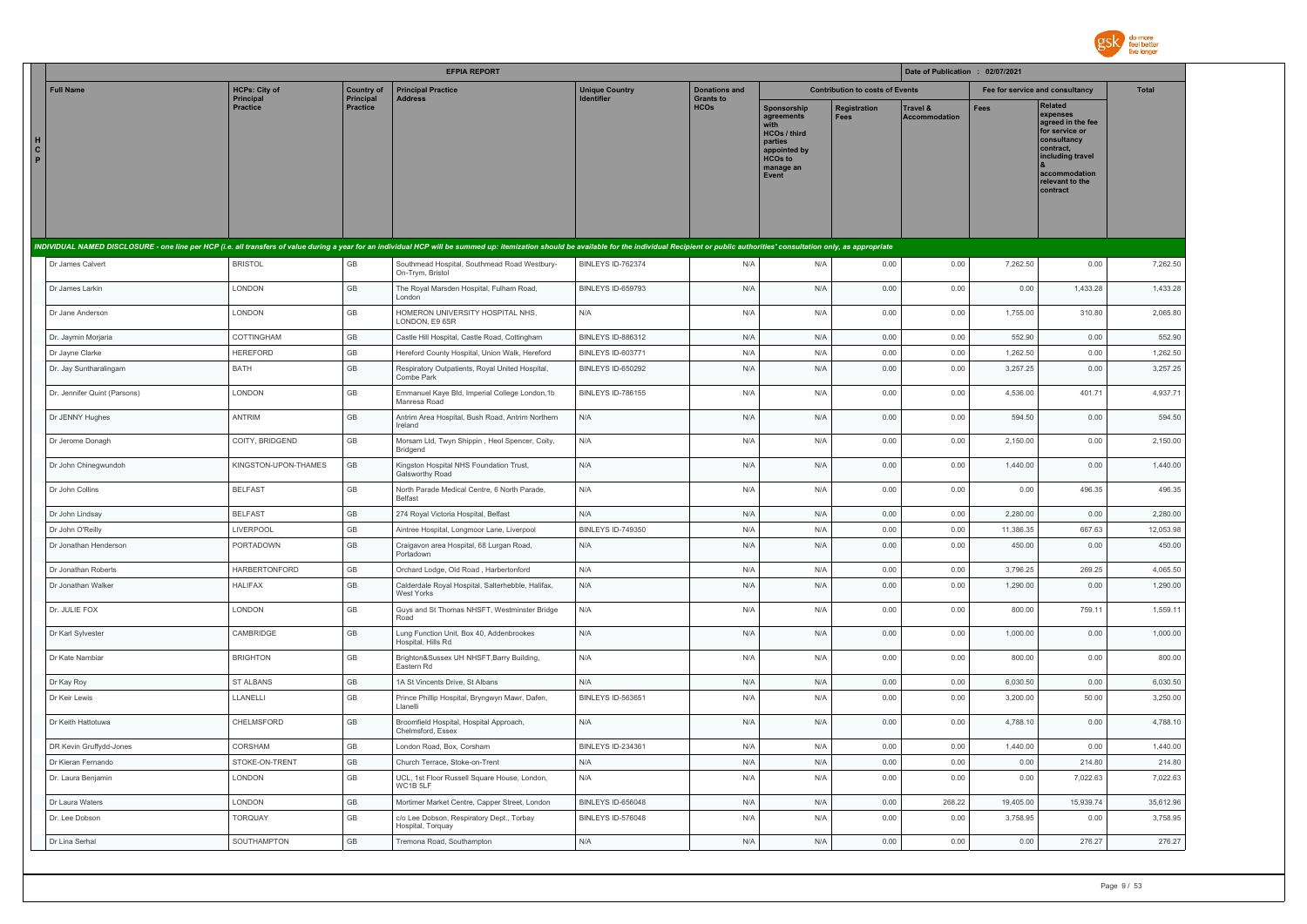

|                          |                          |                                     |                              | <b>EFPIA REPORT</b>                                                                                                                                                                                                            |                       |                                 |                                                                                                              |                                        | Date of Publication : 02/07/2021 |             |                                                                                                                                                                   |              |
|--------------------------|--------------------------|-------------------------------------|------------------------------|--------------------------------------------------------------------------------------------------------------------------------------------------------------------------------------------------------------------------------|-----------------------|---------------------------------|--------------------------------------------------------------------------------------------------------------|----------------------------------------|----------------------------------|-------------|-------------------------------------------------------------------------------------------------------------------------------------------------------------------|--------------|
|                          | <b>Full Name</b>         | <b>HCPs: City of</b>                | <b>Country of</b>            | <b>Principal Practice</b>                                                                                                                                                                                                      | <b>Unique Country</b> | <b>Donations and</b>            |                                                                                                              | <b>Contribution to costs of Events</b> |                                  |             | Fee for service and consultancy                                                                                                                                   | <b>Total</b> |
| н<br>$\mathbf{C}^-$<br>P |                          | <b>Principal</b><br><b>Practice</b> | Principal<br><b>Practice</b> | <b>Address</b>                                                                                                                                                                                                                 | <b>Identifier</b>     | <b>Grants to</b><br><b>HCOs</b> | Sponsorship<br>agreements<br>HCOs / third<br>parties<br>appointed by<br><b>HCOs to</b><br>manage an<br>Event | <b>Registration</b><br><b>Fees</b>     | Travel &<br><b>Accommodation</b> | <b>Fees</b> | <b>Related</b><br>expenses<br>agreed in the fee<br>for service or<br>consultancy<br>contract,<br>including travel<br>accommodation<br>relevant to the<br>contract |              |
|                          |                          |                                     |                              | INDIVIDUAL NAMED DISCLOSURE - one line per HCP (i.e. all transfers of value during a year for an individual HCP will be summed up: itemization should be available for the individual Recipient or public authorities' consult |                       |                                 |                                                                                                              |                                        |                                  |             |                                                                                                                                                                   |              |
|                          |                          | LIVERPOOL                           | $\mathbb{G}\mathbb{B}$       |                                                                                                                                                                                                                                | N/A                   | N/A                             | N/A                                                                                                          |                                        | 0.00                             | 0.00        | 612.83                                                                                                                                                            | 612.83       |
|                          | Dr Livingstone Chishimba |                                     |                              | Royal Liverpool University Hospital, Prescot<br>Street                                                                                                                                                                         |                       |                                 |                                                                                                              | 0.00                                   |                                  |             |                                                                                                                                                                   |              |
|                          | Dr. Luke Howard          | LONDON                              | GB                           | Hammersmith Hospital, Du Cane Road, London                                                                                                                                                                                     | BINLEYS ID-593107     | N/A                             | N/A                                                                                                          | 0.00                                   | 0.00                             | 1,750.00    | 0.00                                                                                                                                                              | 1,750.00     |
|                          | Dr Manish Patel          | <b>WISHAW</b>                       | GB                           | Wishaw Hospital, 50 Netherton Street, Wishaw                                                                                                                                                                                   | BINLEYS ID-842851     | N/A                             | N/A                                                                                                          | 0.00                                   | 0.00                             | 1,200,00    | 0.00                                                                                                                                                              | 1.200.00     |
|                          | Dr Marian Regan          | DERBY                               | GB                           | Rheumatology Royal Derby Hospital, Uttoxeter<br>Road, Derby                                                                                                                                                                    | N/A                   | N/A                             | N/A                                                                                                          | 0.00                                   | 0.00                             | 0.00        | 470.66                                                                                                                                                            | 470.66       |
|                          | Dr. Mark Lawton          | LIVERPOOL                           | GB                           | Royal Liverpool & Broadgreen Uni Hospital,<br><b>Prescot Street</b>                                                                                                                                                            | BINLEYS ID-950343     | N/A                             | N/A                                                                                                          | 0.00                                   | 0.00                             | 1,080.00    | 0.00                                                                                                                                                              | 1,080.00     |
|                          | Dr Mark Nelson           | LONDON                              | GB                           | Chelsea & Westminster Hospital, 369 Fulham<br>Road, London                                                                                                                                                                     | BINLEYS ID-509923     | N/A                             | N/A                                                                                                          | 0.00                                   | 0.00                             | 16,525.00   | 17,158.42                                                                                                                                                         | 33,683.42    |
|                          | Dr Mark Shipley          | GATESHEAD                           | GB                           | South Tyneside NHS Foundation Trust, Church<br>Road, Gateshead                                                                                                                                                                 | N/A                   | N/A                             | N/A                                                                                                          | 0.00                                   | 0.00                             | 3,215.50    | 668.36                                                                                                                                                            | 3,883.86     |
|                          | Dr. Marta Boffito        | LONDON                              | $\mathbb{G}\mathbb{B}$       | Chelsea and Westminster Hospital, 369 Fulham<br>Road, London                                                                                                                                                                   | BINLEYS ID-818574     | N/A                             | N/A                                                                                                          | 222.50                                 | 0.00                             | 14,930.00   | 16,917.45                                                                                                                                                         | 32,069.95    |
|                          | Dr Martin Kelly          | DERRY                               | $\mathbb{G}\mathbb{B}$       | Altnagelvin Area Hosp, Repiratory Dpt, Glenshane<br>Rd, Derry                                                                                                                                                                  | N/A                   | N/A                             | N/A                                                                                                          | 0.00                                   | 0.00                             | 825.00      | 0.00                                                                                                                                                              | 825.00       |
|                          | Dr. Martin Knolle        | CAMBRIDGE                           | GB                           | Box 40, Addenbrooke's Hospital, Hills Road                                                                                                                                                                                     | N/A                   | N/A                             | N/A                                                                                                          | 0.00                                   | 0.00                             | 525.00      | 0.00                                                                                                                                                              | 525.00       |
|                          | Dr Mas Chaponda          | MERSEYSIDE                          | $\mathbb{G}\mathbb{B}$       | Royal Liverpool & Broadgreen Univeristy Hospital,<br>Prescot St                                                                                                                                                                | BINLEYS ID-1239054    | N/A                             | N/A                                                                                                          | 0.00                                   | 0.00                             | 2,600.00    | 128.73                                                                                                                                                            | 2,728.73     |
|                          | Dr Matthew Masoli        | PLYMOUTH                            | GB                           | Dermatology Dept, Derriford Hospt, Derriford<br>Road Crownhill                                                                                                                                                                 | BINLEYS ID-743868     | N/A                             | N/A                                                                                                          | 0.00                                   | 0.00                             | 3,937.50    | 62.95                                                                                                                                                             | 4,000.45     |
|                          | Dr. Matthew Page         | <b>BIRMINGHAM</b>                   | GB                           | 107 Lodge Road, Birmingham                                                                                                                                                                                                     | N/A                   | N/A                             | N/A                                                                                                          | 0.00                                   | 0.00                             | 0.00        | 308.82                                                                                                                                                            | 308.82       |
|                          | Dr May Lwin              | SOUTHAMPTON                         | $\mathbb{G}\mathbb{B}$       | Tremona Road, Southampton                                                                                                                                                                                                      | N/A                   | N/A                             | N/A                                                                                                          | 0.00                                   | 0.00                             | 0.00        | 256.88                                                                                                                                                            | 256.88       |
|                          | Dr Md Yuzaiful Yusof     | LEEDS                               | GB                           | 2nd Floor, Chapel Allerton Hospital, Leeds                                                                                                                                                                                     | N/A                   | N/A                             | N/A                                                                                                          | 0.00                                   | 0.00                             | 0.00        | 621.17                                                                                                                                                            | 621.17       |
|                          | Dr Meena Clatworthy      | CAMBRIDGE                           | GB                           | 1S369 MRC Lab of Molecular Biology, Francis<br>Crick Avenue                                                                                                                                                                    | N/A                   | N/A                             | N/A                                                                                                          | 0.00                                   | 0.00                             | 2,160.00    | 47.90                                                                                                                                                             | 2,207.90     |
|                          | Dr Meenakshi Sethupathi  | <b>BANGOR</b>                       | GB                           | Betsi Cadwaladr University Health Board, Menai<br>Unit                                                                                                                                                                         | N/A                   | N/A                             | N/A                                                                                                          | 0.00                                   | 0.00                             | 360.00      | 322.24                                                                                                                                                            | 682.24       |
|                          | Dr Michael Crooks        | COTTINGHAM                          | $\mathbb{G}\mathbb{B}$       | Castle Hill Hospital, Cottingham                                                                                                                                                                                               | N/A                   | N/A                             | N/A                                                                                                          | 0.00                                   | 0.00                             | 420.00      | 0.00                                                                                                                                                              | 420.00       |
|                          | Dr Michael Polkey        | LONDON                              | GB                           | Royal Brompton Hospital, Sydney Street,<br>Chelsea, London                                                                                                                                                                     | BINLEYS ID-496838     | N/A                             | N/A                                                                                                          | 0.00                                   | 0.00                             | 1,056.40    | 5,083.89                                                                                                                                                          | 6,140.29     |
|                          | Dr. Mike Thomas          | SOUTHAMPTON                         | GB                           | Aldermoor Health Centre, Aldermoor Close,<br>Southampton                                                                                                                                                                       | N/A                   | N/A                             | N/A                                                                                                          | 0.00                                   | 0.00                             | 4.230.10    | 0.00                                                                                                                                                              | 4,230.10     |
|                          | Dr. Mike Youle           | LONDON                              | $\mathbb{G}\mathbb{B}$       | 212 Brixton Road, London                                                                                                                                                                                                       | BINLEYS ID-510046     | N/A                             | N/A                                                                                                          | 0.00                                   | 34.17                            | 10,600.00   | 143.82                                                                                                                                                            | 10,777.99    |
|                          | Dr. Mukesh Singh         | SUTTON COLDFIELD                    | GB                           | Sandy Lane Health Centre, Sandy Lane, Rugeley                                                                                                                                                                                  | BINLEYS ID-602695     | N/A                             | N/A                                                                                                          | 0.00                                   | 0.00                             | 3,210.00    | 0.00                                                                                                                                                              | 3,210.00     |
|                          | Dr Nawar Bakerly         | SALFORD                             | GB                           | Salford Royal Foundation Trust, Stott Lane,<br>Salford                                                                                                                                                                         | BINLEYS ID-648969     | N/A                             | N/A                                                                                                          | 0.00                                   | 0.00                             | 11,509.73   | 275.82                                                                                                                                                            | 11,785.55    |
|                          | Dr. Neil Henderson       | EDINBURGH                           | GB                           | University of Edinburgh, Little France Crescent,<br>Edinburgh                                                                                                                                                                  | N/A                   | N/A                             | N/A                                                                                                          | 0.00                                   | 0.00                             | 0.00        | 55.00                                                                                                                                                             | 55.00        |
|                          | Dr Neil Munro            | <b>DURHAM</b>                       | GB                           | University Hospital North Durham, North Rd,<br>Durham                                                                                                                                                                          | N/A                   | N/A                             | N/A                                                                                                          | 0.00                                   | 0.00                             | 1,100.00    | 0.00                                                                                                                                                              | 1,100.00     |
|                          | Dr Nelly Ninis           | LONDON                              | $\mathbb{G}\mathbb{B}$       | St Mary's Hospital, Dept Paeditrics, Praed Street,<br>London                                                                                                                                                                   | N/A                   | N/A                             | N/A                                                                                                          | 0.00                                   | 0.00                             | 0.00        | 153.02                                                                                                                                                            | 153.02       |
|                          | Dr Nick Larbalestier     | LONDON                              | $\mathbb{G}\mathbb{B}$       | HIV Department, St Thomas Hospital,<br>Westminster Bridge Road                                                                                                                                                                 | BINLEYS ID-552384     | N/A                             | N/A                                                                                                          | 0.00                                   | 0.00                             | 1,260.00    | 0.00                                                                                                                                                              | 1,260.00     |
|                          | Dr. Nicola Mackie        | LONDON                              | GB                           | St. Marys hospital, Praed Street, Paddington,<br>London                                                                                                                                                                        | BINLEYS ID-577097     | N/A                             | N/A                                                                                                          | 0.00                                   | 0.00                             | 1,620.00    | 0.00                                                                                                                                                              | 1,620.00     |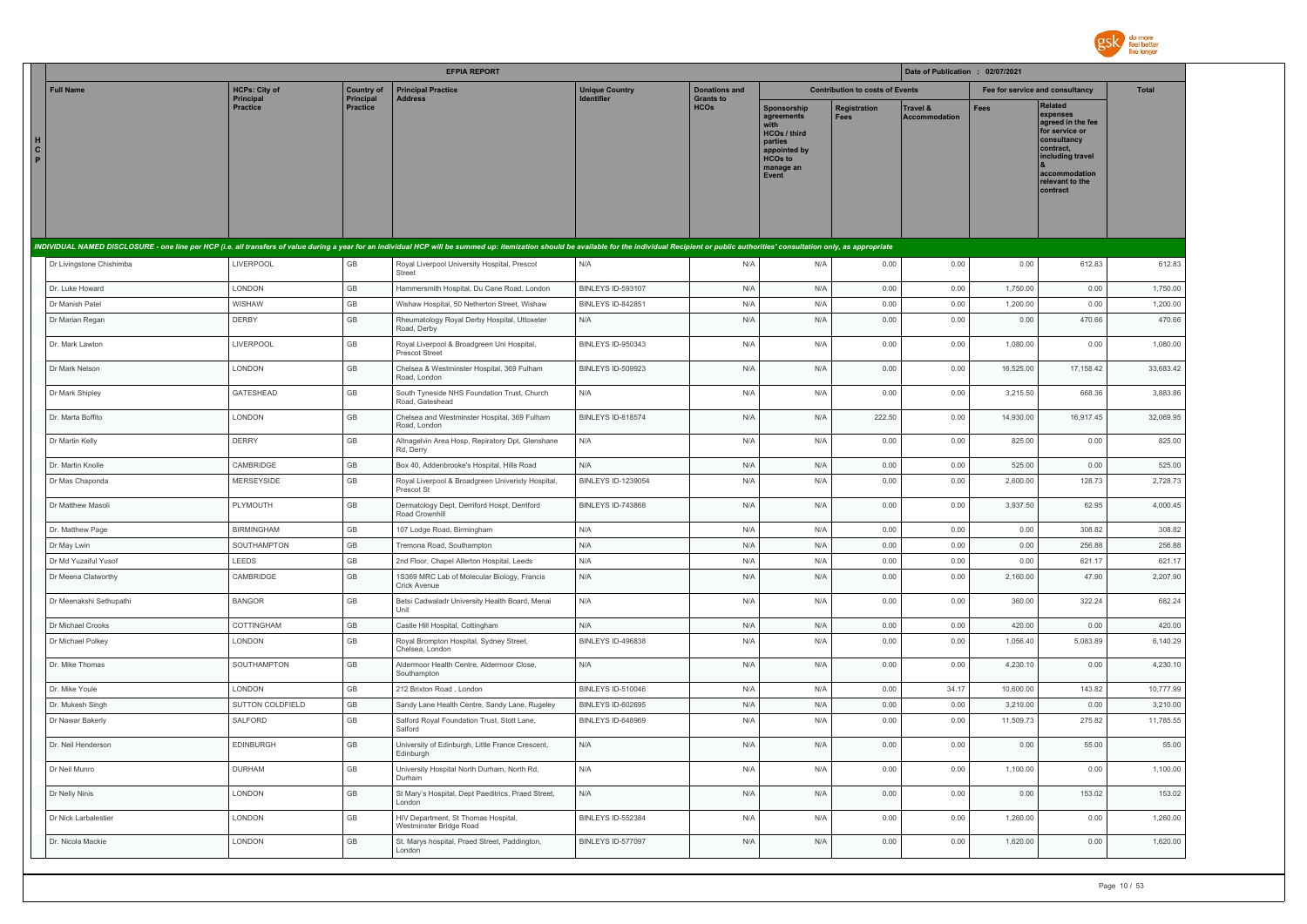

|                        |                            |                              |                              | <b>EFPIA REPORT</b>                                                                                                                                                                                                            |                           |                                 |                                                                                                                      |                                        | Date of Publication : 02/07/2021 |             |                                                                                                                                                            |              |
|------------------------|----------------------------|------------------------------|------------------------------|--------------------------------------------------------------------------------------------------------------------------------------------------------------------------------------------------------------------------------|---------------------------|---------------------------------|----------------------------------------------------------------------------------------------------------------------|----------------------------------------|----------------------------------|-------------|------------------------------------------------------------------------------------------------------------------------------------------------------------|--------------|
|                        | <b>Full Name</b>           | <b>HCPs: City of</b>         | <b>Country of</b>            | <b>Principal Practice</b>                                                                                                                                                                                                      | <b>Unique Country</b>     | <b>Donations and</b>            |                                                                                                                      | <b>Contribution to costs of Events</b> |                                  |             | Fee for service and consultancy                                                                                                                            | <b>Total</b> |
| H<br>$\mathbf{C}$<br>P |                            | Principal<br><b>Practice</b> | Principal<br><b>Practice</b> | <b>Address</b>                                                                                                                                                                                                                 | <b>Identifier</b>         | <b>Grants to</b><br><b>HCOs</b> | Sponsorship<br>agreements<br>with<br>HCOs / third<br>parties<br>appointed by<br><b>HCOs to</b><br>manage an<br>Event | <b>Registration</b><br><b>Fees</b>     | Travel &<br><b>Accommodation</b> | <b>Fees</b> | Related<br>expenses<br>agreed in the fee<br>for service or<br>consultancy<br>contract,<br>including travel<br>accommodation<br>relevant to the<br>contract |              |
|                        |                            |                              |                              | INDIVIDUAL NAMED DISCLOSURE - one line per HCP (i.e. all transfers of value during a year for an individual HCP will be summed up: itemization should be available for the individual Recipient or public authorities' consult |                           |                                 |                                                                                                                      |                                        |                                  |             |                                                                                                                                                            |              |
|                        | Dr Nicola Thorley          | <b>BIRMINGHAM</b>            | GB                           | Mendelsohn Way, Birmingham                                                                                                                                                                                                     | N/A                       | N/A                             | N/A                                                                                                                  | 0.00                                   | 0.00                             | 0.00        | 304.54                                                                                                                                                     | 304.54       |
|                        | Dr. Nita Sehgal            | MANCHESTER                   | GB                           | The Pennine Acute Hospital NHS Trust,<br>Delaunays Road                                                                                                                                                                        | BINLEYS ID-915425         | N/A                             | N/A                                                                                                                  | 0.00                                   | 0.00                             | 1,005.00    | 0.00                                                                                                                                                       | 1,005.00     |
|                        | Dr Noshi Narouz Narouz     | CRAWLEY                      | GB                           | Crawley Hospital, West Green Drive, Crawley                                                                                                                                                                                    | N/A                       | N/A                             | N/A                                                                                                                  | 0.00                                   | 0.00                             | 0.00        | 214.80                                                                                                                                                     | 214.80       |
|                        | Dr Oluremi Agbaje          | ROMFORD                      | GB                           | Rush Green Medical Centre, 261 Dagenham<br>Road, Romford                                                                                                                                                                       | N/A                       | N/A                             | N/A                                                                                                                  | 0.00                                   | 0.00                             | 360.00      | 0.00                                                                                                                                                       | 360.00       |
|                        | Dr Omar Pirzada            | SHEFFIELD                    | GB                           | Northern General Hospital, Herries Road,<br>Sheffield                                                                                                                                                                          | BINLEYS ID-586975         | N/A                             | N/A                                                                                                                  | 0.00                                   | 0.00                             | 2,325.00    | 730.76                                                                                                                                                     | 3,055.76     |
|                        | Dr. Owen Johnson           | WAKEFIELD                    | GB                           | Mid-Yorkshire NHS Trust, Aberford Road,<br>Wakefield                                                                                                                                                                           | BINLEYS ID-554799         | N/A                             | N/A                                                                                                                  | 0.00                                   | 0.00                             | 2,042.50    | 0.00                                                                                                                                                       | 2,042.50     |
|                        | Dr Patrick Floodpage       | NEWPORT GWENT                | GB                           | Royal Gwent Hospital, Newport Gwent                                                                                                                                                                                            | N/A                       | N/A                             | N/A                                                                                                                  | 0.00                                   | 0.00                             | 3,806.00    | 351.11                                                                                                                                                     | 4,157.11     |
|                        | Dr Paul Dargan             | LONDON                       | $\mathbb{G}\mathbb{B}$       | Guy's and St Thomas' NHSFT, London                                                                                                                                                                                             | N/A                       | N/A                             | N/A                                                                                                                  | 0.00                                   | 0.00                             | 5,141.85    | 0.00                                                                                                                                                       | 5,141.85     |
|                        | Dr. Paul Marsden           | PRESTON                      | GB                           | Royal Preston Hospital, Sharoe Green Lane,<br>Preston                                                                                                                                                                          | <b>BINLEYS ID-1085536</b> | N/A                             | N/A                                                                                                                  | 0.00                                   | 0.00                             | 1,185.00    | 0.00                                                                                                                                                       | 1,185.00     |
|                        | Dr. Peter Kewin            | GLASGOW                      | GB                           | Queen ELizabeth University Hospital, 1345 Govan<br>Rd                                                                                                                                                                          | N/A                       | N/A                             | N/A                                                                                                                  | 0.00                                   | 0.00                             | 0.00        | 89.00                                                                                                                                                      | 89.00        |
|                        | Dr. Rachael Evans          | LEICESTER                    | GB                           | Glenfield Hospital, Groby Road, Leicester                                                                                                                                                                                      | BINLEYS ID-629150         | N/A                             | N/A                                                                                                                  | 0.00                                   | 0.00                             | 3,298.10    | 368.79                                                                                                                                                     | 3,666.89     |
|                        | Dr Rakesh Popat            | LONDON                       | GB                           | Euston Road, UCLH, 3rd Floor West, London                                                                                                                                                                                      | N/A                       | N/A                             | N/A                                                                                                                  | 0.00                                   | 0.00                             | 5,440.00    | 0.00                                                                                                                                                       | 5,440.00     |
|                        | Dr Ramamurthy Sathyamurthy | MIDDLESBROUGH                | GB                           | James Cook University Hospital, Marton Rd                                                                                                                                                                                      | N/A                       | N/A                             | N/A                                                                                                                  | 0.00                                   | 0.00                             | 1,400.00    | 0.00                                                                                                                                                       | 1,400.00     |
|                        | Dr Rama Vancheeswaran      | LONDON                       | GB                           | 32 Meadway, Southgate, London                                                                                                                                                                                                  | N/A                       | N/A                             | N/A                                                                                                                  | 0.00                                   | 0.00                             | 540.00      | 0.00                                                                                                                                                       | 540.00       |
|                        | Dr Ramsey Sabit            | CARDIFF                      | GB                           | University Hospital Llandough, Penlan Road                                                                                                                                                                                     | N/A                       | N/A                             | N/A                                                                                                                  | 0.00                                   | 0.00                             | 7,580.00    | 600.96                                                                                                                                                     | 8,180.96     |
|                        | Dr. Ranjababu Kulasegaram  | LONDON                       | GB                           | St Thomas Hospital, Westminster Bridge Road,<br>London                                                                                                                                                                         | BINLEYS ID-552388         | N/A                             | N/A                                                                                                                  | 0.00                                   | 0.00                             | 1,400.00    | 0.00                                                                                                                                                       | 1,400.00     |
|                        | Dr Ravindra Gokhale        | <b>UPTON</b>                 | GB<br>GB                     | Arrowe Park Hospital, Arrowe Park Road, Upton                                                                                                                                                                                  | N/A                       | N/A                             | N/A                                                                                                                  | 0.00                                   | 0.00                             | 0.00        | 214.80                                                                                                                                                     | 214.80       |
|                        | Dr Ravish Mankragod        | <b>MANCHESTER</b>            |                              | Spingfield House, 65 Edge Lane, Stretford,<br>Manchester                                                                                                                                                                       | BINLEYS ID-949245         | N/A                             | N/A                                                                                                                  | 0.00                                   | 0.00                             | 0.00        | 262.80                                                                                                                                                     | 262.80       |
|                        | Dr. Reena Wadia            | LONDON                       | GB                           | 13 Craignish Avenue, LONDON, SW16 4RN                                                                                                                                                                                          | N/A                       | N/A                             | N/A                                                                                                                  | 0.00                                   | 0.00                             | 250.00      | 0.00                                                                                                                                                       | 250.00       |
|                        | Dr Rekha Chaudhuri         | GLASGOW                      | GB                           | Gartnavel General Hospital, 1053 Great Western<br>Road, Glasgow                                                                                                                                                                | BINLEYS ID-553912         | N/A                             | N/A                                                                                                                  | 0.00                                   | 0.00                             | 7,473.30    | 2,303.67                                                                                                                                                   | 9,776.97     |
|                        | Dr Richard Hewitt          | <b>BELFAST</b>               | GB                           | Ulster Hospital, Upper Newtownnards Road,<br>Belfast                                                                                                                                                                           | N/A                       | N/A                             | N/A                                                                                                                  | 0.00                                   | 0.00                             | 360.00      | 0.00                                                                                                                                                       | 360.00       |
|                        | Dr. Richard Russell        | LYMINGTON                    | GB                           | Lymington NewForest Hospital, Wellworthy Road,<br>Lymington                                                                                                                                                                    | BINLEYS ID-597663         | N/A                             | N/A                                                                                                                  | 0.00                                   | 0.00                             | 3,773.85    | 0.00                                                                                                                                                       | 3,773.85     |
|                        | Dr. Richa Singh            | LONDON                       | GB                           | Royal London Hospital, Whitechapel Road,<br>London,                                                                                                                                                                            | N/A                       | N/A                             | N/A                                                                                                                  | 0.00                                   | 0.00                             | 540.00      | 0.00                                                                                                                                                       | 540.00       |
|                        | Dr Robert Balfour          | <b>KIWINNING</b>             | GB                           | 15-16 Almswall Road, Kilwinning Medical<br>Practice, Kilwinning                                                                                                                                                                | <b>BINLEYS ID-1071768</b> | N/A                             | N/A                                                                                                                  | 0.00                                   | 0.00                             | 0.00        | 94.00                                                                                                                                                      | 94.00        |
|                        | Dr. Robert Ian Ketchell    | PENARTH                      | GB                           | University Hospital Llandough, Penlan Road,<br>Penarth                                                                                                                                                                         | BINLEYS ID-594465         | N/A                             | N/A                                                                                                                  | 0.00                                   | 0.00                             | 14,561.20   | 711.31                                                                                                                                                     | 15,272.51    |
|                        | Dr Robert Johnson          | <b>BRISTOL</b>               | GB                           | 9 Ridgeway Road, Long Ashton, Bristol                                                                                                                                                                                          | N/A                       | N/A                             | N/A                                                                                                                  | 0.00                                   | 0.00                             | 0.00        | 7,883.49                                                                                                                                                   | 7,883.49     |
|                        | Dr ROBERT M ANGUS          | LIVERPOOL                    | GB                           | UNIVERSITY HOSPITAL AINTREE, LOWER<br>LANE                                                                                                                                                                                     | N/A                       | N/A                             | N/A                                                                                                                  | 0.00                                   | 0.00                             | 2,254.24    | 0.00                                                                                                                                                       | 2,254.24     |
|                        | Dr. Robert Niven           | MANCHESTER                   | $\mathbb{G}\mathbb{B}$       | Wythenshawe Hospital, Southmoor Road,<br>Manchester                                                                                                                                                                            | BINLEYS ID-448258         | N/A                             | N/A                                                                                                                  | 0.00                                   | 0.00                             | 340.00      | 0.00                                                                                                                                                       | 340.00       |
|                        | Dr Robin Gore              | STEVENAGE                    | $\mathsf{GB}$                | Dept. Respiratory Medicine, L118, Lister Hospital                                                                                                                                                                              | BINLEYS ID-505738         | N/A                             | N/A                                                                                                                  | 0.00                                   | 0.00                             | 3,000.00    | 0.00                                                                                                                                                       | 3,000.00     |
|                        | Dr Rod Lawson              | SHEFFIELD                    | GB                           | Northern General Hospital, Herries Road,<br>Sheffield                                                                                                                                                                          | BINLEYS ID-498961         | N/A                             | N/A                                                                                                                  | 0.00                                   | 0.00                             | 360.00      | 0.00                                                                                                                                                       | 360.00       |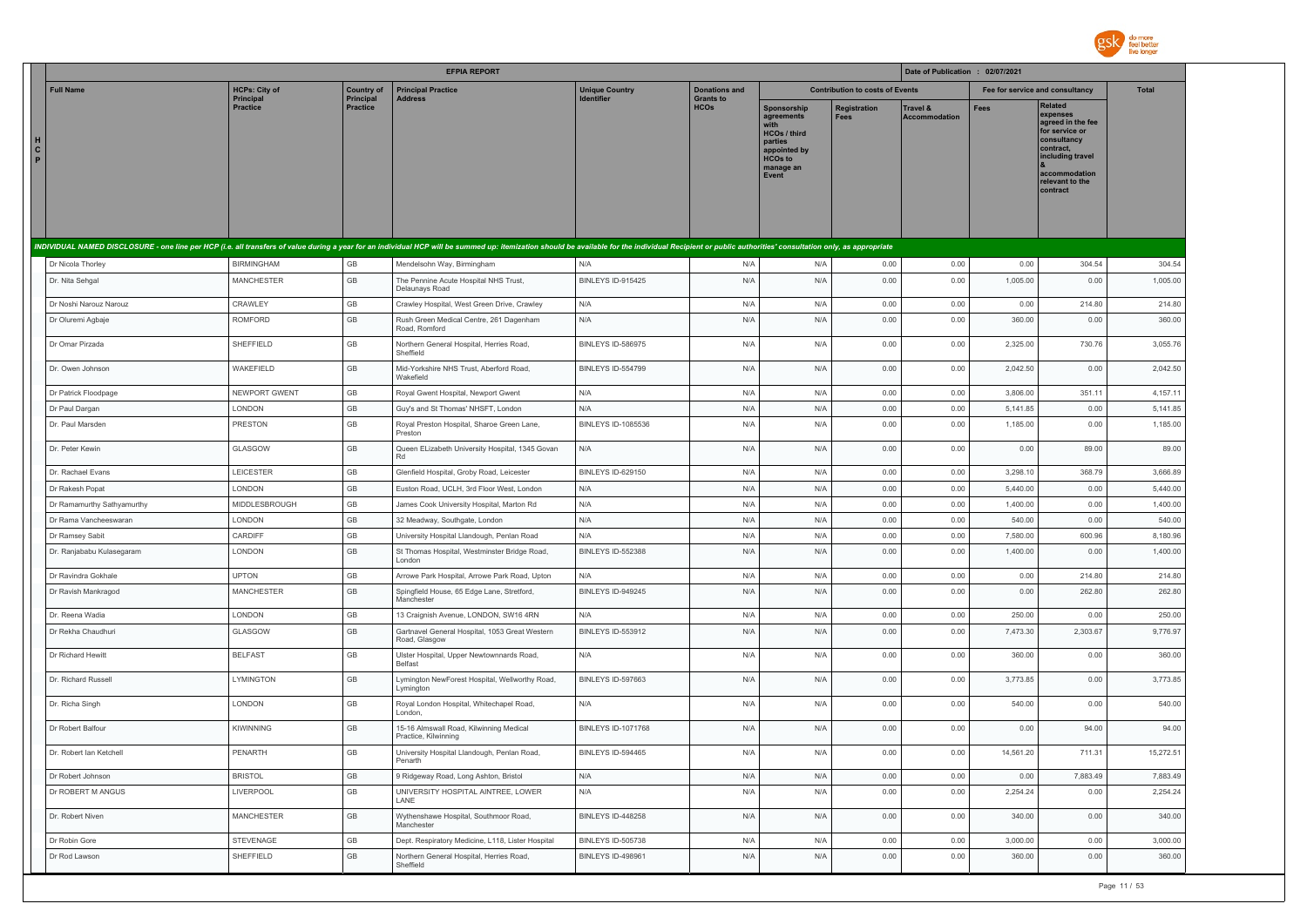

|                                                                                                                                                                                                                                |                                     |                              | <b>EFPIA REPORT</b>                                               |                          |                                 |                                                                                                                      |                                        | Date of Publication : 02/07/2021 |                                 |                                                                                                                                                                   |              |
|--------------------------------------------------------------------------------------------------------------------------------------------------------------------------------------------------------------------------------|-------------------------------------|------------------------------|-------------------------------------------------------------------|--------------------------|---------------------------------|----------------------------------------------------------------------------------------------------------------------|----------------------------------------|----------------------------------|---------------------------------|-------------------------------------------------------------------------------------------------------------------------------------------------------------------|--------------|
| <b>Full Name</b>                                                                                                                                                                                                               | <b>HCPs: City of</b>                | <b>Country of</b>            | <b>Principal Practice</b>                                         | <b>Unique Country</b>    | <b>Donations and</b>            |                                                                                                                      | <b>Contribution to costs of Events</b> |                                  | Fee for service and consultancy |                                                                                                                                                                   | <b>Total</b> |
| н<br>$\mathbf{c}$<br>P                                                                                                                                                                                                         | <b>Principal</b><br><b>Practice</b> | Principal<br><b>Practice</b> | <b>Address</b>                                                    | <b>Identifier</b>        | <b>Grants to</b><br><b>HCOs</b> | Sponsorship<br>agreements<br>with<br>HCOs / third<br>parties<br>appointed by<br><b>HCOs to</b><br>manage an<br>Event | <b>Registration</b><br><b>Fees</b>     | Travel &<br><b>Accommodation</b> | <b>Fees</b>                     | <b>Related</b><br>expenses<br>agreed in the fee<br>for service or<br>consultancy<br>contract.<br>including travel<br>accommodation<br>relevant to the<br>contract |              |
| INDIVIDUAL NAMED DISCLOSURE - one line per HCP (i.e. all transfers of value during a year for an individual HCP will be summed up: itemization should be available for the individual Recipient or public authorities' consult |                                     |                              |                                                                   |                          |                                 |                                                                                                                      |                                        |                                  |                                 |                                                                                                                                                                   |              |
| Dr ROSHAN Siva                                                                                                                                                                                                                 | THORNTON HEATH                      | $\mathbb{G}\mathbb{B}$       | Croydon University Hospital, 530 London Rd,<br>Thornton Heath     | N/A                      | N/A                             | N/A                                                                                                                  | 0.00                                   | 0.00                             | 3,870.00                        | 0.00                                                                                                                                                              | 3,870.00     |
| Dr Roxana Stanciu                                                                                                                                                                                                              | <b>STOCKPORT</b>                    | GB                           | Stepping Hill Hospital, Poplar Grove, Hazel<br>Grove, Stockport   | N/A                      | N/A                             | N/A                                                                                                                  | 0.00                                   | 0.00                             | 2,840.00                        | 587.30                                                                                                                                                            | 3,427.30     |
| Dr Rupert Jones                                                                                                                                                                                                                | PLYMOUTH                            | GB                           | 32 Davy Road, Plymouth                                            | N/A                      | N/A                             | N/A                                                                                                                  | 0.00                                   | 0.00                             | 0.00                            | 194.65                                                                                                                                                            | 194.65       |
| Dr Ruth Taylor                                                                                                                                                                                                                 | NOTTINGHAM                          | GB                           | Hucknall Road, Nottingham                                         | N/A                      | N/A                             | N/A                                                                                                                  | 0.00                                   | 0.00                             | 0.00                            | 316.57                                                                                                                                                            | 316.57       |
| Dr Salman Ghani                                                                                                                                                                                                                | SOLIHULL                            | $\mathbb{G}\mathbb{B}$       | Solihull Hospital, Lode Lane, Solihull                            | BINLEYS ID-845940        | N/A                             | N/A                                                                                                                  | 0.00                                   | 0.00                             | 6,975.00                        | 0.00                                                                                                                                                              | 6,975.00     |
| Dr Samir Naik                                                                                                                                                                                                                  | <b>HARLOW</b>                       | GB                           | Princess Alexandra Hosp NHST                                      | N/A                      | N/A                             | N/A                                                                                                                  | 0.00                                   | 0.00                             | 2,375.00                        | 262.80                                                                                                                                                            | 2,637.80     |
| Dr. Sandip Banerjee                                                                                                                                                                                                            | GILLINGHAM                          | GB                           | Medway Maritime Hospital, Windmill Road,<br>Gillingham            | BINLEYS ID-885226        | N/A                             | N/A                                                                                                                  | 0.00                                   | 0.00                             | 5,175.00                        | 641.99                                                                                                                                                            | 5,816.99     |
| Dr SANJEEV RANA                                                                                                                                                                                                                | <b>HERTFORDSHIRE</b>                | $\mathbb{G}\mathbb{B}$       | 3 Matching Lane Bishops Stortford Hertfordshire                   | N/A                      | N/A                             | N/A                                                                                                                  | 0.00                                   | 0.00                             | 4,468.00                        | 37.43                                                                                                                                                             | 4,505.43     |
| Dr. Sarah Rutter                                                                                                                                                                                                               | <b>MANCHESTER</b>                   | GB                           | 71 Russell Road, Manchester                                       | N/A                      | N/A                             | N/A                                                                                                                  | 0.00                                   | 0.00                             | 800.00                          | 0.00                                                                                                                                                              | 800.00       |
| Dr Sarah Sibley                                                                                                                                                                                                                | LIVERPOOL                           | GB                           | Liverpool Hearth and Chest Hospital, Liverpool                    | N/A                      | N/A                             | N/A                                                                                                                  | 0.00                                   | 0.00                             | 2,797.50                        | 0.00                                                                                                                                                              | 2,797.50     |
| Dr Shea McNeill                                                                                                                                                                                                                | <b>ANTRIM</b>                       | GB                           | Antrim Area Hospital, Bush Road, Antrim                           | N/A                      | N/A                             | N/A                                                                                                                  | 0.00                                   | 0.00                             | 1,890.00                        | 0.00                                                                                                                                                              | 1,890.00     |
| Dr Shoaib Faruqi                                                                                                                                                                                                               | COTTINGHAM                          | GB                           | Castle Hill Hospital, Castle Road, Cottingham                     | N/A                      | N/A                             | N/A                                                                                                                  | 0.00                                   | 0.00                             | 1,836.75                        | 0.00                                                                                                                                                              | 1,836.75     |
| Dr. Shuaib Nasser                                                                                                                                                                                                              | CAMBRIDGE                           | GB                           | Cambridge University Hospital, Hills Road,<br>Cambridge           | N/A                      | N/A                             | N/A                                                                                                                  | 0.00                                   | 0.00                             | 1,562.50                        | 58.60                                                                                                                                                             | 1,621.10     |
| Dr Simon Doe                                                                                                                                                                                                                   | NEWCASTLE                           | GB                           | Royal Victoria Infirmary, Resp Medicine,<br>Newcastle             | N/A                      | N/A                             | N/A                                                                                                                  | 0.00                                   | 0.00                             | 3,885.00                        | 828.86                                                                                                                                                            | 4,713.86     |
| Dr. Simon Gibbs                                                                                                                                                                                                                | LONDON                              | GB                           | Hammersmith Hospital, Du Cane Road, London                        | BINLEYS ID-551231        | N/A                             | N/A                                                                                                                  | 0.00                                   | 0.00                             | 0.00                            | 38.80                                                                                                                                                             | 38.80        |
| Dr. Sophie Papa                                                                                                                                                                                                                | LONDON                              | GB                           | Guy's hospital, 3rd Floor Bermondsey Wing,<br>London              | N/A                      | N/A                             | N/A                                                                                                                  | 0.00                                   | 0.00                             | 1,350.00                        | 0.00                                                                                                                                                              | 1,350.00     |
| Dr Stanley Ejiofor                                                                                                                                                                                                             | LICHFIELD                           | GB                           | 2 Schoolfields Road, Weeford, Lichfield                           | N/A                      | N/A                             | N/A                                                                                                                  | 0.00                                   | 0.00                             | 450.00                          | 0.00                                                                                                                                                              | 450.00       |
| Dr Stephen Crawley                                                                                                                                                                                                             | GLASGOW                             | GB                           | Glasgow Royal Infirmary, Glasgow                                  | N/A                      | N/A                             | N/A                                                                                                                  | 0.00                                   | 9.00                             | 1,498.00                        | 0.00                                                                                                                                                              | 1,507.00     |
| Dr STEPHEN HOLMES                                                                                                                                                                                                              | SHEPTON MALLET                      | GB                           | The Park Medical Practice, Cannards Grave Rd,<br>Shepton Mallet   | N/A                      | N/A                             | N/A                                                                                                                  | 0.00                                   | 0.00                             | 7,282.88                        | 1,241.11                                                                                                                                                          | 8,523.99     |
| Dr Stephen Taylor                                                                                                                                                                                                              | <b>BIRMINGHAM</b>                   | GB                           | Birmingham Heartlands Hospital, Birmingham                        | N/A                      | N/A                             | N/A                                                                                                                  | 0.00                                   | 0.00                             | 4,781.00                        | 350.00                                                                                                                                                            | 5,131.00     |
| Dr. Sundeep Kaul                                                                                                                                                                                                               | <b>HAREFIELD</b>                    | GB                           | Harefield Hospital, Hill End Road, Harefield                      | BINLEYS ID-451073        | N/A                             | N/A                                                                                                                  | 0.00                                   | 0.00                             | 3,330.00                        | 0.00                                                                                                                                                              | 3,330.00     |
| Dr Syed Hussain                                                                                                                                                                                                                | SHEFFIELD                           | GB                           | Beech Hill Road, Sheffield                                        | N/A                      | N/A                             | N/A                                                                                                                  | 0.00                                   | 0.00                             | 0.00                            | 135.00                                                                                                                                                            | 135.00       |
| Dr Terence McManus                                                                                                                                                                                                             | <b>ENNISKILLEN</b>                  | GB                           | South West Acute Hospital, Irvinestown Road,<br>Enniskillen       | N/A                      | N/A                             | N/A                                                                                                                  | 0.00                                   | 0.00                             | 1,110.00                        | 0.00                                                                                                                                                              | 1,110.00     |
| Dr Thomas Brown                                                                                                                                                                                                                | PORTSMOUTH                          | GB                           | Queen Alexandra Hospital, Southwick Hill Road,<br>Cosham, Ports   | N/A                      | N/A                             | N/A                                                                                                                  | 0.00                                   | 0.00                             | 2,580.00                        | 0.00                                                                                                                                                              | 2,580.00     |
| Dr Thomas Medveczky                                                                                                                                                                                                            | <b>SUTTON</b>                       | GB                           | Epsom & St.Helier UH NHS Trust, Wrythe Lane,<br>Sutton            | N/A                      | N/A                             | N/A                                                                                                                  | 0.00                                   | 0.00                             | 450.00                          | 0.00                                                                                                                                                              | 450.00       |
| Dr. Tim Harrison                                                                                                                                                                                                               | <b>NOTTINGHAM</b>                   | GB                           | Nottingham University Hospitals, Hucknall Road,<br>Nottingham     | BINLEYS ID-554855        | N/A                             | N/A                                                                                                                  | 0.00                                   | 0.00                             | 10,011.05                       | 765.81                                                                                                                                                            | 10,776.86    |
| Dr Timothy Gatheral                                                                                                                                                                                                            | LANCASTER                           | GB                           | Lancaster Royal Infirmary, Ashton Road,<br>Lancaster              | BINLEYS ID-891820        | N/A                             | N/A                                                                                                                  | 0.00                                   | 0.00                             | 8,512.10                        | 249.56                                                                                                                                                            | 8,761.66     |
| Dr. Tim Raine                                                                                                                                                                                                                  | CAMBRIDGE                           | $\mathbb{G}\mathbb{B}$       | Addenbrooke's Hosp, Cambridge Biomedic Camp,<br>Cambridge, CB20QQ | N/A                      | N/A                             | N/A                                                                                                                  | 0.00                                   | 0.00                             | 1,200.00                        | 0.00                                                                                                                                                              | 1,200.00     |
| Dr Tom Fardon                                                                                                                                                                                                                  | <b>DUNDEE</b>                       | GB                           | Ninewells Hospital, Invergowrie Drive, Dundee                     | BINLEYS ID-739740        | N/A                             | N/A                                                                                                                  | 0.00                                   | 52.20                            | 4,136.35                        | 183.00                                                                                                                                                            | 4,371.55     |
| Dr Tristan Barber                                                                                                                                                                                                              | LONDON                              | $\mathbb{G}\mathbb{B}$       | Royal Free Hospital, Ian Charleson Ctr, Pond<br>Street, London    | N/A                      | N/A                             | N/A                                                                                                                  | 0.00                                   | 0.00                             | 15,368.36                       | 1,357.14                                                                                                                                                          | 16,725.50    |
| Dr Tudor Toma                                                                                                                                                                                                                  | LONDON                              | GB                           | Lewisham Hospital, Lewisham High Street,<br>London                | <b>BINLEYS ID-857088</b> | N/A                             | N/A                                                                                                                  | 0.00                                   | 0.00                             | 2,833.58                        | 0.00                                                                                                                                                              | 2,833.58     |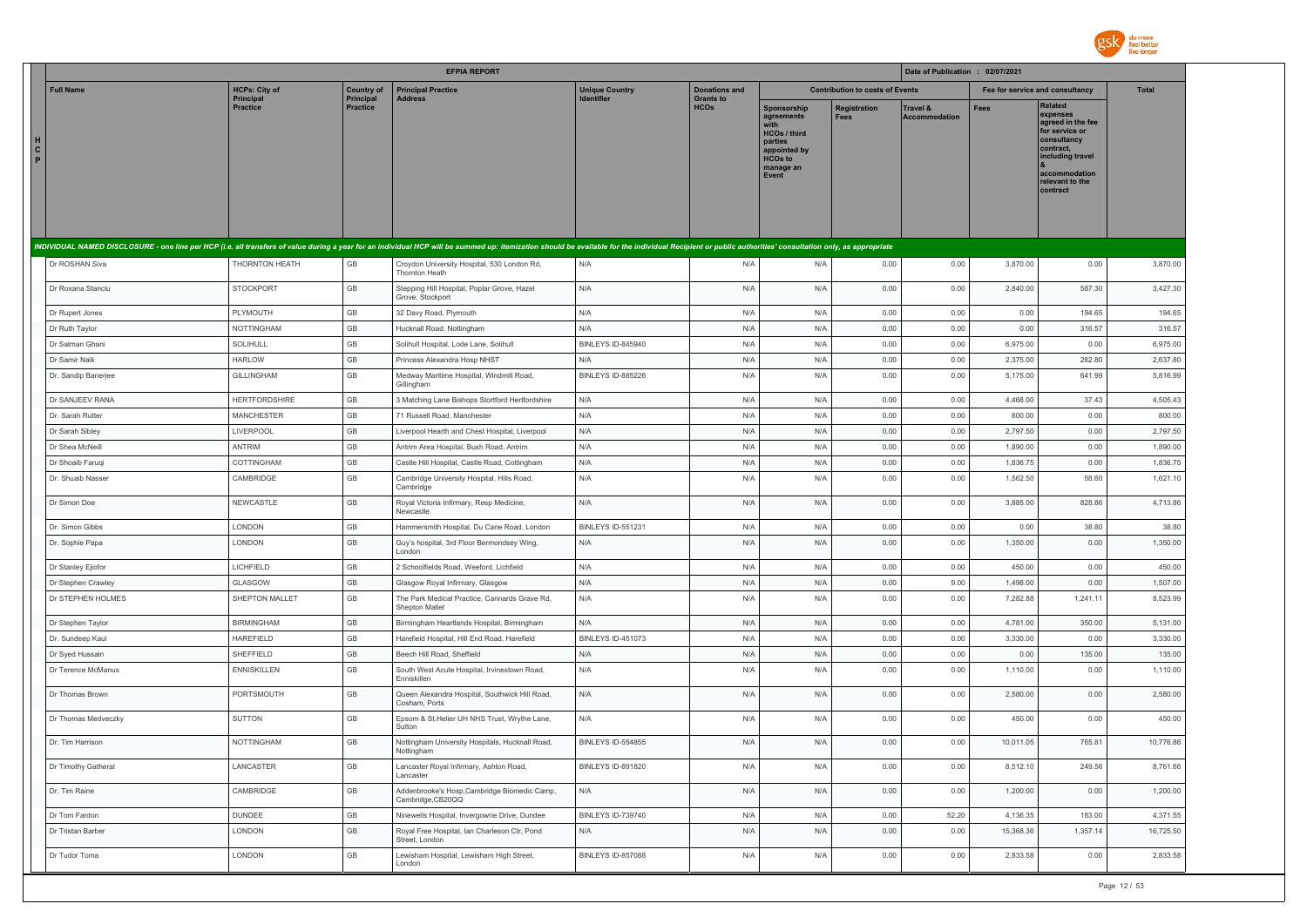

|                        |                                   |                                          |                                       | <b>EFPIA REPORT</b>                                                                                                                                                                                                            |                                            |                                          |                                                                                                                     |                                        | Date of Publication : 02/07/2021 |                                 |                                                                                                                                                                   |                    |
|------------------------|-----------------------------------|------------------------------------------|---------------------------------------|--------------------------------------------------------------------------------------------------------------------------------------------------------------------------------------------------------------------------------|--------------------------------------------|------------------------------------------|---------------------------------------------------------------------------------------------------------------------|----------------------------------------|----------------------------------|---------------------------------|-------------------------------------------------------------------------------------------------------------------------------------------------------------------|--------------------|
|                        | <b>Full Name</b>                  | <b>HCPs: City of</b><br><b>Principal</b> | <b>Country of</b><br><b>Principal</b> | <b>Principal Practice</b><br><b>Address</b>                                                                                                                                                                                    | <b>Unique Country</b><br><b>Identifier</b> | <b>Donations and</b><br><b>Grants to</b> |                                                                                                                     | <b>Contribution to costs of Events</b> |                                  | Fee for service and consultancy |                                                                                                                                                                   | <b>Total</b>       |
| н<br>$\mathbf{c}$<br>P |                                   | <b>Practice</b>                          | <b>Practice</b>                       |                                                                                                                                                                                                                                |                                            | <b>HCOs</b>                              | Sponsorship<br>agreements<br><b>HCOs / third</b><br>parties<br>appointed by<br><b>HCOs to</b><br>manage an<br>Event | <b>Registration</b><br><b>Fees</b>     | Travel &<br><b>Accommodation</b> | <b>Fees</b>                     | <b>Related</b><br>expenses<br>agreed in the fee<br>for service or<br>consultancy<br>contract,<br>including travel<br>accommodation<br>relevant to the<br>contract |                    |
|                        |                                   |                                          |                                       | INDIVIDUAL NAMED DISCLOSURE - one line per HCP (i.e. all transfers of value during a year for an individual HCP will be summed up: itemization should be available for the individual Recipient or public authorities' consult |                                            |                                          |                                                                                                                     |                                        |                                  |                                 |                                                                                                                                                                   |                    |
|                        | Dr Ushan Andrady                  | GWYNEDD                                  | GB                                    | Ysbyty Gwynedo Hospital, Gwynedo                                                                                                                                                                                               | N/A                                        | N/A                                      | N/A                                                                                                                 | 0.00                                   | 0.00                             | 0.00                            | 410.10                                                                                                                                                            | 410.10             |
|                        | Dr Venkateshwaran Sivaraj Sivaraj | LONDON                                   | $\mathbb{G}\mathbb{B}$                | Guy's Hospital, Great Maze Pond, London                                                                                                                                                                                        | N/A                                        | N/A                                      | N/A                                                                                                                 | 0.00                                   | 0.00                             | 0.00                            | 214.80                                                                                                                                                            | 214.80             |
|                        | Dr Vincent Mak                    | LONDON                                   | GB                                    | Charing Cross Hospital, Fulham Palace Road,<br>London                                                                                                                                                                          | BINLEYS ID-504878                          | N/A                                      | N/A                                                                                                                 | 0.00                                   | 0.00                             | 1,440.00                        | 0.00                                                                                                                                                              | 1,440.00           |
|                        | Dr. William Carroll               | STOKE-ON-TRENT                           | $\mathbb{G}\mathbb{B}$                | Univ Hosptls North Midlands, Newcastle Rd, Stoke-<br>on-Trent                                                                                                                                                                  | BINLEYS ID-908137                          | N/A                                      | N/A                                                                                                                 | 0.00                                   | 0.00                             | 1,840.00                        | 652.49                                                                                                                                                            | 2,492.49           |
|                        | Dr. Yvonne Gilleece               | <b>BRIGHTON</b>                          | GB                                    | Royal Sussex County Hospital, Brighton                                                                                                                                                                                         | N/A                                        | N/A                                      | N/A                                                                                                                 | 0.00                                   | 0.00                             | 5,567.05                        | 700.76                                                                                                                                                            | 6,267.81           |
|                        | Duncan Nicholson                  | WAKEFIELD                                | $\mathbb{G}\mathbb{B}$                | Pinderfields Hospital, Wakefield                                                                                                                                                                                               | N/A                                        | N/A                                      | N/A                                                                                                                 | 0.00                                   | 0.00                             | 0.00                            | 115.00                                                                                                                                                            | 115.00             |
|                        | Eamon O'Donnell                   | LEEDS                                    | $\mathbb{G}\mathbb{B}$                | Interface Clin Services, Schofield House, Gate<br>Way Drive                                                                                                                                                                    | N/A                                        | N/A                                      | N/A                                                                                                                 | 0.00                                   | 0.00                             | 2,060.37                        | 0.00                                                                                                                                                              | 2,060.37           |
|                        | Edel Mccutcheon                   | <b>BELFAST</b>                           | GB                                    | Knockbreda Centre, 110 Saintfield Road                                                                                                                                                                                         | N/A                                        | N/A                                      | N/A                                                                                                                 | 0.00                                   | 0.00                             | 0.00                            | 326.30                                                                                                                                                            | 326.30             |
|                        | Edwina Woolder                    | <b>BRIGHTON</b>                          | GB                                    | Royal Alexandra Children's Hospital, North Road,<br>Brighton                                                                                                                                                                   | N/A                                        | N/A                                      | N/A                                                                                                                 | 0.00                                   | 0.00                             | 200.00                          | 0.00                                                                                                                                                              | 200.00             |
|                        | Edyta Tylicka                     | SOUTHAMPTON                              | GB                                    | 90 Thornhill Rd                                                                                                                                                                                                                | N/A                                        | N/A                                      | N/A                                                                                                                 | 0.00                                   | 0.00                             | 0.00                            | 100.00                                                                                                                                                            | 100.00             |
|                        | Eileen Harper                     | <b>BELFAST</b>                           | GB                                    | Churchview Practice, 69 Shankill Rd                                                                                                                                                                                            | N/A                                        | N/A                                      | N/A                                                                                                                 | 0.00                                   | 0.00                             | 0.00                            | 326.30                                                                                                                                                            | 326.30             |
|                        | Eira Small                        | <b>BOURNEMOUTH</b>                       | GB                                    | Talbot Medical Centre, 63 Kinson Road                                                                                                                                                                                          | N/A                                        | N/A                                      | N/A                                                                                                                 | 0.00                                   | 0.00                             | 0.00                            | 100.00                                                                                                                                                            | 100.00             |
|                        | Elaine Anderson                   | WISHAW                                   | $\mathbb{G}\mathbb{B}$                | Wishaw Hospital,, 50 Netherton St, Wishaw                                                                                                                                                                                      | N/A                                        | N/A                                      | N/A                                                                                                                 | 0.00                                   | 82.80                            | 2,480.48                        | 656.26                                                                                                                                                            | 3,219.54           |
|                        | Elaine Facey                      | <b>BIRMINGHAM</b>                        | GB                                    | 192 Reservoir Road                                                                                                                                                                                                             | N/A                                        | N/A                                      | N/A                                                                                                                 | 0.00                                   | 0.00                             | 0.00                            | 115.00                                                                                                                                                            | 115.00             |
|                        | Elaine Hill                       | <b>BELFAST</b>                           | $\mathbb{G}\mathbb{B}$                | Dundonald Medical Centre, 16 Church Road                                                                                                                                                                                       | N/A<br>N/A                                 | N/A                                      | N/A                                                                                                                 | 0.00                                   | 0.00                             | 0.00                            | 417.25                                                                                                                                                            | 417.25             |
|                        | Elaine Leslie<br>Elaine Mulligan  | <b>BLACKBURN</b><br>PORTADOWN            | GB<br>$\mathbb{G}\mathbb{B}$          | Ashgrove Group Practice, Ash Grove<br>Craigavon Area Hospital, Portadown                                                                                                                                                       | N/A                                        | N/A<br>N/A                               | N/A<br>N/A                                                                                                          | 0.00<br>0.00                           | 0.00<br>11.70                    | 0.00<br>900.00                  | 155.00<br>272.04                                                                                                                                                  | 155.00<br>1,183.74 |
|                        | Flaine Powell                     | <b>EDINBURGH</b>                         | GB                                    | Braclays Medical Practice, 10 Bughtlin Market                                                                                                                                                                                  | N/A                                        | N/A                                      | N/A                                                                                                                 | 0.00                                   | 0.00                             | 0.00                            | 155.00                                                                                                                                                            | 155.00             |
|                        | Elaine Scott                      | SWINDON                                  | GB                                    | Lawn Medical Centre, Guildford Ave Lawn,<br>Swindon                                                                                                                                                                            | N/A                                        | N/A                                      | N/A                                                                                                                 | 0.00                                   | 0.00                             | 330.00                          | 100.00                                                                                                                                                            | 430.00             |
|                        | Elizabeth Egerton                 | <b>BELFAST</b>                           | $\mathbb{G}\mathbb{B}$                | Victoria Practice, Arches HC, 1 Westminster Ave<br>N                                                                                                                                                                           | N/A                                        | N/A                                      | N/A                                                                                                                 | 0.00                                   | 0.00                             | 0.00                            | 344.64                                                                                                                                                            | 344.64             |
|                        | Elizabeth Holtz                   | AIRDRIE                                  | GB                                    | 30 Lauchope Street                                                                                                                                                                                                             | N/A                                        | N/A                                      | N/A                                                                                                                 | 0.00                                   | 0.00                             | 0.00                            | 169.00                                                                                                                                                            | 169.00             |
|                        | Elizabeth Oyenekan                | LONDON                                   | GB                                    | Trinity Medical Centre, 2 Garland Rd                                                                                                                                                                                           | N/A                                        | N/A                                      | N/A                                                                                                                 | 0.00                                   | 0.00                             | 0.00                            | 149.00                                                                                                                                                            | 149.00             |
|                        | Elizabeth Sadler                  | DUDLEY                                   | GB                                    | Lung Function Unit Russells Hall Hospital,<br>Pensnett Rd                                                                                                                                                                      | N/A                                        | N/A                                      | N/A                                                                                                                 | 0.00                                   | 0.00                             | 0.00                            | 115.00                                                                                                                                                            | 115.00             |
|                        | Elizabeth Sloan                   | <b>ENNISKILLEN</b>                       | GB                                    | 124 Irvinestown Road, Enniskillen                                                                                                                                                                                              | N/A                                        | N/A                                      | N/A                                                                                                                 | 0.00                                   | 0.00                             | 0.00                            | 409.97                                                                                                                                                            | 409.97             |
|                        | Elizabeth Waters                  | SOUTH CROYDON                            | $\mathbb{G}\mathbb{B}$                | 231 Violet Lane                                                                                                                                                                                                                | N/A                                        | N/A                                      | N/A                                                                                                                 | 0.00                                   | 0.00                             | 0.00                            | 149.00                                                                                                                                                            | 149.00             |
|                        | Eluned Harrison                   | <b>SHREWSBURY</b>                        | $\mathbb{G}\mathbb{B}$                | Respiratory Resource Centre, Louise Louse                                                                                                                                                                                      | N/A                                        | N/A                                      | N/A                                                                                                                 | 0.00                                   | 0.00                             | 0.00                            | 115.00                                                                                                                                                            | 115.00             |
|                        | Emily Morrison                    | CLEVEDON                                 | GB                                    | NSCP Home Oxygen Service, Tickenham Road,<br>Clevedon                                                                                                                                                                          | N/A                                        | N/A                                      | N/A                                                                                                                 | 0.00                                   | 0.00                             | 0.00                            | 141.85                                                                                                                                                            | 141.85             |
|                        | Emma Beardsmore                   | <b>BIRMINGHAM</b>                        | GB                                    | Tudor Practice Stockland Green, 192 Reservoir<br>Road                                                                                                                                                                          | N/A                                        | N/A                                      | N/A                                                                                                                 | 0.00                                   | 0.00                             | 0.00                            | 115.00                                                                                                                                                            | 115.00             |
|                        | Emma Hodgson                      | LANCASTER                                | GB                                    | Lancaster Medical Practice, 8 Dalton Square                                                                                                                                                                                    | N/A                                        | N/A                                      | N/A                                                                                                                 | 0.00                                   | 0.00                             | 0.00                            | 92.00                                                                                                                                                             | 92.00              |
|                        | Emma Price                        | WAKEFIELD                                | GB                                    | Lupset Health Centre, George-a-Green Court                                                                                                                                                                                     | N/A                                        | N/A                                      | N/A                                                                                                                 | 0.00                                   | 0.00                             | 0.00                            | 89.00                                                                                                                                                             | 89.00              |
|                        | Emma Rickards                     | LIVERPOOL                                | GB                                    | Liverpool Heart & Chest Hospital, Thomas Drive,<br>Liverpool                                                                                                                                                                   | N/A                                        | N/A                                      | N/A                                                                                                                 | 0.00                                   | 0.00                             | 810.00                          | 92.00                                                                                                                                                             | 902.00             |
|                        | Emma Tovev                        | <b>GILLINGHAM</b>                        | GB                                    | Amblev Green                                                                                                                                                                                                                   | N/A                                        | N/A                                      | N/A<br>N/A                                                                                                          | 0.00                                   | 0.00                             | 0.00                            | 244.27                                                                                                                                                            | 244.27             |
|                        | Emma Ward                         | EDINBURGH                                | GB                                    | 4 Nether Liberton Lane                                                                                                                                                                                                         | N/A                                        | N/A                                      |                                                                                                                     | 0.00                                   | 0.00                             | 0.00                            | 155.00                                                                                                                                                            | 155.00             |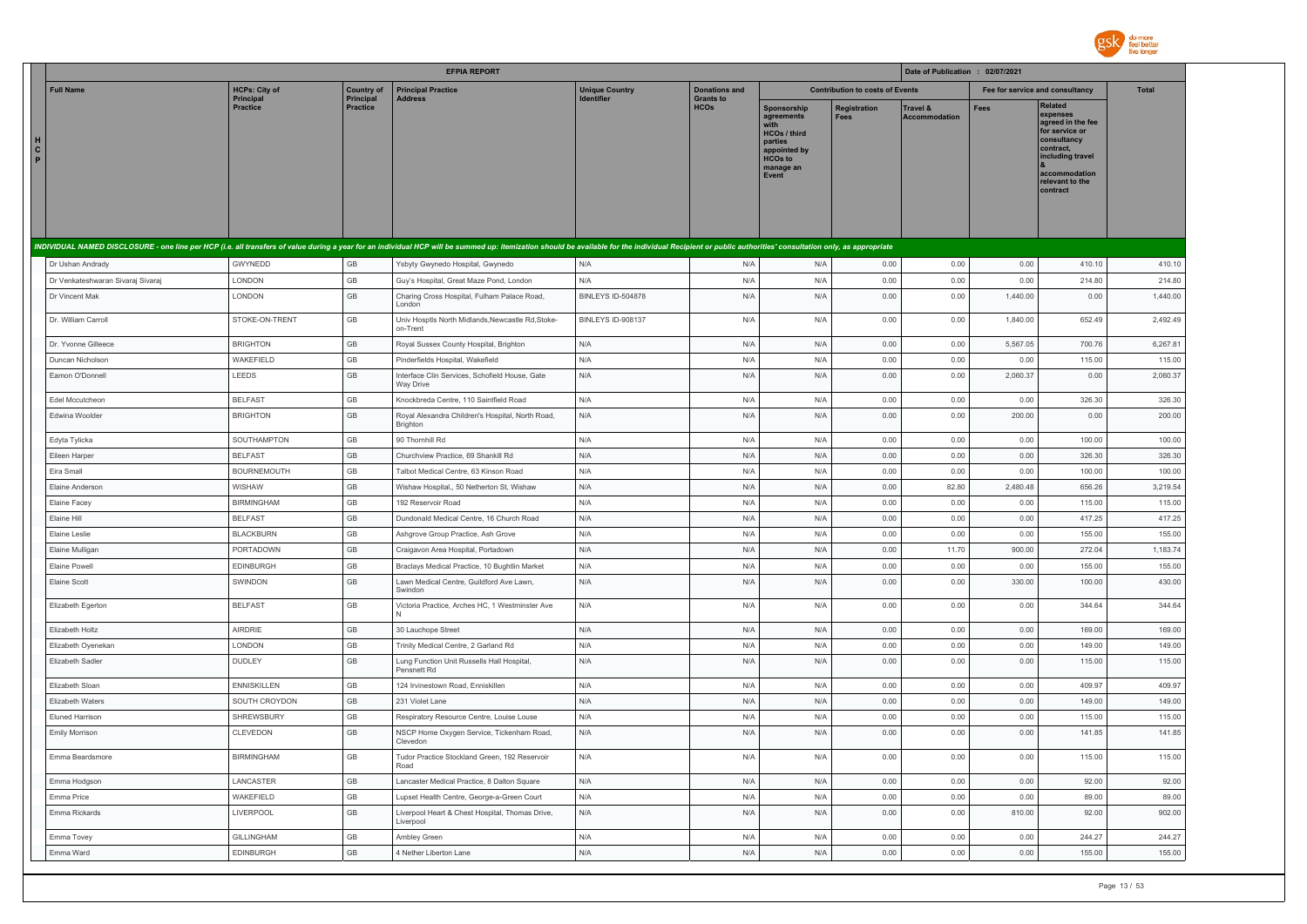

|                         |                      |                                     |                                     | <b>EFPIA REPORT</b>                                                                                                                                                                                                            |                       |                                 |                                                                                                                      |                                        | Date of Publication : 02/07/2021            |                                 |                                                                                                                                                                   |              |
|-------------------------|----------------------|-------------------------------------|-------------------------------------|--------------------------------------------------------------------------------------------------------------------------------------------------------------------------------------------------------------------------------|-----------------------|---------------------------------|----------------------------------------------------------------------------------------------------------------------|----------------------------------------|---------------------------------------------|---------------------------------|-------------------------------------------------------------------------------------------------------------------------------------------------------------------|--------------|
|                         | <b>Full Name</b>     | <b>HCPs: City of</b>                | <b>Country of</b>                   | <b>Principal Practice</b>                                                                                                                                                                                                      | <b>Unique Country</b> | <b>Donations and</b>            |                                                                                                                      | <b>Contribution to costs of Events</b> |                                             | Fee for service and consultancy |                                                                                                                                                                   | <b>Total</b> |
| H<br>$\mathbf{c}$<br>P. |                      | <b>Principal</b><br><b>Practice</b> | <b>Principal</b><br><b>Practice</b> | <b>Address</b>                                                                                                                                                                                                                 | <b>Identifier</b>     | <b>Grants to</b><br><b>HCOs</b> | Sponsorship<br>agreements<br>with<br>HCOs / third<br>parties<br>appointed by<br><b>HCOs to</b><br>manage an<br>Event | Registration<br><b>Fees</b>            | <b>Travel &amp;</b><br><b>Accommodation</b> | <b>Fees</b>                     | <b>Related</b><br>expenses<br>agreed in the fee<br>for service or<br>consultancy<br>contract,<br>including travel<br>accommodation<br>relevant to the<br>contract |              |
|                         |                      |                                     |                                     | INDIVIDUAL NAMED DISCLOSURE - one line per HCP (i.e. all transfers of value during a year for an individual HCP will be summed up: itemization should be available for the individual Recipient or public authorities' consult |                       |                                 |                                                                                                                      |                                        |                                             |                                 |                                                                                                                                                                   |              |
|                         | Erika Warner         | GILLINGHAM                          | GB                                  | <b>Community Medway</b>                                                                                                                                                                                                        | N/A                   | N/A                             | N/A                                                                                                                  | 0.00                                   | 0.00                                        | 0.00                            | 240.39                                                                                                                                                            | 240.39       |
|                         | Esther Tiyamiyu      | LIVERPOOL                           | $\mathbb{G}\mathbb{B}$              | Liverpool Heart & Chest Hospital, Thomas Drive                                                                                                                                                                                 | N/A                   | N/A                             | N/A                                                                                                                  | 0.00                                   | 0.00                                        | 0.00                            | 92.00                                                                                                                                                             | 92.00        |
|                         | Eunice Ashley        | WALLINGTON                          | GB                                  | Shotfield Medical Practice                                                                                                                                                                                                     | N/A                   | N/A                             | N/A                                                                                                                  | 0.00                                   | 0.00                                        | 0.00                            | 149.00                                                                                                                                                            | 149.00       |
|                         | Evonne Johnston      | PLEAN                               | GB                                  | Tor Medical Group, Carbrook Drive                                                                                                                                                                                              | N/A                   | N/A                             | N/A                                                                                                                  | 0.00                                   | 0.00                                        | 0.00                            | 169.00                                                                                                                                                            | 169.00       |
|                         | Fatema Dossa         | CHELMSFORD                          | $\mathbb{G}\mathbb{B}$              | 52 Maldon Road, Chelmsford                                                                                                                                                                                                     | N/A                   | N/A                             | N/A                                                                                                                  | 0.00                                   | 0.00                                        | 0.00                            | 79.00                                                                                                                                                             | 79.00        |
|                         | Fiona Cook           | OKEHAMPTON                          | $\mathbb{G}\mathbb{B}$              | Okehampton Medical Centre, East Street                                                                                                                                                                                         | N/A                   | N/A                             | N/A                                                                                                                  | 0.00                                   | 0.00                                        | 2,296.60                        | 157.56                                                                                                                                                            | 2,454.16     |
|                         | Fiona Fjortoft       | LONDON                              | GB                                  | 25 Grove Park Terrace, Chiswick, London                                                                                                                                                                                        | N/A                   | N/A                             | N/A                                                                                                                  | 0.00                                   | 0.00                                        | 0.00                            | 149.00                                                                                                                                                            | 149.00       |
|                         | Fiona Green          | ABERDEEN                            | $\mathbb{G}\mathbb{B}$              | Calsayseat Medical Group, 44 Powis Place                                                                                                                                                                                       | N/A                   | N/A                             | N/A                                                                                                                  | 0.00                                   | 0.00                                        | 0.00                            | 282.00                                                                                                                                                            | 282.00       |
|                         | Fiona McCulloch      | AUCHTERMUCHTY                       | $\mathbb{G}\mathbb{B}$              | Auchtermichty Health Centre, 12 Carswell Wynd                                                                                                                                                                                  | N/A                   | N/A                             | N/A                                                                                                                  | 0.00                                   | 0.00                                        | 0.00                            | 155.00                                                                                                                                                            | 155.00       |
|                         | Fiona Mosgrove       | <b>INVERURIE</b>                    | GB                                  | Inverurie Health Centre, Upperboat road                                                                                                                                                                                        | N/A                   | N/A                             | N/A                                                                                                                  | 0.00                                   | 0.00                                        | 0.00                            | 188.00                                                                                                                                                            | 188.00       |
|                         | Fiona Parker         | SAUCHIE                             | GB                                  | Dr Sime and Partners, Hallpark Road                                                                                                                                                                                            | N/A                   | N/A                             | N/A                                                                                                                  | 0.00                                   | 0.00                                        | 0.00                            | 169.00                                                                                                                                                            | 169.00       |
|                         | Fiona Wilson         | CAMBRIDGE                           | $\mathbb{G}\mathbb{B}$              | Addenbrookes Hospital, Hills Rd, Cambridge                                                                                                                                                                                     | N/A                   | N/A                             | N/A                                                                                                                  | 0.00                                   | 0.00                                        | 0.00                            | 214.80                                                                                                                                                            | 214.80       |
|                         | Forida Abdullah      | <b>DENTON</b>                       | GB                                  | Haughton Thornley Medical Ctrs, Tatton Road                                                                                                                                                                                    | N/A                   | N/A                             | N/A                                                                                                                  | 0.00                                   | 0.00                                        | 0.00                            | 92.00                                                                                                                                                             | 92.00        |
|                         | Forough Toosi        | LONDON                              | GB                                  | Bounds Green Group Practice, Gordon Road                                                                                                                                                                                       | N/A                   | N/A                             | N/A                                                                                                                  | 0.00                                   | 0.00                                        | 0.00                            | 149.00                                                                                                                                                            | 149.00       |
|                         | Frances Barrett      | CO TYRONE                           | GB                                  | 33A Dromore Road, Fintona Omath, Co Tyrone                                                                                                                                                                                     | N/A                   | N/A                             | N/A                                                                                                                  | 0.00                                   | 302.25                                      | 7,094.10                        | 675.27                                                                                                                                                            | 8,071.62     |
|                         | Frances Baverstock   | WOLVERTON                           | $\mathbb{G}\mathbb{B}$              | Wolverton Health Centre, Gloucester Road                                                                                                                                                                                       | N/A                   | N/A                             | N/A                                                                                                                  | 0.00                                   | 0.00                                        | 0.00                            | 79.00                                                                                                                                                             | 79.00        |
|                         | Frances Campbell     | <b>BESSBROOK</b>                    | GB                                  | Archways, Millvale Road                                                                                                                                                                                                        | N/A                   | N/A                             | N/A                                                                                                                  | 0.00                                   | 0.00                                        | 0.00                            | 326.30                                                                                                                                                            | 326.30       |
|                         | Gail Prichard        | CARDIFF                             | GB                                  | 22 Llywd Coed, Rhiwbina, Cardiff                                                                                                                                                                                               | N/A                   | N/A                             | N/A                                                                                                                  | 0.00                                   | 0.00                                        | 957.50                          | 0.00                                                                                                                                                              | 957.50       |
|                         | Gareth Shaw          | GLASGOW                             | $\mathbb{G}\mathbb{B}$              | Queen Elizabeth University Hospital, 1345 Govan<br>Rd                                                                                                                                                                          | N/A                   | N/A                             | N/A                                                                                                                  | 0.00                                   | 0.00                                        | 0.00                            | 320.50                                                                                                                                                            | 320.50       |
|                         | Gary Bentley         | STOKE-ON-TRENT                      | $\mathbb{G}\mathbb{B}$              | Birches Head Surgery, Birches Head                                                                                                                                                                                             | N/A                   | N/A                             | N/A                                                                                                                  | 0.00                                   | 0.00                                        | 0.00                            | 115.00                                                                                                                                                            | 115.00       |
|                         | Gemma Law            | <b>DOVER</b>                        | GB                                  | Dover Health Centre, Maison Dieu Road                                                                                                                                                                                          | N/A                   | N/A                             | N/A                                                                                                                  | 0.00                                   | 0.00                                        | 0.00                            | 248.86                                                                                                                                                            | 248.86       |
|                         | Georgie Luxford      | <b>EAST SUSSEX</b>                  | GB                                  | Conquest Hospital, East Sussex                                                                                                                                                                                                 | N/A                   | N/A                             | N/A                                                                                                                  | 0.00                                   | 0.00                                        | 680.00                          | 0.00                                                                                                                                                              | 680.00       |
|                         | Georgina Roberts     | COWES                               | GB                                  | Cowes Medical Centre, 200 Newport Rd                                                                                                                                                                                           | N/A                   | N/A                             | N/A                                                                                                                  | 0.00                                   | 0.00                                        | 0.00                            | 100.00                                                                                                                                                            | 100.00       |
|                         | Georgina Saviolaki   | LEEDS                               | $\mathbb{G}\mathbb{B}$              | Interface Clin Services, Schofield House, Gate<br>Way Drive                                                                                                                                                                    | N/A                   | N/A                             | N/A                                                                                                                  | 0.00                                   | 0.00                                        | 1,373.58                        | 0.00                                                                                                                                                              | 1,373.58     |
|                         | Geraldine Oliver     | KILKEEL                             | GB                                  | Shanlieve Surgery, 51a Greencastle Rd                                                                                                                                                                                          | N/A                   | N/A                             | N/A                                                                                                                  | 0.00                                   | 0.00                                        | 0.00                            | 428.71                                                                                                                                                            | 428.71       |
|                         | Geraldine Owen       | <b>BIRMINGHAM</b>                   | $\mathbb{G}\mathbb{B}$              | Queen Elizabeth Hospital, Mindelsohn Way                                                                                                                                                                                       | N/A                   | N/A                             | N/A                                                                                                                  | 0.00                                   | 0.00                                        | 0.00                            | 100.00                                                                                                                                                            | 100.00       |
|                         | Geraldine Richardson | CROYDON                             | $\mathbb{G}\mathbb{B}$              | Violet Lane Medical Practice, 231 Violet Lane                                                                                                                                                                                  | N/A                   | N/A                             | N/A                                                                                                                  | 0.00                                   | 0.00                                        | 0.00                            | 149.00                                                                                                                                                            | 149.00       |
|                         | Geraldine Ryan       | SHANKLIN                            | GB                                  | Shanklin Medical Centre, 1 Carter Rd                                                                                                                                                                                           | N/A                   | N/A                             | N/A                                                                                                                  | 0.00                                   | 0.00                                        | 0.00                            | 100.00                                                                                                                                                            | 100.00       |
|                         | Gillan Connolly      | DALKIETH                            | GB                                  | 24 St Andrew Street                                                                                                                                                                                                            | N/A                   | N/A                             | N/A                                                                                                                  | 0.00                                   | 0.00                                        | 0.00                            | 155.00                                                                                                                                                            | 155.00       |
|                         | Gillian Brown        | LEEDS                               | GB                                  | North Leeds Medical Practice, 355 Harrogate Rd                                                                                                                                                                                 | N/A                   | N/A                             | N/A                                                                                                                  | 0.00                                   | 0.00                                        | 0.00                            | 89.00                                                                                                                                                             | 89.00        |
|                         | Gillian Dalziel      | WISHAW                              | $\mathbb{G}\mathbb{B}$              | Logan Practice, Kenilworth Ave                                                                                                                                                                                                 | N/A                   | N/A                             | N/A                                                                                                                  | 0.00                                   | 0.00                                        | 0.00                            | 169.00                                                                                                                                                            | 169.00       |
|                         | Gillian Sidey        | EDINBURGH                           | $\mathbb{G}\mathbb{B}$              | Royal Infirmary of Edinburgh, 51 Little France<br>Crescent                                                                                                                                                                     | N/A                   | N/A                             | N/A                                                                                                                  | 0.00                                   | 0.00                                        | 0.00                            | 250.69                                                                                                                                                            | 250.69       |
|                         | Grace Orogiri        | LONDON                              | $\mathbb{G}\mathbb{B}$              | Dr Batra?s Practice, 14 Stanley Street                                                                                                                                                                                         | N/A                   | N/A                             | N/A                                                                                                                  | 0.00                                   | 0.00                                        | 0.00                            | 149.00                                                                                                                                                            | 149.00       |
|                         | Graham Lazell        | <b>BILLERICAY</b>                   | $\mathbb{G}\mathbb{B}$              | 128 Mountnessing Rd                                                                                                                                                                                                            | N/A                   | N/A                             | N/A                                                                                                                  | 0.00                                   | 0.00                                        | 0.00                            | 79.00                                                                                                                                                             | 79.00        |
|                         | Greer Mason          | WALSALL                             | $\mathbb{G}\mathbb{B}$              | Walsall Manor Hospital, Moat Rd                                                                                                                                                                                                | N/A                   | N/A                             | N/A                                                                                                                  | 0.00                                   | 0.00                                        | 0.00                            | 115.00                                                                                                                                                            | 115.00       |
|                         | Gurjit Cholia        | <b>ILFORD</b>                       | GB                                  | Newbury Group Practice, 40 Perrymans Farm Rd                                                                                                                                                                                   | N/A                   | N/A                             | N/A                                                                                                                  | 0.00                                   | 0.00                                        | 0.00                            | 149.00                                                                                                                                                            | 149.00       |
|                         | Gurpreet Singh       | LEEDS                               | $\mathbb{G}\mathbb{B}$              | Interface Clin Services, Schofield House, Gate<br>Way Drive                                                                                                                                                                    | N/A                   | N/A                             | N/A                                                                                                                  | 0.00                                   | 0.00                                        | 3,891.81                        | 0.00                                                                                                                                                              | 3,891.81     |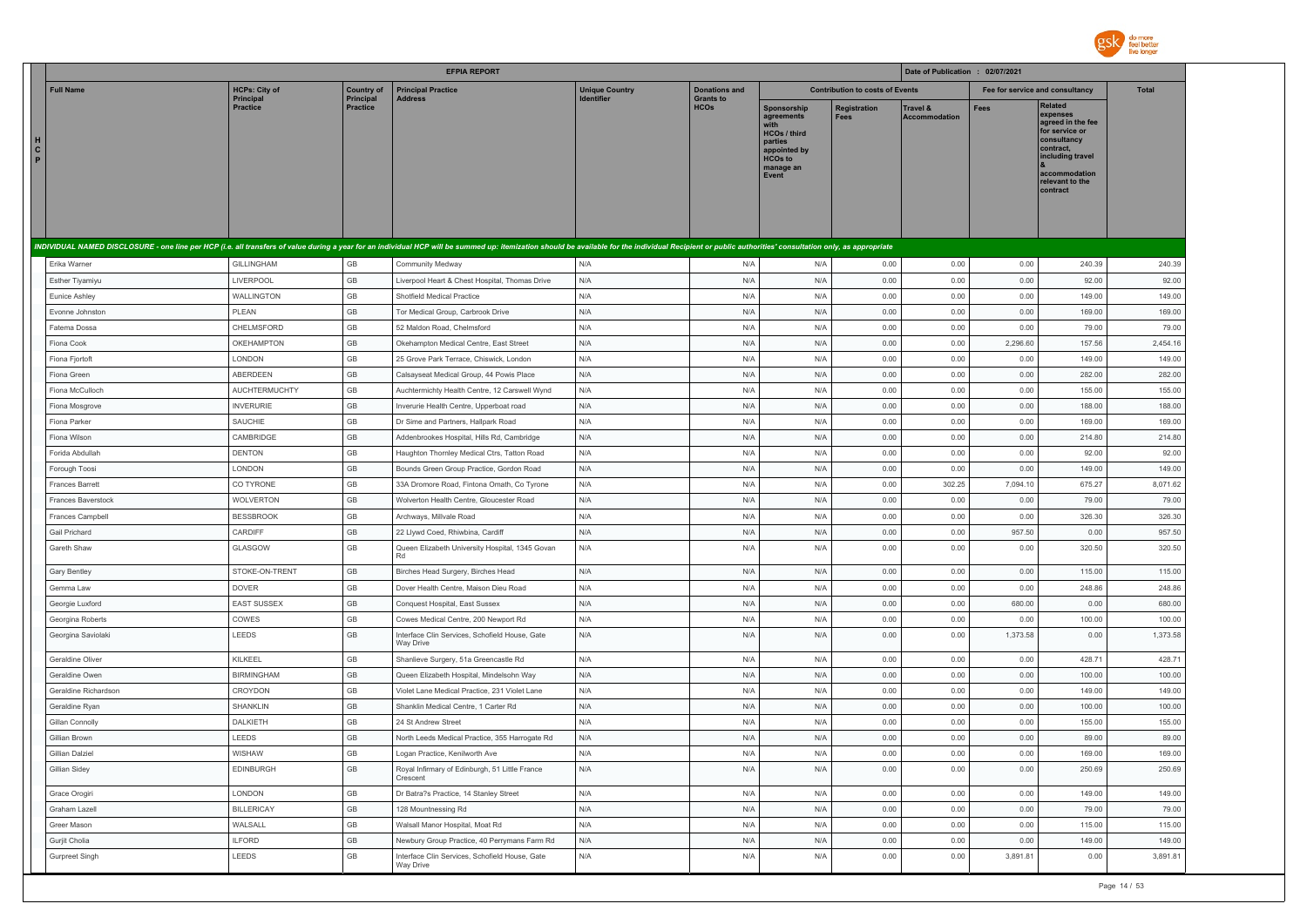

|             |                                       |                                     |                                     | <b>EFPIA REPORT</b>                                                                                                                                                                                                            |                       |                                 |                                                                                                                     |                                        | Date of Publication : 02/07/2021            |                                 |                                                                                                                                                                   |                  |
|-------------|---------------------------------------|-------------------------------------|-------------------------------------|--------------------------------------------------------------------------------------------------------------------------------------------------------------------------------------------------------------------------------|-----------------------|---------------------------------|---------------------------------------------------------------------------------------------------------------------|----------------------------------------|---------------------------------------------|---------------------------------|-------------------------------------------------------------------------------------------------------------------------------------------------------------------|------------------|
|             | <b>Full Name</b>                      | <b>HCPs: City of</b>                | <b>Country of</b>                   | <b>Principal Practice</b>                                                                                                                                                                                                      | <b>Unique Country</b> | <b>Donations and</b>            |                                                                                                                     | <b>Contribution to costs of Events</b> |                                             | Fee for service and consultancy |                                                                                                                                                                   | <b>Total</b>     |
| н<br>C<br>P |                                       | <b>Principal</b><br><b>Practice</b> | <b>Principal</b><br><b>Practice</b> | <b>Address</b>                                                                                                                                                                                                                 | <b>Identifier</b>     | <b>Grants to</b><br><b>HCOs</b> | Sponsorship<br>agreements<br><b>HCOs / third</b><br>parties<br>appointed by<br><b>HCOs to</b><br>manage an<br>Event | <b>Registration</b><br><b>Fees</b>     | <b>Travel &amp;</b><br><b>Accommodation</b> | <b>Fees</b>                     | <b>Related</b><br>expenses<br>agreed in the fee<br>for service or<br>consultancy<br>contract,<br>including travel<br>accommodation<br>relevant to the<br>contract |                  |
|             |                                       |                                     |                                     | INDIVIDUAL NAMED DISCLOSURE - one line per HCP (i.e. all transfers of value during a year for an individual HCP will be summed up: itemization should be available for the individual Recipient or public authorities' consult |                       |                                 |                                                                                                                     |                                        |                                             |                                 |                                                                                                                                                                   |                  |
|             | Haddy Khan                            | LONDON                              | GB                                  | Pimlico Health, 46-50 Lupus St                                                                                                                                                                                                 | N/A                   | N/A                             | N/A                                                                                                                 | 0.00                                   | 0.00                                        | 0.00                            | 149.00                                                                                                                                                            | 149.00           |
|             | Hadeel Hammed-Nasrat                  | LONDON                              | $\mathbb{G}\mathbb{B}$              | Greengate Medical Centre, 497 Barking Rd                                                                                                                                                                                       | N/A                   | N/A                             | N/A                                                                                                                 | 0.00                                   | 0.00                                        | 0.00                            | 149.00                                                                                                                                                            | 149.00           |
|             | Hafsa Begum                           | <b>BRADFORD</b>                     | GB                                  | Peel Park Surgery, Undercliffe HC, 17 Lowther St                                                                                                                                                                               | N/A                   | N/A                             | N/A                                                                                                                 | 0.00                                   | 0.00                                        | 0.00                            | 89.00                                                                                                                                                             | 89.00            |
|             | Hakim Ghani                           | <b>HARLOW</b>                       | GB                                  | The Princess Alexandra Hospital, Hamstel Road                                                                                                                                                                                  | N/A                   | N/A                             | N/A                                                                                                                 | 0.00                                   | 0.00                                        | 0.00                            | 115.00                                                                                                                                                            | 115.00           |
|             | Halimah Razak-Maas                    | LONDON                              | GB                                  | Albert Surgery, 76 Albert Rd                                                                                                                                                                                                   | N/A                   | N/A                             | N/A                                                                                                                 | 0.00                                   | 0.00                                        | 0.00                            | 149.00                                                                                                                                                            | 149.00           |
|             | Hannah Alderson                       | LIVERPOOL                           | $\mathbb{G}\mathbb{B}$              | Liverpool Heart & Chest Hospital, Thomas Drive                                                                                                                                                                                 | N/A                   | N/A                             | N/A                                                                                                                 | 0.00                                   | 0.00                                        | 0.00                            | 92.00                                                                                                                                                             | 92.00            |
|             | Hannah Sefton                         | LIVERPOOL                           | GB                                  | Liverpool Heart & Chest Hospital, Thomas Drive                                                                                                                                                                                 | N/A                   | N/A                             | N/A                                                                                                                 | 0.00                                   | 0.00                                        | 0.00                            | 92.00                                                                                                                                                             | 92.00            |
|             | Hannah Smith                          | <b>GRANTOWN</b>                     | $\mathbb{G}\mathbb{B}$              | Grantown on Spey, Grantown                                                                                                                                                                                                     | N/A                   | N/A                             | N/A                                                                                                                 | 0.00                                   | 0.00                                        | 0.00                            | 311.01                                                                                                                                                            | 311.01           |
|             | Hari Jadeja                           | LEEDS                               | $\mathbb{G}\mathbb{B}$              | Interface Clin Services, Schofield House, Gate<br>Way Drive                                                                                                                                                                    | N/A                   | N/A                             | N/A                                                                                                                 | 0.00                                   | 0.00                                        | 11,748.22                       | 0.00                                                                                                                                                              | 11,748.22        |
|             | Harjinder Sheemar                     | WALSALI                             | $\mathbb{G}\mathbb{B}$              | Walsall Manor Hospital, Moat Rd                                                                                                                                                                                                | N/A                   | N/A                             | N/A                                                                                                                 | 0.00                                   | 0.00                                        | 0.00                            | 115.00                                                                                                                                                            | 115.00           |
|             | <b>Heather Baker</b>                  | <b>BIRMINGHAM</b>                   | $\mathbb{G}\mathbb{B}$              | Parkfield Medical Centre, 10 Parkfield Dr                                                                                                                                                                                      | N/A                   | N/A                             | N/A                                                                                                                 | 0.00                                   | 0.00                                        | 0.00                            | 115.00                                                                                                                                                            | 115.00           |
|             | Heather Beck                          | GLASGOW                             | $\mathbb{G}\mathbb{B}$              | Queen Elizabeth University Hospital, 1345 Govan<br>Rd                                                                                                                                                                          | N/A                   | N/A                             | N/A                                                                                                                 | 0.00                                   | 0.00                                        | 0.00                            | 320.50                                                                                                                                                            | 320.50           |
|             | <b>Heather Matthews</b>               | SOUTHWOLD                           | $\mathbb{G}\mathbb{B}$              | 25 Field stile road, Southwold, Norwich                                                                                                                                                                                        | N/A                   | N/A                             | N/A                                                                                                                 | 0.00                                   | 0.00                                        | 1,431.70                        | 0.00                                                                                                                                                              | 1,431.70         |
|             | <b>Heather McClure</b>                | <b>BELFAST</b>                      | GB                                  | Harland Medical Practice, The Arches Centre                                                                                                                                                                                    | N/A                   | N/A                             | N/A                                                                                                                 | 0.00                                   | 0.00                                        | 0.00                            | 326.30                                                                                                                                                            | 326.30           |
|             | Helen Camplin                         | PONTEFRACT                          | GB                                  | Friarwood Surgey, Carleton Glen                                                                                                                                                                                                | N/A                   | N/A                             | N/A                                                                                                                 | 0.00                                   | 0.00                                        | 0.00                            | 89.00                                                                                                                                                             | 89.00            |
|             | <b>Helen Connelly</b>                 | <b>DUNDEE</b>                       | GB                                  | 10 Robertson Street                                                                                                                                                                                                            | N/A                   | N/A                             | N/A                                                                                                                 | 0.00                                   | 0.00                                        | 0.00                            | 94.00                                                                                                                                                             | 94.00            |
|             | <b>Helen Leslie</b>                   | TRANENT                             | GB                                  | Tranent Medical Practice, Loch Rd                                                                                                                                                                                              | N/A                   | N/A                             | N/A                                                                                                                 | 0.00                                   | 0.00                                        | 0.00                            | 155.00                                                                                                                                                            | 155.00           |
|             | Henry McKee                           | <b>BELFAST</b>                      | GB                                  | 50 Castlereagh Street, Belfast                                                                                                                                                                                                 | N/A                   | N/A                             | N/A                                                                                                                 | 0.00                                   | 0.00                                        | 0.00                            | 441.50                                                                                                                                                            | 441.50           |
|             | Hollie Smith                          | <b>BIRMINGHAM</b>                   | GB<br>GB                            | Birmingham Children's Hospital, Steelhouse Lane                                                                                                                                                                                | N/A                   | N/A                             | N/A                                                                                                                 | 0.00                                   | 0.00                                        | 0.00                            | 115.00                                                                                                                                                            | 115.00           |
|             | <b>Holly Blake</b><br>Humairah Soomro | <b>HASTINGS</b><br>LONDON           | $\mathbb{G}\mathbb{B}$              | Harold Road Surgery, 164 Harold Road, Hastings<br>Greengate Medical Centre, 497 Barking Road                                                                                                                                   | N/A<br>N/A            | N/A<br>N/A                      | N/A<br>N/A                                                                                                          | 0.00<br>0.00                           | 0.00<br>0.00                                | 0.00<br>0.00                    | 229.68<br>149.00                                                                                                                                                  | 229.68<br>149.00 |
|             | lain R Small                          | ABERDEENSHIRE                       | GB                                  | 7 Bressay Way, Aberdeenshire                                                                                                                                                                                                   | N/A                   | N/A                             | N/A                                                                                                                 | 0.00                                   | 0.00                                        | 400.00                          | 0.00                                                                                                                                                              | 400.00           |
|             | lain Stephenson                       | LEICESTER                           | $\mathbb{G}\mathbb{B}$              | Leicester Royal Infirmary, Leicester                                                                                                                                                                                           | N/A                   | N/A                             | N/A                                                                                                                 | 0.00                                   | 0.00                                        | 1,260.00                        | 98.50                                                                                                                                                             | 1,358.50         |
|             | Imina Ugbekile                        | LONDON                              | GB                                  | St Georges Hospital, Blackshaw Road, Tooting,<br>London                                                                                                                                                                        | N/A                   | N/A                             | N/A                                                                                                                 | 0.00                                   | 0.00                                        | 0.00                            | 214.80                                                                                                                                                            | 214.80           |
|             | Jacinta Jones                         | LONDON                              | $\mathbb{G}\mathbb{B}$              | Vale Medical Centre, 195-197 Perry Vale                                                                                                                                                                                        | N/A                   | N/A                             | N/A                                                                                                                 | 0.00                                   | 0.00                                        | 0.00                            | 149.00                                                                                                                                                            | 149.00           |
|             | Jackie Foster                         | WATERLOOVILLE                       | GB                                  | Clanfield Surgery, 2 White Dirt Ln                                                                                                                                                                                             | N/A                   | N/A                             | N/A                                                                                                                 | 0.00                                   | 0.00                                        | 0.00                            | 100.00                                                                                                                                                            | 100.00           |
|             | Jackie Moffat                         | GALSTON                             | GB                                  | Galston Surgery, 5A Henrietta St                                                                                                                                                                                               | N/A                   | N/A                             | N/A                                                                                                                 | 0.00                                   | 0.00                                        | 0.00                            | 94.00                                                                                                                                                             | 94.00            |
|             | <b>JACQUELINE BRERETON</b>            | <b>WIRRAL</b>                       | GB                                  | Spital Surgery, Spital Road, Spital, Wirral                                                                                                                                                                                    | N/A                   | N/A                             | N/A                                                                                                                 | 0.00                                   | 0.00                                        | 1,040.00                        | 431.62                                                                                                                                                            | 1,471.62         |
|             | Jacqueline Hall                       | <b>STOCKPORT</b>                    | GB                                  | Stockport Foundation Trust, Stepping Hill Hospital                                                                                                                                                                             | N/A                   | N/A                             | N/A                                                                                                                 | 0.00                                   | 0.00                                        | 0.00                            | 92.00                                                                                                                                                             | 92.00            |
|             | Jacqueline Magee                      | <b>ENNISKILLEN</b>                  | GB                                  | South West Acute Hospital, 124 Irvinestown Rd,<br>Enniskillen                                                                                                                                                                  | N/A                   | N/A                             | N/A                                                                                                                 | 0.00                                   | 0.00                                        | 0.00                            | 409.97                                                                                                                                                            | 409.97           |
|             | Jacqueline Pollington                 | PONTEFRACT                          | GB                                  | 7 Ponden Close, Hemsworth, Pontefract                                                                                                                                                                                          | N/A                   | N/A                             | N/A                                                                                                                 | 0.00                                   | 0.00                                        | 2,875.50                        | 696.73                                                                                                                                                            | 3,572.23         |
|             | Jacqueline Reynolds                   | <b>NEWBRIDGE GWENT</b>              | $\mathbb{G}\mathbb{B}$              | Aneurin Bevan University HB, Newbridge Gwent,<br>NP115GH                                                                                                                                                                       | N/A                   | N/A                             | N/A                                                                                                                 | 0.00                                   | 0.00                                        | 1,135.00                        | 346.01                                                                                                                                                            | 1,481.01         |
|             | <b>JACQUI COOPER</b>                  | NOTTINGHAM                          | GB                                  | 25 Wasdale Close, Nottingham                                                                                                                                                                                                   | N/A                   | N/A                             | N/A                                                                                                                 | 0.00                                   | 0.00                                        | 800.00                          | 198.90                                                                                                                                                            | 998.90           |
|             | Jalak Shah                            | LEEDS                               | GB                                  | Interface Clin Services, Schofield House, Gate<br>Way Drive                                                                                                                                                                    | N/A                   | N/A                             | N/A                                                                                                                 | 0.00                                   | 0.00                                        | 7,386.00                        | 0.00                                                                                                                                                              | 7,386.00         |
|             | James Dickson                         | PAISLEY                             | GB                                  | Tannahill Surgery, 78 Blackstoun Road                                                                                                                                                                                          | N/A                   | N/A                             | N/A                                                                                                                 | 0.00                                   | 0.00                                        | 0.00                            | 169.00                                                                                                                                                            | 169.00           |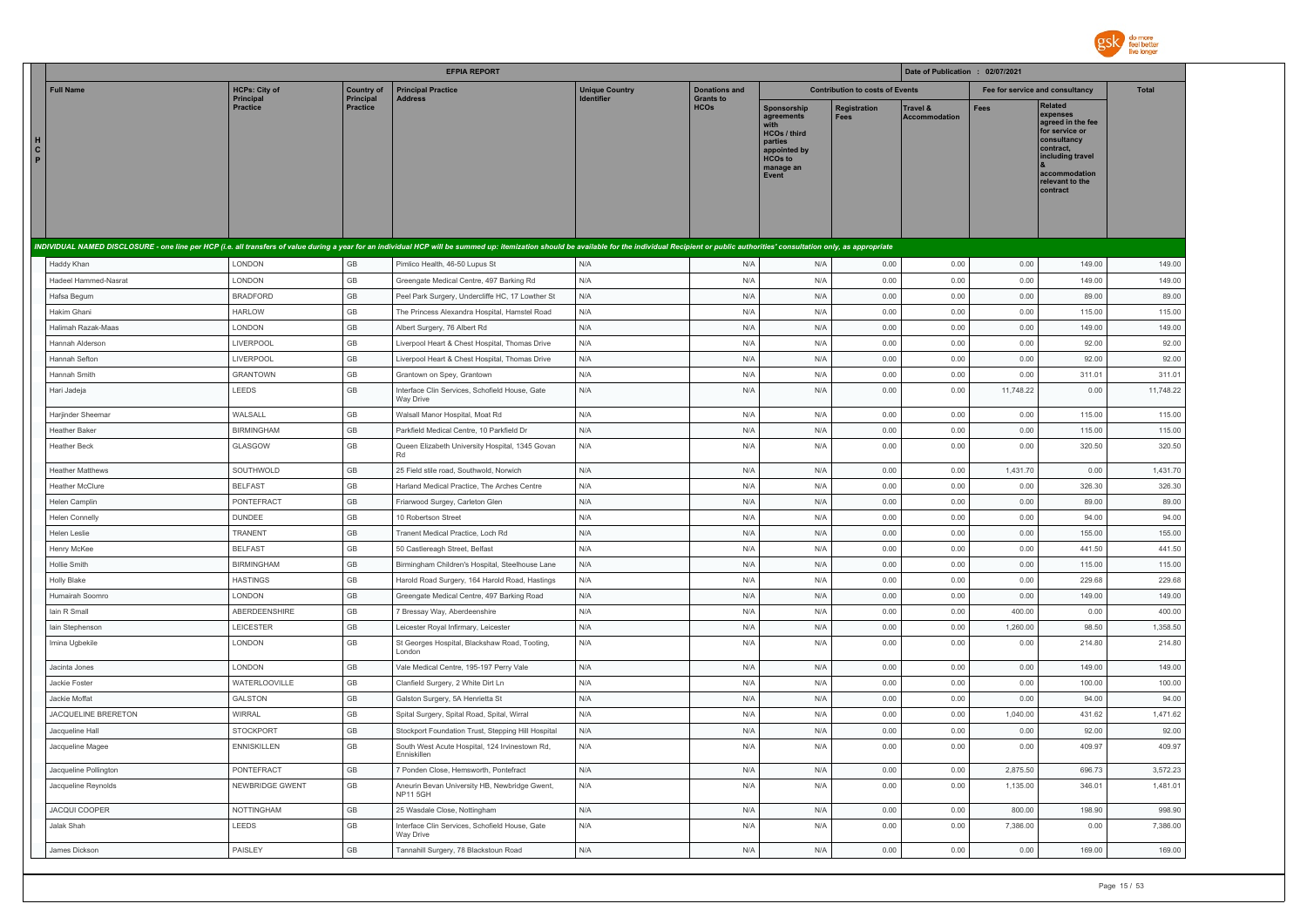

|                        |                     |                                     |                                       | <b>EFPIA REPORT</b>                                                                                                                                                                                                            |                         |                                          |                                                                                                                     |                                        | Date of Publication : 02/07/2021 |                                 |                                                                                                                                                                   |              |
|------------------------|---------------------|-------------------------------------|---------------------------------------|--------------------------------------------------------------------------------------------------------------------------------------------------------------------------------------------------------------------------------|-------------------------|------------------------------------------|---------------------------------------------------------------------------------------------------------------------|----------------------------------------|----------------------------------|---------------------------------|-------------------------------------------------------------------------------------------------------------------------------------------------------------------|--------------|
|                        | <b>Full Name</b>    | <b>HCPs: City of</b>                | <b>Country of</b><br><b>Principal</b> | <b>Principal Practice</b>                                                                                                                                                                                                      | <b>Unique Country</b>   | <b>Donations and</b><br><b>Grants to</b> |                                                                                                                     | <b>Contribution to costs of Events</b> |                                  | Fee for service and consultancy |                                                                                                                                                                   | <b>Total</b> |
| н<br>$\mathbf{C}$<br>P |                     | <b>Principal</b><br><b>Practice</b> | <b>Practice</b>                       | <b>Address</b>                                                                                                                                                                                                                 | <b>Identifier</b>       | <b>HCOs</b>                              | Sponsorship<br>agreements<br><b>HCOs / third</b><br>parties<br>appointed by<br><b>HCOs to</b><br>manage an<br>Event | <b>Registration</b><br><b>Fees</b>     | Travel &<br><b>Accommodation</b> | <b>Fees</b>                     | <b>Related</b><br>expenses<br>agreed in the fee<br>for service or<br>consultancy<br>contract,<br>including travel<br>accommodation<br>relevant to the<br>contract |              |
|                        |                     |                                     |                                       | INDIVIDUAL NAMED DISCLOSURE - one line per HCP (i.e. all transfers of value during a year for an individual HCP will be summed up: itemization should be available for the individual Recipient or public authorities' consult |                         |                                          |                                                                                                                     |                                        |                                  |                                 |                                                                                                                                                                   |              |
|                        | James Dodd          | WESTBURY-ON-TRYM                    | GB                                    | Southmead Hospital, Westbury-On-Trym                                                                                                                                                                                           | N/A                     | N/A                                      | N/A                                                                                                                 | 0.00                                   | 0.00                             | 2,507.82                        | 0.00                                                                                                                                                              | 2,507.82     |
|                        | Jane Conradie       | <b>HOLYWOOD</b>                     | GB                                    | 26 High Street                                                                                                                                                                                                                 | N/A                     | N/A                                      | N/A                                                                                                                 | 0.00                                   | 0.00                             | 0.00                            | 326.30                                                                                                                                                            | 326.30       |
|                        | Jane Ferguson       | <b>HORSHAM</b>                      | GB                                    | Park Surgery, Albion Way                                                                                                                                                                                                       | N/A                     | N/A                                      | N/A                                                                                                                 | 0.00                                   | 0.00                             | 0.00                            | 149.00                                                                                                                                                            | 149.00       |
|                        | Jane Hall           | <b>MANCHESTER</b>                   | $\mathbb{G}\mathbb{B}$                | Wythenshawe Hospital, Southmoor Rd                                                                                                                                                                                             | N/A                     | N/A                                      | N/A                                                                                                                 | 0.00                                   | 0.00                             | 0.00                            | 92.00                                                                                                                                                             | 92.00        |
|                        | Jane Keightley      | SCARBOROUGH                         | GB                                    | Danes Dyke Surgery, 463A Scalby Rd                                                                                                                                                                                             | N/A                     | N/A                                      | N/A                                                                                                                 | 0.00                                   | 0.00                             | 0.00                            | 89.00                                                                                                                                                             | 89.00        |
|                        | Jane McEwan         | ALEXANDRIA                          | $\mathbb{G}\mathbb{B}$                | Loch Lomond GP Surgery, 75 Bank Street,<br>Alexandria                                                                                                                                                                          | N/A                     | N/A                                      | N/A                                                                                                                 | 0.00                                   | 0.00                             | 0.00                            | 213.47                                                                                                                                                            | 213.47       |
|                        | Jane McKenzie       | CLYDEBANK                           | GB                                    | Clydebank Health Centre, Yellow Wing,<br>Clydebank                                                                                                                                                                             | N/A                     | N/A                                      | N/A                                                                                                                 | 0.00                                   | 0.00                             | 0.00                            | 230.05                                                                                                                                                            | 230.05       |
|                        | Janet Fray          | DALTON                              | $\mathbb{G}\mathbb{B}$                | Connect healthcare Rotherham CIC, Saville<br>Street                                                                                                                                                                            | N/A                     | N/A                                      | N/A                                                                                                                 | 0.00                                   | 0.00                             | 0.00                            | 89.00                                                                                                                                                             | 89.00        |
|                        | Janet Smith         | <b>STAFFORD</b>                     | $\mathbb{G}\mathbb{B}$                | Weeping Cross Health Centre, Bodmin Avenue                                                                                                                                                                                     | N/A                     | N/A                                      | N/A                                                                                                                 | 0.00                                   | 0.00                             | 0.00                            | 115.00                                                                                                                                                            | 115.00       |
|                        | Janine Osborne      | SCUNTHORPE                          | $\mathbb{G}\mathbb{B}$                | BOC Healthcare, Warren Road                                                                                                                                                                                                    | N/A                     | N/A                                      | N/A                                                                                                                 | 0.00                                   | 0.00                             | 0.00                            | 115.00                                                                                                                                                            | 115.00       |
|                        | Janki Patel         | <b>HASTINGS</b>                     | $\mathbb{G}\mathbb{B}$                | Conquest Hospital, The Ridge, St. Leonards-on-<br>Sea. Sussex                                                                                                                                                                  | N/A                     | N/A                                      | N/A                                                                                                                 | 0.00                                   | 0.00                             | 577.40                          | 26.27                                                                                                                                                             | 603.67       |
|                        | Jaswir Dhalivaal    | <b>BIRMINGHAM</b>                   | $\mathbb{G}\mathbb{B}$                | 399 Bordesley Green East                                                                                                                                                                                                       | N/A                     | N/A                                      | N/A                                                                                                                 | 0.00                                   | 0.00                             | 0.00                            | 115.00                                                                                                                                                            | 115.00       |
|                        | Jeanette Smallcombe | CALDICOT                            | $\mathbb{G}\mathbb{B}$                | Grayhill Surgery, Woodstock Way, Caldicot                                                                                                                                                                                      | N/A                     | N/A                                      | N/A                                                                                                                 | 0.00                                   | 0.00                             | 0.00                            | 206.55                                                                                                                                                            | 206.55       |
|                        | Jean Gabriel        | <b>BIRMINGHAM</b>                   | $\mathbb{G}\mathbb{B}$                | 452 College Road Surgery                                                                                                                                                                                                       | N/A                     | N/A                                      | N/A                                                                                                                 | 0.00                                   | 0.00                             | 0.00                            | 115.00                                                                                                                                                            | 115.00       |
|                        | Jennifer Craig      | LUTON                               | $\mathbb{G}\mathbb{B}$                | Bramingham Park Medical Centre, Lucas<br>Gardens                                                                                                                                                                               | N/A                     | N/A                                      | N/A                                                                                                                 | 0.00                                   | 0.00                             | 0.00                            | 79.00                                                                                                                                                             | 79.00        |
|                        | Jennifer McLornan   | <b>BELFAST</b>                      | $\mathbb{G}\mathbb{B}$                | Belfast City Hospital, Lisburn Road                                                                                                                                                                                            | $\mathsf{N}/\mathsf{A}$ | N/A                                      | N/A                                                                                                                 | 0.00                                   | 0.00                             | 0.00                            | 326.30                                                                                                                                                            | 326.30       |
|                        | Jennifer Morrison   | WALLINGTON                          | $\mathbb{G}\mathbb{B}$                | Shotfield Medical Practice                                                                                                                                                                                                     | N/A                     | N/A                                      | N/A                                                                                                                 | 0.00                                   | 0.00                             | 0.00                            | 149.00                                                                                                                                                            | 149.00       |
|                        | Jennifer Murphy     | NEWCASTLE                           | $\mathbb{G}\mathbb{B}$                | Freeman Hospital, Newcastle                                                                                                                                                                                                    | N/A                     | N/A                                      | N/A                                                                                                                 | 0.00                                   | 0.00                             | 1,485.00                        | 724.93                                                                                                                                                            | 2,209.93     |
|                        | Jenny Finney        | PORTADOWN                           | GB                                    | CAH                                                                                                                                                                                                                            | N/A                     | N/A                                      | N/A                                                                                                                 | 0.00                                   | 0.00                             | 0.00                            | 326.30                                                                                                                                                            | 326.30       |
|                        | Jenny Lim           | WALLINGTON                          | GB                                    | Hackbridge Medical Centre, 138 London Rd                                                                                                                                                                                       | N/A                     | N/A                                      | N/A                                                                                                                 | 0.00                                   | 0.00                             | 0.00                            | 149.00                                                                                                                                                            | 149.00       |
|                        | Jermaine Afrifa     | LEEDS                               | GB                                    | Interface Clin Services, Schofield House, Gate<br>Way Drive                                                                                                                                                                    | N/A                     | N/A                                      | N/A                                                                                                                 | 0.00                                   | 0.00                             | 10,090.49                       | 0.00                                                                                                                                                              | 10,090.49    |
|                        | Jieqiong Yang       | GLASGOW                             | GB                                    | Gartnavel General Hospital, 1053 Great Western<br>Rd                                                                                                                                                                           | N/A                     | N/A                                      | N/A                                                                                                                 | 0.00                                   | 0.00                             | 0.00                            | 120.00                                                                                                                                                            | 120.00       |
|                        | Jill Flintham       | <b>HARLOW</b>                       | $\mathbb{G}\mathbb{B}$                | Latton Bush, Southern Way                                                                                                                                                                                                      | N/A                     | N/A                                      | N/A                                                                                                                 | 0.00                                   | 0.00                             | 0.00                            | 79.00                                                                                                                                                             | 79.00        |
|                        | Jillian Jack        | <b>FORTROSE</b>                     | $\mathbb{G}\mathbb{B}$                | Fortorse Medical Practice, Station Road, Fortrose                                                                                                                                                                              | N/A                     | N/A                                      | N/A                                                                                                                 | 0.00                                   | 0.00                             | 0.00                            | 317.85                                                                                                                                                            | 317.85       |
|                        | Jill Shearer        | SUTTON COLDFIELD                    | $\mathbb{G}\mathbb{B}$                | 228 Lichfield Road                                                                                                                                                                                                             | N/A                     | N/A                                      | N/A                                                                                                                 | 0.00                                   | 0.00                             | 0.00                            | 115.00                                                                                                                                                            | 115.00       |
|                        | Jiunn Den           | PORTSMOUTH                          | GB                                    | University Surgery, St Michael's Rd                                                                                                                                                                                            | N/A                     | N/A                                      | N/A                                                                                                                 | 0.00                                   | 0.00                             | 0.00                            | 100.00                                                                                                                                                            | 100.00       |
|                        | Joan Elkin          | OMAGH                               | GB                                    | Omagh Hospital and PCC, Donaghanie Rd                                                                                                                                                                                          | N/A                     | N/A                                      | N/A                                                                                                                 | 0.00                                   | 0.00                             | 0.00                            | 326.30                                                                                                                                                            | 326.30       |
|                        | Joan Graham         | OMAGH                               | GB                                    | 7 Doanaghanie Road                                                                                                                                                                                                             | N/A                     | N/A                                      | N/A                                                                                                                 | 0.00                                   | 0.00                             | 0.00                            | 326.30                                                                                                                                                            | 326.30       |
|                        | Joan Gunn           | <b>INVERNESS</b>                    | GB                                    | Fairfield Medical Practice, 22A Abban St,<br>Inverness                                                                                                                                                                         | N/A                     | N/A                                      | N/A                                                                                                                 | 0.00                                   | 0.00                             | 0.00                            | 292.25                                                                                                                                                            | 292.25       |
|                        | Joanna Bennett      | <b>BIRMINGHAM</b>                   | GB                                    | Birmingham Children's Hospital, Steelhouse Lane                                                                                                                                                                                | N/A                     | N/A                                      | N/A                                                                                                                 | 0.00                                   | 0.00                             | 0.00                            | 100.00                                                                                                                                                            | 100.00       |
|                        | Joanna Copeland     | BARROW-IN-FURNESS                   | GB                                    | Norwood Medical Centre, 99 Abbey Road                                                                                                                                                                                          | N/A                     | N/A                                      | N/A                                                                                                                 | 0.00                                   | 0.00                             | 0.00                            | 92.00                                                                                                                                                             | 92.00        |
|                        | Joanne Byrne        | MACCLESFIELD                        | GB<br>GB                              | Park Green Surgery, Sunderland St                                                                                                                                                                                              | N/A                     | N/A                                      | N/A                                                                                                                 | 0.00                                   | 0.00                             | 0.00                            | 92.00                                                                                                                                                             | 92.00        |
|                        | Joanne Fleming      | LEEDS                               |                                       | Interface Clin Serv, Schofield House, Gate Way<br>Drive, Yeadon                                                                                                                                                                | N/A                     | N/A                                      | N/A                                                                                                                 | 0.00                                   | 0.00                             | 462.88                          | 0.00                                                                                                                                                              | 462.88       |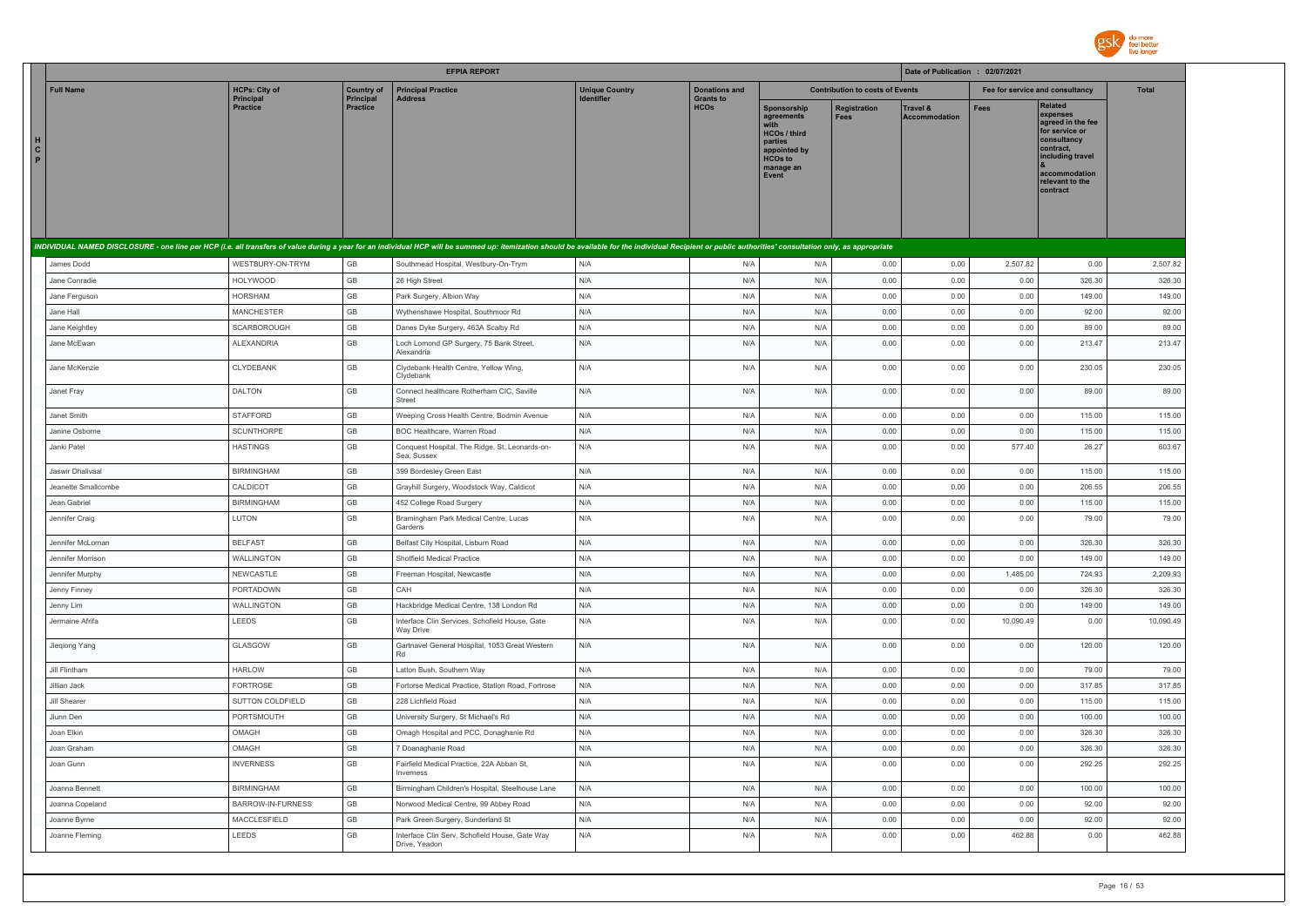

|                                                                                                                                                                                                                                |                                     |                              | <b>EFPIA REPORT</b>                                                |                       |                                 |                                                                                                                     |                                        | Date of Publication : 02/07/2021 |                                 |                                                                                                                                                                   |              |
|--------------------------------------------------------------------------------------------------------------------------------------------------------------------------------------------------------------------------------|-------------------------------------|------------------------------|--------------------------------------------------------------------|-----------------------|---------------------------------|---------------------------------------------------------------------------------------------------------------------|----------------------------------------|----------------------------------|---------------------------------|-------------------------------------------------------------------------------------------------------------------------------------------------------------------|--------------|
| <b>Full Name</b>                                                                                                                                                                                                               | <b>HCPs: City of</b>                | <b>Country of</b>            | <b>Principal Practice</b>                                          | <b>Unique Country</b> | <b>Donations and</b>            |                                                                                                                     | <b>Contribution to costs of Events</b> |                                  | Fee for service and consultancy |                                                                                                                                                                   | <b>Total</b> |
| н<br>$\mathbf{c}$<br>P                                                                                                                                                                                                         | <b>Principal</b><br><b>Practice</b> | Principal<br><b>Practice</b> | Address                                                            | Identifier            | <b>Grants to</b><br><b>HCOs</b> | Sponsorship<br>agreements<br><b>HCOs / third</b><br>parties<br>appointed by<br><b>HCOs to</b><br>manage an<br>Event | Registration<br>Fees                   | Travel &<br><b>Accommodation</b> | Fees                            | <b>Related</b><br>expenses<br>agreed in the fee<br>for service or<br>consultancy<br>contract.<br>including travel<br>accommodation<br>relevant to the<br>contract |              |
| INDIVIDUAL NAMED DISCLOSURE - one line per HCP (i.e. all transfers of value during a year for an individual HCP will be summed up: itemization should be available for the individual Recipient or public authorities' consult |                                     |                              |                                                                    |                       |                                 |                                                                                                                     |                                        |                                  |                                 |                                                                                                                                                                   |              |
| Joanne Hartland                                                                                                                                                                                                                | <b>BIRMINGHAM</b>                   | <b>GB</b>                    | Birmingham Heartlands Hospital, Bordesley<br>Green                 | N/A                   | N/A                             | N/A                                                                                                                 | 0.00                                   | 0.00                             | 0.00                            | 115.00                                                                                                                                                            | 115.00       |
| Joanne King                                                                                                                                                                                                                    | <b>FRIMLEY</b>                      | GB                           | Frimley Park Hospital, Portsmouth Road, Frimley                    | N/A                   | N/A                             | N/A                                                                                                                 | 0.00                                   | 0.00                             | 6,670.85                        | 24.40                                                                                                                                                             | 6,695.25     |
| Joanne Quinr                                                                                                                                                                                                                   | <b>BELFAST</b>                      | GB                           | Knockbreda Centre, 110 Saintfield Rd                               | N/A                   | N/A                             | N/A                                                                                                                 | 0.00                                   | 0.00                             | 0.00                            | 155.00                                                                                                                                                            | 155.00       |
| Joanne Tait                                                                                                                                                                                                                    | MIDDLESBROUGH                       | GB                           | Elizabeth House, North Ormesby                                     | N/A                   | N/A                             | N/A                                                                                                                 | 0.00                                   | 0.00                             | 0.00                            | 99.00                                                                                                                                                             | 99.00        |
| Joanne Wood                                                                                                                                                                                                                    | <b>BIRMINGHAM</b>                   | GB                           | Featherstone Medical Practice, 158 Alcester Rd<br>South            | N/A                   | N/A                             | N/A                                                                                                                 | 0.00                                   | 0.00                             | 0.00                            | 115.00                                                                                                                                                            | 115.00       |
| John Davison                                                                                                                                                                                                                   | NEWCASTLE                           | GB                           | Freeman Hospital, Freeman Road, Newcastle                          | N/A                   | N/A                             | N/A                                                                                                                 | 0.00                                   | 0.00                             | 2,100.00                        | 728.26                                                                                                                                                            | 2,828.26     |
| John P Chapman                                                                                                                                                                                                                 | <b>NORFOLK</b>                      | GB                           | James Paget University Hospital, Lowestoft Road                    | N/A                   | N/A                             | N/A                                                                                                                 | 0.00                                   | 0.00                             | 300.00                          | 0.00                                                                                                                                                              | 300.00       |
| John Stack                                                                                                                                                                                                                     | LONDON                              | GB                           | Denmark Hill, London                                               | N/A                   | N/A                             | N/A                                                                                                                 | 0.00                                   | 0.00                             | 0.00                            | 178.80                                                                                                                                                            | 178.80       |
| Jo Jones                                                                                                                                                                                                                       | LEEDS                               | GB                           | Garforth Medical Practice, Church Lane, Garforth                   | N/A                   | N/A                             | N/A                                                                                                                 | 0.00                                   | 0.00                             | 0.00                            | 89.00                                                                                                                                                             | 89.00        |
| Jose Alejandro Sanchez-Martinez                                                                                                                                                                                                | WARWICK                             | GB                           | Warwick Hospital, Warwick                                          | N/A                   | N/A                             | N/A                                                                                                                 | 0.00                                   | 0.00                             | 3,780.00                        | 0.00                                                                                                                                                              | 3,780.00     |
| Joyanta Sahu                                                                                                                                                                                                                   | <b>SHEERNESS</b>                    | GB                           | The OM Medical Centre, Wood Street                                 | N/A                   | N/A                             | N/A                                                                                                                 | 0.00                                   | 0.00                             | 0.00                            | 244.99                                                                                                                                                            | 244.99       |
| Joy Breen                                                                                                                                                                                                                      | GLASGOW                             | GB                           | Muirside Medical Practice, 20 Muirside Rd,<br>Baillieston          | N/A                   | N/A                             | N/A                                                                                                                 | 0.00                                   | 0.00                             | 0.00                            | 169.00                                                                                                                                                            | 169.00       |
| Joyce Tetteh                                                                                                                                                                                                                   | LUTON                               | GB                           | Castle St Surgery, 39 Castle St                                    | N/A                   | N/A                             | N/A                                                                                                                 | 0.00                                   | 0.00                             | 0.00                            | 79.00                                                                                                                                                             | 79.00        |
| Joy Oyebokun                                                                                                                                                                                                                   | LEEDS                               | GB                           | Interface Clin Services, Schofield House, Gate<br><b>Wav Drive</b> | N/A                   | N/A                             | N/A                                                                                                                 | 0.00                                   | 0.00                             | 5,952.18                        | 0.00                                                                                                                                                              | 5,952.18     |
| Joy Ramos                                                                                                                                                                                                                      | NORTHOLT                            | GB                           | Grand Union Village Health Centre, Taywood Rd                      | N/A                   | N/A                             | N/A                                                                                                                 | 0.00                                   | 0.00                             | 0.00                            | 159.00                                                                                                                                                            | 159.00       |
| Jude McNally                                                                                                                                                                                                                   | GLASGOW                             | GB                           | Muirside Medical Practice, 20 Muirside Rd,<br>Baillieston          | N/A                   | N/A                             | N/A                                                                                                                 | 0.00                                   | 0.00                             | 0.00                            | 169.00                                                                                                                                                            | 169.00       |
| Judith Gray                                                                                                                                                                                                                    | <b>HOLYWOOD</b>                     | GB                           | Brook Street Surgery, 9 Brook Street                               | N/A                   | N/A                             | N/A                                                                                                                 | 0.00                                   | 0.00                             | 0.00                            | 326.30                                                                                                                                                            | 326.30       |
| Judith Norell                                                                                                                                                                                                                  | <b>YORK</b>                         | $\mathbb{G}\mathbb{B}$       | Clementhorpe HC, Cherry St                                         | N/A                   | N/A                             | N/A                                                                                                                 | 0.00                                   | 0.00                             | 0.00                            | 89.00                                                                                                                                                             | 89.00        |
| Judith Wilde                                                                                                                                                                                                                   | <b>ROTHERHAM</b>                    | GB                           | Clifton MC, Doncaster Gate                                         | N/A                   | N/A                             | N/A                                                                                                                 | 0.00                                   | 0.00                             | 0.00                            | 99.00                                                                                                                                                             | 99.00        |
| <b>Judy Mulligan</b>                                                                                                                                                                                                           | LONDON                              | GB                           | The Chest Clinic Ltd, 84 Erskine Road, London                      | N/A                   | N/A                             | N/A                                                                                                                 | 0.00                                   | 0.00                             | 3,786.50                        | 0.00                                                                                                                                                              | 3,786.50     |
| Julie Hunter                                                                                                                                                                                                                   | CRIEFF                              | GB                           | Red Practice Crieff Medical Centre                                 | N/A                   | N/A                             | N/A                                                                                                                 | 0.00                                   | 0.00                             | 0.00                            | 94.00                                                                                                                                                             | 94.00        |
| Julie Jackson                                                                                                                                                                                                                  | LOFTUS                              | GB                           | Woodside Surgery, High Street                                      | N/A                   | N/A                             | N/A                                                                                                                 | 0.00                                   | 0.00                             | 0.00                            | 89.00                                                                                                                                                             | 89.00        |
| Julie Roye                                                                                                                                                                                                                     | <b>DOWNHAM</b>                      | $\mathbb{G}\mathbb{B}$       | Oakview Family Practice, 190 Shroffold Road                        | N/A                   | N/A                             | N/A                                                                                                                 | 0.00                                   | 0.00                             | 0.00                            | 149.00                                                                                                                                                            | 149.00       |
| Justin Sloan                                                                                                                                                                                                                   | <b>BELFAST</b>                      | GB                           | Knockbreda Wellbeing & Treatment Centre, 110<br>Sintfield Road     | N/A                   | N/A                             | N/A                                                                                                                 | 0.00                                   | 0.00                             | 0.00                            | 326.30                                                                                                                                                            | 326.30       |
| Kamdey Samal                                                                                                                                                                                                                   | STOKE-ON-TRENT                      | GB                           | Birches Head Medical Centre, Diana Road                            | N/A                   | N/A                             | N/A                                                                                                                 | 0.00                                   | 0.00                             | 0.00                            | 115.00                                                                                                                                                            | 115.00       |
| Kamille Radcliffe                                                                                                                                                                                                              | <b>ENFIELD</b>                      | GB                           | Riley House Surgery, Hertford Road                                 | N/A                   | N/A                             | N/A                                                                                                                 | 0.00                                   | 0.00                             | 0.00                            | 169.00                                                                                                                                                            | 169.00       |
| Kannan Muthuvairavan                                                                                                                                                                                                           | SWANSEA                             | $\mathbb{G}\mathbb{B}$       | Estuary Group Practice, Mill Street, Gowerton                      | N/A                   | N/A                             | N/A                                                                                                                 | 0.00                                   | 0.00                             | 0.00                            | 115.00                                                                                                                                                            | 115.00       |
| Karen Briers                                                                                                                                                                                                                   | <b>BELFAST</b>                      | GB                           | 20 Hopefield Avenue, Antrim Road                                   | N/A                   | N/A                             | N/A                                                                                                                 | 0.00                                   | 0.00                             | 0.00                            | 326.30                                                                                                                                                            | 326.30       |
| <b>Karen Davies</b>                                                                                                                                                                                                            | <b>BRIDGWATER</b>                   | GB                           | Redgate Medical Centre, Westonzoyland Rd                           | N/A                   | N/A                             | N/A                                                                                                                 | 0.00                                   | 0.00                             | 0.00                            | 100.00                                                                                                                                                            | 100.00       |
| Karen Hannam                                                                                                                                                                                                                   | SOUTHAMPTON                         | GB                           | Bitterne Park Surgery, Thorold Rd                                  | N/A                   | N/A                             | N/A                                                                                                                 | 0.00                                   | 0.00                             | 0.00                            | 100.00                                                                                                                                                            | 100.00       |
| Karen Hill                                                                                                                                                                                                                     | <b>NORTHALLERTON</b>                | GB                           | Mayford House Surgery, Boroughbridge Rd                            | N/A                   | N/A                             | N/A                                                                                                                 | 0.00                                   | 0.00                             | 0.00                            | 89.00                                                                                                                                                             | 89.00        |
| Karen Knight                                                                                                                                                                                                                   | <b>BELFAST</b>                      | GB                           | Shankillwellbeing Centre, 83 Shankill Rd                           | N/A                   | N/A                             | N/A                                                                                                                 | 0.00                                   | 0.00                             | 0.00                            | 326.30                                                                                                                                                            | 326.30       |
| Karen Waller                                                                                                                                                                                                                   | SHEFFIELD                           | GB                           | Foxhill Medical Centre, 160 Foxhill Cres                           | N/A                   | N/A                             | N/A                                                                                                                 | 0.00                                   | 0.00                             | 0.00                            | 99.00                                                                                                                                                             | 99.00        |
| Karin Williams<br>Karl Ballance                                                                                                                                                                                                | NEWPORT<br><b>MANCHESTER</b>        | $\mathbb{G}\mathbb{B}$<br>GB | Bellevue Terrace, Newport                                          | N/A<br>N/A            | N/A<br>N/A                      | N/A<br>N/A                                                                                                          | 0.00                                   | 0.00                             | 0.00<br>520.00                  | 206.55                                                                                                                                                            | 206.55       |
|                                                                                                                                                                                                                                |                                     |                              | North Manchester General Penine Acute Trust,<br>Delunays Road      |                       |                                 |                                                                                                                     | 0.00                                   | 0.00                             |                                 | 0.00                                                                                                                                                              | 520.00       |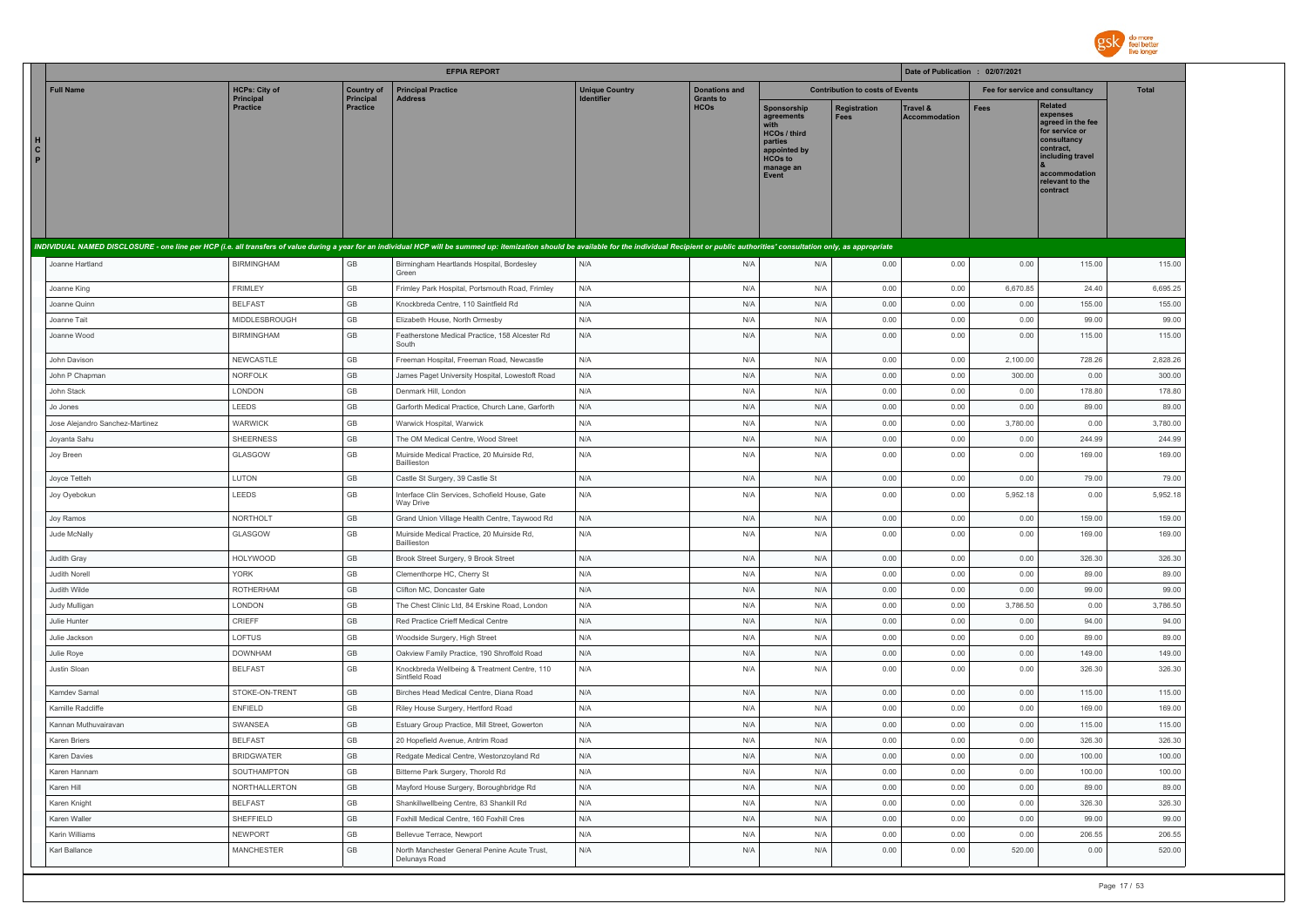

|             |                           |                       |                              | <b>EFPIA REPORT</b>                                                                                                                                                                                                            |                       |                                 |                                                                                                                                 |                                        | Date of Publication : 02/07/2021            |                  |                                                                                                                                                                   |                    |
|-------------|---------------------------|-----------------------|------------------------------|--------------------------------------------------------------------------------------------------------------------------------------------------------------------------------------------------------------------------------|-----------------------|---------------------------------|---------------------------------------------------------------------------------------------------------------------------------|----------------------------------------|---------------------------------------------|------------------|-------------------------------------------------------------------------------------------------------------------------------------------------------------------|--------------------|
|             | <b>Full Name</b>          | <b>HCPs: City of</b>  | <b>Country of</b>            | <b>Principal Practice</b>                                                                                                                                                                                                      | <b>Unique Country</b> | <b>Donations and</b>            |                                                                                                                                 | <b>Contribution to costs of Events</b> |                                             |                  | Fee for service and consultancy                                                                                                                                   | <b>Total</b>       |
| H<br>C<br>P |                           | Principal<br>Practice | Principal<br><b>Practice</b> | Address                                                                                                                                                                                                                        | <b>Identifier</b>     | <b>Grants to</b><br><b>HCOs</b> | <b>Sponsorship</b><br>agreements<br><b>HCOs / third</b><br>parties<br>appointed by<br>HCO <sub>s</sub> to<br>manage an<br>Event | Registration<br><b>Fees</b>            | <b>Travel &amp;</b><br><b>Accommodation</b> | <b>Fees</b>      | <b>Related</b><br>expenses<br>agreed in the fee<br>for service or<br>consultancy<br>contract.<br>including travel<br>accommodation<br>relevant to the<br>contract |                    |
|             |                           |                       |                              | INDIVIDUAL NAMED DISCLOSURE - one line per HCP (i.e. all transfers of value during a year for an individual HCP will be summed up: itemization should be available for the individual Recipient or public authorities' consult |                       |                                 |                                                                                                                                 |                                        |                                             |                  |                                                                                                                                                                   |                    |
|             | Kate Kontou               | <b>ROTHERHAM</b>      | GB                           | Breathing Pace, Rotherham                                                                                                                                                                                                      | N/A                   | N/A                             | N/A                                                                                                                             | 0.00                                   | 0.00                                        | 410.00           | 0.00                                                                                                                                                              | 410.00             |
|             | Kate Mottershead          | LIVERPOOL             | GB                           | Liverpool Heart & Chest Hospital, Thomas Drive                                                                                                                                                                                 | N/A                   | N/A                             | N/A                                                                                                                             | 0.00                                   | 0.00                                        | 0.00             | 92.00                                                                                                                                                             | 92.00              |
|             | Kate Rigby                | <b>SUTTON</b>         | $\mathbb{G}\mathbb{B}$       | Throwley Way                                                                                                                                                                                                                   | N/A                   | N/A                             | N/A                                                                                                                             | 0.00                                   | 0.00                                        | 0.00             | 169.00                                                                                                                                                            | 169.00             |
|             | Katherine Anthony         | <b>MARSKE</b>         | $\mathbb{G}\mathbb{B}$       | Zetland Medical Practice, Marske                                                                                                                                                                                               | N/A                   | N/A                             | N/A                                                                                                                             | 0.00                                   | 0.00                                        | 0.00             | 156.63                                                                                                                                                            | 156.63             |
|             | Kathleen O'Shea           | <b>BIRMINGHAM</b>     | GB                           | Heartlands Hospital, Bordesley Green Road                                                                                                                                                                                      | N/A                   | N/A                             | N/A                                                                                                                             | 0.00                                   | 0.00                                        | 0.00             | 115.00                                                                                                                                                            | 115.00             |
|             | Kathy Palmer              | LONDON                | GB                           | The Hatch End Medical Centre, 577 Uxbridge Rd                                                                                                                                                                                  | N/A                   | N/A                             | N/A                                                                                                                             | 0.00                                   | 0.00                                        | 0.00             | 169.00                                                                                                                                                            | 169.00             |
|             | Katie Borg                | OXFORD                | GB                           | NDM Level 5, John Radcliffe Hospital, Oxford                                                                                                                                                                                   | N/A                   | N/A                             | N/A                                                                                                                             | 0.00                                   | 0.00                                        | 200.00           | 288.23                                                                                                                                                            | 488.23             |
|             | Katie Speechly            | LONDON                | $\mathbb{G}\mathbb{B}$       | Covent Garden Medical Centre, 47 Short's<br>Gardens                                                                                                                                                                            | N/A                   | N/A                             | N/A                                                                                                                             | 0.00                                   | 0.00                                        | 0.00             | 169.00                                                                                                                                                            | 169.00             |
|             | Katrina Carey             | <b>BELFAST</b>        | $\mathbb{G}\mathbb{B}$       | Belfast Health & Social Care Trust - Mater<br>Hospital, Crumlin                                                                                                                                                                | N/A                   | N/A                             | N/A                                                                                                                             | 0.00                                   | 0.00                                        | 0.00             | 326.30                                                                                                                                                            | 326.30             |
|             | Kayleigh Jones            | <b>BIRMINGHAM</b>     | $\mathbb{G}\mathbb{B}$       | Heartlands Hospital, Bordesley Green                                                                                                                                                                                           | N/A                   | N/A                             | N/A                                                                                                                             | 0.00                                   | 0.00                                        | 0.00             | 115.00                                                                                                                                                            | 115.00             |
|             | Kayleigh Malone           | <b>BIRMINGHAM</b>     | GB                           | Heartlands Hospital, Bordesley Green                                                                                                                                                                                           | N/A                   | N/A                             | N/A                                                                                                                             | 0.00                                   | 0.00                                        | 0.00             | 115.00                                                                                                                                                            | 115.00             |
|             | Keith Ridley              | LEEDS                 | GB                           | Interface Clin Services, Schofield House, Gate<br>Way Drive                                                                                                                                                                    | N/A                   | N/A                             | N/A                                                                                                                             | 0.00                                   | 0.00                                        | 4,354.69         | 0.00                                                                                                                                                              | 4,354.69           |
|             | Kelly Paddock             | <b>DOVER</b>          | GB                           | Dover Health Centre, Maison Dieu Road                                                                                                                                                                                          | N/A                   | N/A                             | N/A                                                                                                                             | 0.00                                   | 0.00                                        | 0.00             | 268.86                                                                                                                                                            | 268.86             |
|             | Kelly Turner              | <b>IPSWICH</b>        | GB                           | The Ipswich Hospital, Heath Road                                                                                                                                                                                               | N/A                   | N/A                             | N/A                                                                                                                             | 0.00                                   | 0.00                                        | 0.00             | 239.00                                                                                                                                                            | 239.00             |
|             | Kenneth Macleod           | EDINBURGH             | GB                           | Royal Hospital for Sick Children, 9 Sciennes<br>Road Edinburgh                                                                                                                                                                 | N/A                   | N/A                             | N/A                                                                                                                             | 0.00                                   | 0.00                                        | 0.00             | 58.50                                                                                                                                                             | 58.50              |
|             | Ketan Kavia               | LEICESTER             | $\mathbb{G}\mathbb{B}$       | Manor Medical Practice, Melton Road,<br>Thurmaston                                                                                                                                                                             | N/A                   | N/A                             | N/A                                                                                                                             | 0.00                                   | 0.00                                        | 960.00           | 0.00                                                                                                                                                              | 960.00             |
|             | Khalid Butt               | MANSFIELD             | $\mathbb{G}\mathbb{B}$       | Oakwood Surgery, Church Street, Mansfield<br>Woodhouse                                                                                                                                                                         | N/A                   | N/A                             | N/A                                                                                                                             | 0.00                                   | 0.00                                        | 0.00             | 163.60                                                                                                                                                            | 163.60             |
|             | Khola Mir                 | LEEDS                 | $\mathbb{G}\mathbb{B}$       | Interface Clin Services, Schofield House, Gate<br>Way Drive                                                                                                                                                                    | N/A                   | N/A                             | N/A                                                                                                                             | 0.00                                   | 0.00                                        | 2,289.30         | 0.00                                                                                                                                                              | 2,289.30           |
|             | Khurm Azad                | LEEDS                 | $\mathbb{G}\mathbb{B}$       | Interface Clin Services, Schofield House, Gate<br>Way Drive                                                                                                                                                                    | N/A                   | N/A                             | N/A                                                                                                                             | 0.00                                   | 0.00                                        | 1,381.11         | 0.00                                                                                                                                                              | 1,381.11           |
|             | Kieran Sharkey            | <b>BRISTOL</b>        | $\mathbb{G}\mathbb{B}$<br>GB | Southmead Hospital, Bristol                                                                                                                                                                                                    | N/A                   | N/A                             | N/A                                                                                                                             | 0.00                                   | 0.00                                        | 330.00           | 0.00                                                                                                                                                              | 330.00             |
|             | Kirsteen Murray           | GLASGOW               |                              | Queen Elizabeth University Hospital, 1345 Govan<br>Rd                                                                                                                                                                          | N/A                   | N/A                             | N/A                                                                                                                             | 0.00                                   | 0.00                                        | 0.00             | 371.50                                                                                                                                                            | 371.50             |
|             | Kirsty Hawley             | <b>ROTHERHAM</b>      | GB                           | Shakespeare Road Medical, 50 Shakespeare Rd                                                                                                                                                                                    | N/A                   | N/A                             | N/A                                                                                                                             | 0.00                                   | 0.00                                        | 0.00             | 89.00                                                                                                                                                             | 89.00              |
|             | Kirsty Honeyford          | <b>BELFAST</b>        | GB                           | Belfast City Hospital, 51 Lisburn road, Belfast                                                                                                                                                                                | N/A                   | N/A                             | N/A                                                                                                                             | 0.00                                   | 0.00                                        | 1,155.00         | 1,144.88                                                                                                                                                          | 2,299.88           |
|             | <b>Kirsty Proctor</b>     | CARNOUSTIE            | GB                           | Carnoustie Medical Group, Barry Rd                                                                                                                                                                                             | N/A<br>N/A            | N/A                             | N/A                                                                                                                             | 0.00                                   | 0.00                                        | 0.00             | 94.00                                                                                                                                                             | 94.00              |
|             | <b>Kirsty Russell</b>     | <b>BIRMINGHAM</b>     | $\mathbb{G}\mathbb{B}$<br>GB | 9 Bordesley Green East Rd                                                                                                                                                                                                      | N/A                   | N/A<br>N/A                      | N/A<br>N/A                                                                                                                      | 0.00<br>0.00                           | 0.00<br>0.00                                | 0.00             | 115.00<br>169.00                                                                                                                                                  | 115.00             |
|             | Kit Ong<br>Krishna Mistry | LONDON<br>LEEDS       | GB                           | Colindale Medical Centre, 61 Colindeep Ln<br>Interface Clin Services, Schofield House, Gate                                                                                                                                    | N/A                   | N/A                             | N/A                                                                                                                             | 0.00                                   | 0.00                                        | 0.00<br>7,803,70 | 0.00                                                                                                                                                              | 169.00<br>7,803.70 |
|             | <b>KRIS MCLAUGHLIN</b>    | <b>STONEHAVEN</b>     | GB                           | Way Drive<br>Stonehaven Medical Centre, 32 Robert Street.                                                                                                                                                                      | N/A                   | N/A                             | N/A                                                                                                                             | 0.00                                   | 0.00                                        | 1.161.00         | 0.00                                                                                                                                                              | 1.161.00           |
|             | Laura-Ann Gibson          | FRASERBURGH           | GB                           | Stonehaven                                                                                                                                                                                                                     | N/A                   | N/A                             | N/A                                                                                                                             | 0.00                                   | 0.00                                        | 0.00             | 188.00                                                                                                                                                            | 188.00             |
|             | Laura Coleman             | <b>BRADFORD</b>       | $\mathbb{G}\mathbb{B}$       | Saltoun Surgery, Lochpots Road<br>Idle Medical Centre, 440 Highfield Rd                                                                                                                                                        | N/A                   | N/A                             | N/A                                                                                                                             | 0.00                                   | 0.00                                        | 0.00             | 89.00                                                                                                                                                             | 89.00              |
|             | Laura Grixti              | <b>NORWICH</b>        | GB                           | Norfolk and Norwich University Hospital, Norwich                                                                                                                                                                               | N/A                   | N/A                             | N/A                                                                                                                             | 0.00                                   | 0.00                                        | 290.00           | 0.00                                                                                                                                                              | 290.00             |
|             | Laura Rush                | <b>BRIDGWATER</b>     | $\mathbb{G}\mathbb{B}$       | 3 Sauneye Way, Wembdon, Bridgwater                                                                                                                                                                                             | N/A                   | N/A                             | N/A                                                                                                                             | 0.00                                   | 350.56                                      | 16,908.80        | 108.99                                                                                                                                                            | 17,368.35          |
|             | Laura Stewart             | <b>BELFAST</b>        | GB                           | Clifton Street Surgery, 15-17 Clifton St                                                                                                                                                                                       | N/A                   | N/A                             | N/A                                                                                                                             | 0.00                                   | 0.00                                        | 0.00             | 326.30                                                                                                                                                            | 326.30             |
|             |                           |                       |                              |                                                                                                                                                                                                                                |                       |                                 |                                                                                                                                 |                                        |                                             |                  |                                                                                                                                                                   |                    |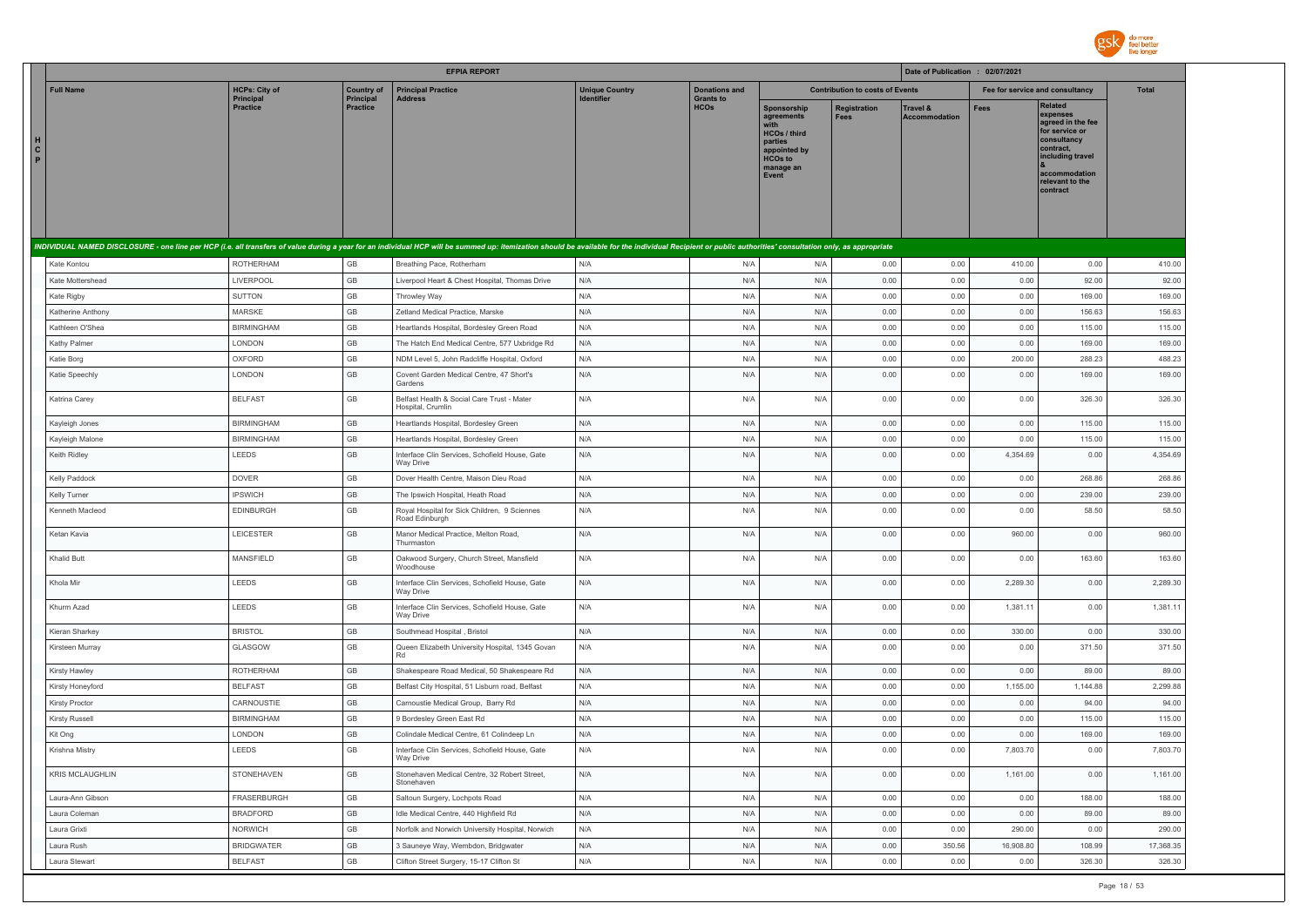

|                                    |                                          |                                | <b>EFPIA REPORT</b>                                                                                                                                                                                                            |                                            |                                          |                                                                                                                     |                                        | Date of Publication : 02/07/2021            |              |                                                                                                                                                            |                  |
|------------------------------------|------------------------------------------|--------------------------------|--------------------------------------------------------------------------------------------------------------------------------------------------------------------------------------------------------------------------------|--------------------------------------------|------------------------------------------|---------------------------------------------------------------------------------------------------------------------|----------------------------------------|---------------------------------------------|--------------|------------------------------------------------------------------------------------------------------------------------------------------------------------|------------------|
| <b>Full Name</b>                   | <b>HCPs: City of</b><br><b>Principal</b> | <b>Country of</b><br>Principal | <b>Principal Practice</b><br><b>Address</b>                                                                                                                                                                                    | <b>Unique Country</b><br><b>Identifier</b> | <b>Donations and</b><br><b>Grants to</b> |                                                                                                                     | <b>Contribution to costs of Events</b> |                                             |              | Fee for service and consultancy                                                                                                                            | <b>Total</b>     |
| $\mathbf{c}$<br>P                  | <b>Practice</b>                          | <b>Practice</b>                |                                                                                                                                                                                                                                |                                            | <b>HCOs</b>                              | Sponsorship<br>agreements<br><b>HCOs / third</b><br>parties<br>appointed by<br><b>HCOs to</b><br>manage an<br>Event | Registration<br><b>Fees</b>            | <b>Travel &amp;</b><br><b>Accommodation</b> | <b>Fees</b>  | Related<br>expenses<br>agreed in the fee<br>for service or<br>consultancy<br>contract,<br>including travel<br>accommodation<br>relevant to the<br>contract |                  |
|                                    |                                          |                                | INDIVIDUAL NAMED DISCLOSURE - one line per HCP (i.e. all transfers of value during a year for an individual HCP will be summed up: itemization should be available for the individual Recipient or public authorities' consult |                                            |                                          |                                                                                                                     |                                        |                                             |              |                                                                                                                                                            |                  |
| Leanne Eden                        | <b>SCUNTHORPE</b>                        | GB                             | BOC, Warren Road, Scunthorpe                                                                                                                                                                                                   | N/A                                        | N/A                                      | N/A                                                                                                                 | 0.00                                   | 0.00                                        | 0.00         | 164.95                                                                                                                                                     | 164.95           |
| Leigh-Ann Burke                    | <b>LISBURN</b>                           | GB                             | Dr Ryan and Partners, Lisburn Health Centre                                                                                                                                                                                    | N/A                                        | N/A                                      | N/A                                                                                                                 | 0.00                                   | 0.00                                        | 0.00         | 417.25                                                                                                                                                     | 417.25           |
| Leigh-Anne David                   | ALDERSHOT                                | GB                             | Princes Gardens Surgery, 2A High St                                                                                                                                                                                            | N/A                                        | N/A                                      | N/A                                                                                                                 | 0.00                                   | 0.00                                        | 0.00         | 100.00                                                                                                                                                     | 100.00           |
| Lenin Vellaturi                    | STOKE-ON-TRENT                           | GB                             | Birches Head Medical Centre, Diana Road                                                                                                                                                                                        | N/A                                        | N/A                                      | N/A                                                                                                                 | 0.00                                   | 0.00                                        | 0.00         | 115.00                                                                                                                                                     | 115.00           |
| Lesley Anne Rogers                 | MUNLOCHY                                 | $\mathbb{G}\mathbb{B}$         | 3 Brae Terrace, Munlochy                                                                                                                                                                                                       | N/A                                        | N/A                                      | N/A                                                                                                                 | 0.00                                   | 0.00                                        | 0.00         | 188.00                                                                                                                                                     | 188.00           |
| Lesley Kennedy                     | <b>BELFAST</b>                           | GB                             | Royal Belfast Hopsital for Sick Children, Belfast                                                                                                                                                                              | N/A                                        | N/A                                      | N/A                                                                                                                 | 0.00                                   | 0.00                                        | 330.00       | 0.00                                                                                                                                                       | 330.00           |
| Lesley Malone                      | <b>DALKEITH</b>                          | GB                             | Dalkeith MP, 26 St Andrew Street                                                                                                                                                                                               | N/A                                        | N/A                                      | N/A                                                                                                                 | 0.00                                   | 0.00                                        | 0.00         | 155.00                                                                                                                                                     | 155.00           |
| Lewis Daines                       | WALLINGTON                               | GB                             | Shotfield Medical Practice                                                                                                                                                                                                     | N/A                                        | N/A                                      | N/A                                                                                                                 | 0.00                                   | 0.00                                        | 0.00         | 169.00                                                                                                                                                     | 169.00           |
| Leyla Osman                        | LONDON                                   | GB                             | St. Thomas' Hospital, Lambeth Wing,<br>Westminster Bridge Road                                                                                                                                                                 | N/A                                        | N/A                                      | N/A                                                                                                                 | 0.00                                   | 0.00                                        | 0.00         | 144.50                                                                                                                                                     | 144.50           |
| Linda Barr                         | <b>HARLOW</b>                            | $\mathbb{G}\mathbb{B}$         | Latton Bush Centre, Southern Way, Harlow                                                                                                                                                                                       | N/A                                        | N/A                                      | N/A                                                                                                                 | 0.00                                   | 0.00                                        | 0.00         | 79.00                                                                                                                                                      | 79.00            |
| Linda Burns                        | GLASGOW                                  | $\mathbb{G}\mathbb{B}$         | David Elder Practice, Govan HC, 5 Drumoyne Rd                                                                                                                                                                                  | N/A                                        | N/A                                      | N/A                                                                                                                 | 0.00                                   | 0.00                                        | 0.00         | 169.00                                                                                                                                                     | 169.00           |
| Linda Green                        | LONDON                                   | GB                             | Guy's and St Thomas' NHS Trust, Great Maze<br>Pond                                                                                                                                                                             | N/A                                        | N/A                                      | N/A                                                                                                                 | 0.00                                   | 0.00                                        | 0.00         | 152.60                                                                                                                                                     | 152.60           |
| Linda Lomax                        | <b>BEDFORD</b>                           | GB                             | 23 De Parys Avenue, Bedford                                                                                                                                                                                                    | N/A                                        | N/A                                      | N/A                                                                                                                 | 0.00                                   | 0.00                                        | 0.00         | 79.00                                                                                                                                                      | 79.00            |
| Linda Rennie                       | ALEXANDRIA                               | $\mathbb{G}\mathbb{B}$         | Oakview Medical Practice, Vale Centre for Health                                                                                                                                                                               | N/A                                        | N/A                                      | N/A                                                                                                                 | 0.00                                   | 0.00                                        | 0.00         | 169.00                                                                                                                                                     | 169.00           |
| Lindsay Clark                      | GLASGOW                                  | GB                             | Queen Elizabeth University Hospital, 1345 Govan<br>Rd                                                                                                                                                                          | N/A                                        | N/A                                      | N/A                                                                                                                 | 0.00                                   | 0.00                                        | 0.00         | 320.50                                                                                                                                                     | 320.50           |
| <b>Lindsay Panes</b>               | CALDICOT                                 | GB                             | Grayhill Surgery, Woodstock Way, Caldicot                                                                                                                                                                                      | N/A                                        | N/A                                      | N/A                                                                                                                 | 0.00                                   | 0.00                                        | 0.00         | 206.55                                                                                                                                                     | 206.55           |
| Line Moulin                        | <b>NEW CROSS</b>                         | GB                             | Amersham Vale Practice, 5, Waldron Health<br>Centre                                                                                                                                                                            | N/A                                        | N/A                                      | N/A                                                                                                                 | 0.00                                   | 0.00                                        | 0.00         | 169.00                                                                                                                                                     | 169.00           |
| Lisa Ayton-Brown                   | LEEDS                                    | GB                             | Interface Clin Services, Schofield House, Gate<br>Way Drive                                                                                                                                                                    | N/A                                        | N/A                                      | N/A                                                                                                                 | 0.00                                   | 0.00                                        | 457.86       | 0.00                                                                                                                                                       | 457.86           |
| Lisa Chandler                      | WAKEFIELD                                | GB                             | Wakefield CCG, White Rose House, Wakefield                                                                                                                                                                                     | N/A                                        | N/A                                      | N/A                                                                                                                 | 0.00                                   | 296.92                                      | 1,530.00     | 0.00                                                                                                                                                       | 1,826.92         |
| Lisa Kendrick                      | DUDLEY                                   | GB                             | Dudley Group NHS Foundation Trust, Pensnett<br>Rd                                                                                                                                                                              | N/A                                        | N/A                                      | N/A                                                                                                                 | 0.00                                   | 0.00                                        | 0.00         | 115.00                                                                                                                                                     | 115.00           |
| Lisa Tindall                       | LEEDS                                    | GB                             | Gibson Lane Practice, Gibson Ln, Kippax                                                                                                                                                                                        | N/A                                        | N/A                                      | N/A                                                                                                                 | 0.00                                   | 0.00                                        | 0.00         | 99.00                                                                                                                                                      | 99.00            |
| Lisa Upton                         | MIDDLESBROUGH                            | GB                             | Community Matron, Unity House, Elizabeth<br>Terrace                                                                                                                                                                            | N/A                                        | N/A                                      | N/A                                                                                                                 | 0.00                                   | 0.00                                        | 0.00         | 99.00                                                                                                                                                      | 99.00            |
| Lisa Wharton                       | <b>WORTHING</b>                          | GB                             | Limetree Surgery, Limetree Avenue, Worthing                                                                                                                                                                                    | N/A                                        | N/A                                      | N/A                                                                                                                 | 0.00                                   | 0.00                                        | 0.00         | 238.67                                                                                                                                                     | 238.67           |
| Lisa White                         | <b>BIRMINGHAM</b>                        | GB                             | Heartlands Hospital, Bordesley Green<br>Birmingham                                                                                                                                                                             | N/A                                        | N/A                                      | N/A                                                                                                                 | 0.00                                   | 0.00                                        | 0.00         | 100.00                                                                                                                                                     | 100.00           |
| Lissamma Sebastian                 | <b>BIRMINGHAM</b>                        | GB                             | 172 Garretts Green Ln                                                                                                                                                                                                          | N/A                                        | N/A                                      | N/A                                                                                                                 | 0.00                                   | 0.00                                        | 0.00         | 115.00                                                                                                                                                     | 115.00           |
| Liz McIntosh                       | SUTTON COLDFIELD                         | GB<br>GB                       | Ashfurlong Medical Centre, 233 Tamworth Rd                                                                                                                                                                                     | N/A                                        | N/A                                      | N/A                                                                                                                 | 0.00                                   | 0.00                                        | 0.00         | 115.00                                                                                                                                                     | 115.00           |
| Lorna Low<br>Lorna Ross            | PORTSOY<br><b>INVERNESS</b>              | $\mathbb{G}\mathbb{B}$         | An Caorann Medical Practice, Portsoy<br>Kingsmills Medical Practice, 18 Southside Road,                                                                                                                                        | N/A<br>N/A                                 | N/A<br>N/A                               | N/A<br>N/A                                                                                                          | 0.00<br>0.00                           | 0.00<br>0.00                                | 0.00<br>0.00 | 208.25<br>317.85                                                                                                                                           | 208.25<br>317.85 |
|                                    |                                          |                                | Inverness                                                                                                                                                                                                                      |                                            |                                          |                                                                                                                     |                                        |                                             |              |                                                                                                                                                            |                  |
| Lorraine Gobin<br>Lorraine McKenna | LONDON<br><b>BELFAST</b>                 | GB<br>GB                       | Market Street HG, 52 Market Street, East Ham<br>Roval Hospitals - Belfast Trust, Grosvenor Road                                                                                                                                | N/A<br>N/A                                 | N/A<br>N/A                               | N/A<br>N/A                                                                                                          | 0.00<br>0.00                           | 0.00<br>0.00                                | 0.00<br>0.00 | 169.00<br>326.30                                                                                                                                           | 169.00<br>326.30 |
| Louise Collins                     | <b>BELFAST</b>                           | $\mathbb{G}\mathbb{B}$         | North Parade Medical Centre, 6 North Parade,                                                                                                                                                                                   | N/A                                        | N/A                                      | N/A                                                                                                                 | 0.00                                   | 0.00                                        | 0.00         | 634.11                                                                                                                                                     | 634.11           |
| Louise Harrison                    | SCARBOROUGH                              | GB                             | <b>Belfast</b><br>1A Belgrave Crescent                                                                                                                                                                                         | N/A                                        | N/A                                      | N/A                                                                                                                 | 0.00                                   | 0.00                                        | 0.00         | 89.00                                                                                                                                                      | 89.00            |
| Louise Sutton                      | <b>READING</b>                           | GB                             | Royal Berkshire Hospital London Road Reading                                                                                                                                                                                   | N/A                                        | N/A                                      | N/A                                                                                                                 | 0.00                                   | 0.00                                        | 0.00         | 227.69                                                                                                                                                     | 227.69           |
|                                    |                                          |                                |                                                                                                                                                                                                                                |                                            |                                          |                                                                                                                     |                                        |                                             |              |                                                                                                                                                            |                  |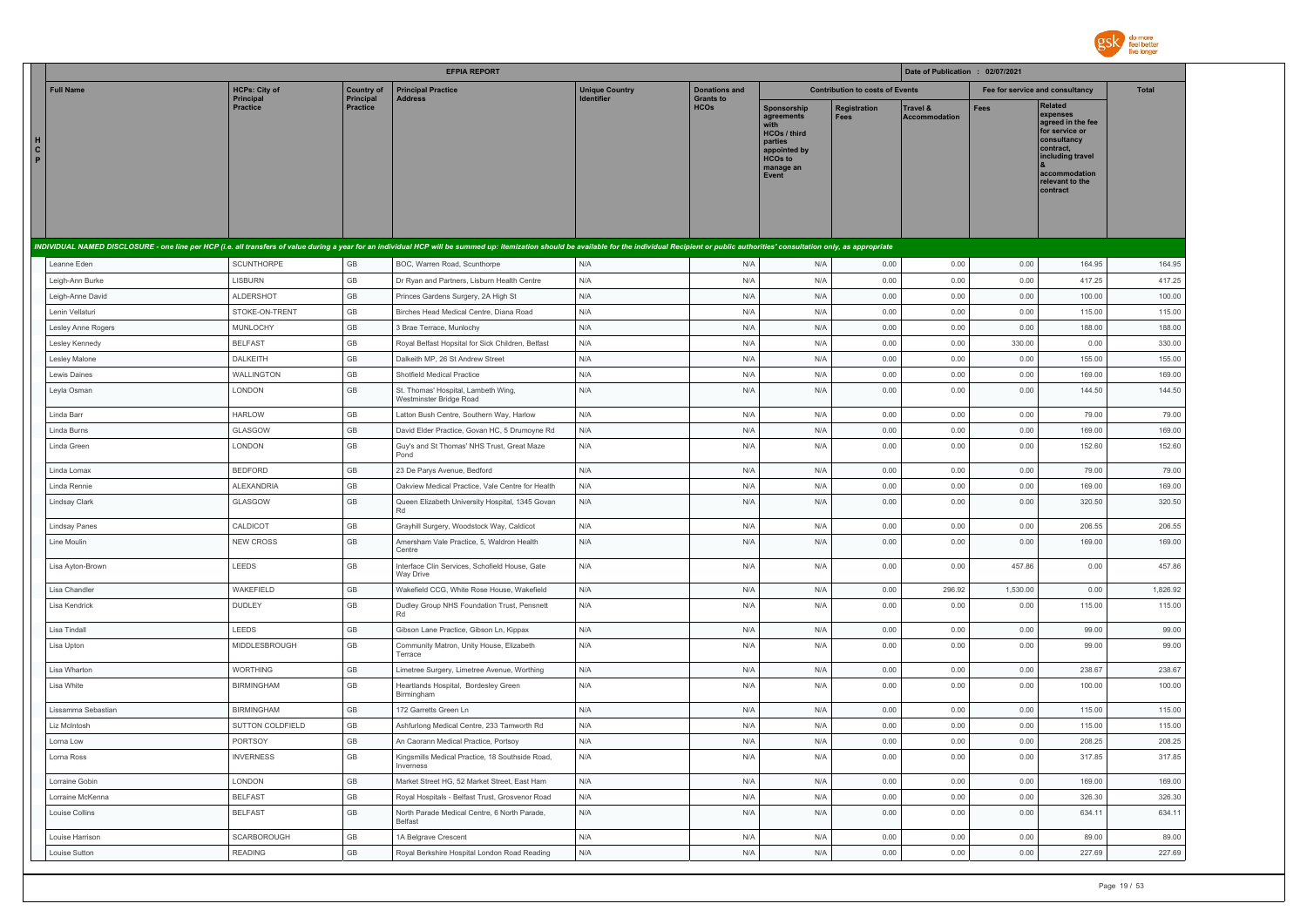

|             |                           |                              |                              | <b>EFPIA REPORT</b>                                                                                                                                                                                                            |                       |                                 |                                                                                                                                 |                                        | Date of Publication : 02/07/2021 |                                 |                                                                                                                                                                   |              |
|-------------|---------------------------|------------------------------|------------------------------|--------------------------------------------------------------------------------------------------------------------------------------------------------------------------------------------------------------------------------|-----------------------|---------------------------------|---------------------------------------------------------------------------------------------------------------------------------|----------------------------------------|----------------------------------|---------------------------------|-------------------------------------------------------------------------------------------------------------------------------------------------------------------|--------------|
|             | <b>Full Name</b>          | <b>HCPs: City of</b>         | <b>Country of</b>            | <b>Principal Practice</b>                                                                                                                                                                                                      | <b>Unique Country</b> | <b>Donations and</b>            |                                                                                                                                 | <b>Contribution to costs of Events</b> |                                  | Fee for service and consultancy |                                                                                                                                                                   | <b>Total</b> |
| H<br>C<br>P |                           | <b>Principal</b><br>Practice | Principal<br><b>Practice</b> | <b>Address</b>                                                                                                                                                                                                                 |                       | <b>Grants to</b><br><b>HCOs</b> | <b>Sponsorship</b><br>agreements<br><b>HCOs / third</b><br>parties<br>appointed by<br>HCO <sub>s</sub> to<br>manage an<br>Event | Registration<br>Fees                   | Travel &<br><b>Accommodation</b> | <b>Fees</b>                     | <b>Related</b><br>expenses<br>agreed in the fee<br>for service or<br>consultancy<br>contract.<br>including travel<br>accommodation<br>relevant to the<br>contract |              |
|             |                           |                              |                              | INDIVIDUAL NAMED DISCLOSURE - one line per HCP (i.e. all transfers of value during a year for an individual HCP will be summed up: itemization should be available for the individual Recipient or public authorities' consult |                       |                                 |                                                                                                                                 |                                        |                                  |                                 |                                                                                                                                                                   |              |
|             | Louise Thomson            | LONDON                       | GB                           | Guy's Hospital, Great Maze Pond                                                                                                                                                                                                | N/A                   | N/A                             | N/A                                                                                                                             | 0.00                                   | 0.00                             | 0.00                            | 153.25                                                                                                                                                            | 153.25       |
|             | Lucie Gillard             | WELLINGTON                   | GB                           | Wellington Medical Centre, Mantle Street,<br>Wellington                                                                                                                                                                        | N/A                   | N/A                             | N/A                                                                                                                             | 0.00                                   | 0.00                             | 0.00                            | 201.70                                                                                                                                                            | 201.70       |
|             | Lucy Jones                | <b>STAFFORD</b>              | GB                           | Weeping Cross Health Centre, Bodmin Ave                                                                                                                                                                                        | N/A                   | N/A                             | N/A                                                                                                                             | 0.00                                   | 0.00                             | 0.00                            | 115.00                                                                                                                                                            | 115.00       |
|             | Lynda Huggins             | <b>WORTHING</b>              | $\mathbb{G}\mathbb{B}$       | Coastal West Sussex CCG, 23 Shelley Road,<br>Worthing                                                                                                                                                                          | N/A                   | N/A                             | N/A                                                                                                                             | 0.00                                   | 0.00                             | 0.00                            | 242.75                                                                                                                                                            | 242.75       |
|             | Lyndsey Clayton           | WAKEFIELD                    | $\mathbb{G}\mathbb{B}$       | NHS Wakefield CCG, White Rose House,<br>Wakefield                                                                                                                                                                              | N/A                   | N/A                             | N/A                                                                                                                             | 0.00                                   | 296.92                           | 1,530.00                        | 0.00                                                                                                                                                              | 1,826.92     |
|             | Lynette Hall              | SHEFFIELD                    | $\mathbb{G}\mathbb{B}$       | The Healthcare Surgery, 63 Palgrave Road                                                                                                                                                                                       | N/A                   | N/A                             | N/A                                                                                                                             | 0.00                                   | 0.00                             | 0.00                            | 89.00                                                                                                                                                             | 89.00        |
|             | Lynett Mungoni            | MIDDLESBROUGH                | GB                           | Prospect Practice, 20 Cleveland Square                                                                                                                                                                                         | N/A                   | N/A                             | N/A                                                                                                                             | 0.00                                   | 0.00                             | 0.00                            | 89.00                                                                                                                                                             | 89.00        |
|             | Lynne Puckett             | EBBW VALE                    | GB                           | Ysbyty Aneurin Bevan, Lime Avenue, Ebbw Vale                                                                                                                                                                                   | N/A                   | N/A                             | N/A                                                                                                                             | 0.00                                   | 0.00                             | 0.00                            | 205.00                                                                                                                                                            | 205.00       |
|             | Lynn Franks               | SELBY                        | $\mathbb{G}\mathbb{B}$       | Posterngate Surgery, Portholme Rd                                                                                                                                                                                              | N/A                   | N/A                             | N/A                                                                                                                             | 0.00                                   | 0.00                             | 0.00                            | 89.00                                                                                                                                                             | 89.00        |
|             | Lynn Wrighton             | ABERDEEN                     | $\mathbb{G}\mathbb{B}$       | Westburn Medical Group, Foresterhill Health<br>Centre, Aberdeen                                                                                                                                                                | N/A                   | N/A                             | N/A                                                                                                                             | 0.00                                   | 0.00                             | 0.00                            | 188.00                                                                                                                                                            | 188.00       |
|             | Madeleine Norman          | WELLINGTON                   | $\mathbb{G}\mathbb{B}$       | Wellington Medical Center, Wellington                                                                                                                                                                                          | N/A                   | N/A                             | N/A                                                                                                                             | 0.00                                   | 0.00                             | 0.00                            | 100.00                                                                                                                                                            | 100.00       |
|             | Madhulika Sinha           | <b>BOSTON</b>                | GB                           | The Medical Centre                                                                                                                                                                                                             | N/A                   | N/A                             | N/A                                                                                                                             | 0.00                                   | 0.00                             | 0.00                            | 79.00                                                                                                                                                             | 79.00        |
|             | Maeve Fraser              | LEEDS                        | $\mathbb{G}\mathbb{B}$       | Interface Clin Services, Schofield House, Gate<br>Way Drive                                                                                                                                                                    | N/A                   | N/A                             | N/A                                                                                                                             | 0.00                                   | 0.00                             | 228.93                          | 0.00                                                                                                                                                              | 228.93       |
|             | Mairead Leonard           | <b>BELFAST</b>               | $\mathbb{G}\mathbb{B}$       | 83 Shankill Road                                                                                                                                                                                                               | N/A                   | N/A                             | N/A                                                                                                                             | 0.00                                   | 0.00                             | 0.00                            | 326.30                                                                                                                                                            | 326.30       |
|             | Mandy Allen               | <b>BELFAST</b>               | GB                           | North Parade Medical Centre, 6 North Parade                                                                                                                                                                                    | N/A                   | N/A                             | N/A                                                                                                                             | 0.00                                   | 0.00                             | 0.00                            | 417.25                                                                                                                                                            | 417.25       |
|             | Manisha Devan             | <b>BUSHEY</b>                | GB                           | Manor View Practice, London Road                                                                                                                                                                                               | N/A                   | N/A                             | N/A                                                                                                                             | 0.00                                   | 0.00                             | 0.00                            | 79.00                                                                                                                                                             | 79.00        |
|             | Manpreet Saini            | CHIGWELL                     | GB                           | Willows Medical Practice, Manford Wav                                                                                                                                                                                          | N/A                   | N/A                             | N/A                                                                                                                             | 0.00                                   | 0.00                             | 0.00                            | 169.00                                                                                                                                                            | 169.00       |
|             | Margaret Daly             | <b>NEWMAINS</b>              | GB                           | Manse Road Medical Centre, Manse Road                                                                                                                                                                                          | N/A                   | N/A                             | N/A                                                                                                                             | 0.00                                   | 0.00                             | 0.00                            | 169.00                                                                                                                                                            | 169.00       |
|             | Margaret Garbutt          | AYLESBURY                    | $\mathbb{G}\mathbb{B}$       | 66 High Street                                                                                                                                                                                                                 | N/A                   | N/A                             | N/A                                                                                                                             | 0.00                                   | 0.00                             | 0.00                            | 100.00                                                                                                                                                            | 100.00       |
|             | Margaret Kalilani-Themuku | <b>MILTON KEYNES</b>         | GB                           | Brooklands Health Centre, Montague Cres                                                                                                                                                                                        | N/A                   | N/A                             | N/A                                                                                                                             | 0.00                                   | 0.00                             | 0.00                            | 79.00                                                                                                                                                             | 79.00        |
|             | Margaret McLaughlin       | <b>BIRMINGHAM</b>            | $\mathbb{G}\mathbb{B}$       | Limes Medical Centre, Cooksey Road                                                                                                                                                                                             | N/A                   | N/A                             | N/A                                                                                                                             | 0.00                                   | 0.00                             | 0.00                            | 115.00                                                                                                                                                            | 115.00       |
|             | Margaret Morris           | KIRKCALDY                    | GB                           | Path House Medical Practice, 7 Nether St                                                                                                                                                                                       | N/A                   | N/A                             | N/A                                                                                                                             | 0.00                                   | 0.00                             | 0.00                            | 155.00                                                                                                                                                            | 155.00       |
|             | Mariana Fernandes         | LONDON                       | GB                           | Guy's Hospital, Great Maze Pond                                                                                                                                                                                                | N/A                   | N/A                             | N/A                                                                                                                             | 0.00                                   | 0.00                             | 0.00                            | 115.00                                                                                                                                                            | 115.00       |
|             | Marian Bird               | MIDDLESBROUGH                | GB                           | Manor House Surgery, Braidwood Rd                                                                                                                                                                                              | N/A                   | N/A                             | N/A                                                                                                                             | 0.00                                   | 0.00                             | 0.00                            | 89.00                                                                                                                                                             | 89.00        |
|             | Maria Simon               | <b>BARNSLEY</b>              | $\mathbb{G}\mathbb{B}$       | Burleigh Medical Centre, Burleigh Street                                                                                                                                                                                       | N/A                   | N/A                             | N/A                                                                                                                             | 0.00                                   | 0.00                             | 0.00                            | 89.00                                                                                                                                                             | 89.00        |
|             | Marie-Anne Muir           | <b>RENFREW</b>               | $\mathbb{G}\mathbb{B}$       | Braehead Medical Practice, Renfrew H/C 10 Ferry<br>Rd, Renfrew                                                                                                                                                                 | N/A                   | N/A                             | N/A                                                                                                                             | 0.00                                   | 0.00                             | 0.00                            | 248.51                                                                                                                                                            | 248.51       |
|             | Marie Evans               | MACCLESFIELD                 | $\mathbb{G}\mathbb{B}$       | Cumberland House, Waters Green MC,<br>Sunderland St                                                                                                                                                                            | N/A                   | N/A                             | N/A                                                                                                                             | 0.00                                   | 0.00                             | 0.00                            | 92.00                                                                                                                                                             | 92.00        |
|             | Marie Storer              | <b>BIRMINGHAM</b>            | $\mathbb{G}\mathbb{B}$       | 228 Litchfield Road, Sutton Coldfield                                                                                                                                                                                          | N/A                   | N/A                             | N/A                                                                                                                             | 0.00                                   | 0.00                             | 0.00                            | 115.00                                                                                                                                                            | 115.00       |
|             | Marie Vance               | WISHAW                       | GB                           | Dr Logan's Practice, Kenilworth Ave                                                                                                                                                                                            | N/A                   | N/A                             | N/A                                                                                                                             | 0.00                                   | 0.00                             | 0.00                            | 169.00                                                                                                                                                            | 169.00       |
|             | Marion Hillier            | <b>SHOTTS</b>                | $\mathbb{G}\mathbb{B}$       | Burnbrae Medical Practice, Shotts HC, 36 Station<br>Rd                                                                                                                                                                         | N/A                   | N/A                             | N/A                                                                                                                             | 0.00                                   | 0.00                             | 0.00                            | 169.00                                                                                                                                                            | 169.00       |
|             | Marjory Thrusfield        | DALKEITH                     | $\mathbb{G}\mathbb{B}$       | Dalkeith Medical Centre, St Andrews Street                                                                                                                                                                                     | N/A                   | N/A                             | N/A                                                                                                                             | 0.00                                   | 0.00                             | 0.00                            | 155.00                                                                                                                                                            | 155.00       |
|             | Mark Baverstock           | <b>BLETCHLEY</b>             | GB                           | Whaddon Medical Centre, Witham Court                                                                                                                                                                                           | N/A                   | N/A                             | N/A                                                                                                                             | 0.00                                   | 0.00                             | 0.00                            | 79.00                                                                                                                                                             | 79.00        |
|             | Mark Grocutt              | <b>BIRMINGHAM</b>            | $\mathbb{G}\mathbb{B}$       | 319 Vicarage Rd                                                                                                                                                                                                                | N/A                   | N/A                             | N/A                                                                                                                             | 0.00                                   | 0.00                             | 0.00                            | 115.00                                                                                                                                                            | 115.00       |
|             | Maryanne Collins          | <b>BRIDGEWATER</b>           | GB                           | Redgate Medical Centre, Westonzoyland Road,<br>Bridgewater                                                                                                                                                                     | N/A                   | N/A                             | N/A                                                                                                                             | 0.00                                   | 0.00                             | 0.00                            | 192.25                                                                                                                                                            | 192.25       |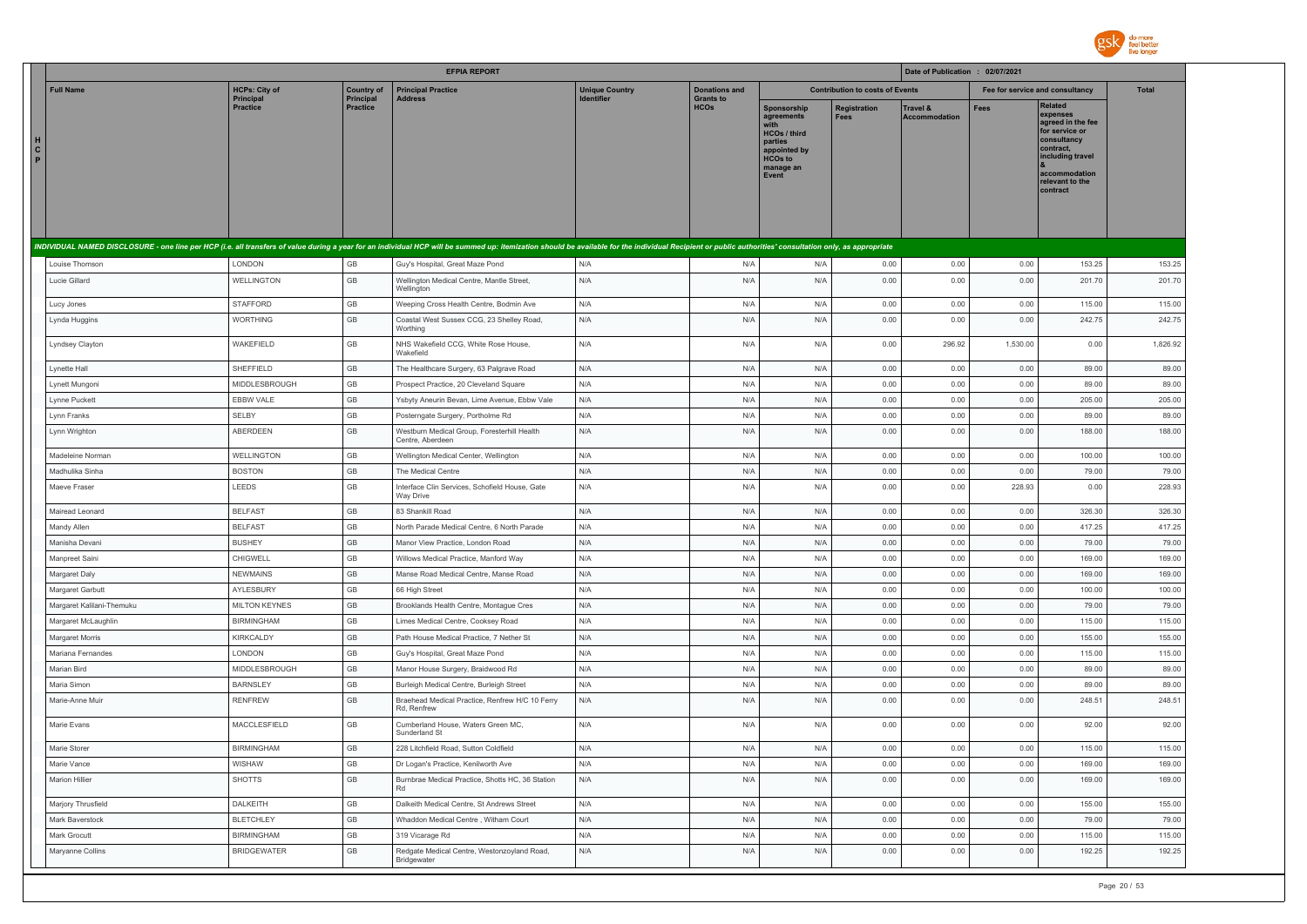

|                                                                                                                                                                                                                                |                                     |                              | <b>EFPIA REPORT</b>                                                  |                       |                                 |                                                                                                              |                                        | Date of Publication : 02/07/2021 |                                 |                                                                                                                                                                   |                 |
|--------------------------------------------------------------------------------------------------------------------------------------------------------------------------------------------------------------------------------|-------------------------------------|------------------------------|----------------------------------------------------------------------|-----------------------|---------------------------------|--------------------------------------------------------------------------------------------------------------|----------------------------------------|----------------------------------|---------------------------------|-------------------------------------------------------------------------------------------------------------------------------------------------------------------|-----------------|
| <b>Full Name</b>                                                                                                                                                                                                               | <b>HCPs: City of</b>                | <b>Country of</b>            | <b>Principal Practice</b>                                            | <b>Unique Country</b> | <b>Donations and</b>            |                                                                                                              | <b>Contribution to costs of Events</b> |                                  | Fee for service and consultancy |                                                                                                                                                                   | <b>Total</b>    |
| н<br>$\mathbf{c}$<br>P.                                                                                                                                                                                                        | <b>Principal</b><br><b>Practice</b> | Principal<br><b>Practice</b> | <b>Address</b>                                                       | Identifier            | <b>Grants to</b><br><b>HCOs</b> | Sponsorship<br>agreements<br>HCOs / third<br>parties<br>appointed by<br><b>HCOs to</b><br>manage an<br>Event | <b>Registration</b><br><b>Fees</b>     | Travel &<br><b>Accommodation</b> | Fees                            | <b>Related</b><br>expenses<br>agreed in the fee<br>for service or<br>consultancy<br>contract,<br>including travel<br>accommodation<br>relevant to the<br>contract |                 |
| INDIVIDUAL NAMED DISCLOSURE - one line per HCP (i.e. all transfers of value during a year for an individual HCP will be summed up: itemization should be available for the individual Recipient or public authorities' consult |                                     |                              |                                                                      |                       |                                 |                                                                                                              |                                        |                                  |                                 |                                                                                                                                                                   |                 |
| Mary Ellen Magee                                                                                                                                                                                                               | <b>BESSBROOK</b>                    | GB                           | Archways Rehab Centre, Millvale Road                                 | N/A                   | N/A                             | N/A                                                                                                          | 0.00                                   | 0.00                             | 0.00                            | 326.30                                                                                                                                                            | 326.30          |
| Mary McBride                                                                                                                                                                                                                   | CO ANTRIM                           | GB                           | Portglenone Health Centre, 17 Townhill Road, Co<br>Antrim            | N/A                   | N/A                             | N/A                                                                                                          | 0.00                                   | 40.05                            | 660.00                          | 0.00                                                                                                                                                              | 700.05          |
| Mary McCrossan                                                                                                                                                                                                                 | ARMAGH                              | GB                           | Friary Surgery, Dobbin Lane                                          | N/A                   | N/A                             | N/A                                                                                                          | 0.00                                   | 0.00                             | 0.00                            | 428.71                                                                                                                                                            | 428.71          |
| Mary McKenzie                                                                                                                                                                                                                  | EDINBURGH                           | GB                           | Conan Doyle MC, 4 Nether Liberton Lane                               | N/A                   | N/A                             | N/A                                                                                                          | 0.00                                   | 0.00                             | 0.00                            | 155.00                                                                                                                                                            | 155.00          |
| Mary Walker                                                                                                                                                                                                                    | <b>IRVINE</b>                       | $\mathbb{G}\mathbb{B}$       | Townhead Surgery, 6/8 High Street, Irvine                            | N/A                   | N/A                             | N/A                                                                                                          | 0.00                                   | 0.00                             | 0.00                            | 140.51                                                                                                                                                            | 140.51          |
| Masood Shaikh                                                                                                                                                                                                                  | <b>KINGS LYNN</b>                   | GB                           | Queen Elizabeth Hospital, Gayton Road                                | N/A                   | N/A                             | N/A                                                                                                          | 0.00                                   | 0.00                             | 0.00                            | 100.00                                                                                                                                                            | 100.00          |
| Matthew Brown                                                                                                                                                                                                                  | LEEDS                               | GB                           | Interface Clin Services, Schofield House, Gate<br>Way Drive          | N/A                   | N/A                             | N/A                                                                                                          | 0.00                                   | 0.00                             | 2,976.09                        | 0.00                                                                                                                                                              | 2,976.09        |
| Matthew Cope                                                                                                                                                                                                                   | LEEDS                               | GB                           | Interface Clin Services, Schofield House, Gate<br>Way Drive          | N/A                   | N/A                             | N/A                                                                                                          | 0.00                                   | 0.00                             | 8,533.16                        | 0.00                                                                                                                                                              | 8,533,16        |
| Maura Corry                                                                                                                                                                                                                    | <b>BELFAST</b>                      | GB                           | Salisbury Medical Centre, Belfast                                    | N/A                   | N/A                             | N/A                                                                                                          | 0.00                                   | 0.00                             | 0.00                            | 466.64                                                                                                                                                            | 466.64          |
| Mediha Sarwar                                                                                                                                                                                                                  | LEEDS                               | GB                           | Interface Clin Services, Schofield House, Gate<br><b>Way Drive</b>   | N/A                   | N/A                             | N/A                                                                                                          | 0.00                                   | 0.00                             | 14,004.89                       | 0.00                                                                                                                                                              | 14,004.89       |
| Mehwesh Jabben                                                                                                                                                                                                                 | <b>BIRMINGHAM</b>                   | GB                           | 299 Bordesley Green East, Stechford                                  | N/A                   | N/A                             | N/A                                                                                                          | 0.00                                   | 0.00                             | 0.00                            | 115.00                                                                                                                                                            | 115.00          |
| Michaela Kane                                                                                                                                                                                                                  | <b>BESSBROOK</b>                    | GB                           | Archways, Millvale Road                                              | N/A                   | N/A                             | N/A                                                                                                          | 0.00                                   | 0.00                             | 0.00                            | 326.30                                                                                                                                                            | 326.30          |
| Michaela Teale                                                                                                                                                                                                                 | STOCKTON-ON-TEES                    | GB                           | North Tees and Hartlepool NHS Trust, Harwick<br>Road                 | N/A                   | N/A                             | N/A                                                                                                          | 0.00                                   | 0.00                             | 0.00                            | 276.10                                                                                                                                                            | 276.10          |
| Michael Christy                                                                                                                                                                                                                | SAINTFIELD                          | GB                           | Saintfield Health Centre, 16 Fairview                                | N/A                   | N/A                             | N/A                                                                                                          | 0.00                                   | 0.00                             | 0.00                            | 326.30                                                                                                                                                            | 326.30          |
| Michael McAleer                                                                                                                                                                                                                | LEEDS                               | GB                           | Interface Clin Services, Schofield House, Gate<br>Wav Drive          | N/A                   | N/A                             | N/A                                                                                                          | 0.00                                   | 0.00                             | 7,783.62                        | 0.00                                                                                                                                                              | 7,783.62        |
| Michele Sargent                                                                                                                                                                                                                | SUTTON COLDFIELD                    | GB                           | Good Hope Hospital, Rectory Road                                     | N/A                   | N/A                             | N/A                                                                                                          | 0.00                                   | 0.00                             | 0.00                            | 135.00                                                                                                                                                            | 135.00          |
| Michelle Green                                                                                                                                                                                                                 | SHEFFIELD                           | GB                           | Manor Park Group Practice, 190 Duke Street                           | N/A                   | N/A                             | N/A                                                                                                          | 0.00                                   | 0.00                             | 0.00                            | 89.00                                                                                                                                                             | 89.00           |
| Michelle Mitchell                                                                                                                                                                                                              | FRASERBURGH                         | $\mathbb{G}\mathbb{B}$       | Saltoun Surgery, Lochpots Road, Fraserburgh                          | N/A                   | N/A                             | N/A                                                                                                          | 0.00                                   | 0.00                             | 0.00                            | 266.30                                                                                                                                                            | 266.30          |
| Michelle Smyth                                                                                                                                                                                                                 | CRAIGAVON                           | GB                           | 68 Lurgan Rd, Portadown                                              | N/A                   | N/A                             | N/A                                                                                                          | 0.00                                   | 0.00                             | 0.00                            | 326.30                                                                                                                                                            | 326.30          |
| Michelle Theadorus                                                                                                                                                                                                             | <b>BELFAST</b>                      | GB                           | Mater Hospital, Crumlin Road                                         | N/A                   | N/A                             | N/A                                                                                                          | 0.00                                   | 0.00                             | 0.00                            | 326.30                                                                                                                                                            | 326.30          |
| Mithun Murthy                                                                                                                                                                                                                  | <b>WARRINGTON</b>                   | GB                           | Warrington Hospital, Warrington                                      | N/A                   | N/A                             | N/A                                                                                                          | 0.00                                   | 0.00                             | 1,540.00                        | 0.00                                                                                                                                                              | 1,540.00        |
| Modupe Obilanade                                                                                                                                                                                                               | NEWPORT                             | GB                           | St Pauls Clinic, Palmyra Place, Newport                              | N/A                   | N/A                             | N/A                                                                                                          | 0.00                                   | 0.00                             | 0.00                            | 198.00                                                                                                                                                            | 198.00          |
| Mohammed Raza                                                                                                                                                                                                                  | <b>DUNDEE</b>                       | GB                           | Tay Court Surgery, 50 South Tay Street                               | N/A                   | N/A                             | N/A                                                                                                          | 0.00                                   | 0.00                             | 0.00                            | 94.00                                                                                                                                                             | 94.00           |
| Moi Chin Soong                                                                                                                                                                                                                 | EDGWARE                             | GB<br>GB                     | Medical Centre, 156 Deans Lane                                       | N/A<br>N/A            | N/A                             | N/A                                                                                                          | 0.00                                   | 0.00                             | 0.00                            | 169.00                                                                                                                                                            | 169.00          |
| Mojisola Adebomi                                                                                                                                                                                                               | LONDON                              | $\mathbb{G}\mathbb{B}$       | Anerley Surgery, 224 Anerley Rd                                      | N/A                   | N/A<br>N/A                      | N/A<br>N/A                                                                                                   | 0.00<br>0.00                           | 0.00<br>0.00                     | 0.00<br>0.00                    | 169.00<br>92.00                                                                                                                                                   | 169.00<br>92.00 |
| Moj Salehi<br>Monica Almeida                                                                                                                                                                                                   | <b>BOLTON</b><br>SCUNTHORPE         | GB                           | Bolton Al-Fal Medical, 258 Deane Road<br>BOC Healthcare, Warren Road | N/A                   | N/A                             | N/A                                                                                                          | 0.00                                   | 0.00                             | 0.00                            | 135.00                                                                                                                                                            | 135.00          |
| Moyra Stocks                                                                                                                                                                                                                   | SHIPLEY                             | GB                           | Shipley Medical Practice, Alexandra Road                             | N/A                   | N/A                             | N/A                                                                                                          | 0.00                                   | 0.00                             | 0.00                            | 99.00                                                                                                                                                             | 99.00           |
| Mr. Anthony De Soyza                                                                                                                                                                                                           | NEWCASTLE                           | GB                           | Regional Cardio Thoracic Centre, Freeman<br>Hospital, Newcastle      | BINLEYS ID-854994     | N/A                             | N/A                                                                                                          | 0.00                                   | 0.00                             | 4,371.26                        | 509.26                                                                                                                                                            | 4,880.52        |
| Mr Bruce Reynolds                                                                                                                                                                                                              | LEEDS                               | GB                           | Interface Clin Services, Schofield House, Gate<br>Way Drive          | N/A                   | N/A                             | N/A                                                                                                          | 0.00                                   | 0.00                             | 3,008.72                        | 0.00                                                                                                                                                              | 3,008.72        |
| Mr Darren Curran                                                                                                                                                                                                               | LEEDS                               | GB                           | Interface Clin Services, Schofield House, Gate<br>Way Drive          | N/A                   | N/A                             | N/A                                                                                                          | 0.00                                   | 0.00                             | 4,628.80                        | 0.00                                                                                                                                                              | 4,628.80        |
| Mr. Darush Attar-Zadeh                                                                                                                                                                                                         | <b>EALING</b>                       | GB                           | Temple Consultancy Ltd, 14 Brunswick gardens,<br>Ealing              | N/A                   | N/A                             | N/A                                                                                                          | 0.00                                   | 0.00                             | 200.00                          | 0.00                                                                                                                                                              | 200.00          |
| Mr. Gareth Jones                                                                                                                                                                                                               | <b>ELLESMERE PORT</b>               | GB                           | 7 Kenwick Close, Ellesmere Port                                      | N/A                   | N/A                             | N/A                                                                                                          | 0.00                                   | 0.00                             | 360.00                          | 0.00                                                                                                                                                              | 360.00          |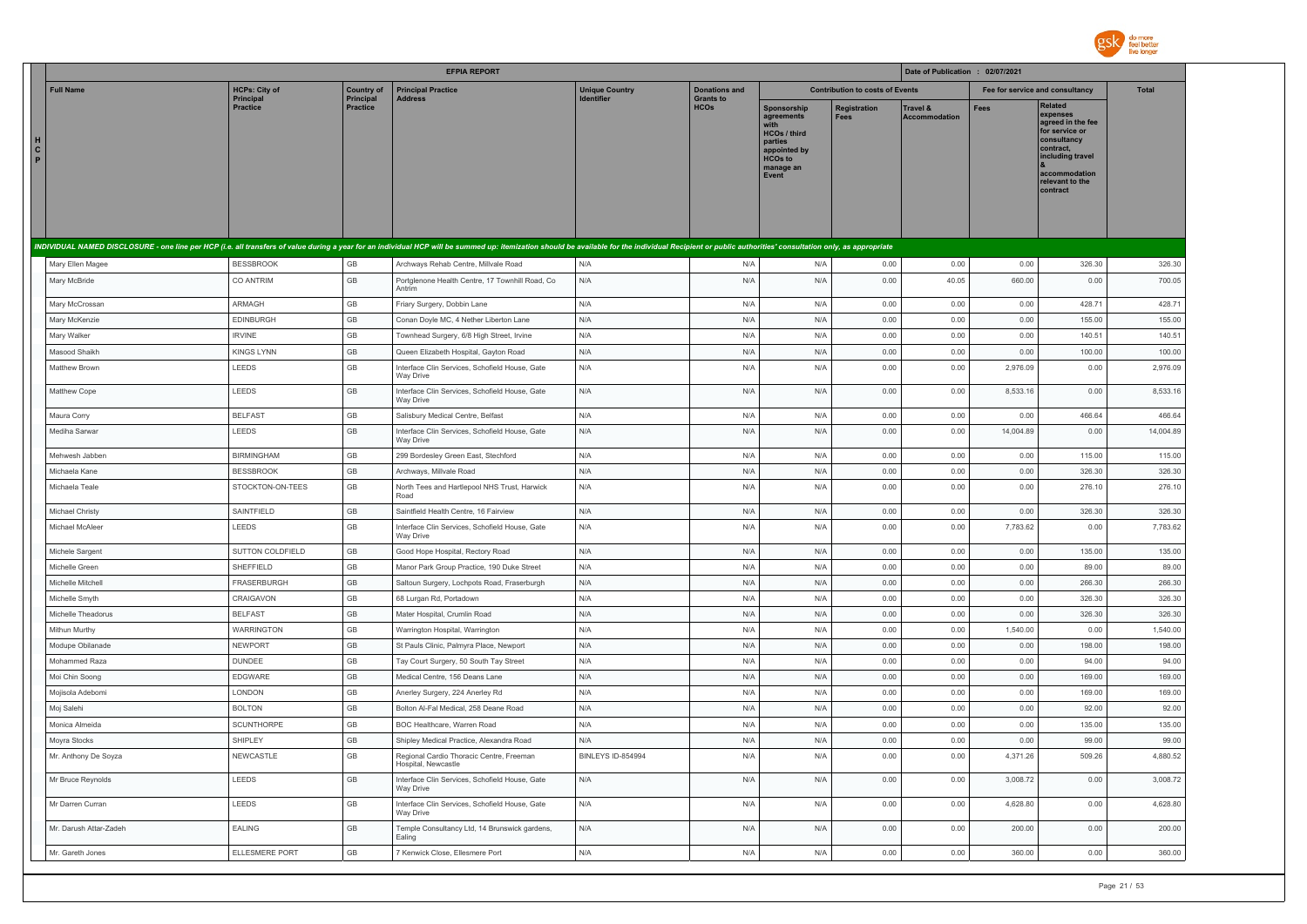

| <b>Full Name</b><br><b>HCPs: City of</b><br><b>Principal Practice</b><br><b>Donations and</b><br><b>Contribution to costs of Events</b><br>Fee for service and consultancy<br><b>Total</b><br><b>Country of</b><br><b>Unique Country</b><br>Principal<br><b>Grants to</b><br>Principal<br><b>Address</b><br><b>Identifier</b><br><b>Related</b><br><b>HCOs</b><br><b>Practice</b><br><b>Practice</b><br><b>Sponsorship</b><br><b>Registration</b><br><b>Travel &amp;</b><br><b>Fees</b><br>expenses<br>Fees<br><b>Accommodation</b><br>agreements<br>agreed in the fee<br>with<br>for service or<br><b>HCOs / third</b><br>consultancy<br>H<br>parties<br>contract.<br>$\mathbf{c}$<br>appointed by<br>including travel<br>P<br><b>HCOs to</b><br>manage an<br>accommodation<br>Event<br>relevant to the<br>contract<br>INDIVIDUAL NAMED DISCLOSURE - one line per HCP (i.e. all transfers of value during a year for an individual HCP will be summed up: itemization should be available for the individual Recipient or public authorities' consult<br>0.00<br>RICKMANSWORTH<br>N/A<br>0.00<br>680.14<br>0.00<br>680.14<br>Mr Graham Foster<br>GB<br>Shepherds Way, Rickmansworth, Hertfordshire<br>N/A<br>N/A<br>$\mathbb{G}\mathbb{B}$<br>N/A<br>N/A<br>0.00<br>26.10<br>34.99<br>Mr James Chalmers<br><b>DUNDEE</b><br>Ninewells Hospital, Invergowrie Drive, Dundee<br><b>BINLEYS ID-1021570</b><br>2,750.00<br>2,811.09<br>GB<br>LLANELLI<br>BINLEYS ID-593770<br>N/A<br>N/A<br>0.00<br>0.00<br>1,590.00<br>498.17<br>2,088.17<br>Mr. Joe Annandale<br>Prince Phillip Hospital, Bryngwyn Mawr, Dafen,<br>Llanelli<br>$\mathbb{G}\mathbb{B}$<br>Mr. Johnathan Laird<br><b>TURRIFF</b><br>15 Roseacre Crescent, Turriff<br>N/A<br>N/A<br>N/A<br>0.00<br>0.00<br>520.00<br>0.00<br>520.00<br>GB<br>STAPLEFORD<br>14, Sternes Way, STAPLEFORD, CB22 5DA<br>N/A<br>N/A<br>N/A<br>0.00<br>0.00<br>0.00<br>674.74<br>674.74<br>Mr Jonathan Morton<br>$\mathbb{G}\mathbb{B}$<br>N/A<br>0.00<br>0.00<br>0.00<br>5,300.53<br>Mr Kunal Patel<br>LEEDS<br>Interface Clin Services, Schofield House, Gate<br>N/A<br>N/A<br>5,300.53<br>Way Drive<br>$\mathbb{G}\mathbb{B}$<br>N/A<br><b>BLACKWOOD</b><br>Avicenna Medical Centre, Blackwood Road,<br>N/A<br>N/A<br>0.00<br>0.00<br>1,375.00<br>346.01<br>1,721.01<br>Mr Lloyd Hambridge<br>Blackwood<br>$\mathbb{G}\mathbb{B}$<br>0.00<br>3,674.30<br><b>BELFAST</b><br>N/A<br>N/A<br>0.00<br>0.00<br>3,674.30<br>Mr Lorcan McGarvey<br>Queens University Belfast, Lisburn Road, Antrim,<br>BINLEYS ID-576116<br>Belfast<br>$\mathbb{G}\mathbb{B}$<br>LONDON<br>151 Lodge Hill, Goldie Leigh, Abbey Wood,<br>N/A<br>N/A<br>N/A<br>0.00<br>0.00<br>2,992.20<br>199.58<br>3,191.78<br>Mr Manish Chatterjee<br>London<br>$\mathbb{G}\mathbb{B}$<br>0.00<br>0.00<br>135.00<br>CAMBRIDGE<br>BINLEYS ID-773500<br>N/A<br>N/A<br>135.00<br>0.00<br>Mr. Mark Toshner<br>Papworth Hospital, Papworth-Everard, Cambridge<br>$\mathbb{G}\mathbb{B}$<br>171.61<br>LEICESTER<br>N/A<br>N/A<br>0.00<br>3,440.00<br>766.02<br>4,377.63<br>Mr Neil Greening<br>Glenfield Hospital, Groby Road, Leicester<br>BINLEYS ID-1084051<br>$\mathbb{G}\mathbb{B}$<br>SHIPLEY<br>N/A<br>N/A<br>0.00<br>0.00<br>1,105.00<br>0.00<br>1,105.00<br>Mr Robert Daw<br>Westcliffe Medical Group, Westcliffe Road,<br>BINLEYS ID-819892<br>Shipley<br>$\mathbb{G}\mathbb{B}$<br>0.00<br>N/A<br>N/A<br>0.00<br>2,434.50<br>180.07<br>2,614.57<br>SOUTHSEA<br>Goddard Centre, St James Hospital, Locksway<br><b>BINLEYS ID-1279498</b><br>Mrs. Alison Hughes<br>Road, Southsea<br>GB<br>Mrs. Anne Marie Marley<br><b>BELFAST</b><br>Mater Hospital, Crumlin Road, Belfast<br>BINLEYS ID-576281<br>N/A<br>N/A<br>0.00<br>10.80<br>4,984.70<br>1,346.24<br>6,341.74<br>$\mathbb{G}\mathbb{B}$<br>N/A<br>5,103.19<br>COLERAINE<br>N/A<br>N/A<br>0.00<br>144.19<br>3,967.20<br>991.80<br>Mrs. Carole McGrath<br>48 Meadowlands, Portstewart, Coleraine<br>$\mathbb{G}\mathbb{B}$<br>Mrs CAROLINE BAZELL<br>WESTON-SUPER-MARE<br>N/A<br>N/A<br>N/A<br>0.00<br>0.00<br>200.00<br>0.00<br>200.00<br>11 Coulson Drive, Weston Super Mare<br>GB<br>NOTTINGHAM<br><b>BINLEYS ID-1174031</b><br>N/A<br>N/A<br>0.00<br>0.00<br>200.00<br>0.00<br>200.00<br>Mrs. Catherine Reynolds<br>Hucknall Road, Nottingham<br>$\mathbb{G}\mathbb{B}$<br>N/A<br>Mrs Christine Ennor<br>FERNDOWN<br>2 Beechwood Road, West Moors, Ferndown<br>BINLEYS ID-643619<br>N/A<br>0.00<br>0.00<br>476.00<br>0.00<br>476.00<br>$\mathbb{G}\mathbb{B}$<br>N/A<br>0.00<br>0.00<br>3,896.00<br>PETERSFIELD<br>N/A<br>N/A<br>3,796.00<br>100.00<br>Mrs. Gail Rimington<br>26 Lynton Road, Petersfield<br>$\mathbb{G}\mathbb{B}$<br>N/A<br>N/A<br>N/A<br>0.00<br>0.00<br>4,649.77<br>0.00<br>4,649.77<br>Mrs Grainne D'Ancona<br>LONDON<br>10 The Vineyard, Richmond<br>GB<br>N/A<br>Mr. Shaun Watson<br>LONDON<br>61, Sleaford House, London<br>N/A<br>N/A<br>0.00<br>201.45<br>1,760.00<br>75.48<br>2,036.93<br>GB<br>SHEFFIELD<br>University of Sheffield, 3AClarkhouse Road,<br>N/A<br>N/A<br>N/A<br>0.00<br>0.00<br>1,205.00<br>346.41<br>1,551.41<br>Mrs Jackie Dale<br>Sheffield<br>$\mathbb{G}\mathbb{B}$<br>Mrs. Joanne Hamilton<br><b>BRIERLEY HILL</b><br>BINLEYS ID-824456<br>N/A<br>N/A<br>0.00<br>0.00<br>3,219.80<br>0.00<br>3,219.80<br>Venture Way, Brierley Hill<br>GB<br>WORKINGTON<br>Workington Community Hospital, Park Lane,<br>BINLEYS ID-577500<br>N/A<br>N/A<br>0.00<br>0.00<br>1,327.95<br>0.00<br>1,327.95<br>Mrs. Karen Hailes<br>Workington<br>$\mathbb{G}\mathbb{B}$<br>N/A<br>N/A<br>0.00<br>0.00<br>4,618.70<br>650.63<br>5,269.33<br>Mrs. Karen Marshall Nee Heslop<br>NEWCASTLE UPON TYNE<br><b>BINLEYS ID-1141570</b><br>Queen Victoria Road, Newcastle-Upon-Tyne<br>$\mathbb{G}\mathbb{B}$<br><b>BRISTOL</b><br>Bristol Royal Hospital for Children, Bristol<br>N/A<br>N/A<br>N/A<br>0.00<br>0.00<br>200.00<br>0.00<br>200.00<br>Mrs Myriam Kanchanatheera<br>GB<br>Mrs Sally Cole<br><b>EXTON</b><br>N/A<br>N/A<br>N/A<br>0.00<br>197.98<br>3,268.65<br>135.00<br>3,601.63<br>Firleigh Court, Exton Lane, Exton<br>1,870.00<br>Mrs Susan Langley<br>LONDON<br>GB<br>14th Floor Merton Civic Centre, London Road,<br>N/A<br>N/A<br>N/A<br>0.00<br>0.00<br>1,870.00<br>0.00<br>London<br>KENT<br>$\mathbb{G}\mathbb{B}$<br>N/A<br>N/A<br>N/A<br>0.00<br>0.00<br>6,604.40<br>0.00<br>6,604.40<br>Mr Stephen Foster<br>79 Stone Road, Broadstairs kent<br>GB<br>BINLEYS ID-594043<br>Mr. Steve Hickey<br>LONDON<br>Flat 4, 57 Belzise Park Gardens, London<br>N/A<br>N/A<br>0.00<br>0.00<br>0.00<br>238.50<br>238.50<br>$\mathbb{G}\mathbb{B}$<br>157.56<br>2,157.56<br><b>RETFORD</b><br>Retford Primary Care Centre, North Road, Retford<br>BINLEYS ID-561504<br>N/A<br>N/A<br>0.00<br>0.00<br>2,000.00<br>Mrs Wendy Bradford |                |      |                        | <b>EFPIA REPORT</b>                        |     |     |     |      | Date of Publication : 02/07/2021 |      |        |        |
|-----------------------------------------------------------------------------------------------------------------------------------------------------------------------------------------------------------------------------------------------------------------------------------------------------------------------------------------------------------------------------------------------------------------------------------------------------------------------------------------------------------------------------------------------------------------------------------------------------------------------------------------------------------------------------------------------------------------------------------------------------------------------------------------------------------------------------------------------------------------------------------------------------------------------------------------------------------------------------------------------------------------------------------------------------------------------------------------------------------------------------------------------------------------------------------------------------------------------------------------------------------------------------------------------------------------------------------------------------------------------------------------------------------------------------------------------------------------------------------------------------------------------------------------------------------------------------------------------------------------------------------------------------------------------------------------------------------------------------------------------------------------------------------------------------------------------------------------------------------------------------------------------------------------------------------------------------------------------------------------------------------------------------------------------------------------------------------------------------------------------------------------------------------------------------------------------------------------------------------------------------------------------------------------------------------------------------------------------------------------------------------------------------------------------------------------------------------------------------------------------------------------------------------------------------------------------------------------------------------------------------------------------------------------------------------------------------------------------------------------------------------------------------------------------------------------------------------------------------------------------------------------------------------------------------------------------------------------------------------------------------------------------------------------------------------------------------------------------------------------------------------------------------------------------------------------------------------------------------------------------------------------------------------------------------------------------------------------------------------------------------------------------------------------------------------------------------------------------------------------------------------------------------------------------------------------------------------------------------------------------------------------------------------------------------------------------------------------------------------------------------------------------------------------------------------------------------------------------------------------------------------------------------------------------------------------------------------------------------------------------------------------------------------------------------------------------------------------------------------------------------------------------------------------------------------------------------------------------------------------------------------------------------------------------------------------------------------------------------------------------------------------------------------------------------------------------------------------------------------------------------------------------------------------------------------------------------------------------------------------------------------------------------------------------------------------------------------------------------------------------------------------------------------------------------------------------------------------------------------------------------------------------------------------------------------------------------------------------------------------------------------------------------------------------------------------------------------------------------------------------------------------------------------------------------------------------------------------------------------------------------------------------------------------------------------------------------------------------------------------------------------------------------------------------------------------------------------------------------------------------------------------------------------------------------------------------------------------------------------------------------------------------------------------------------------------------------------------------------------------------------------------------------------------------------------------------------------------------------------------------------------------------------------------------------------------------------------------------------------------------------------------------------------------------------------------------------------------------------------------------------------------------------------------------------------------------------------------------------------------------------------------------------------------------------------------------------------------------------------------------------------------------------------------------------------------------------------------------------------------------------------------------------------------------------------------------------------------------------------------------------------------------------------------------------------------------------------------------------------------------------------------------------------------------------------------------------------|----------------|------|------------------------|--------------------------------------------|-----|-----|-----|------|----------------------------------|------|--------|--------|
|                                                                                                                                                                                                                                                                                                                                                                                                                                                                                                                                                                                                                                                                                                                                                                                                                                                                                                                                                                                                                                                                                                                                                                                                                                                                                                                                                                                                                                                                                                                                                                                                                                                                                                                                                                                                                                                                                                                                                                                                                                                                                                                                                                                                                                                                                                                                                                                                                                                                                                                                                                                                                                                                                                                                                                                                                                                                                                                                                                                                                                                                                                                                                                                                                                                                                                                                                                                                                                                                                                                                                                                                                                                                                                                                                                                                                                                                                                                                                                                                                                                                                                                                                                                                                                                                                                                                                                                                                                                                                                                                                                                                                                                                                                                                                                                                                                                                                                                                                                                                                                                                                                                                                                                                                                                                                                                                                                                                                                                                                                                                                                                                                                                                                                                                                                                                                                                                                                                                                                                                                                                                                                                                                                                                                                                                                                                                                                                                                                                                                                                                                                                                                                                                                                                                                                                                                                   |                |      |                        |                                            |     |     |     |      |                                  |      |        |        |
|                                                                                                                                                                                                                                                                                                                                                                                                                                                                                                                                                                                                                                                                                                                                                                                                                                                                                                                                                                                                                                                                                                                                                                                                                                                                                                                                                                                                                                                                                                                                                                                                                                                                                                                                                                                                                                                                                                                                                                                                                                                                                                                                                                                                                                                                                                                                                                                                                                                                                                                                                                                                                                                                                                                                                                                                                                                                                                                                                                                                                                                                                                                                                                                                                                                                                                                                                                                                                                                                                                                                                                                                                                                                                                                                                                                                                                                                                                                                                                                                                                                                                                                                                                                                                                                                                                                                                                                                                                                                                                                                                                                                                                                                                                                                                                                                                                                                                                                                                                                                                                                                                                                                                                                                                                                                                                                                                                                                                                                                                                                                                                                                                                                                                                                                                                                                                                                                                                                                                                                                                                                                                                                                                                                                                                                                                                                                                                                                                                                                                                                                                                                                                                                                                                                                                                                                                                   |                |      |                        |                                            |     |     |     |      |                                  |      |        |        |
|                                                                                                                                                                                                                                                                                                                                                                                                                                                                                                                                                                                                                                                                                                                                                                                                                                                                                                                                                                                                                                                                                                                                                                                                                                                                                                                                                                                                                                                                                                                                                                                                                                                                                                                                                                                                                                                                                                                                                                                                                                                                                                                                                                                                                                                                                                                                                                                                                                                                                                                                                                                                                                                                                                                                                                                                                                                                                                                                                                                                                                                                                                                                                                                                                                                                                                                                                                                                                                                                                                                                                                                                                                                                                                                                                                                                                                                                                                                                                                                                                                                                                                                                                                                                                                                                                                                                                                                                                                                                                                                                                                                                                                                                                                                                                                                                                                                                                                                                                                                                                                                                                                                                                                                                                                                                                                                                                                                                                                                                                                                                                                                                                                                                                                                                                                                                                                                                                                                                                                                                                                                                                                                                                                                                                                                                                                                                                                                                                                                                                                                                                                                                                                                                                                                                                                                                                                   |                |      |                        |                                            |     |     |     |      |                                  |      |        |        |
|                                                                                                                                                                                                                                                                                                                                                                                                                                                                                                                                                                                                                                                                                                                                                                                                                                                                                                                                                                                                                                                                                                                                                                                                                                                                                                                                                                                                                                                                                                                                                                                                                                                                                                                                                                                                                                                                                                                                                                                                                                                                                                                                                                                                                                                                                                                                                                                                                                                                                                                                                                                                                                                                                                                                                                                                                                                                                                                                                                                                                                                                                                                                                                                                                                                                                                                                                                                                                                                                                                                                                                                                                                                                                                                                                                                                                                                                                                                                                                                                                                                                                                                                                                                                                                                                                                                                                                                                                                                                                                                                                                                                                                                                                                                                                                                                                                                                                                                                                                                                                                                                                                                                                                                                                                                                                                                                                                                                                                                                                                                                                                                                                                                                                                                                                                                                                                                                                                                                                                                                                                                                                                                                                                                                                                                                                                                                                                                                                                                                                                                                                                                                                                                                                                                                                                                                                                   |                |      |                        |                                            |     |     |     |      |                                  |      |        |        |
|                                                                                                                                                                                                                                                                                                                                                                                                                                                                                                                                                                                                                                                                                                                                                                                                                                                                                                                                                                                                                                                                                                                                                                                                                                                                                                                                                                                                                                                                                                                                                                                                                                                                                                                                                                                                                                                                                                                                                                                                                                                                                                                                                                                                                                                                                                                                                                                                                                                                                                                                                                                                                                                                                                                                                                                                                                                                                                                                                                                                                                                                                                                                                                                                                                                                                                                                                                                                                                                                                                                                                                                                                                                                                                                                                                                                                                                                                                                                                                                                                                                                                                                                                                                                                                                                                                                                                                                                                                                                                                                                                                                                                                                                                                                                                                                                                                                                                                                                                                                                                                                                                                                                                                                                                                                                                                                                                                                                                                                                                                                                                                                                                                                                                                                                                                                                                                                                                                                                                                                                                                                                                                                                                                                                                                                                                                                                                                                                                                                                                                                                                                                                                                                                                                                                                                                                                                   |                |      |                        |                                            |     |     |     |      |                                  |      |        |        |
|                                                                                                                                                                                                                                                                                                                                                                                                                                                                                                                                                                                                                                                                                                                                                                                                                                                                                                                                                                                                                                                                                                                                                                                                                                                                                                                                                                                                                                                                                                                                                                                                                                                                                                                                                                                                                                                                                                                                                                                                                                                                                                                                                                                                                                                                                                                                                                                                                                                                                                                                                                                                                                                                                                                                                                                                                                                                                                                                                                                                                                                                                                                                                                                                                                                                                                                                                                                                                                                                                                                                                                                                                                                                                                                                                                                                                                                                                                                                                                                                                                                                                                                                                                                                                                                                                                                                                                                                                                                                                                                                                                                                                                                                                                                                                                                                                                                                                                                                                                                                                                                                                                                                                                                                                                                                                                                                                                                                                                                                                                                                                                                                                                                                                                                                                                                                                                                                                                                                                                                                                                                                                                                                                                                                                                                                                                                                                                                                                                                                                                                                                                                                                                                                                                                                                                                                                                   |                |      |                        |                                            |     |     |     |      |                                  |      |        |        |
|                                                                                                                                                                                                                                                                                                                                                                                                                                                                                                                                                                                                                                                                                                                                                                                                                                                                                                                                                                                                                                                                                                                                                                                                                                                                                                                                                                                                                                                                                                                                                                                                                                                                                                                                                                                                                                                                                                                                                                                                                                                                                                                                                                                                                                                                                                                                                                                                                                                                                                                                                                                                                                                                                                                                                                                                                                                                                                                                                                                                                                                                                                                                                                                                                                                                                                                                                                                                                                                                                                                                                                                                                                                                                                                                                                                                                                                                                                                                                                                                                                                                                                                                                                                                                                                                                                                                                                                                                                                                                                                                                                                                                                                                                                                                                                                                                                                                                                                                                                                                                                                                                                                                                                                                                                                                                                                                                                                                                                                                                                                                                                                                                                                                                                                                                                                                                                                                                                                                                                                                                                                                                                                                                                                                                                                                                                                                                                                                                                                                                                                                                                                                                                                                                                                                                                                                                                   |                |      |                        |                                            |     |     |     |      |                                  |      |        |        |
|                                                                                                                                                                                                                                                                                                                                                                                                                                                                                                                                                                                                                                                                                                                                                                                                                                                                                                                                                                                                                                                                                                                                                                                                                                                                                                                                                                                                                                                                                                                                                                                                                                                                                                                                                                                                                                                                                                                                                                                                                                                                                                                                                                                                                                                                                                                                                                                                                                                                                                                                                                                                                                                                                                                                                                                                                                                                                                                                                                                                                                                                                                                                                                                                                                                                                                                                                                                                                                                                                                                                                                                                                                                                                                                                                                                                                                                                                                                                                                                                                                                                                                                                                                                                                                                                                                                                                                                                                                                                                                                                                                                                                                                                                                                                                                                                                                                                                                                                                                                                                                                                                                                                                                                                                                                                                                                                                                                                                                                                                                                                                                                                                                                                                                                                                                                                                                                                                                                                                                                                                                                                                                                                                                                                                                                                                                                                                                                                                                                                                                                                                                                                                                                                                                                                                                                                                                   |                |      |                        |                                            |     |     |     |      |                                  |      |        |        |
|                                                                                                                                                                                                                                                                                                                                                                                                                                                                                                                                                                                                                                                                                                                                                                                                                                                                                                                                                                                                                                                                                                                                                                                                                                                                                                                                                                                                                                                                                                                                                                                                                                                                                                                                                                                                                                                                                                                                                                                                                                                                                                                                                                                                                                                                                                                                                                                                                                                                                                                                                                                                                                                                                                                                                                                                                                                                                                                                                                                                                                                                                                                                                                                                                                                                                                                                                                                                                                                                                                                                                                                                                                                                                                                                                                                                                                                                                                                                                                                                                                                                                                                                                                                                                                                                                                                                                                                                                                                                                                                                                                                                                                                                                                                                                                                                                                                                                                                                                                                                                                                                                                                                                                                                                                                                                                                                                                                                                                                                                                                                                                                                                                                                                                                                                                                                                                                                                                                                                                                                                                                                                                                                                                                                                                                                                                                                                                                                                                                                                                                                                                                                                                                                                                                                                                                                                                   |                |      |                        |                                            |     |     |     |      |                                  |      |        |        |
|                                                                                                                                                                                                                                                                                                                                                                                                                                                                                                                                                                                                                                                                                                                                                                                                                                                                                                                                                                                                                                                                                                                                                                                                                                                                                                                                                                                                                                                                                                                                                                                                                                                                                                                                                                                                                                                                                                                                                                                                                                                                                                                                                                                                                                                                                                                                                                                                                                                                                                                                                                                                                                                                                                                                                                                                                                                                                                                                                                                                                                                                                                                                                                                                                                                                                                                                                                                                                                                                                                                                                                                                                                                                                                                                                                                                                                                                                                                                                                                                                                                                                                                                                                                                                                                                                                                                                                                                                                                                                                                                                                                                                                                                                                                                                                                                                                                                                                                                                                                                                                                                                                                                                                                                                                                                                                                                                                                                                                                                                                                                                                                                                                                                                                                                                                                                                                                                                                                                                                                                                                                                                                                                                                                                                                                                                                                                                                                                                                                                                                                                                                                                                                                                                                                                                                                                                                   |                |      |                        |                                            |     |     |     |      |                                  |      |        |        |
|                                                                                                                                                                                                                                                                                                                                                                                                                                                                                                                                                                                                                                                                                                                                                                                                                                                                                                                                                                                                                                                                                                                                                                                                                                                                                                                                                                                                                                                                                                                                                                                                                                                                                                                                                                                                                                                                                                                                                                                                                                                                                                                                                                                                                                                                                                                                                                                                                                                                                                                                                                                                                                                                                                                                                                                                                                                                                                                                                                                                                                                                                                                                                                                                                                                                                                                                                                                                                                                                                                                                                                                                                                                                                                                                                                                                                                                                                                                                                                                                                                                                                                                                                                                                                                                                                                                                                                                                                                                                                                                                                                                                                                                                                                                                                                                                                                                                                                                                                                                                                                                                                                                                                                                                                                                                                                                                                                                                                                                                                                                                                                                                                                                                                                                                                                                                                                                                                                                                                                                                                                                                                                                                                                                                                                                                                                                                                                                                                                                                                                                                                                                                                                                                                                                                                                                                                                   |                |      |                        |                                            |     |     |     |      |                                  |      |        |        |
|                                                                                                                                                                                                                                                                                                                                                                                                                                                                                                                                                                                                                                                                                                                                                                                                                                                                                                                                                                                                                                                                                                                                                                                                                                                                                                                                                                                                                                                                                                                                                                                                                                                                                                                                                                                                                                                                                                                                                                                                                                                                                                                                                                                                                                                                                                                                                                                                                                                                                                                                                                                                                                                                                                                                                                                                                                                                                                                                                                                                                                                                                                                                                                                                                                                                                                                                                                                                                                                                                                                                                                                                                                                                                                                                                                                                                                                                                                                                                                                                                                                                                                                                                                                                                                                                                                                                                                                                                                                                                                                                                                                                                                                                                                                                                                                                                                                                                                                                                                                                                                                                                                                                                                                                                                                                                                                                                                                                                                                                                                                                                                                                                                                                                                                                                                                                                                                                                                                                                                                                                                                                                                                                                                                                                                                                                                                                                                                                                                                                                                                                                                                                                                                                                                                                                                                                                                   |                |      |                        |                                            |     |     |     |      |                                  |      |        |        |
|                                                                                                                                                                                                                                                                                                                                                                                                                                                                                                                                                                                                                                                                                                                                                                                                                                                                                                                                                                                                                                                                                                                                                                                                                                                                                                                                                                                                                                                                                                                                                                                                                                                                                                                                                                                                                                                                                                                                                                                                                                                                                                                                                                                                                                                                                                                                                                                                                                                                                                                                                                                                                                                                                                                                                                                                                                                                                                                                                                                                                                                                                                                                                                                                                                                                                                                                                                                                                                                                                                                                                                                                                                                                                                                                                                                                                                                                                                                                                                                                                                                                                                                                                                                                                                                                                                                                                                                                                                                                                                                                                                                                                                                                                                                                                                                                                                                                                                                                                                                                                                                                                                                                                                                                                                                                                                                                                                                                                                                                                                                                                                                                                                                                                                                                                                                                                                                                                                                                                                                                                                                                                                                                                                                                                                                                                                                                                                                                                                                                                                                                                                                                                                                                                                                                                                                                                                   |                |      |                        |                                            |     |     |     |      |                                  |      |        |        |
|                                                                                                                                                                                                                                                                                                                                                                                                                                                                                                                                                                                                                                                                                                                                                                                                                                                                                                                                                                                                                                                                                                                                                                                                                                                                                                                                                                                                                                                                                                                                                                                                                                                                                                                                                                                                                                                                                                                                                                                                                                                                                                                                                                                                                                                                                                                                                                                                                                                                                                                                                                                                                                                                                                                                                                                                                                                                                                                                                                                                                                                                                                                                                                                                                                                                                                                                                                                                                                                                                                                                                                                                                                                                                                                                                                                                                                                                                                                                                                                                                                                                                                                                                                                                                                                                                                                                                                                                                                                                                                                                                                                                                                                                                                                                                                                                                                                                                                                                                                                                                                                                                                                                                                                                                                                                                                                                                                                                                                                                                                                                                                                                                                                                                                                                                                                                                                                                                                                                                                                                                                                                                                                                                                                                                                                                                                                                                                                                                                                                                                                                                                                                                                                                                                                                                                                                                                   |                |      |                        |                                            |     |     |     |      |                                  |      |        |        |
|                                                                                                                                                                                                                                                                                                                                                                                                                                                                                                                                                                                                                                                                                                                                                                                                                                                                                                                                                                                                                                                                                                                                                                                                                                                                                                                                                                                                                                                                                                                                                                                                                                                                                                                                                                                                                                                                                                                                                                                                                                                                                                                                                                                                                                                                                                                                                                                                                                                                                                                                                                                                                                                                                                                                                                                                                                                                                                                                                                                                                                                                                                                                                                                                                                                                                                                                                                                                                                                                                                                                                                                                                                                                                                                                                                                                                                                                                                                                                                                                                                                                                                                                                                                                                                                                                                                                                                                                                                                                                                                                                                                                                                                                                                                                                                                                                                                                                                                                                                                                                                                                                                                                                                                                                                                                                                                                                                                                                                                                                                                                                                                                                                                                                                                                                                                                                                                                                                                                                                                                                                                                                                                                                                                                                                                                                                                                                                                                                                                                                                                                                                                                                                                                                                                                                                                                                                   |                |      |                        |                                            |     |     |     |      |                                  |      |        |        |
|                                                                                                                                                                                                                                                                                                                                                                                                                                                                                                                                                                                                                                                                                                                                                                                                                                                                                                                                                                                                                                                                                                                                                                                                                                                                                                                                                                                                                                                                                                                                                                                                                                                                                                                                                                                                                                                                                                                                                                                                                                                                                                                                                                                                                                                                                                                                                                                                                                                                                                                                                                                                                                                                                                                                                                                                                                                                                                                                                                                                                                                                                                                                                                                                                                                                                                                                                                                                                                                                                                                                                                                                                                                                                                                                                                                                                                                                                                                                                                                                                                                                                                                                                                                                                                                                                                                                                                                                                                                                                                                                                                                                                                                                                                                                                                                                                                                                                                                                                                                                                                                                                                                                                                                                                                                                                                                                                                                                                                                                                                                                                                                                                                                                                                                                                                                                                                                                                                                                                                                                                                                                                                                                                                                                                                                                                                                                                                                                                                                                                                                                                                                                                                                                                                                                                                                                                                   |                |      |                        |                                            |     |     |     |      |                                  |      |        |        |
|                                                                                                                                                                                                                                                                                                                                                                                                                                                                                                                                                                                                                                                                                                                                                                                                                                                                                                                                                                                                                                                                                                                                                                                                                                                                                                                                                                                                                                                                                                                                                                                                                                                                                                                                                                                                                                                                                                                                                                                                                                                                                                                                                                                                                                                                                                                                                                                                                                                                                                                                                                                                                                                                                                                                                                                                                                                                                                                                                                                                                                                                                                                                                                                                                                                                                                                                                                                                                                                                                                                                                                                                                                                                                                                                                                                                                                                                                                                                                                                                                                                                                                                                                                                                                                                                                                                                                                                                                                                                                                                                                                                                                                                                                                                                                                                                                                                                                                                                                                                                                                                                                                                                                                                                                                                                                                                                                                                                                                                                                                                                                                                                                                                                                                                                                                                                                                                                                                                                                                                                                                                                                                                                                                                                                                                                                                                                                                                                                                                                                                                                                                                                                                                                                                                                                                                                                                   |                |      |                        |                                            |     |     |     |      |                                  |      |        |        |
|                                                                                                                                                                                                                                                                                                                                                                                                                                                                                                                                                                                                                                                                                                                                                                                                                                                                                                                                                                                                                                                                                                                                                                                                                                                                                                                                                                                                                                                                                                                                                                                                                                                                                                                                                                                                                                                                                                                                                                                                                                                                                                                                                                                                                                                                                                                                                                                                                                                                                                                                                                                                                                                                                                                                                                                                                                                                                                                                                                                                                                                                                                                                                                                                                                                                                                                                                                                                                                                                                                                                                                                                                                                                                                                                                                                                                                                                                                                                                                                                                                                                                                                                                                                                                                                                                                                                                                                                                                                                                                                                                                                                                                                                                                                                                                                                                                                                                                                                                                                                                                                                                                                                                                                                                                                                                                                                                                                                                                                                                                                                                                                                                                                                                                                                                                                                                                                                                                                                                                                                                                                                                                                                                                                                                                                                                                                                                                                                                                                                                                                                                                                                                                                                                                                                                                                                                                   |                |      |                        |                                            |     |     |     |      |                                  |      |        |        |
|                                                                                                                                                                                                                                                                                                                                                                                                                                                                                                                                                                                                                                                                                                                                                                                                                                                                                                                                                                                                                                                                                                                                                                                                                                                                                                                                                                                                                                                                                                                                                                                                                                                                                                                                                                                                                                                                                                                                                                                                                                                                                                                                                                                                                                                                                                                                                                                                                                                                                                                                                                                                                                                                                                                                                                                                                                                                                                                                                                                                                                                                                                                                                                                                                                                                                                                                                                                                                                                                                                                                                                                                                                                                                                                                                                                                                                                                                                                                                                                                                                                                                                                                                                                                                                                                                                                                                                                                                                                                                                                                                                                                                                                                                                                                                                                                                                                                                                                                                                                                                                                                                                                                                                                                                                                                                                                                                                                                                                                                                                                                                                                                                                                                                                                                                                                                                                                                                                                                                                                                                                                                                                                                                                                                                                                                                                                                                                                                                                                                                                                                                                                                                                                                                                                                                                                                                                   |                |      |                        |                                            |     |     |     |      |                                  |      |        |        |
|                                                                                                                                                                                                                                                                                                                                                                                                                                                                                                                                                                                                                                                                                                                                                                                                                                                                                                                                                                                                                                                                                                                                                                                                                                                                                                                                                                                                                                                                                                                                                                                                                                                                                                                                                                                                                                                                                                                                                                                                                                                                                                                                                                                                                                                                                                                                                                                                                                                                                                                                                                                                                                                                                                                                                                                                                                                                                                                                                                                                                                                                                                                                                                                                                                                                                                                                                                                                                                                                                                                                                                                                                                                                                                                                                                                                                                                                                                                                                                                                                                                                                                                                                                                                                                                                                                                                                                                                                                                                                                                                                                                                                                                                                                                                                                                                                                                                                                                                                                                                                                                                                                                                                                                                                                                                                                                                                                                                                                                                                                                                                                                                                                                                                                                                                                                                                                                                                                                                                                                                                                                                                                                                                                                                                                                                                                                                                                                                                                                                                                                                                                                                                                                                                                                                                                                                                                   |                |      |                        |                                            |     |     |     |      |                                  |      |        |        |
|                                                                                                                                                                                                                                                                                                                                                                                                                                                                                                                                                                                                                                                                                                                                                                                                                                                                                                                                                                                                                                                                                                                                                                                                                                                                                                                                                                                                                                                                                                                                                                                                                                                                                                                                                                                                                                                                                                                                                                                                                                                                                                                                                                                                                                                                                                                                                                                                                                                                                                                                                                                                                                                                                                                                                                                                                                                                                                                                                                                                                                                                                                                                                                                                                                                                                                                                                                                                                                                                                                                                                                                                                                                                                                                                                                                                                                                                                                                                                                                                                                                                                                                                                                                                                                                                                                                                                                                                                                                                                                                                                                                                                                                                                                                                                                                                                                                                                                                                                                                                                                                                                                                                                                                                                                                                                                                                                                                                                                                                                                                                                                                                                                                                                                                                                                                                                                                                                                                                                                                                                                                                                                                                                                                                                                                                                                                                                                                                                                                                                                                                                                                                                                                                                                                                                                                                                                   |                |      |                        |                                            |     |     |     |      |                                  |      |        |        |
|                                                                                                                                                                                                                                                                                                                                                                                                                                                                                                                                                                                                                                                                                                                                                                                                                                                                                                                                                                                                                                                                                                                                                                                                                                                                                                                                                                                                                                                                                                                                                                                                                                                                                                                                                                                                                                                                                                                                                                                                                                                                                                                                                                                                                                                                                                                                                                                                                                                                                                                                                                                                                                                                                                                                                                                                                                                                                                                                                                                                                                                                                                                                                                                                                                                                                                                                                                                                                                                                                                                                                                                                                                                                                                                                                                                                                                                                                                                                                                                                                                                                                                                                                                                                                                                                                                                                                                                                                                                                                                                                                                                                                                                                                                                                                                                                                                                                                                                                                                                                                                                                                                                                                                                                                                                                                                                                                                                                                                                                                                                                                                                                                                                                                                                                                                                                                                                                                                                                                                                                                                                                                                                                                                                                                                                                                                                                                                                                                                                                                                                                                                                                                                                                                                                                                                                                                                   |                |      |                        |                                            |     |     |     |      |                                  |      |        |        |
|                                                                                                                                                                                                                                                                                                                                                                                                                                                                                                                                                                                                                                                                                                                                                                                                                                                                                                                                                                                                                                                                                                                                                                                                                                                                                                                                                                                                                                                                                                                                                                                                                                                                                                                                                                                                                                                                                                                                                                                                                                                                                                                                                                                                                                                                                                                                                                                                                                                                                                                                                                                                                                                                                                                                                                                                                                                                                                                                                                                                                                                                                                                                                                                                                                                                                                                                                                                                                                                                                                                                                                                                                                                                                                                                                                                                                                                                                                                                                                                                                                                                                                                                                                                                                                                                                                                                                                                                                                                                                                                                                                                                                                                                                                                                                                                                                                                                                                                                                                                                                                                                                                                                                                                                                                                                                                                                                                                                                                                                                                                                                                                                                                                                                                                                                                                                                                                                                                                                                                                                                                                                                                                                                                                                                                                                                                                                                                                                                                                                                                                                                                                                                                                                                                                                                                                                                                   |                |      |                        |                                            |     |     |     |      |                                  |      |        |        |
|                                                                                                                                                                                                                                                                                                                                                                                                                                                                                                                                                                                                                                                                                                                                                                                                                                                                                                                                                                                                                                                                                                                                                                                                                                                                                                                                                                                                                                                                                                                                                                                                                                                                                                                                                                                                                                                                                                                                                                                                                                                                                                                                                                                                                                                                                                                                                                                                                                                                                                                                                                                                                                                                                                                                                                                                                                                                                                                                                                                                                                                                                                                                                                                                                                                                                                                                                                                                                                                                                                                                                                                                                                                                                                                                                                                                                                                                                                                                                                                                                                                                                                                                                                                                                                                                                                                                                                                                                                                                                                                                                                                                                                                                                                                                                                                                                                                                                                                                                                                                                                                                                                                                                                                                                                                                                                                                                                                                                                                                                                                                                                                                                                                                                                                                                                                                                                                                                                                                                                                                                                                                                                                                                                                                                                                                                                                                                                                                                                                                                                                                                                                                                                                                                                                                                                                                                                   |                |      |                        |                                            |     |     |     |      |                                  |      |        |        |
|                                                                                                                                                                                                                                                                                                                                                                                                                                                                                                                                                                                                                                                                                                                                                                                                                                                                                                                                                                                                                                                                                                                                                                                                                                                                                                                                                                                                                                                                                                                                                                                                                                                                                                                                                                                                                                                                                                                                                                                                                                                                                                                                                                                                                                                                                                                                                                                                                                                                                                                                                                                                                                                                                                                                                                                                                                                                                                                                                                                                                                                                                                                                                                                                                                                                                                                                                                                                                                                                                                                                                                                                                                                                                                                                                                                                                                                                                                                                                                                                                                                                                                                                                                                                                                                                                                                                                                                                                                                                                                                                                                                                                                                                                                                                                                                                                                                                                                                                                                                                                                                                                                                                                                                                                                                                                                                                                                                                                                                                                                                                                                                                                                                                                                                                                                                                                                                                                                                                                                                                                                                                                                                                                                                                                                                                                                                                                                                                                                                                                                                                                                                                                                                                                                                                                                                                                                   |                |      |                        |                                            |     |     |     |      |                                  |      |        |        |
|                                                                                                                                                                                                                                                                                                                                                                                                                                                                                                                                                                                                                                                                                                                                                                                                                                                                                                                                                                                                                                                                                                                                                                                                                                                                                                                                                                                                                                                                                                                                                                                                                                                                                                                                                                                                                                                                                                                                                                                                                                                                                                                                                                                                                                                                                                                                                                                                                                                                                                                                                                                                                                                                                                                                                                                                                                                                                                                                                                                                                                                                                                                                                                                                                                                                                                                                                                                                                                                                                                                                                                                                                                                                                                                                                                                                                                                                                                                                                                                                                                                                                                                                                                                                                                                                                                                                                                                                                                                                                                                                                                                                                                                                                                                                                                                                                                                                                                                                                                                                                                                                                                                                                                                                                                                                                                                                                                                                                                                                                                                                                                                                                                                                                                                                                                                                                                                                                                                                                                                                                                                                                                                                                                                                                                                                                                                                                                                                                                                                                                                                                                                                                                                                                                                                                                                                                                   |                |      |                        |                                            |     |     |     |      |                                  |      |        |        |
|                                                                                                                                                                                                                                                                                                                                                                                                                                                                                                                                                                                                                                                                                                                                                                                                                                                                                                                                                                                                                                                                                                                                                                                                                                                                                                                                                                                                                                                                                                                                                                                                                                                                                                                                                                                                                                                                                                                                                                                                                                                                                                                                                                                                                                                                                                                                                                                                                                                                                                                                                                                                                                                                                                                                                                                                                                                                                                                                                                                                                                                                                                                                                                                                                                                                                                                                                                                                                                                                                                                                                                                                                                                                                                                                                                                                                                                                                                                                                                                                                                                                                                                                                                                                                                                                                                                                                                                                                                                                                                                                                                                                                                                                                                                                                                                                                                                                                                                                                                                                                                                                                                                                                                                                                                                                                                                                                                                                                                                                                                                                                                                                                                                                                                                                                                                                                                                                                                                                                                                                                                                                                                                                                                                                                                                                                                                                                                                                                                                                                                                                                                                                                                                                                                                                                                                                                                   |                |      |                        |                                            |     |     |     |      |                                  |      |        |        |
|                                                                                                                                                                                                                                                                                                                                                                                                                                                                                                                                                                                                                                                                                                                                                                                                                                                                                                                                                                                                                                                                                                                                                                                                                                                                                                                                                                                                                                                                                                                                                                                                                                                                                                                                                                                                                                                                                                                                                                                                                                                                                                                                                                                                                                                                                                                                                                                                                                                                                                                                                                                                                                                                                                                                                                                                                                                                                                                                                                                                                                                                                                                                                                                                                                                                                                                                                                                                                                                                                                                                                                                                                                                                                                                                                                                                                                                                                                                                                                                                                                                                                                                                                                                                                                                                                                                                                                                                                                                                                                                                                                                                                                                                                                                                                                                                                                                                                                                                                                                                                                                                                                                                                                                                                                                                                                                                                                                                                                                                                                                                                                                                                                                                                                                                                                                                                                                                                                                                                                                                                                                                                                                                                                                                                                                                                                                                                                                                                                                                                                                                                                                                                                                                                                                                                                                                                                   |                |      |                        |                                            |     |     |     |      |                                  |      |        |        |
|                                                                                                                                                                                                                                                                                                                                                                                                                                                                                                                                                                                                                                                                                                                                                                                                                                                                                                                                                                                                                                                                                                                                                                                                                                                                                                                                                                                                                                                                                                                                                                                                                                                                                                                                                                                                                                                                                                                                                                                                                                                                                                                                                                                                                                                                                                                                                                                                                                                                                                                                                                                                                                                                                                                                                                                                                                                                                                                                                                                                                                                                                                                                                                                                                                                                                                                                                                                                                                                                                                                                                                                                                                                                                                                                                                                                                                                                                                                                                                                                                                                                                                                                                                                                                                                                                                                                                                                                                                                                                                                                                                                                                                                                                                                                                                                                                                                                                                                                                                                                                                                                                                                                                                                                                                                                                                                                                                                                                                                                                                                                                                                                                                                                                                                                                                                                                                                                                                                                                                                                                                                                                                                                                                                                                                                                                                                                                                                                                                                                                                                                                                                                                                                                                                                                                                                                                                   |                |      |                        |                                            |     |     |     |      |                                  |      |        |        |
|                                                                                                                                                                                                                                                                                                                                                                                                                                                                                                                                                                                                                                                                                                                                                                                                                                                                                                                                                                                                                                                                                                                                                                                                                                                                                                                                                                                                                                                                                                                                                                                                                                                                                                                                                                                                                                                                                                                                                                                                                                                                                                                                                                                                                                                                                                                                                                                                                                                                                                                                                                                                                                                                                                                                                                                                                                                                                                                                                                                                                                                                                                                                                                                                                                                                                                                                                                                                                                                                                                                                                                                                                                                                                                                                                                                                                                                                                                                                                                                                                                                                                                                                                                                                                                                                                                                                                                                                                                                                                                                                                                                                                                                                                                                                                                                                                                                                                                                                                                                                                                                                                                                                                                                                                                                                                                                                                                                                                                                                                                                                                                                                                                                                                                                                                                                                                                                                                                                                                                                                                                                                                                                                                                                                                                                                                                                                                                                                                                                                                                                                                                                                                                                                                                                                                                                                                                   |                |      |                        |                                            |     |     |     |      |                                  |      |        |        |
|                                                                                                                                                                                                                                                                                                                                                                                                                                                                                                                                                                                                                                                                                                                                                                                                                                                                                                                                                                                                                                                                                                                                                                                                                                                                                                                                                                                                                                                                                                                                                                                                                                                                                                                                                                                                                                                                                                                                                                                                                                                                                                                                                                                                                                                                                                                                                                                                                                                                                                                                                                                                                                                                                                                                                                                                                                                                                                                                                                                                                                                                                                                                                                                                                                                                                                                                                                                                                                                                                                                                                                                                                                                                                                                                                                                                                                                                                                                                                                                                                                                                                                                                                                                                                                                                                                                                                                                                                                                                                                                                                                                                                                                                                                                                                                                                                                                                                                                                                                                                                                                                                                                                                                                                                                                                                                                                                                                                                                                                                                                                                                                                                                                                                                                                                                                                                                                                                                                                                                                                                                                                                                                                                                                                                                                                                                                                                                                                                                                                                                                                                                                                                                                                                                                                                                                                                                   |                |      |                        |                                            |     |     |     |      |                                  |      |        |        |
|                                                                                                                                                                                                                                                                                                                                                                                                                                                                                                                                                                                                                                                                                                                                                                                                                                                                                                                                                                                                                                                                                                                                                                                                                                                                                                                                                                                                                                                                                                                                                                                                                                                                                                                                                                                                                                                                                                                                                                                                                                                                                                                                                                                                                                                                                                                                                                                                                                                                                                                                                                                                                                                                                                                                                                                                                                                                                                                                                                                                                                                                                                                                                                                                                                                                                                                                                                                                                                                                                                                                                                                                                                                                                                                                                                                                                                                                                                                                                                                                                                                                                                                                                                                                                                                                                                                                                                                                                                                                                                                                                                                                                                                                                                                                                                                                                                                                                                                                                                                                                                                                                                                                                                                                                                                                                                                                                                                                                                                                                                                                                                                                                                                                                                                                                                                                                                                                                                                                                                                                                                                                                                                                                                                                                                                                                                                                                                                                                                                                                                                                                                                                                                                                                                                                                                                                                                   |                |      |                        |                                            |     |     |     |      |                                  |      |        |        |
|                                                                                                                                                                                                                                                                                                                                                                                                                                                                                                                                                                                                                                                                                                                                                                                                                                                                                                                                                                                                                                                                                                                                                                                                                                                                                                                                                                                                                                                                                                                                                                                                                                                                                                                                                                                                                                                                                                                                                                                                                                                                                                                                                                                                                                                                                                                                                                                                                                                                                                                                                                                                                                                                                                                                                                                                                                                                                                                                                                                                                                                                                                                                                                                                                                                                                                                                                                                                                                                                                                                                                                                                                                                                                                                                                                                                                                                                                                                                                                                                                                                                                                                                                                                                                                                                                                                                                                                                                                                                                                                                                                                                                                                                                                                                                                                                                                                                                                                                                                                                                                                                                                                                                                                                                                                                                                                                                                                                                                                                                                                                                                                                                                                                                                                                                                                                                                                                                                                                                                                                                                                                                                                                                                                                                                                                                                                                                                                                                                                                                                                                                                                                                                                                                                                                                                                                                                   |                |      |                        |                                            |     |     |     |      |                                  |      |        |        |
|                                                                                                                                                                                                                                                                                                                                                                                                                                                                                                                                                                                                                                                                                                                                                                                                                                                                                                                                                                                                                                                                                                                                                                                                                                                                                                                                                                                                                                                                                                                                                                                                                                                                                                                                                                                                                                                                                                                                                                                                                                                                                                                                                                                                                                                                                                                                                                                                                                                                                                                                                                                                                                                                                                                                                                                                                                                                                                                                                                                                                                                                                                                                                                                                                                                                                                                                                                                                                                                                                                                                                                                                                                                                                                                                                                                                                                                                                                                                                                                                                                                                                                                                                                                                                                                                                                                                                                                                                                                                                                                                                                                                                                                                                                                                                                                                                                                                                                                                                                                                                                                                                                                                                                                                                                                                                                                                                                                                                                                                                                                                                                                                                                                                                                                                                                                                                                                                                                                                                                                                                                                                                                                                                                                                                                                                                                                                                                                                                                                                                                                                                                                                                                                                                                                                                                                                                                   | Mr. Tom Levett | HOVE | $\mathbb{G}\mathbb{B}$ | 6, Brunswick road, Second floor flat, Hove | N/A | N/A | N/A | 0.00 | 0.00                             | 0.00 | 359.14 | 359.14 |
| LEEDS<br>$\mathbb{G}\mathbb{B}$<br>N/A<br>N/A<br>0.00<br>3,008.72<br>Ms Amna Esposito<br>Interface Clin Services, Schofield House, Gate<br>N/A<br>0.00<br>3,008.72<br>0.00<br>Way Drive                                                                                                                                                                                                                                                                                                                                                                                                                                                                                                                                                                                                                                                                                                                                                                                                                                                                                                                                                                                                                                                                                                                                                                                                                                                                                                                                                                                                                                                                                                                                                                                                                                                                                                                                                                                                                                                                                                                                                                                                                                                                                                                                                                                                                                                                                                                                                                                                                                                                                                                                                                                                                                                                                                                                                                                                                                                                                                                                                                                                                                                                                                                                                                                                                                                                                                                                                                                                                                                                                                                                                                                                                                                                                                                                                                                                                                                                                                                                                                                                                                                                                                                                                                                                                                                                                                                                                                                                                                                                                                                                                                                                                                                                                                                                                                                                                                                                                                                                                                                                                                                                                                                                                                                                                                                                                                                                                                                                                                                                                                                                                                                                                                                                                                                                                                                                                                                                                                                                                                                                                                                                                                                                                                                                                                                                                                                                                                                                                                                                                                                                                                                                                                           |                |      |                        |                                            |     |     |     |      |                                  |      |        |        |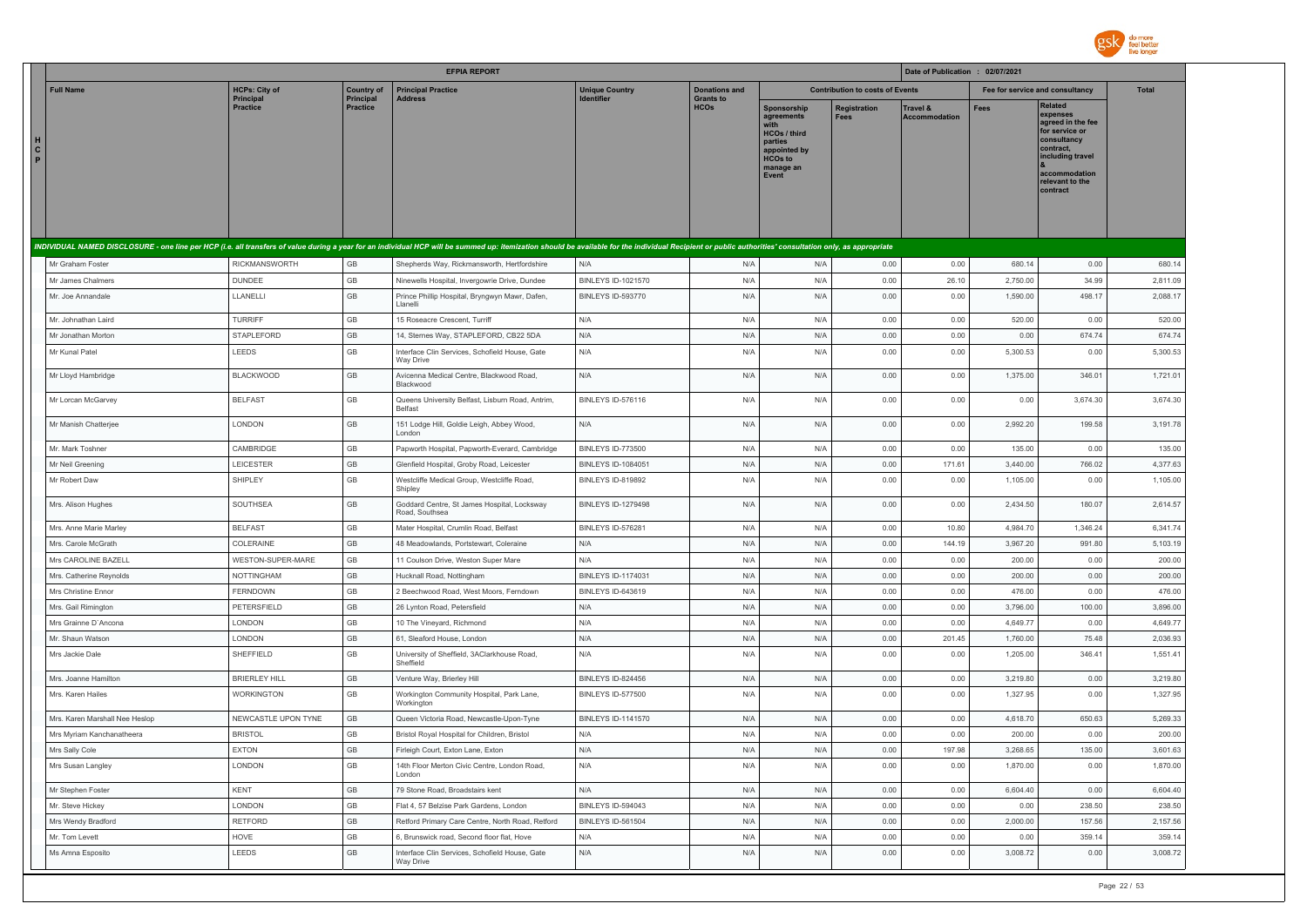

|                         |                                     |                              | <b>EFPIA REPORT</b>                                                                                                                                                                                                            |                           |                                 |                                                                                                                     |                                        | Date of Publication : 02/07/2021            |                                 |                                                                                                                                                                   |              |
|-------------------------|-------------------------------------|------------------------------|--------------------------------------------------------------------------------------------------------------------------------------------------------------------------------------------------------------------------------|---------------------------|---------------------------------|---------------------------------------------------------------------------------------------------------------------|----------------------------------------|---------------------------------------------|---------------------------------|-------------------------------------------------------------------------------------------------------------------------------------------------------------------|--------------|
| <b>Full Name</b>        | <b>HCPs: City of</b>                | <b>Country of</b>            | <b>Principal Practice</b>                                                                                                                                                                                                      | <b>Unique Country</b>     | <b>Donations and</b>            |                                                                                                                     | <b>Contribution to costs of Events</b> |                                             | Fee for service and consultancy |                                                                                                                                                                   | <b>Total</b> |
| $\mathbf{c}$<br>P       | <b>Principal</b><br><b>Practice</b> | Principal<br><b>Practice</b> | Address                                                                                                                                                                                                                        | <b>Identifier</b>         | <b>Grants to</b><br><b>HCOs</b> | Sponsorship<br>agreements<br><b>HCOs / third</b><br>parties<br>appointed by<br><b>HCOs to</b><br>manage an<br>Event | <b>Registration</b><br><b>Fees</b>     | <b>Travel &amp;</b><br><b>Accommodation</b> | Fees                            | <b>Related</b><br>expenses<br>agreed in the fee<br>for service or<br>consultancy<br>contract.<br>including travel<br>accommodation<br>relevant to the<br>contract |              |
|                         |                                     |                              | INDIVIDUAL NAMED DISCLOSURE - one line per HCP (i.e. all transfers of value during a year for an individual HCP will be summed up: itemization should be available for the individual Recipient or public authorities' consult |                           |                                 |                                                                                                                     |                                        |                                             |                                 |                                                                                                                                                                   |              |
| Ms. Ana Milinkovic      | LONDON                              | GB                           | Chelsea and Westminster Hospital, 369 Fulham                                                                                                                                                                                   | N/A                       | N/A                             | N/A                                                                                                                 | 0.00                                   | 0.00                                        | 0.00                            | 3,197.26                                                                                                                                                          | 3,197.26     |
|                         |                                     |                              | Rd                                                                                                                                                                                                                             |                           |                                 |                                                                                                                     |                                        |                                             |                                 |                                                                                                                                                                   |              |
| Ms Arlene Shaw          | DUNDEE                              | $\mathbb{G}\mathbb{B}$       | Ninewells Hospital, Invergowrie Drive, Dundee                                                                                                                                                                                  | BINLEYS ID-805066         | N/A                             | N/A                                                                                                                 | 0.00                                   | 0.00                                        | 330.00                          | 89.00                                                                                                                                                             | 419.00       |
| Ms. Carol Stonham       | <b>STROUD</b>                       | $\mathbb{G}\mathbb{B}$       | 71. London Road, Stroud                                                                                                                                                                                                        | N/A                       | N/A                             | N/A                                                                                                                 | 0.00                                   | 0.00                                        | 3,227.01                        | 829.91                                                                                                                                                            | 4,056.92     |
| Ms. Deirdre Siddaway    | <b>IPSWICH</b>                      | GB<br>GB                     | Nevada, Duke Street, Bury St Edmunds                                                                                                                                                                                           | <b>BINLEYS ID-1199664</b> | N/A                             | N/A                                                                                                                 | 0.00                                   | 0.00                                        | 3,967.00                        | 157.56                                                                                                                                                            | 4,124.56     |
| Ms Dhara Mistry         | LEEDS                               |                              | Interface Clin Services, Schofield House, Gate<br>Way Drive                                                                                                                                                                    | N/A                       | N/A                             | N/A                                                                                                                 | 0.00                                   | 0.00                                        | 231.44                          | 0.00                                                                                                                                                              | 231.44       |
| Ms Ghadeer Mugbill      | LONDON                              | GB                           | 43 De Morgan Road London                                                                                                                                                                                                       | N/A                       | N/A                             | N/A                                                                                                                 | 0.00                                   | 0.00                                        | 3.470.00                        | 675.65                                                                                                                                                            | 4.145.65     |
| Ms. Helena Phelan       | LONDONDERRY                         | GB                           | 27 Thornlea Gardens, Waterside, Londonderry                                                                                                                                                                                    | BINLEYS ID-858287         | N/A                             | N/A                                                                                                                 | 0.00                                   | 0.00                                        | 575.00                          | 914.47                                                                                                                                                            | 1,489.47     |
| Ms Jacqueline Carrett   | <b>HERTFORD</b>                     | GB                           | Hertford County Hospital, North Road, Hertford                                                                                                                                                                                 | BINLEYS ID-124662         | N/A                             | N/A                                                                                                                 | 0.00                                   | 0.00                                        | 0.00                            | 79.00                                                                                                                                                             | 79.00        |
| Ms Jacqueline Masterson | LEEDS                               | GB                           | Interface Clin Services, Schofield House, Gate<br>Way Drive                                                                                                                                                                    | N/A                       | N/A                             | N/A                                                                                                                 | 0.00                                   | 0.00                                        | 15,229.86                       | 0.00                                                                                                                                                              | 15,229.86    |
| Ms. Jean Kavanagh       | <b>BELFAST</b>                      | $\mathbb{G}\mathbb{B}$       | 110 Saintfield Road, Belfast                                                                                                                                                                                                   | <b>BINLEYS ID-1099872</b> | N/A                             | N/A                                                                                                                 | 0.00                                   | 0.00                                        | 0.00                            | 326.30                                                                                                                                                            | 326.30       |
| Ms. Joanne Riley        | OXFORD                              | $\mathbb{G}\mathbb{B}$       | 63 Blackbird Leys Road, Oxford                                                                                                                                                                                                 | <b>BINLEYS ID-593304</b>  | N/A                             | N/A                                                                                                                 | 0.00                                   | 0.00                                        | 1,170.00                        | 0.00                                                                                                                                                              | 1,170.00     |
| Ms. Karen Pettit        | <b>BOSTON</b>                       | $\mathbb{G}\mathbb{B}$       | Sibsey Road, Boston                                                                                                                                                                                                            | <b>BINLEYS ID-1299242</b> | N/A                             | N/A                                                                                                                 | 0.00                                   | 0.00                                        | 900.00                          | 0.00                                                                                                                                                              | 900.00       |
| Ms Margaret Stevenson   | <b>KIRKCALDY</b>                    | GB                           | Victoria Hospital, Hayfield Road, Kirkcaldy                                                                                                                                                                                    | <b>BINLEYS ID-1021575</b> | N/A                             | N/A                                                                                                                 | 0.00                                   | 0.00                                        | 3,030.00                        | 0.00                                                                                                                                                              | 3,030.00     |
| Ms. Nadia Naous         | LONDON                              | GB                           | Chelsea & Westminster Hospital, 369 Fulham Rd,<br>I ondon                                                                                                                                                                      | <b>BINLEYS ID-1238081</b> | N/A                             | N/A                                                                                                                 | 0.00                                   | 0.00                                        | 1,970.00                        | 0.00                                                                                                                                                              | 1,970.00     |
| Ms Nichola Lowe         | <b>BISHOP AUCKLAND</b>              | GB                           | Henson Close, South Church Enterprise Park,<br><b>Bishop Auckland</b>                                                                                                                                                          | BINLEYS ID-1034511        | N/A                             | N/A                                                                                                                 | 0.00                                   | 0.00                                        | 925.30                          | 0.00                                                                                                                                                              | 925.30       |
| Ms Nuala McNeice        | CRAIGAVON                           | GB                           | Craigavon Area Hospital, 68 Lurgan Road,<br>Craigavon                                                                                                                                                                          | BINLEYS ID-897714         | N/A                             | N/A                                                                                                                 | 0.00                                   | 0.00                                        | 0.00                            | 417.25                                                                                                                                                            | 417.25       |
| Ms Patricia Marques     | LEEDS                               | GB                           | Interface Clin Services, Schofield House, Gate<br>Way Drive                                                                                                                                                                    | N/A                       | N/A                             | N/A                                                                                                                 | 0.00                                   | 0.00                                        | 8,331.84                        | 0.00                                                                                                                                                              | 8,331.84     |
| Ms Ravijyot Saggu       | LONDON                              | GB                           | University College Hospital NHS FT, 235 Euston<br>Road, London                                                                                                                                                                 | BINLEYS ID-613858         | N/A                             | N/A                                                                                                                 | 0.00                                   | 0.00                                        | 1,320.00                        | 0.00                                                                                                                                                              | 1,320.00     |
| Ms. Royanne Dickson     | CRAIGAVON                           | GB                           | Craigavon Area Hospital, 68 Lurgan Road,<br>Craigavon                                                                                                                                                                          | BINLEYS ID-720636         | N/A                             | N/A                                                                                                                 | 0.00                                   | 550.00                                      | 2,533.85                        | 245.95                                                                                                                                                            | 3,329.80     |
| Ms. Ruth Barlow         | CHELMSFORD                          | GB                           | Broomfield Hospital, Court Road, Chelmsford                                                                                                                                                                                    | BINLEYS ID-654841         | N/A                             | N/A                                                                                                                 | 0.00                                   | 0.00                                        | 110.00                          | 0.00                                                                                                                                                              | 110.00       |
| Ms. Sarah Deacon        | <b>WORCESTER</b>                    | GB                           | Worcester Royal Hospital, Charles Hastings Way,<br>Worcester                                                                                                                                                                   | BINLEYS ID-577131         | N/A                             | N/A                                                                                                                 | 0.00                                   | 0.00                                        | 0.00                            | 380.76                                                                                                                                                            | 380.76       |
| Ms. Sarah Kearney       | <b>RYDE</b>                         | GB                           | 19 Elm Close, Ryde, Isle of Wight                                                                                                                                                                                              | BINLEYS ID-669367         | N/A                             | N/A                                                                                                                 | 0.00                                   | 0.00                                        | 455.00                          | 0.00                                                                                                                                                              | 455.00       |
| Ms Siobhan Landeg       | LEEDS                               | GB                           | Interface Clin Services, Schofield House, Gate<br>Way Drive                                                                                                                                                                    | N/A                       | N/A                             | N/A                                                                                                                 | 0.00                                   | 0.00                                        | 2,976.09                        | 0.00                                                                                                                                                              | 2,976.09     |
| Ms. Sophie Toor         | <b>MELTHAM</b>                      | GB                           | 90 Huddersfield Road, Meltham                                                                                                                                                                                                  | N/A                       | N/A                             | N/A                                                                                                                 | 0.00                                   | 0.00                                        | 1,200.00                        | 0.00                                                                                                                                                              | 1,200.00     |
| Ms. Sue Cross           | SHEFFORD                            | GB                           | 74 Broad Street, Clifton, Shefford                                                                                                                                                                                             | N/A                       | N/A                             | N/A                                                                                                                 | 0.00                                   | 0.00                                        | 475.00                          | 0.00                                                                                                                                                              | 475.00       |
| Ms Sunita Sharma        | LEEDS                               | $\mathbb{G}\mathbb{B}$       | Interface Clin Services, Schofield House, Gate<br>Way Drive                                                                                                                                                                    | N/A                       | N/A                             | N/A                                                                                                                 | 0.00                                   | 0.00                                        | 1,144.65                        | 0.00                                                                                                                                                              | 1,144.65     |
| Ms. Terry Robinson      | HARROGATE                           | $\mathbb{G}\mathbb{B}$       | Harrogate District NHS FT, Lancaster Park Road,<br>Harrogate                                                                                                                                                                   | <b>BINLEYS ID-593930</b>  | N/A                             | N/A                                                                                                                 | 0.00                                   | 0.00                                        | 2,280.00                        | 126.05                                                                                                                                                            | 2,406.05     |
| Ms Trudy Faulkner       | <b>LLANTWIT MAJOR</b>               | $\mathbb{G}\mathbb{B}$       | The Bower, High Street, Llantwit Major                                                                                                                                                                                         | N/A                       | N/A                             | N/A                                                                                                                 | 0.00                                   | 0.00                                        | 0.00                            | 226.55                                                                                                                                                            | 226.55       |
| Ms. Una McCaffrey       | <b>BELFAST</b>                      | <b>GB</b>                    | Shankill Health and Wellbeing Centre, 83 Shankill<br>Rd                                                                                                                                                                        | <b>BINLEYS ID-327224</b>  | N/A                             | N/A                                                                                                                 | 0.00                                   | 0.00                                        | 0.00                            | 171.30                                                                                                                                                            | 171.30       |
| Ms. Vicky Lamonby       | COCKERMOUTH                         | GB                           | Holly House, Sunderland, Cockermouth                                                                                                                                                                                           | BINLEYS ID-596005         | N/A                             | N/A                                                                                                                 | 0.00                                   | 0.00                                        | 0.00                            | 331.00                                                                                                                                                            | 331.00       |
| Muhammad Dadibhai       | DEWSBURY                            | GB                           | Eightlands Surgery, Wellington Rd                                                                                                                                                                                              | N/A                       | N/A                             | N/A                                                                                                                 | 0.00                                   | 0.00                                        | 0.00                            | 89.00                                                                                                                                                             | 89.00        |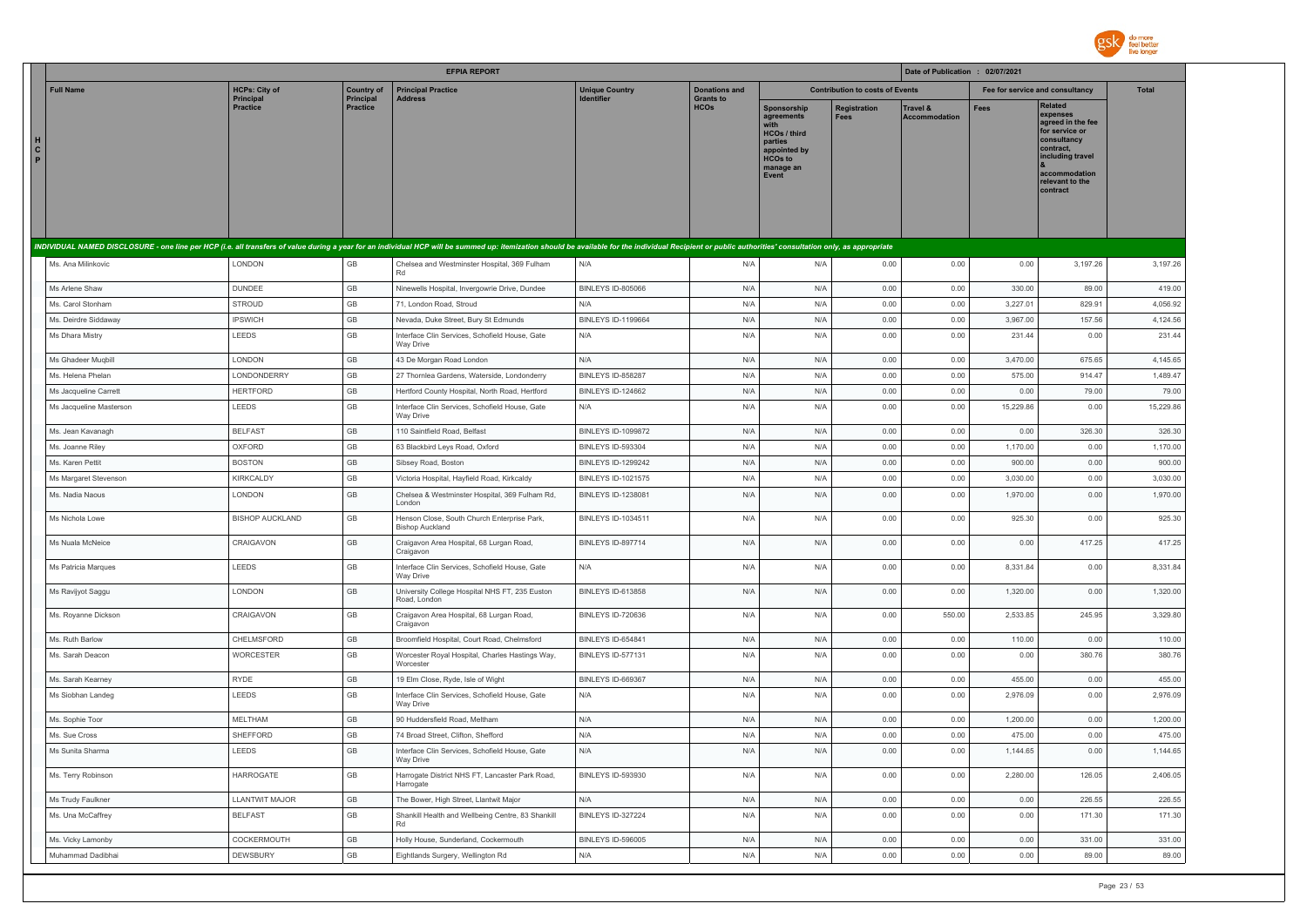

|             |                      |                       |                              | <b>EFPIA REPORT</b>                                                                                                                                                                                                            |                       |                                 |                                                                                                                                        |                                        | Date of Publication : 02/07/2021 |             |                                                                                                                                                                   |              |
|-------------|----------------------|-----------------------|------------------------------|--------------------------------------------------------------------------------------------------------------------------------------------------------------------------------------------------------------------------------|-----------------------|---------------------------------|----------------------------------------------------------------------------------------------------------------------------------------|----------------------------------------|----------------------------------|-------------|-------------------------------------------------------------------------------------------------------------------------------------------------------------------|--------------|
|             | <b>Full Name</b>     | <b>HCPs: City of</b>  | <b>Country of</b>            | <b>Principal Practice</b>                                                                                                                                                                                                      | <b>Unique Country</b> | <b>Donations and</b>            |                                                                                                                                        | <b>Contribution to costs of Events</b> |                                  |             | Fee for service and consultancy                                                                                                                                   | <b>Total</b> |
| H<br>C<br>P |                      | Principal<br>Practice | Principal<br><b>Practice</b> | Address                                                                                                                                                                                                                        | <b>Identifier</b>     | <b>Grants to</b><br><b>HCOs</b> | <b>Sponsorship</b><br>agreements<br><b>HCOs / third</b><br>parties<br>appointed by<br>HCO <sub>s</sub> to<br>manage an<br><b>Event</b> | Registration<br><b>Fees</b>            | Travel &<br><b>Accommodation</b> | <b>Fees</b> | <b>Related</b><br>expenses<br>agreed in the fee<br>for service or<br>consultancy<br>contract.<br>including travel<br>accommodation<br>relevant to the<br>contract |              |
|             |                      |                       |                              | INDIVIDUAL NAMED DISCLOSURE - one line per HCP (i.e. all transfers of value during a year for an individual HCP will be summed up: itemization should be available for the individual Recipient or public authorities' consult |                       |                                 |                                                                                                                                        |                                        |                                  |             |                                                                                                                                                                   |              |
|             | Nadeem Choudhury     | LEEDS                 | GB                           | Interface Clin Services, Schofield House, Gate<br>Way Drive                                                                                                                                                                    | N/A                   | N/A                             | N/A                                                                                                                                    | 0.00                                   | 0.00                             | 2.060.37    | 0.00                                                                                                                                                              | 2.060.37     |
|             | Nancy Yadava         | STOKE-ON-TRENT        | GB                           | Glebedale Medical Practice, Merton Street                                                                                                                                                                                      | N/A                   | N/A                             | N/A                                                                                                                                    | 0.00                                   | 0.00                             | 0.00        | 135.00                                                                                                                                                            | 135.00       |
|             | Nashaba Matin        | LONDON                | $\mathbb{G}\mathbb{B}$       | Royal London Hospital, Whitechapel Rd, London                                                                                                                                                                                  | N/A                   | N/A                             | N/A                                                                                                                                    | 0.00                                   | 0.00                             | 3,000.00    | 46.51                                                                                                                                                             | 3,046.51     |
|             | Natalia Hearn        | SEVENOAKS             | GB                           | South Park Medical Practice, South Park                                                                                                                                                                                        | N/A                   | N/A                             | N/A                                                                                                                                    | 0.00                                   | 0.00                             | 0.00        | 149.00                                                                                                                                                            | 149.00       |
|             | Natalie Harper       | <b>DORSET</b>         | $\mathbb{G}\mathbb{B}$       | 3 Willow Park, Church Lane, Pimperne, Blandford<br>Forum, Dorset                                                                                                                                                               | N/A                   | N/A                             | N/A                                                                                                                                    | 0.00                                   | 0.00                             | 1,235.00    | 0.00                                                                                                                                                              | 1,235.00     |
|             | Natarajan Chandra    | DEWSBURY              | $\mathbb{G}\mathbb{B}$       | Ravensthorpe Health Centre, Netherfield Rd                                                                                                                                                                                     | N/A                   | N/A                             | N/A                                                                                                                                    | 0.00                                   | 0.00                             | 0.00        | 89.00                                                                                                                                                             | 89.00        |
|             | Natasha Ferguson     | <b>BELFAST</b>        | GB                           | Mater Hospital, 45-51 Crumlin Road                                                                                                                                                                                             | N/A                   | N/A                             | N/A                                                                                                                                    | 0.00                                   | 0.00                             | 0.00        | 326.30                                                                                                                                                            | 326.30       |
|             | Nellie Chiwashira    | <b>READING</b>        | GB                           | Royal Berkshire Hospital, London Rd, Reading                                                                                                                                                                                   | N/A                   | N/A                             | N/A                                                                                                                                    | 0.00                                   | 0.00                             | 0.00        | 62.02                                                                                                                                                             | 62.02        |
|             | Nichola Butler       | SHEFFIELD             | $\mathbb{G}\mathbb{B}$       | Sheffield Children's Hospital, Western Bank                                                                                                                                                                                    | N/A                   | N/A                             | N/A                                                                                                                                    | 0.00                                   | 0.00                             | 0.00        | 100.00                                                                                                                                                            | 100.00       |
|             | Nicholas Magee       | <b>BELFAST</b>        | $\mathbb{G}\mathbb{B}$       | Belfast City Hospital, 51 Lisburn Road, Belfast                                                                                                                                                                                | N/A                   | N/A                             | N/A                                                                                                                                    | 0.00                                   | 18.00                            | 5,290.00    | 0.00                                                                                                                                                              | 5,308.00     |
|             | Nicky Russell        | <b>BELFAST</b>        | GB                           | Connswater Family Practice, Westminster Ave N                                                                                                                                                                                  | N/A                   | N/A                             | N/A                                                                                                                                    | 0.00                                   | 0.00                             | 0.00        | 326.30                                                                                                                                                            | 326.30       |
|             | Nicola Smith         | BURTON-ON-TRENT       | GB                           | Queens Hospital, Belvedere Road                                                                                                                                                                                                | N/A                   | N/A                             | N/A                                                                                                                                    | 0.00                                   | 0.00                             | 0.00        | 135.00                                                                                                                                                            | 135.00       |
|             | Nicola Speed         | PAPWORTH EVERARD      | GB                           | Royal Papworth Hospital, Ermine Street,<br>Panworth Everard                                                                                                                                                                    | N/A                   | N/A                             | N/A                                                                                                                                    | 0.00                                   | 0.00                             | 270.00      | 0.00                                                                                                                                                              | 270.00       |
|             | Nida Herkanaidu      | <b>BRACKNELL</b>      | GB                           | Crown Wood Medical Centre, 4A Crown Row                                                                                                                                                                                        | N/A                   | N/A                             | N/A                                                                                                                                    | 0.00                                   | 0.00                             | 0.00        | 100.00                                                                                                                                                            | 100.00       |
|             | Nihar Varu           | LEEDS                 | GB                           | Interface Clin Services, Schofield House, Gate<br>Way Drive                                                                                                                                                                    | N/A                   | N/A                             | N/A                                                                                                                                    | 0.00                                   | 0.00                             | 231.44      | 0.00                                                                                                                                                              | 231.44       |
|             | Nikki Easton         | <b>HARTLEPOOL</b>     | $\mathbb{G}\mathbb{B}$       | Mckenzie House, Kendal Road                                                                                                                                                                                                    | N/A                   | N/A                             | N/A                                                                                                                                    | 0.00                                   | 0.00                             | 0.00        | 89.00                                                                                                                                                             | 89.00        |
|             | Nipa Patel           | WEYBRIDGE             | GB                           | Weybridge Primary Care Centre, Weybridge                                                                                                                                                                                       | N/A                   | N/A                             | N/A                                                                                                                                    | 0.00                                   | 0.00                             | 1,125.00    | 0.00                                                                                                                                                              | 1,125.00     |
|             | Noreen Baxter        | <b>BELFAST</b>        | GB                           | Mater Hospital, Crumlin Road                                                                                                                                                                                                   | N/A                   | N/A                             | N/A                                                                                                                                    | 0.00                                   | 0.00                             | 0.00        | 326.30                                                                                                                                                            | 326.30       |
|             | Nurse Joan Manzie    | CANNOCK               | GB                           | Heath Hayes Health Centre, Gorsemoor Road,<br>Cannock                                                                                                                                                                          | BINLEYS ID-669573     | N/A                             | N/A                                                                                                                                    | 0.00                                   | 0.00                             | 600.00      | 0.00                                                                                                                                                              | 600.00       |
|             | Oliver Munn          | LEEDS                 | GB                           | Interface Clin Services, Schofield House, Gate<br>Way Drive                                                                                                                                                                    | N/A                   | N/A                             | N/A                                                                                                                                    | 0.00                                   | 0.00                             | 5,997.36    | 0.00                                                                                                                                                              | 5,997.36     |
|             | Oluremi Adenaike     | <b>DAGENHAM</b>       | GB                           | Porters Avenue Health Centre, 234 Porters Ave                                                                                                                                                                                  | N/A                   | N/A                             | N/A                                                                                                                                    | 0.00                                   | 0.00                             | 0.00        | 169.00                                                                                                                                                            | 169.00       |
|             | Omoteleola Afolabi   | LEEDS                 | $\mathbb{G}\mathbb{B}$       | Interface Clin Services, Schofield House, Gate<br>Way Drive                                                                                                                                                                    | N/A                   | N/A                             | N/A                                                                                                                                    | 0.00                                   | 0.00                             | 1,831.44    | 0.00                                                                                                                                                              | 1,831.44     |
|             | Omoyemi Daramola     | LONDON                | GB                           | St Stephens Centre, 369 Fulham Rd, London                                                                                                                                                                                      | N/A                   | N/A                             | N/A                                                                                                                                    | 0.00                                   | 0.00                             | 0.00        | 178.80                                                                                                                                                            | 178.80       |
|             | Opeyemi Oluwasanmi   | <b>BIRMINGHAM</b>     | $\mathbb{G}\mathbb{B}$       | Oakwood Surgery, 856 Stratford Road                                                                                                                                                                                            | N/A                   | N/A                             | N/A                                                                                                                                    | 0.00                                   | 0.00                             | 0.00        | 135.00                                                                                                                                                            | 135.00       |
|             | Pamela Sweeney       | <b>BIRMINGHAM</b>     | GB                           | Heartlands Hospital, Bordesley Green                                                                                                                                                                                           | N/A                   | N/A                             | N/A                                                                                                                                    | 0.00                                   | 0.00                             | 0.00        | 135.00                                                                                                                                                            | 135.00       |
|             | Pankaj Patel         | COVENTRY              | GB                           | Woodway Medical Centre, 201 Wigston Rd                                                                                                                                                                                         | N/A                   | N/A                             | N/A                                                                                                                                    | 0.00                                   | 0.00                             | 0.00        | 79.00                                                                                                                                                             | 79.00        |
|             | Parmvir Virk         | LEEDS                 | $\mathbb{G}\mathbb{B}$       | Interface Clin Services, Schofield House, Gate<br>Way Drive                                                                                                                                                                    | N/A                   | N/A                             | N/A                                                                                                                                    | 0.00                                   | 0.00                             | 915.72      | 0.00                                                                                                                                                              | 915.72       |
|             | Pat Gorman           | <b>ANTRIM</b>         | GB                           | 45 Bush Rd                                                                                                                                                                                                                     | N/A                   | N/A                             | N/A                                                                                                                                    | 0.00                                   | 0.00                             | 0.00        | 326.30                                                                                                                                                            | 326.30       |
|             | Patricia Hughes      | ARMAGH                | GB                           | Dobbin Lane                                                                                                                                                                                                                    | N/A                   | N/A                             | N/A                                                                                                                                    | 0.00                                   | 0.00                             | 0.00        | 326.30                                                                                                                                                            | 326.30       |
|             | Patricia Jarvis      | <b>RETFORD</b>        | GB                           | Riverside Health Centre, Riverside Walk                                                                                                                                                                                        | N/A                   | N/A                             | N/A                                                                                                                                    | 0.00                                   | 0.00                             | 0.00        | 89.00                                                                                                                                                             | 89.00        |
|             | Patricia Whelan-Moss | NORTH SHIELDS         | $\mathbb{G}\mathbb{B}$       | Smith's Dock, Duke Street, Apartment 52,<br>Smokehouse Two                                                                                                                                                                     | N/A                   | N/A                             | N/A                                                                                                                                    | 0.00                                   | 0.00                             | 1,000.00    | 24.75                                                                                                                                                             | 1,024.75     |
|             | Patrick Doherty      | <b>DERRY</b>          | GB                           | 49 Clarendon Street`                                                                                                                                                                                                           | N/A                   | N/A                             | N/A                                                                                                                                    | 0.00                                   | 0.00                             | 0.00        | 326.30                                                                                                                                                            | 326.30       |
|             | Patrick Karikari     | <b>ENFIELD</b>        | GB                           | Allipharm UK, 300 Hoe Lane                                                                                                                                                                                                     | N/A                   | N/A                             | N/A                                                                                                                                    | 0.00                                   | 0.00                             | 0.00        | 169.00                                                                                                                                                            | 169.00       |
|             | Paula Bendjelloul    | <b>BRADFORD</b>       | GB                           | Eccleshill Village Surgery, 14 Institute Rd                                                                                                                                                                                    | N/A                   | N/A                             | N/A                                                                                                                                    | 0.00                                   | 0.00                             | 0.00        | 89.00                                                                                                                                                             | 89.00        |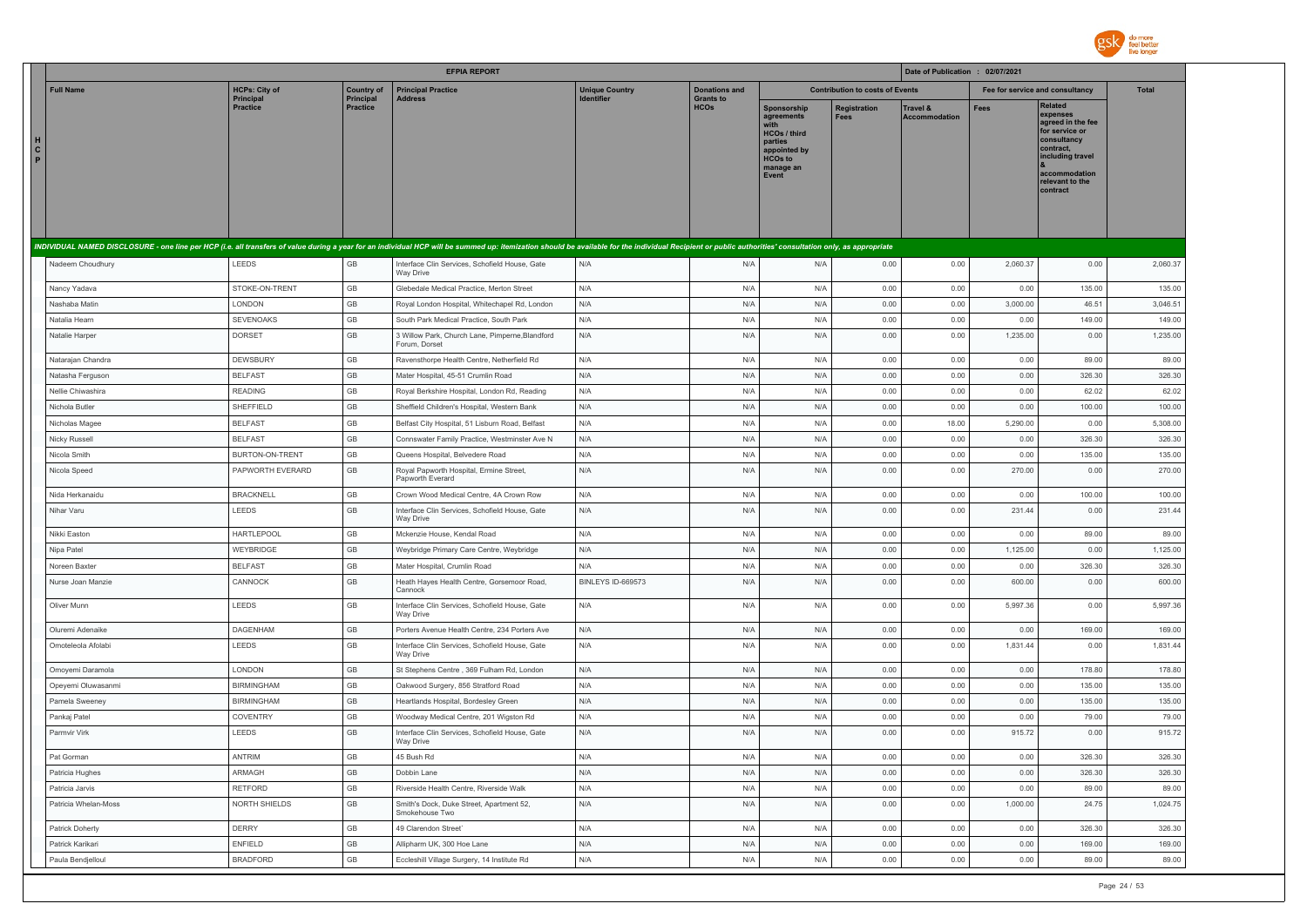

|                                                                                                                                                                                                                                |                                     |                                     | <b>EFPIA REPORT</b>                                             |                           |                                 |                                                                                                                             |                                        | Date of Publication : 02/07/2021            |                                 |                                                                                                                                                                   |              |
|--------------------------------------------------------------------------------------------------------------------------------------------------------------------------------------------------------------------------------|-------------------------------------|-------------------------------------|-----------------------------------------------------------------|---------------------------|---------------------------------|-----------------------------------------------------------------------------------------------------------------------------|----------------------------------------|---------------------------------------------|---------------------------------|-------------------------------------------------------------------------------------------------------------------------------------------------------------------|--------------|
| <b>Full Name</b>                                                                                                                                                                                                               | <b>HCPs: City of</b>                | <b>Country of</b>                   | <b>Principal Practice</b>                                       | <b>Unique Country</b>     | <b>Donations and</b>            |                                                                                                                             | <b>Contribution to costs of Events</b> |                                             | Fee for service and consultancy |                                                                                                                                                                   | <b>Total</b> |
| $\frac{H}{C}$<br>P                                                                                                                                                                                                             | <b>Principal</b><br><b>Practice</b> | <b>Principal</b><br><b>Practice</b> | <b>Address</b>                                                  | <b>Identifier</b>         | <b>Grants to</b><br><b>HCOs</b> | Sponsorship<br>agreements<br>with<br><b>HCOs / third</b><br>parties<br>appointed by<br><b>HCOs to</b><br>manage an<br>Event | <b>Registration</b><br><b>Fees</b>     | <b>Travel &amp;</b><br><b>Accommodation</b> | <b>Fees</b>                     | <b>Related</b><br>expenses<br>agreed in the fee<br>for service or<br>consultancy<br>contract,<br>including travel<br>accommodation<br>relevant to the<br>contract |              |
|                                                                                                                                                                                                                                |                                     |                                     |                                                                 |                           |                                 |                                                                                                                             |                                        |                                             |                                 |                                                                                                                                                                   |              |
| INDIVIDUAL NAMED DISCLOSURE - one line per HCP (i.e. all transfers of value during a year for an individual HCP will be summed up: itemization should be available for the individual Recipient or public authorities' consult |                                     |                                     |                                                                 |                           |                                 |                                                                                                                             |                                        |                                             |                                 |                                                                                                                                                                   |              |
| Paula Brander                                                                                                                                                                                                                  | ELGIN                               | GB                                  | Elgin Community Surgery, Highfield House,<br>Northfield Terrace | N/A                       | N/A                             | N/A                                                                                                                         | 0.00                                   | 0.00                                        | 0.00                            | 188.00                                                                                                                                                            | 188.00       |
| Paula Matson                                                                                                                                                                                                                   | <b>BUCKS</b>                        | GB                                  | 60 Oak tree road Marlow, Buckinghamshire                        | N/A                       | N/A                             | N/A                                                                                                                         | 0.00                                   | 0.00                                        | 3,835.00                        | 0.00                                                                                                                                                              | 3,835.00     |
| Paul Chatterjee                                                                                                                                                                                                                | MIDDLESBROUGH                       | GB                                  | The Eston Surgery, Normanby Road                                | N/A                       | N/A                             | N/A                                                                                                                         | 0.00                                   | 0.00                                        | 0.00                            | 89.00                                                                                                                                                             | 89.00        |
| Paulette Whyte                                                                                                                                                                                                                 | LONDON                              | GB                                  | NE London FT, Jane Atkinson Wellbeing Ctr, 714<br>Thrope Coombe | N/A                       | N/A                             | N/A                                                                                                                         | 0.00                                   | 0.00                                        | 0.00                            | 199.00                                                                                                                                                            | 199.00       |
| Pauline Coyle                                                                                                                                                                                                                  | <b>BELFAST</b>                      | GB                                  | SHWBC, 83 Shankill Road                                         | N/A                       | N/A                             | N/A                                                                                                                         | 0.00                                   | 0.00                                        | 0.00                            | 326.30                                                                                                                                                            | 326.30       |
| Penny Corkerton                                                                                                                                                                                                                | EAST GRINSTEAD                      | $\mathbb{G}\mathbb{B}$              | 1 High St, Judges Close Surgery, East Grinstead                 | N/A                       | N/A                             | N/A                                                                                                                         | 0.00                                   | 0.00                                        | 0.00                            | 246.30                                                                                                                                                            | 246.30       |
| Peter Campbell                                                                                                                                                                                                                 | ROTHESAY                            | GB                                  | Rothesay Health Centre, High Street                             | N/A                       | N/A                             | N/A                                                                                                                         | 0.00                                   | 0.00                                        | 0.00                            | 169.00                                                                                                                                                            | 169.00       |
| Peter Vickers                                                                                                                                                                                                                  | <b>BARNSLEY</b>                     | GB                                  | Burleigh Medical Centre, Burleigh Street                        | N/A                       | N/A                             | N/A                                                                                                                         | 0.00                                   | 0.00                                        | 0.00                            | 99.00                                                                                                                                                             | 99.00        |
| Pharmacist Toby Capstick                                                                                                                                                                                                       | LEEDS                               | GB                                  | St James University Hospital, Beckett Street,<br>Leeds          | BINLEYS ID-723479         | N/A                             | N/A                                                                                                                         | 0.00                                   | 0.00                                        | 0.00                            | 102.40                                                                                                                                                            | 102.40       |
| Philippa Ballerio                                                                                                                                                                                                              | <b>DOVER</b>                        | GB                                  | Dover Health Centre, Maison Dieu Road                           | N/A                       | N/A                             | N/A                                                                                                                         | 0.00                                   | 0.00                                        | 0.00                            | 235.29                                                                                                                                                            | 235.29       |
| Philip Webb                                                                                                                                                                                                                    | CARDIFF                             | GB                                  | Charnwood Court, Heol Billingsley, Parc<br>Nantgarw, Unit 2     | N/A                       | N/A                             | N/A                                                                                                                         | 0.00                                   | 0.00                                        | 1,158.80                        | 0.00                                                                                                                                                              | 1,158.80     |
| Priscilla Bio                                                                                                                                                                                                                  | <b>BIRMINGHAM</b>                   | GB                                  | 21 Millmead Rd                                                  | N/A                       | N/A                             | N/A                                                                                                                         | 0.00                                   | 0.00                                        | 0.00                            | 135.00                                                                                                                                                            | 135.00       |
| Priyanand Hallan                                                                                                                                                                                                               | <b>BIRMINGHAM</b>                   | GB                                  | Park House Surgery, 134 Newton Road                             | N/A                       | N/A                             | N/A                                                                                                                         | 0.00                                   | 0.00                                        | 0.00                            | 135.00                                                                                                                                                            | 135.00       |
| Prof Bruce Hendry                                                                                                                                                                                                              | LONDON                              | GB                                  | King's College London, Strand, London                           | N/A                       | N/A                             | N/A                                                                                                                         | 0.00                                   | 0.00                                        | 5,495.00                        | 66.70                                                                                                                                                             | 5,561.70     |
| Prof. Christopher Denton                                                                                                                                                                                                       | LONDON                              | GB                                  | Pond Street, London                                             | BINLEYS ID-596779         | N/A                             | N/A                                                                                                                         | 0.00                                   | 0.00                                        | 1,310.00                        | 8.00                                                                                                                                                              | 1,318.00     |
| Prof. David Newby                                                                                                                                                                                                              | EDINBURGH                           | GB                                  | Centre Cardio Science, 51 Little France Crescent,<br>Edinburgh  | N/A                       | N/A                             | N/A                                                                                                                         | 0.00                                   | 0.00                                        | 860.00                          | 396.88                                                                                                                                                            | 1,256.88     |
| Prof Duncan Richards                                                                                                                                                                                                           | CAMBRIDGE                           | $\mathbb{G}\mathbb{B}$              | 275 Hills Road, Cambridge                                       | N/A                       | N/A                             | N/A                                                                                                                         | 0.00                                   | 0.00                                        | 48,870.00                       | 1,148.26                                                                                                                                                          | 50,018.26    |
| Professor Anna Maria Geretti                                                                                                                                                                                                   | LIVERPOOL                           | GB                                  | West Derby Street, Liverpool                                    | BINLEYS ID-615651         | N/A                             | N/A                                                                                                                         | 0.00                                   | 0.00                                        | 3,750.00                        | 0.00                                                                                                                                                              | 3,750.00     |
| Professor Ashley Woodcock                                                                                                                                                                                                      | <b>MANCHESTER</b>                   | GB                                  | Wythenshawe Hospital, Southmoor Road,<br>Manchester             | N/A                       | N/A                             | N/A                                                                                                                         | 0.00                                   | 0.00                                        | 8,320.00                        | 5,349.04                                                                                                                                                          | 13,669.04    |
| Professor Christopher Buckley                                                                                                                                                                                                  | EDGBASTON                           | GB                                  | Rheumatology Research Group, Uni of<br>Birmingham, Edgbaston    | N/A                       | N/A                             | N/A                                                                                                                         | 944.63                                 | 0.00                                        | 18,810.00                       | 4,585.88                                                                                                                                                          | 24,340.51    |
| Professor Cynthia Pine                                                                                                                                                                                                         | <b>COLCHESTER</b>                   | GB                                  | Kippax Design Ltd, 32 Coach Road, Great<br>Horkeslev            | N/A                       | N/A                             | N/A                                                                                                                         | 0.00                                   | 0.00                                        | 6,000.00                        | 200.00                                                                                                                                                            | 6,200.00     |
| Professor Dave Singh                                                                                                                                                                                                           | MANCHESTER                          | $\mathbb{G}\mathbb{B}$              | The Langley Building, Southmoor Road,<br>Manchester             | BINLEYS ID-659444         | N/A                             | N/A                                                                                                                         | 0.00                                   | 0.00                                        | 17,650.95                       | 2,489.65                                                                                                                                                          | 20,140.60    |
| Professor David D'Cruz                                                                                                                                                                                                         | LONDON                              | GB                                  | Louise Coote Lupus Unit, Guys Hospital, Great<br>Maze Pond      | N/A                       | N/A                             | N/A                                                                                                                         | 0.00                                   | 0.00                                        | 3,375.00                        | 178.80                                                                                                                                                            | 3,553.80     |
| Professor David Dockrell                                                                                                                                                                                                       | <b>EDINBURGH</b>                    | GB                                  | University of Edinburgh, Edinburgh BioQuarter                   | N/A                       | N/A                             | N/A                                                                                                                         | 0.00                                   | 0.00                                        | 0.00                            | 263.98                                                                                                                                                            | 263.98       |
| Professor David Halpin                                                                                                                                                                                                         | <b>EXETER</b>                       | GB                                  | Barrack Road, Exeter                                            | BINLEYS ID-554985         | N/A                             | N/A                                                                                                                         | 0.00                                   | 0.00                                        | 7,690.91                        | 3,758.20                                                                                                                                                          | 11,449.11    |
| Professor David Kiely                                                                                                                                                                                                          | SHEFFIELD                           | GB                                  | Royal Hallamshire Hospital, Glossop Road,<br>Sheffield          | BINLEYS ID-555248         | N/A                             | N/A                                                                                                                         | 0.00                                   | 0.00                                        | 1,750.00                        | 224.30                                                                                                                                                            | 1,974.30     |
| Professor David Lomas                                                                                                                                                                                                          | MAPLE HOUSE                         | GB                                  | 1st Floor Maple House, 149 Tottenham Court<br>Road, London      | N/A                       | N/A                             | N/A                                                                                                                         | 0.00                                   | 0.00                                        | 1,393.39                        | 0.00                                                                                                                                                              | 1,393.39     |
| Professor Ian Bruce                                                                                                                                                                                                            | <b>MANCHESTER</b>                   | GB                                  | University of Manchester, Oxford Road,<br>Manchester            | N/A                       | N/A                             | N/A                                                                                                                         | 0.00                                   | 0.00                                        | 500.00                          | 847.43                                                                                                                                                            | 1,347.43     |
| Professor Ian Pavord                                                                                                                                                                                                           | OXFORD                              | GB                                  | NDM Research Bldg, Old Road Campus,<br>Roosevelt Drive, Oxford  | BINLEYS ID-505557         | N/A                             | N/A                                                                                                                         | 0.00                                   | 0.00                                        | 25,962.19                       | 4,817.27                                                                                                                                                          | 30,779.46    |
| Professor. Jonathan Grigg                                                                                                                                                                                                      | LONDON                              | GB                                  | London School of Medicine, 4 Newark Street,<br>London           | <b>BINI FYS ID-571936</b> | N/A                             | N/A                                                                                                                         | 0.00                                   | 0.00                                        | 4,200.00                        | 0.00                                                                                                                                                              | 4,200.00     |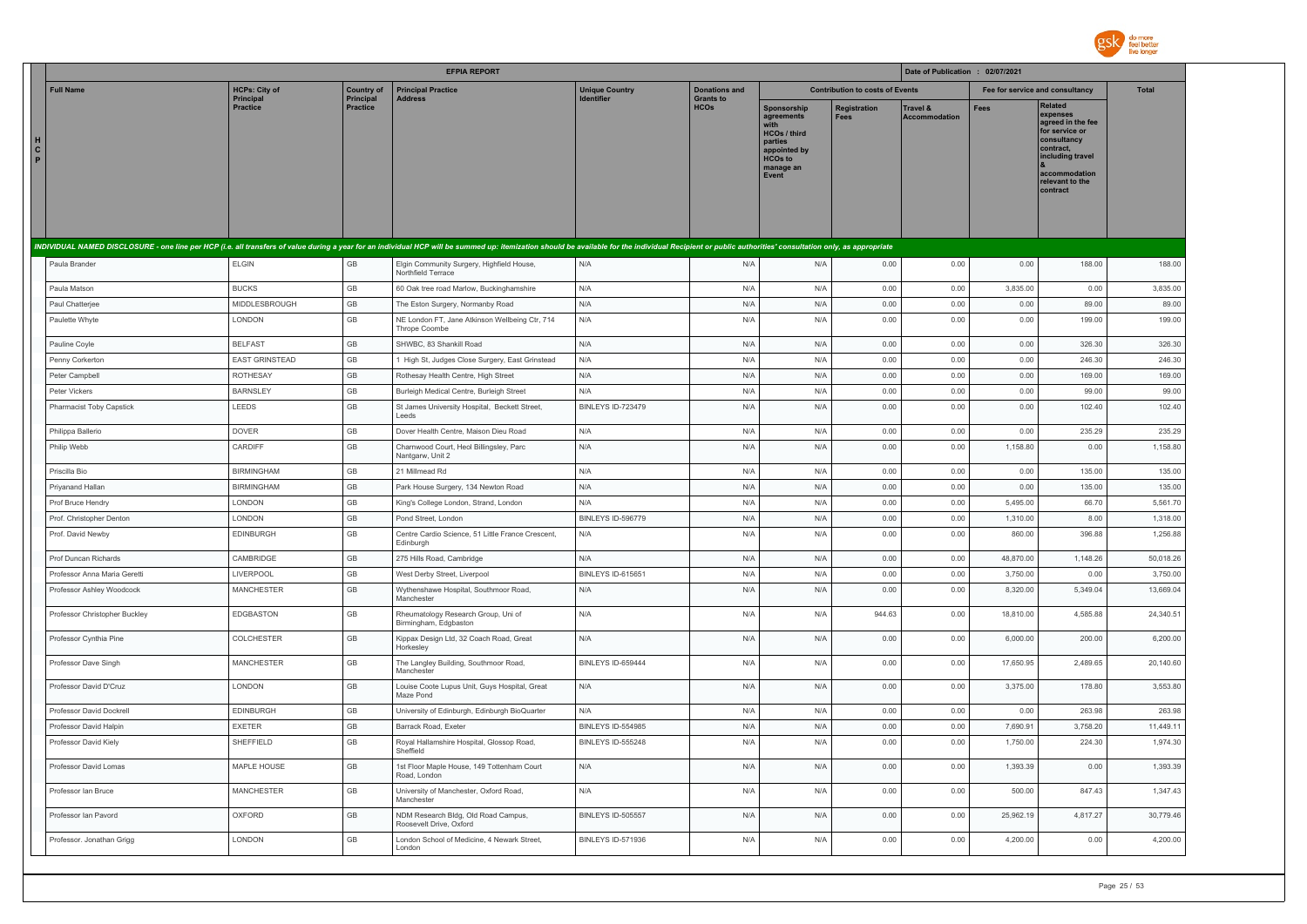

|                           |                                     |                              | <b>EFPIA REPORT</b>                                                                                                                                                                                                            |                          |                                 |                                                                                                                            |                                        | Date of Publication : 02/07/2021 |             |                                                                                                                                                                   |              |
|---------------------------|-------------------------------------|------------------------------|--------------------------------------------------------------------------------------------------------------------------------------------------------------------------------------------------------------------------------|--------------------------|---------------------------------|----------------------------------------------------------------------------------------------------------------------------|----------------------------------------|----------------------------------|-------------|-------------------------------------------------------------------------------------------------------------------------------------------------------------------|--------------|
| <b>Full Name</b>          | <b>HCPs: City of</b>                | <b>Country of</b>            | <b>Principal Practice</b>                                                                                                                                                                                                      | <b>Unique Country</b>    | <b>Donations and</b>            |                                                                                                                            | <b>Contribution to costs of Events</b> |                                  |             | Fee for service and consultancy                                                                                                                                   | <b>Total</b> |
| $\mathbf{c}$<br>P         | <b>Principal</b><br><b>Practice</b> | Principal<br><b>Practice</b> | <b>Address</b>                                                                                                                                                                                                                 | Identifier               | <b>Grants to</b><br><b>HCOs</b> | <b>Sponsorship</b><br>agreements<br><b>HCOs / third</b><br>parties<br>appointed by<br><b>HCOs to</b><br>manage an<br>Event | <b>Registration</b><br><b>Fees</b>     | Travel &<br><b>Accommodation</b> | <b>Fees</b> | <b>Related</b><br>expenses<br>agreed in the fee<br>for service or<br>consultancy<br>contract.<br>including travel<br>accommodation<br>relevant to the<br>contract |              |
|                           |                                     |                              |                                                                                                                                                                                                                                |                          |                                 |                                                                                                                            |                                        |                                  |             |                                                                                                                                                                   |              |
|                           |                                     |                              | INDIVIDUAL NAMED DISCLOSURE - one line per HCP (i.e. all transfers of value during a year for an individual HCP will be summed up: itemization should be available for the individual Recipient or public authorities' consult |                          |                                 |                                                                                                                            |                                        |                                  |             |                                                                                                                                                                   |              |
| Professor Kian Fan Chung  | LONDON                              | $\mathbb{G}\mathbb{B}$       | Imperial College London, Dovehouse Street,<br>London                                                                                                                                                                           | N/A                      | N/A                             | N/A                                                                                                                        | 0.00                                   | 0.00                             | 5,777.25    | 0.00                                                                                                                                                              | 5,777.25     |
| Professor Liam Heaney     | <b>BELFAST</b>                      | GB                           | Welcome Wolffson Centre Queens University<br>Belfast Lisburn Rd                                                                                                                                                                | BINLEYS ID-503543        | N/A                             | N/A                                                                                                                        | 0.00                                   | 0.00                             | 4,297.50    | 837.43                                                                                                                                                            | 5,134.93     |
| Professor Liz Lightstone  | LONDON                              | $\mathbb{G}\mathbb{B}$       | The Hammersmith Hospital, Du Cane Road,<br>London                                                                                                                                                                              | N/A                      | N/A                             | N/A                                                                                                                        | 0.00                                   | 0.00                             | 0.00        | 1,137.52                                                                                                                                                          | 1,137.52     |
| Professor Mark Bower      | LONDON                              | $\mathbb{G}\mathbb{B}$       | Chelsea and Westminster Hospital, 369 Fulham<br>Road, London                                                                                                                                                                   | BINLEYS ID-510054        | N/A                             | N/A                                                                                                                        | 0.00                                   | 0.00                             | 0.00        | 7,231.33                                                                                                                                                          | 7,231.33     |
| Professor Mona Bafadhel   | OXFORD                              | $\mathbb{G}\mathbb{B}$       | Univ. of Oxford, Nuffield Dept Med, Old Road<br>Campus, OX3 7FZ                                                                                                                                                                | N/A                      | N/A                             | N/A                                                                                                                        | 0.00                                   | 0.00                             | 0.00        | 287.00                                                                                                                                                            | 287.00       |
| Professor Peter Ratcliffe | OXFORD                              | GB                           | NDM Research Building, Old Road Campus,<br>Roosevelt Drive                                                                                                                                                                     | N/A                      | N/A                             | N/A                                                                                                                        | 0.00                                   | 0.00                             | 16,011.50   | 0.00                                                                                                                                                              | 16,011.50    |
| Professor Peter Taylor    | OXFORD                              | $\mathbb{G}\mathbb{B}$       | Botnar research centre, Windmill road                                                                                                                                                                                          | N/A                      | N/A                             | N/A                                                                                                                        | 0.00                                   | 0.00                             | 810.00      | 0.00                                                                                                                                                              | 810.00       |
| Professor Ravi Gupta      | LONDON                              | GB                           | 43 Derby Road                                                                                                                                                                                                                  | N/A                      | N/A                             | N/A                                                                                                                        | 0.00                                   | 0.00                             | 3,750.00    | 0.00                                                                                                                                                              | 3,750.00     |
| Professor Toru Suzuki     | LEICESTER                           | $\mathbb{G}\mathbb{B}$       | Groby Road, Leicester                                                                                                                                                                                                          | N/A                      | N/A                             | N/A                                                                                                                        | 0.00                                   | 0.00                             | 0.00        | 736.59                                                                                                                                                            | 736.59       |
| Prof Gavin Screaton       | OXFORD                              | GB                           | University of Oxford, Level 3, John Radcliffe<br>Hospital                                                                                                                                                                      | N/A                      | N/A                             | N/A                                                                                                                        | 0.00                                   | 0.00                             | 39,990.00   | 787.21                                                                                                                                                            | 40,777.21    |
| Prof Hisham Mehanna       | <b>BIRMINGHAM</b>                   | $\mathbb{G}\mathbb{B}$       | University of Birmingham, 2nd Floor, Birmingham                                                                                                                                                                                | N/A                      | N/A                             | N/A                                                                                                                        | 0.00                                   | 0.00                             | 0.00        | 194.07                                                                                                                                                            | 194.07       |
| Prof Jorgen Vestbo        | MANCHESTER                          | $\mathbb{G}\mathbb{B}$       | University of Manchester, Oxford Road,<br>Manchester, M13 9PL                                                                                                                                                                  | N/A                      | N/A                             | N/A                                                                                                                        | 0.00                                   | 0.00                             | 2,252.25    | 0.00                                                                                                                                                              | 2,252.25     |
| Prof Mark McCarthy        | CHARLTON ON OTMOOR,<br>KIDLINGTON   | GB                           | Barn Cottage, High Street, Kidlington, OX5 2UQ                                                                                                                                                                                 | N/A                      | N/A                             | N/A                                                                                                                        | 0.00                                   | 0.00                             | 0.00        | 54.00                                                                                                                                                             | 54.00        |
| Prof Mark Wilcox          | LEEDS                               | GB                           | Leeds General Infirmary, Leeds                                                                                                                                                                                                 | N/A                      | N/A                             | N/A                                                                                                                        | 0.00                                   | 0.00                             | 3,375.00    | 41.75                                                                                                                                                             | 3,416.75     |
| Prof Morris Brown         | LONDON                              | $\mathbb{G}\mathbb{B}$       | William Harvey Research Inst, Charterhouse Sq,<br>London                                                                                                                                                                       | N/A                      | N/A                             | N/A                                                                                                                        | 0.00                                   | 0.00                             | 10,100.00   | 81.30                                                                                                                                                             | 10,181.30    |
| Prof Munther Khamashta    | LONDON                              | $\mathbb{G}\mathbb{B}$       | London Lupus Centre, Tooley Street, London                                                                                                                                                                                     | N/A                      | N/A                             | N/A                                                                                                                        | 0.00                                   | 0.00                             | 1,350.00    | 17,274.22                                                                                                                                                         | 18,624.22    |
| <b>Prof Naveed Satta</b>  | GLASGOW                             | $\mathbb{G}\mathbb{B}$       | 126 University Place, Glasgow                                                                                                                                                                                                  | N/A                      | N/A                             | N/A                                                                                                                        | 0.00                                   | 0.00                             | 0.00        | 556.70                                                                                                                                                            | 556.70       |
| Prof Nicola West          | <b>BRISTOL</b>                      | $\mathbb{G}\mathbb{B}$       | The Bristol Perio Clinic, 19 Elmlea Avenue, BS9<br>3UU                                                                                                                                                                         | N/A                      | N/A                             | N/A                                                                                                                        | 0.00                                   | 0.00                             | 3,740.00    | 203.60                                                                                                                                                            | 3,943.60     |
| Prof Paul Griffiths       | LONDON                              | $\mathbb{G}\mathbb{B}$       | Centre for Virology, Rowland Hill Street, NW3 2PF                                                                                                                                                                              | N/A                      | N/A                             | N/A                                                                                                                        | 0.00                                   | 0.00                             | 5,400.00    | 6,460.20                                                                                                                                                          | 11,860.20    |
| Prof. Peter Calverley     | LIVERPOOL                           | GB                           | Aintree Hospital, Longmoor Lane, Liverpool                                                                                                                                                                                     | BINLEYS ID-484096        | N/A                             | N/A                                                                                                                        | 0.00                                   | 0.00                             | 4,567.90    | 0.00                                                                                                                                                              | 4,567.90     |
| Prof Philip Conaghan      | LEEDS                               | $\mathbb{G}\mathbb{B}$       | 39 Mansion Gate Square, Leeds                                                                                                                                                                                                  | N/A                      | N/A                             | N/A                                                                                                                        | 0.00                                   | 0.00                             | 2,000.00    | 143.80                                                                                                                                                            | 2,143.80     |
| Prof Rachel Batterham     | LONDON                              | GB                           | 29 Spencer Walker, London                                                                                                                                                                                                      | N/A                      | N/A                             | N/A                                                                                                                        | 0.00                                   | 0.00                             | 0.00        | 7,715.57                                                                                                                                                          | 7,715.57     |
| Prof. Robert Stockley     | <b>BIRMINGHAM</b>                   | GB                           | Queen Elizabeth Hospital, Mindelsohn Way,<br>Birmingham                                                                                                                                                                        | <b>BINLEYS ID-488085</b> | N/A                             | N/A                                                                                                                        | 0.00                                   | 0.00                             | 450.00      | 0.00                                                                                                                                                              | 450.00       |
| Prof. Robin Taylor        | LONDON                              | GB                           | 369 Fulham Road, London                                                                                                                                                                                                        | N/A                      | N/A                             | N/A                                                                                                                        | 0.00                                   | 26.10                            | 2,457.15    | 704.88                                                                                                                                                            | 3,188.13     |
| Prof. Sally Singh         | <b>LECIESTER</b>                    | <b>GB</b>                    | Glenfield Hospital, Groby Road, Leicester                                                                                                                                                                                      | BINLEYS ID-577148        | N/A                             | N/A                                                                                                                        | 0.00                                   | 0.00                             | 500.00      | 0.00                                                                                                                                                              | 500.00       |
| Prof. Saye Khoo           | LIVERPOOL                           | GB                           | University of Liverpool, 70 Pembroke Place,<br>Liverpool                                                                                                                                                                       | GBBP483168               | N/A                             | N/A                                                                                                                        | 0.00                                   | 0.00                             | 4,320.00    | 31,204.49                                                                                                                                                         | 35,524.49    |
| Prof Sejal Saglani        | LONDON                              | GB                           | Imperial College London, Exhibition Road, London,<br>SW7 2AY                                                                                                                                                                   | N/A                      | N/A                             | N/A                                                                                                                        | 0.00                                   | 0.00                             | 3,240.00    | 0.00                                                                                                                                                              | 3,240.00     |
| Prof. Stephen Chapman     | PFOVER                              | GB                           | Woodside Cottage, Peover                                                                                                                                                                                                       | N/A                      | N/A                             | N/A                                                                                                                        | 0.00                                   | 0.00                             | 540.00      | 349.67                                                                                                                                                            | 889.67       |
| Rachael Beddard           | CAMBRIDGE                           | $\mathbb{G}\mathbb{B}$       | Addenbrooke's Hospital, Hills Rd                                                                                                                                                                                               | N/A                      | N/A                             | N/A                                                                                                                        | 0.00                                   | 0.00                             | 0.00        | 206.00                                                                                                                                                            | 206.00       |
| Rachel Dixon              | <b>BILLINGHAM</b>                   | GB                           | Marsh House Medical Practice, Abbey HC,<br>Finchale Avenue                                                                                                                                                                     | N/A                      | N/A                             | N/A                                                                                                                        | 0.00                                   | 0.00                             | 0.00        | 89.00                                                                                                                                                             | 89.00        |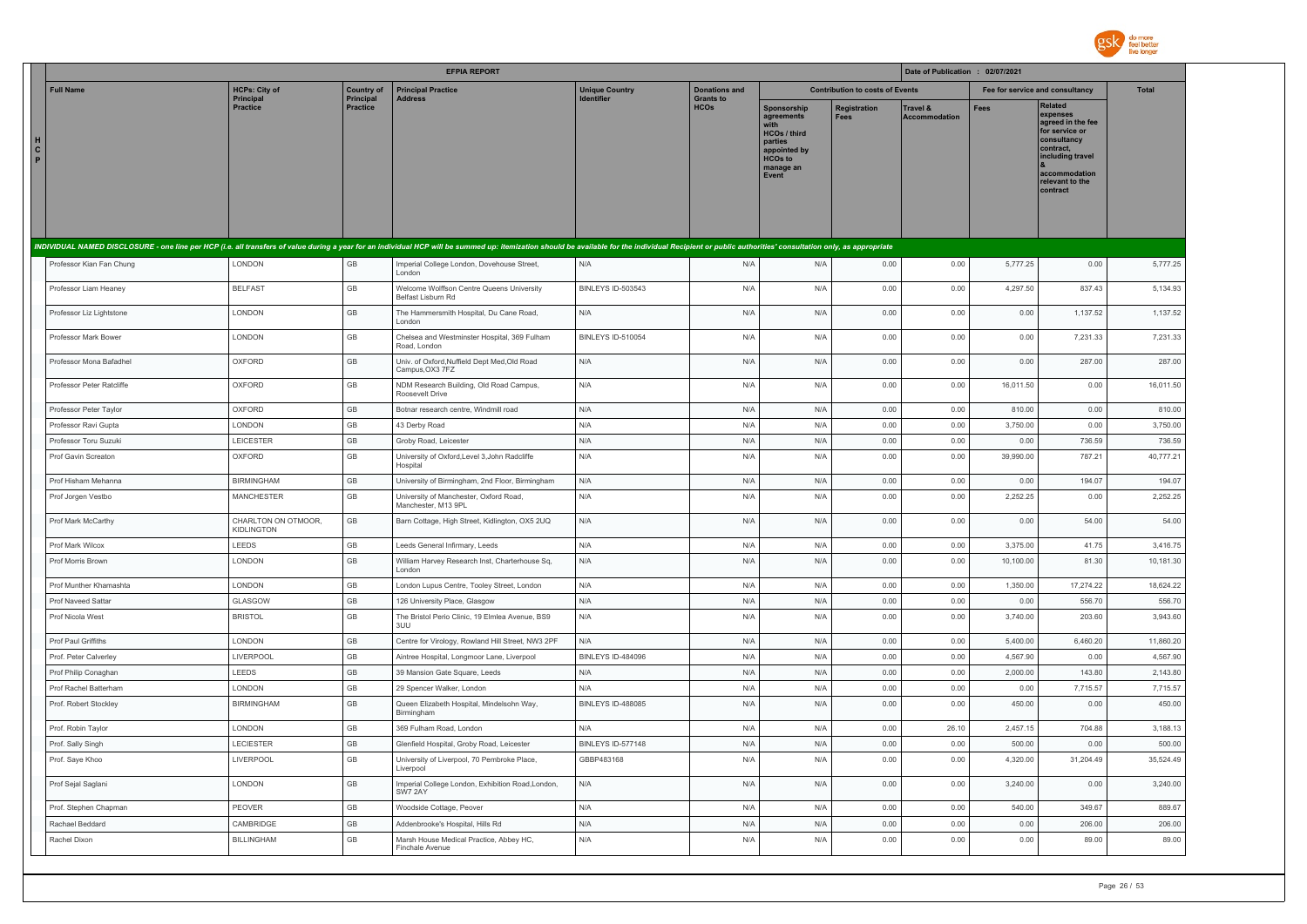

|                                                                                                                                                                                                                                |                                          | <b>EFPIA REPORT</b>            |                                                                    |                                            |                                          |                                                                                                                     |                                        |                                             |              | Date of Publication : 02/07/2021                                                                                                                                  |                  |  |  |
|--------------------------------------------------------------------------------------------------------------------------------------------------------------------------------------------------------------------------------|------------------------------------------|--------------------------------|--------------------------------------------------------------------|--------------------------------------------|------------------------------------------|---------------------------------------------------------------------------------------------------------------------|----------------------------------------|---------------------------------------------|--------------|-------------------------------------------------------------------------------------------------------------------------------------------------------------------|------------------|--|--|
| <b>Full Name</b>                                                                                                                                                                                                               | <b>HCPs: City of</b><br><b>Principal</b> | <b>Country of</b><br>Principal | <b>Principal Practice</b><br><b>Address</b>                        | <b>Unique Country</b><br><b>Identifier</b> | <b>Donations and</b><br><b>Grants to</b> |                                                                                                                     | <b>Contribution to costs of Events</b> |                                             |              | Fee for service and consultancy                                                                                                                                   | <b>Total</b>     |  |  |
| н<br>$\mathbf{c}$<br>P.                                                                                                                                                                                                        | <b>Practice</b>                          | <b>Practice</b>                |                                                                    |                                            | <b>HCOs</b>                              | Sponsorship<br>agreements<br><b>HCOs / third</b><br>parties<br>appointed by<br><b>HCOs to</b><br>manage an<br>Event | <b>Registration</b><br><b>Fees</b>     | <b>Travel &amp;</b><br><b>Accommodation</b> | <b>Fees</b>  | <b>Related</b><br>expenses<br>agreed in the fee<br>for service or<br>consultancy<br>contract,<br>including travel<br>accommodation<br>relevant to the<br>contract |                  |  |  |
| INDIVIDUAL NAMED DISCLOSURE - one line per HCP (i.e. all transfers of value during a year for an individual HCP will be summed up: itemization should be available for the individual Recipient or public authorities' consult |                                          |                                |                                                                    |                                            |                                          |                                                                                                                     |                                        |                                             |              |                                                                                                                                                                   |                  |  |  |
| Rachel Drago                                                                                                                                                                                                                   | PONTYPOOL                                | GB                             | The Mount Surgery, Pontypool Medical Centre<br>Pontypool           | N/A                                        | N/A                                      | N/A                                                                                                                 | 0.00                                   | 0.00                                        | 215.00       | 0.00                                                                                                                                                              | 215.00           |  |  |
| Rachel Young                                                                                                                                                                                                                   | EASTBOURNE                               | GB                             | Bolton Road, Eastbourne                                            | N/A                                        | N/A                                      | N/A                                                                                                                 | 0.00                                   | 0.00                                        | 0.00         | 276.62                                                                                                                                                            | 276.62           |  |  |
| Rachna Kurl                                                                                                                                                                                                                    | <b>BIRMINGHAM</b>                        | GB                             | Iridium Medical Practice, Bordersley Green East                    | N/A                                        | N/A                                      | N/A                                                                                                                 | 0.00                                   | 0.00                                        | 0.00         | 135.00                                                                                                                                                            | 135.00           |  |  |
| Rageshri Dhairyawan                                                                                                                                                                                                            | LONDON                                   | GB                             | The Royal London Hospital, Whitecapel Rd,<br>London                | N/A                                        | N/A                                      | N/A                                                                                                                 | 0.00                                   | 0.00                                        | 1,600.00     | 501.33                                                                                                                                                            | 2,101.33         |  |  |
| Rajbir Randhawa                                                                                                                                                                                                                | LONDON                                   | GB                             | Highgrove Surgery, Upney Ln                                        | N/A                                        | N/A                                      | N/A                                                                                                                 | 0.00                                   | 0.00                                        | 0.00         | 199.00                                                                                                                                                            | 199.00           |  |  |
| Rajesh Bhateja                                                                                                                                                                                                                 | PORTSMOUTH                               | $\mathbb{G}\mathbb{B}$         | Southsea Medical Centre, Carlisle Rd, Southsea                     | N/A                                        | N/A                                      | N/A                                                                                                                 | 0.00                                   | 0.00                                        | 0.00         | 100.00                                                                                                                                                            | 100.00           |  |  |
| Rajwinder Rai                                                                                                                                                                                                                  | LEEDS                                    | GB                             | Interface Clin Services, Schofield House, Gate<br><b>Way Drive</b> | N/A                                        | N/A                                      | N/A                                                                                                                 | 0.00                                   | 0.00                                        | 2,747.16     | 0.00                                                                                                                                                              | 2,747.16         |  |  |
| Ravindranath Arepalli                                                                                                                                                                                                          | STOKE-ON-TRENT                           | $\mathbb{G}\mathbb{B}$         | Dunrobin Street Medical Centre, Dunrobin St                        | N/A                                        | N/A                                      | N/A                                                                                                                 | 0.00                                   | 0.00                                        | 0.00         | 135.00                                                                                                                                                            | 135.00           |  |  |
| Ravi Ragatha                                                                                                                                                                                                                   | <b>HARLOW</b>                            | GB                             | The Princess Alexandra Hospital, Hamstel Road                      | N/A                                        | N/A                                      | N/A                                                                                                                 | 0.00                                   | 0.00                                        | 0.00         | 400.41                                                                                                                                                            | 400.41           |  |  |
| Raymond Nethercott                                                                                                                                                                                                             | <b>ENNISKILLEN</b>                       | GB                             | South West Acute Hospital, 124 Irvinestown Rd,<br>Fnniskillen      | N/A                                        | N/A                                      | N/A                                                                                                                 | 0.00                                   | 0.00                                        | 0.00         | 129.75                                                                                                                                                            | 129.75           |  |  |
| Rebecca Lockett                                                                                                                                                                                                                | <b>RUGBY</b>                             | GB                             | Central Surgery, Corporation Street, Rugby                         | N/A                                        | N/A                                      | N/A                                                                                                                 | 0.00                                   | 0.00                                        | 0.00         | 79.00                                                                                                                                                             | 79.00            |  |  |
| Rebecca May                                                                                                                                                                                                                    | WAKEFIELD                                | GB                             | Primary Care HMP Wakefield, 5 Love Lane                            | N/A                                        | N/A                                      | N/A                                                                                                                 | 0.00                                   | 0.00                                        | 0.00         | 89.00                                                                                                                                                             | 89.00            |  |  |
| Rebecca Tanner                                                                                                                                                                                                                 | KENT                                     | GB                             | Maidstone and Tunbridge Wells NHS trust,<br>Pembury Road           | N/A                                        | N/A                                      | N/A                                                                                                                 | 0.00                                   | 0.00                                        | 0.00         | 199.00                                                                                                                                                            | 199.00           |  |  |
| Rebecca Waring                                                                                                                                                                                                                 | <b>BELFAST</b>                           | GB                             | Royal Victoria Hospital, 274 Grosvenor Road                        | N/A                                        | N/A                                      | N/A                                                                                                                 | 0.00                                   | 0.00                                        | 0.00         | 326.30                                                                                                                                                            | 326.30           |  |  |
| Rehab Al-Rubie                                                                                                                                                                                                                 | LONDON                                   | GB                             | 256 Morden Road                                                    | N/A                                        | N/A                                      | N/A                                                                                                                 | 0.00                                   | 0.00                                        | 0.00         | 199.00                                                                                                                                                            | 199.00           |  |  |
| Riad Choudhury                                                                                                                                                                                                                 | LEEDS                                    | GB                             | Interface Clin Services, Schofield House, Gate<br>Way Drive        | N/A                                        | N/A                                      | N/A                                                                                                                 | 0.00                                   | 0.00                                        | 2,774.77     | 0.00                                                                                                                                                              | 2,774.77         |  |  |
| Ria Kasaven                                                                                                                                                                                                                    | <b>BASILDON</b>                          | GB                             | 22 Corona Road, Langdon Hills                                      | N/A                                        | N/A                                      | N/A                                                                                                                 | 0.00                                   | 0.00                                        | 0.00         | 79.00                                                                                                                                                             | 79.00            |  |  |
| Richard White                                                                                                                                                                                                                  | KILWINNING                               | GB                             | Kilwinning Medical Practice, 15 Almswall Road,<br>Kilwinning       | N/A                                        | N/A                                      | N/A                                                                                                                 | 0.00                                   | 0.00                                        | 0.00         | 156.31                                                                                                                                                            | 156.31           |  |  |
| Rismon Hakkim                                                                                                                                                                                                                  | <b>KINGS LYNN</b>                        | $\mathbb{G}\mathbb{B}$         | Queen Elizabeth Hospital, Gayton Road                              | N/A                                        | N/A                                      | N/A                                                                                                                 | 0.00                                   | 0.00                                        | 0.00         | 100.00                                                                                                                                                            | 100.00           |  |  |
| <b>Rita Bruce</b>                                                                                                                                                                                                              | <b>TAMWORTH</b><br><b>MAIDSTONE</b>      | $\mathbb{G}\mathbb{B}$<br>GB   | Balfour, Tamworth                                                  | N/A<br>N/A                                 | N/A<br>N/A                               | N/A<br>N/A                                                                                                          | 0.00<br>0.00                           | 0.00<br>0.00                                | 0.00<br>0.00 | 135.00<br>266.09                                                                                                                                                  | 135.00<br>266.09 |  |  |
| Rita Joseph<br>ROBIN JOHNS                                                                                                                                                                                                     | <b>ROMFORD</b>                           | GB                             | Hermitage Lane, Maidstone, Kent<br>QUEENS HOSPITAL, ROMFORD        | N/A                                        | N/A                                      | N/A                                                                                                                 | 0.00                                   | 0.00                                        | 900.00       | 0.00                                                                                                                                                              | 900.00           |  |  |
| Rosa George                                                                                                                                                                                                                    | <b>BIRMINGHAM</b>                        | GB                             | Bucklands End Lane Surgery, 36 Bucklands End<br>In.                | N/A                                        | N/A                                      | N/A                                                                                                                 | 0.00                                   | 0.00                                        | 0.00         | 135.00                                                                                                                                                            | 135.00           |  |  |
| Roz Sherburn                                                                                                                                                                                                                   | MIDDLESBROUGH                            | GB                             | Linthorpe Surgery, Linthorpe Road                                  | N/A                                        | N/A                                      | N/A                                                                                                                 | 0.00                                   | 0.00                                        | 0.00         | 89.00                                                                                                                                                             | 89.00            |  |  |
| Russell Genge                                                                                                                                                                                                                  | LEEDS                                    | GB                             | Interface Clin Services, Schofield House, Gate<br><b>Way Drive</b> | N/A                                        | N/A                                      | N/A                                                                                                                 | 0.00                                   | 0.00                                        | 2,774.77     | 0.00                                                                                                                                                              | 2,774.77         |  |  |
| Ruth Copes                                                                                                                                                                                                                     | <b>BELFAST</b>                           | GB                             | Greenway Practice, Arches MC, Westminster Ave                      | N/A                                        | N/A                                      | N/A                                                                                                                 | 0.00                                   | 0.00                                        | 0.00         | 326.30                                                                                                                                                            | 326.30           |  |  |
| Ruth Stevenson                                                                                                                                                                                                                 | LEVEN                                    | GB                             | Drs Page & Partners, Leven Health Centre,<br>Victoria Rd           | N/A                                        | N/A                                      | N/A                                                                                                                 | 0.00                                   | 0.00                                        | 0.00         | 155.00                                                                                                                                                            | 155.00           |  |  |
| Ruth Varley Lester                                                                                                                                                                                                             | WALLINGFORD                              | GB                             | Wallingford Medical Practice, Reading Road                         | N/A                                        | N/A                                      | N/A                                                                                                                 | 0.00                                   | 0.00                                        | 0.00         | 100.00                                                                                                                                                            | 100.00           |  |  |
| Sabrina Hasan                                                                                                                                                                                                                  | LONDON                                   | GB                             | St Stephens Centre, 369 Fulham Rd, London                          | N/A                                        | N/A                                      | N/A                                                                                                                 | 0.00                                   | 0.00                                        | 0.00         | 214.80                                                                                                                                                            | 214.80           |  |  |
| SADIE CLAYTON CLAYTON                                                                                                                                                                                                          | STOKE ON TRENT                           | GB                             | UNIVERSITY HOSPITAL NORTH MIDDLANDS,<br>ST4 6QG                    | N/A                                        | N/A                                      | N/A                                                                                                                 | 0.00                                   | 0.00                                        | 390.00       | 0.00                                                                                                                                                              | 390.00           |  |  |
| Saima Kayani                                                                                                                                                                                                                   | <b>BIRMINGHAM</b>                        | $\mathsf{GB}$                  | Oakwood Surgery, 856 Startford Road,<br>Birmingham                 | N/A                                        | N/A                                      | N/A                                                                                                                 | 0.00                                   | 0.00                                        | 0.00         | 213.30                                                                                                                                                            | 213.30           |  |  |
| Sajiv Gupta                                                                                                                                                                                                                    | PLUMSTEAD                                | $\mathbb{G}\mathbb{B}$         | The Waverley Practice, 37 Waverley Crescent                        | N/A                                        | N/A                                      | N/A                                                                                                                 | 0.00                                   | 0.00                                        | 0.00         | 199.00                                                                                                                                                            | 199.00           |  |  |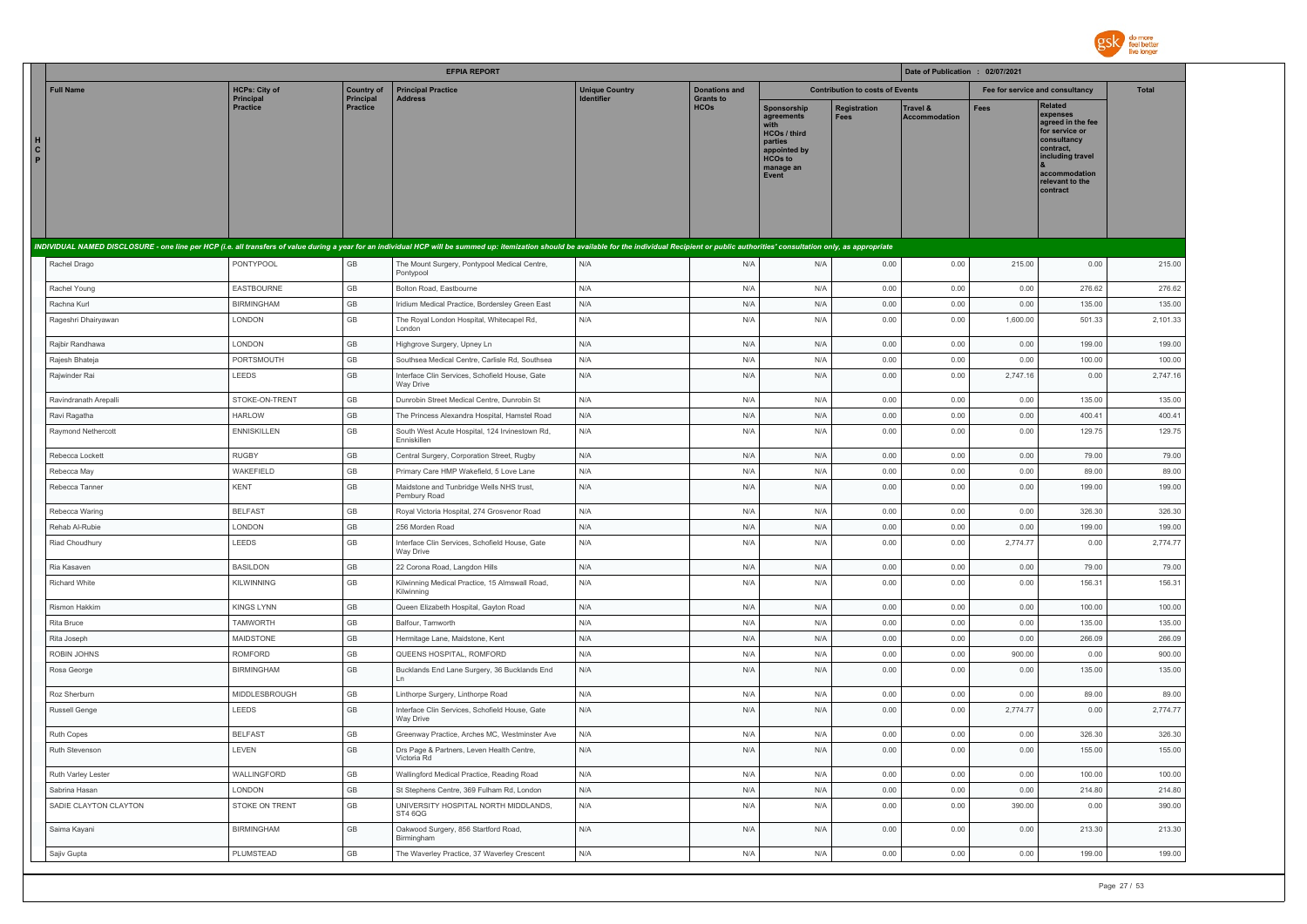

|                        |                              |                              |                                | <b>EFPIA REPORT</b>                                                                                                                                                                                                            |                                            | Date of Publication : 02/07/2021         |                                                                                                                      |                                        |                                  |                                 |                                                                                                                                                            |                 |
|------------------------|------------------------------|------------------------------|--------------------------------|--------------------------------------------------------------------------------------------------------------------------------------------------------------------------------------------------------------------------------|--------------------------------------------|------------------------------------------|----------------------------------------------------------------------------------------------------------------------|----------------------------------------|----------------------------------|---------------------------------|------------------------------------------------------------------------------------------------------------------------------------------------------------|-----------------|
|                        | <b>Full Name</b>             | <b>HCPs: City of</b>         | <b>Country of</b><br>Principal | <b>Principal Practice</b><br><b>Address</b>                                                                                                                                                                                    | <b>Unique Country</b><br><b>Identifier</b> | <b>Donations and</b><br><b>Grants to</b> |                                                                                                                      | <b>Contribution to costs of Events</b> |                                  | Fee for service and consultancy |                                                                                                                                                            | <b>Total</b>    |
| H<br>$\mathbf{C}$<br>P |                              | Principal<br><b>Practice</b> | <b>Practice</b>                |                                                                                                                                                                                                                                |                                            | <b>HCOs</b>                              | Sponsorship<br>agreements<br>with<br>HCOs / third<br>parties<br>appointed by<br><b>HCOs to</b><br>manage an<br>Event | Registration<br><b>Fees</b>            | Travel &<br><b>Accommodation</b> | Fees                            | Related<br>expenses<br>agreed in the fee<br>for service or<br>consultancy<br>contract,<br>including travel<br>accommodation<br>relevant to the<br>contract |                 |
|                        |                              |                              |                                | INDIVIDUAL NAMED DISCLOSURE - one line per HCP (i.e. all transfers of value during a year for an individual HCP will be summed up: itemization should be available for the individual Recipient or public authorities' consult |                                            |                                          |                                                                                                                      |                                        |                                  |                                 |                                                                                                                                                            |                 |
|                        | Sally Bangura                | LONDON                       | GB                             | Streatham Hill Group Practice, 6 Leigham Court<br><b>Rd</b>                                                                                                                                                                    | N/A                                        | N/A                                      | N/A                                                                                                                  | 0.00                                   | 0.00                             | 0.00                            | 199.00                                                                                                                                                     | 199.00          |
|                        | Sally Bullen                 | CARSHALTON                   | GB                             | Wrythe Green Surgery, Wrythe Ln                                                                                                                                                                                                | N/A                                        | N/A                                      | N/A                                                                                                                  | 0.00                                   | 0.00                             | 0.00                            | 199.00                                                                                                                                                     | 199.00          |
|                        | Sally Hails                  | NEWCASTLE UPON TYNE          | GB                             | Abbey Cottage, Great North Childrens Hospital<br>Newcastle                                                                                                                                                                     | N/A                                        | N/A                                      | N/A                                                                                                                  | 0.00                                   | 0.00                             | 240.00                          | 0.00                                                                                                                                                       | 240.00          |
|                        | Samantha Bates               | WAKEFIELD                    | GB                             | Lupset Health Centre, George-a-Green Court                                                                                                                                                                                     | N/A                                        | N/A                                      | N/A                                                                                                                  | 0.00                                   | 0.00                             | 0.00                            | 89.00                                                                                                                                                      | 89.00           |
|                        | Samantha Locke               | <b>BOURNEMOUTH</b>           | GB                             | Talbot Medical Centre, 63 Kinson Road                                                                                                                                                                                          | N/A                                        | N/A                                      | N/A                                                                                                                  | 0.00                                   | 0.00                             | 0.00                            | 100.00                                                                                                                                                     | 100.00          |
|                        | Samantha Prigmore            | <b>TOOTING</b>               | GB                             | St. George's Hospital, Blackshaw Road, Tooting,<br>London                                                                                                                                                                      | BINLEYS ID-594486                          | N/A                                      | N/A                                                                                                                  | 0.00                                   | 0.00                             | 2,250.00                        | 0.00                                                                                                                                                       | 2,250.00        |
|                        | Samantha Solomon             | WALSALL                      | GB                             | Stroud Practice, Churchill Rd                                                                                                                                                                                                  | N/A                                        | N/A                                      | N/A                                                                                                                  | 0.00                                   | 0.00                             | 0.00                            | 135.00                                                                                                                                                     | 135.00          |
|                        | Sameena Ahmad                | <b>MANCHESTER</b>            | GB                             | Withington Community Hospital, Manchester                                                                                                                                                                                      | N/A                                        | N/A                                      | N/A                                                                                                                  | 0.00                                   | 0.00                             | 1,072.50                        | 393.25                                                                                                                                                     | 1,465.75        |
|                        | Samuel Akinsanya             | LEEDS                        | GB                             | Interface Clin Services, Schofield House, Gate<br>Way Drive                                                                                                                                                                    | N/A                                        | N/A                                      | N/A                                                                                                                  | 0.00                                   | 0.00                             | 10,103.04                       | 0.00                                                                                                                                                       | 10,103.04       |
|                        | Samuel Austwick              | COLCHESTER                   | GB                             | Colchester Business Park, 659-662 The Crescent                                                                                                                                                                                 | N/A                                        | N/A                                      | N/A                                                                                                                  | 0.00                                   | 0.00                             | 0.00                            | 79.00                                                                                                                                                      | 79.00           |
|                        | Sandra Franklin              | LONDON                       | $\mathbb{G}\mathbb{B}$         | Mornington Surgery, 433 New Cross Rd                                                                                                                                                                                           | N/A                                        | N/A                                      | N/A                                                                                                                  | 0.00                                   | 0.00                             | 0.00                            | 199.00                                                                                                                                                     | 199.00          |
|                        | Sandra Hewitt                | <b>KENT</b>                  | GB                             | Folkestone                                                                                                                                                                                                                     | N/A                                        | N/A                                      | N/A                                                                                                                  | 0.00                                   | 0.00                             | 0.00                            | 199.00                                                                                                                                                     | 199.00          |
|                        | Sanjay Tanna                 | <b>BLACKPOOL</b>             | GB                             | St Pauls Medical Centre, Dickson Road,<br>Blackpool                                                                                                                                                                            | N/A                                        | N/A                                      | N/A                                                                                                                  | 0.00                                   | 0.00                             | 390.00                          | 0.00                                                                                                                                                       | 390.00          |
|                        | Sara Evans                   | EASTBOURNE                   | GB                             | 5-7 Enys Road, Eastbourne                                                                                                                                                                                                      | N/A                                        | N/A                                      | N/A                                                                                                                  | 0.00                                   | 0.00                             | 0.00                            | 276.62                                                                                                                                                     | 276.62          |
|                        | Sarah Barrett                | LEEDS                        | GB                             | Interface Clin Services, Schofield House, Gate<br>Way Drive                                                                                                                                                                    | N/A                                        | N/A                                      | N/A                                                                                                                  | 0.00                                   | 0.00                             | 7,868.96                        | 0.00                                                                                                                                                       | 7,868.96        |
|                        | Sarah Dekmak                 | LEEDS                        | GB                             | Interface Clin Services, Schofield House, Gate<br>Way Drive                                                                                                                                                                    | N/A                                        | N/A                                      | N/A                                                                                                                  | 0.00                                   | 0.00                             | 457.86                          | 0.00                                                                                                                                                       | 457.86          |
|                        | Sarah Dunbar                 | <b>BESSBROOK</b>             | $\mathsf{GB}$                  | Archways, Millvale Road                                                                                                                                                                                                        | N/A                                        | N/A                                      | N/A                                                                                                                  | 0.00                                   | 0.00                             | 0.00                            | 326.30                                                                                                                                                     | 326.30          |
|                        | Sarah Harper                 | <b>NORWICH</b>               | GB                             | Norfolk and Norwich University Hospital East<br>Block Level 3                                                                                                                                                                  | N/A                                        | N/A                                      | N/A                                                                                                                  | 0.00                                   | 0.00                             | 1,010.00                        | 370.85                                                                                                                                                     | 1,380.85        |
|                        | Sarah Jacobs                 | BEXHILL-ON-SEA<br>LEEDS      | GB<br>GB                       | 44 Turkey Road, Bexhill-on-Sea                                                                                                                                                                                                 | N/A<br>N/A                                 | N/A<br>N/A                               | N/A                                                                                                                  | 0.00                                   | 0.00                             | 0.00                            | 278.05                                                                                                                                                     | 278.05          |
|                        | Sarah Knowlson<br>Sarah Lyon | SOUTHAMPTON                  | GB                             | The Whitfield Practice, 24 Church Lane                                                                                                                                                                                         | N/A                                        | N/A                                      | N/A<br>N/A                                                                                                           | 0.00<br>0.00                           | 0.00<br>0.00                     | 0.00<br>0.00                    | 89.00<br>100.00                                                                                                                                            | 89.00<br>100.00 |
|                        | Sarah Reynolds               | <b>BIRMINGHAM</b>            | GB                             | Burgess Road Surgery, Burgess Road<br>Erdington Medical Centre, 103 Wood End Rd                                                                                                                                                | N/A                                        | N/A                                      | N/A                                                                                                                  | 0.00                                   | 0.00                             | 0.00                            | 135.00                                                                                                                                                     | 135.00          |
|                        | Sarah Sylvester              | <b>JAYWICK</b>               | GB                             | Green Elms Medical Centre, 32 Cross Ways,<br>Jaywick                                                                                                                                                                           | N/A                                        | N/A                                      | N/A                                                                                                                  | 0.00                                   | 0.00                             | 0.00                            | 120.98                                                                                                                                                     | 120.98          |
|                        | Sarah Wilson                 | LONGHOUGHTON                 | GB                             | Alnwick Medical Group, Infirmary Drive                                                                                                                                                                                         | N/A                                        | N/A                                      | N/A                                                                                                                  | 0.00                                   | 0.00                             | 0.00                            | 99.00                                                                                                                                                      | 99.00           |
|                        | Sarah Yacomeni               | SHEFFIELD                    | GB                             | Kiveton Park, Chapel Way                                                                                                                                                                                                       | N/A                                        | N/A                                      | N/A                                                                                                                  | 0.00                                   | 0.00                             | 0.00                            | 99.00                                                                                                                                                      | 99.00           |
|                        | Scott Sutton                 | LEEDS                        | GB                             | Interface Clin Services, Schofield House, Gate<br>Way Drive                                                                                                                                                                    | N/A                                        | N/A                                      | N/A                                                                                                                  | 0.00                                   | 0.00                             | 12,206.08                       | 0.00                                                                                                                                                       | 12,206.08       |
|                        | Selina Hussain               | WAI LINGTON                  | <b>GB</b>                      | Manor Practice, 57 Manor Road                                                                                                                                                                                                  | N/A                                        | N/A                                      | N/A                                                                                                                  | 0.00                                   | 0.00                             | 0.00                            | 199.00                                                                                                                                                     | 199.00          |
|                        | Shahzada Khan                | LONDON                       | GB                             | Dr R Samuel & Dr S Khan, 10 Vicarage Lane                                                                                                                                                                                      | N/A                                        | N/A                                      | N/A                                                                                                                  | 0.00                                   | 0.00                             | 0.00                            | 199.00                                                                                                                                                     | 199.00          |
|                        | Sharon Booker                | <b>MERSTHAM</b>              | $\mathbb{G}\mathbb{B}$         | Dr Wells & Partners, Moat House Surgery,<br>Worsted Green                                                                                                                                                                      | N/A                                        | N/A                                      | N/A                                                                                                                  | 0.00                                   | 0.00                             | 0.00                            | 199.00                                                                                                                                                     | 199.00          |
|                        | Sharon Ghani                 | <b>SHOTTS</b>                | $\mathbb{G}\mathbb{B}$         | Burnbrae Medical Practice, Shotts HC, 36 Station<br><b>Rd</b>                                                                                                                                                                  | N/A                                        | N/A                                      | N/A                                                                                                                  | 0.00                                   | 0.00                             | 0.00                            | 169.00                                                                                                                                                     | 169.00          |
|                        | Sharon Harris                | EASTBOURNE                   | GB                             | The Surgery, 10 Bolton Road, Eastbourne                                                                                                                                                                                        | N/A                                        | N/A                                      | N/A                                                                                                                  | 0.00                                   | 0.00                             | 0.00                            | 276.62                                                                                                                                                     | 276.62          |
|                        | Sharon Harvey                | HILLSBOROUGH                 | GB                             | Hillsborough Medical Practice, Ballynahinch<br>Street                                                                                                                                                                          | N/A                                        | N/A                                      | N/A                                                                                                                  | 0.00                                   | 0.00                             | 0.00                            | 326.30                                                                                                                                                     | 326.30          |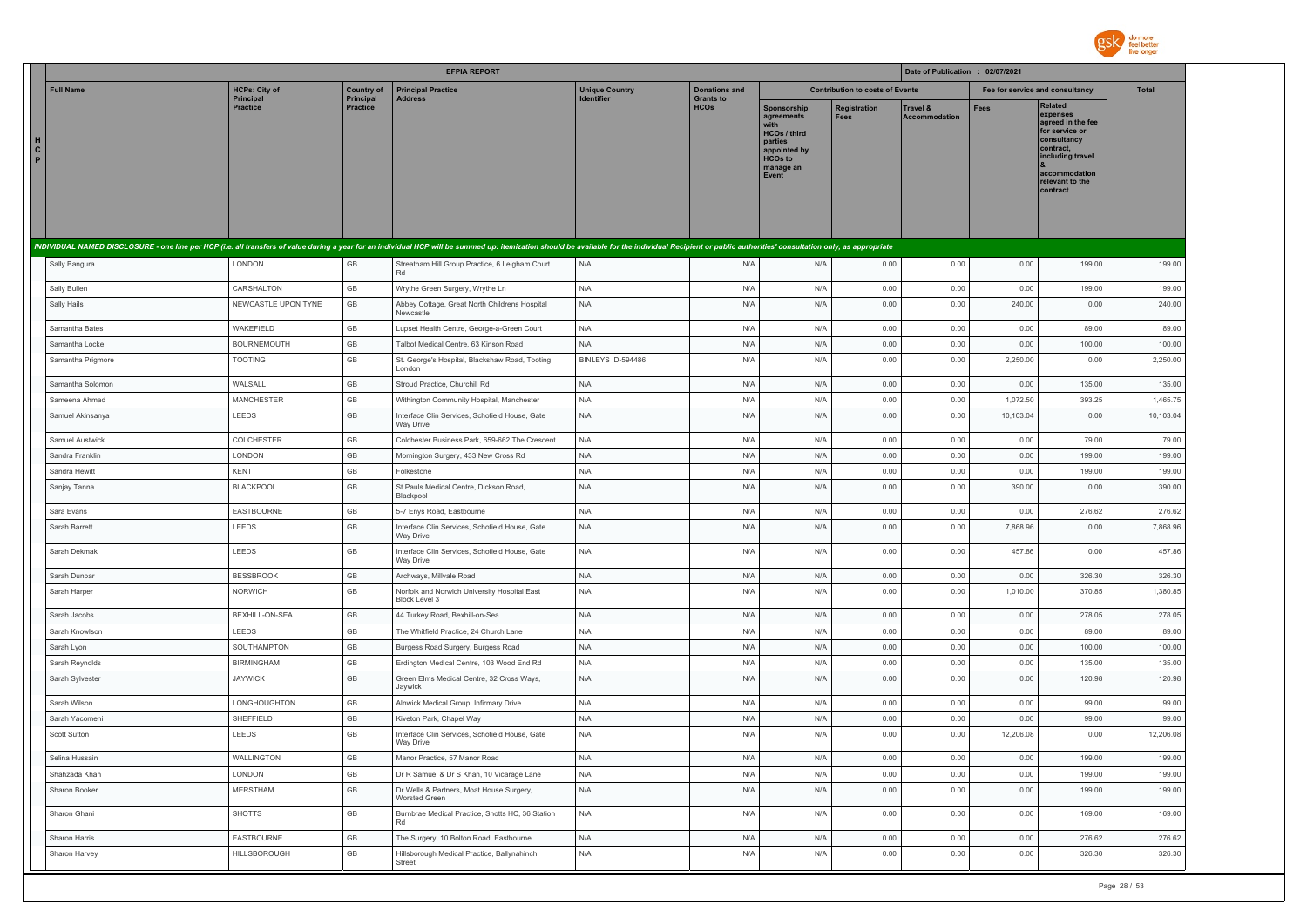

|                   |                   |                                     |                              | <b>EFPIA REPORT</b>                                                                                                                                                                                                            |                       |                                 | Date of Publication : 02/07/2021                                                                                    |                                        |                                             |                                 |                                                                                                                                                                   |              |
|-------------------|-------------------|-------------------------------------|------------------------------|--------------------------------------------------------------------------------------------------------------------------------------------------------------------------------------------------------------------------------|-----------------------|---------------------------------|---------------------------------------------------------------------------------------------------------------------|----------------------------------------|---------------------------------------------|---------------------------------|-------------------------------------------------------------------------------------------------------------------------------------------------------------------|--------------|
| <b>Full Name</b>  |                   | <b>HCPs: City of</b>                | <b>Country of</b>            | <b>Principal Practice</b>                                                                                                                                                                                                      | <b>Unique Country</b> | <b>Donations and</b>            |                                                                                                                     | <b>Contribution to costs of Events</b> |                                             | Fee for service and consultancy |                                                                                                                                                                   | <b>Total</b> |
| $\mathbf{c}$<br>P |                   | <b>Principal</b><br><b>Practice</b> | Principal<br><b>Practice</b> | <b>Address</b>                                                                                                                                                                                                                 | <b>Identifier</b>     | <b>Grants to</b><br><b>HCOs</b> | Sponsorship<br>agreements<br><b>HCOs / third</b><br>parties<br>appointed by<br><b>HCOs to</b><br>manage an<br>Event | <b>Registration</b><br><b>Fees</b>     | <b>Travel &amp;</b><br><b>Accommodation</b> | <b>Fees</b>                     | <b>Related</b><br>expenses<br>agreed in the fee<br>for service or<br>consultancy<br>contract,<br>including travel<br>accommodation<br>relevant to the<br>contract |              |
|                   |                   |                                     |                              | INDIVIDUAL NAMED DISCLOSURE - one line per HCP (i.e. all transfers of value during a year for an individual HCP will be summed up: itemization should be available for the individual Recipient or public authorities' consult |                       |                                 |                                                                                                                     |                                        |                                             |                                 |                                                                                                                                                                   |              |
|                   | Sharon Kinniburgh | <b>FOCHABERS</b>                    | GB                           | Fochabers Medical Centre, 12 High Street,<br>Fochabers                                                                                                                                                                         | N/A                   | N/A                             | N/A                                                                                                                 | 0.00                                   | 0.00                                        | 0.00                            | 270.35                                                                                                                                                            | 270.35       |
|                   | Sharon McLean     | PETERHEAD                           | GB                           | Peterhead Health Centre, Links Terrace                                                                                                                                                                                         | N/A                   | N/A                             | N/A                                                                                                                 | 0.00                                   | 0.00                                        | 0.00                            | 94.00                                                                                                                                                             | 94.00        |
|                   | Sharon Rocque     | <b>MILTON KEYNES</b>                | GB                           | Newport Parnell Medical Centre, Queens Ave                                                                                                                                                                                     | N/A                   | N/A                             | N/A                                                                                                                 | 0.00                                   | 0.00                                        | 0.00                            | 79.00                                                                                                                                                             | 79.00        |
|                   | Sharron Mason     | <b>KEIGHLEY</b>                     | GB                           | Cross Hills Group Practice, Holme Ln                                                                                                                                                                                           | N/A                   | N/A                             | N/A                                                                                                                 | 0.00                                   | 0.00                                        | 0.00                            | 89.00                                                                                                                                                             | 89.00        |
|                   | Shauna Johnston   | LIVERPOOL                           | GB                           | Liverpool Heart & Chest Hospital, Thomas Drive                                                                                                                                                                                 | N/A                   | N/A                             | N/A                                                                                                                 | 0.00                                   | 0.00                                        | 0.00                            | 92.00                                                                                                                                                             | 92.00        |
|                   | SHEILA Dryden     | <b>ST ANNES</b>                     | GB                           | St Annes PCC Durham Avenue St Annes Lancs                                                                                                                                                                                      | N/A                   | N/A                             | N/A                                                                                                                 | 0.00                                   | 0.00                                        | 550.00                          | 0.00                                                                                                                                                              | 550.00       |
|                   | Sheryl Priestley  | PONTEFRACT                          | $\mathbb{G}\mathbb{B}$       | Friarwood Surgery, Carleton Glen                                                                                                                                                                                               | N/A                   | N/A                             | N/A                                                                                                                 | 0.00                                   | 0.00                                        | 0.00                            | 89.00                                                                                                                                                             | 89.00        |
| Shirin Alwash     |                   | LEEDS                               | $\mathbb{G}\mathbb{B}$       | Interface Clin Services, Schofield House, Gate<br>Way Drive                                                                                                                                                                    | N/A                   | N/A                             | N/A                                                                                                                 | 0.00                                   | 0.00                                        | 10,560.90                       | 0.00                                                                                                                                                              | 10,560.90    |
| Sian Davies       |                   | LYMINGTON                           | $\mathbb{G}\mathbb{B}$       | Milford Medical Centre, Avenue Road                                                                                                                                                                                            | N/A                   | N/A                             | N/A                                                                                                                 | 0.00                                   | 0.00                                        | 0.00                            | 100.00                                                                                                                                                            | 100.00       |
|                   | Sian Rowlands     | SWANSEA                             | GB                           | 14 Caswell Bay Road, Swansea                                                                                                                                                                                                   | N/A                   | N/A                             | N/A                                                                                                                 | 0.00                                   | 0.00                                        | 322.50                          | 0.00                                                                                                                                                              | 322.50       |
|                   | Simon Webster     | <b>TUNBRIDGE WELLS</b>              | GB                           | Maidstone and Tunbridge Wells Trust Tonbridge<br>Road Tunbridge                                                                                                                                                                | N/A                   | N/A                             | N/A                                                                                                                 | 0.00                                   | 0.00                                        | 0.00                            | 262.80                                                                                                                                                            | 262.80       |
|                   | Simon Wootton     | REEDSHOLME                          | GB                           | Irwell Valley Consulting Ltd, 4 Reedsholme Close                                                                                                                                                                               | N/A                   | N/A                             | N/A                                                                                                                 | 0.00                                   | 0.00                                        | 1,200.00                        | 51.94                                                                                                                                                             | 1,251.94     |
|                   | Sinead Fennell    | <b>BELFAST</b>                      | GB                           | Mater Hospital, Crumlin Road                                                                                                                                                                                                   | N/A                   | N/A                             | N/A                                                                                                                 | 0.00                                   | 0.00                                        | 0.00                            | 326.30                                                                                                                                                            | 326.30       |
|                   | Siobhan Hughes    | <b>BELFAST</b>                      | GB                           | Knockbreda Centre, 110 Saintfield Rd                                                                                                                                                                                           | N/A                   | N/A                             | N/A                                                                                                                 | 0.00                                   | 0.00                                        | 0.00                            | 326.30                                                                                                                                                            | 326.30       |
|                   | Smarah Hussain    | <b>LEEDS</b>                        | GB                           | Interface Clin Services, Schofield House, Gate<br>Way Drive                                                                                                                                                                    | N/A                   | N/A                             | N/A                                                                                                                 | 0.00                                   | 0.00                                        | 7,174.64                        | 0.00                                                                                                                                                              | 7,174.64     |
|                   | Sofia Tosounidou  | <b>BIRMINGHAM</b>                   | GB                           | Dudley Road, Birmingham                                                                                                                                                                                                        | N/A                   | N/A                             | N/A                                                                                                                 | 0.00                                   | 0.00                                        | 0.00                            | 178.80                                                                                                                                                            | 178.80       |
|                   | Sonia Greenwood   | DERBYSHIRE                          | GB                           | Royal Derby Hospital, Uttoxeter Road, Derby                                                                                                                                                                                    | N/A                   | N/A                             | N/A                                                                                                                 | 0.00                                   | 0.00                                        | 520.00                          | 126.05                                                                                                                                                            | 646.05       |
|                   | Sonni Andrew      | ABERDEEN                            | GB                           | NHS Grampian                                                                                                                                                                                                                   | N/A                   | N/A                             | N/A                                                                                                                 | 0.00                                   | 0.00                                        | 0.00                            | 94.00                                                                                                                                                             | 94.00        |
|                   | Sophie Daniels    | GUILDFORD                           | $\mathbb{G}\mathbb{B}$       | Stoughton Road Surgery, 2 Stoughton Rd                                                                                                                                                                                         | N/A                   | N/A                             | N/A                                                                                                                 | 0.00                                   | 0.00                                        | 0.00                            | 199.00                                                                                                                                                            | 199.00       |
|                   | Stella Kanyuchi   | <b>BIRMINGHAM</b>                   | $\mathbb{G}\mathbb{B}$       | City Hospital, Dudley Road                                                                                                                                                                                                     | N/A                   | N/A                             | N/A                                                                                                                 | 0.00                                   | 0.00                                        | 0.00                            | 135.00                                                                                                                                                            | 135.00       |
|                   | Stephanie Merrick | <b>BRISTOL</b>                      | $\mathbb{G}\mathbb{B}$       | Southmead Hospital, Southmead Rd                                                                                                                                                                                               | N/A                   | N/A                             | N/A                                                                                                                 | 0.00                                   | 0.00                                        | 0.00                            | 100.00                                                                                                                                                            | 100.00       |
|                   | Stephen McCormack | <b>BELFAST</b>                      | GB                           | 6 North Parade                                                                                                                                                                                                                 | N/A                   | N/A                             | N/A                                                                                                                 | 0.00                                   | 0.00                                        | 0.00                            | 417.25                                                                                                                                                            | 417.25       |
| Steven Smith      |                   | GLASGOW                             | GB                           | Gartnavel General Hospital, 1053 Great Western<br><b>Rd</b>                                                                                                                                                                    | N/A                   | N/A                             | N/A                                                                                                                 | 0.00                                   | 0.00                                        | 0.00                            | 659.81                                                                                                                                                            | 659.81       |
| Sue Cowley        |                   | SHEFFIELD                           | GB                           | White I n                                                                                                                                                                                                                      | N/A                   | N/A                             | N/A                                                                                                                 | 0.00                                   | 0.00                                        | 0.00                            | 89.00                                                                                                                                                             | 89.00        |
| Sue Kronf         |                   | <b>WORTHING</b>                     | GB                           | Worthing Medical Group, 23 Shelley Road,<br>Worthing                                                                                                                                                                           | N/A                   | N/A                             | N/A                                                                                                                 | 0.00                                   | 0.00                                        | 0.00                            | 272.75                                                                                                                                                            | 272.75       |
| Sue Mabbott       |                   | SCARBOROUGH                         | GB                           | Falsagrave Surgery, 1A Belgrave Crescent                                                                                                                                                                                       | N/A                   | N/A                             | N/A                                                                                                                 | 0.00                                   | 0.00                                        | 0.00                            | 89.00                                                                                                                                                             | 89.00        |
| Surajit Ghosh     |                   | <b>HECKMONDWIKE</b>                 | GB                           | Brookroyd Surgery, Heckmondwike HC                                                                                                                                                                                             | N/A                   | N/A                             | N/A                                                                                                                 | 0.00                                   | 0.00                                        | 0.00                            | 89.00                                                                                                                                                             | 89.00        |
|                   | Surinder Kumar    | <b>BURNTWOOD</b>                    | $\mathbb{G}\mathbb{B}$       | Darwin Medical Practice, 4 Hudson Drive                                                                                                                                                                                        | N/A                   | N/A                             | N/A                                                                                                                 | 0.00                                   | 0.00                                        | 2,080.00                        | 446.15                                                                                                                                                            | 2,526.15     |
| Susan Allan       |                   | PETERHEAD                           | GB                           | Peterhead Medical Practice, Links Terrace,<br>Peterhead                                                                                                                                                                        | N/A                   | N/A                             | N/A                                                                                                                 | 0.00                                   | 0.00                                        | 0.00                            | 262.25                                                                                                                                                            | 262.25       |
|                   | Susan Chapman     | PORTSOY                             | $\mathbb{G}\mathbb{B}$       | An Caorann Medical Practice, 16 Seafield Tce                                                                                                                                                                                   | N/A                   | N/A                             | N/A                                                                                                                 | 0.00                                   | 0.00                                        | 0.00                            | 188.00                                                                                                                                                            | 188.00       |
| Susan Davies      |                   | <b>BARROW</b>                       | GB                           | Atkinson Health Centre, Market Street                                                                                                                                                                                          | N/A                   | N/A                             | N/A                                                                                                                 | 0.00                                   | 0.00                                        | 0.00                            | 92.00                                                                                                                                                             | 92.00        |
| Susan Frost       |                   | <b>BIRMINGHAM</b>                   | $\mathbb{G}\mathbb{B}$       | Birmingham Women's & Children's Hospital,<br>Steelhouse Ln                                                                                                                                                                     | N/A                   | N/A                             | N/A                                                                                                                 | 0.00                                   | 0.00                                        | 0.00                            | 100.00                                                                                                                                                            | 100.00       |
|                   | Susan Simpkins    | PAISLEY                             | $\mathbb{G}\mathbb{B}$       | Barony Practice, North Croft Street, Paisley                                                                                                                                                                                   | N/A                   | N/A                             | N/A                                                                                                                 | 0.00                                   | 0.00                                        | 0.00                            | 227.01                                                                                                                                                            | 227.01       |
| Suzanne King      |                   | SOUTHAMPTON                         | GB                           | Walnut Tree Surgery, 14 Carlton Road                                                                                                                                                                                           | N/A                   | N/A                             | N/A                                                                                                                 | 0.00                                   | 0.00                                        | 0.00                            | 100.00                                                                                                                                                            | 100.00       |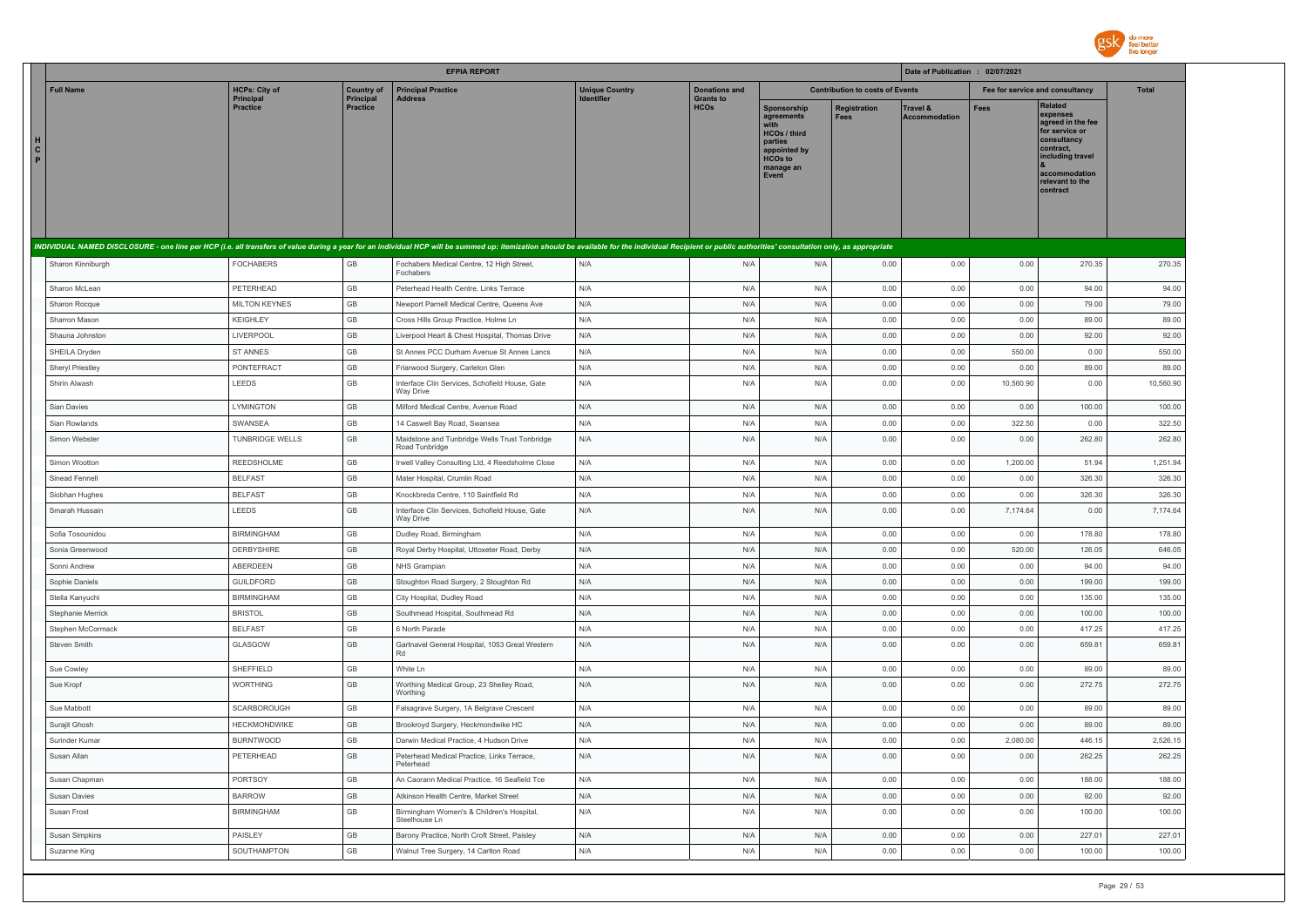

|                                                                                                                                                                                                                                |                                     |                                       | <b>EFPIA REPORT</b>                                                |                       |                                          |                                                                                                                     | Date of Publication : 02/07/2021       |                                  |             |                                                                                                                                                                   |           |
|--------------------------------------------------------------------------------------------------------------------------------------------------------------------------------------------------------------------------------|-------------------------------------|---------------------------------------|--------------------------------------------------------------------|-----------------------|------------------------------------------|---------------------------------------------------------------------------------------------------------------------|----------------------------------------|----------------------------------|-------------|-------------------------------------------------------------------------------------------------------------------------------------------------------------------|-----------|
| <b>Full Name</b>                                                                                                                                                                                                               | <b>HCPs: City of</b>                | <b>Country of</b><br><b>Principal</b> | <b>Principal Practice</b>                                          | <b>Unique Country</b> | <b>Donations and</b><br><b>Grants to</b> |                                                                                                                     | <b>Contribution to costs of Events</b> |                                  |             | Fee for service and consultancy                                                                                                                                   | Total     |
| н<br>$\mathbf{c}$<br>P                                                                                                                                                                                                         | <b>Principal</b><br><b>Practice</b> | <b>Practice</b>                       | <b>Address</b>                                                     | <b>Identifier</b>     | <b>HCOs</b>                              | Sponsorship<br>agreements<br><b>HCOs / third</b><br>parties<br>appointed by<br><b>HCOs to</b><br>manage an<br>Event | <b>Registration</b><br><b>Fees</b>     | Travel &<br><b>Accommodation</b> | <b>Fees</b> | <b>Related</b><br>expenses<br>agreed in the fee<br>for service or<br>consultancy<br>contract,<br>including travel<br>accommodation<br>relevant to the<br>contract |           |
| INDIVIDUAL NAMED DISCLOSURE - one line per HCP (i.e. all transfers of value during a year for an individual HCP will be summed up: itemization should be available for the individual Recipient or public authorities' consult |                                     |                                       |                                                                    |                       |                                          |                                                                                                                     |                                        |                                  |             |                                                                                                                                                                   |           |
| Suzanne Robson                                                                                                                                                                                                                 | SUNNISIDE                           | GB                                    | Sunniside Surgery, 8 Dewhurst Terrace                              | N/A                   | N/A                                      | N/A                                                                                                                 | 0.00                                   | 0.00                             | 0.00        | 89.00                                                                                                                                                             | 89.00     |
| Sydney Ho                                                                                                                                                                                                                      | <b>SUTTON</b>                       | GB                                    | The Grove Road Practice, 83 Grove Road                             | N/A                   | N/A                                      | N/A                                                                                                                 | 0.00                                   | 0.00                             | 0.00        | 199.00                                                                                                                                                            | 199.00    |
| Syed Basharath Mehdi                                                                                                                                                                                                           | <b>PRESTON</b>                      | GB                                    | Royal Preston Hospital Sharoe Green Lane<br>Fulwood, Preston       | N/A                   | N/A                                      | N/A                                                                                                                 | 0.00                                   | 0.00                             | 3,870.00    | 756.23                                                                                                                                                            | 4,626.23  |
| Taiwo Oke                                                                                                                                                                                                                      | <b>BROMLEY</b>                      | GB                                    | Highland Medical Practice, 10 Highland Rd                          | N/A                   | N/A                                      | N/A                                                                                                                 | 0.00                                   | 0.00                             | 0.00        | 199.00                                                                                                                                                            | 199.00    |
| Tajinder Parmar                                                                                                                                                                                                                | <b>SMETHWICK</b>                    | GB                                    | Warley Road Surgery, 118 Warley Road                               | N/A                   | N/A                                      | N/A                                                                                                                 | 0.00                                   | 0.00                             | 0.00        | 135.00                                                                                                                                                            | 135.00    |
| Tanya Rose                                                                                                                                                                                                                     | <b>EMSWORTH</b>                     | GB                                    | Emsworth Surgery, 6 North St                                       | N/A                   | N/A                                      | N/A                                                                                                                 | 0.00                                   | 0.00                             | 0.00        | 100.00                                                                                                                                                            | 100.00    |
| Tej Bahadur                                                                                                                                                                                                                    | <b>DOVER</b>                        | GB                                    | Buckland Medical Centre, Dover                                     | N/A                   | N/A                                      | N/A                                                                                                                 | 0.00                                   | 0.00                             | 0.00        | 420.66                                                                                                                                                            | 420.66    |
| Thomas Hughes                                                                                                                                                                                                                  | LEEDS                               | GB                                    | Interface Clin Services, Schofield House, Gate<br>Way Drive        | N/A                   | N/A                                      | N/A                                                                                                                 | 0.00                                   | 0.00                             | 17,078.87   | 0.00                                                                                                                                                              | 17,078.87 |
| <b>Tina Doherty</b>                                                                                                                                                                                                            | <b>BIRMINGHAM</b>                   | GB                                    | Richmond Primary Care Centre, 299 Bordesley<br>Green F             | N/A                   | N/A                                      | N/A                                                                                                                 | 0.00                                   | 0.00                             | 0.00        | 135.00                                                                                                                                                            | 135.00    |
| <b>Tracey Coyle</b>                                                                                                                                                                                                            | PAISLEY                             | GB                                    | Tannahill Surgery, 78 Blackstoun Road                              | N/A                   | N/A                                      | N/A                                                                                                                 | 0.00                                   | 0.00                             | 0.00        | 169.00                                                                                                                                                            | 169.00    |
| Tracy Lake                                                                                                                                                                                                                     | LEEDS                               | GB                                    | North Leeds Medical Practice, 355 Harrogate Rd                     | N/A                   | N/A                                      | N/A                                                                                                                 | 0.00                                   | 0.00                             | 0.00        | 89.00                                                                                                                                                             | 89.00     |
| Ugo Ekeowa                                                                                                                                                                                                                     | <b>HARLOW</b>                       | GB                                    | The Princess Alexandra Hospital, Hamstel Road                      | N/A                   | N/A                                      | N/A                                                                                                                 | 0.00                                   | 0.00                             | 0.00        | 100.00                                                                                                                                                            | 100.00    |
| Urman Haq                                                                                                                                                                                                                      | GLASGOW                             | $\mathbb{G}\mathbb{B}$                | Castle Milk Practice, 71 Dougrie Drive                             | N/A                   | N/A                                      | N/A                                                                                                                 | 0.00                                   | 0.00                             | 0.00        | 169.00                                                                                                                                                            | 169.00    |
| Vadakkalur Devaraja                                                                                                                                                                                                            | STANFORD-LE-HOPE                    | GB                                    | 7 The Sorrells, Stanford-le-Hope                                   | N/A                   | N/A                                      | N/A                                                                                                                 | 0.00                                   | 0.00                             | 0.00        | 79.00                                                                                                                                                             | 79.00     |
| Varsha Bhagat                                                                                                                                                                                                                  | LUTON                               | GB                                    | Gardenia Surgery, 2A Gardenia Ave, Luton                           | N/A                   | N/A                                      | N/A                                                                                                                 | 0.00                                   | 0.00                             | 0.00        | 79.00                                                                                                                                                             | 79.00     |
| Veena Vasi                                                                                                                                                                                                                     | PORTADOWN                           | GB                                    | Southern Health & Social Care Trust, 68 Lurgan<br>Rd. Portadown    | N/A                   | N/A                                      | N/A                                                                                                                 | 0.00                                   | 0.00                             | 0.00        | 140.86                                                                                                                                                            | 140.86    |
| Venugopal Yuvaraj                                                                                                                                                                                                              | NEWPORT PAGNELL                     | GB                                    | Newport Pagnell Medical Centre, Queens Avenue                      | N/A                   | N/A                                      | N/A                                                                                                                 | 0.00                                   | 0.00                             | 0.00        | 79.00                                                                                                                                                             | 79.00     |
| Vhairi Sutherland                                                                                                                                                                                                              | <b>FORTROSE</b>                     | GB                                    | Fortorse Medical Practice, Station Road, Fortrose                  | N/A                   | N/A                                      | N/A                                                                                                                 | 0.00                                   | 0.00                             | 0.00        | 317.85                                                                                                                                                            | 317.85    |
| Victoria Ikwele                                                                                                                                                                                                                | <b>BIRMINGHAM</b>                   | GB                                    | 58 Benton Road                                                     | N/A                   | N/A                                      | N/A                                                                                                                 | 0.00                                   | 0.00                             | 0.00        | 135.00                                                                                                                                                            | 135.00    |
| Victoria Millar                                                                                                                                                                                                                | ALEXANDRIA                          | GB                                    | Vale Centre for Health and Care, Main Street,<br>Alexandria        | N/A                   | N/A                                      | N/A                                                                                                                 | 0.00                                   | 0.00                             | 0.00        | 213.47                                                                                                                                                            | 213.47    |
| Victoria Newing                                                                                                                                                                                                                | LISS                                | $\mathbb{G}\mathbb{B}$                | Kelsey Riverside Surgery, Station Road                             | N/A                   | N/A                                      | N/A                                                                                                                 | 0.00                                   | 0.00                             | 0.00        | 100.00                                                                                                                                                            | 100.00    |
| Victoria Richards-Green                                                                                                                                                                                                        | <b>GWENT</b>                        | GB                                    | Pharmacy Department, Royal Gwent Hospital,<br>Cardiff Road, New    | N/A                   | N/A                                      | N/A                                                                                                                 | 0.00                                   | 0.00                             | 1,800.00    | 292.56                                                                                                                                                            | 2,092.56  |
| Victoria Stratton                                                                                                                                                                                                              | NEWPORT                             | GB                                    | St Davids Surgery, Bellevue Terrace, Newport                       | N/A                   | N/A                                      | N/A                                                                                                                 | 0.00                                   | 0.00                             | 0.00        | 226.55                                                                                                                                                            | 226.55    |
| Vikki Chanman                                                                                                                                                                                                                  | SOUTHAMPTON                         | GB                                    | St Peter?s Surgery, Portsmouth Road                                | N/A                   | N/A                                      | N/A                                                                                                                 | 0.00                                   | 0.00                             | 0.00        | 100.00                                                                                                                                                            | 100.00    |
| Vinisha Gandhi                                                                                                                                                                                                                 | LEEDS                               | GB                                    | Interface Clin Services, Schofield House, Gate<br><b>Way Drive</b> | N/A                   | N/A                                      | N/A                                                                                                                 | 0.00                                   | 0.00                             | 3,672.92    | 0.00                                                                                                                                                              | 3,672.92  |
| Vishal Hemrai                                                                                                                                                                                                                  | LEEDS                               | GB                                    | Interface Clin Services, Schofield House, Gate<br>Way Drive        | N/A                   | N/A                                      | N/A                                                                                                                 | 0.00                                   | 0.00                             | 2,538.31    | 0.00                                                                                                                                                              | 2,538.31  |
| Waseem Khan                                                                                                                                                                                                                    | <b>MANCHESTER</b>                   | GB                                    | Manchester Royal Infirmary, Oxford Road,<br>Manchester             | N/A                   | N/A                                      | N/A                                                                                                                 | 0.00                                   | 0.00                             | 5,095.00    | 0.00                                                                                                                                                              | 5,095.00  |
| Wendy Dyer                                                                                                                                                                                                                     | EPSOM                               | GB                                    | Old Cottage Hospital, Alexandra Rd                                 | N/A                   | N/A                                      | N/A                                                                                                                 | 0.00                                   | 0.00                             | 0.00        | 199.00                                                                                                                                                            | 199.00    |
| William Alazawi                                                                                                                                                                                                                | LONDON                              | GB                                    | Blizard Institute, 4 Newark Street                                 | N/A                   | N/A                                      | N/A                                                                                                                 | 0.00                                   | 0.00                             | 8,177.35    | 6,605.92                                                                                                                                                          | 14,783.27 |
| Xi Chen                                                                                                                                                                                                                        | LIVERPOOL                           | $\mathbb{G}\mathbb{B}$                | Liverpool Heart & Chest Hospital, Thomas Drive                     | N/A                   | N/A                                      | N/A                                                                                                                 | 0.00                                   | 0.00                             | 0.00        | 92.00                                                                                                                                                             | 92.00     |
| Yvonne Pigott                                                                                                                                                                                                                  | <b>HORSHAM</b>                      | $\mathbb{G}\mathbb{B}$                | Dr Holwell & Partners, Albion Way                                  | N/A                   | N/A                                      | N/A                                                                                                                 | 0.00                                   | 0.00                             | 0.00        | 199.00                                                                                                                                                            | 199.00    |
| Zoe Carter                                                                                                                                                                                                                     | EBBW VALE                           | $\mathbb{G}\mathbb{B}$                | Ysbyty Aneurin Bevan, Lime Avenue                                  | N/A                   | N/A                                      | N/A                                                                                                                 | 0.00                                   | 0.00                             | 0.00        | 225.00                                                                                                                                                            | 225.00    |
| Zubair Sharif                                                                                                                                                                                                                  | LEEDS                               | GB                                    | Interface Clin Services, Schofield House, Gate<br>Way Drive        | N/A                   | N/A                                      | N/A                                                                                                                 | 0.00                                   | 0.00                             | 4.352.18    | 0.00                                                                                                                                                              | 4,352.18  |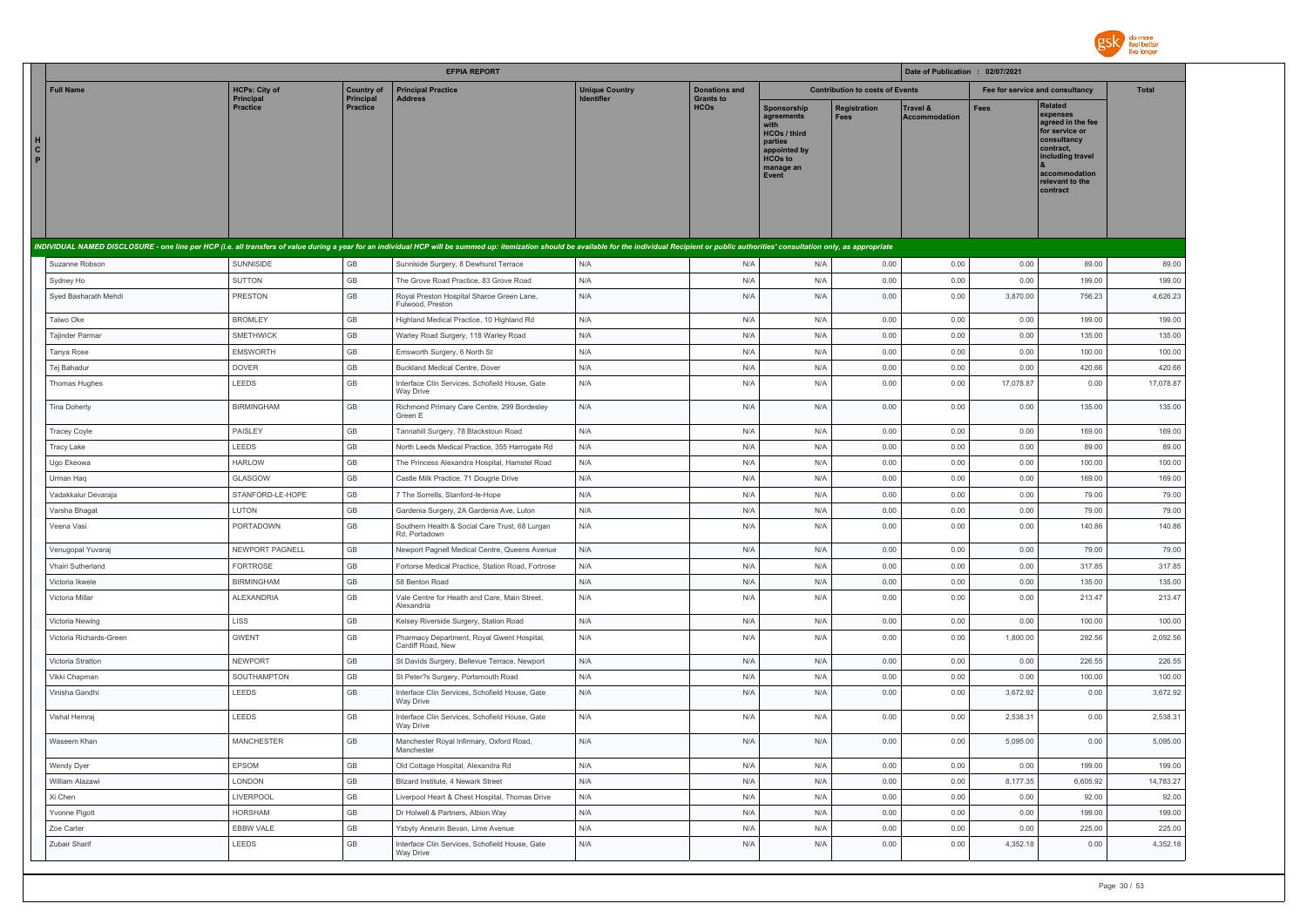

| OTHER, NOT INCLUDED ABOVE - where information cannot be disclosed on an individual basis for legal reasons |       |      |      |           |           |           |
|------------------------------------------------------------------------------------------------------------|-------|------|------|-----------|-----------|-----------|
| Aggregate amount attributable to transfers of value to such Recipients                                     | N/A   | 0.00 | 0.00 | 13,780.50 | 14,757.42 | 28,537.92 |
|                                                                                                            |       |      |      |           |           |           |
|                                                                                                            |       |      |      |           |           |           |
| Number of Recipients in aggregate disclosure                                                               | $N$ / |      |      |           |           | N/A       |
| % number of Recipients in the aggregate disclosure in the total number of Recipients Disclosed             | N/f   | 0.00 | 0.00 | 1.27      | 11.15     | N/A       |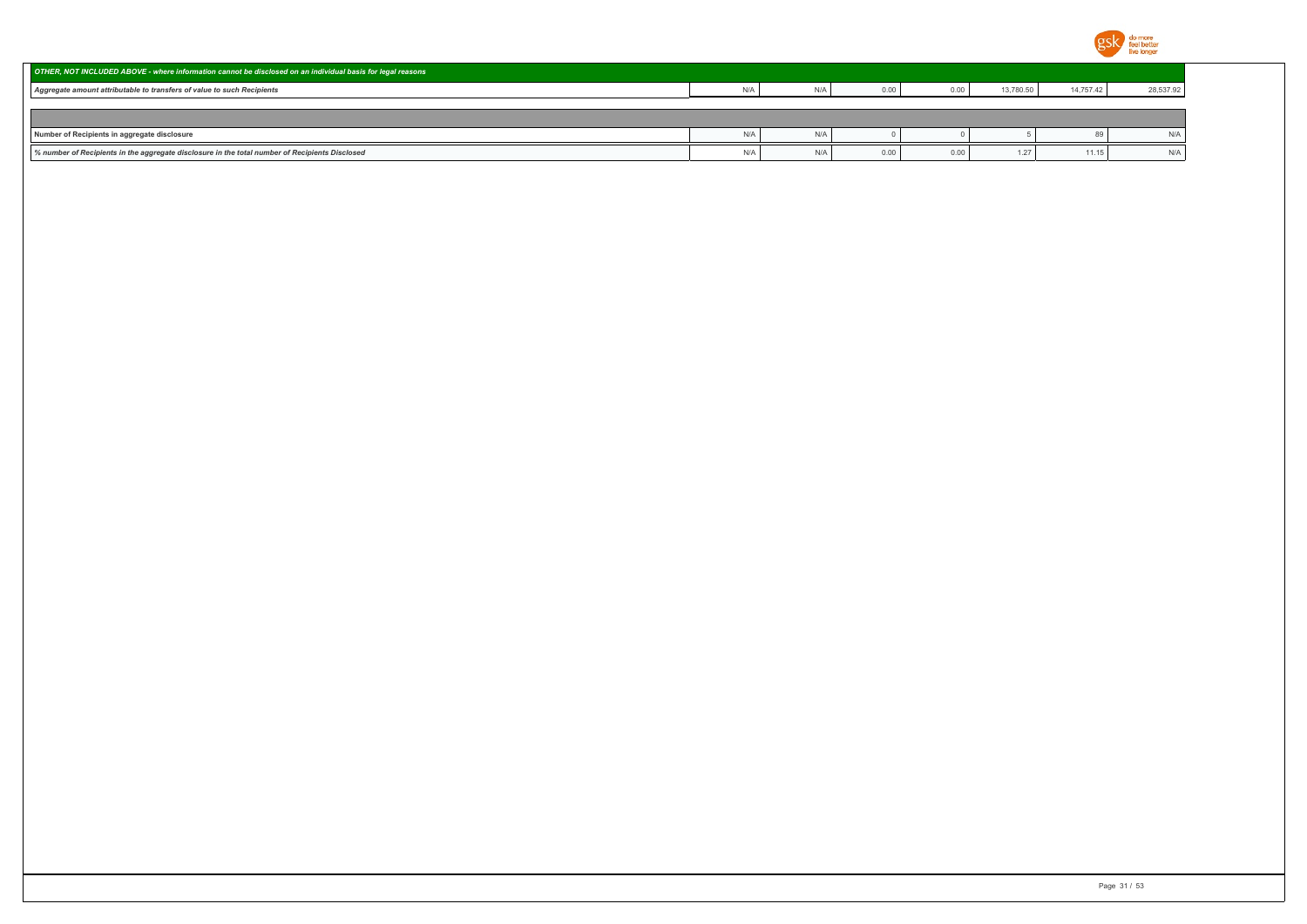

|                                                                                                                                                                                                                                |                     |                              | <b>EFPIA REPORT</b>                                             |                          |                                 |                                                                                                                            |                                        | Date of Publication : 02/07/2021 |                                 |                                                                                                                                                                   |              |
|--------------------------------------------------------------------------------------------------------------------------------------------------------------------------------------------------------------------------------|---------------------|------------------------------|-----------------------------------------------------------------|--------------------------|---------------------------------|----------------------------------------------------------------------------------------------------------------------------|----------------------------------------|----------------------------------|---------------------------------|-------------------------------------------------------------------------------------------------------------------------------------------------------------------|--------------|
| <b>Full Name</b>                                                                                                                                                                                                               | <b>HCOs: City</b>   | <b>Country of</b>            | <b>Principal Practice</b><br><b>Address</b>                     | <b>Unique Country</b>    | <b>Donations and</b>            |                                                                                                                            | <b>Contribution to costs of Events</b> |                                  | Fee for service and consultancy |                                                                                                                                                                   | <b>Total</b> |
| H<br>C<br>$\circ$                                                                                                                                                                                                              | where<br>reaistered | Principal<br><b>Practice</b> |                                                                 |                          | <b>Grants to</b><br><b>HCOs</b> | <b>Sponsorship</b><br>agreements<br><b>HCOs / third</b><br>parties<br>appointed by<br><b>HCOs to</b><br>manage an<br>Event | Registration<br><b>Fees</b>            | Travel &<br>Accommodation        | <b>Fees</b>                     | <b>Related</b><br>expenses<br>agreed in the fee<br>for service or<br>consultancy<br>contract.<br>including travel<br>accommodation<br>relevant to the<br>contract |              |
| INDIVIDUAL NAMED DISCLOSURE - one line per HCO (i.e. all transfers of value during a year for an individual HCO will be summed up: itemization should be available for the individual Recipient or public authorities' consult |                     |                              |                                                                 |                          |                                 |                                                                                                                            |                                        |                                  |                                 |                                                                                                                                                                   |              |
| Abbey Dale Medical Centre                                                                                                                                                                                                      | <b>BLACKPOOL</b>    | GB                           | 50 Common Edge Road, Marton, Blackpool                          | N/A                      | 228.93                          | 0.00                                                                                                                       | 0.00                                   | 0.00                             | 0.00                            | 0.00                                                                                                                                                              | 228.93       |
| <b>Abbots Cross Medical Practice</b>                                                                                                                                                                                           | NEWTOWNABBEY        | GB                           | 92 Doagh Road, Newtownabbey                                     | N/A                      | 925.76                          | 0.00                                                                                                                       | 0.00                                   | 0.00                             | 0.00                            | 0.00                                                                                                                                                              | 925.76       |
| Abertawe Bro Morganng University Health Board                                                                                                                                                                                  | PORT TALBOT         | GB                           | Talbot Gateway, Seaway Parade, Port Talbot                      | BINLEYS ID-142513        | 0.00                            | 2,476.00                                                                                                                   | 0.00                                   | 0.00                             | 0.00                            | 0.00                                                                                                                                                              | 2,476.00     |
| Abertawe Medical Partnership                                                                                                                                                                                                   | SWANSEA             | GB                           | 151 St Helens Road, West Glamorgan, Swansea                     | N/A                      | 457.86                          | 0.00                                                                                                                       | 0.00                                   | 0.00                             | 0.00                            | 0.00                                                                                                                                                              | 457.86       |
| Access 2 Education Limited                                                                                                                                                                                                     | CHELTENHAM          | GB                           | 1 Cirencester Road, Charlton Kings, Cheltenham                  | N/A                      | 0.00                            | 540.00                                                                                                                     | 0.00                                   | 0.00                             | 0.00                            | 0.00                                                                                                                                                              | 540.00       |
| Addenbrookes Hospital                                                                                                                                                                                                          | CAMBRIDE            | GB                           | Hills Road, Cambridge, Cambridgeshire                           | N/A                      | 0.00                            | 1,621.20                                                                                                                   | 0.00                                   | 0.00                             | 0.00                            | 0.00                                                                                                                                                              | 1,621.20     |
| Advanced Healthcare Professionals Forum<br>Patricia Clifton                                                                                                                                                                    | WELLINGTON          | $\mathbb{G}\mathbb{B}$       | Wellington Medical Practice, Chapel Lane<br>Wellington          | N/A                      | 0.00                            | 77.40                                                                                                                      | 0.00                                   | 0.00                             | 0.00                            | 0.00                                                                                                                                                              | 77.40        |
| African Caribbean Health Information Conference                                                                                                                                                                                | ERDINGTON           | $\mathbb{G}\mathbb{B}$       | ACHIC, 38 Gravelly Hill, Erdington                              | N/A                      | 0.00                            | 300.00                                                                                                                     | 0.00                                   | 0.00                             | 0.00                            | 0.00                                                                                                                                                              | 300.00       |
| Air Liquide Homecare, Ltd                                                                                                                                                                                                      | MIDDLESBROUGH       | GB                           | Trinity Mews, North Ormesby Health Village,<br>Middlesbrough    | N/A                      | 0.00                            | 133.34                                                                                                                     | 0.00                                   | 0.00                             | 0.00                            | 0.00                                                                                                                                                              | 133.34       |
| Albion Medical Practice                                                                                                                                                                                                        | ASHTON-UNDER-LYNE   | GB                           | 1 Albion Street, Ashton-Under-Lyne                              | N/A                      | 686.79                          | 0.00                                                                                                                       | 0.00                                   | 0.00                             | 0.00                            | 0.00                                                                                                                                                              | 686.79       |
| Al-Shifa Medical Centre                                                                                                                                                                                                        | <b>MANCHESTER</b>   | GB                           | 6 Copson Street, Withington, Manchester                         | N/A                      | 694.32                          | 0.00                                                                                                                       | 0.00                                   | 0.00                             | 0.00                            | 0.00                                                                                                                                                              | 694.32       |
| Alveley Medical Practice                                                                                                                                                                                                       | ALVELEY             | GB                           | The Medical Centre, Village Road, Alveley,<br>Bridgnorth        | N/A                      | 686.79                          | 0.00                                                                                                                       | 0.00                                   | 0.00                             | 0.00                            | 0.00                                                                                                                                                              | 686.79       |
| Aneurin Bevan Local Health Board, Dermatology<br>Dept,                                                                                                                                                                         | <b>NEWPORT</b>      | GB                           | Royal Gwent Hospital, Cardiff Road, Newport                     | N/A                      | 0.00                            | 800.00                                                                                                                     | 0.00                                   | 0.00                             | 0.00                            | 0.00                                                                                                                                                              | 800.00       |
| Aneurin Bevan Uni. Health Board                                                                                                                                                                                                | NEWPORT             | $\mathbb{G}\mathbb{B}$       | The Friars Education Centre, Friars Road,<br>Newport            | N/A                      | 0.00                            | 900.00                                                                                                                     | 0.00                                   | 0.00                             | 0.00                            | 0.00                                                                                                                                                              | 900.00       |
| Antrim Road Medical Centre                                                                                                                                                                                                     | <b>BELEAST</b>      | GB                           | 515 Antrim Road, Belfast                                        | N/A                      | 686.79                          | 0.00                                                                                                                       | 0.00                                   | 0.00                             | 0.00                            | 0.00                                                                                                                                                              | 686.79       |
| APCG - Advanced Primary Care Group                                                                                                                                                                                             | <b>BIRMINGHAM</b>   | GB                           | 92 Floyer Road                                                  | N/A                      | 0.00                            | 250.00                                                                                                                     | 0.00                                   | 0.00                             | 0.00                            | 0.00                                                                                                                                                              | 250.00       |
| <b>Ashburton Prescribing Consultants</b>                                                                                                                                                                                       | LIVERPOOL           | GB                           | 1 Mann Island Liverpool                                         | N/A                      | 0.00                            | 1,000.00                                                                                                                   | 0.00                                   | 0.00                             | 0.00                            | 0.00                                                                                                                                                              | 1,000.00     |
| Ashfield Healthcare Limited                                                                                                                                                                                                    | ASHBY DE LA ZOUCH   | GB                           | Ashfield House, Resolution Road, Ashby de la<br>Zouch           | N/A                      | 0.00                            | 97,500.00                                                                                                                  | 0.00                                   | 0.00                             | 0.00                            | 0.00                                                                                                                                                              | 97,500.00    |
| Ashford CCG                                                                                                                                                                                                                    | <b>ASHFORD</b>      | GB                           | Inca House, Trinity Road, Ashford                               | <b>BINLEYS ID-155354</b> | 0.00                            | 1,000.00                                                                                                                   | 0.00                                   | 0.00                             | 0.00                            | 0.00                                                                                                                                                              | 1,000.00     |
| <b>Ashton Medical Group</b>                                                                                                                                                                                                    | ASHTON-UNDER-LYNE   | GB                           | Bedford House Medical Centre, Glebe St, Ashton-<br>Under-Lyne   | N/A                      | 686.79                          | 0.00                                                                                                                       | 0.00                                   | 0.00                             | 0.00                            | 0.00                                                                                                                                                              | 686.79       |
| Association of Respiratory Nurse Specialists                                                                                                                                                                                   | <b>SLOUGH</b>       | GB                           | 10 Hartley Close, Stoke Poges                                   | <b>BINLEYS ID-162932</b> | 0.00                            | 23,400.00                                                                                                                  | 0.00                                   | 0.00                             | 0.00                            | 0.00                                                                                                                                                              | 23,400.00    |
| Audley Health Centre                                                                                                                                                                                                           | STOKE ON TRENT      | GB                           | Church Street, Stoke on Trent                                   | N/A                      | 0.00                            | 481.85                                                                                                                     | 0.00                                   | 0.00                             | 0.00                            | 0.00                                                                                                                                                              | 481.85       |
| Avon Local Medical Committee Ltd                                                                                                                                                                                               | <b>BRISTOL</b>      | GB                           | Staple Hill, 14A High Street, Bristol, South<br>Gloucestershire | BINI FYS ID-164056       | 0.00                            | 6,950.00                                                                                                                   | 0.00                                   | 0.00                             | 0.00                            | 0.00                                                                                                                                                              | 6,950.00     |
| Avon Local Pharmaceutical Committee                                                                                                                                                                                            | <b>BRISTOL</b>      | GB                           | 14a High Street, Staple Hill, Bristol                           | N/A                      | 0.00                            | 495.00                                                                                                                     | 0.00                                   | 0.00                             | 0.00                            | 0.00                                                                                                                                                              | 495.00       |
| <b>Aylesham Medical Practice</b>                                                                                                                                                                                               | AYLESHAM            | GB                           | Aylesham Health Centre, Queens Road,<br>Avlesham                | N/A                      | 1,831.44                        | 0.00                                                                                                                       | 0.00                                   | 0.00                             | 0.00                            | 0.00                                                                                                                                                              | 1,831.44     |
| <b>Ballysillan Group Practice</b>                                                                                                                                                                                              | <b>BELFAST</b>      | GB                           | 156 Ballysillan Road, Belfast                                   | N/A                      | 1,373.58                        | 0.00                                                                                                                       | 0.00                                   | 0.00                             | 0.00                            | 0.00                                                                                                                                                              | 1,373.58     |
| <b>Balmoral Surgery</b>                                                                                                                                                                                                        | DEAL                | GB                           | Canada Road, Walmer, Deal                                       | N/A                      | 689.30                          | 0.00                                                                                                                       | 0.00                                   | 0.00                             | 0.00                            | 0.00                                                                                                                                                              | 689.30       |
| Banbridge Group Surgery                                                                                                                                                                                                        | <b>BANBRIDGE</b>    | GB                           | 1 Old Hospital Road, Banbridge                                  | N/A                      | 1,388.64                        | 300.00                                                                                                                     | 0.00                                   | 0.00                             | 0.00                            | 0.00                                                                                                                                                              | 1,688.64     |
| BAPIO - British Association of Physicians of<br>Indian Origin                                                                                                                                                                  | <b>BEDFORD</b>      | GB                           | The Chapel, Trinity Gradens, Bromham Road                       | N/A                      | 0.00                            | 500.00                                                                                                                     | 0.00                                   | 0.00                             | 0.00                            | 0.00                                                                                                                                                              | 500.00       |
| Barrett McGrath Healthcare                                                                                                                                                                                                     | CO TYRONE           | GB                           | Eglish Road, Dungannon, Co Tyrone                               | N/A                      | 0.00                            | 1,700.00                                                                                                                   | 0.00                                   | 0.00                             | 0.00                            | 0.00                                                                                                                                                              | 1,700.00     |
| Barton Surgery                                                                                                                                                                                                                 | <b>DAWLISH</b>      | GB                           | Barton Terrace, Dawlish                                         | N/A                      | 1,851.52                        | 0.00                                                                                                                       | 0.00                                   | 0.00                             | 0.00                            | 0.00                                                                                                                                                              | 1,851.52     |
| Basildon & Thurrock University Hospitals                                                                                                                                                                                       | BASILDON            | GB                           | NHS FD Trust, Basildon Hospital, Nether Mayne                   | BINLEYS ID-34471         | 0.00                            | 360.00                                                                                                                     | 0.00                                   | 0.00                             | 0.00                            | 0.00                                                                                                                                                              | 360.00       |
| Basingstoke Respiratory Nurse Forum                                                                                                                                                                                            | <b>BASINGSTOKE</b>  | GB                           | Gillies Health Centre, Brighton Hill Parade<br>Basingstoke      | N/A                      | 0.00                            | 209.50                                                                                                                     | 0.00                                   | 0.00                             | 0.00                            | 0.00                                                                                                                                                              | 209.50       |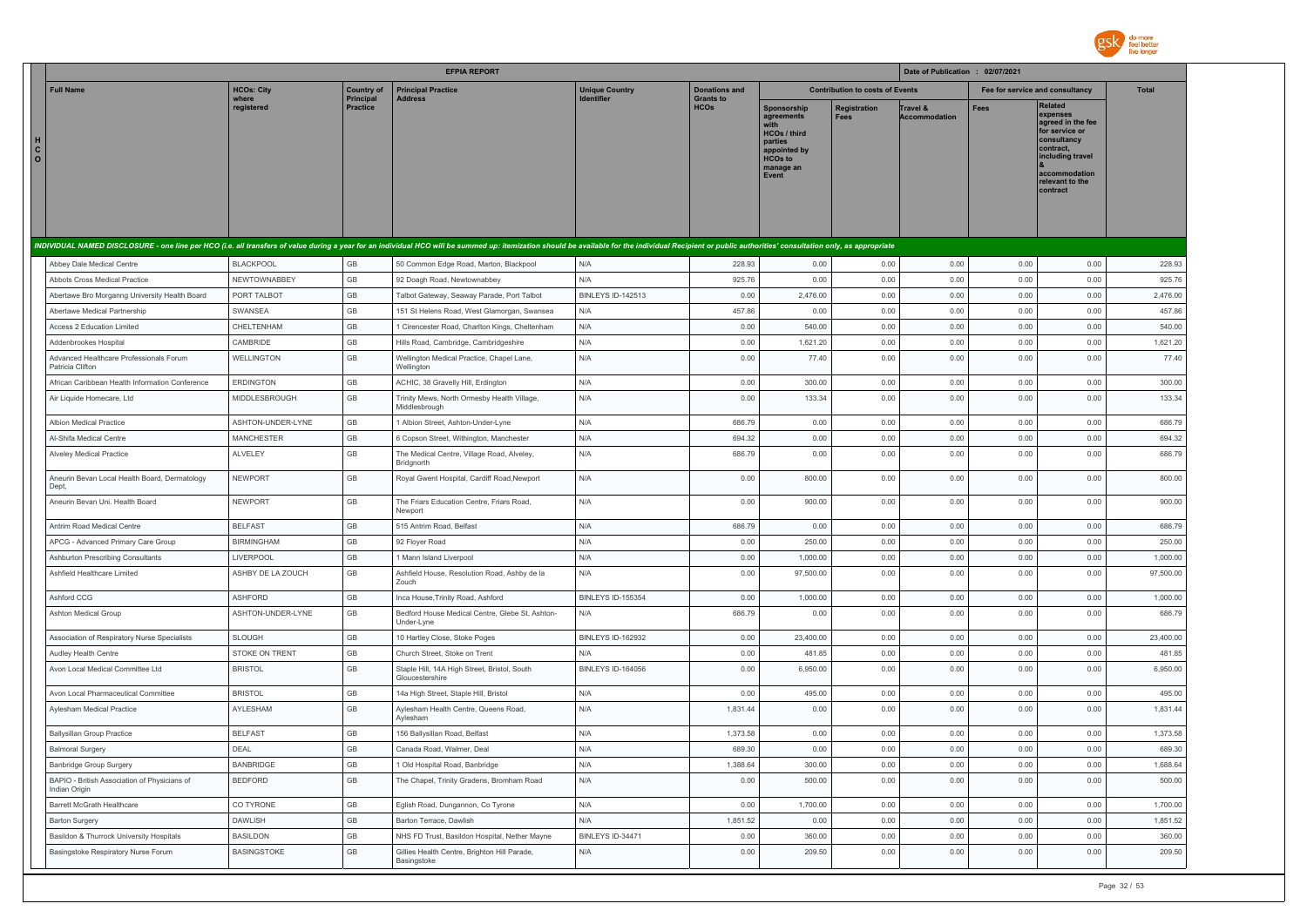

|                                                                                                                                                                                                                                |                     |                              | <b>EFPIA REPORT</b>                                              |                          |                                 |                                                                                                                                    |                                        | Date of Publication : 02/07/2021 |                                 |                                                                                                                                                                   |              |
|--------------------------------------------------------------------------------------------------------------------------------------------------------------------------------------------------------------------------------|---------------------|------------------------------|------------------------------------------------------------------|--------------------------|---------------------------------|------------------------------------------------------------------------------------------------------------------------------------|----------------------------------------|----------------------------------|---------------------------------|-------------------------------------------------------------------------------------------------------------------------------------------------------------------|--------------|
| <b>Full Name</b>                                                                                                                                                                                                               | <b>HCOs: City</b>   | <b>Country of</b>            | <b>Principal Practice</b>                                        | <b>Unique Country</b>    | <b>Donations and</b>            |                                                                                                                                    | <b>Contribution to costs of Events</b> |                                  | Fee for service and consultancy |                                                                                                                                                                   | <b>Total</b> |
| H<br>C<br>$\circ$                                                                                                                                                                                                              | where<br>registered | Principal<br><b>Practice</b> | <b>Address</b>                                                   |                          | <b>Grants to</b><br><b>HCOs</b> | <b>Sponsorship</b><br>agreements<br>with<br><b>HCOs / third</b><br>parties<br>appointed by<br><b>HCOs to</b><br>manage an<br>Event | <b>Registration</b><br><b>Fees</b>     | Travel &<br><b>Accommodation</b> | <b>Fees</b>                     | <b>Related</b><br>expenses<br>agreed in the fee<br>for service or<br>consultancy<br>contract,<br>including travel<br>accommodation<br>relevant to the<br>contract |              |
| INDIVIDUAL NAMED DISCLOSURE - one line per HCO (i.e. all transfers of value during a year for an individual HCO will be summed up: itemization should be available for the individual Recipient or public authorities' consult |                     |                              |                                                                  |                          |                                 |                                                                                                                                    |                                        |                                  |                                 |                                                                                                                                                                   |              |
| <b>Bassetlaw CCG</b>                                                                                                                                                                                                           | <b>RETEORD</b>      | GB                           | Retford Primary Care Centre, North Road, Retford                 | BINLEYS ID-146654        | 0.00                            | 1.100.00                                                                                                                           | 0.00                                   | 0.00                             | 0.00                            | 0.00                                                                                                                                                              | 1,100.00     |
| Bath GP Education Research Trust                                                                                                                                                                                               | <b>BATH</b>         | GB                           | 1 Trim Bridge, Bath                                              | 2-27XW8-41               | 0.00                            | 5,562.65                                                                                                                           | 0.00                                   | 0.00                             | 0.00                            | 0.00                                                                                                                                                              | 5,562.65     |
| <b>Bavview Medical Centre</b>                                                                                                                                                                                                  | LONDONDERRY         | GB                           | 3A-3B Bayview Terrace, Londonderry                               | N/A                      | 915.72                          | 0.00                                                                                                                               | 0.00                                   | 0.00                             | 0.00                            | 0.00                                                                                                                                                              | 915.72       |
| <b>BBO</b> Training                                                                                                                                                                                                            | AYLESBURY           | GB                           | Keepers Cottage, Aylesbury                                       | N/A                      | 0.00                            | 760.00                                                                                                                             | 0.00                                   | 0.00                             | 0.00                            | 0.00                                                                                                                                                              | 760.00       |
| Beacon Medical Centre                                                                                                                                                                                                          | <b>MANCHESTER</b>   | GB                           | 156 Victoria Avenue, Blackley, Manchester                        | N/A                      | 231.44                          | 0.00                                                                                                                               | 0.00                                   | 0.00                             | 0.00                            | 0.00                                                                                                                                                              | 231.44       |
| <b>Beaufort Road Surgery</b>                                                                                                                                                                                                   | <b>BOURNEMOUTH</b>  | $\mathbb{G}\mathbb{B}$       | 21 Beaufort Road, Southbourne, Bournemouth                       | N/A                      | 1,373.58                        | 0.00                                                                                                                               | 0.00                                   | 0.00                             | 0.00                            | 0.00                                                                                                                                                              | 1,373.58     |
| <b>Bedford Hospital NHS Trust</b>                                                                                                                                                                                              | <b>BEDFORD</b>      | GB                           | Bedford Hospital, Kempston Road, Bedford                         | BINLEYS ID-34472         | 0.00                            | 780.40                                                                                                                             | 0.00                                   | 0.00                             | 0.00                            | 0.00                                                                                                                                                              | 780.40       |
| <b>Bedworth Health Centre</b>                                                                                                                                                                                                  | <b>BEDWORTH</b>     | GB                           | High Street, Bedworth                                            | N/A                      | 925.76                          | 0.00                                                                                                                               | 0.00                                   | 0.00                             | 0.00                            | 0.00                                                                                                                                                              | 925.76       |
| Belfast Health and Social Care Trust                                                                                                                                                                                           | <b>BELFAST</b>      | GB                           | Belfast City Hospital, A Floor, Lisburn Road,<br><b>Belfast</b>  | N/A                      | 0.00                            | 900.20                                                                                                                             | 0.00                                   | 0.00                             | 0.00                            | 0.00                                                                                                                                                              | 900.20       |
| <b>Bellevue Medical Centre</b>                                                                                                                                                                                                 | <b>BIRMINGHAM</b>   | GB                           | 6 Bellevue, Edgebaston, Birmingham                               | N/A                      | 694.32                          | 0.00                                                                                                                               | 0.00                                   | 0.00                             | 0.00                            | 0.00                                                                                                                                                              | 694.32       |
| <b>Benchill Medical Practice</b>                                                                                                                                                                                               | <b>MANCHESTER</b>   | GB                           | 171 Brownley Road, Manchester                                    | N/A                      | 2,082.96                        | 0.00                                                                                                                               | 0.00                                   | 0.00                             | 0.00                            | 0.00                                                                                                                                                              | 2,082.96     |
| Berkshire Healthcare NHS Foundation Trust                                                                                                                                                                                      | <b>READING</b>      | $\mathbb{G}\mathbb{B}$       | Coley Clinic, Carsdale Close, Reading                            | N/A                      | 0.00                            | 780.00                                                                                                                             | 0.00                                   | 0.00                             | 0.00                            | 0.00                                                                                                                                                              | 780.00       |
| Betsi Cadwaladr University Health Board                                                                                                                                                                                        | <b>BANGOR</b>       | GB                           | Ysbyty, Gwynedd, Penrhosgarnedd, Bangor                          | BINLEYS ID-148242        | 0.00                            | 1,031.50                                                                                                                           | 0.00                                   | 0.00                             | 0.00                            | 0.00                                                                                                                                                              | 1,031.50     |
| <b>Birches Head Medical Centre</b>                                                                                                                                                                                             | STOKE-ON-TRENT      | GB                           | Diana Road, Stoke-on-Trent, Staffordshire                        | N/A                      | 0.00                            | 950.00                                                                                                                             | 0.00                                   | 0.00                             | 0.00                            | 0.00                                                                                                                                                              | 950.00       |
| <b>Birchwood Medical Practice</b>                                                                                                                                                                                              | <b>HORLEY</b>       | GB                           | The Health Centre, Kings Road, Horley                            | N/A                      | 1,373.58                        | 0.00                                                                                                                               | 0.00                                   | 0.00                             | 0.00                            | 0.00                                                                                                                                                              | 1,373.58     |
| Birmingham Children's Hospital                                                                                                                                                                                                 | <b>BIRMINGHAM</b>   | GB                           | Birmingham Children's Hospital, Steelhouse Lane                  | N/A                      | 0.00                            | 125.00                                                                                                                             | 0.00                                   | 0.00                             | 0.00                            | 0.00                                                                                                                                                              | 125.00       |
| Birmingham Heartlands Hospital                                                                                                                                                                                                 | <b>BIRMINGHAM</b>   | $\mathbb{G}\mathbb{B}$       | Bordesley Green East, Birmingham                                 | <b>BINLEYS ID-153699</b> | 0.00                            | 856.70                                                                                                                             | 0.00                                   | 0.00                             | 0.00                            | 0.00                                                                                                                                                              | 856.70       |
| Birmingham Ladies GP Group                                                                                                                                                                                                     | <b>BIRMINGHAM</b>   | GB                           | Ridgacre Surgery, 83 Ridgacre Road, Birmingham                   | N/A                      | 0.00                            | 1,513.09                                                                                                                           | 0.00                                   | 0.00                             | 0.00                            | 0.00                                                                                                                                                              | 1,513.09     |
| Birmingham Medical Institute                                                                                                                                                                                                   | <b>BIRMINGHAM</b>   | GB                           | Birmingham Medical Institute, 36 Harborne Road,<br>Birmingham    | <b>BINLEYS ID-122004</b> | 0.00                            | 5,476.00                                                                                                                           | 0.00                                   | 0.00                             | 0.00                            | 0.00                                                                                                                                                              | 5,476.00     |
| Birmingham Solihull LPC                                                                                                                                                                                                        | <b>BIRMINGHAM</b>   | GB                           | Solihull Parkway, Birmingham                                     | N/A                      | 0.00                            | 650.00                                                                                                                             | 0.00                                   | 0.00                             | 0.00                            | 0.00                                                                                                                                                              | 650.00       |
| <b>Blackpool Teaching Hospital NHS Foundation</b><br>Trust                                                                                                                                                                     | POULTON-LE-FYLDE    | GB                           | Poulton Industrial Estate, Furness Drive, Poulton-<br>Le-Flyde   | N/A                      | 0.00                            | 3,266.60                                                                                                                           | 0.00                                   | 0.00                             | 0.00                            | 0.00                                                                                                                                                              | 3,266.60     |
| Blue Yonder Consulting Ltd                                                                                                                                                                                                     | LONDON              | $\mathbb{G}\mathbb{B}$       | 15 Audley Road, London                                           | N/A                      | 0.00                            | 0.00                                                                                                                               | 0.00                                   | 0.00                             | 18,916.48                       | 0.00                                                                                                                                                              | 18,916.48    |
| <b>BMI The Lincoln Hospital</b>                                                                                                                                                                                                | LINCOLN             | GB                           | BMI Healthcare, Nettleham Road, Lincoln                          | N/A                      | 0.00                            | 723.32                                                                                                                             | 0.00                                   | 0.00                             | 0.00                            | 0.00                                                                                                                                                              | 723.32       |
| <b>Bodey Medical Centre</b>                                                                                                                                                                                                    | <b>MANCHESTER</b>   | GB                           | 28 Ladybarn Lane, Fallowfield, Manchester                        | N/A                      | 1,620.08                        | 0.00                                                                                                                               | 0.00                                   | 0.00                             | 0.00                            | 0.00                                                                                                                                                              | 1,620.08     |
| <b>Bolton GP Trainer Group</b>                                                                                                                                                                                                 | <b>BOLTON</b>       | GB                           | Royal Bolton Hospital, Minerva Road, Farnworth,<br><b>Bolton</b> | N/A                      | 0.00                            | 300.00                                                                                                                             | 0.00                                   | 0.00                             | 0.00                            | 0.00                                                                                                                                                              | 300.00       |
| <b>Borchardt Medical Centre</b>                                                                                                                                                                                                | <b>MANCHESTER</b>   | $\mathbb{G}\mathbb{B}$       | 62 Whitchurch Road, Withington, Manchester                       | N/A                      | 925.76                          | 0.00                                                                                                                               | 0.00                                   | 0.00                             | 0.00                            | 0.00                                                                                                                                                              | 925.76       |
| Borders Health Board                                                                                                                                                                                                           | NEWSTEAD            | GB                           | Rushbank, Newstead, Melrose                                      | BINLEYS ID-31914         | 0.00                            | 600.00                                                                                                                             | 0.00                                   | 0.00                             | 0.00                            | 0.00                                                                                                                                                              | 600.00       |
| Bournemouth Hospital Post Graduate Dept                                                                                                                                                                                        | <b>BOURNEMOUTH</b>  | $\mathbb{G}\mathbb{B}$       | Castle Lane East, Bournemouth                                    | BINLEYS ID-68351         | 0.00                            | 490.00                                                                                                                             | 0.00                                   | 0.00                             | 0.00                            | 0.00                                                                                                                                                              | 490.00       |
| Breathe Easier NEE Resp Forum - BeNeer                                                                                                                                                                                         | COLCHESTER          | GB                           | 9, Broadlands Way, Colchester                                    | N/A                      | 0.00                            | 500.00                                                                                                                             | 0.00                                   | 0.00                             | 0.00                            | 0.00                                                                                                                                                              | 500.00       |
| <b>Bridgemary Medical Centre</b>                                                                                                                                                                                               | GOSPORT             | GB                           | 2 Gregson Ave, Gosport                                           | N/A                      | 1,373.58                        | 0.00                                                                                                                               | 0.00                                   | 0.00                             | 0.00                            | 0.00                                                                                                                                                              | 1,373.58     |
| <b>Bridges Family Practice</b>                                                                                                                                                                                                 | <b>BELFAST</b>      | GB                           | 2-6 Bryson Street, Belfast                                       | N/A                      | 2,082.96                        | 0.00                                                                                                                               | 0.00                                   | 0.00                             | 0.00                            | 0.00                                                                                                                                                              | 2,082.96     |
| <b>Bristol Community Health</b>                                                                                                                                                                                                | <b>BRISTOL</b>      | GB                           | Amelia Nutt Clinic, The Withywood Centre,<br>Queens Road         | N/A                      | 0.00                            | 500.00                                                                                                                             | 0.00                                   | 0.00                             | 0.00                            | 0.00                                                                                                                                                              | 500.00       |
| British Assoc for Sexual Health and HIV                                                                                                                                                                                        | MACCLESFIELD        | $\mathbb{G}\mathbb{B}$       | BASHH Secretariat Chester House, 68<br>Chestergate, Macclesfield | N/A                      | 33,056.00                       | 30,634.00                                                                                                                          | 0.00                                   | 0.00                             | 0.00                            | 0.00                                                                                                                                                              | 63,690.00    |
| <b>British HIV Association</b>                                                                                                                                                                                                 | LONDON              | GB                           | 310 Friern Barnet Lane, London                                   | BINLEYS ID-154109        | 67,000.00                       | 121,800.00                                                                                                                         | 0.00                                   | 0.00                             | 0.00                            | 0.00                                                                                                                                                              | 188,800.00   |
| <b>British Infection Association</b>                                                                                                                                                                                           | <b>LONDON</b>       | GB                           | Whittington Hospital, London                                     | N/A                      | 0.00                            | 24,000.00                                                                                                                          | 0.00                                   | 0.00                             | 0.00                            | 0.00                                                                                                                                                              | 24,000.00    |
| <b>Brockhurst Medical Centre</b>                                                                                                                                                                                               | GOSPORT             | <b>GB</b>                    | 139-141 Brockhurst Road, Gosport                                 | N/A                      | 1,373.58                        | 0.00                                                                                                                               | 0.00                                   | 0.00                             | 0.00                            | 0.00                                                                                                                                                              | 1.373.58     |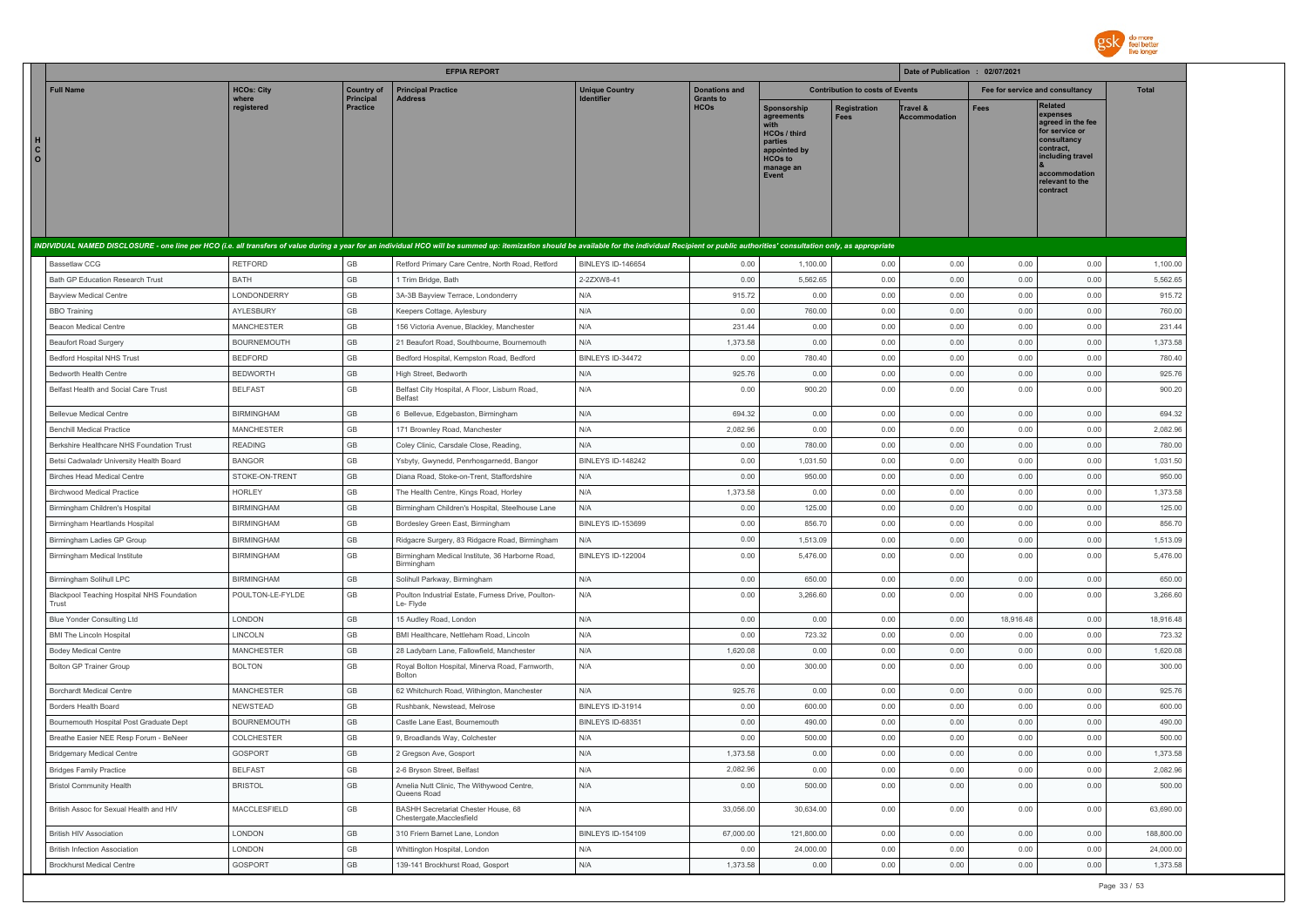

|                                                                                                                                                                                                                                | <b>EFPIA REPORT</b>    |                                     |                                                                 |                       |                                 | Date of Publication : 02/07/2021                                                                                    |                                        |                                  |            |                                                                                                                                                                   |              |
|--------------------------------------------------------------------------------------------------------------------------------------------------------------------------------------------------------------------------------|------------------------|-------------------------------------|-----------------------------------------------------------------|-----------------------|---------------------------------|---------------------------------------------------------------------------------------------------------------------|----------------------------------------|----------------------------------|------------|-------------------------------------------------------------------------------------------------------------------------------------------------------------------|--------------|
| <b>Full Name</b>                                                                                                                                                                                                               | <b>HCOs: City</b>      | <b>Country of</b>                   | <b>Principal Practice</b>                                       | <b>Unique Country</b> | <b>Donations and</b>            |                                                                                                                     | <b>Contribution to costs of Events</b> |                                  |            | Fee for service and consultancy                                                                                                                                   | <b>Total</b> |
| $\mathtt{C}$<br>$\circ$                                                                                                                                                                                                        | where<br>registered    | <b>Principal</b><br><b>Practice</b> | <b>Address</b>                                                  | <b>Identifier</b>     | <b>Grants to</b><br><b>HCOs</b> | Sponsorship<br>agreements<br><b>HCOs / third</b><br>parties<br>appointed by<br><b>HCOs to</b><br>manage an<br>Event | Registration<br>Fees                   | Travel &<br><b>Accommodation</b> | Fees       | <b>Related</b><br>expenses<br>agreed in the fee<br>for service or<br>consultancy<br>contract.<br>including travel<br>accommodation<br>relevant to the<br>contract |              |
| INDIVIDUAL NAMED DISCLOSURE - one line per HCO (i.e. all transfers of value during a year for an individual HCO will be summed up: itemization should be available for the individual Recipient or public authorities' consult |                        |                                     |                                                                 |                       |                                 |                                                                                                                     |                                        |                                  |            |                                                                                                                                                                   |              |
| <b>Bromley CCG</b>                                                                                                                                                                                                             | <b>BECKENHAM</b>       | GB                                  | 1st Floor Beckenham Beacon Hospital, Croydon<br>Road, Beckenham | BINLEYS ID-159468     | 0.00                            | 350.00                                                                                                              | 0.00                                   | 0.00                             | 0.00       | 0.00                                                                                                                                                              | 350.00       |
| <b>Brooklands Medical Practice</b>                                                                                                                                                                                             | <b>MANCHESTER</b>      | GB                                  | 594 Altrincham Road, Wythenshawe, Manchester                    | N/A                   | 1,157.20                        | 0.00                                                                                                                | 0.00                                   | 0.00                             | 0.00       | 0.00                                                                                                                                                              | 1,157.20     |
| <b>Broseley Medical Practice</b>                                                                                                                                                                                               | <b>BROSELEY</b>        | GB                                  | Bridgnorth Road, Broseley                                       | N/A                   | 686.79                          | 0.00                                                                                                                | 0.00                                   | 0.00                             | 0.00       | 0.00                                                                                                                                                              | 686.79       |
| <b>BSODR</b>                                                                                                                                                                                                                   | LONDON                 | GB                                  | Floor 25, Guys Hospital, Great Maze Pond                        | N/A                   | 2,540.00                        | 0.00                                                                                                                | 0.00                                   | 0.00                             | 0.00       | 0.00                                                                                                                                                              | 2,540.00     |
| Buckinghamshire Healthcare NHS Trust                                                                                                                                                                                           | AMERSHAM               | GB                                  | Amersham Hospital, Whielden Street, Amersham                    | BINLEYS ID-32748      | 0.00                            | 1,413.98                                                                                                            | 0.00                                   | 0.00                             | 0.00       | 0.00                                                                                                                                                              | 1,413.98     |
| <b>Bursledon Surgery</b>                                                                                                                                                                                                       | SOUTHAMPTON            | GB                                  | The Lowford Centre, Portsmouth Road, Lowford<br>Southampton     | N/A                   | 920.74                          | 0.00                                                                                                                | 0.00                                   | 0.00                             | 0.00       | 0.00                                                                                                                                                              | 920.74       |
| Bury Road Surgery                                                                                                                                                                                                              | GOSPORT                | GB                                  | Bury Rd, Gosport                                                | N/A                   | 915.72                          | 0.00                                                                                                                | 0.00                                   | 0.00                             | 0.00       | 0.00                                                                                                                                                              | 915.72       |
| Calderdale CCG                                                                                                                                                                                                                 | WAKEFIELD              | GB                                  | Dean Clough Mills, Halifax, West Yorkshire                      | N/A                   | 0.00                            | 400.00                                                                                                              | 0.00                                   | 0.00                             | 0.00       | 0.00                                                                                                                                                              | 400.00       |
| Cambria Surgery                                                                                                                                                                                                                | ANGLESEY               | GB                                  | Ucheldre Avenue, Holyhead, Anglesey                             | N/A                   | 1.602.51                        | 0.00                                                                                                                | 0.00                                   | 0.00                             | 0.00       | 0.00                                                                                                                                                              | 1.602.51     |
| Cambridge Enterprise Limited                                                                                                                                                                                                   | CAMBRIDGE              | GB                                  | University of Cambridge, Hauser Forum, 3<br>Charles Babbage Rd  | N/A                   | 0.00                            | 0.00                                                                                                                | 0.00                                   | 0.00                             | 2,160.00   | 63.03                                                                                                                                                             | 2,223.03     |
| Cambridge University Hospital NHSFT                                                                                                                                                                                            | CAMBRIDGE              | GB                                  | Addenbrooke's Hospital, Cambridge                               | N/A                   | 0.00                            | 0.00                                                                                                                | 0.00                                   | 0.00                             | 202.50     | 0.00                                                                                                                                                              | 202.50       |
| Cardiff and Vale University HB                                                                                                                                                                                                 | CARDIFF                | GB                                  | Denbigh House, Heath Park, Cardiff                              | N/A                   | 0.00                            | 3,684.30                                                                                                            | 0.00                                   | 0.00                             | 0.00       | 0.00                                                                                                                                                              | 3,684.30     |
| Cardiff University School of Medicine                                                                                                                                                                                          | CARDIFF                | GB                                  | Heath Park, Cardiff                                             | 2-2RQ74-2839          | 0.00                            | 0.00                                                                                                                | 0.00                                   | 0.00                             | 175,458.63 | 0.00                                                                                                                                                              | 175,458.63   |
| <b>Carmel Medical Practice</b>                                                                                                                                                                                                 | <b>DARLINGTON</b>      | GB                                  | Nunnery Lane, Darlington                                        | N/A                   | 228.93                          | 0.00                                                                                                                | 0.00                                   | 0.00                             | 0.00       | 0.00                                                                                                                                                              | 228.93       |
| Carrickmore Health Centre                                                                                                                                                                                                      | OMAGH                  | GB                                  | Termon Road, Carrickmore, Omagh                                 | N/A                   | 1,154.69                        | 0.00                                                                                                                | 0.00                                   | 0.00                             | 0.00       | 0.00                                                                                                                                                              | 1,154.69     |
| CCG GP Education Account                                                                                                                                                                                                       | <b>BURTON ON TRENT</b> | GB                                  | Peel Croft Surgery, Burton on Trent                             | N/A                   | 0.00                            | 350.00                                                                                                              | 0.00                                   | 0.00                             | 0.00       | 0.00                                                                                                                                                              | 350.00       |
| Central Manchester Foundation Trust                                                                                                                                                                                            | <b>MANCHEESTER</b>     | GB                                  | CMFT, Oxford Road, Manchester                                   | BINLEYS ID-51729      | 0.00                            | 304.00                                                                                                              | 0.00                                   | 0.00                             | 0.00       | 0.00                                                                                                                                                              | 304.00       |
| Central Surgery                                                                                                                                                                                                                | <b>FOLKESTONE</b>      | GB                                  | 86 Cheriton Road, Folkestone                                    | N/A                   | 462.88                          | 0.00                                                                                                                | 0.00                                   | 0.00                             | 0.00       | 0.00                                                                                                                                                              | 462.88       |
| CFS Events LTD                                                                                                                                                                                                                 | <b>STEVENAGE</b>       | GB                                  | 17 High Street, Mindenhall Court, Stevenage                     | N/A                   | 0.00                            | 19,200.00                                                                                                           | 0.00                                   | 0.00                             | 0.00       | 0.00                                                                                                                                                              | 19,200.00    |
| Chapel End Surgery                                                                                                                                                                                                             | <b>NUNEATON</b>        | GB                                  | 10 Camphill Road, Nuneaton                                      | N/A                   | 1,620.08                        | 0.00                                                                                                                | 0.00                                   | 0.00                             | 0.00       | 0.00                                                                                                                                                              | 1,620.08     |
| Cherryvalley Family Practice                                                                                                                                                                                                   | <b>BELFAST</b>         | GB                                  | Cherryvalley Health Centre, Kings Square, Belfast               | N/A                   | 457.86                          | 0.00                                                                                                                | 0.00                                   | 0.00                             | 0.00       | 0.00                                                                                                                                                              | 457.86       |
| Cherryvalley Group Practice                                                                                                                                                                                                    | <b>BELFAST</b>         | GB                                  | Cherryvalley Health Centre, Kings Square, Belfast               | N/A                   | 1,149.67                        | 0.00                                                                                                                | 0.00                                   | 0.00                             | 0.00       | 0.00                                                                                                                                                              | 1,149.67     |
| Cheshire GP Education                                                                                                                                                                                                          | STAPELEY               | GB                                  | LUAPPS, Howbeck Lodge, London Road,<br>Stapeley, Cheshire       | N/A                   | 0.00                            | 456.00                                                                                                              | 0.00                                   | 0.00                             | 0.00       | 0.00                                                                                                                                                              | 456.00       |
| Chest Heart & Stroke Scotland                                                                                                                                                                                                  | EDINBURGH              | GB                                  | Third Floor, Rosebery House, Edinburgh                          | N/A                   | 0.00                            | 1,272.65                                                                                                            | 0.00                                   | 0.00                             | 0.00       | 0.00                                                                                                                                                              | 1,272.65     |
| Chichester Medical Education Centre                                                                                                                                                                                            | <b>CHICHESTER</b>      | GB                                  | St. Richards Hospital, Spitalfield Lane, Chichester             | BINLEYS ID-30758      | 0.00                            | 1,600.00                                                                                                            | 0.00                                   | 0.00                             | 0.00       | 0.00                                                                                                                                                              | 1,600.00     |
| Church Lane Health Centre                                                                                                                                                                                                      | <b>NEW ROMNEY</b>      | GB                                  | Church Lane, New Romney                                         | N/A                   | 1.836.46                        | 0.00                                                                                                                | 0.00                                   | 0.00                             | 0.00       | 0.00                                                                                                                                                              | 1,836.46     |
| Church St Surgery - Drs Armstrong & Glass                                                                                                                                                                                      | NEWTOWNARDS            | GB                                  | The Old Mill Surgery, 1 Church Street,<br>Newtownards           | N/A                   | 228.93                          | 0.00                                                                                                                | 0.00                                   | 0.00                             | 0.00       | 0.00                                                                                                                                                              | 228.93       |
| Church St Surgery - Drs Hyland, Rankin, Logan                                                                                                                                                                                  | NEWTOWNARDS            | GB                                  | The Old Mill Surgery, 1 Church Street,<br>Newtownards           | N/A                   | 228.93                          | 0.00                                                                                                                | 0.00                                   | 0.00                             | 0.00       | 0.00                                                                                                                                                              | 228.93       |
| Church St Surgery - Drs McCance, Youngs, Kirk                                                                                                                                                                                  | NEWTOWNARDS            | GB                                  | The Old Mill Surgery, 1 Church Street,<br>Newtownards           | N/A                   | 228.93                          | 0.00                                                                                                                | 0.00                                   | 0.00                             | 0.00       | 0.00                                                                                                                                                              | 228.93       |
| Church Walk Surgery                                                                                                                                                                                                            | METHERINGHAM           | GB                                  | Drury Street, Metheringham                                      | N/A                   | 689.30                          | 0.00                                                                                                                | 0.00                                   | 0.00                             | 0.00       | 0.00                                                                                                                                                              | 689.30       |
| City Health Care Partnership CIC                                                                                                                                                                                               | HULL                   | GB                                  | 5 Beacon Way, Hull, HU3 4AE                                     | N/A                   | 0.00                            | 300.00                                                                                                              | 0.00                                   | 0.00                             | 0.00       | 0.00                                                                                                                                                              | 300.00       |
| Cityview Medical                                                                                                                                                                                                               | LONDONDERRY            | GB                                  | Waterside Health Centre, 121-147 Spencer Road,<br>Londonderry   | N/A                   | 228.93                          | 0.00                                                                                                                | 0.00                                   | 0.00                             | 0.00       | 0.00                                                                                                                                                              | 228.93       |
| Claremont Bank Surgery                                                                                                                                                                                                         | SHRFWSBURY             | GB                                  | Claremont Bank, Shrewsbury                                      | N/A                   | 915.72                          | 0.00                                                                                                                | 0.00                                   | 0.00                             | 0.00       | 0.00                                                                                                                                                              | 915.72       |
| Clarendon Medical Centre                                                                                                                                                                                                       | <b>HYDE</b>            | GB                                  | Clarendon Street, Hyde                                          | N/A                   | 694.32                          | 0.00                                                                                                                | 0.00                                   | 0.00                             | 0.00       | 0.00                                                                                                                                                              | 694.32       |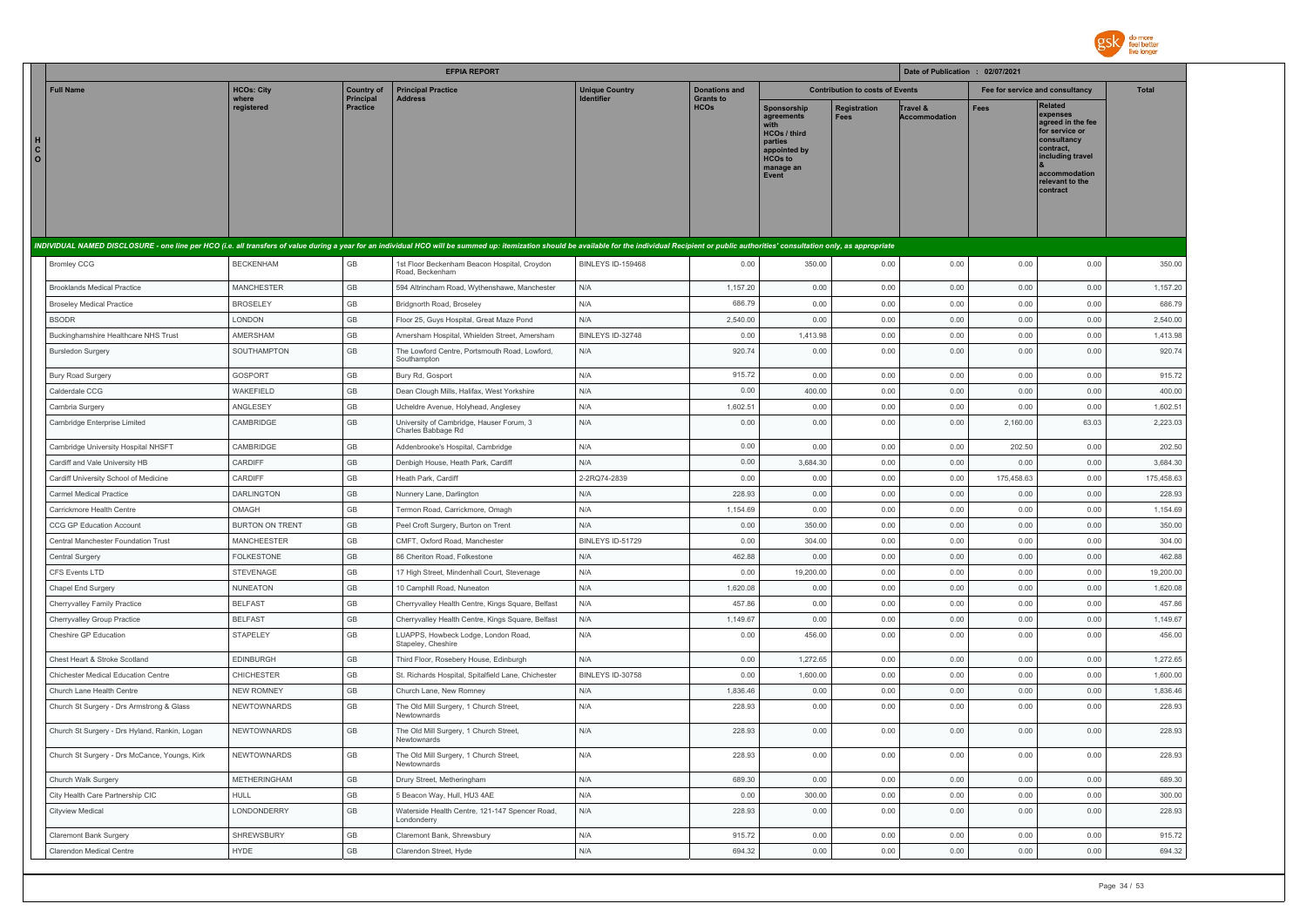

|                     |                                          |                      |                                | <b>EFPIA REPORT</b>                                                                                                                                                                                                            |                                     |                                          |                                                                                                              | Date of Publication : 02/07/2021       |                          |             |                                                                                                                                                                   |              |
|---------------------|------------------------------------------|----------------------|--------------------------------|--------------------------------------------------------------------------------------------------------------------------------------------------------------------------------------------------------------------------------|-------------------------------------|------------------------------------------|--------------------------------------------------------------------------------------------------------------|----------------------------------------|--------------------------|-------------|-------------------------------------------------------------------------------------------------------------------------------------------------------------------|--------------|
|                     | <b>Full Name</b>                         | <b>HCOs: City</b>    | <b>Country of</b><br>Principal | <b>Principal Practice</b>                                                                                                                                                                                                      | <b>Unique Country</b><br>Identifier | <b>Donations and</b><br><b>Grants to</b> |                                                                                                              | <b>Contribution to costs of Events</b> |                          |             | Fee for service and consultancy                                                                                                                                   | <b>Total</b> |
| н.<br>$\frac{c}{0}$ |                                          | where<br>registered  | <b>Practice</b>                | <b>Address</b>                                                                                                                                                                                                                 |                                     | <b>HCO<sub>s</sub></b>                   | Sponsorship<br>agreements<br>HCOs / third<br>parties<br>appointed by<br><b>HCOs to</b><br>manage an<br>Event | Registration<br>Fees                   | Travel &<br>ccommodation | <b>Fees</b> | <b>Related</b><br>expenses<br>agreed in the fee<br>for service or<br>consultancy<br>contract.<br>including travel<br>accommodation<br>relevant to the<br>contract |              |
|                     |                                          |                      |                                | INDIVIDUAL NAMED DISCLOSURE - one line per HCO (i.e. all transfers of value during a year for an individual HCO will be summed up: itemization should be available for the individual Recipient or public authorities' consult |                                     |                                          |                                                                                                              |                                        |                          |             |                                                                                                                                                                   |              |
|                     | Cleveland Surgery                        | GAINSBOROUGH         | GB                             | Vanessa Drive, Gainsborough                                                                                                                                                                                                    | N/A                                 | 1,157.20                                 | 0.00                                                                                                         | 0.00                                   | 0.00                     | 0.00        | 0.00                                                                                                                                                              | 1,157.20     |
|                     | Cliftonville Medical Practice            | <b>BELFAST</b>       | GB                             | 59-61 Cliftonville Road, Belfast                                                                                                                                                                                               | N/A                                 | 915.72                                   | 0.00                                                                                                         | 0.00                                   | 0.00                     | 0.00        | 0.00                                                                                                                                                              | 915.72       |
|                     | Clinical Research Network NE & NC        | NEWCASTLE UPON TYNE  | GB                             | Newcastle upon Tyne Hospitals FT, L2 Regent<br>Farm Rd                                                                                                                                                                         | N/A                                 | 0.00                                     | 354.59                                                                                                       | 0.00                                   | 0.00                     | 0.00        | 0.00                                                                                                                                                              | 354.59       |
|                     | CLINICAL SOCIETY OF BATH CLUB LTD        | <b>BATH</b>          | GB                             | ROYAL UNITED HOSPITAL, POSTGRADUATE<br>MEDICAL CENTRE                                                                                                                                                                          | N/A                                 | 0.00                                     | 150.00                                                                                                       | 0.00                                   | 0.00                     | 0.00        | 0.00                                                                                                                                                              | 150.00       |
|                     | Co & Associates Limited                  | LLANDUDNO            | $\mathbb{G}\mathbb{B}$         | PO Box 142, Llandudno                                                                                                                                                                                                          | N/A                                 | 0.00                                     | 1,705.00                                                                                                     | 0.00                                   | 0.00                     | 0.00        | 0.00                                                                                                                                                              | 1,705.00     |
|                     | Coastal West Sussex CCG                  | WORTHING             | $\mathbb{G}\mathbb{B}$         | 1 The Causeway, Goring-by-Sea                                                                                                                                                                                                  | N/A                                 | 0.00                                     | 510.54                                                                                                       | 0.00                                   | 0.00                     | 0.00        | 0.00                                                                                                                                                              | 510.54       |
|                     | Cogora LTD                               | LONDON               | GB                             | 140 London Wall, 4th Floor, Bastion House                                                                                                                                                                                      | N/A                                 | 210,000.00                               | 36,000.00                                                                                                    | 0.00                                   | 0.00                     | 0.00        | 0.00                                                                                                                                                              | 246,000.00   |
|                     | Colchester Hospital University NHSFT     | <b>COLCHESTER</b>    | GB                             | Turner Road, Colchester, Essex                                                                                                                                                                                                 | N/A                                 | 0.00                                     | 1,810.00                                                                                                     | 0.00                                   | 0.00                     | 0.00        | 0.00                                                                                                                                                              | 1,810.00     |
|                     | Commonwealth Pharmacist Association      | LONDON               | GB                             | 66-68 East Smithfield, London                                                                                                                                                                                                  | N/A                                 | 4,000.00                                 | 0.00                                                                                                         | 0.00                                   | 0.00                     | 0.00        | 0.00                                                                                                                                                              | 4,000.00     |
|                     | Community Pharmacy North Yorkshire LPC   | LITTLE WEIGHTON      | $\mathbb{G}\mathbb{B}$         | New Village Road, Little Weighton                                                                                                                                                                                              | N/A                                 | 0.00                                     | 2,050.00                                                                                                     | 0.00                                   | 0.00                     | 0.00        | 0.00                                                                                                                                                              | 2,050.00     |
|                     | Community Pharmacy Wales                 | CARDIER              | GB                             | 3rd Floor Caspian Point 2, Caspian Way, Cardiff                                                                                                                                                                                | N/A                                 | 0.00                                     | 100.00                                                                                                       | 0.00                                   | 0.00                     | 0.00        | 0.00                                                                                                                                                              | 100.00       |
|                     | Community Pharmacy West Yorkshire        | LEEDS                | GB                             | Tunstall Road, Leeds                                                                                                                                                                                                           | N/A                                 | 0.00                                     | 250.00                                                                                                       | 0.00                                   | 0.00                     | 0.00        | 0.00                                                                                                                                                              | 250.00       |
|                     | Conferences 4 Health                     | <b>WEST MIDLANDS</b> | GB                             | 41 Silverdale Gardens, Wordsley                                                                                                                                                                                                | N/A                                 | 0.00                                     | 800.00                                                                                                       | 0.00                                   | 0.00                     | 0.00        | 0.00                                                                                                                                                              | 800.00       |
|                     | Cornerways Medical Centre                | <b>RINGWOOD</b>      | GB                             | Parkers Close, Gorley Road, Poulner                                                                                                                                                                                            | N/A                                 | 2,077.94                                 | 0.00                                                                                                         | 0.00                                   | 0.00                     | 0.00        | 0.00                                                                                                                                                              | 2,077.94     |
|                     | Cornishway Group Practice                | <b>MANCHESTER</b>    | $\mathbb{G}\mathbb{B}$         | Forum Health, Simonsway, Wythenshawe                                                                                                                                                                                           | N/A                                 | 1,388.64                                 | 0.00                                                                                                         | 0.00                                   | 0.00                     | 0.00        | 0.00                                                                                                                                                              | 1,388.64     |
|                     | Cornwall and Isles of Scilly LPC         | NEWQUAY              | GB                             | 5 Lusty Glaze Rd, Newquay                                                                                                                                                                                                      | N/A                                 | 0.00                                     | 246.00                                                                                                       | 0.00                                   | 0.00                     | 0.00        | 0.00                                                                                                                                                              | 246.00       |
|                     | Cornwall House Surgery                   | LONDON               | GB                             | Cornwall House, Cornwall Avenue, Finchley,<br>I ondon                                                                                                                                                                          | N/A                                 | 457.86                                   | 0.00                                                                                                         | 0.00                                   | 0.00                     | 0.00        | 0.00                                                                                                                                                              | 457.86       |
|                     | Corran Surgery                           | LARNE                | GB                             | Moyle Medical Centre, Old Glenarm Road                                                                                                                                                                                         | N/A                                 | 1,617.57                                 | 0.00                                                                                                         | 0.00                                   | 0.00                     | 0.00        | 0.00                                                                                                                                                              | 1,617.57     |
|                     | Craigavon Federation Of Family Practices | <b>NEWRY</b>         | GB                             | Unit 6, Ballybot, Cornmarket, Newry                                                                                                                                                                                            | N/A                                 | 0.00                                     | 1,000.00                                                                                                     | 0.00                                   | 0.00                     | 0.00        | 0.00                                                                                                                                                              | 1,000.00     |
|                     | Cregagh Surgery                          | <b>BELFAST</b>       | GB                             | 36 Montgomery Road, Belfast                                                                                                                                                                                                    | N/A                                 | 694.32                                   | 0.00                                                                                                         | 0.00                                   | 0.00                     | 0.00        | 0.00                                                                                                                                                              | 694.32       |
|                     | Criccieth Health Centre                  | CRICCIETH            | GB                             | Pwllheli Road, Criccieth                                                                                                                                                                                                       | N/A                                 | 915.72                                   | 0.00                                                                                                         | 0.00                                   | 0.00                     | 0.00        | 0.00                                                                                                                                                              | 915.72       |
|                     | Crovdon GP Collaborative                 | CROYDON              | GB                             | Bernard Weatherill House, Croydon                                                                                                                                                                                              | N/A                                 | 0.00                                     | 288.64                                                                                                       | 0.00                                   | 0.00                     | 0.00        | 0.00                                                                                                                                                              | 288.64       |
|                     | Croydon Health Services NHS Trust        | CROYDON              | GB                             | London Road, 1st Floor Woodcroft Wing, Croydon                                                                                                                                                                                 | N/A                                 | 0.00                                     | 150.00                                                                                                       | 0.00                                   | 0.00                     | 0.00        | 0.00                                                                                                                                                              | 150.00       |
|                     | Crumlin Road Family Practice             | <b>BELFAST</b>       | GB                             | Crumlin Road Health Centre, 94-100 Crumlin<br>Road, Belfast                                                                                                                                                                    | N/A                                 | 457.86                                   | 0.00                                                                                                         | 0.00                                   | 0.00                     | 0.00        | 0.00                                                                                                                                                              | 457.86       |
|                     | Cuilcagh Medical Practice                | <b>ENNISKILLEN</b>   | GB                             | Benaughlin Health Centre, Florencecourt,<br>Enniskillen                                                                                                                                                                        | N/A                                 | 1,386.13                                 | 0.00                                                                                                         | 0.00                                   | 0.00                     | 0.00        | 0.00                                                                                                                                                              | 1,386.13     |
|                     | $CW+$                                    | LONDON               | GB                             | 4 Verney House, 1b Hollywood Road                                                                                                                                                                                              | N/A                                 | 78,350.00                                | 0.00                                                                                                         | 0.00                                   | 0.00                     | 0.00        | 0.00                                                                                                                                                              | 78,350.00    |
|                     | Cwm Calon Surgery                        | <b>BLAENAU GWENT</b> | GB                             | Bridge Centre, Foundry Bridge, Abertillery,<br>Blaenau Gwent                                                                                                                                                                   | N/A                                 | 1,383.62                                 | 0.00                                                                                                         | 0.00                                   | 0.00                     | 0.00        | 0.00                                                                                                                                                              | 1,383.62     |
|                     | Cwm Health Centre                        | <b>GWENT</b>         | $\mathbb{G}\mathbb{B}$         | Cwm Health Centre, Canning Street, Cwm Ebbw<br>Vale, Gwent                                                                                                                                                                     | N/A                                 | 925.76                                   | 0.00                                                                                                         | 0.00                                   | 0.00                     | 0.00        | 0.00                                                                                                                                                              | 925.76       |
|                     | CWM TAF Health Board                     | PONTYPRIDD           | $\mathbb{G}\mathbb{B}$         | Cwm Taf UHB, Unit 3, Navingation Park,<br>Abercynon                                                                                                                                                                            | <b>BINLEYS ID-148139</b>            | 0.00                                     | 2,287.50                                                                                                     | 0.00                                   | 0.00                     | 0.00        | 0.00                                                                                                                                                              | 2.287.50     |
|                     | Dartford Postgraduate Medical            | DARTFORD             | GB                             | Philip Farrant Education Centre, Darent Valley<br>Hospital,                                                                                                                                                                    | N/A                                 | 0.00                                     | 500.00                                                                                                       | 0.00                                   | 0.00                     | 0.00        | 0.00                                                                                                                                                              | 500.00       |
|                     | David Medical Centre                     | <b>MANCHESTER</b>    | GB                             | 274 Barlow Moor Road, Chorlton-Cum-Hardy,<br>Manchester                                                                                                                                                                        | N/A                                 | 231.44                                   | 0.00                                                                                                         | 0.00                                   | 0.00                     | 0.00        | 0.00                                                                                                                                                              | 231.44       |
|                     | Dean Cross Surgery                       | PLYMOUTH             | GB                             | 21 Radford Park Road, Plymstock, Plymouth,<br>Devon                                                                                                                                                                            | N/A                                 | 1,388.64                                 | 0.00                                                                                                         | 0.00                                   | 0.00                     | 0.00        | 0.00                                                                                                                                                              | 1,388.64     |
|                     | Denton Medical Practice                  | <b>MANCHESTER</b>    | GB                             | 100 Ashton Rd, Denton, Manchester                                                                                                                                                                                              | N/A                                 | 228.93                                   | 0.00                                                                                                         | 0.00                                   | 0.00                     | 0.00        | 0.00                                                                                                                                                              | 228.93       |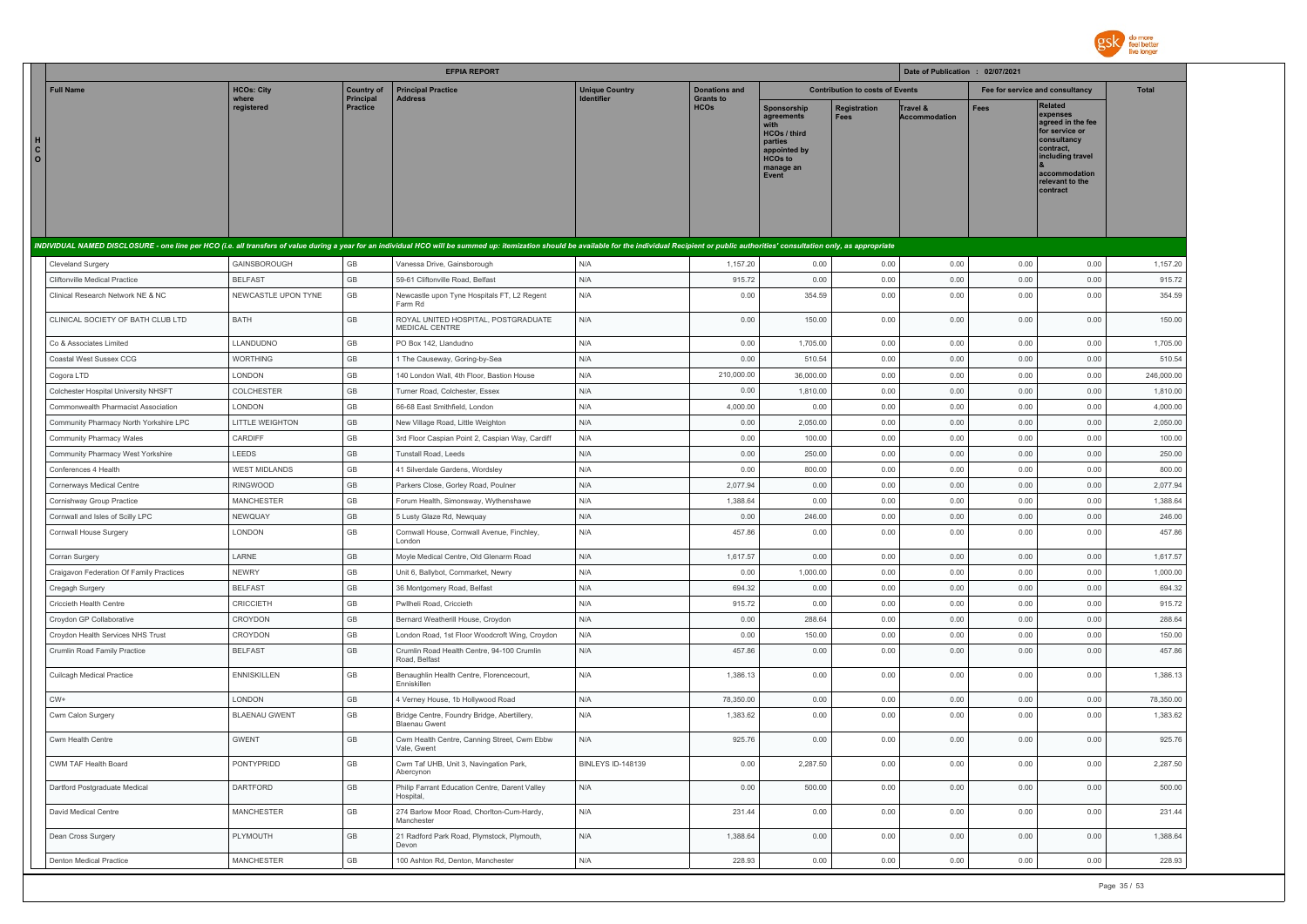

|                                     |                                                                                                                                                                                                                                |                                 |                              | <b>EFPIA REPORT</b>                                                                                       |                       |                                 |                                                                                                                            |                                        | Date of Publication : 02/07/2021 |              |                                                                                                                                                                   |                      |
|-------------------------------------|--------------------------------------------------------------------------------------------------------------------------------------------------------------------------------------------------------------------------------|---------------------------------|------------------------------|-----------------------------------------------------------------------------------------------------------|-----------------------|---------------------------------|----------------------------------------------------------------------------------------------------------------------------|----------------------------------------|----------------------------------|--------------|-------------------------------------------------------------------------------------------------------------------------------------------------------------------|----------------------|
|                                     | <b>Full Name</b>                                                                                                                                                                                                               | <b>HCOs: City</b>               | <b>Country of</b>            | <b>Principal Practice</b>                                                                                 | <b>Unique Country</b> | <b>Donations and</b>            |                                                                                                                            | <b>Contribution to costs of Events</b> |                                  |              | Fee for service and consultancy                                                                                                                                   | <b>Total</b>         |
| H<br>$\mathbf{C}$<br>$\mathsf{o}\,$ |                                                                                                                                                                                                                                | where<br>registered             | Principal<br><b>Practice</b> | Address                                                                                                   | Identifier            | <b>Grants to</b><br><b>HCOs</b> | <b>Sponsorship</b><br>agreements<br><b>HCOs / third</b><br>parties<br>appointed by<br><b>HCOs to</b><br>manage an<br>Event | Registration<br><b>Fees</b>            | Travel &<br>ccommodation         | Fees         | <b>Related</b><br>expenses<br>agreed in the fee<br>for service or<br>consultancy<br>contract.<br>including travel<br>accommodation<br>relevant to the<br>contract |                      |
|                                     | INDIVIDUAL NAMED DISCLOSURE - one line per HCO (i.e. all transfers of value during a year for an individual HCO will be summed up: itemization should be available for the individual Recipient or public authorities' consult |                                 |                              |                                                                                                           |                       |                                 |                                                                                                                            |                                        |                                  |              |                                                                                                                                                                   |                      |
|                                     | Devenish Practice                                                                                                                                                                                                              | <b>ENNISKILLEN</b>              | GB                           | Erne Health Centre, Erne Road, Enniskillen                                                                | N/A                   | 925.76                          | 0.00                                                                                                                       | 0.00                                   | 0.00                             | 0.00         | 0.00                                                                                                                                                              | 925.76               |
|                                     | Devon Doctors Ltd                                                                                                                                                                                                              | <b>EXETER</b>                   | GB                           | Manaton Court, Manaton Close, Unit 8-10,<br>Matford                                                       | N/A                   | 0.00                            | 360.00                                                                                                                     | 0.00                                   | 0.00                             | 0.00         | 0.00                                                                                                                                                              | 360.00               |
|                                     | Devon Local Pharmaceutical Committee                                                                                                                                                                                           | <b>EXETER</b>                   | GB                           | Deer Park Business Centre, Haldon Hill, Exeter                                                            | N/A                   | 0.00                            | 600.00                                                                                                                     | 0.00                                   | 0.00                             | 0.00         | 0.00                                                                                                                                                              | 600.00               |
|                                     | Devon Training Hub                                                                                                                                                                                                             | PLYMOUTH                        | GB                           | Unit 1, 5 Research Way, Plymouth Science Park                                                             | N/A                   | 0.00                            | 3,660.00                                                                                                                   | 0.00                                   | 0.00                             | 0.00         | 0.00                                                                                                                                                              | 3,660.00             |
|                                     | Dolphin House Surgery                                                                                                                                                                                                          | WARE                            | $\mathbb{G}\mathbb{B}$       | 7 East Street, Ware                                                                                       | N/A                   | 2,309.38                        | 0.00                                                                                                                       | 0.00                                   | 0.00                             | 0.00         | 0.00                                                                                                                                                              | 2,309.38             |
|                                     | Doncaster & Bassetlaw Hospitals NHS Trust                                                                                                                                                                                      | <b>DONCASTER</b>                | GB                           | Armthorpe Road, Doncaster                                                                                 | BINLEYS ID-51203      | 0.00                            | 495.83                                                                                                                     | 0.00                                   | 0.00                             | 0.00         | 0.00                                                                                                                                                              | 495.83               |
|                                     | Donneybrook Medical Centre                                                                                                                                                                                                     | <b>HYDE</b>                     | GB                           | Donneybrook House, Clarendon Street, Hyde,<br>Cheshire                                                    | N/A                   | 2,289.30                        | 0.00                                                                                                                       | 0.00                                   | 0.00                             | 0.00         | 0.00                                                                                                                                                              | 2,289.30             |
|                                     | Dorking Healthcare Ltd                                                                                                                                                                                                         | <b>SURREY</b>                   | GB                           | The Surgery, Tanners Meadow, Brockham,<br>Surrey                                                          | N/A                   | 0.00                            | 500.00                                                                                                                     | 0.00                                   | 0.00                             | 0.00         | 0.00                                                                                                                                                              | 500.00               |
|                                     | Dorset Local Pharmaceutical Committee                                                                                                                                                                                          | WIMBORNE                        | GB                           | Suite 8, Merley House, Merley House Lane,<br>Wimborne                                                     | N/A                   | 0.00                            | 750.00                                                                                                                     | 0.00                                   | 0.00                             | 0.00         | 0.00                                                                                                                                                              | 750.00               |
|                                     | Dovetail Healthcare Events Limited                                                                                                                                                                                             | <b>HEATON</b>                   | GB                           | The Mount, 37 Albert Road, Heaton, Bolton                                                                 | N/A                   | 0.00                            | 15,592.00                                                                                                                  | 0.00                                   | 0.00                             | 0.00         | 0.00                                                                                                                                                              | 15,592.00            |
|                                     | Down Medical Society                                                                                                                                                                                                           | <b>CLOUGH</b>                   | GB                           | Clough Surgery, 1 Castlewellan Road, Clough                                                               | N/A                   | 0.00                            | 341.55                                                                                                                     | 0.00                                   | 0.00                             | 0.00         | 0.00                                                                                                                                                              | 341.55               |
|                                     | Dr Bekas Medical Centre                                                                                                                                                                                                        | WESTCLIFF-ON-SEA                | GB                           | 48 Argyll Road, Westcliff-On-Sea                                                                          | N/A                   | 457.86                          | 0.00                                                                                                                       | 0.00                                   | 0.00                             | 0.00         | 0.00                                                                                                                                                              | 457.86               |
|                                     | Dr. Byrne & Partners                                                                                                                                                                                                           | LONDONDERRY                     | GB                           | Feeny Medical Practice, 2 Main Street, Feeny,<br>Londonderry                                              | N/A                   | 686.79                          | 0.00                                                                                                                       | 0.00                                   | 0.00                             | 0.00         | 0.00                                                                                                                                                              | 686.79               |
|                                     | Dr Dugan's Practice                                                                                                                                                                                                            | <b>BELFAST</b>                  | $\mathbb{G}\mathbb{B}$       | 173 Andersonstown Road, Belfast                                                                           | N/A                   | 689.30                          | 0.00                                                                                                                       | 0.00                                   | 0.00                             | 0.00         | 0.00                                                                                                                                                              | 689.30               |
|                                     | Dr. Mallon & Partner                                                                                                                                                                                                           | <b>ENNISKILLEN</b>              | GB                           | Erne Health Centre, Erne Road, Enniskillen                                                                | N/A                   | 925.76                          | 0.00                                                                                                                       | 0.00                                   | 0.00                             | 0.00         | 0.00                                                                                                                                                              | 925.76               |
|                                     | <b>Dromore Doctors Surgery</b>                                                                                                                                                                                                 | DROMORE                         | GB                           | 50 Gallows Street, Dromore                                                                                | N/A                   | 918.23                          | 0.00                                                                                                                       | 0.00                                   | 0.00                             | 0.00         | 0.00                                                                                                                                                              | 918.23               |
|                                     | Dr Singh & Partners                                                                                                                                                                                                            | <b>BEDWORTH</b>                 | GB                           | Bedworth Health Centre, High Street, Bedworth                                                             | N/A                   | 231.44                          | 0.00                                                                                                                       | 0.00                                   | 0.00                             | 0.00         | 0.00                                                                                                                                                              | 231.44               |
|                                     | Dr Sinha & Partners<br>Drs McFerran, Cox, Treanor & Farrelly Practice                                                                                                                                                          | <b>BOSTON</b><br><b>BELFAST</b> | $\mathbb{G}\mathbb{B}$<br>GB | The Medical Centre, Church End, Old Leake<br>Ballyowen Health Centre, 179 Andersonstown                   | N/A<br>N/A            | 1,605.02<br>1,144.65            | 0.00<br>0.00                                                                                                               | 0.00<br>0.00                           | 0.00<br>0.00                     | 0.00<br>0.00 | 0.00<br>0.00                                                                                                                                                      | 1,605.02<br>1,144.65 |
|                                     | Drs Mulvaney and Flood                                                                                                                                                                                                         | <b>NEWRY</b>                    | $\mathbb{G}\mathbb{B}$       | Road, Belfast                                                                                             | N/A                   | 694.32                          | 0.00                                                                                                                       | 0.00                                   | 0.00                             | 0.00         | 0.00                                                                                                                                                              | 694.32               |
|                                     | Drumragh Family Practice                                                                                                                                                                                                       | OMAGH                           | GB                           | Newry Health Village, Monaghan Street, Newry<br>Omagh Hospital Primary Care Complex, 7<br>Donaghanie Road | N/A                   | 1,602.51                        | 0.00                                                                                                                       | 0.00                                   | 0.00                             | 0.00         | 0.00                                                                                                                                                              | 1,602.51             |
|                                     | Dudley CCG                                                                                                                                                                                                                     | <b>BRIERLEY HILL</b>            | GB                           | Dudley CCG, Venture Way, Brierley Hill                                                                    | 2-2UPC1-41            | 0.00                            | 1,099.00                                                                                                                   | 0.00                                   | 0.00                             | 0.00         | 0.00                                                                                                                                                              | 1,099.00             |
|                                     | Dudley Group NHS Foundation Trust                                                                                                                                                                                              | DUDLEY                          | GB                           | Dudley Group NHSFT, Russells Hall Hospital,<br>Dudley                                                     | 1-1E5YH-2979          | 0.00                            | 2,360.00                                                                                                                   | 0.00                                   | 0.00                             | 0.00         | 0.00                                                                                                                                                              | 2,360.00             |
|                                     | Dukinfield Medical Practice                                                                                                                                                                                                    | <b>DUKINFIELD</b>               | GB                           | 20-22 Concord Way, Dukinfield, Cheshire                                                                   | N/A                   | 1,831.44                        | 0.00                                                                                                                       | 0.00                                   | 0.00                             | 0.00         | 0.00                                                                                                                                                              | 1,831.44             |
|                                     | Dundrum Surgery                                                                                                                                                                                                                | NEWCASTLE                       | GB                           | 14 Church View, Dundrum, Newcastle                                                                        | N/A                   | 1,157.20                        | 0.00                                                                                                                       | 0.00                                   | 0.00                             | 0.00         | 0.00                                                                                                                                                              | 1,157.20             |
|                                     | Ealing GP Federation                                                                                                                                                                                                           | PERIVALE                        | GB                           | 179C Biton Road, Hillview Surgery, Middlesex                                                              | N/A                   | 0.00                            | 780.00                                                                                                                     | 0.00                                   | 0.00                             | 0.00         | 0.00                                                                                                                                                              | 780.00               |
|                                     | East and North Hertfordshire NHS Trust                                                                                                                                                                                         | STEVENAGE                       | GB                           | Lister Hospital, Stevenage                                                                                | N/A                   | 0.00                            | 400.00                                                                                                                     | 0.00                                   | 0.00                             | 0.00         | 0.00                                                                                                                                                              | 400.00               |
|                                     | East Bridgford Medical Centre                                                                                                                                                                                                  | <b>NOTTINGHAM</b>               | GB                           | 2 Butt Lane East Bridgford                                                                                | BINLEYS ID-25153      | 0.00                            | 2,400.00                                                                                                                   | 0.00                                   | 0.00                             | 0.00         | 0.00                                                                                                                                                              | 2,400.00             |
|                                     | East Cheshire NHS Trust                                                                                                                                                                                                        | MACCLESFIELD                    | GB                           | Macclesfield District General Hospital, Victoria<br>Road                                                  | N/A                   | 0.00                            | 69.45                                                                                                                      | 0.00                                   | 0.00                             | 0.00         | 0.00                                                                                                                                                              | 69.45                |
|                                     | Eastside Surgery                                                                                                                                                                                                               | <b>BELFAST</b>                  | GB                           | 56 Templemore Avenue, Belfast                                                                             | N/A                   | 686.79                          | 0.00                                                                                                                       | 0.00                                   | 0.00                             | 0.00         | 0.00                                                                                                                                                              | 686.79               |
|                                     | East Somerset Trainers Group                                                                                                                                                                                                   | SOMERSET                        | GB                           | Dr. W.J.Childs, Penn Hill Surgery, St. Nicholas<br>Close.Yeovil                                           | N/A                   | 0.00                            | 500.00                                                                                                                     | 0.00                                   | 0.00                             | 0.00         | 0.00                                                                                                                                                              | 500.00               |
|                                     | East Sussex Healthcare NHS Trust                                                                                                                                                                                               | ST LEONARDS ON SEA              | GB                           | St. Annes House, 729 The Ridge, St Leonards-<br>on-Sea                                                    | BINLEYS ID-150013     | 0.00                            | 2,201.00                                                                                                                   | 0.00                                   | 0.00                             | 0.00         | 0.00                                                                                                                                                              | 2,201.00             |
|                                     | EDINBURGH INNOVATIONS LTD                                                                                                                                                                                                      | <b>EDINBURGH</b>                | $\mathbb{G}\mathbb{B}$       | Kings Building, 10 Max Born Cresent, Edinburgh                                                            | N/A                   | 0.00                            | 0.00                                                                                                                       | 0.00                                   | 0.00                             | 6,018.00     | 315.99                                                                                                                                                            | 6,333.99             |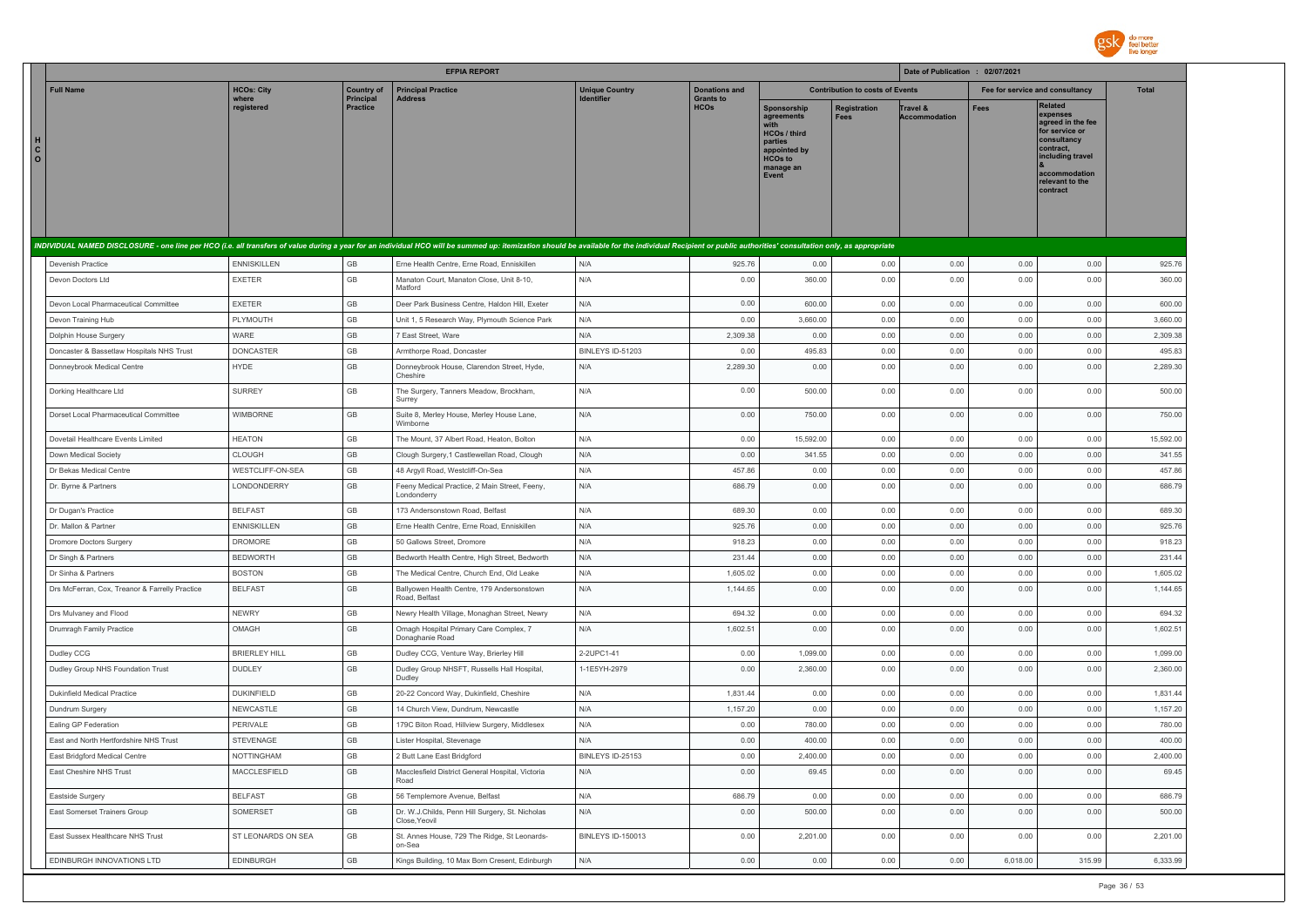

|                                                                                                                                                                                                                                |                      |                                     | <b>EFPIA REPORT</b>                                           |                       |                                 |                                                                                                                             | Date of Publication : 02/07/2021       |                           |                                 |                                                                                                                                                  |              |
|--------------------------------------------------------------------------------------------------------------------------------------------------------------------------------------------------------------------------------|----------------------|-------------------------------------|---------------------------------------------------------------|-----------------------|---------------------------------|-----------------------------------------------------------------------------------------------------------------------------|----------------------------------------|---------------------------|---------------------------------|--------------------------------------------------------------------------------------------------------------------------------------------------|--------------|
| <b>Full Name</b>                                                                                                                                                                                                               | <b>HCOs: City</b>    | <b>Country of</b>                   | <b>Principal Practice</b>                                     | <b>Unique Country</b> | <b>Donations and</b>            |                                                                                                                             | <b>Contribution to costs of Events</b> |                           | Fee for service and consultancy |                                                                                                                                                  | <b>Total</b> |
| H<br>C<br>$\circ$                                                                                                                                                                                                              | where<br>registered  | <b>Principal</b><br><b>Practice</b> | <b>Address</b>                                                | Identifier            | <b>Grants to</b><br><b>HCOs</b> | Sponsorship<br>agreements<br>with<br><b>HCOs / third</b><br>parties<br>appointed by<br><b>HCOs to</b><br>manage an<br>Event | Registration<br><b>Fees</b>            | Travel &<br>Accommodation | <b>Fees</b>                     | <b>Related</b><br>expenses<br>agreed in the fee<br>for service or<br>consultancy<br>contract.<br>including travel<br>relevant to the<br>contract |              |
| INDIVIDUAL NAMED DISCLOSURE - one line per HCO (i.e. all transfers of value during a year for an individual HCO will be summed up: itemization should be available for the individual Recipient or public authorities' consult |                      |                                     |                                                               |                       |                                 |                                                                                                                             |                                        |                           |                                 |                                                                                                                                                  |              |
| <b>Education for Health</b>                                                                                                                                                                                                    | WARWICKSHIRE         | GB                                  | The Anthenaeum, 10 Church Street, Warwick                     | BINLEYS ID-63051      | 0.00                            | 1,200.00                                                                                                                    | 0.00                                   | 0.00                      | 0.00                            | 0.00                                                                                                                                             | 1,200.00     |
| Effective Consulting (West Midlands) Ltd                                                                                                                                                                                       | <b>WEST MIDLANDS</b> | GB                                  | Homer Road, West Midlands                                     | N/A                   | 0.00                            | 350.00                                                                                                                      | 0.00                                   | 0.00                      | 0.00                            | 0.00                                                                                                                                             | 350.00       |
| Envirogene Ltd                                                                                                                                                                                                                 | WORCESTERSHIRE       | GB                                  | High Street, Worcestershire                                   | N/A                   | 0.00                            | 360.00                                                                                                                      | 0.00                                   | 0.00                      | 0.00                            | 0.00                                                                                                                                             | 360.00       |
| Erne Health Centre                                                                                                                                                                                                             | <b>ENNISKILLEN</b>   | GB                                  | Erne Road, Enniskillen                                        | N/A                   | 686.79                          | 0.00                                                                                                                        | 0.00                                   | 0.00                      | 0.00                            | 0.00                                                                                                                                             | 686.79       |
| Essex Equip Ltd                                                                                                                                                                                                                | WITHAM               | GB                                  | Freebournes Court, Newland Street, Witham                     | N/A                   | 0.00                            | 2,220.00                                                                                                                    | 0.00                                   | 0.00                      | 0.00                            | 0.00                                                                                                                                             | 2,220.00     |
| Essex LPC                                                                                                                                                                                                                      | CHELMSFORD           | GB                                  | 17 Clematis Tye, Chelmsford                                   | N/A                   | 0.00                            | 900.00                                                                                                                      | 0.00                                   | 0.00                      | 0.00                            | 0.00                                                                                                                                             | 900.00       |
| Estover Surgery                                                                                                                                                                                                                | PLYMOUTH             | GB                                  | Leypark Walk, Estover, Plymouth                               | N/A                   | 1,157.20                        | 0.00                                                                                                                        | 0.00                                   | 0.00                      | 0.00                            | 0.00                                                                                                                                             | 1,157.20     |
| Evidera Ltd                                                                                                                                                                                                                    | LONDON               | GB                                  | The Ark, 201 Talgarth Rd, Hammersmith                         | N/A                   | 0.00                            | 0.00                                                                                                                        | 0.00                                   | 0.00                      | 155,618.75                      | 0.00                                                                                                                                             | 155,618.75   |
| Family Doctor Association                                                                                                                                                                                                      | <b>HEYWOOD</b>       | GB                                  | 9 York Street, Heywood, Lancashire                            | BINLEYS ID-63140      | 0.00                            | 1,350.00                                                                                                                    | 0.00                                   | 0.00                      | 0.00                            | 0.00                                                                                                                                             | 1,350.00     |
| Federation of Family Practice                                                                                                                                                                                                  | <b>NEWRY</b>         | $\mathbb{G}\mathbb{B}$              | Federation of Family Practice, Armagh and<br>Dungannon        | N/A                   | 0.00                            | 5,000.00                                                                                                                    | 0.00                                   | 0.00                      | 0.00                            | 0.00                                                                                                                                             | 5,000.00     |
| Federation of Family Practices                                                                                                                                                                                                 | <b>BELFAST</b>       | GB                                  | Dr Wright and Partners, Ballygomartin Road                    | GBBL20669             | 0.00                            | 2,000.00                                                                                                                    | 0.00                                   | 0.00                      | 0.00                            | 0.00                                                                                                                                             | 2,000.00     |
| Federation of Family Practices                                                                                                                                                                                                 | <b>BELFAST</b>       | $\mathbb{G}\mathbb{B}$              | Knock Medical centre, 423B Upper Newtownards<br>Road          | N/A                   | 0.00                            | 2,345.00                                                                                                                    | 0.00                                   | 0.00                      | 0.00                            | 0.00                                                                                                                                             | 2,345.00     |
| Federation of Family Practices ARDS CIC                                                                                                                                                                                        | <b>NEWTOWNARDS</b>   | GB                                  | The Newtownards Surgery, 1 Church Street                      | N/A                   | 0.00                            | 1,000.00                                                                                                                    | 0.00                                   | 0.00                      | 0.00                            | 0.00                                                                                                                                             | 1,000.00     |
| Federation Of Family Practices Causeway                                                                                                                                                                                        | <b>BALLYMONEY</b>    | GB                                  | 21B Ballymoney Health Centre, Newal Road                      | N/A                   | 0.00                            | 1,087.45                                                                                                                    | 0.00                                   | 0.00                      | 0.00                            | 0.00                                                                                                                                             | 1,087.45     |
| Federation of Family Practices East Antrim C.I.C                                                                                                                                                                               | BALLYMENA            | GB                                  | Unit 30A The Courtyard Galgorm Castle                         | N/A                   | 0.00                            | 500.00                                                                                                                      | 0.00                                   | 0.00                      | 0.00                            | 0.00                                                                                                                                             | 500.00       |
| Federation of Family Practices West                                                                                                                                                                                            | <b>BELFAST</b>       | GB                                  | 179 Andersontown Road, Belfast                                | N/A                   | 0.00                            | 500.00                                                                                                                      | 0.00                                   | 0.00                      | 0.00                            | 0.00                                                                                                                                             | 500.00       |
| FFP Down CIC                                                                                                                                                                                                                   | <b>DOWNPATRICK</b>   | GB                                  | Castlewellan Rd, Clough, Downpatrick                          | N/A                   | 0.00                            | 1,500.00                                                                                                                    | 0.00                                   | 0.00                      | 0.00                            | 0.00                                                                                                                                             | 1,500.00     |
| Fordingbridge Surgery                                                                                                                                                                                                          | FORDINGBRIDGE        | GB                                  | Bartons Road, Fordingbridge                                   | N/A                   | 2,080.45                        | 0.00                                                                                                                        | 0.00                                   | 0.00                      | 0.00                            | 0.00                                                                                                                                             | 2,080.45     |
| Fountains Medical Practice                                                                                                                                                                                                     | CHESTER              | GB                                  | Delamere Street, Fountains Health, Chester,<br>Cheshire       | N/A                   | 231.44                          | 0.00                                                                                                                        | 0.00                                   | 0.00                      | 0.00                            | 0.00                                                                                                                                             | 231.44       |
| Friarsgate Practice                                                                                                                                                                                                            | <b>WINCHESTER</b>    | GB                                  | Stockbridge Road, Weeke, Winchester                           | N/A                   | 1,157.20                        | 0.00                                                                                                                        | 0.00                                   | 0.00                      | 0.00                            | 0.00                                                                                                                                             | 1,157.20     |
| Frimley Health Foundation Trust                                                                                                                                                                                                | <b>BERKSHIRE</b>     | GB                                  | Wexham Park Hospital, Wexham Street,<br><b>Berkshire</b>      | BINLEYS ID-40902      | 5,400.00                        | 950.00                                                                                                                      | 0.00                                   | 0.00                      | 0.00                            | 0.00                                                                                                                                             | 6,350.00     |
| Frimley Park Hospital                                                                                                                                                                                                          | CAMBERLEY            | GB                                  | Portsmouth Road, Frimley, Camberley                           | BINLEYS ID-40763      | 0.00                            | 1.825.00                                                                                                                    | 0.00                                   | 0.00                      | 0.00                            | 0.00                                                                                                                                             | 1,825.00     |
| Fund for Addenbrookes Ltd                                                                                                                                                                                                      | CAMBRIDGE            | GB                                  | Addenbrooke's Hospital, Box 126, Cambridge                    | N/A                   | 0.00                            | 250.00                                                                                                                      | 0.00                                   | 0.00                      | 0.00                            | 0.00                                                                                                                                             | 250.00       |
| Future Proof Health Limited                                                                                                                                                                                                    | DUDLEY               | GB                                  | Future Proof Health Limited Northway MP Dudley                | N/A                   | 0.00                            | 600.00                                                                                                                      | 0.00                                   | 0.00                      | 0.00                            | 0.00                                                                                                                                             | 600.00       |
| GA45 COPD CHARITABLE TRUST FUND                                                                                                                                                                                                | WINDSOR              | GB                                  | King Edward VII Hospital, St Leonards Road,<br>Windsor        | N/A                   | 0.00                            | 1,000.00                                                                                                                    | 0.00                                   | 0.00                      | 0.00                            | 0.00                                                                                                                                             | 1,000.00     |
| <b>Gardiner Family Practice</b>                                                                                                                                                                                                | <b>BELFAST</b>       | GB                                  | Crumlin Road Health Centre, 94-100 Crumlin<br>Road, Belfast   | N/A                   | 686.79                          | 0.00                                                                                                                        | 0.00                                   | 0.00                      | 0.00                            | 0.00                                                                                                                                             | 686.79       |
| GBS RE KINGS COLL HOSP NHSFT                                                                                                                                                                                                   | LONDON               | $\mathbb{G}\mathbb{B}$              | Denmark Hill, Brixton, London                                 | N/A                   | 0.00                            | 300.00                                                                                                                      | 0.00                                   | 0.00                      | 0.00                            | 0.00                                                                                                                                             | 300.00       |
| GBS RE SHREW/TELFORD HOSP NHST                                                                                                                                                                                                 | SHREWSBURY           | GB                                  | MYTTON OAK ROAD, SHREWSBURY                                   | N/A                   | 0.00                            | 1,244.68                                                                                                                    | 0.00                                   | 0.00                      | 0.00                            | 0.00                                                                                                                                             | 1,244.68     |
| George House Trust                                                                                                                                                                                                             | <b>MANCHESTER</b>    | GB                                  | 75-77 Ardwick Green North, Manchester                         | N/A                   | 15,795.00                       | 0.00                                                                                                                        | 0.00                                   | 0.00                      | 0.00                            | 0.00                                                                                                                                             | 15,795.00    |
| Glanfa Surgery                                                                                                                                                                                                                 | <b>BANGOR</b>        | GB                                  | Orme Rd, Bangor                                               | N/A                   | 915.72                          | 0.00                                                                                                                        | 0.00                                   | 0.00                      | 0.00                            | 0.00                                                                                                                                             | 915.72       |
| Glan Rhyd Surgery                                                                                                                                                                                                              | <b>GWENT</b>         | GB                                  | Beaufort, Ebbw Vale, Blaenau Gwent                            | N/A                   | 925.76                          | 0.00                                                                                                                        | 0.00                                   | 0.00                      | 0.00                            | 0.00                                                                                                                                             | 925.76       |
| Glan Yr Afon Surgery                                                                                                                                                                                                           | TREDEGAR             | GB                                  | Tredegar, Blaenau Gwent                                       | N/A                   | 1,620.08                        | 0.00                                                                                                                        | 0.00                                   | 0.00                      | 0.00                            | 0.00                                                                                                                                             | 1,620.08     |
| Glendermott Medical                                                                                                                                                                                                            | LONDONDERRY          | GB                                  | Waterside Health Centre, 121-147 Spencer Road,<br>Londonderry | N/A                   | 228.93                          | 0.00                                                                                                                        | 0.00                                   | 0.00                      | 0.00                            | 0.00                                                                                                                                             | 228.93       |
| Glens Of Antrim Medical Centre                                                                                                                                                                                                 | <b>BALLYMENA</b>     | $\mathbb{G}\mathbb{B}$              | 2 Gortaclee Road, Cushendall, Ballymena                       | N/A                   | 1,388.64                        | 0.00                                                                                                                        | 0.00                                   | 0.00                      | 0.00                            | 0.00                                                                                                                                             | 1,388.64     |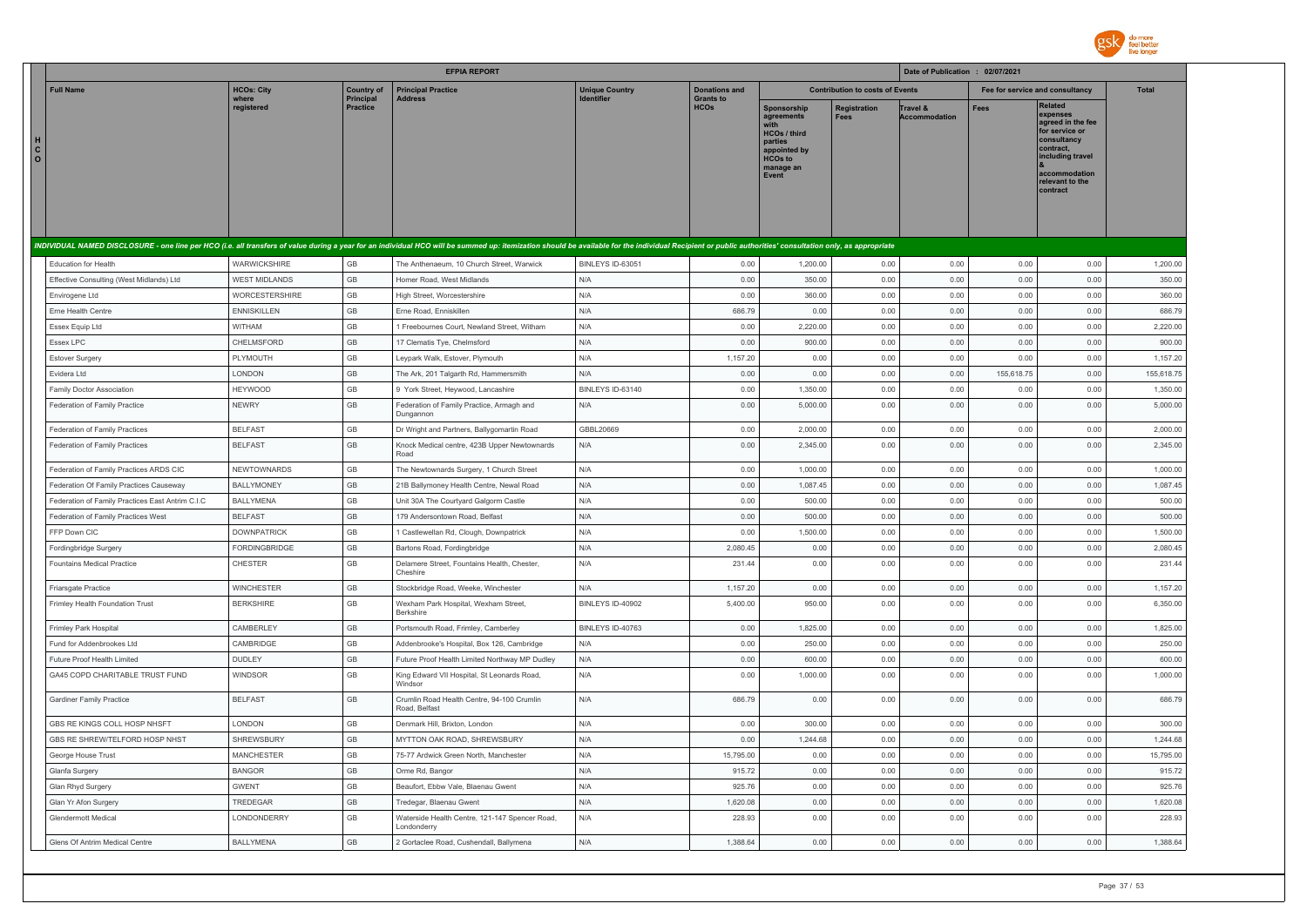

|                                                                                                                                                                                                                                | <b>EFPIA REPORT</b>  |                              |                                                                 |                       |                                            | Date of Publication : 02/07/2021                                                                             |                                        |                                  |                                 |                                                                                                                                                                   |              |
|--------------------------------------------------------------------------------------------------------------------------------------------------------------------------------------------------------------------------------|----------------------|------------------------------|-----------------------------------------------------------------|-----------------------|--------------------------------------------|--------------------------------------------------------------------------------------------------------------|----------------------------------------|----------------------------------|---------------------------------|-------------------------------------------------------------------------------------------------------------------------------------------------------------------|--------------|
| <b>Full Name</b>                                                                                                                                                                                                               | <b>HCOs: City</b>    | <b>Country of</b>            | <b>Principal Practice</b>                                       | <b>Unique Country</b> | <b>Donations and</b>                       |                                                                                                              | <b>Contribution to costs of Events</b> |                                  | Fee for service and consultancy |                                                                                                                                                                   | <b>Total</b> |
| н<br>$\mathbf{c}$<br>$\circ$                                                                                                                                                                                                   | where<br>registered  | Principal<br><b>Practice</b> | <b>Address</b>                                                  | <b>Identifier</b>     | <b>Grants to</b><br><b>HCO<sub>s</sub></b> | Sponsorship<br>agreements<br>HCOs / third<br>parties<br>appointed by<br><b>HCOs to</b><br>manage an<br>Event | Registration<br><b>Fees</b>            | Travel &<br><b>Accommodation</b> | <b>Fees</b>                     | <b>Related</b><br>expenses<br>agreed in the fee<br>for service or<br>consultancy<br>contract.<br>including travel<br>accommodation<br>relevant to the<br>contract |              |
| INDIVIDUAL NAMED DISCLOSURE - one line per HCO (i.e. all transfers of value during a year for an individual HCO will be summed up: itemization should be available for the individual Recipient or public authorities' consult |                      |                              |                                                                 |                       |                                            |                                                                                                              |                                        |                                  |                                 |                                                                                                                                                                   |              |
| Gloucestershire Care Services                                                                                                                                                                                                  | <b>GLOUCESTER</b>    | GB                           | Pioneer Avenue, Gloucester Business Park,<br>Gloucester         | N/A                   | 0.00                                       | 267.50                                                                                                       | 0.00                                   | 0.00                             | 0.00                            | 0.00                                                                                                                                                              | 267.50       |
| Gloucestershire Hospitals NHSFT                                                                                                                                                                                                | <b>GLOUCESTER</b>    | GB                           | Great Western Road, Gloucester                                  | BINLEYS ID-159154     | 0.00                                       | 1,040.00                                                                                                     | 0.00                                   | 0.00                             | 0.00                            | 0.00                                                                                                                                                              | 1,040.00     |
| Gloucestershire LPC                                                                                                                                                                                                            | CHELTENHAM           | GB                           | 19 St Georges Road, Cheltenham                                  | BINLEYS ID-83999      | 0.00                                       | 200.00                                                                                                       | 0.00                                   | 0.00                             | 0.00                            | 0.00                                                                                                                                                              | 200.00       |
| Gloucestershire Practice Nurse GRP                                                                                                                                                                                             | <b>WINCHCOMBE</b>    | GB                           | 26 Wyndham Way, Winchcombe                                      | N/A                   | 0.00                                       | 500.00                                                                                                       | 0.00                                   | 0.00                             | 0.00                            | 0.00                                                                                                                                                              | 500.00       |
| Glyn Ebwy Surgery                                                                                                                                                                                                              | <b>GWENT</b>         | GB                           | James Street, Ebbw Vale, Gwent                                  | N/A                   | 2,311.89                                   | 0.00                                                                                                         | 0.00                                   | 0.00                             | 0.00                            | 0.00                                                                                                                                                              | 2,311.89     |
| Gordon Street Medical Centre                                                                                                                                                                                                   | ASHTON-UNDER-LYNE    | GB                           | 171 Mossley Road, Ashton-Under-Lyne,<br>Lancashire              | N/A                   | 686.79                                     | 0.00                                                                                                         | 0.00                                   | 0.00                             | 0.00                            | 0.00                                                                                                                                                              | 686.79       |
| <b>Gosport Medical Centre</b>                                                                                                                                                                                                  | GOSPORT              | GB                           | Bury Rd, Gosport                                                | N/A                   | 2,518.23                                   | 0.00                                                                                                         | 0.00                                   | 0.00                             | 0.00                            | 0.00                                                                                                                                                              | 2,518.23     |
| GP Coventry Medical Society, C/O Coventry and<br>Rugby CCG                                                                                                                                                                     | COVENTRY             | GB                           | Medical Education Dept, University Hospital,<br>Clifford Bridge | N/A                   | 0.00                                       | 7,600.00                                                                                                     | 0.00                                   | 0.00                             | 0.00                            | 0.00                                                                                                                                                              | 7,600.00     |
| GP Forum                                                                                                                                                                                                                       | CHESTERFIELD         | GB                           | PO Box 234, Clay Cross, Chesterfield                            | N/A                   | 0.00                                       | 9,425.00                                                                                                     | 0.00                                   | 0.00                             | 0.00                            | 0.00                                                                                                                                                              | 9,425.00     |
| Graeme Moyle LTD                                                                                                                                                                                                               | LONDON               | GB                           | Graeme Moyle LTD C/O 7 South End, London                        | N/A                   | 0.00                                       | 0.00                                                                                                         | 0.00                                   | 0.00                             | 1,000.00                        | 7.06                                                                                                                                                              | 1,007.06     |
| Grampian Practice Nurse Group                                                                                                                                                                                                  | ABERDEEN             | GB                           | Oldmacahr Medical Practice, 526-528 King Street,<br>Aberdeen    | <b>GBBL1592</b>       | 0.00                                       | 320.00                                                                                                       | 0.00                                   | 0.00                             | 0.00                            | 0.00                                                                                                                                                              | 320.00       |
| Grantham Medical Group                                                                                                                                                                                                         | <b>GRANTHAM</b>      | GB                           | St Johns Medical Centre, London Road,<br>Grantham               | N/A                   | 0.00                                       | 175.00                                                                                                       | 0.00                                   | 0.00                             | 0.00                            | 0.00                                                                                                                                                              | 175.00       |
| Greater Manchester Local Pharmaceutical                                                                                                                                                                                        | <b>MANCHESTER</b>    | GB                           | Suites 9-10 Barlow House, Minshull Street,<br>Manchester        | N/A                   | 0.00                                       | 200.00                                                                                                       | 0.00                                   | 0.00                             | 0.00                            | 0.00                                                                                                                                                              | 200.00       |
| Great Western HospitalsNHSFT                                                                                                                                                                                                   | WILTSHIRE            | GB                           | Malborough Road, Swindon                                        | N/A                   | 0.00                                       | 460.00                                                                                                       | 0.00                                   | 0.00                             | 0.00                            | 0.00                                                                                                                                                              | 460.00       |
| Grosvenor Medical Centre                                                                                                                                                                                                       | STALYBRIDGE          | GB                           | 62 Grosvenor Street, Stalybridge, Cheshire                      | N/A                   | 1,144.65                                   | 0.00                                                                                                         | 0.00                                   | 0.00                             | 0.00                            | 0.00                                                                                                                                                              | 1,144.65     |
| Grove Medical Practice                                                                                                                                                                                                         | <b>BELFAST</b>       | GB                           | Grove Wellbeing Centre, 120 York Road, Belfast                  | N/A                   | 925.76                                     | 0.00                                                                                                         | 0.00                                   | 0.00                             | 0.00                            | 0.00                                                                                                                                                              | 925.76       |
| GUYS AND ST THOMAS NHS FOUNDATION<br><b>TRUST</b>                                                                                                                                                                              | <b>LONDON</b>        | GB                           | Chapel Wing, Great Maze Pond                                    | N/A                   | 25,200.00                                  | 453.00                                                                                                       | 0.00                                   | 0.00                             | 0.00                            | 0.00                                                                                                                                                              | 25,653.00    |
| Hallam & South Locality                                                                                                                                                                                                        | SHEFFIELD            | $\mathbb{G}\mathbb{B}$       | 5-9 Skelton Lane, Sheffield                                     | N/A                   | 0.00                                       | 200.00                                                                                                       | 0.00                                   | 0.00                             | 0.00                            | 0.00                                                                                                                                                              | 200.00       |
| Harbourside Health Centre                                                                                                                                                                                                      | SWANSEA              | GB                           | Beacon Centre For Health, Langdon Road,<br>Swansea              | N/A                   | 1,144.65                                   | 0.00                                                                                                         | 0.00                                   | 0.00                             | 0.00                            | 0.00                                                                                                                                                              | 1,144.65     |
| Hartley Taylor                                                                                                                                                                                                                 | KNUTSFORD            | GB                           | Caledonian House, Tatton Street, London                         | N/A                   | 0.00                                       | 3,000.00                                                                                                     | 0.00                                   | 0.00                             | 0.00                            | 0.00                                                                                                                                                              | 3,000.00     |
| Havering PTI Group                                                                                                                                                                                                             | ROMFORD              | GB                           | 3 Appleby Drive, Romford, Essex                                 | N/A                   | 0.00                                       | 1,750.00                                                                                                     | 0.00                                   | 0.00                             | 0.00                            | 0.00                                                                                                                                                              | 1,750.00     |
| Hawkinge & Elham Surgery                                                                                                                                                                                                       | CANTERBURY           | GB                           | Old Road, Elham, Canterbury                                     | N/A                   | 2,301.85                                   | 0.00                                                                                                         | 0.00                                   | 0.00                             | 0.00                            | 0.00                                                                                                                                                              | 2,301.85     |
| Haymarket Media Group Ltd                                                                                                                                                                                                      | TWICKENHAM           | GB                           | Bridge House, Twickenham                                        | N/A                   | 0.00                                       | 6,726.00                                                                                                     | 0.00                                   | 0.00                             | 0.00                            | 0.00                                                                                                                                                              | 6,726.00     |
| Health Innovation Manchester                                                                                                                                                                                                   | <b>MANCHESTER</b>    | GB                           | Suite C, Ciylabs, 60 Nelson Street                              | N/A                   | 19,950.00                                  | 0.00                                                                                                         | 0.00                                   | 0.00                             | 0.00                            | 0.00                                                                                                                                                              | 19,950.00    |
| Health Learning Partnership                                                                                                                                                                                                    | <b>BRISTOL</b>       | GB                           | 14a High Street, Staple Hill, Bristol                           | N/A                   | 0.00                                       | 11,565.00                                                                                                    | 0.00                                   | 0.00                             | 0.00                            | 0.00                                                                                                                                                              | 11,565.00    |
| <b>Healthnet Homecare UK</b>                                                                                                                                                                                                   | <b>FEATHERSTONE</b>  | GB                           | Ardane Park, Unit 3, Phoenix Avenue,<br>Featherstone            | N/A                   | 0.00                                       | 0.00                                                                                                         | 0.00                                   | 0.00                             | 297,189.00                      | 0.00                                                                                                                                                              | 297,189.00   |
| <b>Health Services Centre</b>                                                                                                                                                                                                  | GWYNEDD              | GB                           | Blaenau Ffestiniog Health Surgery, Fordd Wynne<br>Rd, Gwynedd   | N/A                   | 925.76                                     | 0.00                                                                                                         | 0.00                                   | 0.00                             | 0.00                            | 0.00                                                                                                                                                              | 925.76       |
| Health Social Services Jersey                                                                                                                                                                                                  | ST HELIER            | $\mathbb{G}\mathbb{B}$       | Harvey Besterman Education Centre, St Helier                    | N/A                   | 0.00                                       | 185.00                                                                                                       | 0.00                                   | 0.00                             | 0.00                            | 0.00                                                                                                                                                              | 185.00       |
| Healthy Prestatyn                                                                                                                                                                                                              | PRESTATYN            | GB                           | Prestatyn                                                       | N/A                   | 1,602.51                                   | 0.00                                                                                                         | 0.00                                   | 0.00                             | 0.00                            | 0.00                                                                                                                                                              | 1,602.51     |
| Heartbeat Alliance Ltd                                                                                                                                                                                                         | <b>NORTHALLERTON</b> | GB                           | Evolution Business Centre, Suite 26, Northallerton              | N/A                   | 0.00                                       | 2,880.00                                                                                                     | 0.00                                   | 0.00                             | 0.00                            | 0.00                                                                                                                                                              | 2,880.00     |
| Hedge End Medical Centre                                                                                                                                                                                                       | SOUTHAMPTON          | GB                           | 24-28 Lower Northam Road, Hedge End,<br>Southampton             | N/A                   | 2,314.40                                   | 0.00                                                                                                         | 0.00                                   | 0.00                             | 0.00                            | 0.00                                                                                                                                                              | 2.314.40     |
| Hereford Postgraduate Medical Centre of the<br>County Hospital                                                                                                                                                                 | <b>HEREFORD</b>      | GB                           | Union Walk, Hereford                                            | BINLEYS ID-158126     | 0.00                                       | 200.00                                                                                                       | 0.00                                   | 0.00                             | 0.00                            | 0.00                                                                                                                                                              | 200.00       |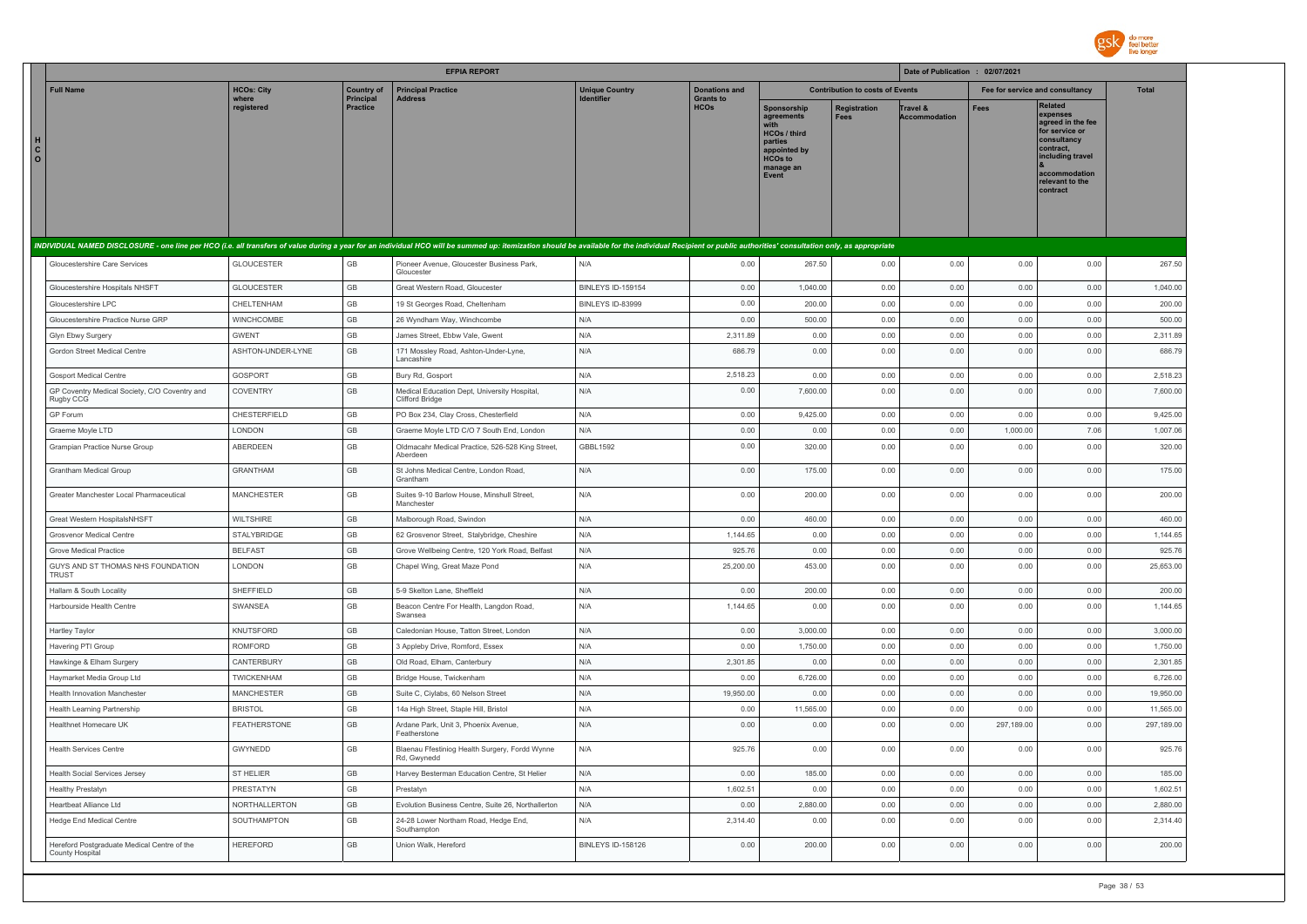

|                                                                            |                      |                              | <b>EFPIA REPORT</b>                                                                                                                                                                                                            |                                            |                                 |                                                                                                                     |                                        | Date of Publication : 02/07/2021 |                                 |                                                                                                                                                                   |              |
|----------------------------------------------------------------------------|----------------------|------------------------------|--------------------------------------------------------------------------------------------------------------------------------------------------------------------------------------------------------------------------------|--------------------------------------------|---------------------------------|---------------------------------------------------------------------------------------------------------------------|----------------------------------------|----------------------------------|---------------------------------|-------------------------------------------------------------------------------------------------------------------------------------------------------------------|--------------|
| <b>Full Name</b>                                                           | <b>HCOs: City</b>    | <b>Country of</b>            | <b>Principal Practice</b>                                                                                                                                                                                                      | <b>Unique Country</b><br><b>Identifier</b> | <b>Donations and</b>            |                                                                                                                     | <b>Contribution to costs of Events</b> |                                  | Fee for service and consultancy |                                                                                                                                                                   | <b>Total</b> |
| н<br>$\mathbf{c}$<br>$\circ$                                               | where<br>registered  | Principal<br><b>Practice</b> | <b>Address</b>                                                                                                                                                                                                                 |                                            | <b>Grants to</b><br><b>HCOs</b> | <b>Sponsorship</b><br>agreements<br>HCOs / third<br>parties<br>appointed by<br><b>HCOs to</b><br>manage an<br>Event | Registration<br><b>Fees</b>            | Travel &<br><b>Accommodation</b> | <b>Fees</b>                     | <b>Related</b><br>expenses<br>agreed in the fee<br>for service or<br>consultancy<br>contract.<br>including travel<br>accommodation<br>relevant to the<br>contract |              |
|                                                                            |                      |                              | INDIVIDUAL NAMED DISCLOSURE - one line per HCO (i.e. all transfers of value during a year for an individual HCO will be summed up: itemization should be available for the individual Recipient or public authorities' consult |                                            |                                 |                                                                                                                     |                                        |                                  |                                 |                                                                                                                                                                   |              |
| Herefordshire and Worcestershire LPC                                       | <b>EVESHAM</b>       | GB                           | Unit 24, Basepoint Business Centre, Crab Apple<br>Way, Vale Park                                                                                                                                                               | N/A                                        | 0.00                            | 250.00                                                                                                              | 0.00                                   | 0.00                             | 0.00                            | 0.00                                                                                                                                                              | 250.00       |
| HERTFORDSHIRE LOCAL PHARMACEUTICAL<br>COMM                                 | WELWYN GARDEN CITY   | GB                           | Unit 8, Weltech Centre, Ridgeway, Welwyn<br>Garden City                                                                                                                                                                        | N/A                                        | 0.00                            | 149.00                                                                                                              | 0.00                                   | 0.00                             | 0.00                            | 0.00                                                                                                                                                              | 149.00       |
| <b>Highley Medical Centre</b>                                              | <b>HIGHLEY</b>       | GB                           | The Medical Centre, Bridgnorth Road, Highley,<br>Bridgnorth                                                                                                                                                                    | N/A                                        | 915.72                          | 0.00                                                                                                                | 0.00                                   | 0.00                             | 0.00                            | 0.00                                                                                                                                                              | 915.72       |
| <b>High Street Surgery</b>                                                 | <b>DOVER</b>         | GB                           | 100 High Street, Dover                                                                                                                                                                                                         | N/A                                        | 1,157.20                        | 0.00                                                                                                                | 0.00                                   | 0.00                             | 0.00                            | 0.00                                                                                                                                                              | 1,157.20     |
| HIV Pharmacy Association                                                   | NEWCASTLE UPON TYNE  | GB                           | Suite 31, 58 Low Friar Street, Newcastle Upon<br>Tyne                                                                                                                                                                          | N/A                                        | 0.00                            | 10,500.00                                                                                                           | 0.00                                   | 0.00                             | 0.00                            | 0.00                                                                                                                                                              | 10,500.00    |
| <b>HIV Trainees Club</b>                                                   | DUDLEY               | GB                           | 11 Aldeney Close, Dudley, DY1 4AJ                                                                                                                                                                                              | N/A                                        | 0.00                            | 10,800.00                                                                                                           | 0.00                                   | 0.00                             | 0.00                            | 0.00                                                                                                                                                              | 10,800.00    |
| <b>Howard Medical Practice</b>                                             | GLOSSOP              | GB                           | Howard Medical Practice, Howard Street,<br>Glossop, Derbyshire                                                                                                                                                                 | N/A                                        | 915.72                          | 0.00                                                                                                                | 0.00                                   | 0.00                             | 0.00                            | 0.00                                                                                                                                                              | 915.72       |
| Hywel Dda University Health Board                                          | CARMARTHEN           | GB                           | Yslwyth Building Hafan Derwen, St Davids Park,<br>Job's Well Rd                                                                                                                                                                | N/A                                        | 0.00                            | 5,300.00                                                                                                            | 0.00                                   | 0.00                             | 0.00                            | 0.00                                                                                                                                                              | 5,300.00     |
| iCash Norfolk                                                              | NORWICH              | GB                           | 1A Oak Street, Norwich                                                                                                                                                                                                         | N/A                                        | 0.00                            | 1,291.50                                                                                                            | 0.00                                   | 0.00                             | 0.00                            | 0.00                                                                                                                                                              | 1,291.50     |
| IC Consultants LTD                                                         | LONDON               | GB                           | Imperial College, 58 Princes Gate, Exhibition<br>Road, London                                                                                                                                                                  | N/A                                        | 0.00                            | 0.00                                                                                                                | 0.00                                   | 0.00                             | 540.00                          | 0.00                                                                                                                                                              | 540.00       |
| ID Education Association                                                   | <b>BIRMINGHAM</b>    | GB                           | Harborne Road, Birmingham                                                                                                                                                                                                      | N/A                                        | 0.00                            | 21,000.00                                                                                                           | 0.00                                   | 0.00                             | 0.00                            | 0.00                                                                                                                                                              | 21,000.00    |
| Imperial College London                                                    | CHELSEA              | GB                           | Imperial College London, Chelsea                                                                                                                                                                                               | N/A                                        | 3.384.00                        | 6.642.00                                                                                                            | 0.00                                   | 0.00                             | 28,357.26                       | 0.00                                                                                                                                                              | 38,383.26    |
| Imperial College of Science Technology and<br>Medicine                     | LONDON               | GB                           | Exhibition Road, London                                                                                                                                                                                                        | BINLEYS ID-163194                          | 0.00                            | 500.00                                                                                                              | 0.00                                   | 0.00                             | 153,242.80                      | 0.00                                                                                                                                                              | 153,742.80   |
| Indo-UK Rheumatology Forum                                                 | CANNOCK              | $\mathbb{G}\mathbb{B}$       | Dept of Rheumatology, Cannock Chase Hospital,<br><b>Brunswick Road</b>                                                                                                                                                         | N/A                                        | 0.00                            | 400.00                                                                                                              | 0.00                                   | 0.00                             | 0.00                            | 0.00                                                                                                                                                              | 400.00       |
| Innovation in Primary Care                                                 | ARUNDEL WEST SUSSEX  | GB                           | Units 8-11 Orchard Industrial Estate, 10-12<br>Fitzalan Road                                                                                                                                                                   | N/A                                        | 0.00                            | 500.00                                                                                                              | 0.00                                   | 0.00                             | 0.00                            | 0.00                                                                                                                                                              | 500.00       |
| Integrated Family Healthcare                                               | <b>RYE</b>           | GB                           | C/O GMP, Landgate Chambers, Rye                                                                                                                                                                                                | N/A                                        | 0.00                            | 2.800.00                                                                                                            | 0.00                                   | 0.00                             | 0.00                            | 0.00                                                                                                                                                              | 2,800.00     |
| Interface Clinical Services Ltd                                            | LEEDS                | GB                           | Gate Way Drive, Yeadon, Leeds                                                                                                                                                                                                  | N/A                                        | 0.00                            | 0.00                                                                                                                | 0.00                                   | 0.00                             | 1,289,937.20                    | 0.00                                                                                                                                                              | 1,289,937.20 |
| International Medical Press                                                | LONDON               | GB                           | Admiral House, 76-78 Old St, London                                                                                                                                                                                            | N/A                                        | 60,495.10                       | 0.00                                                                                                                | 0.00                                   | 0.00                             | 0.00                            | 0.00                                                                                                                                                              | 60,495.10    |
| Invicta Health Learning Community Intere                                   | <b>KENT</b>          | GB                           | Innovation House, Ramsgate Road, Sandwich,<br>Kent                                                                                                                                                                             | N/A                                        | 0.00                            | 500.00                                                                                                              | 0.00                                   | 0.00                             | 0.00                            | 0.00                                                                                                                                                              | 500.00       |
| Ipswich Hospital NHS trust                                                 | <b>IPSWICH</b>       | GB                           | Ipswich Hospital NHS trust, Heath Road, Ipswich                                                                                                                                                                                | BINLEYS ID-30556                           | 0.00                            | 210.00                                                                                                              | 0.00                                   | 0.00                             | 0.00                            | 0.00                                                                                                                                                              | 210.00       |
| Irlam Group Practice                                                       | <b>MANCHESTER</b>    | GB                           | 523 Liverpool Rd, Irlam, Manchester                                                                                                                                                                                            | N/A                                        | 462.88                          | 0.00                                                                                                                | 0.00                                   | 0.00                             | 0.00                            | 0.00                                                                                                                                                              | 462.88       |
| <b>ISIRV ORG</b>                                                           | <b>ISLEWORTH</b>     | GB                           | 54A Castle Road, Isleworth, Middlesex                                                                                                                                                                                          | N/A                                        | 0.00                            | 57,645.28                                                                                                           | 0.00                                   | 0.00                             | 0.00                            | 0.00                                                                                                                                                              | 57,645.28    |
| IUSTI - The International Union against Sexually<br>Transmitted Infections | LONDON               | GB                           | Mortimer Market Centre, London                                                                                                                                                                                                 | N/A                                        | 0.00                            | 2,550.00                                                                                                            | 0.00                                   | 0.00                             | 0.00                            | 0.00                                                                                                                                                              | 2,550.00     |
| <b>IWHOD Non-Profit Society</b>                                            | LONDON               | GB                           | IWHOD Secretariat, Aviation House, 125<br>Kingsway, London                                                                                                                                                                     | N/A                                        | 75,165.36                       | 0.00                                                                                                                | 0.00                                   | 0.00                             | 0.00                            | 0.00                                                                                                                                                              | 75,165.36    |
| JAMES PAGET HEALTHCARE NHS TRUST                                           | <b>GORLESTON</b>     | $\mathbb{G}\mathbb{B}$       | Lowestoft Rd, Gorleston                                                                                                                                                                                                        | N/A                                        | 0.00                            | 460.00                                                                                                              | 0.00                                   | 0.00                             | 0.00                            | 0.00                                                                                                                                                              | 460.00       |
| Jersey General Hospital                                                    | <b>JERSEY</b>        | GB                           | The Parade, Jersey                                                                                                                                                                                                             | N/A                                        | 0.00                            | 1,540.00                                                                                                            | 0.00                                   | 0.00                             | 0.00                            | 0.00                                                                                                                                                              | 1,540.00     |
| Jonathan Barratt Consulting Ltd                                            | LEICESTER            | GB                           | 2 Merus Court, Meridian Business Park, Leicester                                                                                                                                                                               | N/A                                        | 0.00                            | 0.00                                                                                                                | 0.00                                   | 0.00                             | 6,589.08                        | 6,994.52                                                                                                                                                          | 13,583.60    |
| <b>JUSTRI</b>                                                              | LONDON               | GB                           | 212 Brixton Road, London                                                                                                                                                                                                       | N/A                                        | 88,119.00                       | 0.00                                                                                                                | 0.00                                   | 0.00                             | 0.00                            | 0.00                                                                                                                                                              | 88,119.00    |
| Kayonesse Conferences                                                      | CHIPPENHAM           | GB                           | The Citadel Business Centre, Bath Road,<br>Chippenham                                                                                                                                                                          | N/A                                        | 0.00                            | 535.00                                                                                                              | 0.00                                   | 0.00                             | 0.00                            | 0.00                                                                                                                                                              | 535.00       |
| Kettering General Hospital NHSFT                                           | KETTERING, NORTHANTS | GB                           | Rothwell Road, Kettering Northants                                                                                                                                                                                             | N/A                                        | 0.00                            | 400.00                                                                                                              | 0.00                                   | 0.00                             | 0.00                            | 0.00                                                                                                                                                              | 400.00       |
| Keynote Conferences Ltd                                                    | <b>BOLTON</b>        | GB                           | Peel House, 2 Chorley Old Road, Bolton                                                                                                                                                                                         | N/A                                        | 0.00                            | 3,600.00                                                                                                            | 0.00                                   | 0.00                             | 0.00                            | 0.00                                                                                                                                                              | 3,600.00     |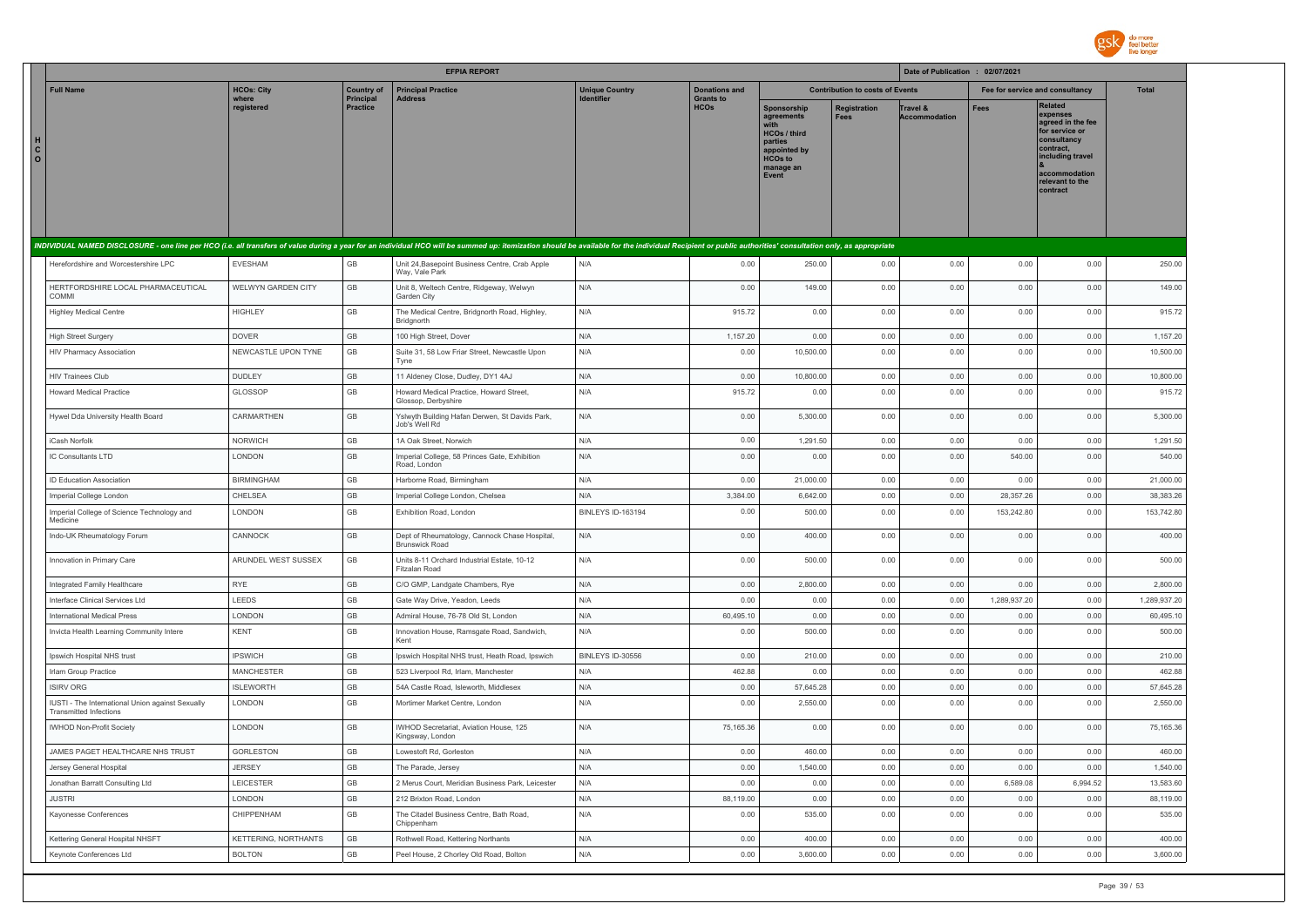

| <b>HCOs: City</b><br><b>Full Name</b><br><b>Principal Practice</b><br><b>Unique Country</b><br><b>Donations and</b><br><b>Contribution to costs of Events</b><br>Fee for service and consultancy<br><b>Total</b><br><b>Country of</b><br>Principal<br>Identifier<br><b>Grants to</b><br>where<br><b>Address</b><br><b>Related</b><br><b>HCOs</b><br>reaistered<br><b>Practice</b><br>Sponsorship<br>Registration<br>Travel &<br>Fees<br>expenses<br><b>Fees</b><br>ccommodation<br>agreements<br>agreed in the fee<br>for service or<br><b>HCOs / third</b><br>consultancy<br>parties<br>contract.<br>appointed by<br>including travel<br><b>HCOs to</b><br>manage an<br>accommodation<br>Event<br>relevant to the<br>contract<br>INDIVIDUAL NAMED DISCLOSURE - one line per HCO (i.e. all transfers of value during a year for an individual HCO will be summed up: itemization should be available for the individual Recipient or public authorities' consult<br>GB<br>N/A<br><b>BIRMINGHAM</b><br>0.00<br>43.00<br>0.00<br>0.00<br>0.00<br>58 Benton Road, Sparkbrook, Birmingham<br>0.00<br>43.00<br>Khattak Memorial Surgery<br>GB<br>N/A<br>COLERAINE<br>5A Castlerock Road, Coleraine<br>1,152.18<br>0.00<br>0.00<br>0.00<br>0.00<br>0.00<br>1,152.18<br>Killowen Medical Centre<br>GB<br>N/A<br>KING'S COLLEGE HOSPITAL NHS TRUST<br>LONDON<br>DENMARK HILL, LONDON<br>0.00<br>850.00<br>0.00<br>0.00<br>0.00<br>0.00<br>850.00<br>GB<br>999.10<br>LONDON<br>Dermatology Department, Denmark Hill, London<br>N/A<br>0.00<br>0.00<br>0.00<br>265,000.00<br>0.00<br>265,999.10<br>Kinas College London<br><b>BIRMINGHAM</b><br>GB<br>N/A<br>1,620.08<br>Kingshurst Medical Practice<br>40 Gilson Way, Kingshurst, Birmingham<br>0.00<br>0.00<br>0.00<br>0.00<br>0.00<br>1,620.08<br>GB<br>SWANSEA<br>N/A<br>1,602.51<br>0.00<br>0.00<br>0.00<br>0.00<br>0.00<br>1,602.51<br>Kingsway Surgery<br>37 The Kingsway, Swansea<br>$\mathbb{G}\mathbb{B}$<br>N/A<br>1,144.65<br>Kirton Medical Centre<br><b>BOSTON</b><br>Boston Road, Kirton, Boston<br>1,144.65<br>0.00<br>0.00<br>0.00<br>0.00<br>0.00<br>$\mathbb{G}\mathbb{B}$<br>GLOSSOP<br>1,373.58<br>0.00<br>1,373.58<br>N/A<br>0.00<br>0.00<br>0.00<br>0.00<br>Lambgates Health Centre<br>Wesley Street, Hadfield, Glossop, Derbyshire<br>LANCASHIRE AND CUMBRIA LMC<br>GB<br>N/A<br>600.00<br>0.00<br>0.00<br>600.00<br><b>PRESTON</b><br>Lancashire and Cumbria LMC, Preston<br>0.00<br>0.00<br>0.00<br>GB<br>Lancashire Teaching Foundation Trust<br>WAKEFIELD<br>Sharoe Green Lane North, Preston, Lancashire<br>N/A<br>0.00<br>386.94<br>0.00<br>0.00<br>0.00<br>0.00<br>386.94<br>LEEDS<br>$\mathbb{G}\mathbb{B}$<br>N/A<br>0.00<br>1,071.24<br>0.00<br>Leeds Teaching Hospitals NHS Trust<br>St James Uni Hospital, Gladhow Wing, Becketts<br>0.00<br>0.00<br>0.00<br>1,071.24<br>St. Leeds<br>GB<br>0.00<br>Leicestershire & Rutland LPC<br>LEICESTER<br>54 Brandon Street, Leicester<br>N/A<br>300.00<br>0.00<br>0.00<br>0.00<br>0.00<br>300.00<br>GB<br>Lewisham CEPN Ltd<br>LEWISHAM<br>St. John's Medical Centre, Lewisham<br>N/A<br>0.00<br>2,000.00<br>0.00<br>0.00<br>0.00<br>0.00<br>2,000.00<br>GB<br>0.00<br>Lewisham, Southwark & Lambeth LPC<br><b>BECKENHAM</b><br>183A High Street, Beckenham<br>N/A<br>1,200.00<br>0.00<br>0.00<br>0.00<br>0.00<br>1,200.00<br>$\mathbb{G}\mathbb{B}$<br>1,510.00<br>0.00<br>0.00<br>1,510.00<br>Lincoln Postgraduate Medical Federation<br>LINCOLNSHIRE<br>Post Grad Medical Education Cnt, Greetwell<br><b>BINLEYS ID-162679</b><br>0.00<br>0.00<br>0.00<br>Road, Lincoln<br>GB<br>Lincolnshire LMC Limited<br>LINCOLN<br>N/A<br>0.00<br>3,377.40<br>0.00<br>0.00<br>0.00<br>3,377.40<br>Commerce House, Outer Circle Road, Lincoln<br>0.00<br>GB<br>N/A<br>Lincolnshire West CCG<br><b>BRACEBRIDGE HEATH</b><br>0.00<br>1.532.08<br>0.00<br>0.00<br>0.00<br>0.00<br>1.532.08<br>Cross O Cliff Court, Cross O Cliff, Bracebridge<br>Heath<br>GB<br>1,602.51<br>1,602.51<br>Lindum Medical Practice<br>LINCOLN<br>1 Cabourne Court, Cabourne Avenue, Lincoln<br>N/A<br>0.00<br>0.00<br>0.00<br>0.00<br>0.00<br>GB<br><b>HILLSBOROUGH</b><br>GBBL2424<br>0.00<br>1,500.00<br>0.00<br>0.00<br>0.00<br>0.00<br>1,500.00<br>Lisburn Federation of Family Practices<br>Hillsborough Medical Practice<br>GB<br>0.00<br>4,140.00<br>4,140.00<br>Litfield House Medical Centre Ltd.<br><b>BRISTOL</b><br>1 Litfield Place, Clifton<br>BINLEYS ID-150357<br>0.00<br>0.00<br>0.00<br>0.00<br><b>BOURNEMOUTH</b><br>GB<br>Harewood Crescent, Littledown, Bournemouth<br>1,602.51<br>0.00<br>0.00<br>0.00<br>0.00<br>1,602.51<br>Littledown Surgery<br>N/A<br>0.00<br>$\mathbb{G}\mathbb{B}$<br>LIVERPOOL<br>BINLEYS ID-70409<br>181,234.69<br>181,234.69<br>Liverpool School of Tropical Medicine<br>Pembroke Place, Liverpool<br>0.00<br>0.00<br>0.00<br>0.00<br>0.00<br>$\mathbb{G}\mathbb{B}$<br>44,030.00<br>COVENTRY<br>N/A<br>0.00<br>0.00<br>0.00<br>0.00<br>44,030.00<br>0.00<br>Lloyds Pharmacy Limited<br>Sapphire Court, Walsgrave Triangle, Coventry<br>GB<br>N/A<br>STALYBRIDGE<br>231.44<br>0.00<br>0.00<br>0.00<br>0.00<br>231.44<br>Lockside Medical Centre<br>85 Huddersfield Road, Stalybridge<br>0.00<br>GB<br>COLERAINE<br>20 Lodge Manor, Coleraine<br>N/A<br>228.93<br>0.00<br>0.00<br>0.00<br>0.00<br>0.00<br>228.93<br>Lodge Health<br>London North West Healthcare NHST<br><b>HARROW</b><br>GB<br>N/A<br>806.00<br>0.00<br>806.00<br>Northwick Park Hospital, Watford Road<br>0.00<br>0.00<br>0.00<br>0.00<br>London School of Hygiene & Tropical Medicine<br>LONDON<br>GB<br>BINLEYS ID-64658<br>51,063.00<br>0.00<br>0.00<br>0.00<br>319,766.00<br>0.00<br>370,829.00<br>Keppel Street, London<br>GB<br>HOLYHEAD<br>Longford Rd, Holyhead, Anglesey<br>N/A<br>915.72<br>0.00<br>0.00<br>0.00<br>0.00<br>0.00<br>915.72<br>Longford House Surgery<br>GB<br>N/A<br>950.00<br>0.00<br>0.00<br>950.00<br>NEWCASTLE-UNDER-LYME<br>0.00<br>0.00<br>0.00<br>Loomer Medical Ltd<br>Brindley Court, Newcastle-under-Lyme<br>GB<br>0.00<br>N/A<br>2,900.00<br>0.00<br>2,900.00<br><b>LR Respiratory Training</b><br><b>BRIDGWATER</b><br>3 Sauneye Way, Wembdon, Bridgwater<br>0.00<br>0.00<br>0.00<br>GB<br>N/A<br>2,996.17<br>0.00<br>2,996.17<br>STOKE ON TRENT<br>0.00<br>0.00<br>0.00<br>0.00<br>Lucie Wedgewod Health Centre<br>Chapel Lane, Stoke on Trent<br>GB<br><b>MAGHERA</b><br>N/A<br>228.93<br>0.00<br>0.00<br>0.00<br>0.00<br>0.00<br>228.93<br>Maghera Medical Centre<br>25 Church Street, Maghera<br>GB<br>N/A<br>Maidstone Postgraduate Centre<br><b>MAIDSTONE</b><br>The Maidstone Hospital, Maidstone<br>0.00<br>250.00<br>0.00<br>0.00<br>0.00<br>0.00<br>250.00<br><b>FOLKESTONE</b><br>GB<br>N/A<br>0.00<br>0.00<br>0.00<br>1,620.08<br>Manor Clinic<br>31 Manor Road, Folkestone<br>1,620.08<br>0.00<br>0.00<br>$\mathbb{G}\mathbb{B}$<br>N/A<br>NUNEATON<br>5 Manor Court Avenue, Nuneaton<br>1,157.20<br>0.00<br>0.00<br>0.00<br>0.00<br>0.00<br>1,157.20<br>Manor Court Surgery<br>GB<br>N/A<br>1,376.09<br>Marden Medical Practice<br>SHREWSBURY<br>25 Sutton Road, Shrewsbury<br>1,376.09<br>0.00<br>0.00<br>0.00<br>0.00<br>0.00<br>GB<br><b>MARKET DRAYTON</b><br>N/A<br>1,602.51<br>0.00<br>1,602.51<br>Market Drayton Medical Practice<br>Market Drayton PCC, Maer Lane, Market Drayton<br>0.00<br>0.00<br>0.00<br>0.00 |                              |  | <b>EFPIA REPORT</b> |  |  | Date of Publication : 02/07/2021 |  |  |
|-----------------------------------------------------------------------------------------------------------------------------------------------------------------------------------------------------------------------------------------------------------------------------------------------------------------------------------------------------------------------------------------------------------------------------------------------------------------------------------------------------------------------------------------------------------------------------------------------------------------------------------------------------------------------------------------------------------------------------------------------------------------------------------------------------------------------------------------------------------------------------------------------------------------------------------------------------------------------------------------------------------------------------------------------------------------------------------------------------------------------------------------------------------------------------------------------------------------------------------------------------------------------------------------------------------------------------------------------------------------------------------------------------------------------------------------------------------------------------------------------------------------------------------------------------------------------------------------------------------------------------------------------------------------------------------------------------------------------------------------------------------------------------------------------------------------------------------------------------------------------------------------------------------------------------------------------------------------------------------------------------------------------------------------------------------------------------------------------------------------------------------------------------------------------------------------------------------------------------------------------------------------------------------------------------------------------------------------------------------------------------------------------------------------------------------------------------------------------------------------------------------------------------------------------------------------------------------------------------------------------------------------------------------------------------------------------------------------------------------------------------------------------------------------------------------------------------------------------------------------------------------------------------------------------------------------------------------------------------------------------------------------------------------------------------------------------------------------------------------------------------------------------------------------------------------------------------------------------------------------------------------------------------------------------------------------------------------------------------------------------------------------------------------------------------------------------------------------------------------------------------------------------------------------------------------------------------------------------------------------------------------------------------------------------------------------------------------------------------------------------------------------------------------------------------------------------------------------------------------------------------------------------------------------------------------------------------------------------------------------------------------------------------------------------------------------------------------------------------------------------------------------------------------------------------------------------------------------------------------------------------------------------------------------------------------------------------------------------------------------------------------------------------------------------------------------------------------------------------------------------------------------------------------------------------------------------------------------------------------------------------------------------------------------------------------------------------------------------------------------------------------------------------------------------------------------------------------------------------------------------------------------------------------------------------------------------------------------------------------------------------------------------------------------------------------------------------------------------------------------------------------------------------------------------------------------------------------------------------------------------------------------------------------------------------------------------------------------------------------------------------------------------------------------------------------------------------------------------------------------------------------------------------------------------------------------------------------------------------------------------------------------------------------------------------------------------------------------------------------------------------------------------------------------------------------------------------------------------------------------------------------------------------------------------------------------------------------------------------------------------------------------------------------------------------------------------------------------------------------------------------------------------------------------------------------------------------------------------------------------------------------------------------------------------------------------------------------------------------------------------------------------------------------------------------------------------------------------------------------------------------------------------------------------------------------------------------------------------------------------------------------------------------------------------------------------------------------------------------------------------------------------------------------------------------------------------------------------------------------------------------------------------------------------------------------------------------------------------------------------------------------------------------------------------------------------------------------------------------------------------------------------------------------------------------------------------------------------------------------------------------------------------------------------------------------------------------------------------------------------------------------|------------------------------|--|---------------------|--|--|----------------------------------|--|--|
|                                                                                                                                                                                                                                                                                                                                                                                                                                                                                                                                                                                                                                                                                                                                                                                                                                                                                                                                                                                                                                                                                                                                                                                                                                                                                                                                                                                                                                                                                                                                                                                                                                                                                                                                                                                                                                                                                                                                                                                                                                                                                                                                                                                                                                                                                                                                                                                                                                                                                                                                                                                                                                                                                                                                                                                                                                                                                                                                                                                                                                                                                                                                                                                                                                                                                                                                                                                                                                                                                                                                                                                                                                                                                                                                                                                                                                                                                                                                                                                                                                                                                                                                                                                                                                                                                                                                                                                                                                                                                                                                                                                                                                                                                                                                                                                                                                                                                                                                                                                                                                                                                                                                                                                                                                                                                                                                                                                                                                                                                                                                                                                                                                                                                                                                                                                                                                                                                                                                                                                                                                                                                                                                                                                                                                                                                                                                                                                                                                                                                                                                                                                                                                                                                                                                                                                                                                                                                                                                                                                                                                                                                                                                                                                                                                                                                                                                                                                   |                              |  |                     |  |  |                                  |  |  |
|                                                                                                                                                                                                                                                                                                                                                                                                                                                                                                                                                                                                                                                                                                                                                                                                                                                                                                                                                                                                                                                                                                                                                                                                                                                                                                                                                                                                                                                                                                                                                                                                                                                                                                                                                                                                                                                                                                                                                                                                                                                                                                                                                                                                                                                                                                                                                                                                                                                                                                                                                                                                                                                                                                                                                                                                                                                                                                                                                                                                                                                                                                                                                                                                                                                                                                                                                                                                                                                                                                                                                                                                                                                                                                                                                                                                                                                                                                                                                                                                                                                                                                                                                                                                                                                                                                                                                                                                                                                                                                                                                                                                                                                                                                                                                                                                                                                                                                                                                                                                                                                                                                                                                                                                                                                                                                                                                                                                                                                                                                                                                                                                                                                                                                                                                                                                                                                                                                                                                                                                                                                                                                                                                                                                                                                                                                                                                                                                                                                                                                                                                                                                                                                                                                                                                                                                                                                                                                                                                                                                                                                                                                                                                                                                                                                                                                                                                                                   | н<br>$\mathbf{c}$<br>$\circ$ |  |                     |  |  |                                  |  |  |
|                                                                                                                                                                                                                                                                                                                                                                                                                                                                                                                                                                                                                                                                                                                                                                                                                                                                                                                                                                                                                                                                                                                                                                                                                                                                                                                                                                                                                                                                                                                                                                                                                                                                                                                                                                                                                                                                                                                                                                                                                                                                                                                                                                                                                                                                                                                                                                                                                                                                                                                                                                                                                                                                                                                                                                                                                                                                                                                                                                                                                                                                                                                                                                                                                                                                                                                                                                                                                                                                                                                                                                                                                                                                                                                                                                                                                                                                                                                                                                                                                                                                                                                                                                                                                                                                                                                                                                                                                                                                                                                                                                                                                                                                                                                                                                                                                                                                                                                                                                                                                                                                                                                                                                                                                                                                                                                                                                                                                                                                                                                                                                                                                                                                                                                                                                                                                                                                                                                                                                                                                                                                                                                                                                                                                                                                                                                                                                                                                                                                                                                                                                                                                                                                                                                                                                                                                                                                                                                                                                                                                                                                                                                                                                                                                                                                                                                                                                                   |                              |  |                     |  |  |                                  |  |  |
|                                                                                                                                                                                                                                                                                                                                                                                                                                                                                                                                                                                                                                                                                                                                                                                                                                                                                                                                                                                                                                                                                                                                                                                                                                                                                                                                                                                                                                                                                                                                                                                                                                                                                                                                                                                                                                                                                                                                                                                                                                                                                                                                                                                                                                                                                                                                                                                                                                                                                                                                                                                                                                                                                                                                                                                                                                                                                                                                                                                                                                                                                                                                                                                                                                                                                                                                                                                                                                                                                                                                                                                                                                                                                                                                                                                                                                                                                                                                                                                                                                                                                                                                                                                                                                                                                                                                                                                                                                                                                                                                                                                                                                                                                                                                                                                                                                                                                                                                                                                                                                                                                                                                                                                                                                                                                                                                                                                                                                                                                                                                                                                                                                                                                                                                                                                                                                                                                                                                                                                                                                                                                                                                                                                                                                                                                                                                                                                                                                                                                                                                                                                                                                                                                                                                                                                                                                                                                                                                                                                                                                                                                                                                                                                                                                                                                                                                                                                   |                              |  |                     |  |  |                                  |  |  |
|                                                                                                                                                                                                                                                                                                                                                                                                                                                                                                                                                                                                                                                                                                                                                                                                                                                                                                                                                                                                                                                                                                                                                                                                                                                                                                                                                                                                                                                                                                                                                                                                                                                                                                                                                                                                                                                                                                                                                                                                                                                                                                                                                                                                                                                                                                                                                                                                                                                                                                                                                                                                                                                                                                                                                                                                                                                                                                                                                                                                                                                                                                                                                                                                                                                                                                                                                                                                                                                                                                                                                                                                                                                                                                                                                                                                                                                                                                                                                                                                                                                                                                                                                                                                                                                                                                                                                                                                                                                                                                                                                                                                                                                                                                                                                                                                                                                                                                                                                                                                                                                                                                                                                                                                                                                                                                                                                                                                                                                                                                                                                                                                                                                                                                                                                                                                                                                                                                                                                                                                                                                                                                                                                                                                                                                                                                                                                                                                                                                                                                                                                                                                                                                                                                                                                                                                                                                                                                                                                                                                                                                                                                                                                                                                                                                                                                                                                                                   |                              |  |                     |  |  |                                  |  |  |
|                                                                                                                                                                                                                                                                                                                                                                                                                                                                                                                                                                                                                                                                                                                                                                                                                                                                                                                                                                                                                                                                                                                                                                                                                                                                                                                                                                                                                                                                                                                                                                                                                                                                                                                                                                                                                                                                                                                                                                                                                                                                                                                                                                                                                                                                                                                                                                                                                                                                                                                                                                                                                                                                                                                                                                                                                                                                                                                                                                                                                                                                                                                                                                                                                                                                                                                                                                                                                                                                                                                                                                                                                                                                                                                                                                                                                                                                                                                                                                                                                                                                                                                                                                                                                                                                                                                                                                                                                                                                                                                                                                                                                                                                                                                                                                                                                                                                                                                                                                                                                                                                                                                                                                                                                                                                                                                                                                                                                                                                                                                                                                                                                                                                                                                                                                                                                                                                                                                                                                                                                                                                                                                                                                                                                                                                                                                                                                                                                                                                                                                                                                                                                                                                                                                                                                                                                                                                                                                                                                                                                                                                                                                                                                                                                                                                                                                                                                                   |                              |  |                     |  |  |                                  |  |  |
|                                                                                                                                                                                                                                                                                                                                                                                                                                                                                                                                                                                                                                                                                                                                                                                                                                                                                                                                                                                                                                                                                                                                                                                                                                                                                                                                                                                                                                                                                                                                                                                                                                                                                                                                                                                                                                                                                                                                                                                                                                                                                                                                                                                                                                                                                                                                                                                                                                                                                                                                                                                                                                                                                                                                                                                                                                                                                                                                                                                                                                                                                                                                                                                                                                                                                                                                                                                                                                                                                                                                                                                                                                                                                                                                                                                                                                                                                                                                                                                                                                                                                                                                                                                                                                                                                                                                                                                                                                                                                                                                                                                                                                                                                                                                                                                                                                                                                                                                                                                                                                                                                                                                                                                                                                                                                                                                                                                                                                                                                                                                                                                                                                                                                                                                                                                                                                                                                                                                                                                                                                                                                                                                                                                                                                                                                                                                                                                                                                                                                                                                                                                                                                                                                                                                                                                                                                                                                                                                                                                                                                                                                                                                                                                                                                                                                                                                                                                   |                              |  |                     |  |  |                                  |  |  |
|                                                                                                                                                                                                                                                                                                                                                                                                                                                                                                                                                                                                                                                                                                                                                                                                                                                                                                                                                                                                                                                                                                                                                                                                                                                                                                                                                                                                                                                                                                                                                                                                                                                                                                                                                                                                                                                                                                                                                                                                                                                                                                                                                                                                                                                                                                                                                                                                                                                                                                                                                                                                                                                                                                                                                                                                                                                                                                                                                                                                                                                                                                                                                                                                                                                                                                                                                                                                                                                                                                                                                                                                                                                                                                                                                                                                                                                                                                                                                                                                                                                                                                                                                                                                                                                                                                                                                                                                                                                                                                                                                                                                                                                                                                                                                                                                                                                                                                                                                                                                                                                                                                                                                                                                                                                                                                                                                                                                                                                                                                                                                                                                                                                                                                                                                                                                                                                                                                                                                                                                                                                                                                                                                                                                                                                                                                                                                                                                                                                                                                                                                                                                                                                                                                                                                                                                                                                                                                                                                                                                                                                                                                                                                                                                                                                                                                                                                                                   |                              |  |                     |  |  |                                  |  |  |
|                                                                                                                                                                                                                                                                                                                                                                                                                                                                                                                                                                                                                                                                                                                                                                                                                                                                                                                                                                                                                                                                                                                                                                                                                                                                                                                                                                                                                                                                                                                                                                                                                                                                                                                                                                                                                                                                                                                                                                                                                                                                                                                                                                                                                                                                                                                                                                                                                                                                                                                                                                                                                                                                                                                                                                                                                                                                                                                                                                                                                                                                                                                                                                                                                                                                                                                                                                                                                                                                                                                                                                                                                                                                                                                                                                                                                                                                                                                                                                                                                                                                                                                                                                                                                                                                                                                                                                                                                                                                                                                                                                                                                                                                                                                                                                                                                                                                                                                                                                                                                                                                                                                                                                                                                                                                                                                                                                                                                                                                                                                                                                                                                                                                                                                                                                                                                                                                                                                                                                                                                                                                                                                                                                                                                                                                                                                                                                                                                                                                                                                                                                                                                                                                                                                                                                                                                                                                                                                                                                                                                                                                                                                                                                                                                                                                                                                                                                                   |                              |  |                     |  |  |                                  |  |  |
|                                                                                                                                                                                                                                                                                                                                                                                                                                                                                                                                                                                                                                                                                                                                                                                                                                                                                                                                                                                                                                                                                                                                                                                                                                                                                                                                                                                                                                                                                                                                                                                                                                                                                                                                                                                                                                                                                                                                                                                                                                                                                                                                                                                                                                                                                                                                                                                                                                                                                                                                                                                                                                                                                                                                                                                                                                                                                                                                                                                                                                                                                                                                                                                                                                                                                                                                                                                                                                                                                                                                                                                                                                                                                                                                                                                                                                                                                                                                                                                                                                                                                                                                                                                                                                                                                                                                                                                                                                                                                                                                                                                                                                                                                                                                                                                                                                                                                                                                                                                                                                                                                                                                                                                                                                                                                                                                                                                                                                                                                                                                                                                                                                                                                                                                                                                                                                                                                                                                                                                                                                                                                                                                                                                                                                                                                                                                                                                                                                                                                                                                                                                                                                                                                                                                                                                                                                                                                                                                                                                                                                                                                                                                                                                                                                                                                                                                                                                   |                              |  |                     |  |  |                                  |  |  |
|                                                                                                                                                                                                                                                                                                                                                                                                                                                                                                                                                                                                                                                                                                                                                                                                                                                                                                                                                                                                                                                                                                                                                                                                                                                                                                                                                                                                                                                                                                                                                                                                                                                                                                                                                                                                                                                                                                                                                                                                                                                                                                                                                                                                                                                                                                                                                                                                                                                                                                                                                                                                                                                                                                                                                                                                                                                                                                                                                                                                                                                                                                                                                                                                                                                                                                                                                                                                                                                                                                                                                                                                                                                                                                                                                                                                                                                                                                                                                                                                                                                                                                                                                                                                                                                                                                                                                                                                                                                                                                                                                                                                                                                                                                                                                                                                                                                                                                                                                                                                                                                                                                                                                                                                                                                                                                                                                                                                                                                                                                                                                                                                                                                                                                                                                                                                                                                                                                                                                                                                                                                                                                                                                                                                                                                                                                                                                                                                                                                                                                                                                                                                                                                                                                                                                                                                                                                                                                                                                                                                                                                                                                                                                                                                                                                                                                                                                                                   |                              |  |                     |  |  |                                  |  |  |
|                                                                                                                                                                                                                                                                                                                                                                                                                                                                                                                                                                                                                                                                                                                                                                                                                                                                                                                                                                                                                                                                                                                                                                                                                                                                                                                                                                                                                                                                                                                                                                                                                                                                                                                                                                                                                                                                                                                                                                                                                                                                                                                                                                                                                                                                                                                                                                                                                                                                                                                                                                                                                                                                                                                                                                                                                                                                                                                                                                                                                                                                                                                                                                                                                                                                                                                                                                                                                                                                                                                                                                                                                                                                                                                                                                                                                                                                                                                                                                                                                                                                                                                                                                                                                                                                                                                                                                                                                                                                                                                                                                                                                                                                                                                                                                                                                                                                                                                                                                                                                                                                                                                                                                                                                                                                                                                                                                                                                                                                                                                                                                                                                                                                                                                                                                                                                                                                                                                                                                                                                                                                                                                                                                                                                                                                                                                                                                                                                                                                                                                                                                                                                                                                                                                                                                                                                                                                                                                                                                                                                                                                                                                                                                                                                                                                                                                                                                                   |                              |  |                     |  |  |                                  |  |  |
|                                                                                                                                                                                                                                                                                                                                                                                                                                                                                                                                                                                                                                                                                                                                                                                                                                                                                                                                                                                                                                                                                                                                                                                                                                                                                                                                                                                                                                                                                                                                                                                                                                                                                                                                                                                                                                                                                                                                                                                                                                                                                                                                                                                                                                                                                                                                                                                                                                                                                                                                                                                                                                                                                                                                                                                                                                                                                                                                                                                                                                                                                                                                                                                                                                                                                                                                                                                                                                                                                                                                                                                                                                                                                                                                                                                                                                                                                                                                                                                                                                                                                                                                                                                                                                                                                                                                                                                                                                                                                                                                                                                                                                                                                                                                                                                                                                                                                                                                                                                                                                                                                                                                                                                                                                                                                                                                                                                                                                                                                                                                                                                                                                                                                                                                                                                                                                                                                                                                                                                                                                                                                                                                                                                                                                                                                                                                                                                                                                                                                                                                                                                                                                                                                                                                                                                                                                                                                                                                                                                                                                                                                                                                                                                                                                                                                                                                                                                   |                              |  |                     |  |  |                                  |  |  |
|                                                                                                                                                                                                                                                                                                                                                                                                                                                                                                                                                                                                                                                                                                                                                                                                                                                                                                                                                                                                                                                                                                                                                                                                                                                                                                                                                                                                                                                                                                                                                                                                                                                                                                                                                                                                                                                                                                                                                                                                                                                                                                                                                                                                                                                                                                                                                                                                                                                                                                                                                                                                                                                                                                                                                                                                                                                                                                                                                                                                                                                                                                                                                                                                                                                                                                                                                                                                                                                                                                                                                                                                                                                                                                                                                                                                                                                                                                                                                                                                                                                                                                                                                                                                                                                                                                                                                                                                                                                                                                                                                                                                                                                                                                                                                                                                                                                                                                                                                                                                                                                                                                                                                                                                                                                                                                                                                                                                                                                                                                                                                                                                                                                                                                                                                                                                                                                                                                                                                                                                                                                                                                                                                                                                                                                                                                                                                                                                                                                                                                                                                                                                                                                                                                                                                                                                                                                                                                                                                                                                                                                                                                                                                                                                                                                                                                                                                                                   |                              |  |                     |  |  |                                  |  |  |
|                                                                                                                                                                                                                                                                                                                                                                                                                                                                                                                                                                                                                                                                                                                                                                                                                                                                                                                                                                                                                                                                                                                                                                                                                                                                                                                                                                                                                                                                                                                                                                                                                                                                                                                                                                                                                                                                                                                                                                                                                                                                                                                                                                                                                                                                                                                                                                                                                                                                                                                                                                                                                                                                                                                                                                                                                                                                                                                                                                                                                                                                                                                                                                                                                                                                                                                                                                                                                                                                                                                                                                                                                                                                                                                                                                                                                                                                                                                                                                                                                                                                                                                                                                                                                                                                                                                                                                                                                                                                                                                                                                                                                                                                                                                                                                                                                                                                                                                                                                                                                                                                                                                                                                                                                                                                                                                                                                                                                                                                                                                                                                                                                                                                                                                                                                                                                                                                                                                                                                                                                                                                                                                                                                                                                                                                                                                                                                                                                                                                                                                                                                                                                                                                                                                                                                                                                                                                                                                                                                                                                                                                                                                                                                                                                                                                                                                                                                                   |                              |  |                     |  |  |                                  |  |  |
|                                                                                                                                                                                                                                                                                                                                                                                                                                                                                                                                                                                                                                                                                                                                                                                                                                                                                                                                                                                                                                                                                                                                                                                                                                                                                                                                                                                                                                                                                                                                                                                                                                                                                                                                                                                                                                                                                                                                                                                                                                                                                                                                                                                                                                                                                                                                                                                                                                                                                                                                                                                                                                                                                                                                                                                                                                                                                                                                                                                                                                                                                                                                                                                                                                                                                                                                                                                                                                                                                                                                                                                                                                                                                                                                                                                                                                                                                                                                                                                                                                                                                                                                                                                                                                                                                                                                                                                                                                                                                                                                                                                                                                                                                                                                                                                                                                                                                                                                                                                                                                                                                                                                                                                                                                                                                                                                                                                                                                                                                                                                                                                                                                                                                                                                                                                                                                                                                                                                                                                                                                                                                                                                                                                                                                                                                                                                                                                                                                                                                                                                                                                                                                                                                                                                                                                                                                                                                                                                                                                                                                                                                                                                                                                                                                                                                                                                                                                   |                              |  |                     |  |  |                                  |  |  |
|                                                                                                                                                                                                                                                                                                                                                                                                                                                                                                                                                                                                                                                                                                                                                                                                                                                                                                                                                                                                                                                                                                                                                                                                                                                                                                                                                                                                                                                                                                                                                                                                                                                                                                                                                                                                                                                                                                                                                                                                                                                                                                                                                                                                                                                                                                                                                                                                                                                                                                                                                                                                                                                                                                                                                                                                                                                                                                                                                                                                                                                                                                                                                                                                                                                                                                                                                                                                                                                                                                                                                                                                                                                                                                                                                                                                                                                                                                                                                                                                                                                                                                                                                                                                                                                                                                                                                                                                                                                                                                                                                                                                                                                                                                                                                                                                                                                                                                                                                                                                                                                                                                                                                                                                                                                                                                                                                                                                                                                                                                                                                                                                                                                                                                                                                                                                                                                                                                                                                                                                                                                                                                                                                                                                                                                                                                                                                                                                                                                                                                                                                                                                                                                                                                                                                                                                                                                                                                                                                                                                                                                                                                                                                                                                                                                                                                                                                                                   |                              |  |                     |  |  |                                  |  |  |
|                                                                                                                                                                                                                                                                                                                                                                                                                                                                                                                                                                                                                                                                                                                                                                                                                                                                                                                                                                                                                                                                                                                                                                                                                                                                                                                                                                                                                                                                                                                                                                                                                                                                                                                                                                                                                                                                                                                                                                                                                                                                                                                                                                                                                                                                                                                                                                                                                                                                                                                                                                                                                                                                                                                                                                                                                                                                                                                                                                                                                                                                                                                                                                                                                                                                                                                                                                                                                                                                                                                                                                                                                                                                                                                                                                                                                                                                                                                                                                                                                                                                                                                                                                                                                                                                                                                                                                                                                                                                                                                                                                                                                                                                                                                                                                                                                                                                                                                                                                                                                                                                                                                                                                                                                                                                                                                                                                                                                                                                                                                                                                                                                                                                                                                                                                                                                                                                                                                                                                                                                                                                                                                                                                                                                                                                                                                                                                                                                                                                                                                                                                                                                                                                                                                                                                                                                                                                                                                                                                                                                                                                                                                                                                                                                                                                                                                                                                                   |                              |  |                     |  |  |                                  |  |  |
|                                                                                                                                                                                                                                                                                                                                                                                                                                                                                                                                                                                                                                                                                                                                                                                                                                                                                                                                                                                                                                                                                                                                                                                                                                                                                                                                                                                                                                                                                                                                                                                                                                                                                                                                                                                                                                                                                                                                                                                                                                                                                                                                                                                                                                                                                                                                                                                                                                                                                                                                                                                                                                                                                                                                                                                                                                                                                                                                                                                                                                                                                                                                                                                                                                                                                                                                                                                                                                                                                                                                                                                                                                                                                                                                                                                                                                                                                                                                                                                                                                                                                                                                                                                                                                                                                                                                                                                                                                                                                                                                                                                                                                                                                                                                                                                                                                                                                                                                                                                                                                                                                                                                                                                                                                                                                                                                                                                                                                                                                                                                                                                                                                                                                                                                                                                                                                                                                                                                                                                                                                                                                                                                                                                                                                                                                                                                                                                                                                                                                                                                                                                                                                                                                                                                                                                                                                                                                                                                                                                                                                                                                                                                                                                                                                                                                                                                                                                   |                              |  |                     |  |  |                                  |  |  |
|                                                                                                                                                                                                                                                                                                                                                                                                                                                                                                                                                                                                                                                                                                                                                                                                                                                                                                                                                                                                                                                                                                                                                                                                                                                                                                                                                                                                                                                                                                                                                                                                                                                                                                                                                                                                                                                                                                                                                                                                                                                                                                                                                                                                                                                                                                                                                                                                                                                                                                                                                                                                                                                                                                                                                                                                                                                                                                                                                                                                                                                                                                                                                                                                                                                                                                                                                                                                                                                                                                                                                                                                                                                                                                                                                                                                                                                                                                                                                                                                                                                                                                                                                                                                                                                                                                                                                                                                                                                                                                                                                                                                                                                                                                                                                                                                                                                                                                                                                                                                                                                                                                                                                                                                                                                                                                                                                                                                                                                                                                                                                                                                                                                                                                                                                                                                                                                                                                                                                                                                                                                                                                                                                                                                                                                                                                                                                                                                                                                                                                                                                                                                                                                                                                                                                                                                                                                                                                                                                                                                                                                                                                                                                                                                                                                                                                                                                                                   |                              |  |                     |  |  |                                  |  |  |
|                                                                                                                                                                                                                                                                                                                                                                                                                                                                                                                                                                                                                                                                                                                                                                                                                                                                                                                                                                                                                                                                                                                                                                                                                                                                                                                                                                                                                                                                                                                                                                                                                                                                                                                                                                                                                                                                                                                                                                                                                                                                                                                                                                                                                                                                                                                                                                                                                                                                                                                                                                                                                                                                                                                                                                                                                                                                                                                                                                                                                                                                                                                                                                                                                                                                                                                                                                                                                                                                                                                                                                                                                                                                                                                                                                                                                                                                                                                                                                                                                                                                                                                                                                                                                                                                                                                                                                                                                                                                                                                                                                                                                                                                                                                                                                                                                                                                                                                                                                                                                                                                                                                                                                                                                                                                                                                                                                                                                                                                                                                                                                                                                                                                                                                                                                                                                                                                                                                                                                                                                                                                                                                                                                                                                                                                                                                                                                                                                                                                                                                                                                                                                                                                                                                                                                                                                                                                                                                                                                                                                                                                                                                                                                                                                                                                                                                                                                                   |                              |  |                     |  |  |                                  |  |  |
|                                                                                                                                                                                                                                                                                                                                                                                                                                                                                                                                                                                                                                                                                                                                                                                                                                                                                                                                                                                                                                                                                                                                                                                                                                                                                                                                                                                                                                                                                                                                                                                                                                                                                                                                                                                                                                                                                                                                                                                                                                                                                                                                                                                                                                                                                                                                                                                                                                                                                                                                                                                                                                                                                                                                                                                                                                                                                                                                                                                                                                                                                                                                                                                                                                                                                                                                                                                                                                                                                                                                                                                                                                                                                                                                                                                                                                                                                                                                                                                                                                                                                                                                                                                                                                                                                                                                                                                                                                                                                                                                                                                                                                                                                                                                                                                                                                                                                                                                                                                                                                                                                                                                                                                                                                                                                                                                                                                                                                                                                                                                                                                                                                                                                                                                                                                                                                                                                                                                                                                                                                                                                                                                                                                                                                                                                                                                                                                                                                                                                                                                                                                                                                                                                                                                                                                                                                                                                                                                                                                                                                                                                                                                                                                                                                                                                                                                                                                   |                              |  |                     |  |  |                                  |  |  |
|                                                                                                                                                                                                                                                                                                                                                                                                                                                                                                                                                                                                                                                                                                                                                                                                                                                                                                                                                                                                                                                                                                                                                                                                                                                                                                                                                                                                                                                                                                                                                                                                                                                                                                                                                                                                                                                                                                                                                                                                                                                                                                                                                                                                                                                                                                                                                                                                                                                                                                                                                                                                                                                                                                                                                                                                                                                                                                                                                                                                                                                                                                                                                                                                                                                                                                                                                                                                                                                                                                                                                                                                                                                                                                                                                                                                                                                                                                                                                                                                                                                                                                                                                                                                                                                                                                                                                                                                                                                                                                                                                                                                                                                                                                                                                                                                                                                                                                                                                                                                                                                                                                                                                                                                                                                                                                                                                                                                                                                                                                                                                                                                                                                                                                                                                                                                                                                                                                                                                                                                                                                                                                                                                                                                                                                                                                                                                                                                                                                                                                                                                                                                                                                                                                                                                                                                                                                                                                                                                                                                                                                                                                                                                                                                                                                                                                                                                                                   |                              |  |                     |  |  |                                  |  |  |
|                                                                                                                                                                                                                                                                                                                                                                                                                                                                                                                                                                                                                                                                                                                                                                                                                                                                                                                                                                                                                                                                                                                                                                                                                                                                                                                                                                                                                                                                                                                                                                                                                                                                                                                                                                                                                                                                                                                                                                                                                                                                                                                                                                                                                                                                                                                                                                                                                                                                                                                                                                                                                                                                                                                                                                                                                                                                                                                                                                                                                                                                                                                                                                                                                                                                                                                                                                                                                                                                                                                                                                                                                                                                                                                                                                                                                                                                                                                                                                                                                                                                                                                                                                                                                                                                                                                                                                                                                                                                                                                                                                                                                                                                                                                                                                                                                                                                                                                                                                                                                                                                                                                                                                                                                                                                                                                                                                                                                                                                                                                                                                                                                                                                                                                                                                                                                                                                                                                                                                                                                                                                                                                                                                                                                                                                                                                                                                                                                                                                                                                                                                                                                                                                                                                                                                                                                                                                                                                                                                                                                                                                                                                                                                                                                                                                                                                                                                                   |                              |  |                     |  |  |                                  |  |  |
|                                                                                                                                                                                                                                                                                                                                                                                                                                                                                                                                                                                                                                                                                                                                                                                                                                                                                                                                                                                                                                                                                                                                                                                                                                                                                                                                                                                                                                                                                                                                                                                                                                                                                                                                                                                                                                                                                                                                                                                                                                                                                                                                                                                                                                                                                                                                                                                                                                                                                                                                                                                                                                                                                                                                                                                                                                                                                                                                                                                                                                                                                                                                                                                                                                                                                                                                                                                                                                                                                                                                                                                                                                                                                                                                                                                                                                                                                                                                                                                                                                                                                                                                                                                                                                                                                                                                                                                                                                                                                                                                                                                                                                                                                                                                                                                                                                                                                                                                                                                                                                                                                                                                                                                                                                                                                                                                                                                                                                                                                                                                                                                                                                                                                                                                                                                                                                                                                                                                                                                                                                                                                                                                                                                                                                                                                                                                                                                                                                                                                                                                                                                                                                                                                                                                                                                                                                                                                                                                                                                                                                                                                                                                                                                                                                                                                                                                                                                   |                              |  |                     |  |  |                                  |  |  |
|                                                                                                                                                                                                                                                                                                                                                                                                                                                                                                                                                                                                                                                                                                                                                                                                                                                                                                                                                                                                                                                                                                                                                                                                                                                                                                                                                                                                                                                                                                                                                                                                                                                                                                                                                                                                                                                                                                                                                                                                                                                                                                                                                                                                                                                                                                                                                                                                                                                                                                                                                                                                                                                                                                                                                                                                                                                                                                                                                                                                                                                                                                                                                                                                                                                                                                                                                                                                                                                                                                                                                                                                                                                                                                                                                                                                                                                                                                                                                                                                                                                                                                                                                                                                                                                                                                                                                                                                                                                                                                                                                                                                                                                                                                                                                                                                                                                                                                                                                                                                                                                                                                                                                                                                                                                                                                                                                                                                                                                                                                                                                                                                                                                                                                                                                                                                                                                                                                                                                                                                                                                                                                                                                                                                                                                                                                                                                                                                                                                                                                                                                                                                                                                                                                                                                                                                                                                                                                                                                                                                                                                                                                                                                                                                                                                                                                                                                                                   |                              |  |                     |  |  |                                  |  |  |
|                                                                                                                                                                                                                                                                                                                                                                                                                                                                                                                                                                                                                                                                                                                                                                                                                                                                                                                                                                                                                                                                                                                                                                                                                                                                                                                                                                                                                                                                                                                                                                                                                                                                                                                                                                                                                                                                                                                                                                                                                                                                                                                                                                                                                                                                                                                                                                                                                                                                                                                                                                                                                                                                                                                                                                                                                                                                                                                                                                                                                                                                                                                                                                                                                                                                                                                                                                                                                                                                                                                                                                                                                                                                                                                                                                                                                                                                                                                                                                                                                                                                                                                                                                                                                                                                                                                                                                                                                                                                                                                                                                                                                                                                                                                                                                                                                                                                                                                                                                                                                                                                                                                                                                                                                                                                                                                                                                                                                                                                                                                                                                                                                                                                                                                                                                                                                                                                                                                                                                                                                                                                                                                                                                                                                                                                                                                                                                                                                                                                                                                                                                                                                                                                                                                                                                                                                                                                                                                                                                                                                                                                                                                                                                                                                                                                                                                                                                                   |                              |  |                     |  |  |                                  |  |  |
|                                                                                                                                                                                                                                                                                                                                                                                                                                                                                                                                                                                                                                                                                                                                                                                                                                                                                                                                                                                                                                                                                                                                                                                                                                                                                                                                                                                                                                                                                                                                                                                                                                                                                                                                                                                                                                                                                                                                                                                                                                                                                                                                                                                                                                                                                                                                                                                                                                                                                                                                                                                                                                                                                                                                                                                                                                                                                                                                                                                                                                                                                                                                                                                                                                                                                                                                                                                                                                                                                                                                                                                                                                                                                                                                                                                                                                                                                                                                                                                                                                                                                                                                                                                                                                                                                                                                                                                                                                                                                                                                                                                                                                                                                                                                                                                                                                                                                                                                                                                                                                                                                                                                                                                                                                                                                                                                                                                                                                                                                                                                                                                                                                                                                                                                                                                                                                                                                                                                                                                                                                                                                                                                                                                                                                                                                                                                                                                                                                                                                                                                                                                                                                                                                                                                                                                                                                                                                                                                                                                                                                                                                                                                                                                                                                                                                                                                                                                   |                              |  |                     |  |  |                                  |  |  |
|                                                                                                                                                                                                                                                                                                                                                                                                                                                                                                                                                                                                                                                                                                                                                                                                                                                                                                                                                                                                                                                                                                                                                                                                                                                                                                                                                                                                                                                                                                                                                                                                                                                                                                                                                                                                                                                                                                                                                                                                                                                                                                                                                                                                                                                                                                                                                                                                                                                                                                                                                                                                                                                                                                                                                                                                                                                                                                                                                                                                                                                                                                                                                                                                                                                                                                                                                                                                                                                                                                                                                                                                                                                                                                                                                                                                                                                                                                                                                                                                                                                                                                                                                                                                                                                                                                                                                                                                                                                                                                                                                                                                                                                                                                                                                                                                                                                                                                                                                                                                                                                                                                                                                                                                                                                                                                                                                                                                                                                                                                                                                                                                                                                                                                                                                                                                                                                                                                                                                                                                                                                                                                                                                                                                                                                                                                                                                                                                                                                                                                                                                                                                                                                                                                                                                                                                                                                                                                                                                                                                                                                                                                                                                                                                                                                                                                                                                                                   |                              |  |                     |  |  |                                  |  |  |
|                                                                                                                                                                                                                                                                                                                                                                                                                                                                                                                                                                                                                                                                                                                                                                                                                                                                                                                                                                                                                                                                                                                                                                                                                                                                                                                                                                                                                                                                                                                                                                                                                                                                                                                                                                                                                                                                                                                                                                                                                                                                                                                                                                                                                                                                                                                                                                                                                                                                                                                                                                                                                                                                                                                                                                                                                                                                                                                                                                                                                                                                                                                                                                                                                                                                                                                                                                                                                                                                                                                                                                                                                                                                                                                                                                                                                                                                                                                                                                                                                                                                                                                                                                                                                                                                                                                                                                                                                                                                                                                                                                                                                                                                                                                                                                                                                                                                                                                                                                                                                                                                                                                                                                                                                                                                                                                                                                                                                                                                                                                                                                                                                                                                                                                                                                                                                                                                                                                                                                                                                                                                                                                                                                                                                                                                                                                                                                                                                                                                                                                                                                                                                                                                                                                                                                                                                                                                                                                                                                                                                                                                                                                                                                                                                                                                                                                                                                                   |                              |  |                     |  |  |                                  |  |  |
|                                                                                                                                                                                                                                                                                                                                                                                                                                                                                                                                                                                                                                                                                                                                                                                                                                                                                                                                                                                                                                                                                                                                                                                                                                                                                                                                                                                                                                                                                                                                                                                                                                                                                                                                                                                                                                                                                                                                                                                                                                                                                                                                                                                                                                                                                                                                                                                                                                                                                                                                                                                                                                                                                                                                                                                                                                                                                                                                                                                                                                                                                                                                                                                                                                                                                                                                                                                                                                                                                                                                                                                                                                                                                                                                                                                                                                                                                                                                                                                                                                                                                                                                                                                                                                                                                                                                                                                                                                                                                                                                                                                                                                                                                                                                                                                                                                                                                                                                                                                                                                                                                                                                                                                                                                                                                                                                                                                                                                                                                                                                                                                                                                                                                                                                                                                                                                                                                                                                                                                                                                                                                                                                                                                                                                                                                                                                                                                                                                                                                                                                                                                                                                                                                                                                                                                                                                                                                                                                                                                                                                                                                                                                                                                                                                                                                                                                                                                   |                              |  |                     |  |  |                                  |  |  |
|                                                                                                                                                                                                                                                                                                                                                                                                                                                                                                                                                                                                                                                                                                                                                                                                                                                                                                                                                                                                                                                                                                                                                                                                                                                                                                                                                                                                                                                                                                                                                                                                                                                                                                                                                                                                                                                                                                                                                                                                                                                                                                                                                                                                                                                                                                                                                                                                                                                                                                                                                                                                                                                                                                                                                                                                                                                                                                                                                                                                                                                                                                                                                                                                                                                                                                                                                                                                                                                                                                                                                                                                                                                                                                                                                                                                                                                                                                                                                                                                                                                                                                                                                                                                                                                                                                                                                                                                                                                                                                                                                                                                                                                                                                                                                                                                                                                                                                                                                                                                                                                                                                                                                                                                                                                                                                                                                                                                                                                                                                                                                                                                                                                                                                                                                                                                                                                                                                                                                                                                                                                                                                                                                                                                                                                                                                                                                                                                                                                                                                                                                                                                                                                                                                                                                                                                                                                                                                                                                                                                                                                                                                                                                                                                                                                                                                                                                                                   |                              |  |                     |  |  |                                  |  |  |
|                                                                                                                                                                                                                                                                                                                                                                                                                                                                                                                                                                                                                                                                                                                                                                                                                                                                                                                                                                                                                                                                                                                                                                                                                                                                                                                                                                                                                                                                                                                                                                                                                                                                                                                                                                                                                                                                                                                                                                                                                                                                                                                                                                                                                                                                                                                                                                                                                                                                                                                                                                                                                                                                                                                                                                                                                                                                                                                                                                                                                                                                                                                                                                                                                                                                                                                                                                                                                                                                                                                                                                                                                                                                                                                                                                                                                                                                                                                                                                                                                                                                                                                                                                                                                                                                                                                                                                                                                                                                                                                                                                                                                                                                                                                                                                                                                                                                                                                                                                                                                                                                                                                                                                                                                                                                                                                                                                                                                                                                                                                                                                                                                                                                                                                                                                                                                                                                                                                                                                                                                                                                                                                                                                                                                                                                                                                                                                                                                                                                                                                                                                                                                                                                                                                                                                                                                                                                                                                                                                                                                                                                                                                                                                                                                                                                                                                                                                                   |                              |  |                     |  |  |                                  |  |  |
|                                                                                                                                                                                                                                                                                                                                                                                                                                                                                                                                                                                                                                                                                                                                                                                                                                                                                                                                                                                                                                                                                                                                                                                                                                                                                                                                                                                                                                                                                                                                                                                                                                                                                                                                                                                                                                                                                                                                                                                                                                                                                                                                                                                                                                                                                                                                                                                                                                                                                                                                                                                                                                                                                                                                                                                                                                                                                                                                                                                                                                                                                                                                                                                                                                                                                                                                                                                                                                                                                                                                                                                                                                                                                                                                                                                                                                                                                                                                                                                                                                                                                                                                                                                                                                                                                                                                                                                                                                                                                                                                                                                                                                                                                                                                                                                                                                                                                                                                                                                                                                                                                                                                                                                                                                                                                                                                                                                                                                                                                                                                                                                                                                                                                                                                                                                                                                                                                                                                                                                                                                                                                                                                                                                                                                                                                                                                                                                                                                                                                                                                                                                                                                                                                                                                                                                                                                                                                                                                                                                                                                                                                                                                                                                                                                                                                                                                                                                   |                              |  |                     |  |  |                                  |  |  |
|                                                                                                                                                                                                                                                                                                                                                                                                                                                                                                                                                                                                                                                                                                                                                                                                                                                                                                                                                                                                                                                                                                                                                                                                                                                                                                                                                                                                                                                                                                                                                                                                                                                                                                                                                                                                                                                                                                                                                                                                                                                                                                                                                                                                                                                                                                                                                                                                                                                                                                                                                                                                                                                                                                                                                                                                                                                                                                                                                                                                                                                                                                                                                                                                                                                                                                                                                                                                                                                                                                                                                                                                                                                                                                                                                                                                                                                                                                                                                                                                                                                                                                                                                                                                                                                                                                                                                                                                                                                                                                                                                                                                                                                                                                                                                                                                                                                                                                                                                                                                                                                                                                                                                                                                                                                                                                                                                                                                                                                                                                                                                                                                                                                                                                                                                                                                                                                                                                                                                                                                                                                                                                                                                                                                                                                                                                                                                                                                                                                                                                                                                                                                                                                                                                                                                                                                                                                                                                                                                                                                                                                                                                                                                                                                                                                                                                                                                                                   |                              |  |                     |  |  |                                  |  |  |
|                                                                                                                                                                                                                                                                                                                                                                                                                                                                                                                                                                                                                                                                                                                                                                                                                                                                                                                                                                                                                                                                                                                                                                                                                                                                                                                                                                                                                                                                                                                                                                                                                                                                                                                                                                                                                                                                                                                                                                                                                                                                                                                                                                                                                                                                                                                                                                                                                                                                                                                                                                                                                                                                                                                                                                                                                                                                                                                                                                                                                                                                                                                                                                                                                                                                                                                                                                                                                                                                                                                                                                                                                                                                                                                                                                                                                                                                                                                                                                                                                                                                                                                                                                                                                                                                                                                                                                                                                                                                                                                                                                                                                                                                                                                                                                                                                                                                                                                                                                                                                                                                                                                                                                                                                                                                                                                                                                                                                                                                                                                                                                                                                                                                                                                                                                                                                                                                                                                                                                                                                                                                                                                                                                                                                                                                                                                                                                                                                                                                                                                                                                                                                                                                                                                                                                                                                                                                                                                                                                                                                                                                                                                                                                                                                                                                                                                                                                                   |                              |  |                     |  |  |                                  |  |  |
|                                                                                                                                                                                                                                                                                                                                                                                                                                                                                                                                                                                                                                                                                                                                                                                                                                                                                                                                                                                                                                                                                                                                                                                                                                                                                                                                                                                                                                                                                                                                                                                                                                                                                                                                                                                                                                                                                                                                                                                                                                                                                                                                                                                                                                                                                                                                                                                                                                                                                                                                                                                                                                                                                                                                                                                                                                                                                                                                                                                                                                                                                                                                                                                                                                                                                                                                                                                                                                                                                                                                                                                                                                                                                                                                                                                                                                                                                                                                                                                                                                                                                                                                                                                                                                                                                                                                                                                                                                                                                                                                                                                                                                                                                                                                                                                                                                                                                                                                                                                                                                                                                                                                                                                                                                                                                                                                                                                                                                                                                                                                                                                                                                                                                                                                                                                                                                                                                                                                                                                                                                                                                                                                                                                                                                                                                                                                                                                                                                                                                                                                                                                                                                                                                                                                                                                                                                                                                                                                                                                                                                                                                                                                                                                                                                                                                                                                                                                   |                              |  |                     |  |  |                                  |  |  |
|                                                                                                                                                                                                                                                                                                                                                                                                                                                                                                                                                                                                                                                                                                                                                                                                                                                                                                                                                                                                                                                                                                                                                                                                                                                                                                                                                                                                                                                                                                                                                                                                                                                                                                                                                                                                                                                                                                                                                                                                                                                                                                                                                                                                                                                                                                                                                                                                                                                                                                                                                                                                                                                                                                                                                                                                                                                                                                                                                                                                                                                                                                                                                                                                                                                                                                                                                                                                                                                                                                                                                                                                                                                                                                                                                                                                                                                                                                                                                                                                                                                                                                                                                                                                                                                                                                                                                                                                                                                                                                                                                                                                                                                                                                                                                                                                                                                                                                                                                                                                                                                                                                                                                                                                                                                                                                                                                                                                                                                                                                                                                                                                                                                                                                                                                                                                                                                                                                                                                                                                                                                                                                                                                                                                                                                                                                                                                                                                                                                                                                                                                                                                                                                                                                                                                                                                                                                                                                                                                                                                                                                                                                                                                                                                                                                                                                                                                                                   |                              |  |                     |  |  |                                  |  |  |
|                                                                                                                                                                                                                                                                                                                                                                                                                                                                                                                                                                                                                                                                                                                                                                                                                                                                                                                                                                                                                                                                                                                                                                                                                                                                                                                                                                                                                                                                                                                                                                                                                                                                                                                                                                                                                                                                                                                                                                                                                                                                                                                                                                                                                                                                                                                                                                                                                                                                                                                                                                                                                                                                                                                                                                                                                                                                                                                                                                                                                                                                                                                                                                                                                                                                                                                                                                                                                                                                                                                                                                                                                                                                                                                                                                                                                                                                                                                                                                                                                                                                                                                                                                                                                                                                                                                                                                                                                                                                                                                                                                                                                                                                                                                                                                                                                                                                                                                                                                                                                                                                                                                                                                                                                                                                                                                                                                                                                                                                                                                                                                                                                                                                                                                                                                                                                                                                                                                                                                                                                                                                                                                                                                                                                                                                                                                                                                                                                                                                                                                                                                                                                                                                                                                                                                                                                                                                                                                                                                                                                                                                                                                                                                                                                                                                                                                                                                                   |                              |  |                     |  |  |                                  |  |  |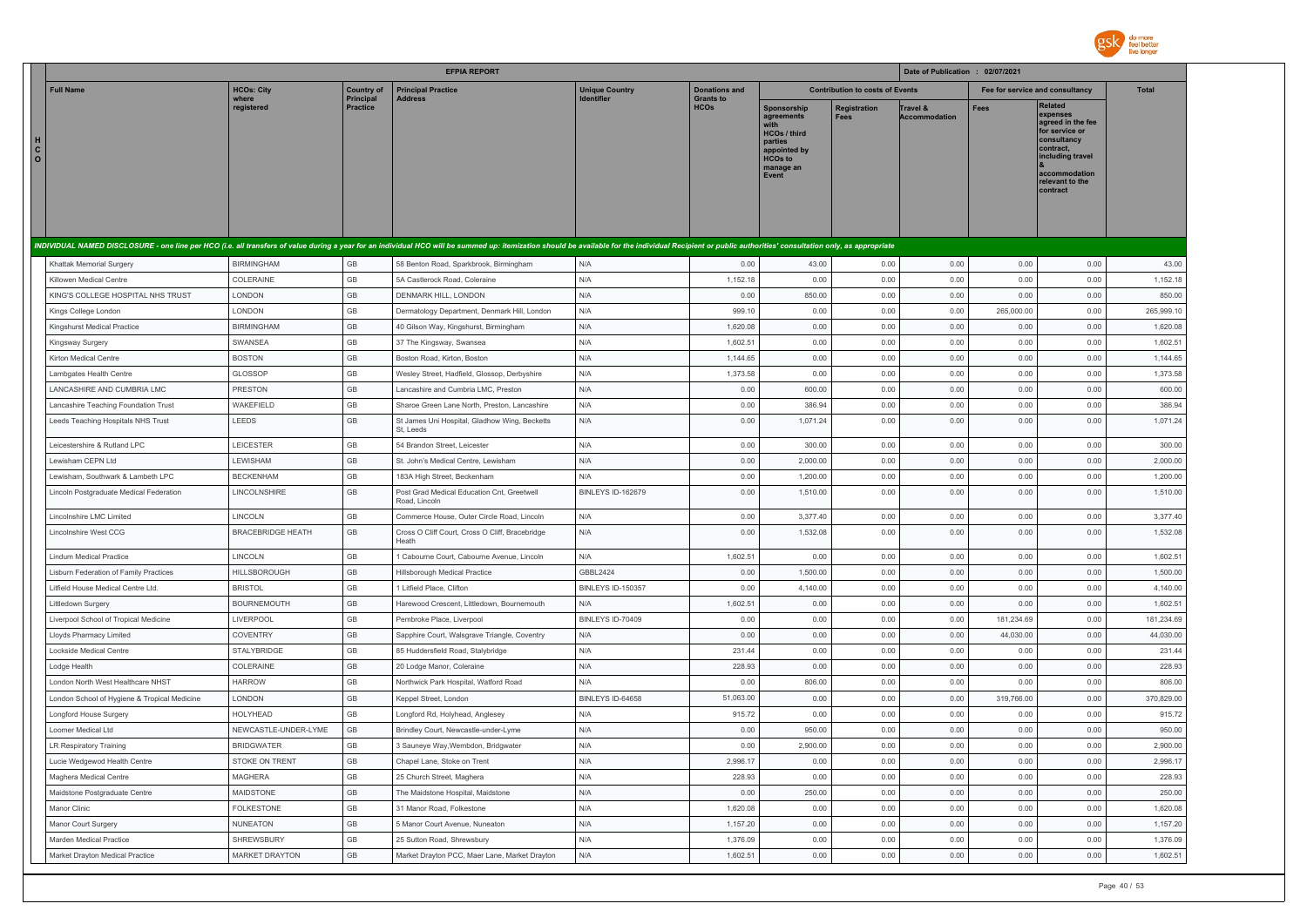

|                              |                                                                            |                          |                              | <b>EFPIA REPORT</b>                                                                                                                                                                                                            |                                     |                                 |                                                                                                                            |                                        | Date of Publication : 02/07/2021 |                                 |                                                                                                                                                                   |                    |
|------------------------------|----------------------------------------------------------------------------|--------------------------|------------------------------|--------------------------------------------------------------------------------------------------------------------------------------------------------------------------------------------------------------------------------|-------------------------------------|---------------------------------|----------------------------------------------------------------------------------------------------------------------------|----------------------------------------|----------------------------------|---------------------------------|-------------------------------------------------------------------------------------------------------------------------------------------------------------------|--------------------|
|                              | <b>Full Name</b>                                                           | <b>HCOs: City</b>        | <b>Country of</b>            | <b>Principal Practice</b>                                                                                                                                                                                                      | <b>Unique Country</b><br>Identifier | <b>Donations and</b>            |                                                                                                                            | <b>Contribution to costs of Events</b> |                                  | Fee for service and consultancy |                                                                                                                                                                   | <b>Total</b>       |
| H<br>$\mathtt{C}$<br>$\circ$ |                                                                            | where<br>registered      | Principal<br>Practice        | <b>Address</b>                                                                                                                                                                                                                 |                                     | <b>Grants to</b><br><b>HCOs</b> | <b>Sponsorship</b><br>agreements<br><b>HCOs / third</b><br>parties<br>appointed by<br><b>HCOs to</b><br>manage an<br>Event | <b>Registration</b><br>Fees            | Travel &<br>Accommodation        | <b>Fees</b>                     | <b>Related</b><br>expenses<br>aareed in the fee<br>for service or<br>consultancy<br>contract.<br>including travel<br>accommodation<br>relevant to the<br>contract |                    |
|                              |                                                                            |                          |                              | INDIVIDUAL NAMED DISCLOSURE - one line per HCO (i.e. all transfers of value during a year for an individual HCO will be summed up: itemization should be available for the individual Recipient or public authorities' consult |                                     |                                 |                                                                                                                            |                                        |                                  |                                 |                                                                                                                                                                   |                    |
|                              | Market Street Medical Practice                                             | <b>MANCHESTER</b>        | GB                           | 76 Market Street, Droylsden, Manchester                                                                                                                                                                                        | N/A                                 | 1,373.58                        | 0.00                                                                                                                       | 0.00                                   | 0.00                             | 0.00                            | 0.00                                                                                                                                                              | 1,373.58           |
|                              | Markham Medical Centre                                                     | <b>MARKHAM</b>           | GB                           | Markham Blackwood, Markham                                                                                                                                                                                                     | N/A                                 | 925.76                          | 0.00                                                                                                                       | 0.00                                   | 0.00                             | 0.00                            | 0.00                                                                                                                                                              | 925.76             |
|                              | Marsh Medical Practice                                                     | LOUTH                    | $\mathbb{G}\mathbb{B}$       | Keeling Street, North Somercotes, Louth                                                                                                                                                                                        | N/A                                 | 2,538.31                        | 0.00                                                                                                                       | 0.00                                   | 0.00                             | 0.00                            | 0.00                                                                                                                                                              | 2,538.31           |
|                              | Martello Health Centre                                                     | <b>DYMCHURCH</b>         | $\mathsf{GB}$                | 20 Chapel Road, Dymchurch                                                                                                                                                                                                      | N/A                                 | 1,378.60                        | 0.00                                                                                                                       | 0.00                                   | 0.00                             | 0.00                            | 0.00                                                                                                                                                              | 1,378.60           |
|                              | <b>Mavfield Medical Centre</b>                                             | <b>PAIGNTON</b>          | GB                           | 37 Totnes Road, Paignton                                                                                                                                                                                                       | N/A                                 | 4,611.23                        | 0.00                                                                                                                       | 0.00                                   | 0.00                             | 0.00                            | 0.00                                                                                                                                                              | 4.611.23           |
|                              | Meddyg Care                                                                | <b>PORTHMADOG</b>        | GB                           | Garth Rd, Porthmadog, Gwynedd                                                                                                                                                                                                  | N/A                                 | 1,144.65                        | 0.00                                                                                                                       | 0.00                                   | 0.00                             | 0.00                            | 0.00                                                                                                                                                              | 1,144.65           |
|                              | Meddygfa Cwm Rhymni Practice                                               | <b>RHYMNEY</b>           | GB                           | Rhymney                                                                                                                                                                                                                        | N/A                                 | 2,314.40                        | 0.00                                                                                                                       | 0.00                                   | 0.00                             | 0.00                            | 0.00                                                                                                                                                              | 2,314.40           |
|                              | <b>Medical Education Centre</b>                                            | HULL                     | GB                           | Hull and East Yorkshire NHS Trust, Anlaby Road,<br>Hull                                                                                                                                                                        | N/A                                 | 0.00                            | 950.00                                                                                                                     | 0.00                                   | 0.00                             | 0.00                            | 0.00                                                                                                                                                              | 950.00             |
|                              | Medical Update LTD                                                         | <b>GUISELEY</b>          | $\mathbb{G}\mathbb{B}$       | 14 Ridgeway, Guiseley, West Yorkshire                                                                                                                                                                                          | N/A                                 | 0.00                            | 6,850.00                                                                                                                   | 0.00                                   | 0.00                             | 0.00                            | 0.00                                                                                                                                                              | 6,850.00           |
|                              | Medical Yorkshire Private Practitioners                                    | <b>BINGLEY</b>           | GB                           | Cottingley Manor, Cottingley New Road                                                                                                                                                                                          | N/A                                 | 0.00                            | 4,300.00                                                                                                                   | 0.00                                   | 0.00                             | 0.00                            | 0.00                                                                                                                                                              | 4,300.00           |
|                              | Mediconf Uk Ltd                                                            | LYTHAM, ST ANNES         | GB                           | 19 Wood Street, Lytham, St Annes, Lancashire                                                                                                                                                                                   | N/A                                 | 0.00                            | 29,640.00                                                                                                                  | 0.00                                   | 0.00                             | 0.00                            | 0.00                                                                                                                                                              | 29,640.00          |
|                              | Mediscript I td                                                            | LONDON                   | GB                           | Mediscript Ltd, Mountview Court, 310 Friern<br>Barnet Lane                                                                                                                                                                     | N/A                                 | 0.00                            | 8,400.00                                                                                                                   | 0.00                                   | 0.00                             | 0.00                            | 0.00                                                                                                                                                              | 8,400.00           |
|                              | Medway Post Graduate Centre                                                | <b>KENT</b>              | GB                           | Medway Maritime Hospital, Gillingham, Kent                                                                                                                                                                                     | N/A                                 | 0.00                            | 600.00                                                                                                                     | 0.00                                   | 0.00                             | 0.00                            | 0.00                                                                                                                                                              | 600.00             |
|                              | Meetings Management                                                        | MONMOUTH                 | GB                           | 4 Catherine Close, Monmouth, Monmouthshire                                                                                                                                                                                     | N/A                                 | 0.00                            | 1,600.00                                                                                                                   | 0.00                                   | 0.00                             | 0.00                            | 0.00                                                                                                                                                              | 1,600.00           |
|                              | Merseybank Surgery                                                         | <b>MANCHESTER</b>        | $\mathbb{G}\mathbb{B}$       | 38A Merseybank Avenue, Chorlton, Manchester                                                                                                                                                                                    | N/A                                 | 231.44                          | 0.00                                                                                                                       | 0.00                                   | 0.00                             | 0.00                            | 0.00                                                                                                                                                              | 231.44             |
|                              | Middlesex Pharmaceutical Group                                             | LONDON                   | $\mathbb{G}\mathbb{B}$       | 1278 High Road, London                                                                                                                                                                                                         | N/A                                 | 0.00                            | 1,500.00                                                                                                                   | 0.00                                   | 0.00                             | 0.00                            | 0.00                                                                                                                                                              | 1,500.00           |
|                              | Mid Essex CCG                                                              | <b>ESSEX</b>             | GB                           | Mid Essex CCG, Hedgegrows Business Park,<br>Essex                                                                                                                                                                              | N/A                                 | 0.00                            | 2,100.00                                                                                                                   | 0.00                                   | 0.00                             | 0.00                            | 0.00                                                                                                                                                              | 2,100.00           |
|                              | Midland Rheumatology Society                                               | STOKE-ON-TRENT           | GB                           | Rheumatology Department, High Lane, Burslem                                                                                                                                                                                    | N/A                                 | 0.00                            | 1,000.00                                                                                                                   | 0.00                                   | 0.00                             | 0.00                            | 0.00                                                                                                                                                              | 1,000.00           |
|                              | Midlands Medical Partnership                                               | <b>BIRMINGHAM</b>        | GB                           | 112 Tyburn Road, Birmingham                                                                                                                                                                                                    | N/A                                 | 694.32                          | 0.00                                                                                                                       | 0.00                                   | 0.00                             | 0.00                            | 0.00                                                                                                                                                              | 694.32             |
|                              | Midlands Practice Pharmacy Network                                         | STAFFORDSHIRE            | GB                           | c/o Centre for Medicines Optimisation,<br>Staffordshire                                                                                                                                                                        | N/A                                 | 0.00                            | 1,300.00                                                                                                                   | 0.00                                   | 0.00                             | 0.00                            | 0.00                                                                                                                                                              | 1,300.00           |
|                              | Midland Thoracic Society                                                   | SOLIHULL                 | $\mathbb{G}\mathbb{B}$       | Solihull Hospital, Loade Lane, West Midlands                                                                                                                                                                                   | 2-9RWLV1                            | 0.00                            | 1,100.00                                                                                                                   | 0.00                                   | 0.00                             | 0.00                            | 0.00                                                                                                                                                              | 1,100.00           |
|                              | Mid Wessex GP Education                                                    | <b>WINCHESTER</b>        | GB                           | University of Winchester, Sparkford Road,<br>Winchester                                                                                                                                                                        | N/A                                 | 0.00                            | 2,250.00                                                                                                                   | 0.00                                   | 0.00                             | 0.00                            | 0.00                                                                                                                                                              | 2,250.00           |
|                              | Millgate Healthcare Partnership                                            | <b>MANCHESTER</b>        | $\mathbb{G}\mathbb{B}$       | 119 Manchester Road, Denton, Manchester                                                                                                                                                                                        | N/A                                 | 3,662.88                        | 0.00                                                                                                                       | 0.00                                   | 0.00                             | 0.00                            | 0.00                                                                                                                                                              | 3,662.88           |
|                              | Milton Keynes GP Plus Limited                                              | <b>MILTON KEYNES</b>     | GB                           | Parkside Medical Centre, Whalley Drive, Milton<br>Keynes                                                                                                                                                                       | N/A                                 | 0.00                            | 950.00                                                                                                                     | 0.00                                   | 0.00                             | 0.00                            | 0.00                                                                                                                                                              | 950.00             |
|                              | Minden Family Practices - Dr Shekar                                        | <b>BURY</b>              | $\mathbb{G}\mathbb{B}$       | Moorgate Primary Care Centre, 22 Derby Way,<br>Bury                                                                                                                                                                            | N/A                                 | 925.76                          | 0.00                                                                                                                       | 0.00                                   | 0.00                             | 0.00                            | 0.00                                                                                                                                                              | 925.76             |
|                              | Modality Coventry Road                                                     | <b>BIRMINGHAM</b>        | $\mathsf{GB}$                | 726-728 Coventry Road, Small Heath,<br>Birmingham                                                                                                                                                                              | N/A                                 | 231.44                          | 0.00                                                                                                                       | 0.00                                   | 0.00                             | 0.00                            | 0.00                                                                                                                                                              | 231.44             |
|                              | Moneymore Medical Practice                                                 | <b>MONEYMORE</b>         | GB                           | 3 Fairhill, Moneymore, Magherafelt                                                                                                                                                                                             | N/A                                 | 915.72                          | 0.00                                                                                                                       | 0.00                                   | 0.00                             | 0.00                            | 0.00                                                                                                                                                              | 915.72             |
|                              | Montgomeryshire Medical Society                                            | POWYS                    | GB                           | Llanfair Caereinion Medical Practice, Powys                                                                                                                                                                                    | N/A                                 | 0.00                            | 500.00                                                                                                                     | 0.00                                   | 0.00                             | 0.00                            | 0.00                                                                                                                                                              | 500.00             |
|                              | Morph Consultancy Limited                                                  | <b>WORCESTER</b>         | GB                           | County House, St Mary's Street, Worcester                                                                                                                                                                                      | N/A                                 | 0.00                            | 1,200.00                                                                                                                   | 0.00                                   | 0.00                             | 0.00                            | 0.00                                                                                                                                                              | 1,200.00           |
|                              | Much Wenlock & Cressage MP                                                 | MUCH WENLOCK<br>SOMERSET | GB<br>$\mathbb{G}\mathbb{B}$ | Kingsway Lodge, Much Wenlock                                                                                                                                                                                                   | N/A<br>BINLEYS ID-155892            | 1,144.65                        | 0.00                                                                                                                       | 0.00<br>0.00                           | 0.00<br>0.00                     | 0.00                            | 0.00<br>0.00                                                                                                                                                      | 1,144.65<br>340.00 |
|                              | Musgrove Park Hospital Post Graduate Centre<br>NAOMA Enterprise Ltd        | CAMBRIDGE                | GB                           | Musgrove Park Hospital, Taunton, Somerset<br>NAOMA Enterprise Ltd, 5 High Green, Cambridge                                                                                                                                     | N/A                                 | 0.00<br>0.00                    | 340.00<br>0.00                                                                                                             | 0.00                                   | 0.00                             | 0.00<br>5,790.74                | 7,371.37                                                                                                                                                          | 13,162.11          |
|                              |                                                                            | PETERHEAD                | GB                           | The Health Centre, Links Terrace                                                                                                                                                                                               | N/A                                 | 0.00                            | 2,100.00                                                                                                                   | 0.00                                   | 0.00                             | 0.00                            | 0.00                                                                                                                                                              | 2,100.00           |
|                              | National Advisory Group for Respiratory<br>National HIV Nurses Association | LONDON                   | GB                           | 1 Mountview Court, 310 Friern Barnet Lane,                                                                                                                                                                                     | BINLEYS ID-154110                   | 7,500.00                        | 39,600.00                                                                                                                  | 0.00                                   | 0.00                             | 2,500.00                        | 0.00                                                                                                                                                              | 49,600.00          |
|                              |                                                                            |                          |                              | I ondon                                                                                                                                                                                                                        |                                     |                                 |                                                                                                                            |                                        |                                  |                                 |                                                                                                                                                                   |                    |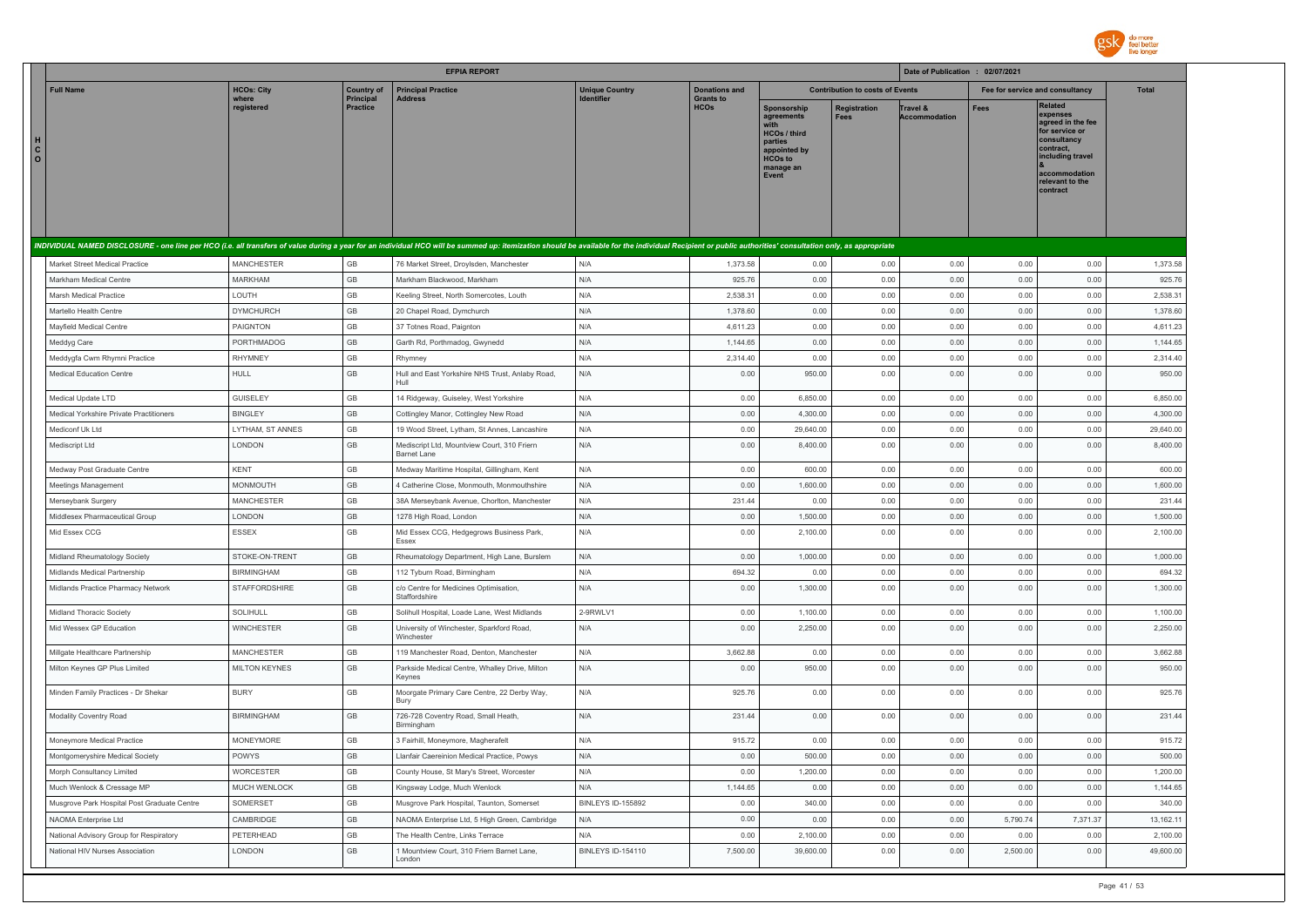

|                                                                                                                                                                                                                                                                      |                                     |                              | <b>EFPIA REPORT</b>                                            |                           |                                 |                                                                                                                     |                                        | Date of Publication : 02/07/2021 |                                 |                                                                                                                                                                   |              |
|----------------------------------------------------------------------------------------------------------------------------------------------------------------------------------------------------------------------------------------------------------------------|-------------------------------------|------------------------------|----------------------------------------------------------------|---------------------------|---------------------------------|---------------------------------------------------------------------------------------------------------------------|----------------------------------------|----------------------------------|---------------------------------|-------------------------------------------------------------------------------------------------------------------------------------------------------------------|--------------|
| <b>Full Name</b>                                                                                                                                                                                                                                                     | <b>HCOs: City</b>                   | <b>Country of</b>            | <b>Principal Practice</b>                                      | <b>Unique Country</b>     | <b>Donations and</b>            |                                                                                                                     | <b>Contribution to costs of Events</b> |                                  | Fee for service and consultancy |                                                                                                                                                                   | <b>Total</b> |
| H.<br>$\mathbf{C}$<br>$\mathbf{o}$<br>INDIVIDUAL NAMED DISCLOSURE - one line per HCO (i.e. all transfers of value during a year for an individual HCO will be summed up: itemization should be available for the individual Recipient or public authorities' consult | where<br>reaistered                 | Principal<br><b>Practice</b> | <b>Address</b>                                                 |                           | <b>Grants to</b><br><b>HCOs</b> | Sponsorship<br>agreements<br><b>HCOs / third</b><br>parties<br>appointed by<br><b>HCOs to</b><br>manage an<br>Event | <b>Registration</b><br>Fees            | Travel &<br><b>Accommodation</b> | Fees                            | <b>Related</b><br>expenses<br>agreed in the fee<br>for service or<br>consultancy<br>contract.<br>including travel<br>accommodation<br>relevant to the<br>contract |              |
|                                                                                                                                                                                                                                                                      |                                     |                              |                                                                |                           |                                 |                                                                                                                     |                                        |                                  |                                 |                                                                                                                                                                   |              |
| National Paediatric Respiratory and Allergy Nurse<br>Group                                                                                                                                                                                                           | <b>BIRMINGHAM</b>                   | GB                           | Birmingham Childrens Hospital, Steelhouse Lane,<br>Birmingham  | N/A                       | 0.00                            | 1,000.00                                                                                                            | 0.00                                   | 0.00                             | 0.00                            | 0.00                                                                                                                                                              | 1,000.00     |
| Nelson Surgery                                                                                                                                                                                                                                                       | <b>NELSON</b>                       | GB                           | Bryncelyn Avenue, Nelson                                       | N/A                       | 1,388.64                        | 0.00                                                                                                                | 0.00                                   | 0.00                             | 0.00                            | 0.00                                                                                                                                                              | 1,388.64     |
| NeoHealth North Primary Care Network                                                                                                                                                                                                                                 | LONDON                              | GB                           | St Quintins Avenue, London                                     | N/A                       | 0.00                            | 146.74                                                                                                              | 0.00                                   | 0.00                             | 0.00                            | 0.00                                                                                                                                                              | 146.74       |
| <b>Neston Medical Centre</b>                                                                                                                                                                                                                                         | <b>NESTON</b>                       | GB                           | Liverpool Road, Neston, Cheshire                               | N/A                       | 925.76                          | 0.00                                                                                                                | 0.00                                   | 0.00                             | 0.00                            | 0.00                                                                                                                                                              | 925.76       |
| NETWORK FOR PRACTICES LTD                                                                                                                                                                                                                                            | <b>FROMESET</b>                     | GB                           | FROOME MEDICAL PRACTICE. FROMESET                              | N/A                       | 0.00                            | 1,745.00                                                                                                            | 0.00                                   | 0.00                             | 0.00                            | 0.00                                                                                                                                                              | 1.745.00     |
| Newcasite Upon Tyne NHSFT                                                                                                                                                                                                                                            | NEW CASTLE UPON TYNE                | GB                           | No1 Account Freeman Hospital, New Castle Upon<br>Tyne          | N/A                       | 0.00                            | 650.00                                                                                                              | 0.00                                   | 0.00                             | 0.00                            | 0.00                                                                                                                                                              | 650.00       |
| New Court Surgery                                                                                                                                                                                                                                                    | <b>WORCESTER</b>                    | GB                           | 300 Pickersleigh Road, Malvern, Worcester                      | N/A                       | 0.00                            | 343.55                                                                                                              | 0.00                                   | 0.00                             | 0.00                            | 0.00                                                                                                                                                              | 343.55       |
| New Horizons Medical Partnership                                                                                                                                                                                                                                     | SOUTHAMPTON                         | GB                           | Hazel Farm Road, Totton, Southampton                           | N/A                       | 3,919.42                        | 0.00                                                                                                                | 0.00                                   | 0.00                             | 0.00                            | 0.00                                                                                                                                                              | 3,919.42     |
| New Lyminge Surgery                                                                                                                                                                                                                                                  | <b>I YMINGE</b>                     | GB                           | Greenbanks, Lyminge, Folkestone                                | N/A                       | 686.79                          | 0.00                                                                                                                | 0.00                                   | 0.00                             | 0.00                            | 0.00                                                                                                                                                              | 686.79       |
| New Milton Health Centre                                                                                                                                                                                                                                             | <b>NEW MILTON</b>                   | GB                           | Spencer Road, New Milton                                       | N/A                       | 2,518.23                        | 0.00                                                                                                                | 0.00                                   | 0.00                             | 0.00                            | 0.00                                                                                                                                                              | 2,518.23     |
| NHS Ayrshire & Arran                                                                                                                                                                                                                                                 | SOUTH AYRSHIRE                      | GB                           | Finance Department, Greenan House,<br>Dalmellington Road, Ayr  | BINLEYS ID-40246          | 0.00                            | 117.00                                                                                                              | 0.00                                   | 0.00                             | 0.00                            | 0.00                                                                                                                                                              | 117.00       |
| NHS Cannock Chase CCG                                                                                                                                                                                                                                                | <b>STAFFORD</b>                     | GB                           | Unit 12, Frank Foley Way, Stafford                             | N/A                       | 0.00                            | 3,240.00                                                                                                            | 0.00                                   | 0.00                             | 0.00                            | 0.00                                                                                                                                                              | 3,240.00     |
| NHS Canterbury and Coastal CCG                                                                                                                                                                                                                                       | WAKEFIELD                           | GB                           | Council Building, Military Road, Canterbury                    | N/A                       | 0.00                            | 250.00                                                                                                              | 0.00                                   | 0.00                             | 0.00                            | 0.00                                                                                                                                                              | 250.00       |
| NHS Castle Point & Rochford CCG                                                                                                                                                                                                                                      | <b>ESSEX</b>                        | GB                           | Pearl House, 12 Castle Road, Rayleigh, Essex                   | N/A                       | 0.00                            | 300.00                                                                                                              | 0.00                                   | 0.00                             | 0.00                            | 0.00                                                                                                                                                              | 300.00       |
| NHS Dartford Gravesham and Swanley                                                                                                                                                                                                                                   | KENT                                | GB                           | Windmill Street, Gravesend                                     | BINLEYS ID-146772         | 0.00                            | 300.00                                                                                                              | 0.00                                   | 0.00                             | 0.00                            | 0.00                                                                                                                                                              | 300.00       |
| NHS DDES CCG                                                                                                                                                                                                                                                         | <b>DURHAM</b>                       | GB                           | Satters Lane, Durham, TS21 3EE                                 | N/A                       | 0.00                            | 300.00                                                                                                              | 0.00                                   | 0.00                             | 0.00                            | 0.00                                                                                                                                                              | 300.00       |
| NHS DDES CCG                                                                                                                                                                                                                                                         | STOCKTON-ON-TEES                    | GB                           | Sedgefield Community Hospital, Salters Lane,<br>Sedgefield     | <b>BINI FYS ID-152928</b> | 0.00                            | 1,200.00                                                                                                            | 0.00                                   | 0.00                             | 0.00                            | 0.00                                                                                                                                                              | 1,200.00     |
| NHS Dumfries & Galloway                                                                                                                                                                                                                                              | <b>DUMERIES</b>                     | GB                           | Crichton Hall, Glencaple Road, Dumfries                        | <b>BINI FYS ID-31915</b>  | 0.00                            | 350.00                                                                                                              | 0.00                                   | 0.00                             | 0.00                            | 0.00                                                                                                                                                              | 350.00       |
| NHS Gateshead Clinical Commissioning                                                                                                                                                                                                                                 | NEWCASTLE UPON TYNE                 | GB                           | Riverside House, Goldcrest Way, Newcastle Upon<br>Tyne         | N/A                       | 0.00                            | 1,780.24                                                                                                            | 0.00                                   | 0.00                             | 0.00                            | 0.00                                                                                                                                                              | 1,780.24     |
| NHS Grampian                                                                                                                                                                                                                                                         | ABERDEEN                            | GB                           | NHS Grampian Finance Dept, Westholme,<br>Woodend Hospital      | N/A                       | 0.00                            | 636.00                                                                                                              | 0.00                                   | 0.00                             | 0.00                            | 0.00                                                                                                                                                              | 636.00       |
| NHS Grampian                                                                                                                                                                                                                                                         | ABERDEEN                            | GB                           | Summerfield House, 2 Eday Road, Aberdeen                       | N/A                       | 0.00                            | 1,800.00                                                                                                            | 0.00                                   | 0.00                             | 0.00                            | 0.00                                                                                                                                                              | 1,800.00     |
| NHS Greater Glasgow and Clyde                                                                                                                                                                                                                                        | GLASGOW                             | GB                           | C/O Brownlee Centre, 1053 Great Western Road,<br>Glasgow       | BINLEYS ID-153929         | 0.00                            | 2,676.24                                                                                                            | 0.00                                   | 0.00                             | 0.00                            | 0.00                                                                                                                                                              | 2,676.24     |
| NHS Halton CCG                                                                                                                                                                                                                                                       | <b>RUNCORN</b>                      | GB                           | Runcorn Town Hall, Runcorn                                     | N/A                       | 0.00                            | 847.22                                                                                                              | 0.00                                   | 0.00                             | 0.00                            | 0.00                                                                                                                                                              | 847.22       |
| NHS Herts Valleys CCG                                                                                                                                                                                                                                                | <b>HERTS</b>                        | GB                           | Hemel One, Boundary Way, Hemel Hempstead                       | N/A                       | 0.00                            | 2,050.00                                                                                                            | 0.00                                   | 0.00                             | 0.00                            | 0.00                                                                                                                                                              | 2,050.00     |
| NHS Highland                                                                                                                                                                                                                                                         | SCOTLAND                            | GB                           | Finance Department, Assynt House, Beechwood<br>Park, Inverness | N/A                       | 0.00                            | 1,050.00                                                                                                            | 0.00                                   | 0.00                             | 0.00                            | 0.00                                                                                                                                                              | 1,050.00     |
| NHS Lanarkshire Endowment Account                                                                                                                                                                                                                                    | GLASGOW                             | GB                           | Eaglesham Road, Hairmyres Hospital, Glasgow                    | N/A                       | 0.00                            | 180.00                                                                                                              | 0.00                                   | 0.00                             | 0.00                            | 0.00                                                                                                                                                              | 180.00       |
| NHS Lothian                                                                                                                                                                                                                                                          | EDINBURGH                           | GB                           | Royal Infirmary, 51 Little France Crescent,<br>Fdinburgh       | BINLEYS ID-59260          | 0.00                            | 1,523.67                                                                                                            | 0.00                                   | 0.00                             | 0.00                            | 0.00                                                                                                                                                              | 1,523.67     |
| NHS Medway Clinical Commissioning Group                                                                                                                                                                                                                              | CHATHAM                             | GB                           | 50 Pembroke Court, Chatham Maritime, Chatham,<br>Kent          | BINLEYS ID-148743         | 0.00                            | 1,260.00                                                                                                            | 0.00                                   | 0.00                             | 0.00                            | 0.00                                                                                                                                                              | 1,260.00     |
| NHS Merton CCG                                                                                                                                                                                                                                                       | LONDON                              | GB                           | 120 The Broadway, London                                       | N/A                       | 0.00                            | 300.00                                                                                                              | 0.00                                   | 0.00                             | 0.00                            | 0.00                                                                                                                                                              | 300.00       |
| NHS Redditch & Bromsgrove CCG                                                                                                                                                                                                                                        | <b>BROMSGROVE</b>                   | GB                           | Barnsley Court, Barnsley Hall Road, Bromsgrove                 | N/A                       | 0.00                            | 466.13                                                                                                              | 0.00                                   | 0.00                             | 0.00                            | 0.00                                                                                                                                                              | 466.13       |
| NHS Sandwell and West Birmingham CCG                                                                                                                                                                                                                                 | WEST BROMWICH,<br><b>BIRMINGHAM</b> | GB                           | High Street, West Bromwich, Birmingham                         | N/A                       | 0.00                            | 1,790.00                                                                                                            | 0.00                                   | 0.00                             | 0.00                            | 0.00                                                                                                                                                              | 1,790.00     |
| NHS Southport & Formby CCG                                                                                                                                                                                                                                           | <b>BOOTLE</b>                       | GB                           | 3rd Floor, Merton House, Stanley Road, Bootle                  | <b>BINLEYS ID-158132</b>  | 0.00                            | 600.00                                                                                                              | 0.00                                   | 0.00                             | 0.00                            | 0.00                                                                                                                                                              | 600.00       |
| NHS South Sefton CCG                                                                                                                                                                                                                                                 | <b>BOOTLE</b>                       | GB                           | 3rd Floor, Merton House, Stanley Road, Bootle                  | BINLEYS ID-147596         | 0.00                            | 560.00                                                                                                              | 0.00                                   | 0.00                             | 0.00                            | 0.00                                                                                                                                                              | 560.00       |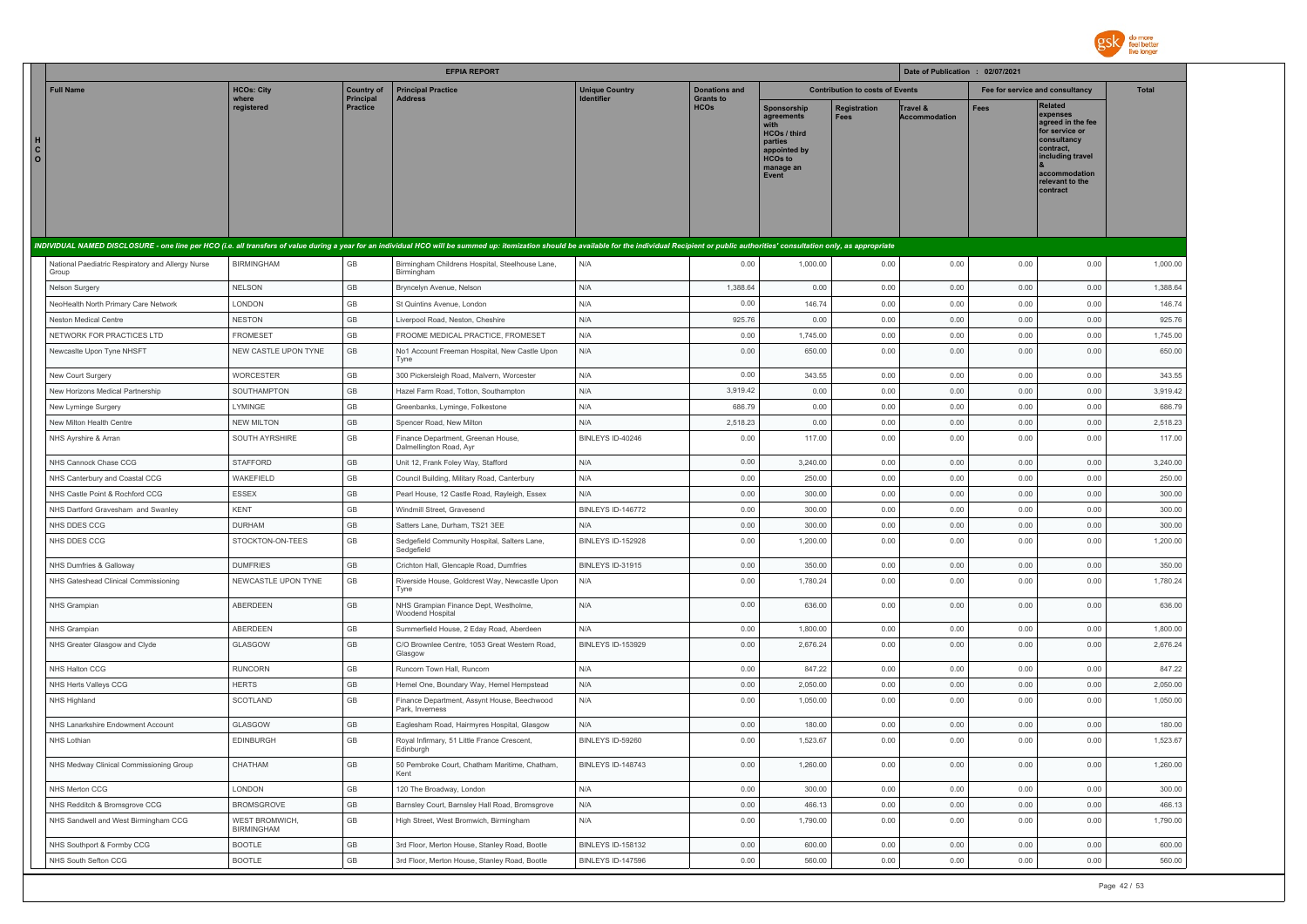

|                                                                                                                                                                                                                                |                      |                                     | <b>EFPIA REPORT</b>                                             |                                     |                                 |                                                                                                                             |                                        | Date of Publication : 02/07/2021 |                                 |                                                                                                                                                                   |              |
|--------------------------------------------------------------------------------------------------------------------------------------------------------------------------------------------------------------------------------|----------------------|-------------------------------------|-----------------------------------------------------------------|-------------------------------------|---------------------------------|-----------------------------------------------------------------------------------------------------------------------------|----------------------------------------|----------------------------------|---------------------------------|-------------------------------------------------------------------------------------------------------------------------------------------------------------------|--------------|
| <b>Full Name</b>                                                                                                                                                                                                               | <b>HCOs: City</b>    | <b>Country of</b>                   | <b>Principal Practice</b>                                       | <b>Unique Country</b><br>Identifier | <b>Donations and</b>            |                                                                                                                             | <b>Contribution to costs of Events</b> |                                  | Fee for service and consultancy |                                                                                                                                                                   | <b>Total</b> |
| $\mathbf{c}$<br>$\Omega$                                                                                                                                                                                                       | where<br>registered  | <b>Principal</b><br><b>Practice</b> | <b>Address</b>                                                  |                                     | <b>Grants to</b><br><b>HCOs</b> | Sponsorship<br>agreements<br>with<br><b>HCOs / third</b><br>parties<br>appointed by<br><b>HCOs to</b><br>manage an<br>Event | <b>Registration</b><br>Fees            | Travel &<br><b>Accommodation</b> | <b>Fees</b>                     | <b>Related</b><br>expenses<br>agreed in the fee<br>for service or<br>consultancy<br>contract,<br>including travel<br>accommodation<br>relevant to the<br>contract |              |
| INDIVIDUAL NAMED DISCLOSURE - one line per HCO (i.e. all transfers of value during a year for an individual HCO will be summed up: itemization should be available for the individual Recipient or public authorities' consult |                      |                                     |                                                                 |                                     |                                 |                                                                                                                             |                                        |                                  |                                 |                                                                                                                                                                   |              |
| NHS South Worcestershire CCG                                                                                                                                                                                                   | <b>WORCESTER</b>     | GB                                  | John Comyn Drive, Worcester                                     | N/A                                 | 0.00                            | 64.40                                                                                                                       | 0.00                                   | 0.00                             | 0.00                            | 0.00                                                                                                                                                              | 64.40        |
| NHS St Helens CCG                                                                                                                                                                                                              | WAKEFIELD            | GB                                  | NHS St Helens CCG, 01X Payables L475,<br>Wakefield              | N/A                                 | 0.00                            | 1,800.00                                                                                                                    | 0.00                                   | 0.00                             | 0.00                            | 0.00                                                                                                                                                              | 1,800.00     |
| NHS Stockport CCG                                                                                                                                                                                                              | <b>STOCKPORT</b>     | $\mathbb{G}\mathbb{B}$              | 4th Floor, Stopford House, Stockport                            | N/A                                 | 0.00                            | 641.00                                                                                                                      | 0.00                                   | 0.00                             | 0.00                            | 0.00                                                                                                                                                              | 641.00       |
| NHS Sutton CCG                                                                                                                                                                                                                 | SUTTON               | GB                                  | Priory Crescent, Sutton                                         | N/A                                 | 0.00                            | 350.00                                                                                                                      | 0.00                                   | 0.00                             | 0.00                            | 0.00                                                                                                                                                              | 350.00       |
| NHS Swale CCG                                                                                                                                                                                                                  | <b>KENT</b>          | GB                                  | Grovehurst Road, Kemsley, Sittingbourne, Kent                   | N/A                                 | 0.00                            | 480.00                                                                                                                      | 0.00                                   | 0.00                             | 0.00                            | 0.00                                                                                                                                                              | 480.00       |
| NHS Warwickshire North CCG                                                                                                                                                                                                     | <b>NUNEATON</b>      | GB                                  | 2nd Floor, Heron House, Newdegate St,<br>Nuneaton               | N/A                                 | 0.00                            | 300.00                                                                                                                      | 0.00                                   | 0.00                             | 0.00                            | 0.00                                                                                                                                                              | 300.00       |
| NHS West Cheshire CCG                                                                                                                                                                                                          | CHESTER              | GB                                  | Liverpool Road, 1829 Building                                   | N/A                                 | 0.00                            | 1,360.00                                                                                                                    | 0.00                                   | 0.00                             | 0.00                            | 0.00                                                                                                                                                              | 1,360.00     |
| NHS West Hampshire CCG                                                                                                                                                                                                         | <b>HAMPSHIRE</b>     | GB                                  | OMEGA HOUSE, 112 SOUTHAMPTON ROAD,<br><b>EASTLEIGH</b>          | N/A                                 | 0.00                            | 577.90                                                                                                                      | 0.00                                   | 0.00                             | 0.00                            | 0.00                                                                                                                                                              | 577.90       |
| NHS Windsor Ascot and Maidenhead CCG                                                                                                                                                                                           | <b>WINDSOR</b>       | $\mathbb{G}\mathbb{B}$              | King Edward VII Hospital, St Leonards Road,<br>Windsor          | N/A                                 | 0.00                            | 3,480.00                                                                                                                    | 0.00                                   | 0.00                             | 0.00                            | 0.00                                                                                                                                                              | 3,480.00     |
| NICE - National Institute for Health and Care<br>Excellence                                                                                                                                                                    | LONDON               | GB                                  | Spring Gardens, London                                          | N/A                                 | 0.00                            | 0.00                                                                                                                        | 0.00                                   | 0.00                             | 101,520.00                      | 0.00                                                                                                                                                              | 101,520.00   |
| Nicholl Street Medical Centre                                                                                                                                                                                                  | SWANSEA              | GB                                  | 33 Nicholl St, Swansea                                          | N/A                                 | 915.72                          | 0.00                                                                                                                        | 0.00                                   | 0.00                             | 0.00                            | 0.00                                                                                                                                                              | 915.72       |
| NI GP Federation Support Unit                                                                                                                                                                                                  | <b>BELFAST</b>       | GB                                  | 2nd Floor Forestview, Purdy's Lane, Belfast                     | N/A                                 | 0.00                            | 500.00                                                                                                                      | 0.00                                   | 0.00                             | 0.00                            | 0.00                                                                                                                                                              | 500.00       |
| Norfolk & Norwich Uni Hospital NHS Trust                                                                                                                                                                                       | NORWICH              | GB                                  | Finance Department, Colney Lane, Norwich                        | N/A                                 | 0.00                            | 880.00                                                                                                                      | 0.00                                   | 0.00                             | 0.00                            | 0.00                                                                                                                                                              | 880.00       |
| Norfolk Respiratory Interest Group of Department<br>of Respiratory Medicine                                                                                                                                                    | <b>NORWICH</b>       | GB                                  | Colney Lane, Norwich                                            | N/A                                 | 0.00                            | 1.000.00                                                                                                                    | 0.00                                   | 0.00                             | 0.00                            | 0.00                                                                                                                                                              | 1,000.00     |
| Northants LMC                                                                                                                                                                                                                  | WELLINGBOROUGH       | GB                                  | Northants LMC Abbey Practice, Mannock Medical<br>Centre         | N/A                                 | 0.00                            | 400.00                                                                                                                      | 0.00                                   | 0.00                             | 0.00                            | 0.00                                                                                                                                                              | 400.00       |
| North Bristol NHS Trust                                                                                                                                                                                                        | <b>BRISTOL</b>       | $\mathbb{G}\mathbb{B}$              | Southmead Hospital, Southmead Road,<br>Westbury-On-Trym         | <b>BINLEYS ID-160045</b>            | 0.00                            | 1,695.10                                                                                                                    | 0.00                                   | 0.00                             | 0.00                            | 0.00                                                                                                                                                              | 1,695.10     |
| North Down Federation of Family                                                                                                                                                                                                | NORTHERN IRELAND     | GB                                  | Bangor Health, Newtownards, Bangor, County<br>Down              | N/A                                 | 0.00                            | 1,500.00                                                                                                                    | 0.00                                   | 0.00                             | 0.00                            | 0.00                                                                                                                                                              | 1,500.00     |
| North East Lincolnshire CCG                                                                                                                                                                                                    | <b>GRIMSBY</b>       | GB                                  | Municipal Building, Grimsby                                     | N/A                                 | 0.00                            | 3,409.00                                                                                                                    | 0.00                                   | 0.00                             | 0.00                            | 0.00                                                                                                                                                              | 3,409.00     |
| Northern Devon Healthcare NHS Trust                                                                                                                                                                                            | <b>BARNSTAPLE</b>    | GB                                  | Munro House, Suite 7, Barnstaple, Devon                         | BINLEYS ID-119660                   | 0.00                            | 450.00                                                                                                                      | 0.00                                   | 0.00                             | 0.00                            | 0.00                                                                                                                                                              | 450.00       |
| Northern GP Federation Support Unit                                                                                                                                                                                            | <b>BALLYMENA</b>     | GB                                  | Unit 30A The Courtyard Galgorm Castle                           | N/A                                 | 0.00                            | 1,500.00                                                                                                                    | 0.00                                   | 0.00                             | 0.00                            | 0.00                                                                                                                                                              | 1,500.00     |
| Northern Ireland MDTA                                                                                                                                                                                                          | <b>BELFAST</b>       | GB                                  | 42 Beechill Road, Beechill House, Belfast                       | N/A                                 | 0.00                            | 140.00                                                                                                                      | 0.00                                   | 0.00                             | 0.00                            | 0.00                                                                                                                                                              | 140.00       |
| Northern Lincolnshire & Goole Hospitals                                                                                                                                                                                        | <b>GRIMSBY</b>       | GB                                  | Scartho Road, Grimsby                                           | BINLEYS ID-34130                    | 0.00                            | 720.00                                                                                                                      | 0.00                                   | 0.00                             | 0.00                            | 0.00                                                                                                                                                              | 720.00       |
| Northern Paediatric Respiratory Forum                                                                                                                                                                                          | <b>MANCHESTER</b>    | GB                                  | Southmoor Road, Manchester                                      | N/A                                 | 0.00                            | 1,320.00                                                                                                                    | 0.00                                   | 0.00                             | 0.00                            | 0.00                                                                                                                                                              | 1,320.00     |
| North Gate Family Practice                                                                                                                                                                                                     | <b>BELFAST</b>       | GB                                  | 36-38 Duncairn Gardens, Belfast                                 | N/A                                 | 925.76                          | 0.00                                                                                                                        | 0.00                                   | 0.00                             | 0.00                            | 0.00                                                                                                                                                              | 925.76       |
| Northgate Street Medical Centre                                                                                                                                                                                                | <b>CHESTER</b>       | GB                                  | Fountains Health, Delamere Street, Chester                      | N/A                                 | 1,388.64                        | 0.00                                                                                                                        | 0.00                                   | 0.00                             | 0.00                            | 0.00                                                                                                                                                              | 1.388.64     |
| Northgate Village Surgery                                                                                                                                                                                                      | CHESTER              | GB                                  | Fountains Health, Delamere Street, Chester                      | N/A<br>N/A                          | 925.76                          | 0.00                                                                                                                        | 0.00                                   | 0.00                             | 0.00                            | 0.00                                                                                                                                                              | 925.76       |
| North of England Thoracic Society                                                                                                                                                                                              | <b>NORTH SHIELDS</b> | GB                                  | North Tyneside General Hospital, Rake Lane,<br>North Shields    |                                     | 0.00                            | 750.00                                                                                                                      | 0.00                                   | 0.00                             | 0.00                            | 0.00                                                                                                                                                              | 750.00       |
| North Staffs LMC                                                                                                                                                                                                               | STOKE-ON-TRENT       | $\mathbb{G}\mathbb{B}$              | Midleport Medical Centre, Newport Lane,<br>Midleport            | N/A                                 | 0.00                            | 300.00                                                                                                                      | 0.00                                   | 0.00                             | 0.00                            | 0.00                                                                                                                                                              | 300.00       |
| North Stoke CPS Megs Locality                                                                                                                                                                                                  | STOKE-ON-TRENT       | $\mathbb{G}\mathbb{B}$              | C/O J Blackburn, Cambridge House Surgery, 124<br>Werrington Rd  | N/A                                 | 0.00                            | 42.60                                                                                                                       | 0.00                                   | 0.00                             | 0.00                            | 0.00                                                                                                                                                              | 42.60        |
| North Wales Medical Trust                                                                                                                                                                                                      | LLANDUDNO            | GB                                  | Tyldesley House, Clarence Road, Craig Y Don                     | N/A                                 | 0.00                            | 300.00                                                                                                                      | 0.00                                   | 0.00                             | 0.00                            | 0.00                                                                                                                                                              | 300.00       |
| North Warwickshire GP Education Ltd                                                                                                                                                                                            | NUNEATONHIRE         | GB                                  | George Eliot Hospital, Lewes House, College St,<br>Warwickshire | N/A                                 | 0.00                            | 150.00                                                                                                                      | 0.00                                   | 0.00                             | 0.00                            | 0.00                                                                                                                                                              | 150.00       |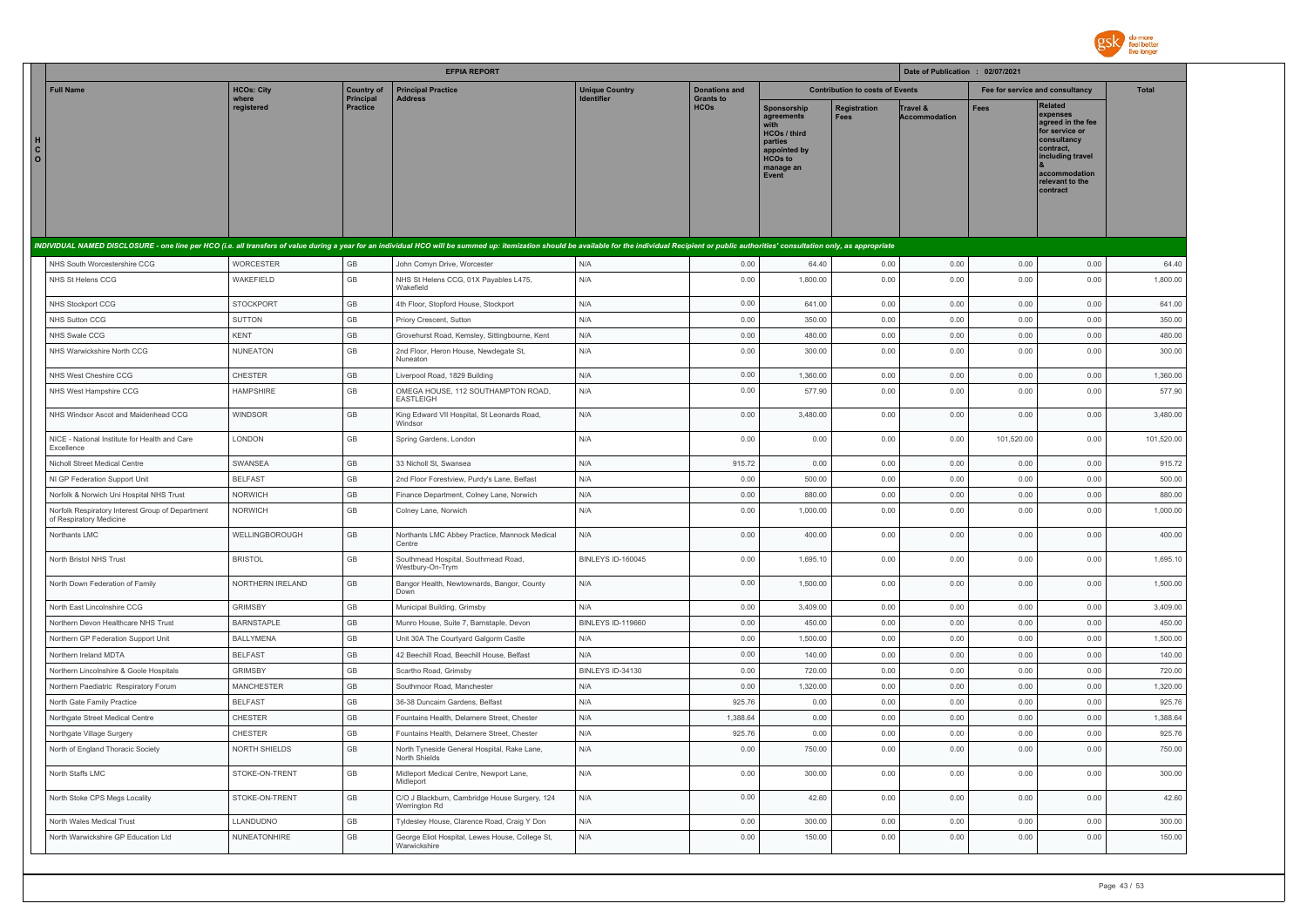

|                                                              | <b>EFPIA REPORT</b> |                                     |                                                                                                                                                                                                                                |                       |                                            | Date of Publication : 02/07/2021                                                                             |                                        |                                  |                                 |                                                                                                                                                                   |              |
|--------------------------------------------------------------|---------------------|-------------------------------------|--------------------------------------------------------------------------------------------------------------------------------------------------------------------------------------------------------------------------------|-----------------------|--------------------------------------------|--------------------------------------------------------------------------------------------------------------|----------------------------------------|----------------------------------|---------------------------------|-------------------------------------------------------------------------------------------------------------------------------------------------------------------|--------------|
| <b>Full Name</b>                                             | <b>HCOs: City</b>   | <b>Country of</b>                   | <b>Principal Practice</b>                                                                                                                                                                                                      | <b>Unique Country</b> | <b>Donations and</b>                       |                                                                                                              | <b>Contribution to costs of Events</b> |                                  | Fee for service and consultancy |                                                                                                                                                                   | <b>Total</b> |
| н<br>$\mathtt{C}$<br>$\circ$                                 | where<br>registered | <b>Principal</b><br><b>Practice</b> | <b>Address</b>                                                                                                                                                                                                                 | <b>Identifier</b>     | <b>Grants to</b><br><b>HCO<sub>s</sub></b> | Sponsorship<br>agreements<br>HCOs / third<br>parties<br>appointed by<br><b>HCOs to</b><br>manage an<br>Event | Registration<br><b>Fees</b>            | Travel &<br><b>Accommodation</b> | <b>Fees</b>                     | <b>Related</b><br>expenses<br>agreed in the fee<br>for service or<br>consultancy<br>contract.<br>including travel<br>accommodation<br>relevant to the<br>contract |              |
|                                                              |                     |                                     | INDIVIDUAL NAMED DISCLOSURE - one line per HCO (i.e. all transfers of value during a year for an individual HCO will be summed up: itemization should be available for the individual Recipient or public authorities' consult |                       |                                            |                                                                                                              |                                        |                                  |                                 |                                                                                                                                                                   |              |
| North West Lancashire Practice Nurse<br>Association          | PRESTON             | GB                                  | 75 Frenchwood Avenue, Preston                                                                                                                                                                                                  | N/A                   | 0.00                                       | 700.00                                                                                                       | 0.00                                   | 0.00                             | 0.00                            | 0.00                                                                                                                                                              | 700.00       |
| North West Lung Centre Charity                               | <b>MANCHESTER</b>   | GB                                  | Wythenshawe Hospital, Manchester                                                                                                                                                                                               | N/A                   | 0.00                                       | 2,700.00                                                                                                     | 0.00                                   | 0.00                             | 0.00                            | 0.00                                                                                                                                                              | 2,700.00     |
| North West Severe Asthma Forum for Education<br>and Research | <b>BOLTON</b>       | GB                                  | Bolton One, Moor Lane, Bolton                                                                                                                                                                                                  | N/A                   | 0.00                                       | 600.00                                                                                                       | 0.00                                   | 0.00                             | 0.00                            | 0.00                                                                                                                                                              | 600.00       |
| Northwick Park Hospital Trust Funds                          | <b>HARROW</b>       | GB                                  | Watford Road, Harrow, Middlesex                                                                                                                                                                                                | N/A                   | 0.00                                       | 156.00                                                                                                       | 0.00                                   | 0.00                             | 0.00                            | 0.00                                                                                                                                                              | 156.00       |
| Norton Brook Medical Centre                                  | KINGSBRIDGE         | GB                                  | Cookworthy Road, Kingsbridge, Devon                                                                                                                                                                                            | N/A                   | 1,620.08                                   | 0.00                                                                                                         | 0.00                                   | 0.00                             | 0.00                            | 0.00                                                                                                                                                              | 1,620.08     |
| Nottingham University Consultants                            | NOTTINGHAM          | GB                                  | Triumph Road                                                                                                                                                                                                                   | N/A                   | 0.00                                       | 0.00                                                                                                         | 0.00                                   | 0.00                             | 7,745.51                        | 0.00                                                                                                                                                              | 7,745.51     |
| Nottingham University Hospital NHS Trust                     | NOTTINGHAM          | GB                                  | Hucknall Road, Nottingham                                                                                                                                                                                                      | BINLEYS ID-154539     | 0.00                                       | 360.00                                                                                                       | 0.00                                   | 0.00                             | 0.00                            | 0.00                                                                                                                                                              | 360.00       |
| Nottingham University Hospitals                              | NOTTINGHAM          | GB                                  | City Hospital Campus, Hucknall Road,<br>Nottingham                                                                                                                                                                             | N/A                   | 0.00                                       | 752.00                                                                                                       | 0.00                                   | 0.00                             | 0.00                            | 0.00                                                                                                                                                              | 752.00       |
| Nuffield Health Exeter Hospital                              | <b>EXETER</b>       | GB                                  | Wonford Road, Exeter                                                                                                                                                                                                           | N/A                   | 0.00                                       | 1.844.00                                                                                                     | 0.00                                   | 0.00                             | 0.00                            | 0.00                                                                                                                                                              | 1.844.00     |
| Nuffield Hospital Tunbridge Wells                            | <b>KENT</b>         | GB                                  | Kingswood Road, Tunbridge Wells                                                                                                                                                                                                | N/A                   | 0.00                                       | 237.50                                                                                                       | 0.00                                   | 0.00                             | 0.00                            | 0.00                                                                                                                                                              | 237.50       |
| Oakfield Surgery                                             | <b>HENGOED</b>      | GB                                  | Oakfield St, Ystrad Mynach, Hengoed                                                                                                                                                                                            | N/A                   | 2,060.37                                   | 0.00                                                                                                         | 0.00                                   | 0.00                             | 0.00                            | 0.00                                                                                                                                                              | 2,060.37     |
| Oak Hall Surgery                                             | <b>NEW ROMNEY</b>   | GB                                  | 41-43 High Street, New Romney, Kent                                                                                                                                                                                            | N/A                   | 2,082.96                                   | 0.00                                                                                                         | 0.00                                   | 0.00                             | 0.00                            | 0.00                                                                                                                                                              | 2,082.96     |
| Oakleaf Medical Practice                                     | LONDONDERRY         | GB                                  | Great James Street Health Centre, 49 Great<br>James St                                                                                                                                                                         | N/A                   | 686.79                                     | 0.00                                                                                                         | 0.00                                   | 0.00                             | 0.00                            | 0.00                                                                                                                                                              | 686.79       |
| Oaks Family Practice Centre                                  | COOKSTOWN           | GB                                  | 48 Orritor Road, Cookstown                                                                                                                                                                                                     | N/A                   | 228.93                                     | 0.00                                                                                                         | 0.00                                   | 0.00                             | 0.00                            | 0.00                                                                                                                                                              | 228.93       |
| Oldham Hospital                                              | OLDHAM              | GB                                  | Rochdale Road, Oldham                                                                                                                                                                                                          | N/A                   | 0.00                                       | 154.00                                                                                                       | 0.00                                   | 0.00                             | 0.00                            | 0.00                                                                                                                                                              | 154.00       |
| <b>Oldpark Group Practice</b>                                | <b>BELFAST</b>      | GB                                  | 460 Oldpark Road, Belfast                                                                                                                                                                                                      | N/A                   | 1,157.20                                   | 0.00                                                                                                         | 0.00                                   | 0.00                             | 0.00                            | 0.00                                                                                                                                                              | 1,157.20     |
| Oliver Plunkett Postgraduate Centre                          | CHERTSEY            | GB                                  | St Peters Hospital, Guildford Road, Chertsey                                                                                                                                                                                   | BINLEYS ID-154415     | 0.00                                       | 1,650.00                                                                                                     | 0.00                                   | 0.00                             | 0.00                            | 0.00                                                                                                                                                              | 1,650.00     |
| OMIG                                                         | GLASGOW             | GB                                  | Sauchiehall Street, Glasgow                                                                                                                                                                                                    | N/A                   | 1,345.00                                   | 0.00                                                                                                         | 0.00                                   | 0.00                             | 0.00                            | 0.00                                                                                                                                                              | 1,345.00     |
| Omniamed Communications Ltd                                  | LONDON              | GB                                  | 108 Cannon St London                                                                                                                                                                                                           | N/A                   | 0.00                                       | 6,000.00                                                                                                     | 0.00                                   | 0.00                             | 0.00                            | 0.00                                                                                                                                                              | 6,000.00     |
| One Health Lewisham                                          | <b>BROMLEY</b>      | GB                                  | The Moorside Clinic, 7-9 Moorside Rd, Bromley                                                                                                                                                                                  | N/A                   | 50,000.00                                  | 0.00                                                                                                         | 0.00                                   | 0.00                             | 0.00                            | 0.00                                                                                                                                                              | 50,000.00    |
| Oral and Dental Research Trust                               | LONDON              | GB                                  | Guys Hospital, Great Maze Pond, London                                                                                                                                                                                         | N/A                   | 30,000.00                                  | 0.00                                                                                                         | 0.00                                   | 0.00                             | 0.00                            | 0.00                                                                                                                                                              | 30,000.00    |
| Orr Medical Training Ltd                                     | LANCASHIRE          | GB<br>GB                            | Whittle-le Woods, Chorley, Lancashire                                                                                                                                                                                          | N/A                   | 0.00                                       | 350.00                                                                                                       | 0.00                                   | 0.00                             | 0.00                            | 0.00                                                                                                                                                              | 350.00       |
| Oxford University Hospitals NHS Trust                        | OXFORD              |                                     | John Radcliffe Hospital, Headley Way,<br>Headington, Oxford                                                                                                                                                                    | BINLEYS ID-30971      | 0.00                                       | 737.00                                                                                                       | 0.00                                   | 0.00                             | 89,999.00                       | 0.00                                                                                                                                                              | 90,736.00    |
| Paediatric Respiratory Academy CIC                           | LONDON              | GB                                  | King's College Hospital, Denmark Hill, London                                                                                                                                                                                  | N/A                   | 0.00                                       | 18,500.00                                                                                                    | 0.00                                   | 0.00                             | 0.00                            | 0.00                                                                                                                                                              | 18,500.00    |
| Panteg Health Centre                                         | PONTYPOOL           | GB                                  | Kemys St, Griffithstown, Pontypool                                                                                                                                                                                             | N/A                   | 1,144.65                                   | 0.00                                                                                                         | 0.00                                   | 0.00                             | 0.00                            | 0.00                                                                                                                                                              | 1,144.65     |
| Papworth Hospital NHS Trust                                  | CAMBRIDGE           | GB                                  | Papworth Everard, Cambridge                                                                                                                                                                                                    | BINLEYS ID-32844      | 0.00                                       | 3,750.00                                                                                                     | 0.00                                   | 0.00                             | 0.00                            | 0.00                                                                                                                                                              | 3,750.00     |
| Park Farm Surgery                                            | <b>FOLKESTONE</b>   | GB                                  | 1 Alder Road, Folkestone                                                                                                                                                                                                       | N/A                   | 915.72                                     | 0.00                                                                                                         | 0.00                                   | 0.00                             | 0.00                            | 0.00                                                                                                                                                              | 915.72       |
| Park Medical - Great James St                                | LONDONDERRY         | GB                                  | Great James Street HC, 49 Great James Street,<br>Londonderry                                                                                                                                                                   | N/A                   | 1,386.13                                   | 0.00                                                                                                         | 0.00                                   | 0.00                             | 0.00                            | 0.00                                                                                                                                                              | 1,386.13     |
| Pathfields Medical Group                                     | PLYMOUTH            | GB                                  | Pathfields Practice, Laira Surgery, 95 Pike Road,<br>Plymouth                                                                                                                                                                  | N/A                   | 0.00                                       | 150.00                                                                                                       | 0.00                                   | 0.00                             | 0.00                            | 0.00                                                                                                                                                              | 150.00       |
| PCRS-UK                                                      | SUTTON COLDFIELD    | GB                                  | Unit 2, Warwick House, Sutton Coldfield, West<br>Midlands                                                                                                                                                                      | N/A                   | 0.00                                       | 274.00                                                                                                       | 0.00                                   | 0.00                             | 0.00                            | 0.00                                                                                                                                                              | 274.00       |
| Peer Voice                                                   | LONDON              | GB                                  | 30 Great Pulteney St, 4th Floor, London                                                                                                                                                                                        | N/A                   | 340,578.27                                 | 0.00                                                                                                         | 0.00                                   | 0.00                             | 0.00                            | 0.00                                                                                                                                                              | 340,578.27   |
| Pembroke House Medical Group                                 | PAIGNTON            | GB                                  | 226-276 Torquay Road, Paignton                                                                                                                                                                                                 | N/A                   | 0.00                                       | 350.00                                                                                                       | 0.00                                   | 0.00                             | 0.00                            | 0.00                                                                                                                                                              | 350.00       |
| Pencester Surgery                                            | <b>DOVER</b>        | GB                                  | 10/12 Pencester Road, Dover                                                                                                                                                                                                    | N/A                   | 1,836.46                                   | 0.00                                                                                                         | 0.00                                   | 0.00                             | 0.00                            | 0.00                                                                                                                                                              | 1.836.46     |
| Pengam Health Centre                                         | FLEUR-DE-LYS        | GB                                  | Glan Yr Afon Lane, Fleur-de-Lys, Blackwood                                                                                                                                                                                     | N/A                   | 925.76                                     | 0.00                                                                                                         | 0.00                                   | 0.00                             | 0.00                            | 0.00                                                                                                                                                              | 925.76       |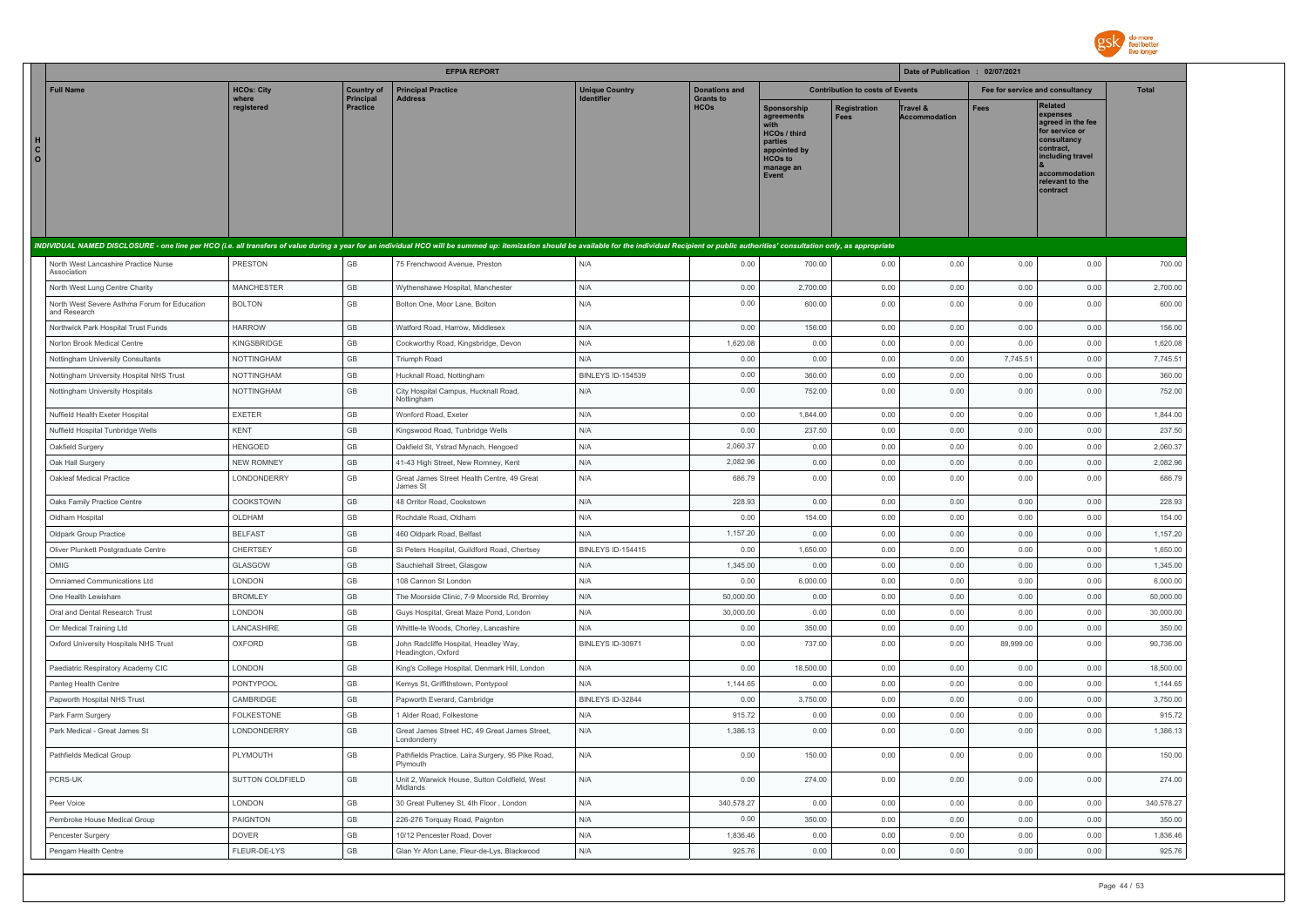

|                                                                                                                                                                                                                                |                                |                                       | <b>EFPIA REPORT</b>                                                     |                                     |                                          |                                                                                                                     |                                        | Date of Publication : 02/07/2021 |                                 |                                                                                                                                                                   |                    |
|--------------------------------------------------------------------------------------------------------------------------------------------------------------------------------------------------------------------------------|--------------------------------|---------------------------------------|-------------------------------------------------------------------------|-------------------------------------|------------------------------------------|---------------------------------------------------------------------------------------------------------------------|----------------------------------------|----------------------------------|---------------------------------|-------------------------------------------------------------------------------------------------------------------------------------------------------------------|--------------------|
| <b>Full Name</b>                                                                                                                                                                                                               | <b>HCOs: City</b><br>where     | <b>Country of</b><br><b>Principal</b> | <b>Principal Practice</b>                                               | <b>Unique Country</b><br>Identifier | <b>Donations and</b><br><b>Grants to</b> |                                                                                                                     | <b>Contribution to costs of Events</b> |                                  | Fee for service and consultancy |                                                                                                                                                                   | <b>Total</b>       |
| $\mathbf{c}$<br>$\circ$                                                                                                                                                                                                        | registered                     | <b>Practice</b>                       | <b>Address</b>                                                          |                                     | <b>HCOs</b>                              | Sponsorship<br>agreements<br><b>HCOs / third</b><br>parties<br>appointed by<br><b>HCOs to</b><br>manage an<br>Event | <b>Registration</b><br><b>Fees</b>     | Travel &<br><b>Accommodation</b> | Fees                            | <b>Related</b><br>expenses<br>agreed in the fee<br>for service or<br>consultancy<br>contract,<br>including travel<br>accommodation<br>relevant to the<br>contract |                    |
| INDIVIDUAL NAMED DISCLOSURE - one line per HCO (i.e. all transfers of value during a year for an individual HCO will be summed up: itemization should be available for the individual Recipient or public authorities' consult |                                |                                       |                                                                         |                                     |                                          |                                                                                                                     |                                        |                                  |                                 |                                                                                                                                                                   |                    |
| Penshurst Gardens Surgery                                                                                                                                                                                                      | <b>EDGWARE</b>                 | GB                                    | 39 Penshurst Gardens, Edgware                                           | N/A                                 | 457.86                                   | 0.00                                                                                                                | 0.00                                   | 0.00                             | 0.00                            | 0.00                                                                                                                                                              | 457.86             |
| Penwortham St Mary's Medical Group                                                                                                                                                                                             | <b>PRESTON</b>                 | GB                                    | Cop Lane, Preston                                                       | N/A                                 | 0.00                                     | 450.00                                                                                                              | 0.00                                   | 0.00                             | 0.00                            | 0.00                                                                                                                                                              | 450.00             |
| Pen-Y-Bont Health Limited                                                                                                                                                                                                      | <b>BRIDGEND</b>                | GB                                    | The Medical Centre Heol-Yr-Onnen, Pencoed,<br>Bridgend                  | N/A                                 | 0.00                                     | 400.00                                                                                                              | 0.00                                   | 0.00                             | 0.00                            | 0.00                                                                                                                                                              | 400.00             |
| Pen-Y-Cae Surgery                                                                                                                                                                                                              | EBBW VALE                      | GB                                    | Bridge Street, Ebbw Vale, Blaenau Gwent                                 | N/A                                 | 1,388.64                                 | 0.00                                                                                                                | 0.00                                   | 0.00                             | 0.00                            | 0.00                                                                                                                                                              | 1,388.64           |
| Peter Street Surgery                                                                                                                                                                                                           | <b>DOVER</b>                   | GB                                    | Peter Street, Dover, Kent                                               | N/A                                 | 1,388.64                                 | 0.00                                                                                                                | 0.00                                   | 0.00                             | 0.00                            | 0.00                                                                                                                                                              | 1,388.64           |
| PHGH Doctors                                                                                                                                                                                                                   | LONDON                         | $\mathbb{G}\mathbb{B}$                | Temple Fortune Health Ctr, 23 Temple Fortune Ln                         | N/A                                 | 457.86                                   | 0.00                                                                                                                | 0.00                                   | 0.00                             | 0.00                            | 0.00                                                                                                                                                              | 457.86             |
| <b>Pike Medical Practice</b>                                                                                                                                                                                                   | MOSSLEY                        | GB                                    | Market Place, Mossley, Ashton-Under-Lyne                                | N/A                                 | 457.86                                   | 0.00                                                                                                                | 0.00                                   | 0.00                             | 0.00                            | 0.00                                                                                                                                                              | 457.86             |
| Plas Ffynnon Medical Centre                                                                                                                                                                                                    | OSWESTRY                       | GB                                    | Middleton Road, Oswestry                                                | N/A                                 | 1,373.58                                 | 0.00                                                                                                                | 0.00                                   | 0.00                             | 0.00                            | 0.00                                                                                                                                                              | 1,373.58           |
| Plymouth Hospital NHS Trust                                                                                                                                                                                                    | PLYMOUTH                       | GB                                    | Derriford Hospital, Derriford Road, Plymouth                            | BINLEYS ID-41323                    | 0.00                                     | 2,230.00                                                                                                            | 0.00                                   | 0.00                             | 0.00                            | 0.00                                                                                                                                                              | 2,230.00           |
| PLYMOUTH MEDICAL CENTRE                                                                                                                                                                                                        | PLYMOUTH                       | GB                                    | Plymouth Hospital NHS Trust, Derriford Road                             | N/A                                 | 0.00                                     | 400.00                                                                                                              | 0.00                                   | 0.00                             | 0.00                            | 0.00                                                                                                                                                              | 400.00             |
| PLYMOUTH UNIVERSITY                                                                                                                                                                                                            | PLYMOUTH                       | $\mathbb{G}\mathbb{B}$<br>GB          | New Cooperage Building, Plymouth                                        | N/A                                 | 0.00<br>0.00                             | 1,000.00                                                                                                            | 0.00                                   | 0.00                             | 2,640.00                        | 0.00                                                                                                                                                              | 3,640.00           |
| Point Six Training Ltd<br>Poole Hospital NHS Foundation Trust                                                                                                                                                                  | <b>DUDLEY</b><br>POOLE         | GB                                    | The Homestead Smestow, Swindon, Dudley<br>Longfleet Road, Poole, Dorset | N/A<br>BINLEYS ID-40035             | 0.00                                     | 5,500.00<br>286.72                                                                                                  | 0.00<br>0.00                           | 0.00<br>0.00                     | 0.00<br>0.00                    | 0.00<br>0.00                                                                                                                                                      | 5,500.00<br>286.72 |
| Portsmouth Hospitals NHS Trust (Queen<br>Alexandra Hospital)                                                                                                                                                                   | PORTSMOUTH                     | GB                                    | Southwick Hill Road, Cosham, Portsmouth                                 | N/A                                 | 34,013.66                                | 2,799.42                                                                                                            | 0.00                                   | 0.00                             | 0.00                            | 0.00                                                                                                                                                              | 36,813.08          |
| Portstewart Medical Centre                                                                                                                                                                                                     | PORTSTEWART                    | GB                                    | 32 Mill Road, Portstewart                                               | N/A                                 | 694.32                                   | 0.00                                                                                                                | 0.00                                   | 0.00                             | 0.00                            | 0.00                                                                                                                                                              | 694.32             |
| Powys Teaching Health Board                                                                                                                                                                                                    | <b>BRECON</b>                  | GB                                    | Bronllys Hospital, Bronllys, Brecon                                     | BINLEYS ID-41342                    | 0.00                                     | 2,600.00                                                                                                            | 0.00                                   | 0.00                             | 0.00                            | 0.00                                                                                                                                                              | 2,600.00           |
| Practice Managers Group                                                                                                                                                                                                        | <b>BELFAST</b>                 | $\mathbb{G}\mathbb{B}$                | Finaghy Health Centre, 13-25 Finaghy Road<br>South                      | N/A                                 | 0.00                                     | 650.00                                                                                                              | 0.00                                   | 0.00                             | 0.00                            | 0.00                                                                                                                                                              | 650.00             |
| PrescQIPP CIC                                                                                                                                                                                                                  | LONDON                         | $\mathbb{G}\mathbb{B}$                | c/o The Accounting Crew, London                                         | N/A                                 | 0.00                                     | 3,774.00                                                                                                            | 0.00                                   | 0.00                             | 0.00                            | 0.00                                                                                                                                                              | 3,774.00           |
| Prescribing Decision Support Ltd                                                                                                                                                                                               | KEELE                          | $\mathbb{G}\mathbb{B}$                | School of Pharmacy, Keele University, Keele                             | N/A                                 | 0.00                                     | 0.00                                                                                                                | 0.00                                   | 0.00                             | 120,000.00                      | 0.00                                                                                                                                                              | 120,000.00         |
| Primary Care Development Centre                                                                                                                                                                                                | NOTTINGHAMSHIRE                | $\mathbb{G}\mathbb{B}$                | NBV Enterprise Centre, 6 David Lane, Nottingham                         | N/A                                 | 0.00                                     | 3,820.00                                                                                                            | 0.00                                   | 0.00                             | 0.00                            | 0.00                                                                                                                                                              | 3,820.00           |
| Primary Care Doncaster Limited                                                                                                                                                                                                 | <b>DONCASTER</b>               | GB                                    | Cavendish Court.Devonshire House South<br>Parade, Doncaster             | N/A                                 | 0.00                                     | 2,196.50                                                                                                            | 0.00                                   | 0.00                             | 0.00                            | 0.00                                                                                                                                                              | 2.196.50           |
| Primary Care Education                                                                                                                                                                                                         | PORTSMOUTH                     | $\mathbb{G}\mathbb{B}$                | Goddard Centre, St James Hospital, Locksway<br>Road, Portsmouth         | N/A                                 | 0.00                                     | 2,020.00                                                                                                            | 0.00                                   | 0.00                             | 0.00                            | 0.00                                                                                                                                                              | 2,020.00           |
| Primary Care Lincolnshire Medical Servic                                                                                                                                                                                       | LINCOLNSHIRE                   | GB                                    | The Surgery, Lincolnshire                                               | N/A                                 | 0.00                                     | 350.00                                                                                                              | 0.00                                   | 0.00                             | 0.00                            | 0.00                                                                                                                                                              | 350.00             |
| Primary Care Pharmacists' Association                                                                                                                                                                                          | <b>WOKING</b>                  | GB                                    | Send Hill, Woking                                                       | BINLEYS ID-149106                   | 0.00                                     | 32,840.00                                                                                                           | 0.00                                   | 0.00                             | 0.00                            | 0.00                                                                                                                                                              | 32.840.00          |
| Primary Care Respiratory Society UK                                                                                                                                                                                            | SOLIHULL                       | GB                                    | Miria House, 1683b High Street, Knowle, Solihull                        | BINLEYS ID-159437                   | 25,000.00                                | 42,144.93                                                                                                           | 0.00                                   | 0.00                             | 0.00                            | 0.00                                                                                                                                                              | 67,144.93          |
| Princess Alexandra Hospital Trust<br>Professional Development International                                                                                                                                                    | <b>HARLOW</b><br><b>EXETER</b> | GB<br>GB                              | Hamstel Road, Harlow<br>29 SENTRYS ORCHARD, EXMINSTER,<br><b>EXETER</b> | N/A<br>N/A                          | 0.00<br>0.00                             | 219.42<br>200.00                                                                                                    | 0.00<br>0.00                           | 0.00<br>0.00                     | 0.00<br>0.00                    | 0.00<br>0.00                                                                                                                                                      | 219.42<br>200.00   |
| P&S Medical Education LTD                                                                                                                                                                                                      | NEWCASTLE                      | GB                                    | Woodstock Way, The Quadrus Centre, Tyne and<br>Wear                     | N/A                                 | 0.00                                     | 4,804.80                                                                                                            | 0.00                                   | 0.00                             | 0.00                            | 0.00                                                                                                                                                              | 4,804.80           |
| Public Health England                                                                                                                                                                                                          | SALISBURY                      | GB                                    | Manor Farm Road, Porton Down, Salisbury                                 | N/A                                 | 0.00                                     | 0.00                                                                                                                | 0.00                                   | 0.00                             | 4,326.45                        | 0.00                                                                                                                                                              | 4,326.45           |
| Public Health Wales NHS Trust                                                                                                                                                                                                  | CARDIFF                        | GB                                    | 18 Cathedral Road, Cardiff                                              | BINLEYS ID-72262                    | 0.00                                     | 2,000.00                                                                                                            | 0.00                                   | 0.00                             | 0.00                            | 0.00                                                                                                                                                              | 2,000.00           |
| Pulmonary Vascular Research Inst.                                                                                                                                                                                              | <b>KENT</b>                    | GB                                    | 33 St George's Place, Old Dover Road,<br>Canterbury                     | N/A                                 | 55,000.00                                | 10,000.00                                                                                                           | 0.00                                   | 0.00                             | 0.00                            | 0.00                                                                                                                                                              | 65,000.00          |
| Quayside Medical Practice                                                                                                                                                                                                      | LONDONDERRY                    | GB                                    | Quayside Medical Practice, 82-84 Strand Road                            | N/A                                 | 1,841.48                                 | 0.00                                                                                                                | 0.00                                   | 0.00                             | 0.00                            | 0.00                                                                                                                                                              | 1,841.48           |
| Queen Mary University of London                                                                                                                                                                                                | LONDON                         | GB                                    | Mile End Road, Mile End Campus, London                                  | BINLEYS ID-163494                   | 0.00                                     | 0.00                                                                                                                | 0.00                                   | 0.00                             | 73,302.38                       | 0.00                                                                                                                                                              | 73,302.38          |
| Queens Medical Centre                                                                                                                                                                                                          | <b>BARNSTAPLE</b>              | GB                                    | 6-7 Queen Street, Barnstaple                                            | N/A                                 | 2,543.33                                 | 0.00                                                                                                                | 0.00                                   | 0.00                             | 0.00                            | 0.00                                                                                                                                                              | 2,543.33           |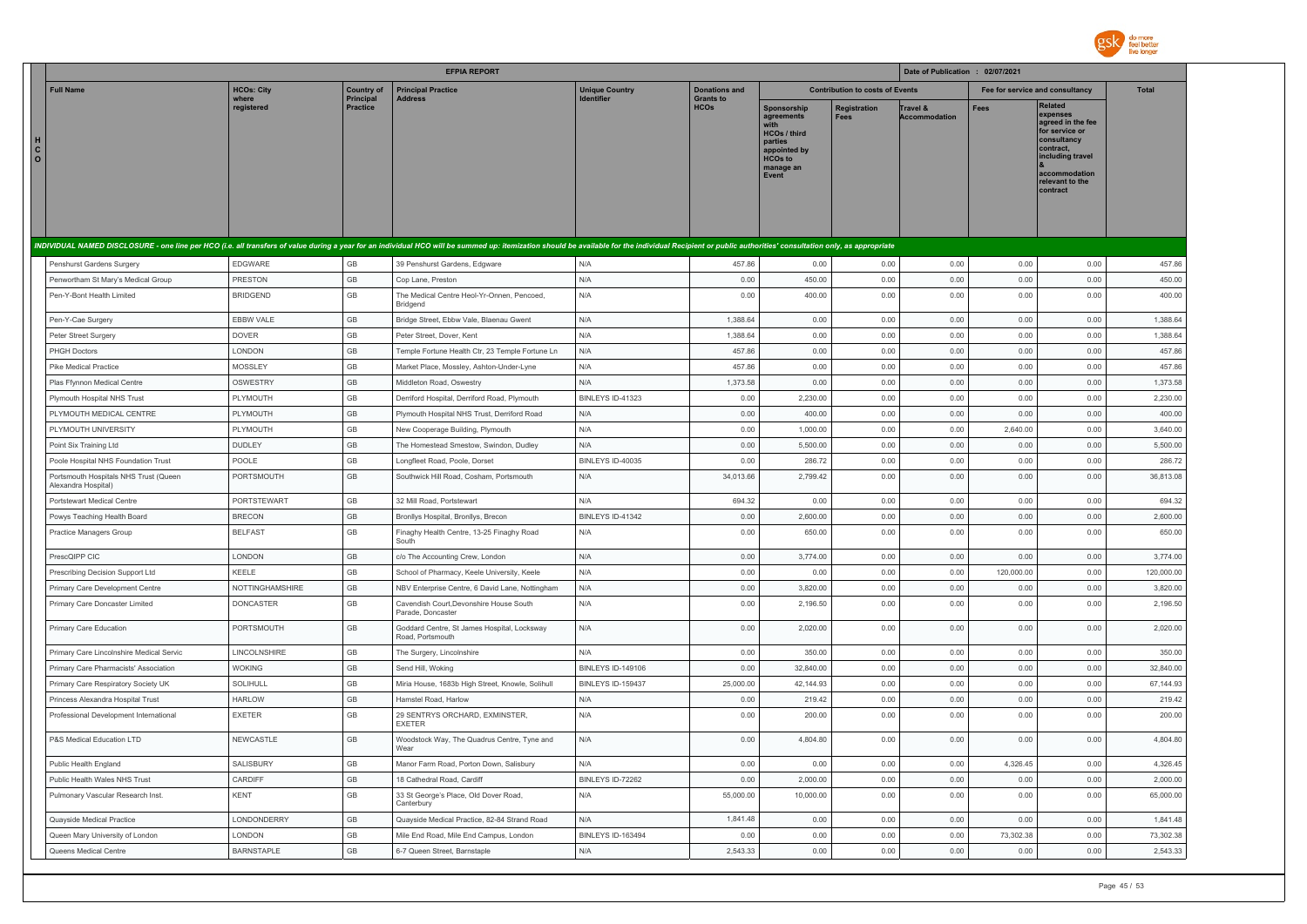

|                                                                                                                                                                                                                                |                            |                                       | <b>EFPIA REPORT</b>                                             |                                     |                                          |                                                                                                                             |                                        | Date of Publication : 02/07/2021 |                                 |                                                                                                                                                                   |              |
|--------------------------------------------------------------------------------------------------------------------------------------------------------------------------------------------------------------------------------|----------------------------|---------------------------------------|-----------------------------------------------------------------|-------------------------------------|------------------------------------------|-----------------------------------------------------------------------------------------------------------------------------|----------------------------------------|----------------------------------|---------------------------------|-------------------------------------------------------------------------------------------------------------------------------------------------------------------|--------------|
| <b>Full Name</b>                                                                                                                                                                                                               | <b>HCOs: City</b><br>where | <b>Country of</b><br><b>Principal</b> | <b>Principal Practice</b><br><b>Address</b>                     | <b>Unique Country</b><br>Identifier | <b>Donations and</b><br><b>Grants to</b> |                                                                                                                             | <b>Contribution to costs of Events</b> |                                  | Fee for service and consultancy |                                                                                                                                                                   | <b>Total</b> |
| н<br>C<br>$\circ$                                                                                                                                                                                                              | registered                 | <b>Practice</b>                       |                                                                 |                                     | <b>HCOs</b>                              | Sponsorship<br>agreements<br>with<br><b>HCOs / third</b><br>parties<br>appointed by<br><b>HCOs to</b><br>manage an<br>Event | <b>Registration</b><br><b>Fees</b>     | Travel &<br><b>Accommodation</b> | <b>Fees</b>                     | <b>Related</b><br>expenses<br>agreed in the fee<br>for service or<br>consultancy<br>contract,<br>including travel<br>accommodation<br>relevant to the<br>contract |              |
| INDIVIDUAL NAMED DISCLOSURE - one line per HCO (i.e. all transfers of value during a year for an individual HCO will be summed up: itemization should be available for the individual Recipient or public authorities' consult |                            |                                       |                                                                 |                                     |                                          |                                                                                                                             |                                        |                                  |                                 |                                                                                                                                                                   |              |
| Queens Park Medical Centre                                                                                                                                                                                                     | STOCKTON-ON-TEES           | GB                                    | Farrer Street, Stockton-on-Tees                                 | N/A                                 | 2,289.30                                 | 0.00                                                                                                                        | 0.00                                   | 0.00                             | 0.00                            | 0.00                                                                                                                                                              | 2,289.30     |
| Queensway Surgery                                                                                                                                                                                                              | SOUTHEND-ON-SEA            | GB                                    | 75 Queensway, Southend-on-Sea                                   | N/A                                 | 2,747.16                                 | 0.00                                                                                                                        | 0.00                                   | 0.00                             | 0.00                            | 0.00                                                                                                                                                              | 2,747.16     |
| Ramsay Health Care UK Operations Ltd                                                                                                                                                                                           | <b>BEDFORDSHIRE</b>        | GB                                    | 1 Hassett Street, Bedford, Bedfordshire                         | N/A                                 | 0.00                                     | 1,364.87                                                                                                                    | 0.00                                   | 0.00                             | 0.00                            | 0.00                                                                                                                                                              | 1,364.87     |
| Randalstown Medical Practice                                                                                                                                                                                                   | RANDALSTOWN                | GB                                    | 5 Neillsbrook Road, Randalstown                                 | N/A                                 | 1,378.60                                 | 0.00                                                                                                                        | 0.00                                   | 0.00                             | 0.00                            | 0.00                                                                                                                                                              | 1,378.60     |
| RCGP Beds and Herts Faculty                                                                                                                                                                                                    | LUTON                      | GB                                    | Room 211 Putteridge Bury, Hitchin Road, Luton                   | N/A                                 | 0.00                                     | 250.00                                                                                                                      | 0.00                                   | 0.00                             | 0.00                            | 0.00                                                                                                                                                              | 250.00       |
| <b>RCGP Essex Faculty</b>                                                                                                                                                                                                      | LONDON                     | $\mathbb{G}\mathbb{B}$                | 30 Euston Square, London                                        | N/A                                 | 0.00                                     | 766.00                                                                                                                      | 0.00                                   | 0.00                             | 0.00                            | 0.00                                                                                                                                                              | 766.00       |
| RCGP Tamar Faculty                                                                                                                                                                                                             | <b>EXETER</b>              | GB                                    | University of Exeter Medical School, Exeter                     | N/A                                 | 0.00                                     | 1,960.00                                                                                                                    | 0.00                                   | 0.00                             | 0.00                            | 0.00                                                                                                                                                              | 1,960.00     |
| Red & Green Practice                                                                                                                                                                                                           | SOUTHAMPTON                | GB                                    | Waterside Health Centre, Beaulieu Road, Hythe,<br>Southampton   | N/A                                 | 3,207.53                                 | 0.00                                                                                                                        | 0.00                                   | 0.00                             | 0.00                            | 0.00                                                                                                                                                              | 3,207.53     |
| Renaissance Events Ltd                                                                                                                                                                                                         | NORFOLK                    | $\mathbb{G}\mathbb{B}$                | 7 Greylag Close, Salhouse                                       | N/A                                 | 0.00                                     | 3,924.00                                                                                                                    | 0.00                                   | 0.00                             | 0.00                            | 0.00                                                                                                                                                              | 3,924.00     |
| Respiratory Care Solutions Ltd                                                                                                                                                                                                 | LEEDS                      | GB                                    | 30 Westgate Point, Westgate, Leeds                              | N/A                                 | 0.00                                     | 4,800.00                                                                                                                    | 0.00                                   | 0.00                             | 0.00                            | 0.00                                                                                                                                                              | 4,800.00     |
| Respiratory Innovation Wales                                                                                                                                                                                                   | LLANELLI                   | GB                                    | Respiratory Innovation Wales The Beacon, Heol<br>Aur, Llanelli  | N/A                                 | 0.00                                     | 0.00                                                                                                                        | 0.00                                   | 0.00                             | 4,061.28                        | 367.97                                                                                                                                                            | 4,429.25     |
| Respiratory Interest Group Meeting Dorset                                                                                                                                                                                      | <b>DORCHESTER</b>          | $\mathbb{G}\mathbb{B}$                | Cerne Abbas Surgery, Dorchester                                 | N/A                                 | 0.00                                     | 1,202.73                                                                                                                    | 0.00                                   | 0.00                             | 0.00                            | 0.00                                                                                                                                                              | 1,202.73     |
| Respiricare Ltd                                                                                                                                                                                                                | SITTINGBOURNE              | GB                                    | 4 Curlew Avenue, Lower Halstow, Sittingbourne,<br>Kent          | N/A                                 | 0.00                                     | 7,340.08                                                                                                                    | 0.00                                   | 0.00                             | 0.00                            | 149.00                                                                                                                                                            | 7,489.08     |
| <b>Riverfront Medical</b>                                                                                                                                                                                                      | LONDONDERRY                | $\mathbb{G}\mathbb{B}$                | Waterside Health Centre, 121-147 Spencer Road                   | N/A                                 | 228.93                                   | 0.00                                                                                                                        | 0.00                                   | 0.00                             | 0.00                            | 0.00                                                                                                                                                              | 228.93       |
| <b>Riversley Road Surgery</b>                                                                                                                                                                                                  | NUNEATON                   | GB                                    | Riversley Road, Nuneaton                                        | N/A                                 | 1,144.65                                 | 0.00                                                                                                                        | 0.00                                   | 0.00                             | 0.00                            | 0.00                                                                                                                                                              | 1,144.65     |
| Rolle Medical Partnership                                                                                                                                                                                                      | <b>EXMOUTH</b>             | $\mathbb{G}\mathbb{B}$                | Claremont Grove, Exmouth Health Centre<br>Exmouth               | N/A                                 | 1,620.08                                 | 0.00                                                                                                                        | 0.00                                   | 0.00                             | 0.00                            | 0.00                                                                                                                                                              | 1,620.08     |
| Rotherham Respiratory                                                                                                                                                                                                          | <b>ROTHERHAM</b>           | GB                                    | Badsley Moor Lane, Rotherham                                    | N/A                                 | 0.00                                     | 1,544.85                                                                                                                    | 0.00                                   | 0.00                             | 0.00                            | 0.00                                                                                                                                                              | 1,544.85     |
| Rowner Health Centre                                                                                                                                                                                                           | GOSPORT                    | GB                                    | 143 Rowner Lane, Gosport                                        | N/A                                 | 1,612.55                                 | 0.00                                                                                                                        | 0.00                                   | 0.00                             | 0.00                            | 0.00                                                                                                                                                              | 1,612.55     |
| Royal Bournemouth Hospital                                                                                                                                                                                                     | <b>BOURNEMOUTH</b>         | GB                                    | Hotel Miramar East, Overcliffe, Bournemouth                     | N/A                                 | 0.00                                     | 400.00                                                                                                                      | 0.00                                   | 0.00                             | 0.00                            | 0.00                                                                                                                                                              | 400.00       |
| Royal Brompton and Harefield NHS Foundation                                                                                                                                                                                    | LONDON                     | GB                                    | Sydney Street, London                                           | N/A                                 | 0.00                                     | 0.00                                                                                                                        | 0.00                                   | 0.00                             | 3,000.00                        | 0.00                                                                                                                                                              | 3,000.00     |
| Royal College of General Practioners East<br>Scotland                                                                                                                                                                          | <b>DUNDEE</b>              | GB                                    | Mackenzie Building, Kirsty Semple Way, Dundee                   | BINLEYS ID-163022                   | 0.00                                     | 1,080.00                                                                                                                    | 0.00                                   | 0.00                             | 0.00                            | 0.00                                                                                                                                                              | 1,080.00     |
| Royal College of General Practioners North East<br>Scotland                                                                                                                                                                    | <b>ABERDEEN</b>            | GB                                    | Foresterhill Health Centre, Westburn Road,<br>Aberdeen          | BINLEYS ID-155728                   | 0.00                                     | 675.00                                                                                                                      | 0.00                                   | 0.00                             | 0.00                            | 0.00                                                                                                                                                              | 675.00       |
| Royal College of General Practioners Wessex<br>Faculty                                                                                                                                                                         | ANDOVER                    | GB                                    | Suite 3 Fosse House, East Anton Court, Icknield<br>Way, Andover | BINLEYS ID-162307                   | 0.00                                     | 200.00                                                                                                                      | 0.00                                   | 0.00                             | 0.00                            | 0.00                                                                                                                                                              | 200.00       |
| Royal College of Obstetricians and<br>Gynaecologists (RCOG)                                                                                                                                                                    | LONDON                     | GB                                    | 27 Sussex Place, Regent street, London                          | N/A                                 | 0.00                                     | 31,890.00                                                                                                                   | 0.00                                   | 0.00                             | 0.00                            | 0.00                                                                                                                                                              | 31,890.00    |
| Royal College of Pediatrics & Child Health                                                                                                                                                                                     | LONDON                     | GB                                    | 5-11 Theobalds Road, London                                     | N/A                                 | 0.00                                     | 41,338.80                                                                                                                   | 0.00                                   | 0.00                             | 0.00                            | 0.00                                                                                                                                                              | 41,338.80    |
| Royal College of Physicians                                                                                                                                                                                                    | LONDON                     | GB                                    | 11 St Andrews Place, London                                     | N/A                                 | 0.00                                     | 110,140.00                                                                                                                  | 0.00                                   | 0.00                             | 0.00                            | 0.00                                                                                                                                                              | 110,140.00   |
| Royal College of Physicians of Edinburgh                                                                                                                                                                                       | <b>EDINBURGH</b>           | $\mathbb{G}\mathbb{B}$                | 9 Queen Street, Edinburgh                                       | BINLEYS ID-63099                    | 0.00                                     | 1,500.00                                                                                                                    | 0.00                                   | 0.00                             | 0.00                            | 0.00                                                                                                                                                              | 1,500.00     |
| Royal Free Charity                                                                                                                                                                                                             | LONDON                     | GB                                    | Pond Street, Hampstead                                          | N/A                                 | 5,000.00                                 | 5,000.00                                                                                                                    | 0.00                                   | 0.00                             | 0.00                            | 0.00                                                                                                                                                              | 10,000.00    |
| Royall College of GPs SE Wales Faculty                                                                                                                                                                                         | CARDIFF                    | GB                                    | Regus House, Falcon Drive, Cardiff                              | <b>BINLEYS ID-163019</b>            | 0.00                                     | 250.00                                                                                                                      | 0.00                                   | 0.00                             | 0.00                            | 0.00                                                                                                                                                              | 250.00       |
| Royal Pharmaceutical Society of Great Britain                                                                                                                                                                                  | <b>GLOUCESTER</b>          | GB                                    | Gloucestershire Royal Hospital, Great Western<br>Road           | N/A                                 | 0.00                                     | 145.00                                                                                                                      | 0.00                                   | 0.00                             | 0.00                            | 0.00                                                                                                                                                              | 145.00       |
| Royal Pharmaceutical Society of Great Britain                                                                                                                                                                                  | LONDON                     | GB                                    | 66-68 East Smithfield, London                                   | BINLEYS ID-60503                    | 0.00                                     | 2,860.00                                                                                                                    | 0.00                                   | 0.00                             | 0.00                            | 0.00                                                                                                                                                              | 2,860.00     |
| Royal Society of Chemistry                                                                                                                                                                                                     | LONDON                     | GB                                    | Burlington House, Piccadilly, London                            | N/A                                 | 3,000.00                                 | 0.00                                                                                                                        | 0.00                                   | 0.00                             | 0.00                            | 0.00                                                                                                                                                              | 3,000.00     |
| Royal Society of Medicine                                                                                                                                                                                                      | LONDON                     | GB                                    | 1 Wimpole Street, London                                        | BINLEYS ID-63118                    | 0.00                                     | 1,020.00                                                                                                                    | 0.00                                   | 0.00                             | 0.00                            | 0.00                                                                                                                                                              | 1,020.00     |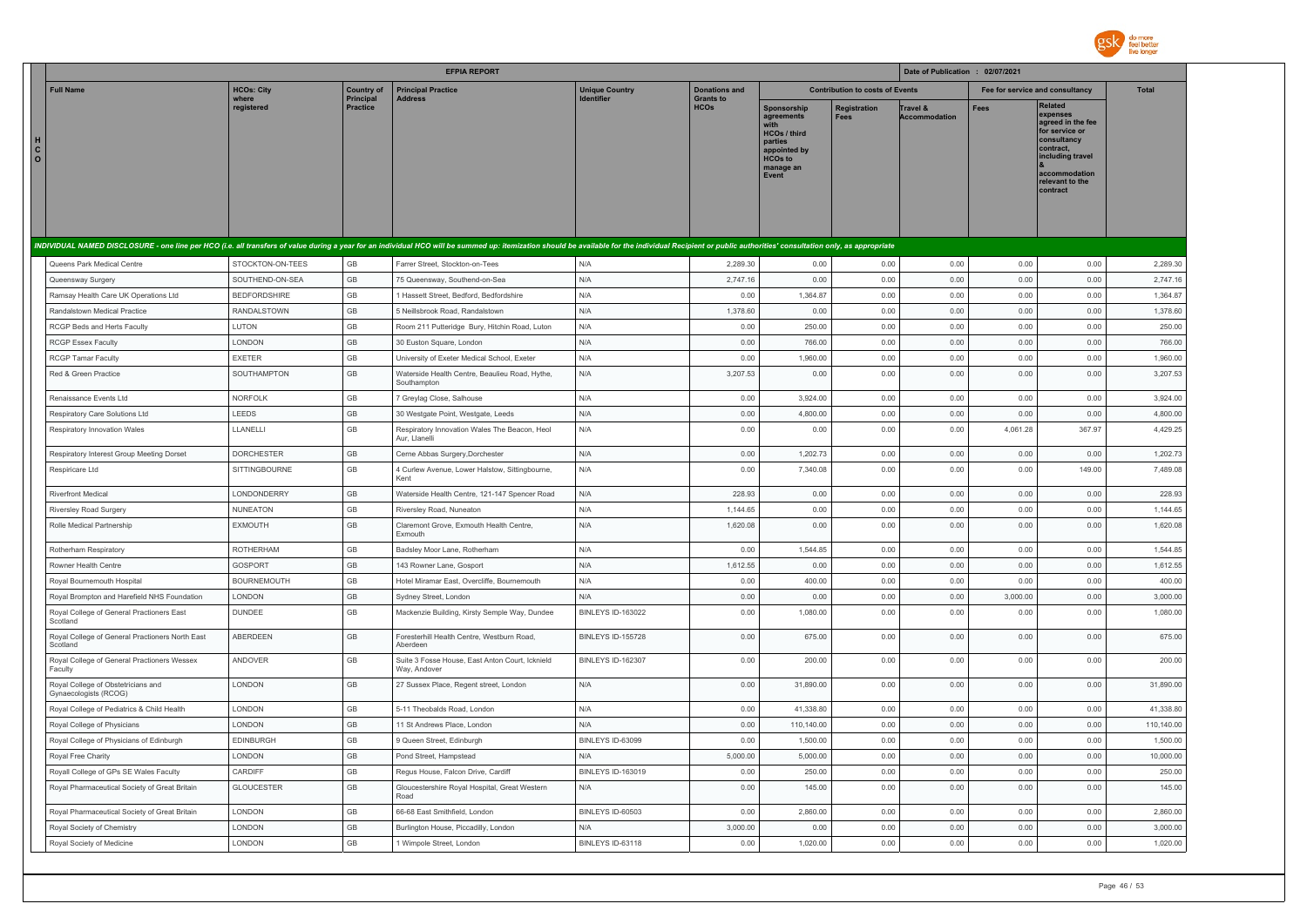

|                        |                                                                                                                                                                                                                                                                      |                     | <b>EFPIA REPORT</b>                 |                                                                 |                       |                                 |                                                                                                                     | Date of Publication : 02/07/2021       |                                  |                                 |                                                                                                                                                                   |              |
|------------------------|----------------------------------------------------------------------------------------------------------------------------------------------------------------------------------------------------------------------------------------------------------------------|---------------------|-------------------------------------|-----------------------------------------------------------------|-----------------------|---------------------------------|---------------------------------------------------------------------------------------------------------------------|----------------------------------------|----------------------------------|---------------------------------|-------------------------------------------------------------------------------------------------------------------------------------------------------------------|--------------|
|                        | <b>Full Name</b>                                                                                                                                                                                                                                                     | <b>HCOs: City</b>   | <b>Country of</b>                   | <b>Principal Practice</b>                                       | <b>Unique Country</b> | <b>Donations and</b>            |                                                                                                                     | <b>Contribution to costs of Events</b> |                                  | Fee for service and consultancy |                                                                                                                                                                   | <b>Total</b> |
| H<br>C<br>$\mathbf{o}$ | INDIVIDUAL NAMED DISCLOSURE - one line per HCO (i.e. all transfers of value during a year for an individual HCO will be summed up: itemization should be available for the individual Recipient or public authorities' consult<br>Royal Surrey County Hospital NHSFT | where<br>registered | <b>Principal</b><br><b>Practice</b> | <b>Address</b>                                                  | Identifier            | <b>Grants to</b><br><b>HCOs</b> | Sponsorship<br>agreements<br><b>HCOs / third</b><br>parties<br>appointed by<br><b>HCOs to</b><br>manage an<br>Event | Registration<br><b>Fees</b>            | Travel &<br><b>Accommodation</b> | <b>Fees</b>                     | <b>Related</b><br>expenses<br>agreed in the fee<br>for service or<br>consultancy<br>contract.<br>including travel<br>accommodation<br>relevant to the<br>contract |              |
|                        |                                                                                                                                                                                                                                                                      |                     |                                     |                                                                 |                       |                                 |                                                                                                                     |                                        |                                  |                                 |                                                                                                                                                                   |              |
|                        |                                                                                                                                                                                                                                                                      | <b>GUILDFORD</b>    | GB                                  | Department of Primary Care, Egerton Road,<br>Guildford          | BINLEYS ID-41455      | 0.00                            | 750.00                                                                                                              | 0.00                                   | 0.00                             | 0.00                            | 0.00                                                                                                                                                              | 750.00       |
|                        | Safecare Network Limited                                                                                                                                                                                                                                             | <b>SCUNTHORPE</b>   | GB                                  | 275 Ashby Road, Scunthorpe                                      | N/A                   | 0.00                            | 1,300.00                                                                                                            | 0.00                                   | 0.00                             | 0.00                            | 0.00                                                                                                                                                              | 1,300.00     |
|                        | Salford & Trafford LMC                                                                                                                                                                                                                                               | PENDLETON           | GB                                  | 5th Floor, St James's House, Pendleton                          | N/A                   | 0.00                            | 400.00                                                                                                              | 0.00                                   | 0.00                             | 0.00                            | 0.00                                                                                                                                                              | 400.00       |
|                        | Sandgate Road Surgery                                                                                                                                                                                                                                                | <b>FOLKESTONE</b>   | GB                                  | 180 Sandgate Road, Folkestone                                   | N/A                   | 1,373.58                        | 0.00                                                                                                                | 0.00                                   | 0.00                             | 0.00                            | 0.00                                                                                                                                                              | 1,373.58     |
|                        | Scolty Group                                                                                                                                                                                                                                                         | <b>ABERDEEN</b>     | GB                                  | 148 B Union Street, Aberdeen                                    | N/A                   | 0.00                            | 200.00                                                                                                              | 0.00                                   | 0.00                             | 0.00                            | 0.00                                                                                                                                                              | 200.00       |
|                        | Scottish Practice Nurses Association (SPNA)                                                                                                                                                                                                                          | <b>EDINBURGH</b>    | GB                                  | 25 Queen Street, Edinburgh                                      | N/A                   | 0.00                            | 500.00                                                                                                              | 0.00                                   | 0.00                             | 0.00                            | 0.00                                                                                                                                                              | 500.00       |
|                        | Scottish Prescribing Advisors Association                                                                                                                                                                                                                            | GLASGOW             | GB                                  | Queens Park House, Victoria Infirmary, Glasgow                  | N/A                   | 0.00                            | 4,200.00                                                                                                            | 0.00                                   | 0.00                             | 0.00                            | 0.00                                                                                                                                                              | 4,200.00     |
|                        | Scottish Rheumatology Pharmacists' Network                                                                                                                                                                                                                           | KIRKCALDY           | GB                                  | Victoria Hospital, Hayfield Road, Kirkcaldy                     | N/A                   | 0.00                            | 544.60                                                                                                              | 0.00                                   | 0.00                             | 0.00                            | 0.00                                                                                                                                                              | 544.60       |
|                        | Scottish Society for Rheumatology                                                                                                                                                                                                                                    | <b>EDINBURGH</b>    | GB                                  | 9 Queen Street, Edinburgh                                       | N/A                   | 0.00                            | 3,000.00                                                                                                            | 0.00                                   | 0.00                             | 0.00                            | 0.00                                                                                                                                                              | 3,000.00     |
|                        | Scottish Thoracic Society                                                                                                                                                                                                                                            | GLASGOW             | GB                                  | Gartnavel General Hospital, 1053 Great Western<br>Road, Glasgow | N/A                   | 0.00                            | 2,300.00                                                                                                            | 0.00                                   | 0.00                             | 0.00                            | 0.00                                                                                                                                                              | 2,300.00     |
|                        | Sentinel Healthcare CiC                                                                                                                                                                                                                                              | PLAYMOUTH, DEVON    | GB                                  | Express Diagnostic & Treatment Centre, 6<br>Research Way, Devon | N/A                   | 0.00                            | 210.00                                                                                                              | 0.00                                   | 0.00                             | 0.00                            | 0.00                                                                                                                                                              | 210.00       |
|                        | Severe Asthma National Network                                                                                                                                                                                                                                       | STOKE ON TRENT      | GB                                  | c/o Sadie Clayton University Hospital                           | N/A                   | 0.00                            | 500.00                                                                                                              | 0.00                                   | 0.00                             | 0.00                            | 0.00                                                                                                                                                              | 500.00       |
|                        | Shawbury Medical Practice                                                                                                                                                                                                                                            | SHAWBURY            | GB                                  | Poynton Road, Shawbury, Shrewsbury                              | N/A                   | 915.72                          | 0.00                                                                                                                | 0.00                                   | 0.00                             | 0.00                            | 0.00                                                                                                                                                              | 915.72       |
|                        | Sheffield Teaching Hospitals NHS FT                                                                                                                                                                                                                                  | SHEFFIELD           | GB                                  | Royal Hallamshire Hospital, Glossop Road,<br>Sheffield          | BINLEYS ID-40442      | 10,080.00                       | 1,712.25                                                                                                            | 0.00                                   | 0.00                             | 0.00                            | 0.00                                                                                                                                                              | 11,792.25    |
|                        | Shelley Manor Holdenhurst Medical Centre                                                                                                                                                                                                                             | <b>BOURNEMOUTH</b>  | GB                                  | Shelley Manor Med Ctr, Beechwood Ave,<br>Bournemouth            | N/A                   | 3,670.41                        | 0.00                                                                                                                | 0.00                                   | 0.00                             | 0.00                            | 0.00                                                                                                                                                              | 3,670.41     |
|                        | Sherwood Forest Hospital NHS Foundation                                                                                                                                                                                                                              | <b>NOTTINGHAM</b>   | GB                                  | Mansfield Road, Sutton, Ashfield, Nottingham                    | BINLEYS ID-33016      | 0.00                            | 144.00                                                                                                              | 0.00                                   | 0.00                             | 0.00                            | 0.00                                                                                                                                                              | 144.00       |
|                        | Shropshire CCG                                                                                                                                                                                                                                                       | SHREWSBURY          | GB                                  | William Farr House, Mytton Oak Road<br>Shrewsbury, Shropshire   | N/A                   | 0.00                            | 369.40                                                                                                              | 0.00                                   | 0.00                             | 0.00                            | 0.00                                                                                                                                                              | 369.40       |
|                        | Six Bells Medical Centre                                                                                                                                                                                                                                             | <b>SIX BELLS</b>    | GB                                  | Eastville Road, Six Bells, Abertillery                          | N/A                   | 1,157.20                        | 0.00                                                                                                                | 0.00                                   | 0.00                             | 0.00                            | 0.00                                                                                                                                                              | 1,157.20     |
|                        | Skcin                                                                                                                                                                                                                                                                | <b>NOTTINGHAM</b>   | GB                                  | Mabel Grove, Nottingham                                         | N/A                   | 10,000.00                       | 0.00                                                                                                                | 0.00                                   | 0.00                             | 0.00                            | 0.00                                                                                                                                                              | 10,000.00    |
|                        | Society of Physicians in Wales                                                                                                                                                                                                                                       | CARDIFF             | GB                                  | Mount Stuart Square, Cardiff                                    | N/A                   | 0.00                            | 850.00                                                                                                              | 0.00                                   | 0.00                             | 0.00                            | 0.00                                                                                                                                                              | 850.00       |
|                        | Solent NHS Trust                                                                                                                                                                                                                                                     | SOUTHAMPTON         | GB                                  | Solent NHS Trust, Highpoint Venue,<br>Southampton,              | N/A                   | 0.00                            | 1,859.38                                                                                                            | 0.00                                   | 0.00                             | 0.00                            | 0.00                                                                                                                                                              | 1,859.38     |
|                        | Solent View Medical Practice                                                                                                                                                                                                                                         | LEE-ON-THE-SOLENT   | GB                                  | Lee-On-Solent Health Ctr., Manor Way, Lee-on-<br>the-Solent     | N/A                   | 1,144.65                        | 0.00                                                                                                                | 0.00                                   | 0.00                             | 0.00                            | 0.00                                                                                                                                                              | 1,144.65     |
|                        | Somerset GP Education Trust                                                                                                                                                                                                                                          | <b>TAUNTON</b>      | GB                                  | Somerset LMC Crown Medical Centre, Venture<br>Way, Taunton      | BINLEYS ID-155499     | 0.00                            | 6,911.05                                                                                                            | 0.00                                   | 0.00                             | 0.00                            | 0.00                                                                                                                                                              | 6,911.05     |
|                        | Somerset LMC                                                                                                                                                                                                                                                         | <b>TAUNTON</b>      | GB                                  | Crown Medical Centre, Venture Way                               | N/A                   | 0.00                            | 149.70                                                                                                              | 0.00                                   | 0.00                             | 0.00                            | 0.00                                                                                                                                                              | 149.70       |
|                        | Somerset LPC                                                                                                                                                                                                                                                         | WESTON-SUPER-MARE   | GB                                  | 116 New Bristol Road, Weston-Super-Mare                         | N/A                   | 0.00                            | 391.00                                                                                                              | 0.00                                   | 0.00                             | 0.00                            | 0.00                                                                                                                                                              | 391.00       |
|                        | Southampton City Airways Forum                                                                                                                                                                                                                                       | <b>HAMPSHIRE</b>    | GB                                  | Kingsley Road, Southampton, Hampshire,                          | N/A                   | 0.00                            | 1,043.50                                                                                                            | 0.00                                   | 0.00                             | 0.00                            | 0.00                                                                                                                                                              | 1,043.50     |
|                        | Southampton General Hospital                                                                                                                                                                                                                                         | <b>HAMPSHIRE</b>    | GB                                  | Tremona Road, Southampton, Hampshire                            | N/A                   | 0.00                            | 498.00                                                                                                              | 0.00                                   | 0.00                             | 0.00                            | 0.00                                                                                                                                                              | 498.00       |
|                        | Southampton University                                                                                                                                                                                                                                               | SOUTHAMPTON         | GB                                  | University Road, Southampton                                    | N/A                   | 8,000.00                        | 0.00                                                                                                                | 0.00                                   | 0.00                             | 215,572.00                      | 611.89                                                                                                                                                            | 224,183.89   |
|                        | South Belfast Federation of Family                                                                                                                                                                                                                                   | <b>BELFAST</b>      | GB                                  | Carryduff Surgery, Hillsborough Road, Belfast                   | N/A                   | 0.00                            | 2,000.00                                                                                                            | 0.00                                   | 0.00                             | 0.00                            | 0.00                                                                                                                                                              | 2,000.00     |
|                        | Southbourne Practice                                                                                                                                                                                                                                                 | <b>BOURNEMOUTH</b>  | GB                                  | 17 Beaufort Road, Southbourne, Bournemouth                      | N/A                   | 1,373.58                        | 0.00                                                                                                                | 0.00                                   | 0.00                             | 0.00                            | 0.00                                                                                                                                                              | 1,373.58     |
|                        | South Cheshire PGMC                                                                                                                                                                                                                                                  | CREWE               | GB                                  | PGMC, Leighton Hospital, Middlewich Road,<br>Crewe              | N/A                   | 0.00                            | 100.00                                                                                                              | 0.00                                   | 0.00                             | 0.00                            | 0.00                                                                                                                                                              | 100.00       |
|                        | South Doc Services Limited                                                                                                                                                                                                                                           | <b>BIRMINGHAM</b>   | GB                                  | 194-196 West Heath Road, Birmingham                             | N/A                   | 0.00                            | 4,792.40                                                                                                            | 0.00                                   | 0.00                             | 0.00                            | 0.00                                                                                                                                                              | 4,792.40     |
|                        | South Downs Health & Care Ltd                                                                                                                                                                                                                                        | EASTBOURNE          | GB                                  | South Downs Health & Care Ltd, Wartling Road,<br>Eastbourne     | N/A                   | 0.00                            | 500.00                                                                                                              | 0.00                                   | 0.00                             | 0.00                            | 0.00                                                                                                                                                              | 500.00       |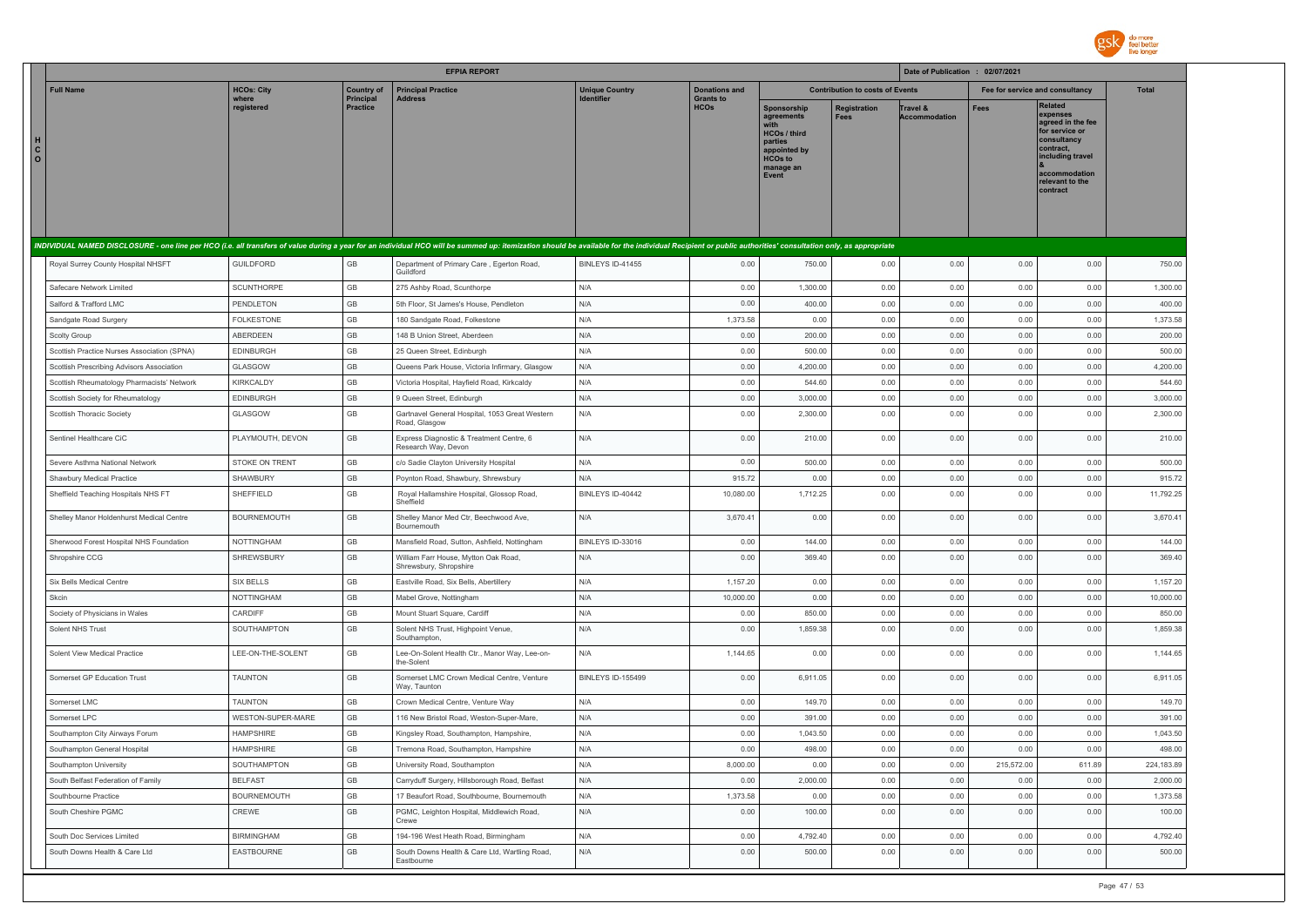

|                                                                                                                                                                                                                                |                         |                              | <b>EFPIA REPORT</b>                                             |                                     |                                 |                                                                                                                     |                                        | Date of Publication : 02/07/2021 |                                 |                                                                                                                                                                   |              |
|--------------------------------------------------------------------------------------------------------------------------------------------------------------------------------------------------------------------------------|-------------------------|------------------------------|-----------------------------------------------------------------|-------------------------------------|---------------------------------|---------------------------------------------------------------------------------------------------------------------|----------------------------------------|----------------------------------|---------------------------------|-------------------------------------------------------------------------------------------------------------------------------------------------------------------|--------------|
| <b>Full Name</b>                                                                                                                                                                                                               | <b>HCOs: City</b>       | <b>Country of</b>            | <b>Principal Practice</b>                                       | <b>Unique Country</b><br>Identifier | <b>Donations and</b>            |                                                                                                                     | <b>Contribution to costs of Events</b> |                                  | Fee for service and consultancy |                                                                                                                                                                   | <b>Total</b> |
| н<br>$\mathbf{c}$<br>$\circ$                                                                                                                                                                                                   | where<br>reaistered     | Principal<br><b>Practice</b> | <b>Address</b>                                                  |                                     | <b>Grants to</b><br><b>HCOs</b> | Sponsorship<br>agreements<br><b>HCOs / third</b><br>parties<br>appointed by<br><b>HCOs to</b><br>manage an<br>Event | Registration<br><b>Fees</b>            | Travel &<br><b>Accommodation</b> | Fees                            | <b>Related</b><br>expenses<br>agreed in the fee<br>for service or<br>consultancy<br>contract.<br>including travel<br>accommodation<br>relevant to the<br>contract |              |
| INDIVIDUAL NAMED DISCLOSURE - one line per HCO (i.e. all transfers of value during a year for an individual HCO will be summed up: itemization should be available for the individual Recipient or public authorities' consult |                         |                              |                                                                 |                                     |                                 |                                                                                                                     |                                        |                                  |                                 |                                                                                                                                                                   |              |
| South Durham health CIC                                                                                                                                                                                                        | <b>DURHAM</b>           | GB                           | Ashmore Terrace, Wheatley Hill, Durham                          | BINI FYS ID-164625                  | 0.00                            | 1,350.00                                                                                                            | 0.00                                   | 0.00                             | 0.00                            | 0.00                                                                                                                                                              | 1,350.00     |
| South East Essex Practice Nurse Group                                                                                                                                                                                          | <b>HOCKLEY</b>          | GB                           | 250 Greensward Lane, Hockley                                    | N/A                                 | 0.00                            | 400.00                                                                                                              | 0.00                                   | 0.00                             | 0.00                            | 0.00                                                                                                                                                              | 400.00       |
| South East Family Practice                                                                                                                                                                                                     | <b>BELFAST</b>          | GB                           | 370-372 Cregagh Road, Belfast                                   | N/A                                 | 2,080.45                        | 0.00                                                                                                                | 0.00                                   | 0.00                             | 0.00                            | 0.00                                                                                                                                                              | 2,080.45     |
| Southend University Hospital Trust                                                                                                                                                                                             | <b>WESTCLIFF ON SEA</b> | GB                           | Education Centre, Prittlewell Chase, Westcliff on<br>Sea. Essex | BINLEYS ID-72670                    | 0.00                            | 608.80                                                                                                              | 0.00                                   | 0.00                             | 0.00                            | 0.00                                                                                                                                                              | 608.80       |
| SOUTHERN HEALTH NHS FOUNDATION<br>TRUST                                                                                                                                                                                        | <b>ALDERSHOT</b>        | GB                           | Southern Health NHSFT, Aldershot Centre<br>Health, Aldershot    | N/A                                 | 0.00                            | 1,100.00                                                                                                            | 0.00                                   | 0.00                             | 0.00                            | 0.00                                                                                                                                                              | 1,100.00     |
| South Gloucestershire CCG                                                                                                                                                                                                      | <b>CROWN WAY</b>        | GB                           | Corum Office Park, Crown Way, Warmley                           | <b>BINLEYS ID-157025</b>            | 0.00                            | 240.00                                                                                                              | 0.00                                   | 0.00                             | 0.00                            | 0.00                                                                                                                                                              | 240.00       |
| South Hermitage Surgery                                                                                                                                                                                                        | SHREWSBURY              | GB                           | Belle Vue Rd, Shrewsbury                                        | N/A                                 | 686.79                          | 0.00                                                                                                                | 0.00                                   | 0.00                             | 0.00                            | 0.00                                                                                                                                                              | 686.79       |
| South Kent Coast CCG                                                                                                                                                                                                           | <b>DOVER</b>            | GB                           | Dover District Offices, Whitecliffs Business Park,<br>Dover     | BINLEYS ID-152871                   | 0.00                            | 758.45                                                                                                              | 0.00                                   | 0.00                             | 0.00                            | 0.00                                                                                                                                                              | 758.45       |
| South Lincolnshire CCG                                                                                                                                                                                                         | SLEAFORD                | $\mathbb{G}\mathbb{B}$       | Bridge House, The Point, Lions Way, Sleaford                    | N/A                                 | 0.00                            | 691.80                                                                                                              | 0.00                                   | 0.00                             | 0.00                            | 0.00                                                                                                                                                              | 691.80       |
| Southport Post Graduate Medical Education                                                                                                                                                                                      | SOUTHPORT               | GB                           | Southport & Ormskirk NHS Trust, Town Lane,<br>Southport         | N/A                                 | 0.00                            | 144.00                                                                                                              | 0.00                                   | 0.00                             | 0.00                            | 0.00                                                                                                                                                              | 144.00       |
| South Tees Hospital NHSFT                                                                                                                                                                                                      | MIDDLESBOROUGH          | GB                           | James Cook University Hospital, The Murray<br>Building, Marton  | BINLEYS ID-32943                    | 0.00                            | 1,990.00                                                                                                            | 0.00                                   | 0.00                             | 0.00                            | 0.00                                                                                                                                                              | 1,990.00     |
| South West Respiratory Training Committee                                                                                                                                                                                      | <b>TORQUAY</b>          | GB                           | Respiratory Department, Torbay Hospital,<br>Torquay             | N/A                                 | 0.00                            | 500.00                                                                                                              | 0.00                                   | 0.00                             | 0.00                            | 0.00                                                                                                                                                              | 500.00       |
| Spilsby Surgery                                                                                                                                                                                                                | SPILSBY                 | $\mathbb{G}\mathbb{B}$       | Bull Yard, Simpson Street, Spilsby                              | N/A                                 | 1,388.64                        | 0.00                                                                                                                | 0.00                                   | 0.00                             | 0.00                            | 0.00                                                                                                                                                              | 1,388.64     |
| Spire Alexandra Hospital                                                                                                                                                                                                       | <b>KENT</b>             | GB                           | Spire Alexandra Hospital, Impton Lane, Kent                     | N/A                                 | 0.00                            | 200.00                                                                                                              | 0.00                                   | 0.00                             | 0.00                            | 0.00                                                                                                                                                              | 200.00       |
| Spire Harpenden Hospital                                                                                                                                                                                                       | HARPENDEN               | GB                           | Spire Harpenden Hospital, Ambrose Lane<br>Harpenden             | BINLEYS ID-60186                    | 0.00                            | 1,500.00                                                                                                            | 0.00                                   | 0.00                             | 0.00                            | 0.00                                                                                                                                                              | 1,500.00     |
| Spire Hartswood Hospital                                                                                                                                                                                                       | <b>BRENTWOOD</b>        | GB                           | Eagle Way, BRENTWOOD                                            | N/A                                 | 0.00                            | 250.00                                                                                                              | 0.00                                   | 0.00                             | 0.00                            | 0.00                                                                                                                                                              | 250.00       |
| Spire Healthcare                                                                                                                                                                                                               | <b>HORLEY</b>           | $\mathbb{G}\mathbb{B}$       | Spire Gatwick Park Hospital, Povey Cross Road                   | N/A                                 | 0.00                            | 1,050.00                                                                                                            | 0.00                                   | 0.00                             | 0.00                            | 0.00                                                                                                                                                              | 1,050.00     |
| Spire Healthcare Bristol                                                                                                                                                                                                       | <b>BRISTOL</b>          | $\mathbb{G}\mathbb{B}$       | Redland Hill, Durdham Down                                      | N/A                                 | 0.00                            | 600.00                                                                                                              | 0.00                                   | 0.00                             | 0.00                            | 0.00                                                                                                                                                              | 600.00       |
| Spire Healthcare LTD - Spire London East<br>Hospital                                                                                                                                                                           | <b>ILFORD</b>           | GB                           | Roding Lane South Essex                                         | N/A                                 | 0.00                            | 454.54                                                                                                              | 0.00                                   | 0.00                             | 0.00                            | 0.00                                                                                                                                                              | 454.54       |
| SPIRE NORWICH HOSPITAL                                                                                                                                                                                                         | <b>NORWICH</b>          | GB                           | SPIRE NORWICH HOSPITAL OLD WATTON<br>ROAD NORWICH NR4 7TD       | N/A                                 | 0.00                            | 300.00                                                                                                              | 0.00                                   | 0.00                             | 0.00                            | 0.00                                                                                                                                                              | 300.00       |
| Spire St Anthonys Hospital                                                                                                                                                                                                     | <b>SURREY</b>           | GB                           | Spire St Anthonys Hospital, 801 London Road<br>Surrey           | N/A                                 | 0.00                            | 2.838.00                                                                                                            | 0.00                                   | 0.00                             | 0.00                            | 0.00                                                                                                                                                              | 2.838.00     |
| Spire Turnbridge Wells Hospital                                                                                                                                                                                                | <b>TURNBRIDGE</b>       | GB                           | Fordcombe Road, Fordcombe                                       | BINLEYS ID-61743                    | 0.00                            | 1,495.25                                                                                                            | 0.00                                   | 0.00                             | 0.00                            | 0.00                                                                                                                                                              | 1,495.25     |
| Springfield Road Surgery                                                                                                                                                                                                       | <b>BELFAST</b>          | GB                           | 66-70 Springfield Road, Belfast                                 | N/A                                 | 694.32                          | 0.00                                                                                                                | 0.00                                   | 0.00                             | 0.00                            | 0.00                                                                                                                                                              | 694.32       |
| Stafford And Surrounds CCG                                                                                                                                                                                                     | <b>STAFFORD</b>         | GB                           | 2, Staffordshire Place, Stafford                                | N/A                                 | 0.00                            | 1,434.00                                                                                                            | 0.00                                   | 0.00                             | 0.00                            | 0.00                                                                                                                                                              | 1,434.00     |
| Stamford House Surgery                                                                                                                                                                                                         | ASHTON-UNDER-LYNE       | GB                           | 2 Princess Street, Ashton-Under-Lyne                            | N/A                                 | 231.44                          | 0.00                                                                                                                | 0.00                                   | 0.00                             | 0.00                            | 0.00                                                                                                                                                              | 231.44       |
| Station Drive Surgery                                                                                                                                                                                                          | LUDLOW                  | GB                           | Station Drive, Ludlow                                           | N/A                                 | 1,144.65                        | 0.00                                                                                                                | 0.00                                   | 0.00                             | 0.00                            | 0.00                                                                                                                                                              | 1,144.65     |
| St Clements Partnership                                                                                                                                                                                                        | <b>WINCHESTER</b>       | $\mathbb{G}\mathbb{B}$       | Tanner Street, Winchester                                       | N/A                                 | 2,060.37                        | 0.00                                                                                                                | 0.00                                   | 0.00                             | 0.00                            | 0.00                                                                                                                                                              | 2,060.37     |
| ST GEORGES HEALTHCARE NHS TRUST                                                                                                                                                                                                | LONDON                  | $\mathbb{G}\mathbb{B}$       | KNIGHTSBRIDGE WING, ST GEORGES<br>HOSPITAL TOOTING              | N/A                                 | 0.00                            | 115.09                                                                                                              | 0.00                                   | 0.00                             | 0.00                            | 0.00                                                                                                                                                              | 115.09       |
| St George's, University of London                                                                                                                                                                                              | LONDON                  | GB                           | Cranmer Terrace                                                 | N/A                                 | 0.00                            | 0.00                                                                                                                | 0.00                                   | 0.00                             | 270.00                          | 0.00                                                                                                                                                              | 270.00       |
| St Helier Hospital                                                                                                                                                                                                             | CARSHALTON              | GB                           | Wrythe Lane, Carshalton, Surrey                                 | BINLEYS ID-30764                    | 0.00                            | 200.00                                                                                                              | 0.00                                   | 0.00                             | 0.00                            | 0.00                                                                                                                                                              | 200.00       |
| ST HELIER POSTGRADUATE MEDICAL<br><b>CENTRE</b>                                                                                                                                                                                | CARI SHAI TON           | <b>GB</b>                    | Wrythe Lane, St Helier Hospital                                 | N/A                                 | 0.00                            | 900.00                                                                                                              | 0.00                                   | 0.00                             | 0.00                            | 0.00                                                                                                                                                              | 900.00       |
| St Luke's Health Centre                                                                                                                                                                                                        | SOUTHEND-ON-SEA         | GB                           | Pantile Avenue, Southend-On-Sea                                 | N/A                                 | 686.79                          | 0.00                                                                                                                | 0.00                                   | 0.00                             | 0.00                            | 0.00                                                                                                                                                              | 686.79       |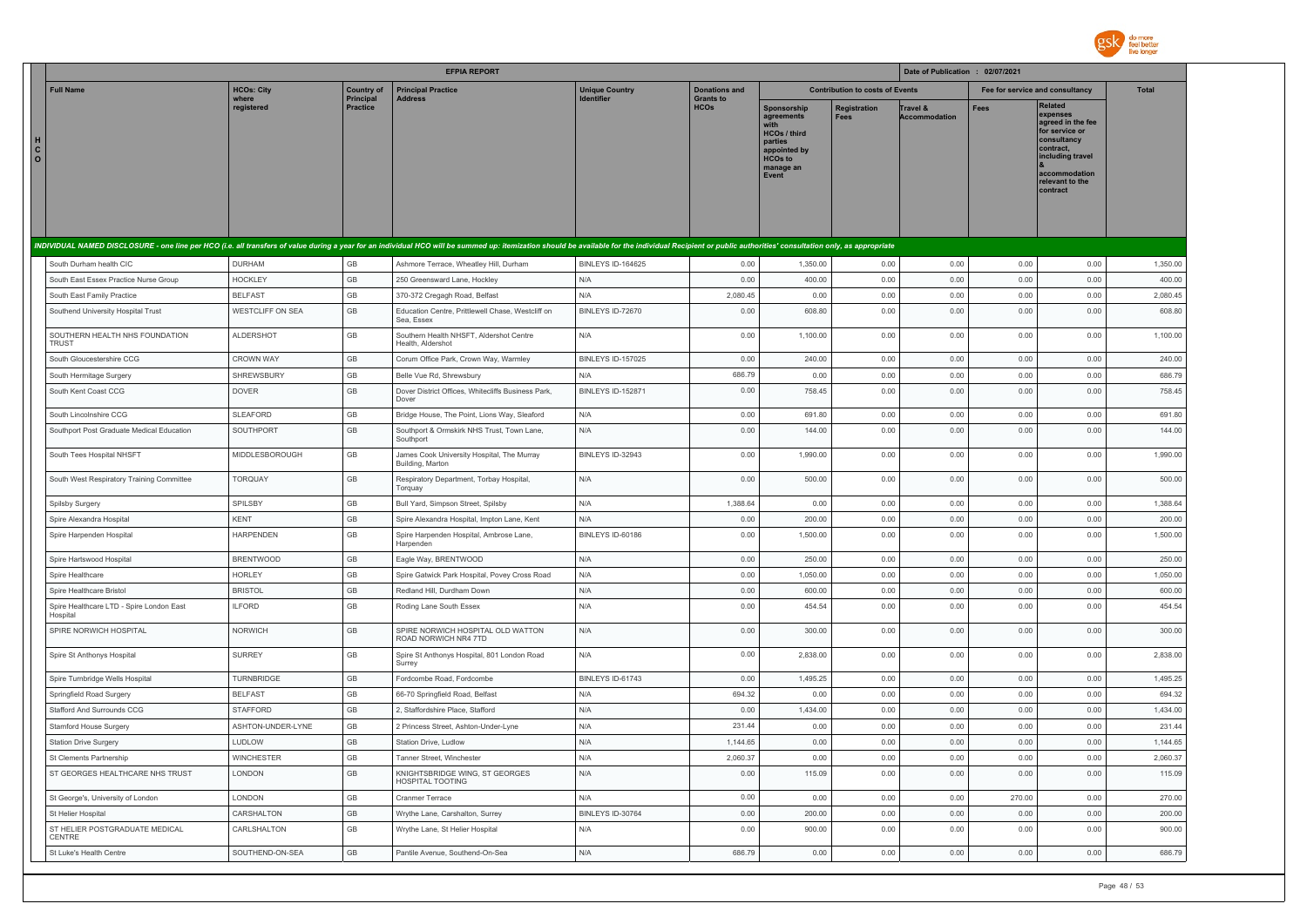

|                                                                                                                                                                                                                                |                        |                              | <b>EFPIA REPORT</b>                                             |                           |                                 |                                                                                                                            |                                        | Date of Publication : 02/07/2021 |                                 |                                                                                                                                                                   |              |
|--------------------------------------------------------------------------------------------------------------------------------------------------------------------------------------------------------------------------------|------------------------|------------------------------|-----------------------------------------------------------------|---------------------------|---------------------------------|----------------------------------------------------------------------------------------------------------------------------|----------------------------------------|----------------------------------|---------------------------------|-------------------------------------------------------------------------------------------------------------------------------------------------------------------|--------------|
| <b>Full Name</b>                                                                                                                                                                                                               | <b>HCOs: City</b>      | <b>Country of</b>            | <b>Principal Practice</b>                                       | <b>Unique Country</b>     | <b>Donations and</b>            |                                                                                                                            | <b>Contribution to costs of Events</b> |                                  | Fee for service and consultancy |                                                                                                                                                                   | <b>Total</b> |
| н<br>C<br>$\circ$                                                                                                                                                                                                              | where<br>registered    | Principal<br><b>Practice</b> | <b>Address</b>                                                  |                           | <b>Grants to</b><br><b>HCOs</b> | <b>Sponsorship</b><br>agreements<br><b>HCOs / third</b><br>parties<br>appointed by<br><b>HCOs to</b><br>manage an<br>Event | <b>Registration</b><br>Fees            | Travel &<br><b>Accommodation</b> | <b>Fees</b>                     | <b>Related</b><br>expenses<br>agreed in the fee<br>for service or<br>consultancy<br>contract.<br>including travel<br>accommodation<br>relevant to the<br>contract |              |
| INDIVIDUAL NAMED DISCLOSURE - one line per HCO (i.e. all transfers of value during a year for an individual HCO will be summed up: itemization should be available for the individual Recipient or public authorities' consult |                        |                              |                                                                 |                           |                                 |                                                                                                                            |                                        |                                  |                                 |                                                                                                                                                                   |              |
| Stockbridge Surgery                                                                                                                                                                                                            | STOCKBRIDGE            | GB                           | New Street, Stockbridge                                         | N/A                       | 1,144.65                        | 0.00                                                                                                                       | 0.00                                   | 0.00                             | 0.00                            | 0.00                                                                                                                                                              | 1,144.65     |
| Stockport NHS Foundation Trust                                                                                                                                                                                                 | <b>STOCKPORT</b>       | GB                           | Stepping Hill Hospital, Poplar Grove, Stockport                 | BINLEYS ID-34153          | 0.00                            | 3,950.00                                                                                                                   | 0.00                                   | 0.00                             | 75,084.1                        | 0.00                                                                                                                                                              | 79,034.11    |
| St Paul's Surgery                                                                                                                                                                                                              | <b>WINCHESTER</b>      | GB                           | Alison Way, Winchester                                          | N/A                       | 1,843.99                        | 0.00                                                                                                                       | 0.00                                   | 0.00                             | 0.00                            | 0.00                                                                                                                                                              | 1,843.99     |
| St Peters Hospitals Trust                                                                                                                                                                                                      | <b>CHERTSEY</b>        | $\mathbb{G}\mathbb{B}$       | Guidford Road, Guildford Road, Chertsey                         | N/A                       | 0.00                            | 200.00                                                                                                                     | 0.00                                   | 0.00                             | 0.00                            | 0.00                                                                                                                                                              | 200.00       |
| St Richards Hospital Clinical Tutor Fund                                                                                                                                                                                       | <b>CHICHESTERX</b>     | GB                           | St. Richards Hospital, Spitafield Lane, Chichester              | N/A                       | 0.00                            | 4,250.00                                                                                                                   | 0.00                                   | 0.00                             | 0.00                            | 0.00                                                                                                                                                              | 4,250.00     |
| St Richards Road Surgery                                                                                                                                                                                                       | DEAL                   | GB                           | 227 St Richard's Road, Deal                                     | N/A                       | 3,222.59                        | 0.00                                                                                                                       | 0.00                                   | 0.00                             | 0.00                            | 0.00                                                                                                                                                              | 3,222.59     |
| Stroud GP Association                                                                                                                                                                                                          | MINCHINHAMPTON         | GB                           | Minchinhampton Surgery, Bell Lane, Stroud                       | BINLEYS ID-161412         | 0.00                            | 300.00                                                                                                                     | 0.00                                   | 0.00                             | 0.00                            | 0.00                                                                                                                                                              | 300.00       |
| Student Health Association                                                                                                                                                                                                     | NOTTINGHAM             | GB                           | Cripps Health Centre, Nottingham                                | N/A                       | 0.00                            | 500.00                                                                                                                     | 0.00                                   | 0.00                             | 0.00                            | 0.00                                                                                                                                                              | 500.00       |
| Suffolk GP Federation CIC                                                                                                                                                                                                      | <b>SUFFOLK</b>         | GB                           | 301 Walton High St, Felixstowe, Suffolk                         | N/A                       | 0.00                            | 350.00                                                                                                                     | 0.00                                   | 0.00                             | 0.00                            | 0.00                                                                                                                                                              | 350.00       |
| Suffolk Respiratory Group                                                                                                                                                                                                      | <b>BURY ST EDMUNDS</b> | GB                           | Duke Street, Stanton, Bury St Edmunds                           | N/A                       | 0.00                            | 1,750.00                                                                                                                   | 0.00                                   | 0.00                             | 0.00                            | 0.00                                                                                                                                                              | 1,750.00     |
| Surrey & Sussex Healthcare NHS Trust                                                                                                                                                                                           | <b>REDHILL</b>         | GB                           | Surrey & Sussex Healthcare NHS Trust, Canada<br>Avenue, Redhill | BINLEYS ID-32972          | 0.00                            | 1.287.00                                                                                                                   | 0.00                                   | 0.00                             | 0.00                            | 0.00                                                                                                                                                              | 1.287.00     |
| Swindon GP Education Association                                                                                                                                                                                               | <b>SWINDON</b>         | GB                           | Marlborough Road, Great Western Hospital,<br>Swindon            | <b>BINI FYS ID-155059</b> | 0.00                            | 975.00                                                                                                                     | 0.00                                   | 0.00                             | 0.00                            | 0.00                                                                                                                                                              | 975.00       |
| Swineshead Surgery                                                                                                                                                                                                             | SWINESHEAD             | GB                           | Fairfax House, Packhorse Lane, Swineshead,<br><b>Boston</b>     | N/A                       | 1,373.58                        | 0.00                                                                                                                       | 0.00                                   | 0.00                             | 0.00                            | 0.00                                                                                                                                                              | 1,373.58     |
| Tayside LMC Ltd                                                                                                                                                                                                                | <b>DUNDEE</b>          | GB                           | Tayside LMC Office, Dundee                                      | N/A                       | 0.00                            | 250.00                                                                                                                     | 0.00                                   | 0.00                             | 0.00                            | 0.00                                                                                                                                                              | 250.00       |
| Tayside NHS Board                                                                                                                                                                                                              | <b>DUNDEE</b>          | GB                           | Ninewells Hospital & Medical School, Dundee                     | N/A                       | 0.00                            | 1,915.15                                                                                                                   | 0.00                                   | 0.00                             | 0.00                            | 0.00                                                                                                                                                              | 1,915.15     |
| Temple Fortune Medical Group                                                                                                                                                                                                   | LONDON                 | GB                           | Temple Fortune Hith Ctr, 23 Temple Fortune<br>Lane, London      | N/A                       | 457.86                          | 0.00                                                                                                                       | 0.00                                   | 0.00                             | 0.00                            | 0.00                                                                                                                                                              | 457.86       |
| Ten Topics In Rheumatology C/O Image Events                                                                                                                                                                                    | LONDON                 | GB                           | St Olaf House, 1st Floor, 27 Tooley Street London               | N/A                       | 0.00                            | 1,500.00                                                                                                                   | 0.00                                   | 0.00                             | 0.00                            | 0.00                                                                                                                                                              | 1,500.00     |
| The Alexander Hospital Postgraduate MC                                                                                                                                                                                         | <b>REDDITCH</b>        | GB                           | Alexander Hospital, Redditch                                    | N/A                       | 0.00                            | 783.00                                                                                                                     | 0.00                                   | 0.00                             | 0.00                            | 0.00                                                                                                                                                              | 783.00       |
| The Arnewood Practice                                                                                                                                                                                                          | NEW MILTON             | GB                           | Milton Medical Centre, Avenue Road, New Milton                  | N/A                       | 1,617.57                        | 0.00                                                                                                                       | 0.00                                   | 0.00                             | 0.00                            | 0.00                                                                                                                                                              | 1,617.57     |
| The Avenue Surgery Partnership                                                                                                                                                                                                 | <b>WARMINSTER</b>      | GB                           | The Avenue, Warminster, Wiltshire                               | 1-1E64l-2143              | 0.00                            | 150.00                                                                                                                     | 0.00                                   | 0.00                             | 0.00                            | 0.00                                                                                                                                                              | 150.00       |
| THE BRITISH SOCIETY FOR RHEUMATOLOGY                                                                                                                                                                                           | LONDON                 | GB                           | 18-20 BRIDE LANE, BRIDE HOUSE                                   | N/A                       | 8,400.00                        | 18,000.00                                                                                                                  | 0.00                                   | 0.00                             | 0.00                            | 0.00                                                                                                                                                              | 26,400.00    |
| The British Thoracic Society                                                                                                                                                                                                   | LONDON                 | GB                           | 17 Doughty Street, London                                       | N/A                       | 75,000.00                       | 48,000.00                                                                                                                  | 0.00                                   | 0.00                             | 0.00                            | 0.00                                                                                                                                                              | 123,000.00   |
| The Carrick Hill Medical Centre                                                                                                                                                                                                | <b>BELFAST</b>         | $\mathbb{G}\mathbb{B}$       | 1 Carrick Hill, Belfast                                         | N/A                       | 228.93                          | 0.00                                                                                                                       | 0.00                                   | 0.00                             | 0.00                            | 0.00                                                                                                                                                              | 228.93       |
| The Cedars Surgery                                                                                                                                                                                                             | DEAL                   | $\mathbb{G}\mathbb{B}$       | 24 Marine Road, Walmer, Deal                                    | N/A                       | 2.545.84                        | 0.00                                                                                                                       | 0.00                                   | 0.00                             | 0.00                            | 0.00                                                                                                                                                              | 2,545.84     |
| The Elms Medical Centre                                                                                                                                                                                                        | <b>CHESTER</b>         | GB                           | 2nd Floor, Fountains Health, Delamere Street,<br>Chester        | N/A                       | 462.88                          | 0.00                                                                                                                       | 0.00                                   | 0.00                             | 0.00                            | 0.00                                                                                                                                                              | 462.88       |
| The Frocess Medical Centre                                                                                                                                                                                                     | <b>BALLYMENA</b>       | GB                           | 56 Main Street, Cloughmills, Ballymena                          | N/A                       | 694.32                          | 0.00                                                                                                                       | 0.00                                   | 0.00                             | 0.00                            | 0.00                                                                                                                                                              | 694.32       |
| The Glebe Practice                                                                                                                                                                                                             | LINCOLN                | GB                           | 85 Sykes Lane, Saxilby, Lincoln                                 | N/A                       | 1,152.18                        | 0.00                                                                                                                       | 0.00                                   | 0.00                             | 0.00                            | 0.00                                                                                                                                                              | 1,152.18     |
| The Grange Medical Centre                                                                                                                                                                                                      | <b>NUNEATON</b>        | GB                           | 39 Leicester Road, Nuneaton                                     | N/A                       | 1,147.16                        | 0.00                                                                                                                       | 0.00                                   | 0.00                             | 0.00                            | 0.00                                                                                                                                                              | 1,147.16     |
| The Lawn Medical                                                                                                                                                                                                               | <b>RHYMNEY</b>         | GB                           | Lawn Industrial Estate, Rhymney                                 | N/A                       | 1,144.65                        | 0.00                                                                                                                       | 0.00                                   | 0.00                             | 0.00                            | 0.00                                                                                                                                                              | 1,144.65     |
| The Learning Network                                                                                                                                                                                                           | LICHFIELD              | GB                           | 134 Rosemary Hill Road, Four Oaks, West<br>Midlands             | N/A                       | 0.00                            | 1,950.00                                                                                                                   | 0.00                                   | 0.00                             | 0.00                            | 0.00                                                                                                                                                              | 1,950.00     |
| The Maples Medical Practice                                                                                                                                                                                                    | <b>MANCHESTER</b>      | GB                           | 2 Scout Drive, Newall Green, Manchester                         | N/A                       | 1,851.52                        | 0.00                                                                                                                       | 0.00                                   | 0.00                             | 0.00                            | 0.00                                                                                                                                                              | 1,851.52     |
| The Medical Centre - Driffield                                                                                                                                                                                                 | <b>DRIFFIELD</b>       | GB                           | Cranwell Road, Driffield                                        | N/A                       | 228.93                          | 0.00                                                                                                                       | 0.00                                   | 0.00                             | 0.00                            | 0.00                                                                                                                                                              | 228.93       |
| The Mid Yorkshire Hospitals NHS Trust                                                                                                                                                                                          | WAKEFIELD              | GB                           | Aberford Road, Wakefield                                        | BINLEYS ID-59048          | 0.00                            | 432.85                                                                                                                     | 0.00                                   | 0.00                             | 0.00                            | 0.00                                                                                                                                                              | 432.85       |
| The Montalto Medical Centre                                                                                                                                                                                                    | <b>BAI I YNAHINCH</b>  | $\mathbb{G}\mathbb{B}$       | 2 Dromore Road, Ballynahinch                                    | N/A                       | 1,144.65                        | 0.00                                                                                                                       | 0.00                                   | 0.00                             | 0.00                            | 0.00                                                                                                                                                              | 1,144.65     |
| The Mount Surgery                                                                                                                                                                                                              | PONTYPOOL              | GB                           | Pontypool Medical Centre, Off Town Bridge,<br>Pontypool         | N/A                       | 2,309.38                        | 0.00                                                                                                                       | 0.00                                   | 0.00                             | 0.00                            | 0.00                                                                                                                                                              | 2,309.38     |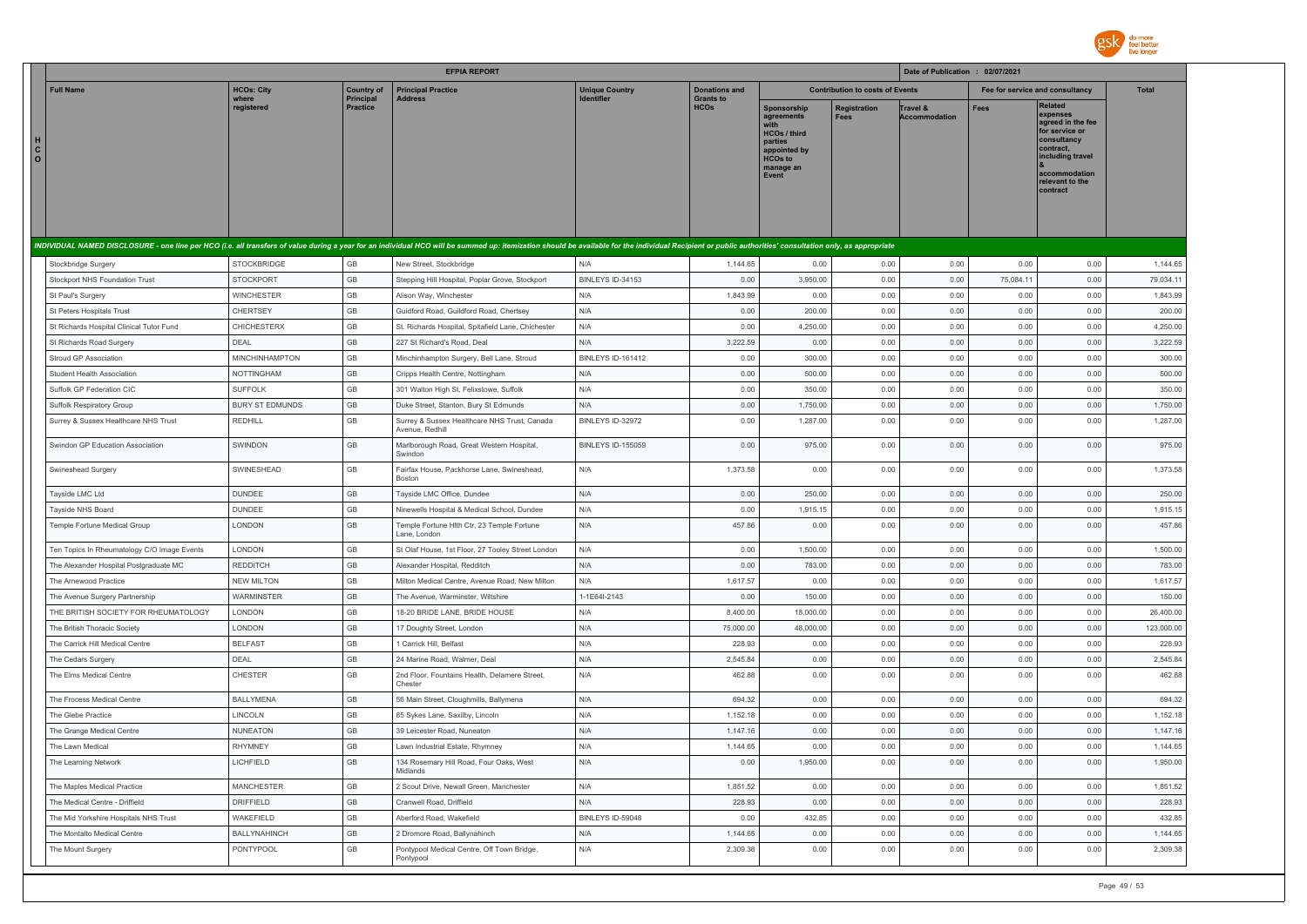

|                                                                                                                                                                                                                                |                      |                              | <b>EFPIA REPORT</b>                                         |                          |                                 |                                                                                                                            |                                        | Date of Publication : 02/07/2021 |             |                                                                                                                                                                   |              |
|--------------------------------------------------------------------------------------------------------------------------------------------------------------------------------------------------------------------------------|----------------------|------------------------------|-------------------------------------------------------------|--------------------------|---------------------------------|----------------------------------------------------------------------------------------------------------------------------|----------------------------------------|----------------------------------|-------------|-------------------------------------------------------------------------------------------------------------------------------------------------------------------|--------------|
| <b>Full Name</b>                                                                                                                                                                                                               | <b>HCOs: City</b>    | <b>Country of</b>            | <b>Principal Practice</b>                                   | <b>Unique Country</b>    | <b>Donations and</b>            |                                                                                                                            | <b>Contribution to costs of Events</b> |                                  |             | Fee for service and consultancy                                                                                                                                   | <b>Total</b> |
| н<br>C<br>$\circ$                                                                                                                                                                                                              | where<br>registered  | Principal<br><b>Practice</b> | <b>Address</b>                                              |                          | <b>Grants to</b><br><b>HCOs</b> | <b>Sponsorship</b><br>agreements<br><b>HCOs / third</b><br>parties<br>appointed by<br><b>HCOs to</b><br>manage an<br>Event | <b>Registration</b><br>Fees            | Travel &<br><b>Accommodation</b> | <b>Fees</b> | <b>Related</b><br>expenses<br>agreed in the fee<br>for service or<br>consultancy<br>contract.<br>including travel<br>accommodation<br>relevant to the<br>contract |              |
| INDIVIDUAL NAMED DISCLOSURE - one line per HCO (i.e. all transfers of value during a year for an individual HCO will be summed up: itemization should be available for the individual Recipient or public authorities' consult |                      |                              |                                                             |                          |                                 |                                                                                                                            |                                        |                                  |             |                                                                                                                                                                   |              |
| The Pennine Acute Hospital NHS Trust                                                                                                                                                                                           | <b>MANCHESTER</b>    | GB                           | Delaunays Road, Crumpsall, Manchester                       | <b>BINLEYS ID-121120</b> | 0.00                            | 1,288.00                                                                                                                   | 0.00                                   | 0.00                             | 0.00        | 0.00                                                                                                                                                              | 1,288.00     |
| The Renal Hospital Fund                                                                                                                                                                                                        | LONDON               | GB                           | PO Box 1056, 81 Edgware Road, London                        | N/A                      | 0.00                            | 500.00                                                                                                                     | 0.00                                   | 0.00                             | 0.00        | 0.00                                                                                                                                                              | 500.00       |
| The Rheumatology Fund                                                                                                                                                                                                          | LONDON               | GB                           | Hamersmith Campus, London                                   | N/A                      | 0.00                            | 500.00                                                                                                                     | 0.00                                   | 0.00                             | 0.00        | 0.00                                                                                                                                                              | 500.00       |
| The Royal Bournemouth and Christchurch<br><b>Hospitals NHSFT</b>                                                                                                                                                               | <b>BOURNEMOUTH</b>   | $\mathbb{G}\mathbb{B}$       | Castle Lane East, Bournemouth                               | BINLEYS ID-30975         | 0.00                            | 4,707.50                                                                                                                   | 0.00                                   | 0.00                             | 0.00        | 0.00                                                                                                                                                              | 4,707.50     |
| The Royal Liverpool & Broadgreen University<br><b>Hospitals NHST</b>                                                                                                                                                           | LIVERPOOL            | GB                           | Prescot Street, Liverpool                                   | <b>BINI FYS ID-32915</b> | 0.00                            | 330.75                                                                                                                     | 0.00                                   | 0.00                             | 0.00        | 0.00                                                                                                                                                              | 330.75       |
| The Royal Sussex County Hospitals NHS Trust                                                                                                                                                                                    | <b>BRIGHTON</b>      | GB                           | The Royal Sussex Count Hospitals NHS Trust,<br>Eastern Road | N/A                      | 0.00                            | 500.00                                                                                                                     | 0.00                                   | 0.00                             | 0.00        | 0.00                                                                                                                                                              | 500.00       |
| The Royal Wolverhampton NHS Trust                                                                                                                                                                                              | <b>WOLVERHAMPTON</b> | GB                           | New Cross Hospital, Wednesfield<br>Road , Wolverhampton     | BINLEYS ID-40028         | 0.00                            | 120.00                                                                                                                     | 0.00                                   | 0.00                             | 0.00        | 0.00                                                                                                                                                              | 120.00       |
| The Surgery                                                                                                                                                                                                                    | PONTYPOOL            | GB                           | Abersychan, Pontypool                                       | N/A                      | 3,227.61                        | 0.00                                                                                                                       | 0.00                                   | 0.00                             | 0.00        | 0.00                                                                                                                                                              | 3,227.61     |
| The Surgery - Lyminge                                                                                                                                                                                                          | LYMINGE              | GB                           | Church Road, Lyminge, Folkestone                            | N/A                      | 694.32                          | 0.00                                                                                                                       | 0.00                                   | 0.00                             | 0.00        | 0.00                                                                                                                                                              | 694.32       |
| The University Court of the University of<br>Edinburgh                                                                                                                                                                         | EDINBURGH            | GB                           | Old Colllege, South Bridge, Edinburgh                       | N/A                      | 0.00                            | 0.00                                                                                                                       | 0.00                                   | 0.00                             | 1,250.00    | 254.02                                                                                                                                                            | 1,504.02     |
| The University of Manchester                                                                                                                                                                                                   | <b>MANCHESTER</b>    | GB                           | Room LG015, John Owens Building, Oxford Road,<br>Manchester | N/A                      | 41,413.68                       | 0.00                                                                                                                       | 0.00                                   | 0.00                             | 94,886.14   | 0.00                                                                                                                                                              | 136,299.82   |
| The Village Surgeries Group                                                                                                                                                                                                    | TATTENHALL           | $\mathbb{G}\mathbb{B}$       | Tattenhall Village Surgery, Ravensholme Lane,<br>Tattenhall | N/A                      | 925.76                          | 0.00                                                                                                                       | 0.00                                   | 0.00                             | 0.00        | 0.00                                                                                                                                                              | 925.76       |
| The Village Surgery                                                                                                                                                                                                            | <b>BARNET</b>        | $\mathbb{G}\mathbb{B}$       | 113 East Barnet Road, Barnet                                | N/A                      | 686.79                          | 0.00                                                                                                                       | 0.00                                   | 0.00                             | 0.00        | 0.00                                                                                                                                                              | 686.79       |
| The Watercress Medical Group                                                                                                                                                                                                   | MEDSTEAD             | $\mathbb{G}\mathbb{B}$       | Mansfield Park Surgery, Lymington Bottom Road,<br>Medstead  | N/A                      | 915.72                          | 0.00                                                                                                                       | 0.00                                   | 0.00                             | 0.00        | 0.00                                                                                                                                                              | 915.72       |
| The Willaston Surgery                                                                                                                                                                                                          | WILLASTON            | $\mathbb{G}\mathbb{B}$       | Neston Road, Willaston, Cheshire                            | N/A                      | 462.88                          | 0.00                                                                                                                       | 0.00                                   | 0.00                             | 0.00        | 0.00                                                                                                                                                              | 462.88       |
| The Willow Group                                                                                                                                                                                                               | GOSPORT              | GB                           | 68 Stoke Rd. Gosport                                        | N/A                      | 5,038.97                        | 0.00                                                                                                                       | 0.00                                   | 0.00                             | 0.00        | 0.00                                                                                                                                                              | 5,038.97     |
| Torbay and South Devon NHS Foundation                                                                                                                                                                                          | <b>TORQUAY</b>       | GB                           | Torbay Hospital, Lowes Bridge, Torquay                      | N/A                      | 0.00                            | 899.96                                                                                                                     | 0.00                                   | 0.00                             | 0.00        | 0.00                                                                                                                                                              | 899.96       |
| <b>Tottington Medical Practice</b>                                                                                                                                                                                             | <b>TOTTINGTON</b>    | GB                           | 16 Market St, Tottington, Bury                              | N/A                      | 1,851.52                        | 0.00                                                                                                                       | 0.00                                   | 0.00                             | 0.00        | 0.00                                                                                                                                                              | 1,851.52     |
| Town Hall Surgery                                                                                                                                                                                                              | <b>DUKINFIELD</b>    | GB                           | 12 King Street, Dukinfield, Cheshire                        | N/A                      | 686.79                          | 0.00                                                                                                                       | 0.00                                   | 0.00                             | 0.00        | 0.00                                                                                                                                                              | 686.79       |
| <b>Townhill Medical Practice</b>                                                                                                                                                                                               | CATERHAM             | GB                           | Guards Avenue, Caterham                                     | N/A                      | 228.93                          | 0.00                                                                                                                       | 0.00                                   | 0.00                             | 0.00        | 0.00                                                                                                                                                              | 228.93       |
| <b>Trafford CCG</b>                                                                                                                                                                                                            | SALE                 | GB                           | 1st Floor, Crossgate House, Cross Street, Sale              | BINLEYS ID-159928        | 0.00                            | 700.00                                                                                                                     | 0.00                                   | 0.00                             | 0.00        | 0.00                                                                                                                                                              | 700.00       |
| Tredegar Health Centre                                                                                                                                                                                                         | TREDEGAR             | GB                           | Park Row, Tredegar, Gwent                                   | N/A                      | 1.851.52                        | 0.00                                                                                                                       | 0.00                                   | 0.00                             | 0.00        | 0.00                                                                                                                                                              | 1,851.52     |
| <b>Trosnant Lodge Surgery</b>                                                                                                                                                                                                  | PONTYPOOL            | GB                           | Trosnant Lodge, Trosnant St, Pontypool                      | N/A                      | 1,831.44                        | 0.00                                                                                                                       | 0.00                                   | 0.00                             | 0.00        | 0.00                                                                                                                                                              | 1,831.44     |
| Tunbridge Wells Medical Centre                                                                                                                                                                                                 | <b>KENT</b>          | GB                           | Tonbridge Road, Pembury, Tunbridge Wells                    | N/A                      | 0.00                            | 250.00                                                                                                                     | 0.00                                   | 0.00                             | 0.00        | 0.00                                                                                                                                                              | 250.00       |
| Tunstall Primary Care Centre                                                                                                                                                                                                   | STOKE-ON-TRENT       | GB                           | Alexandra Park, Scotia Road, Tunstall, Stoke-on-<br>Trent   | N/A                      | 231.44                          | 446.73                                                                                                                     | 0.00                                   | 0.00                             | 0.00        | 0.00                                                                                                                                                              | 678.17       |
| Twin Oaks Medical Centre                                                                                                                                                                                                       | <b>BRANSGORE</b>     | GB                           | Ringwood Road, Bransgore, Christchurch                      | N/A                      | 694.32                          | 0.00                                                                                                                       | 0.00                                   | 0.00                             | 0.00        | 0.00                                                                                                                                                              | 694.32       |
| <b>Ulster Paediatric Society</b>                                                                                                                                                                                               | <b>BELFAST</b>       | $\mathbb{G}\mathbb{B}$       | Royal Belfast Hospital Sick Children, Belfast               | $\mathsf{N}/\mathsf{A}$  | 0.00                            | 1,000.00                                                                                                                   | 0.00                                   | 0.00                             | 0.00        | 0.00                                                                                                                                                              | 1,000.00     |
| <b>Ulster Thoracic Society</b>                                                                                                                                                                                                 | <b>BELFAST</b>       | GB                           | Level 8, Belfast City Hospital, BT9 7AD                     | N/A                      | 0.00                            | 750.00                                                                                                                     | 0.00                                   | 0.00                             | 0.00        | 0.00                                                                                                                                                              | 750.00       |
| United Lincolnshire Hospitals NHS Trust                                                                                                                                                                                        | <b>BOSTON</b>        | GB                           | CFMDE, Pilgrim Hospital, Sibsey Road, Boston                | BINLEYS ID-30784         | 0.00                            | 360.00                                                                                                                     | 0.00                                   | 0.00                             | 0.00        | 0.00                                                                                                                                                              | 360.00       |
| University College London                                                                                                                                                                                                      | <b>LONDON</b>        | GB                           | Gower Street, London                                        | BINLEYS ID-128927        | 0.00                            | 0.00                                                                                                                       | 0.00                                   | 0.00                             | 229,772.83  | 0.00                                                                                                                                                              | 229,772.83   |
| University Hospital Birmingham NHSFT                                                                                                                                                                                           | <b>BIRMINGHAM</b>    | GB                           | Queen Elizabeth Hospital, Mindelsohn Way,<br>Edgbaston      | N/A                      | 0.00                            | 2,235.58                                                                                                                   | 0.00                                   | 0.00                             | 0.00        | 0.00                                                                                                                                                              | 2,235.58     |
| University Hospital Coventry Warwick                                                                                                                                                                                           | COVENTRY             | GB                           | Walsgrave Hospital, Clifford Bridge Road,<br>Coventry       | BINLEYS ID-30913         | 0.00                            | 800.00                                                                                                                     | 0.00                                   | 0.00                             | 0.00        | 0.00                                                                                                                                                              | 800.00       |
| University Hospital of Leicester                                                                                                                                                                                               | LEICESTER            | GB                           | University Road, Leicester                                  | N/A                      | 0.00                            | 360.00                                                                                                                     | 0.00                                   | 0.00                             | 0.00        | 0.00                                                                                                                                                              | 360.00       |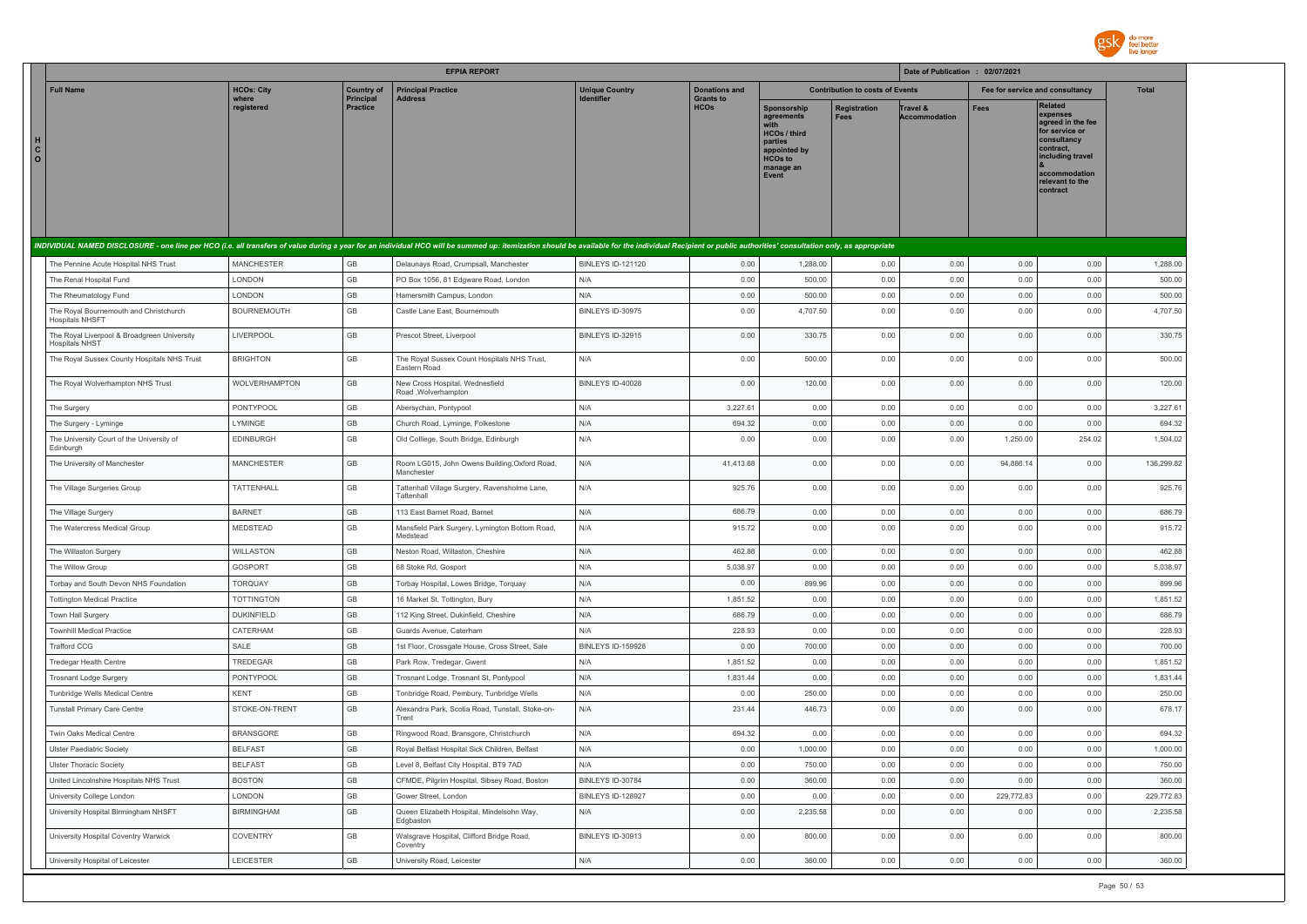

|                              |                                                         |                     |                              | <b>EFPIA REPORT</b>                                                                                                                                                                                                            |                                            |                                 |                                                                                                                     |                                        | Date of Publication : 02/07/2021 |              |                                                                                                                                                                   |              |
|------------------------------|---------------------------------------------------------|---------------------|------------------------------|--------------------------------------------------------------------------------------------------------------------------------------------------------------------------------------------------------------------------------|--------------------------------------------|---------------------------------|---------------------------------------------------------------------------------------------------------------------|----------------------------------------|----------------------------------|--------------|-------------------------------------------------------------------------------------------------------------------------------------------------------------------|--------------|
|                              | <b>Full Name</b>                                        | <b>HCOs: City</b>   | <b>Country of</b>            | <b>Principal Practice</b>                                                                                                                                                                                                      | <b>Unique Country</b><br><b>Identifier</b> | <b>Donations and</b>            |                                                                                                                     | <b>Contribution to costs of Events</b> |                                  |              | Fee for service and consultancy                                                                                                                                   | <b>Total</b> |
| $\mathbf{C}$<br>$\mathbf{o}$ |                                                         | where<br>registered | Principal<br><b>Practice</b> | <b>Address</b>                                                                                                                                                                                                                 |                                            | <b>Grants to</b><br><b>HCOs</b> | Sponsorship<br>agreements<br><b>HCOs / third</b><br>parties<br>appointed by<br><b>HCOs to</b><br>manage an<br>Event | Registration<br><b>Fees</b>            | Travel &<br><b>Accommodation</b> | <b>Fees</b>  | <b>Related</b><br>expenses<br>agreed in the fee<br>for service or<br>consultancy<br>contract.<br>including travel<br>accommodation<br>relevant to the<br>contract |              |
|                              |                                                         |                     |                              |                                                                                                                                                                                                                                |                                            |                                 |                                                                                                                     |                                        |                                  |              |                                                                                                                                                                   |              |
|                              |                                                         |                     |                              | INDIVIDUAL NAMED DISCLOSURE - one line per HCO (i.e. all transfers of value during a year for an individual HCO will be summed up: itemization should be available for the individual Recipient or public authorities' consult |                                            |                                 |                                                                                                                     |                                        |                                  |              |                                                                                                                                                                   |              |
|                              | University Hospitals Bristol NHS Foundation Trust       | <b>BRISTOL</b>      | GB                           | 6th Floor, South Plaza, Marlborough Street,<br><b>Bristol</b>                                                                                                                                                                  | N/A                                        | 0.00                            | 180.00                                                                                                              | 0.00                                   | 0.00                             | 0.00         | 0.00                                                                                                                                                              | 180.00       |
|                              | University Hospitals of Leicester NHS Trust             | LEICESTER           | GB                           | Leicester General Hospital, Gwendolen Road,<br>Leicester                                                                                                                                                                       | BINLEYS ID-33014                           | 0.00                            | 450.00                                                                                                              | 0.00                                   | 0.00                             | 0.00         | 0.00                                                                                                                                                              | 450.00       |
|                              | University Hospitals of Morecambe Bay                   | LANCASTER           | GB                           | PO Box 98, Lancaster Acute Hospitals NHS<br>Trust. Lancaster                                                                                                                                                                   | BINLEYS ID-34452                           | 0.00                            | 2,991.60                                                                                                            | 0.00                                   | 0.00                             | 0.00         | 0.00                                                                                                                                                              | 2,991.60     |
|                              | University Hospitals of North Midlands                  | STOKE-ON-TRENT      | GB                           | Newcastle Road, Stoke on Trent                                                                                                                                                                                                 | N/A                                        | 0.00                            | 2,250.00                                                                                                            | 0.00                                   | 0.00                             | 0.00         | 0.00                                                                                                                                                              | 2,250.00     |
|                              | University Hospital Southampton NHS                     | SOUTHAMPTON         | GB                           | Tremona Road, Southampton,                                                                                                                                                                                                     | GBBL32971                                  | 0.00                            | 150.00                                                                                                              | 0.00                                   | 0.00                             | 0.00         | 0.00                                                                                                                                                              | 150.00       |
|                              | University Hospital Southampton NHS Foundation<br>Trust | SOUTHAMPTON         | GB                           | Tremona Road, Southampton                                                                                                                                                                                                      | N/A                                        | 0.00                            | 1,046.34                                                                                                            | 0.00                                   | 0.00                             | 60,000.00    | 0.00                                                                                                                                                              | 61,046.34    |
|                              | University of Birmingham                                | <b>BIRMINGHAM</b>   | GB                           | University of Birmingham, Edgbaston,<br>Birmingham                                                                                                                                                                             | BINLEYS ID-163169                          | 0.00                            | 4,150.00                                                                                                            | 0.00                                   | 0.00                             | 94,000.00    | 0.00                                                                                                                                                              | 98,150.00    |
|                              | University of Cambridge                                 | CAMBRIDGE           | $\mathbb{G}\mathbb{B}$       | University of Cambridge, The Old Schools, Trinity<br>I ane                                                                                                                                                                     | N/A                                        | 0.00                            | 0.00                                                                                                                | 0.00                                   | 0.00                             | 1,501,110.70 | 100.00                                                                                                                                                            | 1,501,210.70 |
|                              | University of Cambridge (Morrell)                       | CAMBRIDGE           | $\mathbb{G}\mathbb{B}$       | Hills Road, Department of Medicine, Cambridge                                                                                                                                                                                  | N/A                                        | 0.00                            | 1,000.00                                                                                                            | 0.00                                   | 0.00                             | 0.00         | 0.00                                                                                                                                                              | 1,000.00     |
|                              | University of Dundee (Tayside Centre)                   | <b>DUNDEE</b>       | GB                           | Ninewells Hospital & Medical School, Dundee                                                                                                                                                                                    | BINLEYS ID-140374                          | 0.00                            | 0.00                                                                                                                | 0.00                                   | 0.00                             | 75,000.00    | 0.00                                                                                                                                                              | 75,000.00    |
|                              | University of Edinburgh                                 | <b>EDINBURGH</b>    | GB                           | Finance Department, 9-16 Chambers Street,<br>Edinburgh                                                                                                                                                                         | BINI FYS ID-135308                         | 0.00                            | 5,200.00                                                                                                            | 0.00                                   | 0.00                             | 201,804.50   | 338.00                                                                                                                                                            | 207,342.50   |
|                              | University of Glasgow                                   | GLASGOW             | GB                           | University Avenue, Glasgow                                                                                                                                                                                                     | BINLEYS ID-162979                          | 0.00                            | 0.00                                                                                                                | 0.00                                   | 0.00                             | 238,730.20   | 0.00                                                                                                                                                              | 238,730.20   |
|                              | University of Hertfordshire                             | <b>HATFIELD</b>     | GB                           | College Lane, Hatfield, AL10 9AB                                                                                                                                                                                               | N/A                                        | 0.00                            | 0.00                                                                                                                | 0.00                                   | 0.00                             | 2,345.00     | 0.00                                                                                                                                                              | 2,345.00     |
|                              | University of Hull                                      | <b>HULL</b>         | GB                           | Medical School, Cottingham Road, Hull                                                                                                                                                                                          | N/A                                        | 0.00                            | 0.00                                                                                                                | 0.00                                   | 0.00                             | 15,588.00    | 0.00                                                                                                                                                              | 15,588.00    |
|                              | University of Leicester                                 | LEICESTER           | GB                           | University Road, Leicester                                                                                                                                                                                                     | BINLEYS ID-68603                           | 0.00                            | 1,040.00                                                                                                            | 0.00                                   | 0.00                             | 198,155.00   | 0.00                                                                                                                                                              | 199,195.00   |
|                              | University of Lincoln                                   | LINCOLN             | GB                           | Brayford Pool, Lincoln                                                                                                                                                                                                         | GBBI 63196                                 | 0.00                            | 0.00                                                                                                                | 0.00                                   | 0.00                             | 8,000.00     | 0.00                                                                                                                                                              | 8,000.00     |
|                              | University of Liverpool                                 | <b>LIVERPOOL</b>    | GB                           | The Apex Building, 8 West Derby Street, Liverpool                                                                                                                                                                              | N/A                                        | 106,517.92                      | 0.00                                                                                                                | 0.00                                   | 0.00                             | 84,902.24    | 0.00                                                                                                                                                              | 191,420.16   |
|                              | University Of Newcastle Upon Tyne                       | NEWCASTLE UPON TYNE | GB                           | Framlington Place, Newcastle Upon Tyne                                                                                                                                                                                         | BINLEYS ID-151372                          | 0.00                            | 195.50                                                                                                              | 0.00                                   | 0.00                             | 154,103.56   | 0.00                                                                                                                                                              | 154,299.06   |
|                              | University of Nottingham                                | <b>NOTTINGHAM</b>   | GB                           | E123 Portland Building, University Park                                                                                                                                                                                        | N/A                                        | 0.00                            | 0.00                                                                                                                | 0.00                                   | 0.00                             | 498,341.00   | 0.00                                                                                                                                                              | 498,341.00   |
|                              | University of Oxford                                    | OXFORD              | GB                           | Dept. of Paediatrics, John Radcliffe Hospital,<br>Level 2                                                                                                                                                                      | N/A                                        | 0.00                            | 12,600.00                                                                                                           | 0.00                                   | 0.00                             | 0.00         | 0.00                                                                                                                                                              | 12,600.00    |
|                              | University of Oxford                                    | OXFORD              | GB                           | University of Oxford, Wellington Square, Oxford                                                                                                                                                                                | N/A                                        | 5,500.00                        | 0.00                                                                                                                | 0.00                                   | 0.00                             | 134,660.92   | 0.00                                                                                                                                                              | 140,160.92   |
|                              | University of Sheffield                                 | SHEFFIELD           | GB                           | University of Sheffield, Beech Hill Road, Sheffield                                                                                                                                                                            | BINLEYS ID-62593                           | 136,700.88                      | 10,000.00                                                                                                           | 0.00                                   | 0.00                             | 2,000.00     | 0.00                                                                                                                                                              | 148,700.88   |
|                              | University of Strathclyde                               | GLASGOW             | GB                           | 16 Richmond Street, Glasgow                                                                                                                                                                                                    | N/A                                        | 0.00                            | 0.00                                                                                                                | 0.00                                   | 0.00                             | 12,760.00    | 0.00                                                                                                                                                              | 12.760.00    |
|                              | University of York                                      | <b>YORK</b>         | GB                           | Heslington, YO10 5DD                                                                                                                                                                                                           | GBBL163240                                 | 0.00                            | 0.00                                                                                                                | 0.00                                   | 0.00                             | 8,000.00     | 0.00                                                                                                                                                              | 8,000.00     |
|                              | Vocare Ltd                                              | NEWCASTLE UPON TYNE | GB                           | Vocare House, Newcastle Upon Tyne                                                                                                                                                                                              | N/A                                        | 0.00                            | 300.00                                                                                                              | 0.00                                   | 0.00                             | 0.00         | 0.00                                                                                                                                                              | 300.00       |
|                              | Wakefield CCG                                           | WAKEFIELD           | GB                           | White Rose House, W Parade, Wakefield                                                                                                                                                                                          | N/A                                        | 0.00                            | 300.00                                                                                                              | 0.00                                   | 0.00                             | 0.00         | 0.00                                                                                                                                                              | 300.00       |
|                              | Wakemans Hill Surgery                                   | LONDON              | GB                           | 1 Wakemanshill Avenue, London                                                                                                                                                                                                  | N/A                                        | 228.93                          | 0.00                                                                                                                | 0.00                                   | 0.00                             | 0.00         | 0.00                                                                                                                                                              | 228.93       |
|                              | Walsall Alliance I td                                   | WALSALL             | GB                           | Milton House, 151 Wednesbury Road, Walsall                                                                                                                                                                                     | GBBL163785                                 | 0.00                            | 350.00                                                                                                              | 0.00                                   | 0.00                             | 0.00         | 0.00                                                                                                                                                              | 350.00       |
|                              | Walsall Healthcare NHS Trust                            | WALSALL             | GB                           | Walsall Healthcare NHST, Walsall Manor<br>Hospital, Moat Road                                                                                                                                                                  | BINLEYS ID-34550                           | 0.00                            | 425.00                                                                                                              | 0.00                                   | 0.00                             | 0.00         | 0.00                                                                                                                                                              | 425.00       |
|                              | Walsall Local Medical Committee                         | WALSALL             | GB                           | Manor Hospital, Moat Road, Walsall                                                                                                                                                                                             | N/A                                        | 0.00                            | 680.00                                                                                                              | 0.00                                   | 0.00                             | 0.00         | 0.00                                                                                                                                                              | 680.00       |
|                              | Warrington & Halton Hospitals NHS Foundation<br>Trust   | <b>WARRINGTON</b>   | GB                           | Warrington Post Graduate Centre, Lovely Lane,<br>Warrington                                                                                                                                                                    | N/A                                        | 0.00                            | 660.00                                                                                                              | 0.00                                   | 0.00                             | 0.00         | 0.00                                                                                                                                                              | 660.00       |
|                              | Warwickshire LPC                                        | <b>EVESHAM</b>      | <b>GB</b>                    | Unit 24, Basepoint Business Centre, Crab Apple<br>Way, Vale Park                                                                                                                                                               | N/A                                        | 0.00                            | 250.00                                                                                                              | 0.00                                   | 0.00                             | 0.00         | 0.00                                                                                                                                                              | 250.00       |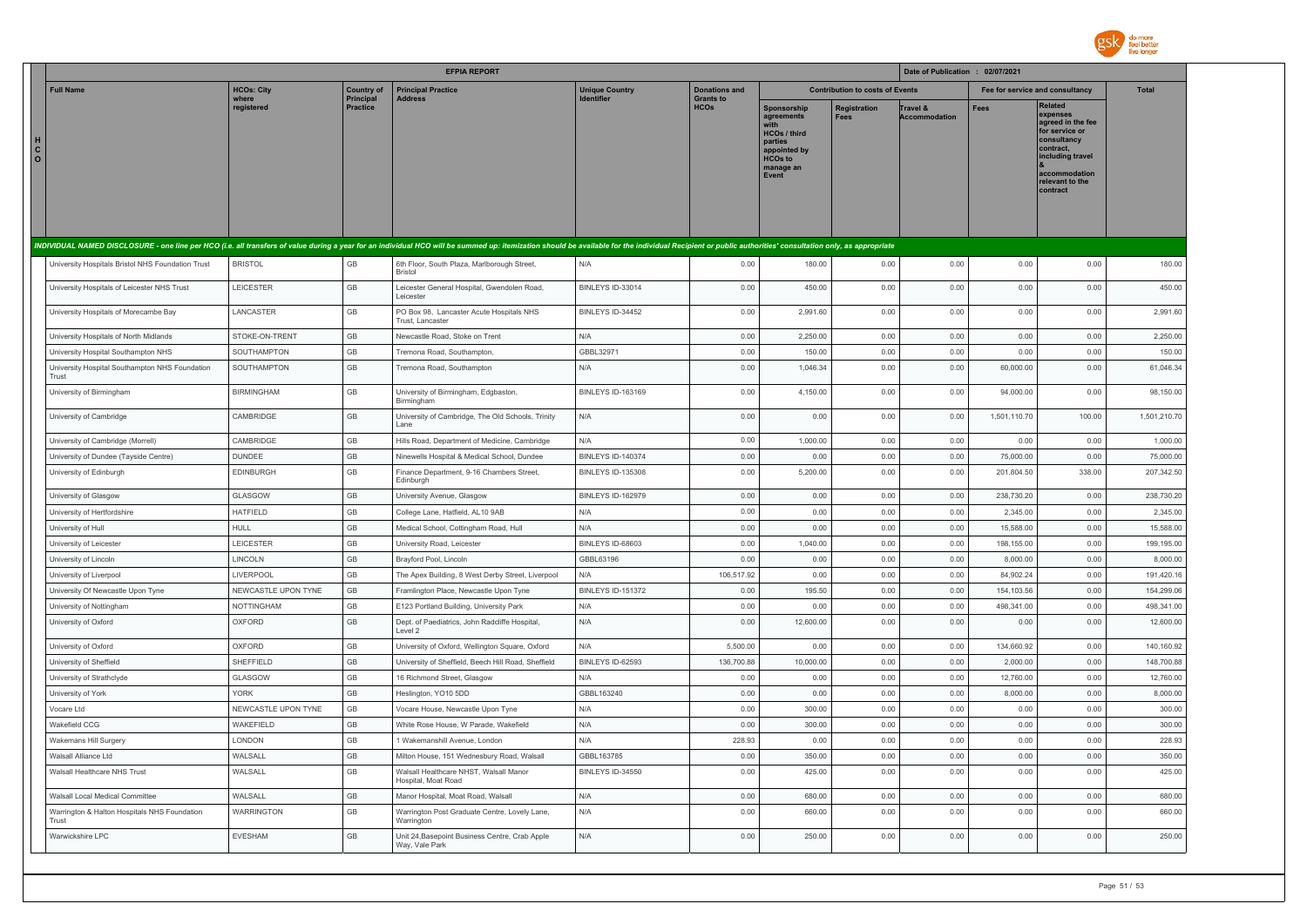

|                                                                                                                                                                                                                                |                       |                                     | <b>EFPIA REPORT</b>                                                |                                               |                                 |                                                                                                                             |                                    | Date of Publication : 02/07/2021 |                                 |                                                                                                                                                                   |            |
|--------------------------------------------------------------------------------------------------------------------------------------------------------------------------------------------------------------------------------|-----------------------|-------------------------------------|--------------------------------------------------------------------|-----------------------------------------------|---------------------------------|-----------------------------------------------------------------------------------------------------------------------------|------------------------------------|----------------------------------|---------------------------------|-------------------------------------------------------------------------------------------------------------------------------------------------------------------|------------|
| <b>Full Name</b>                                                                                                                                                                                                               | <b>HCOs: City</b>     | <b>Country of</b>                   | <b>Principal Practice</b>                                          | <b>Unique Country</b><br><b>Donations and</b> |                                 | <b>Contribution to costs of Events</b>                                                                                      |                                    |                                  | Fee for service and consultancy |                                                                                                                                                                   |            |
| H<br>$_{\rm o}^{\rm c}$                                                                                                                                                                                                        | where<br>registered   | <b>Principal</b><br><b>Practice</b> | <b>Address</b>                                                     | Identifier                                    | <b>Grants to</b><br><b>HCOs</b> | Sponsorship<br>agreements<br>with<br><b>HCOs / third</b><br>parties<br>appointed by<br><b>HCOs to</b><br>manage an<br>Event | <b>Registration</b><br><b>Fees</b> | Travel &<br><b>Accommodation</b> | <b>Fees</b>                     | <b>Related</b><br>expenses<br>agreed in the fee<br>for service or<br>consultancy<br>contract.<br>including travel<br>accommodation<br>relevant to the<br>contract |            |
|                                                                                                                                                                                                                                |                       |                                     |                                                                    |                                               |                                 |                                                                                                                             |                                    |                                  |                                 |                                                                                                                                                                   |            |
| INDIVIDUAL NAMED DISCLOSURE - one line per HCO (i.e. all transfers of value during a year for an individual HCO will be summed up: itemization should be available for the individual Recipient or public authorities' consult |                       |                                     |                                                                    |                                               |                                 |                                                                                                                             |                                    |                                  |                                 |                                                                                                                                                                   |            |
| Waterloo Medical Centre                                                                                                                                                                                                        | ASHTON-UNDER-LYNE     | GB                                  | 1 Dunkerley Street, Ashton-Under-Lyne,<br>Lancashire               | N/A                                           | 457.86                          | 0.00                                                                                                                        | 0.00                               | 0.00                             | 0.00                            | 0.00                                                                                                                                                              | 457.86     |
| Watipa CIC                                                                                                                                                                                                                     | LONDON                | GB                                  | Watipa CIC 115 Bartholomew Road Kentish Town<br>London             | N/A                                           | 0.00                            | 0.00                                                                                                                        | 0.00                               | 0.00                             | 1,875.00                        | 0.00                                                                                                                                                              | 1,875.00   |
| WebMD UK Ltd                                                                                                                                                                                                                   | NORWICH NORFOLK       | GB                                  | 1 St. James Court, Norwich Norfolk                                 | N/A                                           | 437,013.25                      | 0.00                                                                                                                        | 0.00                               | 0.00                             | 0.00                            | 0.00                                                                                                                                                              | 437,013.25 |
| <b>Welsh Medical Society</b>                                                                                                                                                                                                   | ANGLESEY              | GB                                  | Coed Y Glyn Surgery, Llangefni                                     | N/A                                           | 0.00                            | 500.00                                                                                                                      | 0.00                               | 0.00                             | 0.00                            | 0.00                                                                                                                                                              | 500.00     |
| Welton Family Health Centre                                                                                                                                                                                                    | LINCOLN               | GB                                  | 4 Cliff Road, Welton, Lincoln                                      | N/A                                           | 1,157.20                        | 0.00                                                                                                                        | 0.00                               | 0.00                             | 0.00                            | 0.00                                                                                                                                                              | 1,157.20   |
| Wessex Local Medical Committees Ltd                                                                                                                                                                                            | EASTLEIGH             | GB                                  | Churchill House, 122-124 Hursley Road,<br>Chandlers Ford           | N/A                                           | 0.00                            | 11,172.00                                                                                                                   | 0.00                               | 0.00                             | 0.00                            | 0.00                                                                                                                                                              | 11,172.00  |
| West Country Chest Society                                                                                                                                                                                                     | <b>EXETER</b>         | GB                                  | Barrack Road, Exeter                                               | <b>BINLEYS ID-155058</b>                      | 0.00                            | 800.00                                                                                                                      | 0.00                               | 0.00                             | 0.00                            | 0.00                                                                                                                                                              | 800.00     |
| Western Health and Social Care Trust                                                                                                                                                                                           | LONDONDERRY           | GB                                  | Gransha Park, Londonderry                                          | N/A                                           | 0.00                            | 750.00                                                                                                                      | 0.00                               | 0.00                             | 0.00                            | 0.00                                                                                                                                                              | 750.00     |
| Western Rural Healthcare                                                                                                                                                                                                       | CASTLEDERG            | GB                                  | Castlederg Group Surgery, 13A Lower Strabane<br>Rd, Castlederg     | N/A                                           | 694.32                          | 0.00                                                                                                                        | 0.00                               | 0.00                             | 0.00                            | 0.00                                                                                                                                                              | 694.32     |
| West Herts Essentially Medical                                                                                                                                                                                                 | LONDON                | $\mathbb{G}\mathbb{B}$              | West Herts Essentially Medical, 13, Shortgate,<br>London           | N/A                                           | 0.00                            | 200.00                                                                                                                      | 0.00                               | 0.00                             | 0.00                            | 0.00                                                                                                                                                              | 200.00     |
| West Kent CCG                                                                                                                                                                                                                  | <b>TONBRIDGE</b>      | GB                                  | Wharf House, Medway Wharf Road, Tonbridge                          | N/A                                           | 0.00                            | 749.69                                                                                                                      | 0.00                               | 0.00                             | 0.00                            | 0.00                                                                                                                                                              | 749.69     |
| West Meon Surgery                                                                                                                                                                                                              | WEST MEON             | GB                                  | Doctors Lane, West Meon, Petersfield                               | N/A                                           | 462.88                          | 0.00                                                                                                                        | 0.00                               | 0.00                             | 0.00                            | 0.00                                                                                                                                                              | 462.88     |
| West Midlands Pulmonary Rehabilitation Group                                                                                                                                                                                   | <b>WEST BROMWICH</b>  | GB                                  | Lyng Centre for Health & Social Care, Frank<br>Fisher Way          | N/A                                           | 0.00                            | 286.50                                                                                                                      | 0.00                               | 0.00                             | 0.00                            | 0.00                                                                                                                                                              | 286.50     |
| Westminster Surgery                                                                                                                                                                                                            | ELLESMERE PORT        | GB                                  | 16-18 Church Parade, Ellesmere Port, Cheshire                      | N/A                                           | 694.32                          | 0.00                                                                                                                        | 0.00                               | 0.00                             | 0.00                            | 0.00                                                                                                                                                              | 694.32     |
| Weston Planet New Court Surgery                                                                                                                                                                                                | WESTON SUPER MARE     | GB                                  | New Court Surgery, 39 Boulevard, Weston Super<br>Mare, Somerset    | N/A                                           | 0.00                            | 2,000.00                                                                                                                    | 0.00                               | 0.00                             | 0.00                            | 0.00                                                                                                                                                              | 2,000.00   |
| West Sussex Practice Manager Association                                                                                                                                                                                       | PULBOROUGH            | GB                                  | WSPMA, 9 Wildbrooks Close Pulborough                               | N/A                                           | 0.00                            | 350.00                                                                                                                      | 0.00                               | 0.00                             | 0.00                            | 0.00                                                                                                                                                              | 350.00     |
| Which, When, Why LTD                                                                                                                                                                                                           | LONDON                | GB                                  | 71-75 Shelton Street, Convent Garden, London                       | N/A                                           | 0.00                            | 1,400.00                                                                                                                    | 0.00                               | 0.00                             | 0.00                            | 0.00                                                                                                                                                              | 1,400.00   |
| White Cliffs Medical Centre                                                                                                                                                                                                    | <b>DOVER</b>          | GB                                  | 143 Folkestone Road, Dover                                         | N/A                                           | 1,831.44                        | 0.00                                                                                                                        | 0.00                               | 0.00                             | 0.00                            | 0.00                                                                                                                                                              | 1,831.44   |
| Willow Medical Practice                                                                                                                                                                                                        | <b>BELFAST</b>        | GB                                  | 155 Andersonstown Road, Belfast                                    | N/A                                           | 686.79                          | 0.00                                                                                                                        | 0.00                               | 0.00                             | 0.00                            | 0.00                                                                                                                                                              | 686.79     |
| Wiltshire GP Trainers Group                                                                                                                                                                                                    | <b>TROWBRIDGE</b>     | GB                                  | Polebarn Circus, Towerbridge                                       | N/A                                           | 0.00                            | 128.70                                                                                                                      | 0.00                               | 0.00                             | 0.00                            | 0.00                                                                                                                                                              | 128.70     |
| Wirral CCG                                                                                                                                                                                                                     | <b>WIRRAL</b>         | GB                                  | 5th Floor, Old Market House, Hamilton Street,<br><b>Birkenhead</b> | 2-2VPKY-14                                    | 0.00                            | 1,600.00                                                                                                                    | 0.00                               | 0.00                             | 0.00                            | 0.00                                                                                                                                                              | 1,600.00   |
| Wokingham Medical Centre                                                                                                                                                                                                       | <b>WOKINGHAM</b>      | $\mathbb{G}\mathbb{B}$              | 23 Rose Street, Wokingham, Berkshire                               | N/A                                           | 231.44                          | 0.00                                                                                                                        | 0.00                               | 0.00                             | 0.00                            | 0.00                                                                                                                                                              | 231.44     |
| Worcestershire Healthcare Education Company                                                                                                                                                                                    | <b>WORCESTER</b>      | GB                                  | Worcester Royal Hospital, Charles Hastings Way,<br>Worcester       | N/A                                           | 0.00                            | 930.00                                                                                                                      | 0.00                               | 0.00                             | 0.00                            | 0.00                                                                                                                                                              | 930.00     |
| WP Event Management Ltd                                                                                                                                                                                                        | <b>RUFFORTH</b>       | GB                                  | Oak Tree House, Bradley Lane, Rufforth, York                       | N/A                                           | 0.00                            | 4,246.00                                                                                                                    | 0.00                               | 0.00                             | 0.00                            | 0.00                                                                                                                                                              | 4,246.00   |
| York Hospitals NHS Trust                                                                                                                                                                                                       | <b>YORK</b>           | GB                                  | Finance Department, Tribune House, Centurion<br>Park               | N/A                                           | 0.00                            | 471.25                                                                                                                      | 0.00                               | 0.00                             | 0.00                            | 0.00                                                                                                                                                              | 471.25     |
| York Medical Group                                                                                                                                                                                                             | <b>YORK</b>           | <b>GB</b>                           | Acomb Medical Practice, 199 Acomb Road,<br>Acomb, York             | N/A                                           | 4,354.69                        | 0.00                                                                                                                        | 0.00                               | 0.00                             | 0.00                            | 0.00                                                                                                                                                              | 4.354.69   |
| York Road Group Practice                                                                                                                                                                                                       | <b>ELLESMERE PORT</b> | $\mathbb{G}\mathbb{B}$              | York Road, Ellesmere Port                                          | N/A                                           | 1,620.08                        | 0.00                                                                                                                        | 0.00                               | 0.00                             | 0.00                            | 0.00                                                                                                                                                              | 1,620.08   |
| Yorkshire Health Practitioners Association (YHPA)                                                                                                                                                                              | <b>BINGLEY</b>        | GB                                  | 1st Floor, Cottingley Consulting Rooms,<br>Cottingley New Road     | N/A                                           | 0.00                            | 8,350.00                                                                                                                    | 0.00                               | 0.00                             | 0.00                            | 0.00                                                                                                                                                              | 8,350.00   |
| Yorkshire Nurse Practitioner Forum                                                                                                                                                                                             | HUDDERSFIELD          | GB                                  | Grange Group Surgery, Spaines Road,<br>Huddersfield                | N/A                                           | 0.00                            | 900.00                                                                                                                      | 0.00                               | 0.00                             | 0.00                            | 0.00                                                                                                                                                              | 900.00     |
| Yorkshire Thoracic Society                                                                                                                                                                                                     | SHEFFIELD             | GB                                  | Herries Road, Sheffield                                            | N/A                                           | 0.00                            | 2,640.00                                                                                                                    | 0.00                               | 0.00                             | 0.00                            | 0.00                                                                                                                                                              | 2,640.00   |